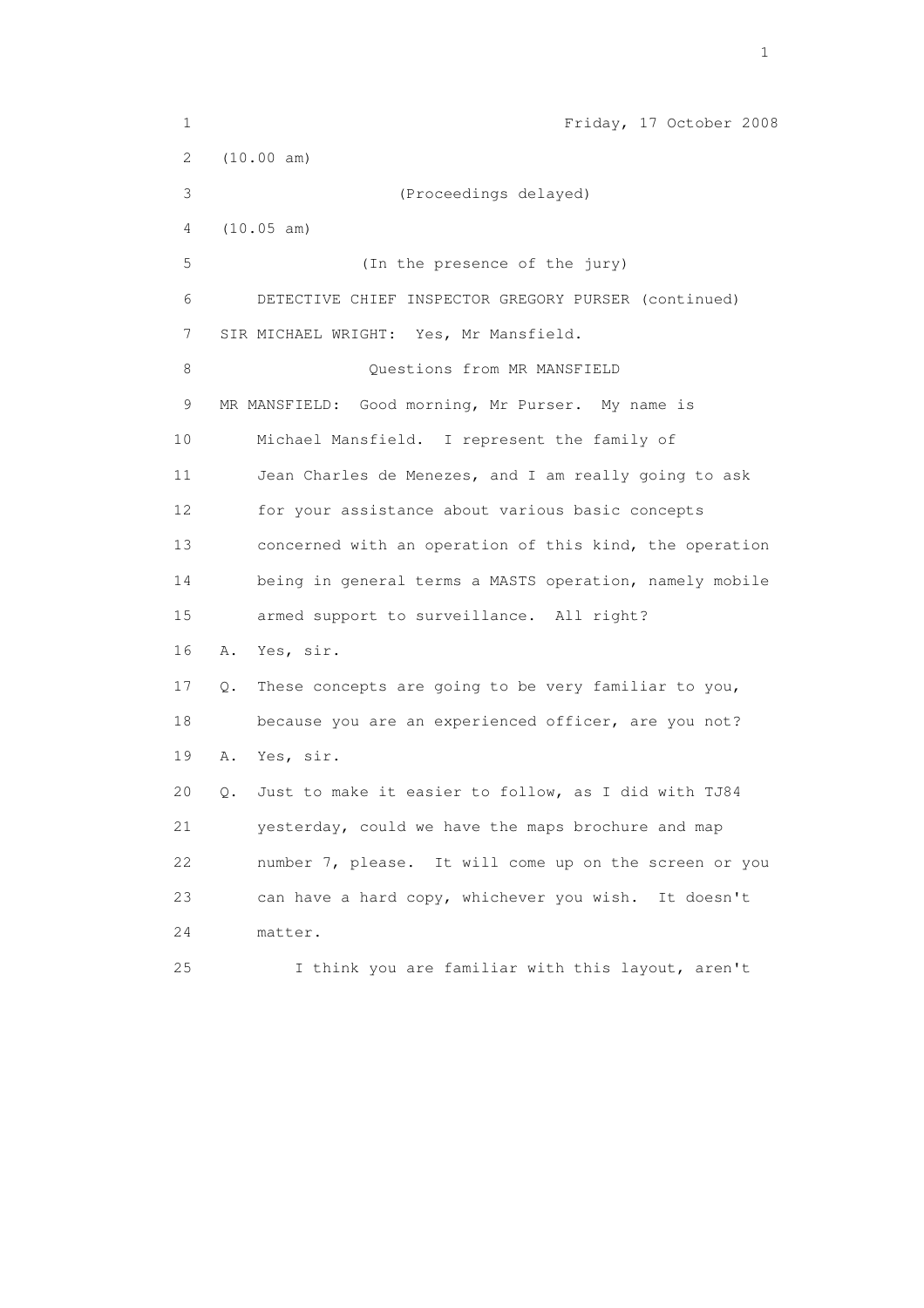1 you, Scotia Road?

2 A. Yes, sir.

| 3<br>Q.  | What I want to do, if I may, with you, so you know how   |
|----------|----------------------------------------------------------|
| 4        | the questions are divided up, I want to deal with first  |
| 5        | of all, on an operation like this, what should happen,   |
| 6        | all right, the principles of what should occur; and then |
| 7        | I want to deal with how it could have occurred; and then |
| 8        | I want to deal with what actually happened on the day,   |
| 9        | do you follow, in three sections?                        |
| 10<br>Α. | Yes.                                                     |
| 11<br>Q. | They overlap, and if you wish to bring in material from  |
| 12       | other sections of course it's a matter for you, but just |
| 13       | so you know the structure. The object of the exercise,   |
| 14       | the MASTS exercise that day, was two-fold, was it not?   |
| 15       | Firstly to arrest and detain any suspect or subject      |
| 16       | coming from number 21; that's the first object?          |
| 17<br>Α. | Yes.                                                     |
| 18<br>Q. | Secondly, there was another object, which was            |
| 19       | intelligence gathering if it were possible?              |
| 20<br>Α. | Yes.                                                     |
| 21<br>Q. | So those are the two objects. As far as those objects    |
| 22       | were concerned, there was a further parameter here:      |
| 23       | because of what had happened the day before on public    |
| 24       | transport, and what had happened two weeks before on     |
| 25       | public transport, was to prevent the first category,     |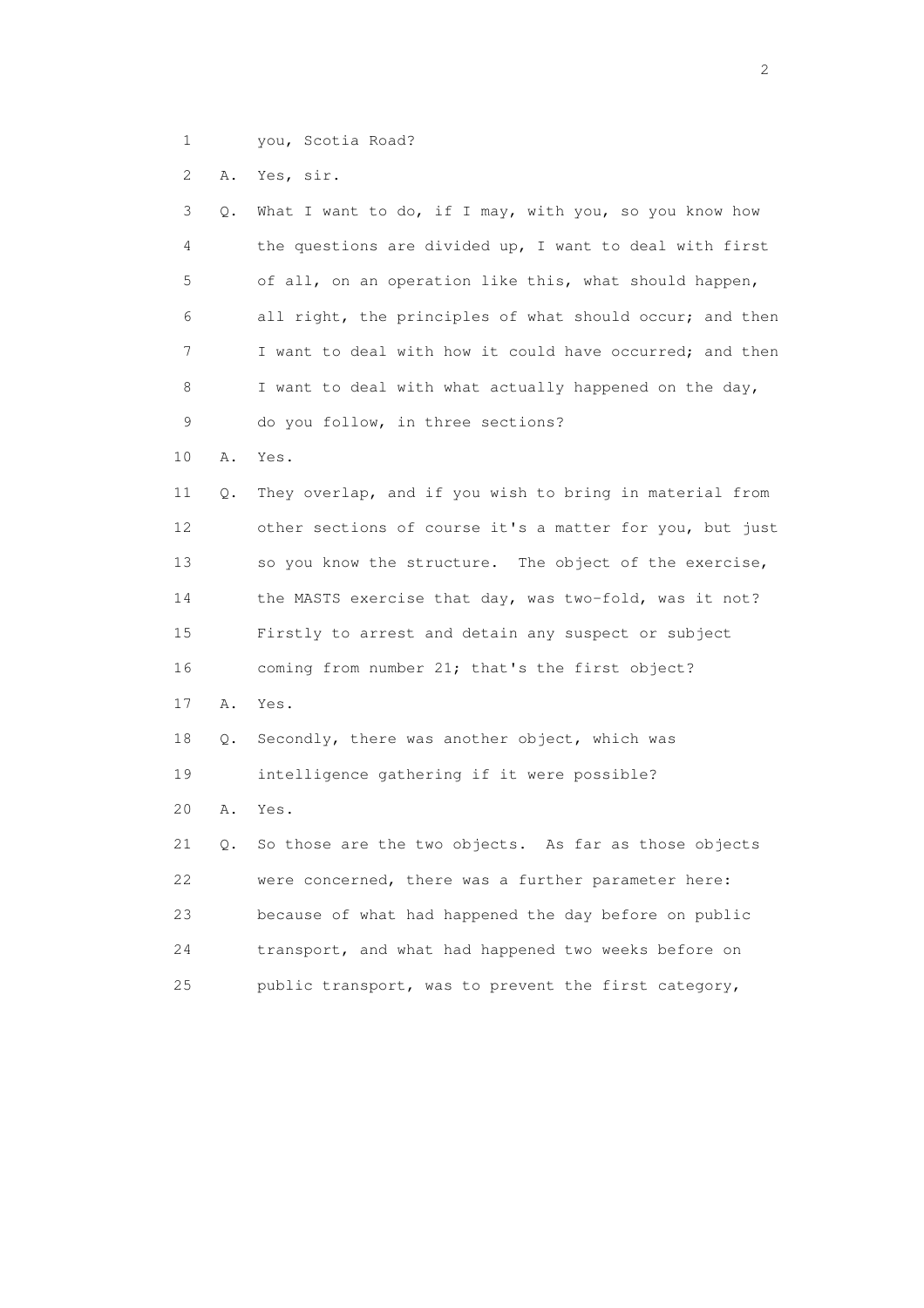| 1  |    | that is the subject or suspect, getting on to a form of   |
|----|----|-----------------------------------------------------------|
| 2  |    | public transport?                                         |
| 3  | Α. | That was the desired objective, yes.                      |
| 4  | Q. | That was the desired objective, for perfectly obvious     |
| 5  |    | So that it had to be done if it could be away<br>reasons. |
| 6  |    | from the Scotia Road address so it didn't compromise it   |
| 7  |    | and nobody was alerted to it, but before the person, as   |
| 8  |    | it were, got on a bus or a tube train; that was the       |
| 9  |    | desired object?                                           |
| 10 | Α. | Yes.                                                      |
| 11 | Q. | Is that fair?                                             |
| 12 | Α. | Yes.                                                      |
| 13 | Q. | If you want to qualify it, please say. I am taking it     |
| 14 |    | slowly here.                                              |
| 15 | Α. | No, that's a fair                                         |
| 16 | Q. | As far as the other category was concerned, that's the    |
| 17 |    | category for intelligence gathering, once again for       |
| 18 |    | resource reasons, you wouldn't want to have to trail      |
| 19 |    | somebody all over London to get the intelligence; you     |
| 20 |    | really want to do it again not to compromise the address  |
| 21 |    | but not too far away; so you keep your intelligence       |
| 22 |    | gatherers, that is the team who would do the stopping     |
| 23 |    | and "can you tell us who you are", relatively nearby in   |
| 24 |    | the vicinity; is that fair?                               |
| 25 | Α. | Well, yes, yes and no. You would want it to get far       |

 $\sim$  3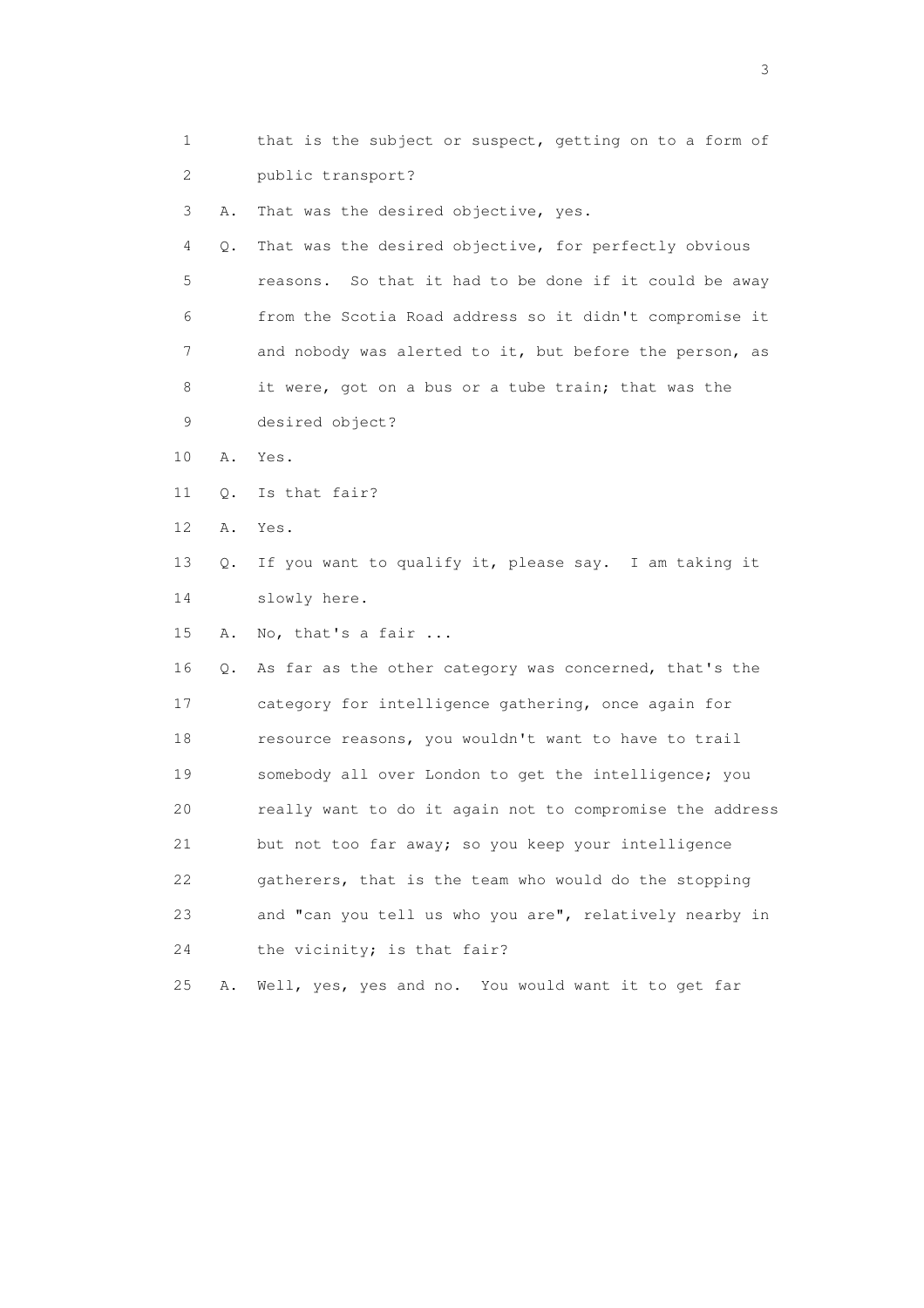1 enough away so that you wouldn't risk compromising the 2 address.

 3 Q. You don't want to risk compromising the address but you 4 don't want to trail them all over London to find out 5 what they have to say, because then you leave fewer 6 people back at the address if somebody else comes out 7 you want to ask questions of. Do you follow what I am 8 saying?

 9 A. I do, but what I would say is that it would have been 10 aspirational of us to look to stop everybody that came 11 out who was unidentified. What I envisaged was that we 12 would be able to stop -- we might only have to stop one 13 person, and if you actually look at it, unfortunately 14 Mr de Menezes would have been an ideal person to have 15 stopped because his flat, I understood, was underneath 16 the flat we were interested in.

17 Q. Yes. When did you discover that?

18 A. Not until recently.

 19 Q. You didn't know it on the day. He would have been 20 ideal, I understand that. I think we have arrived 21 partially at a consensus here: away from Scotia Road, 22 either category, the first category, desirable not to 23 get on to public transport; second category, you really 24 don't want to let them go too far because you are going 25 to reduce your resources back at the address if somebody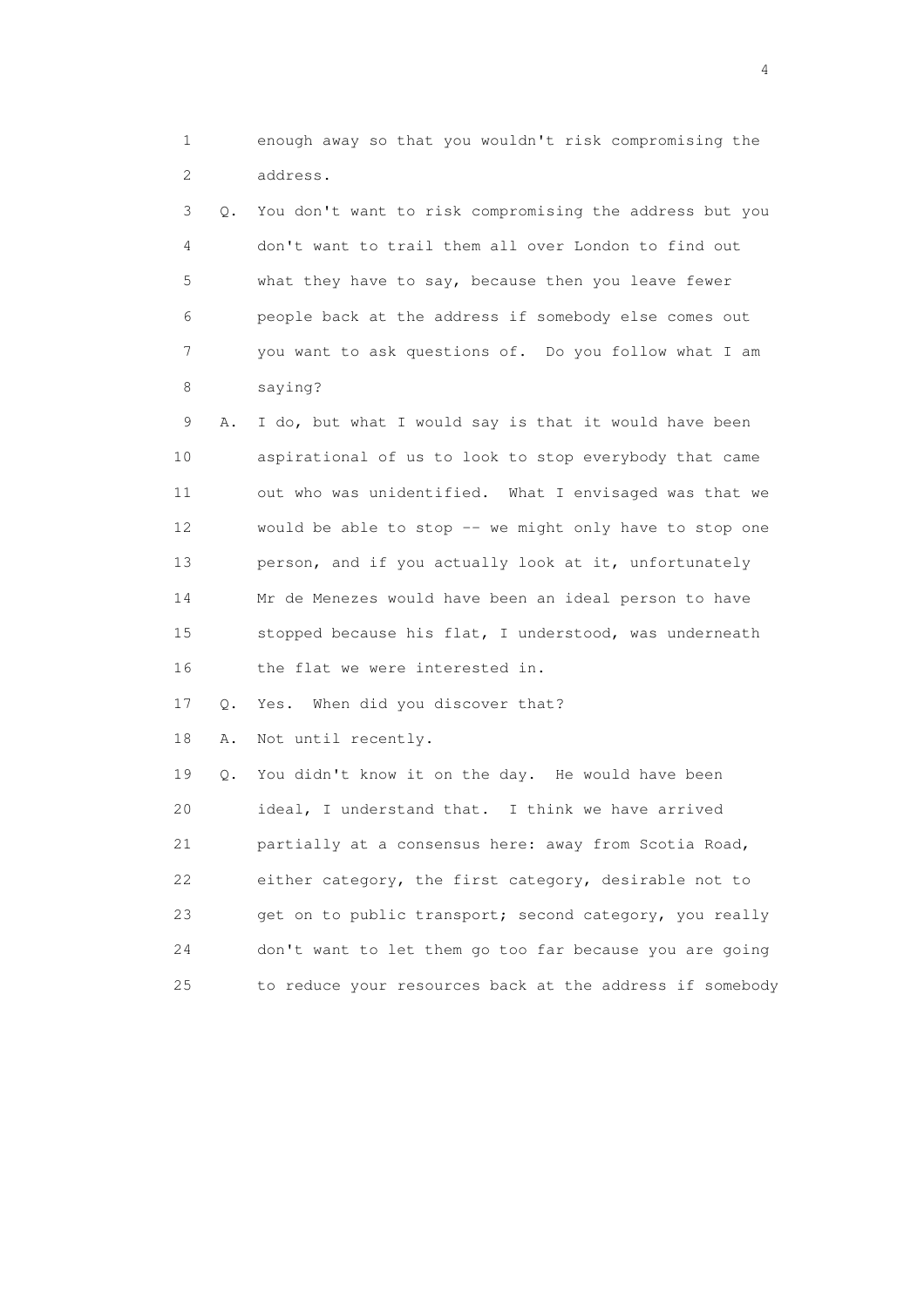1 else comes out who you might want to question. That's 2 really the parameters I am setting on this. This is 3 based on what you have said in the past. That would be 4 fair? 5 A. It wouldn't be too far away, no. 6 Q. That would be fair? 7 A. Yes. 8 Q. That's setting out the objectives of the exercise? 9 A. Yes. 10 Q. I am dealing with what should happen here. When 11 objectives are set in the form of strategy, and then 12 turn into tactics, there is a sort of structure that the 13 Metropolitan Police have in place, in other words the 14 Gold Commander sets the strategy, we have heard that, 15 there is no issue about that, all right? 16 A. Yes. 17 Q. But then once he has set the strategy, we know when he 18 did it in this case, theoretically and practically you 19 have to have a Silver below him, somebody who's 20 designated as the Silver, if you know what I mean -- 21 I don't mean a designated senior officer, I mean 22 a Silver -- in New Scotland Yard who can ensure that 23 that strategy is translated into some form of action. 24 Is that fair? 25 A. That's fair, yes.

 $\sim$  5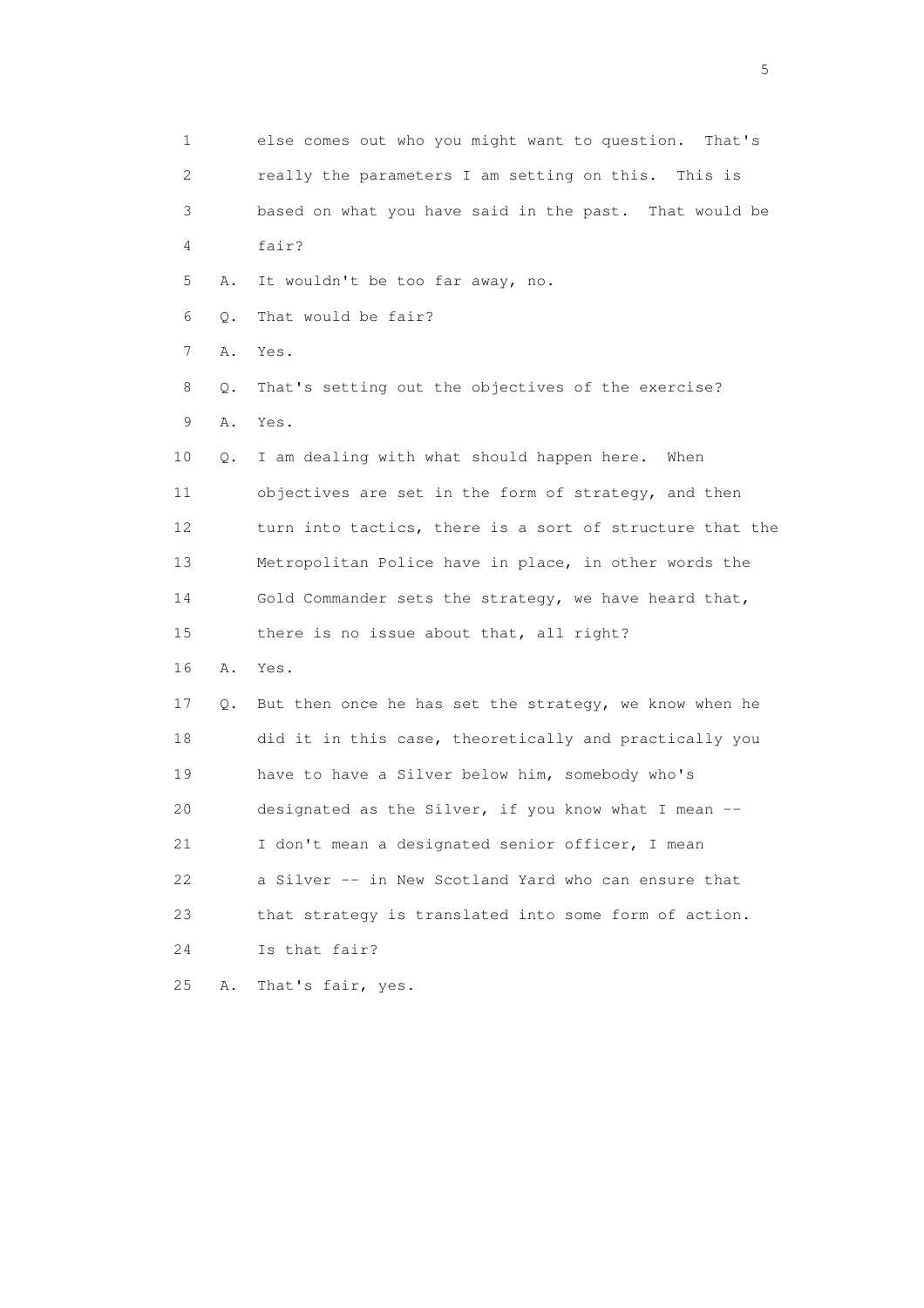1 Q. Right, because the form of action that is going to be 2 required for a strategy of that kind is three 3 components: you have to have your surveillance people 4 nearby; you have to have your firearms back-up nearby; 5 and you have to have -- I am going to call them the 6 detention team, the team who come along and do an arrest 7 if it's necessary, category one, or a detention in terms 8 of "can you help us", category two?

9 A. Yes.

 10 Q. Right, so those are the three components. The Silver at 11 New Scotland Yard has, as it were, to ensure that all 12 these elements are being assembled ready to carry out 13 the strategy. Now, is that fair?

14 A. Yes.

 15 Q. Right. But on top of that, and it may be because of 16 that, the Silver at New Scotland Yard, if you are going 17 to deploy to a location like Scotia Road, you are going 18 to need to have another Silver, which is of course where 19 you come in eventually, another Silver and I'm going to 20 call them a location Silver, who's going to take charge 21 of the location; correct?

22 A. Yes, I think they have now re-badged it

23 Bronze Commander.

24 Q. I am trying to avoid some of the terms, but yes,

25 Bronze Commander, the one on the ground, but anyway, if

 $\sim$  6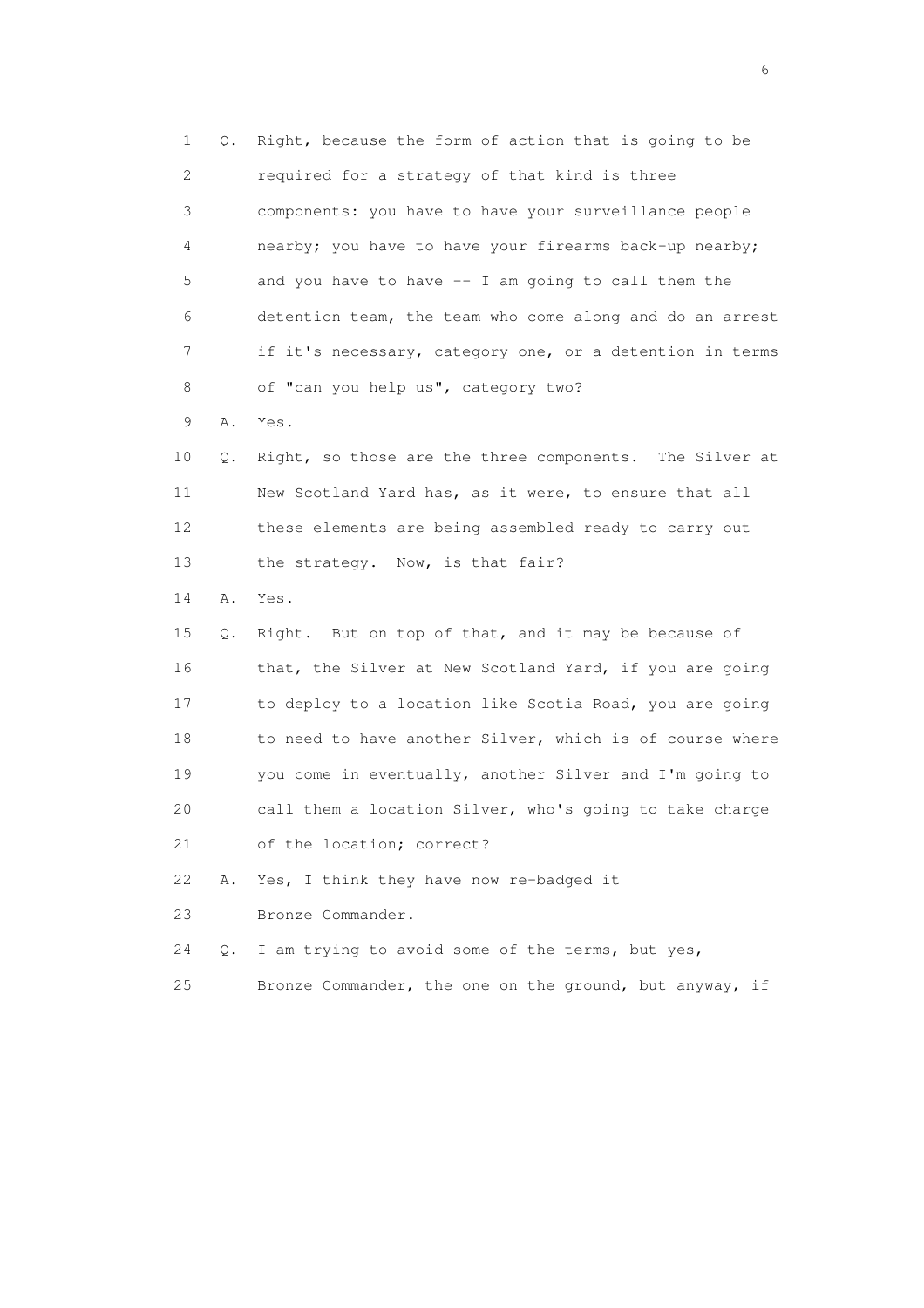1 you don't mind me just calling it so it's easier at 2 least for me to follow. This is a location Silver, now 3 called Bronze, somebody who's going to take control of 4 the location, by which I mean -- and if you just 5 follow -- somebody who will in a sense be in charge of 6 the surveillance element of the location and the 7 firearms element of the location and the detention team 8 of the location. Do you follow? 9 A. Yes, I do. 10 Q. Of course that in fact was going to be your role that 11 day? 12 A. Yes. 13 Q. Right. So again this is the model, as it were. Now, 14 once you have identified the components and the levels 15 of officer, as it were, doing it, I'm not saying it's 16 necessarily the next thing, but one of the consequential 17 elements in this, events that has to happen, is 18 somebody -- and I'm just going to concentrate on 19 Scotia Road because that's where you were -- has got, as 20 it were, to do a reconnaissance of the area for you, the 21 Silver, so that you have a feel for the area and in 22 particular, for example, you know where the nearest 23 access points to public transport are. Somebody has to

25 A. I don't necessarily agree with that, sir. I would want

24 do a reconnaissance, do you follow, haven't they?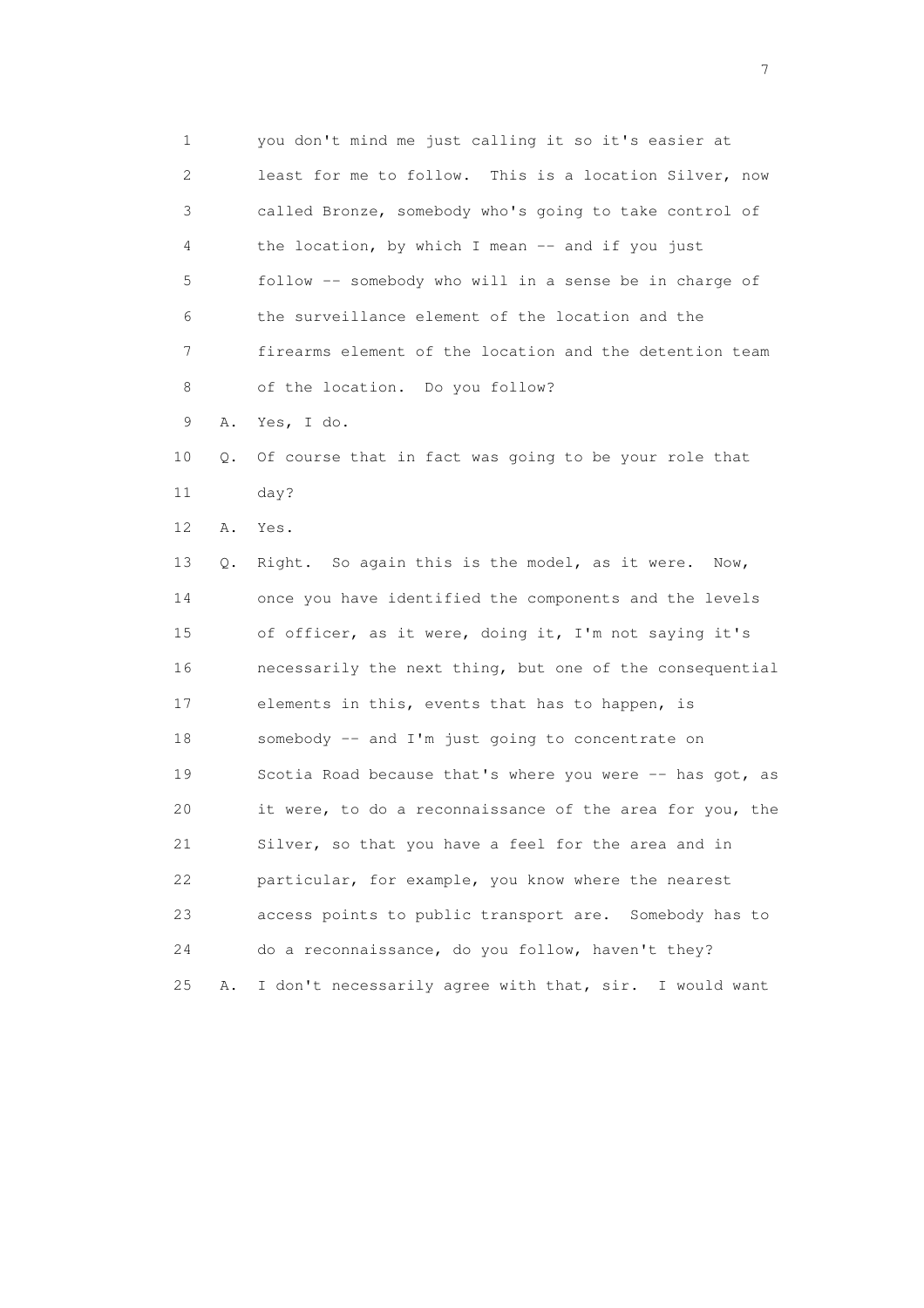1 to actually see the topography away from the address in 2 relation to the public transport. As far as the 3 surveillance, they were already there -- 4 Q. We will come to what actually happened on the day, do 5 you follow? 6 A. Yes. 7 Q. I know it's difficult to say, and we know red team were 8 there. 9 A. Can I just finish to say -- 10 Q. Certainly. 11 A. -- if it was CO19 in relation to a recce, what I would 12 be asking for them to do would be actually to recce the 13 actual address and the reason I would be asking them to 14 do that would be in case we had to do a dynamic entry to 15 the address. 16 Q. I follow that, yes, and obviously -- 17 SIR MICHAEL WRIGHT: That would be limited to the building? 18 A. Yes. 19 SIR MICHAEL WRIGHT: And its immediate surroundings? 20 A. Yes, I wouldn't be too concerned around the immediate 21 surroundings, I would be concerned about the actual 22 address. 23 SIR MICHAEL WRIGHT: The building itself. 24 A. For them -- yes. 25 MR MANSFIELD: You see, the object of the exercise at this

en de la construction de la construction de la construction de la construction de la construction de la constr<br>18 de juny : la construction de la construction de la construction de la construction de la construction de l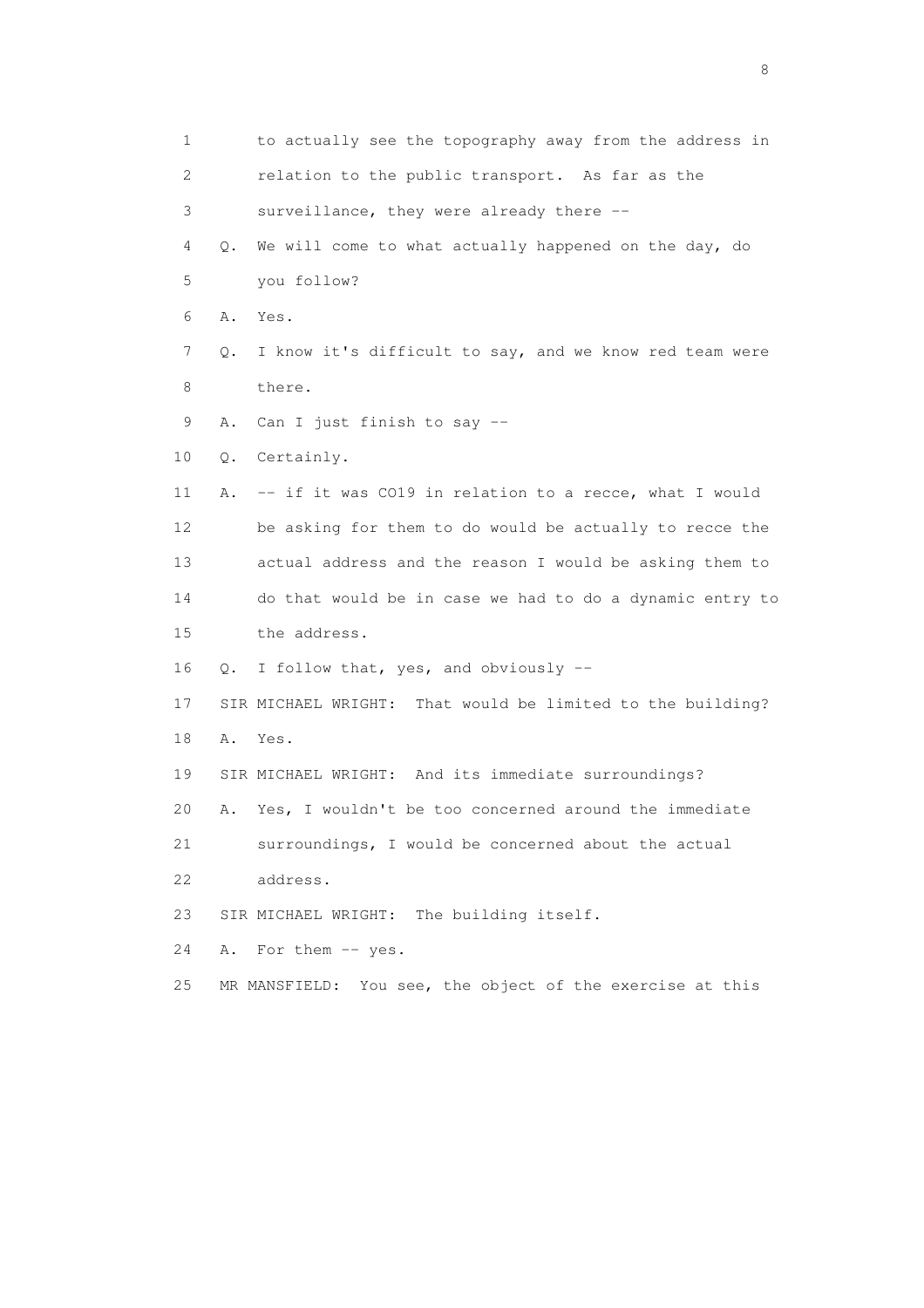| $\mathbf 1$ |    | point, as I have already mapped out with you, wasn't       |
|-------------|----|------------------------------------------------------------|
| 2           |    | necessarily a dynamic entry because the strategy had       |
| 3           |    | been laid down already which was                           |
| 4           |    | an intelligence-gathering exercise, not a dynamic entry.   |
| 5           |    | In other words, stop the suspects away from the address    |
| 6           |    | but not too far, not on to public transport, and stop      |
| 7           |    | others if you can to get intelligence. That was the        |
| 8           |    | object, wasn't it?                                         |
| 9           | Α. | Initially, sir, but things can change rapidly, and         |
| 10          |    | therefore I would $--$ I wouldn't ask them, 19, to go into |
| 11          |    | that cul-de-sac when I have got the surveillance there.    |
| 12          |    | I would be content that the surveillance could bring him   |
| 13          |    | out and then 19 could be drawn on by the surveillance.     |
| 14          | Q. | You are concentrating on 19 -- sorry, I am trying to       |
| 15          |    | deal with this as a model. You weren't just                |
| 16          |    | concentrating on 19 on the day, were you?                  |
| 17          | Α. | No, sir, I wasn't.                                         |
| 18          | Q. | No, right. So if you are going to, as it were,             |
| 19          |    | implement and amplify the strategy which you have agreed   |
| 20          |    | was the strategy for the day, whereas you may need to      |
| 21          |    | know more for a dynamic entry, if you are going to carry   |
| 22          |    | out the strategy we have been through, somebody's got to   |
| 23          |    | do a reconnaissance of the area in order to find out       |
| 24          |    | what the parameters are within which you are working.      |
| 25          |    | In other words, where are the nearest access points on     |

en de la construction de la construction de la construction de la construction de la construction de la constr<br>1911 : la construction de la construction de la construction de la construction de la construction de la const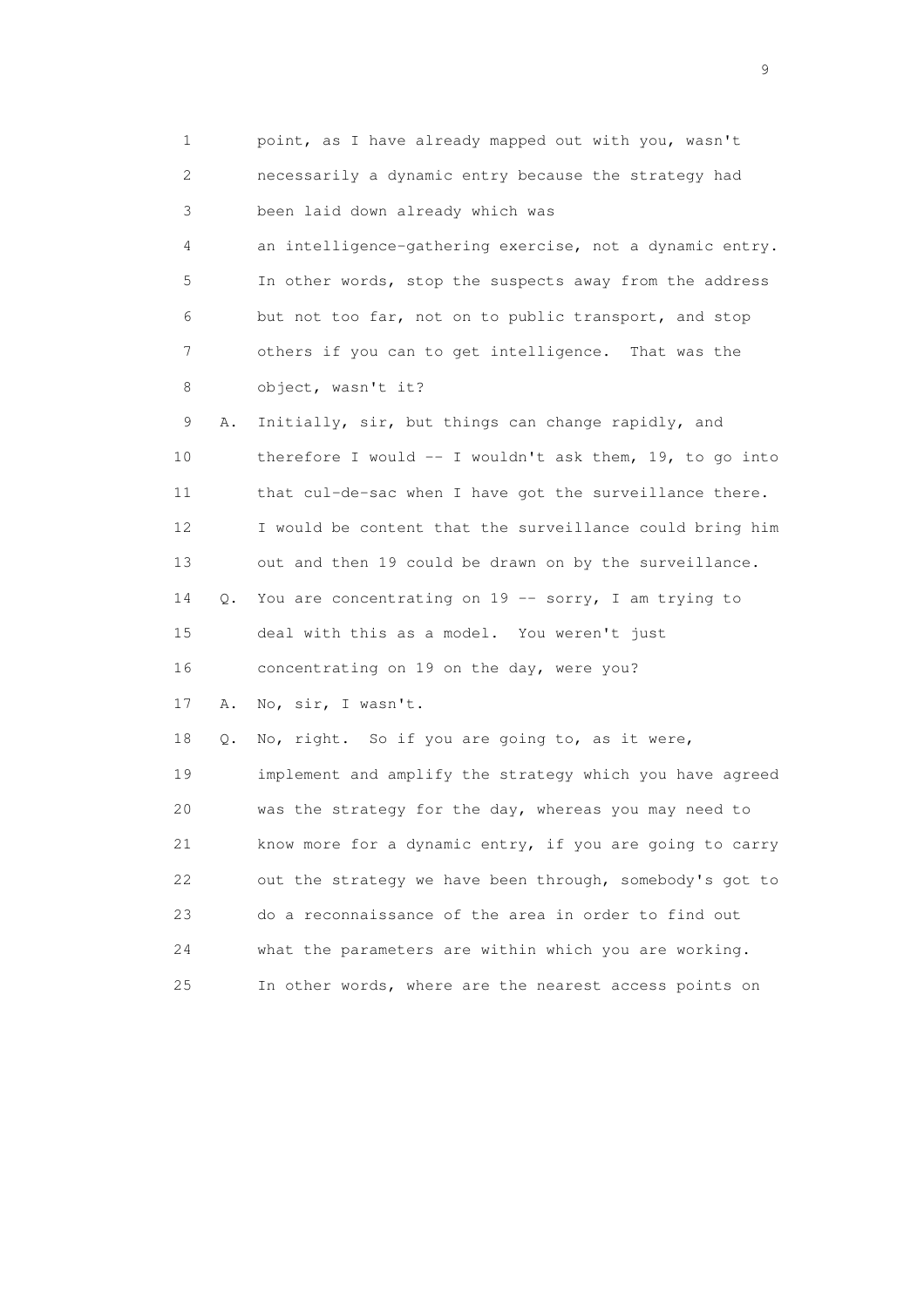1 public transport. You need to know that, don't you? 2 A. I need to know that, and I was in a position to know 3 that once I had got down there.

 4 Q. Yes, please understand, I'll get to what actually 5 happened. This is not leading into some massive 6 critique of yourself, do you understand, I'm really not 7 doing that; I just want to build up a picture through 8 you, because you actually ended up having to go there as 9 it happened rather late in the day.

 10 So, now, it's been suggested every time I do this by 11 others who come after me that this is all hindsight. 12 It's not hindsight, do you follow me? This is all very 13 commonsensical foresight. Somebody has to work out what 14 is the window of opportunity, not because we know he is 15 going to number 2 bus stop on Tulse Hill, because you 16 don't know that. What you don't know is which of the 17 bus stops he may go to, so you need to know, if he is 18 going to go to a bus and is on foot, and not in a car, 19 not on a bicycle, all right, on foot; because of what 20 happened the day before, let's find out where the 21 nearest bus stops are. That's a pretty commonsensical 22 and reasonable exercise, isn't it?

 23 A. I wanted to know where the bus stops were, yes. 24 Q. You did, thank you very much. That's foresight, not 25 hindsight. In order to do that, I think now you have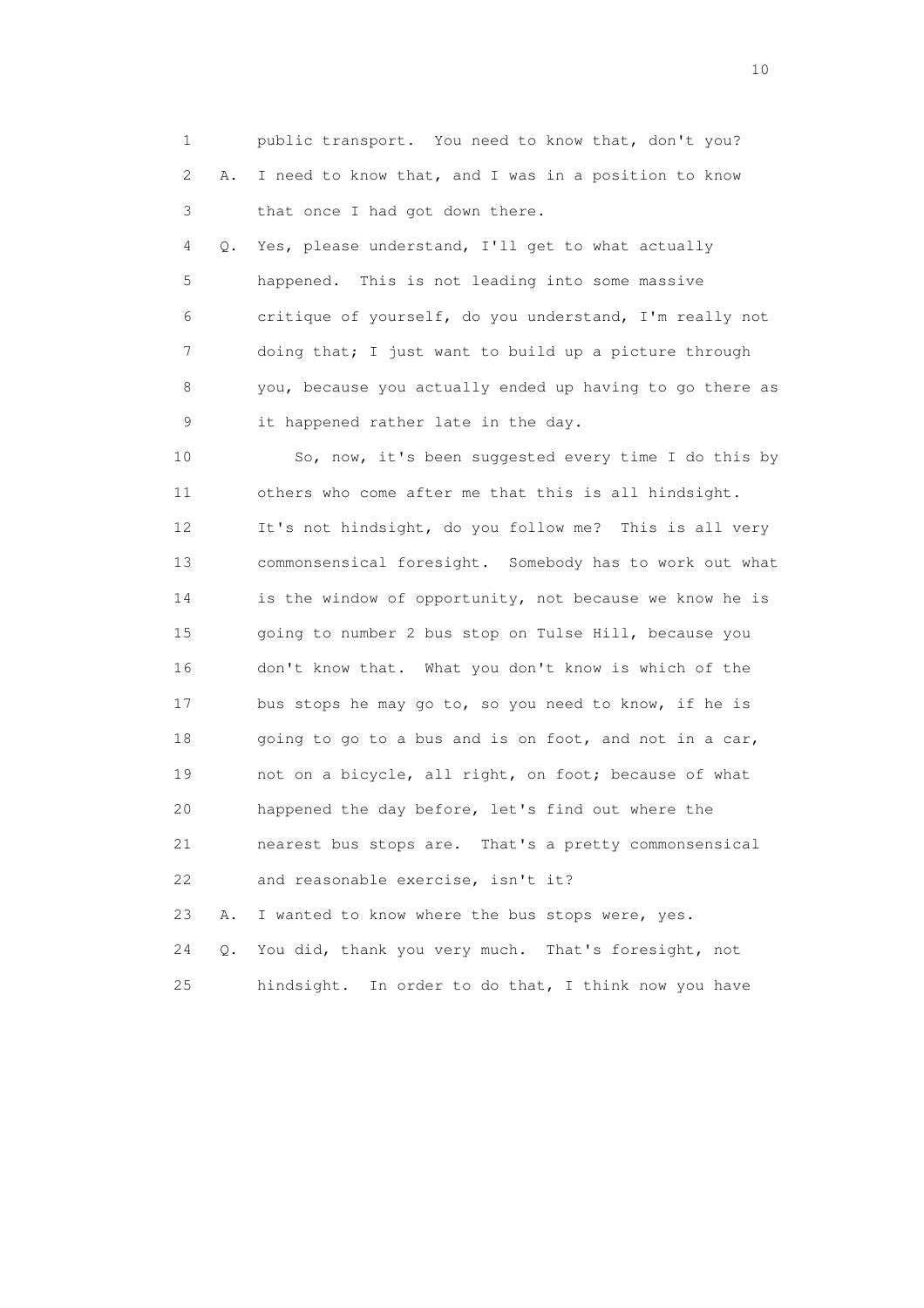1 been down there, you probably know and the jury have 2 been as well, and looking at that map, we can see that 3 there are two at the end of Marnfield Crescent, the 201. 4 I will come back to those. There are two there. Then 5 there is another 201 a few minutes away 6 up Upper Tulse Hill, and if -- in fact there are a pair 7 of 201 bus stops. There is one in Upper Tulse Hill and 8 then the other one is in Tulse Hill going in opposite 9 directions. Do you see that? 10 A. Yes, I do. 11 Q. Then there is number 2. But in fact the bus stops that 12 aren't on this map, there is another set of 201 bus 13 stops, because the 201 goes left off Upper Tulse Hill 14 into Roupell Road, which is, I am afraid, blotted out 15 here? 16 A. Yes, I know the road, sir. 17 Q. The point about all of this, with foresight, is that 18 once you know where the bus stops are, you can then work 19 backwards and work out how much time you have got; and 20 can I just describe it rather more lengthily so you 21 understand the point; so you can work out how much time 22 you have got, one to try to made an identification in 23 order to, if he's a suspect or might be a suspect, 24 prevent him getting on one of the bus stops; or 25 secondly, obviously, if he's not a suspect, and he's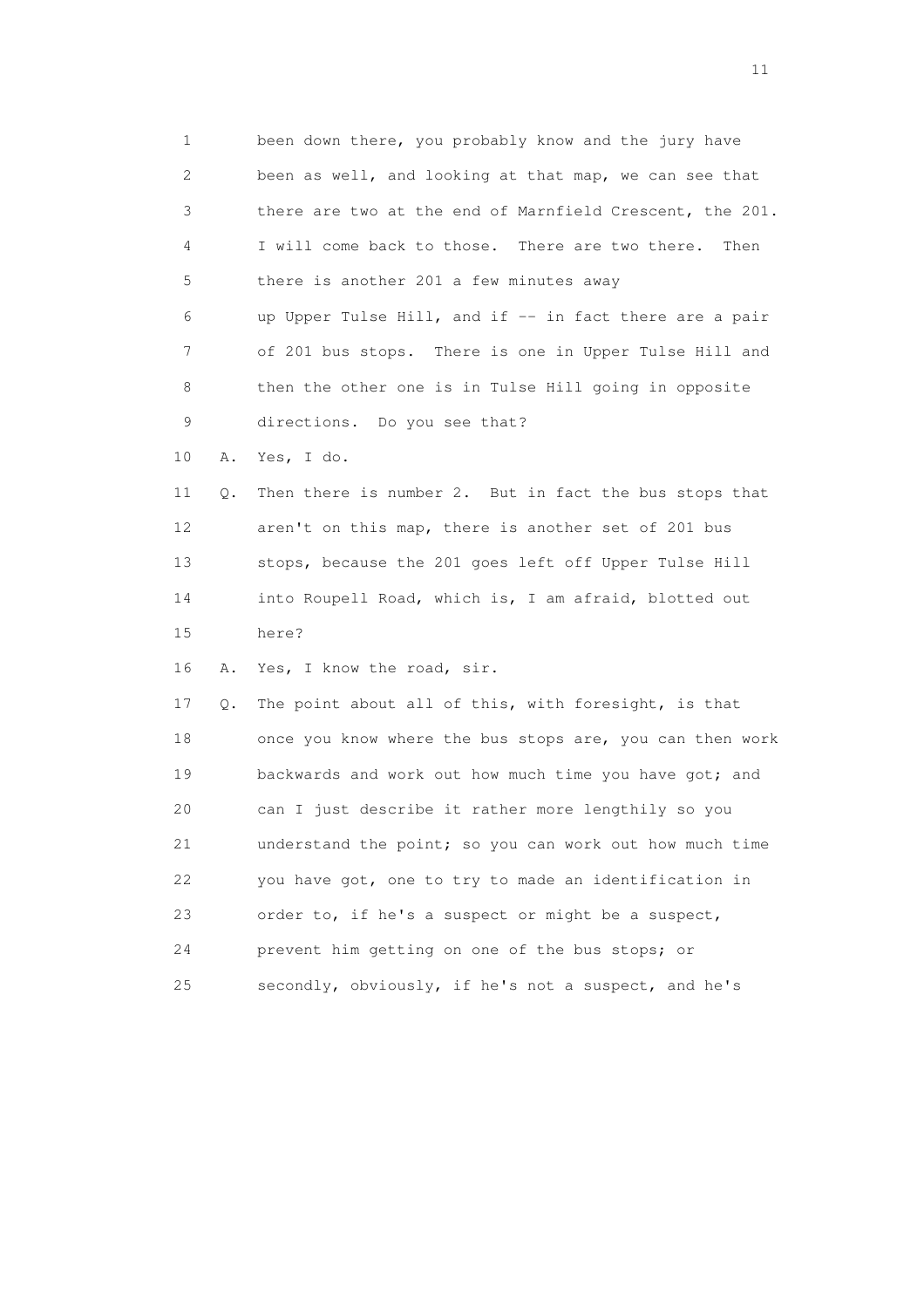1 somebody who could be rather useful, the timeframe 2 within which it might be possible to get your detention 3 team to go and have a word with somebody. 4 You need to know the window, don't you? 5 A. Yes, you do. 6 Q. Right. Can I follow this through, because you would 7 have been, if you had been there a bit earlier, having 8 to deal with the surveillance team dealing with 9 Scotia Road. 10 The surveillance team need to know that if the 11 strategy is for suspects or would-be suspects not to get 12 on public transport, they have to know that it's no use 13 members of the red team being in Athlone Road or other 14 roads miles away if they have only got a minute or so to 15 make an identification. They need to be tightly 16 controlling that address, don't they? 17 A. Yes, they do. 18 Q. You have already said, it's in your interview at great 19 length, I don't go through it, that identification, and 20 the jury have heard it from many people know, is 21 an extremely difficult exercise, isn't it? 22 A. Yes, sir. 23 Q. Unless you know the person, and even then you can get it 24 wrong? 25 A. Yes.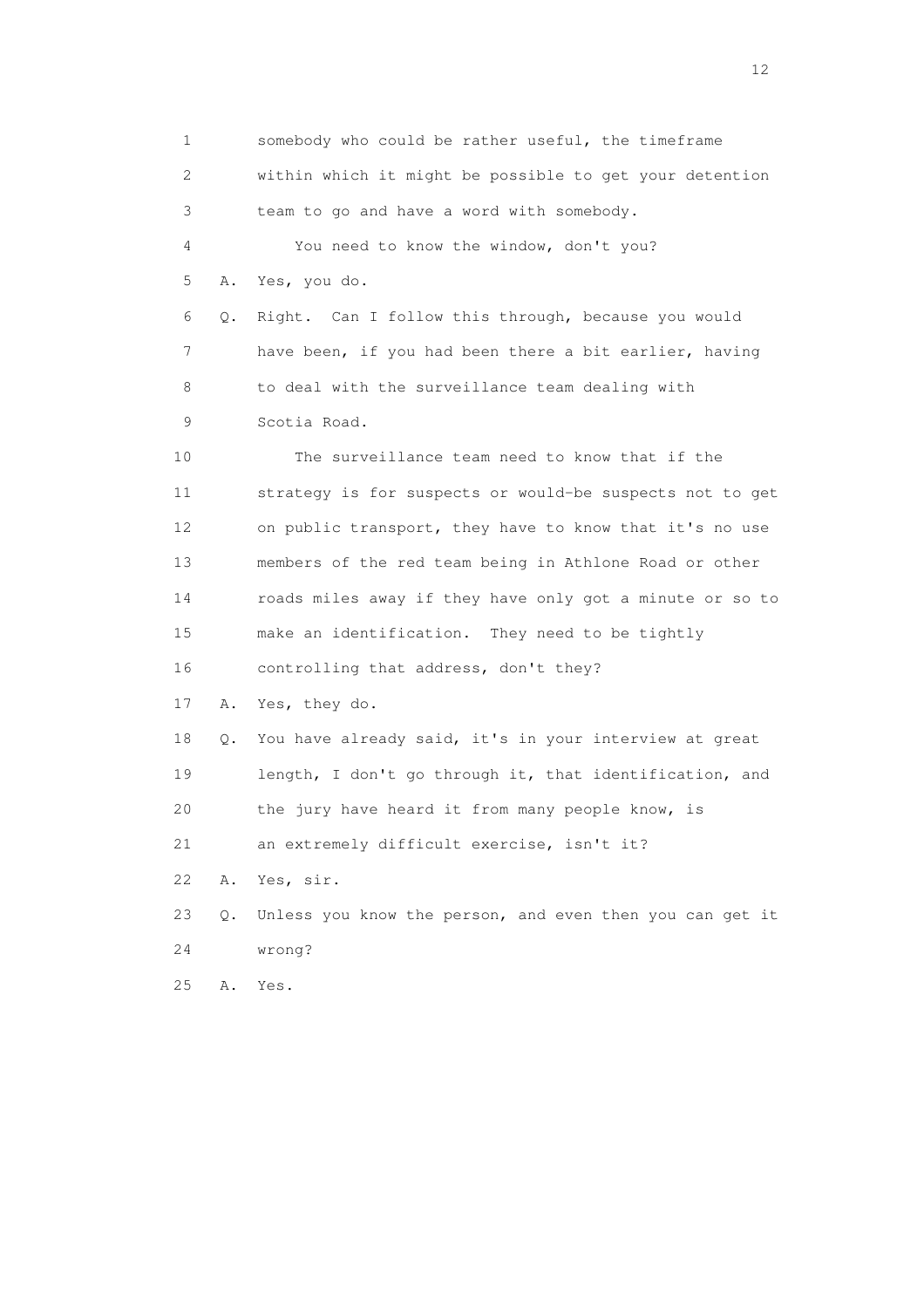1 Q. So if you have only got a few minutes before the nearest 2 point of access to a bus stop, unless they are 3 suspended, then you have really got to have people in 4 a very good position to make a decision one way or 5 another: either I haven't got a clue, I can't tell; or 6 yes, it is; or I don't know; or maybe; or whatever it's 7 going to be, one of these graded observations that 8 surveillance officers make. They have to be in 9 a position to do that? 10 SIR MICHAEL WRIGHT: Can I interrupt one moment, 11 Mr Mansfield. It's just that you are on a point where 12 I have had a question that I have been saving up. It 13 may get us nowhere. 14 You are and have been for many years an SO13 15 officer? 16 A. Yes, sir. 17 SIR MICHAEL WRIGHT: Special Branch are, of course, 18 surveillance experts. 19 A. Yes, sir. 20 SIR MICHAEL WRIGHT: Anti-terrorist squad as well, 21 surveillance is part of your function? 22 A. No, sir. 23 SIR MICHAEL WRIGHT: Not? 24 A. No. 25 SIR MICHAEL WRIGHT: In that case, I won't ask you.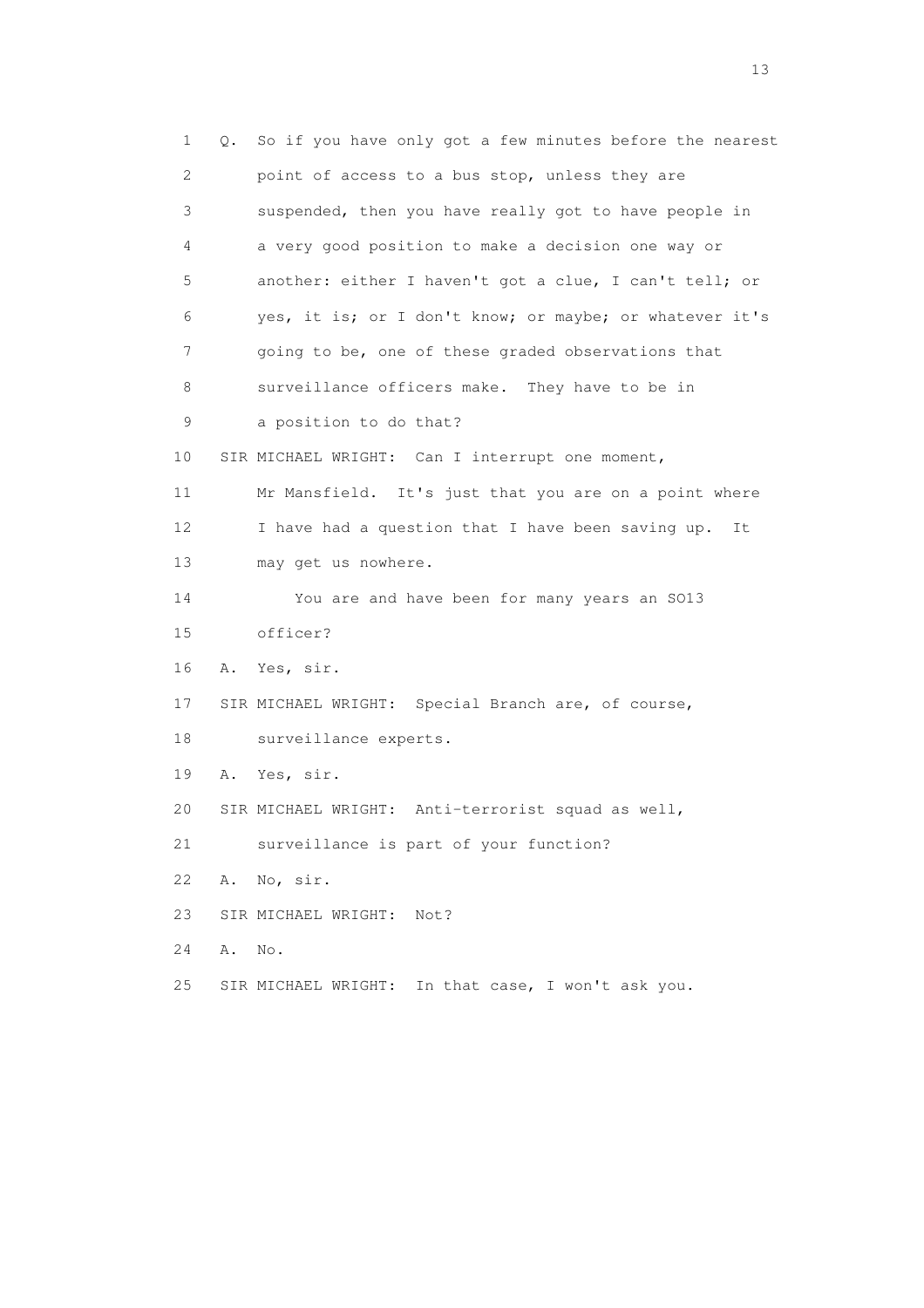1 MR MANSFIELD: Right.

2 SIR MICHAEL WRIGHT: I won't forget it.

 3 MR MANSFIELD: So I think we have an agreed position, and 4 please understand, this is not intended to lead you into 5 some cul-de-sac like Scotia Road. It's just intended to 6 see if we can build on this.

 7 So that's the overall model, which has one or two 8 other elements, like you need to know -- it's fairly 9 obvious, we all know now -- you need to have identified 10 if you can somewhere where your firearms team can hold 11 up while they are in the vicinity, and we have heard 12 about the TA Centre, so you need to have found that sort 13 of place. You need to find somewhere for the detention 14 team also to hold up. It may be the same place. These 15 are all very commonsensical things, aren't they? 16 A. Yes.

 17 Q. Right. What I want to move to, those are some of the 18 principal concepts, I suggest, but just before I do, the 19 intervening bit: if you have worked out a timeframe with 20 foresight on this map that the number 2, you don't know 21 he's going there but if he were to go to the number 2 in 22 Tulse Hill, that's going to take, you know, roughly five 23 minutes; if he is going to go to the 201s, if he goes to 24 those two, again four to five minutes. If he is going 25 to go to the two non-suspended at the end of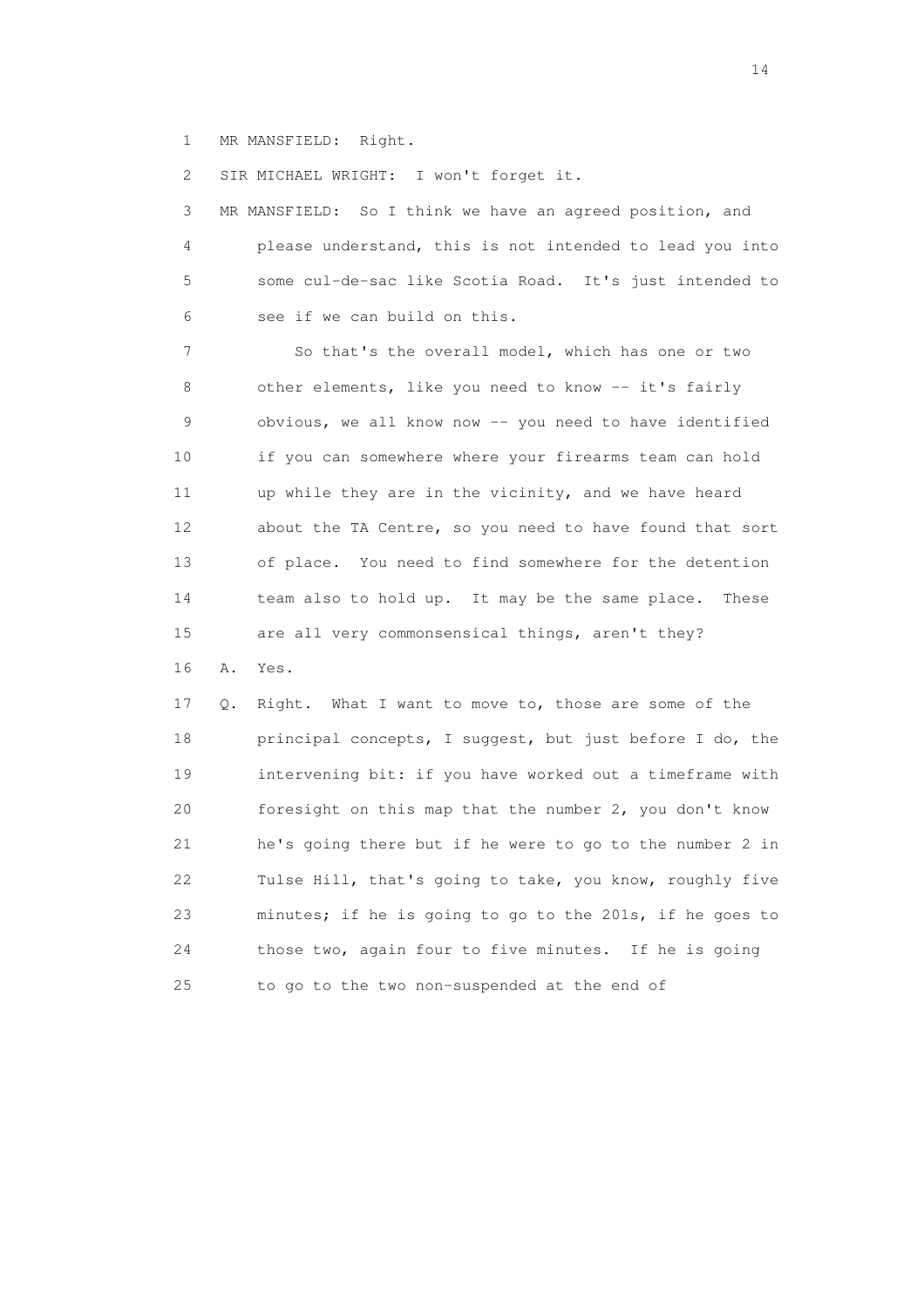1 Marnfield Crescent, you have got two to three minutes 2 perhaps and no more. If he is going to go to -- which 3 he is unlikely to do -- the 201s that are further away 4 up Roupell Road, if those are not suspended, again, the 5 timeframe gets bigger the further you get away from the 6 address?

7 A. Yes.

 8 Q. So you just need to know -- not a difficult exercise. 9 You don't sit in New Scotland Yard and say: well, there 10 are lots of bus stops and we will just wait and see 11 where he goes; you need to know what the timeframe is 12 because in New Scotland Yard they have to be ready to 13 respond to make a decision very quickly, don't they? 14 A. Yes, sir, but what I would say is you could be in the 15 unenviable position where you could have suspended those 16 bus stops and he then walks to the next one and you 17 still haven't got an identification, then walks to the 18 next one and you still haven't got an identification. 19 Q. I follow that. Just dealing with that, of course, 20 a very real situation that assuming for a moment that 21 you have a red team on the plot, eyeballing -- without 22 disclosing what they are doing obviously -- the person 23 leaving Scotia Road, they may not be in a position to 24 identify. That's what you are talking about; right? 25 A. Yes, sir.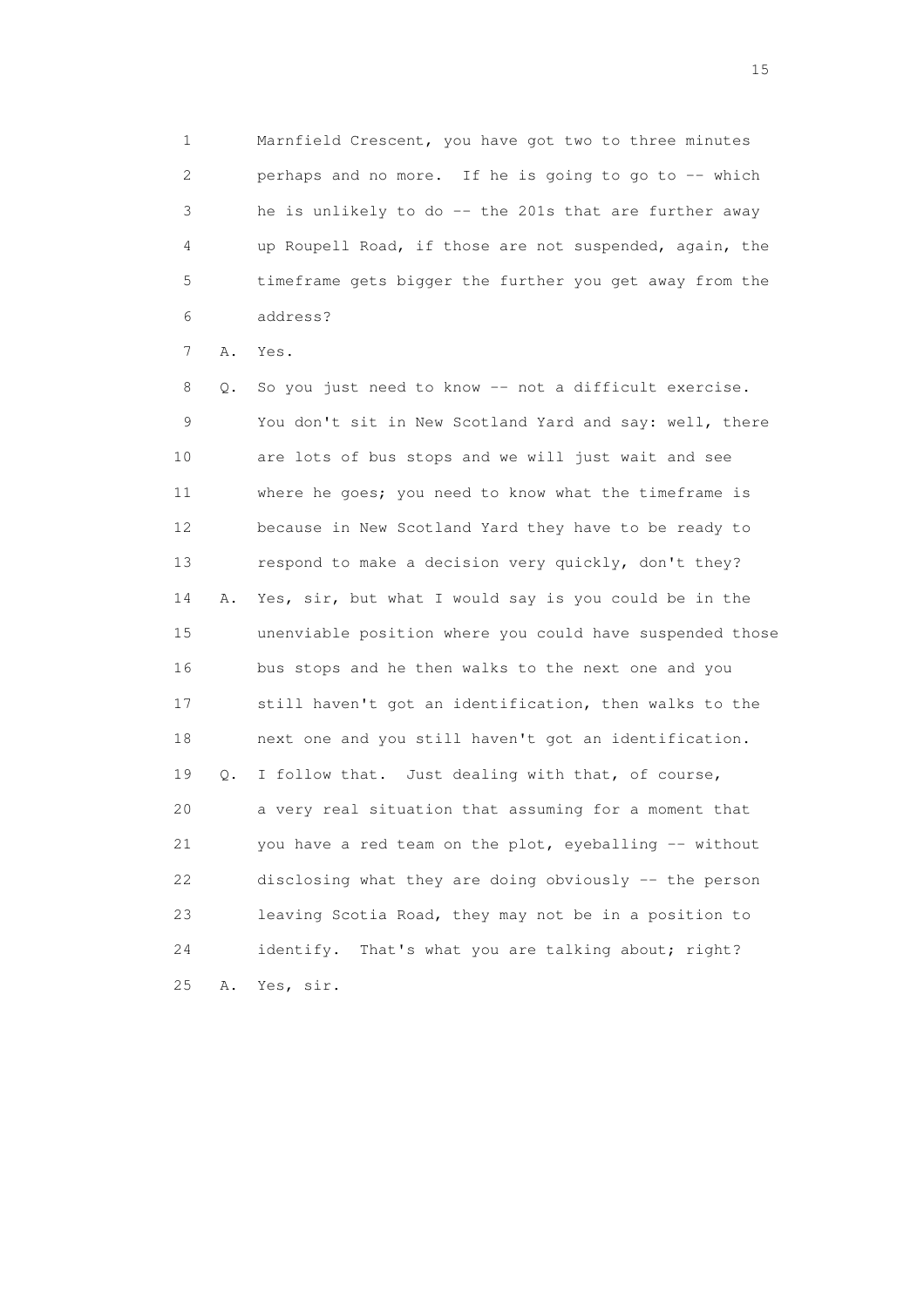| $\mathbf 1$ | Q. | They may walk a little further past a bus stop<br>Right. |
|-------------|----|----------------------------------------------------------|
| 2           |    | and you still may not be able to identify; right?        |
| 3           | Α. | That's a possibility, yes.                               |
| 4           | Q. | That's what we are dealing with. Now, in that            |
| 5           |    | situation, where you can't identify, in other words you  |
| 6           |    | aren't able to say it's not him, all right, because that |
| 7           |    | would allow your detention team to go up and have a word |
| 8           |    | with the person?                                         |
| 9           | Α. | Yes.                                                     |
| 10          | Q. | But you just can't identify, in other words it might be  |
| 11          |    | the suspect but you can't say one way or the other?      |
| 12          | Α. | Yes.                                                     |
| 13          | Q. | Now, because of the -- and we have heard so many times   |
| 14          |    | the nature of the threat here and everybody recognises,  |
| 15          |    | they don't come much higher than this kind of threat,    |
| 16          |    | then if the person has not been eliminated, in other     |
| 17          |    | words might be the suspect, you might have to use S019   |
| 18          |    | to do a proper stop, before the person gets on to a bus; |
| 19          |    | do you follow?                                           |
| 20          | Α. | I do follow, sir, but I wouldn't authorise firearms on   |
| 21          |    | that type of identification. I don't think it's          |
| 22          |    | proportional, sir. I would -- by all means I would       |
| 23          |    | refer it up to the commander, who's in charge on that    |
| 24          |    | day, but I know what the risks are about him getting on  |
| 25          |    | the bus, but in all honesty, there are extreme risks as  |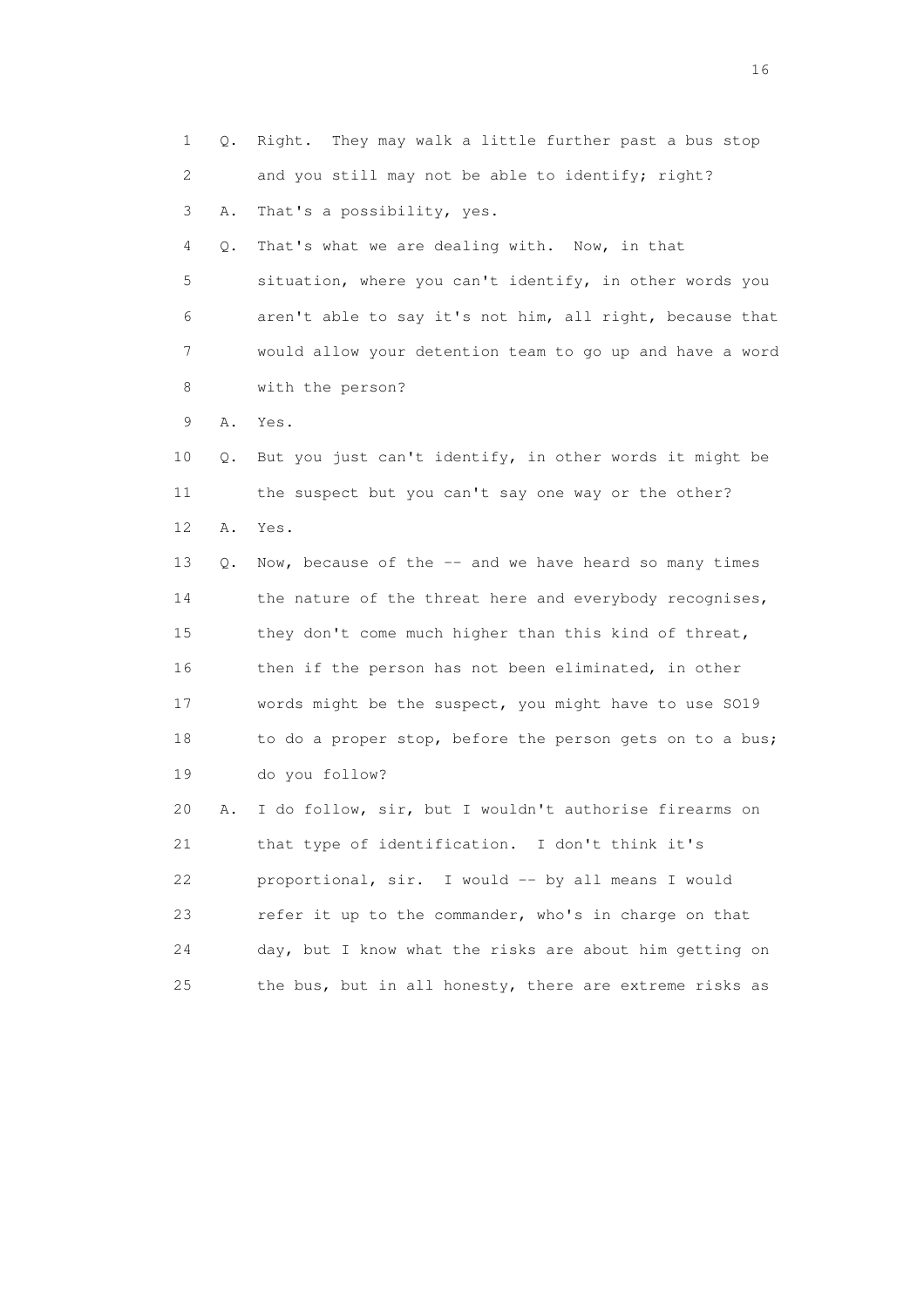1 we know, pointing guns at people --

2 Q. I appreciate.

 3 A. And I just don't ... I don't think that's proportional, 4 sir, and I think if something went wrong there, we would 5 all have serious questions to be answered. 6 Q. Yes, one appreciates that. Which is why the observation 7 surveillance arena around Scotia Road is so important, 8 isn't it? 9 A. It is, sir, yes. 10 Q. I'm not going to deal with what the surveillance 11 officers were actually saying at the time, but we have 12 heard already that the threshold for intervention that 13 Commander Dick was talking about was that if in fact the 14 person might be a bomber, it might be proportionate to 15 send the firearms to an intervention to prevent the kind 16 of threat that had happened the day before; in other 17 words, intervention by CO19 isn't limited to positive 18 identification, is it? 19 A. No, sir, again one of the issues is: what is positive 20 identification? 21 Q. Yes. 22 A. Is it 51 per cent, is it -- to me it's 95 per cent. 23 That's a positive identification. I would put it in 24 almost slightly more cruder terms: is it safe for 25 unarmed officers to approach that person?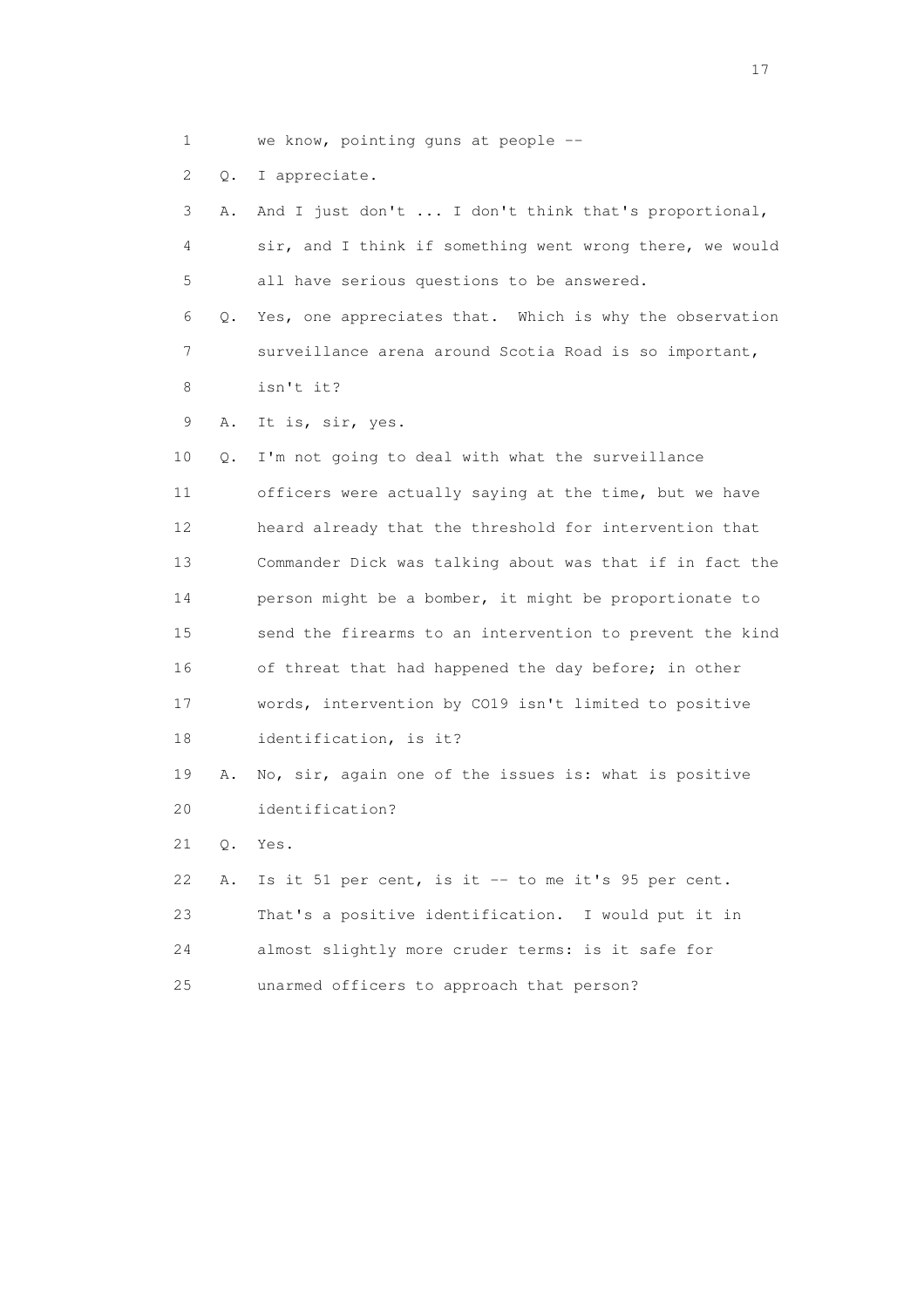1 Q. That's a very fair way of putting it. On the assumption 2 that armed officers are controlled and restrained, 3 right, and are trained, if the object of this exercise 4 is to safely prevent a would-be, a possible would-be 5 bomber getting on to a bus, so that we don't end up with 6 a mad rush in Stockwell, all right? 7 A. Mm. 8 Q. Then it may well be proportionate through trained 9 officers to do a controlled stop of somebody who is 10 thought might be a bomber. Do you follow? 11 A. I do, sir. My view on that, sir, is we are once again 12 asking too much of our armed officers. That's probably 13 why I am a DCI and not a commander. I wouldn't make 14 that decision. 15 SIR MICHAEL WRIGHT: You don't fancy making the decision, 16 Mr Purser? 17 A. No. 18 MR MANSFIELD: I make no comment about that, but you are 19 being very helpful, if I may say so. I am just trying 20 to work it through so we can see what the parameters 21 are, not with hindsight but foresight, of what should 22 happen here. You have agreed the objects of the 23 exercise. 24 Of course, different people on high may have 25 different views about what is proportionate given the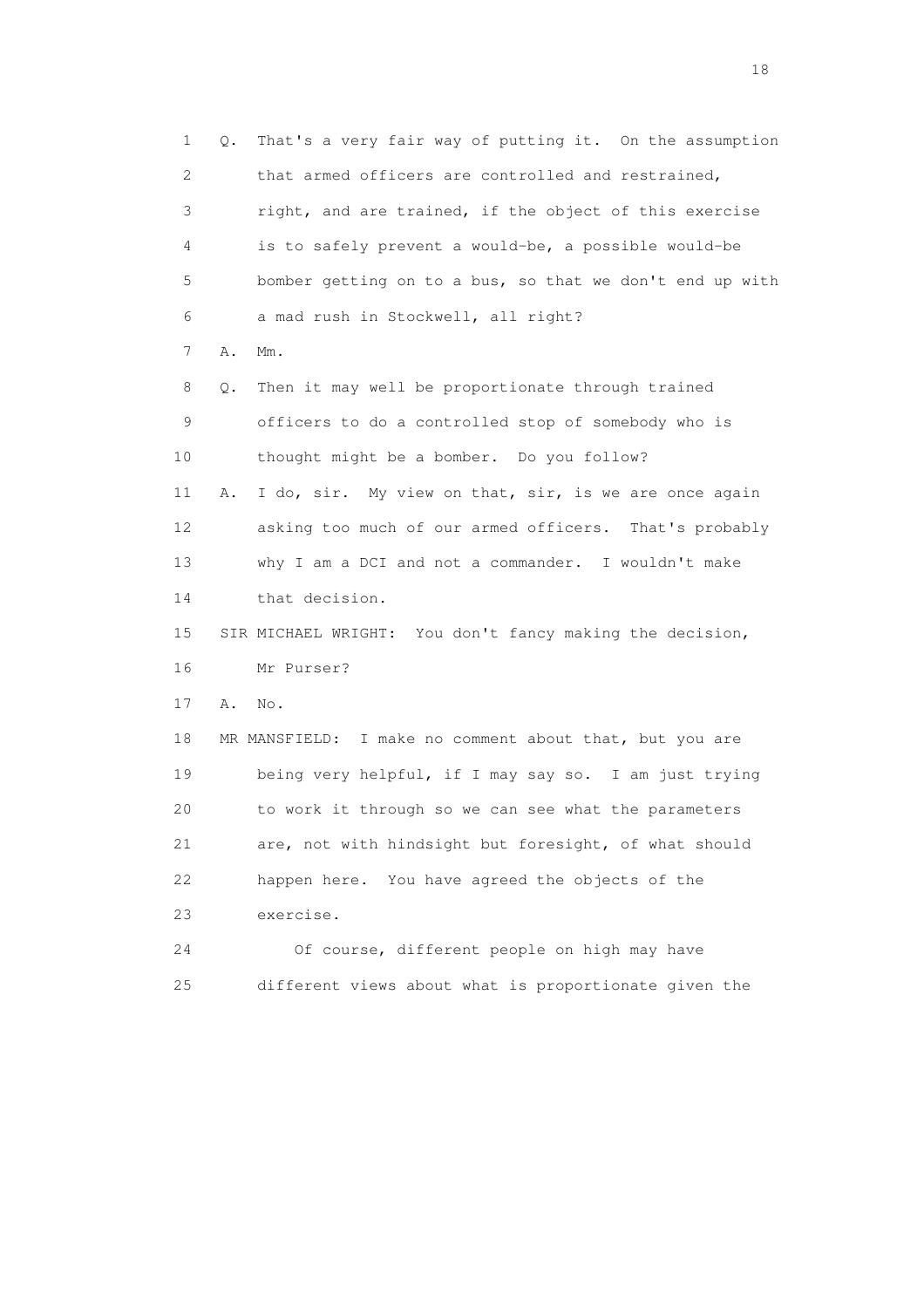1 nature of the threat, and the nature of the 2 identification. Those are the components, aren't they? 3 A. They are, sir, and what also plays into this is the 4 knowledge that those that did attack buses on the 7th 5 and on the 21st, they didn't attack the bus closest to 6 their home address. 7 Q. No, no, but you don't let them get on to the bus on the 8 assumption they're not going to do it near their home 9 address, do you? 10 A. No, no, but you have to -- what we are discussing here 11 is what is the level of identification that is 12 acceptable, that is proportionate, that is necessary, 13 that is legal to use armed officers. My view -- I have 14 my view around it, but I don't think you can ask CO19, 15 to say, "Look, he might be a bomber, he might not" -- 16 Q. All right, but what I am getting at if I may, is just 17 move it down a league, given the threshold you are 18 using, which may not be the same threshold as 19 Commander Dick. If I can come down to your threshold 20 before we get on to what could have been done that day. 21 If you think it would not be proportionate to send 22 armed officers in, that's what you are saying, if it's 23 not somebody that's been totally excluded, but it's not 24 somebody who has met a threshold for armed officers, 25 then you send unarmed officers in?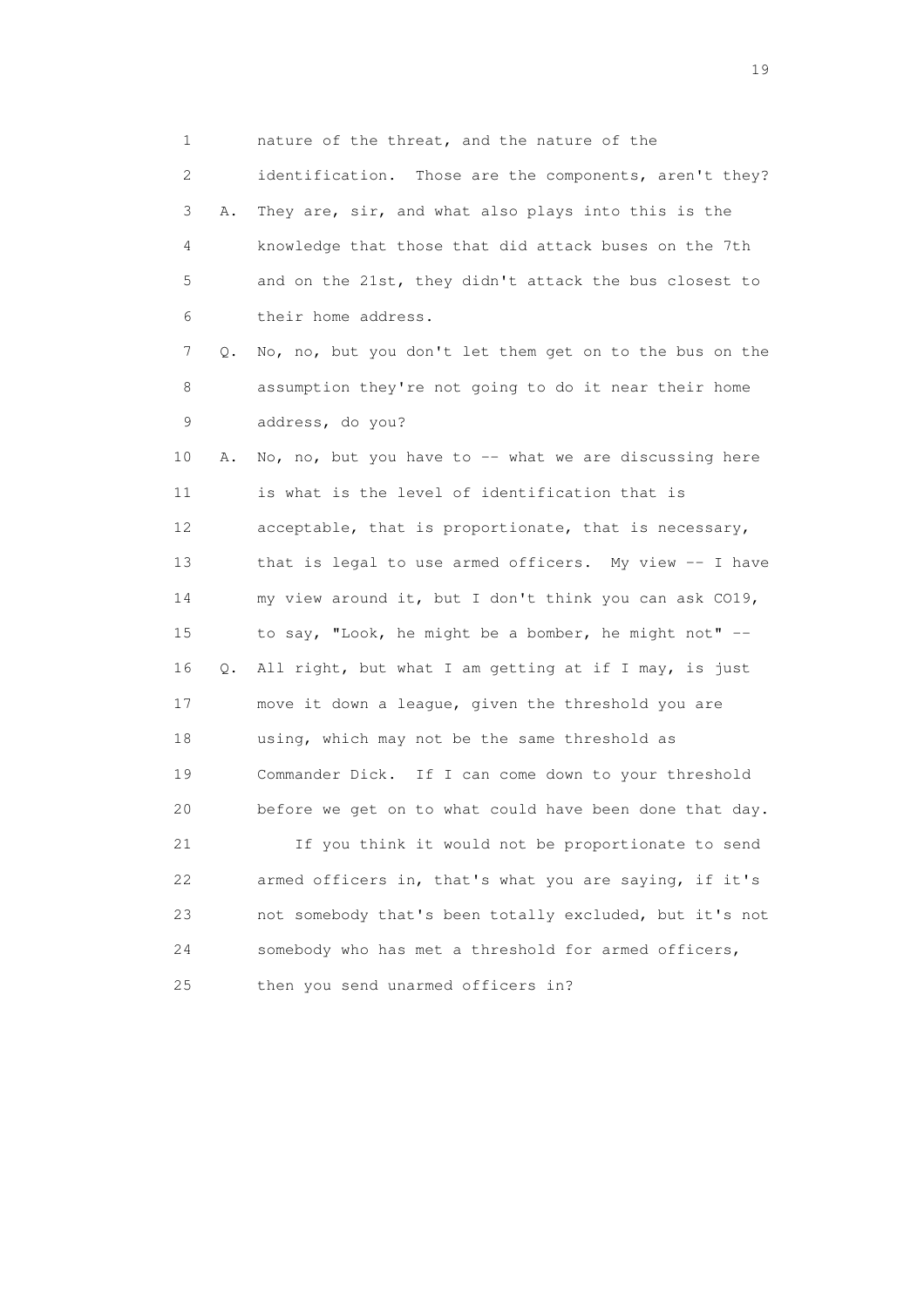- 1 A. No, sir, no.
- 2 Q. So they don't get on the bus?
- 3 A. I would let it run, sir. That's what I would do.
- 4 Q. You would let it run?
- 5 A. I would, sir.
- 6 Q. That's one of the things you were saying later on, much
- 7 later on, weren't you? You were saying --
- 8 A. Are we going to the actual incident?
- 9 Q. Yes, sorry.
- 10 SIR MICHAEL WRIGHT: It serves you right, Mr Mansfield. You 11 said you weren't going to do it.
- 12 MR MANSFIELD: I said there was a lapse and it might happen.
- 13 Is this right, that this was a concept that you had in
- 14 your mind, let it run?
- 15 A. Two different things, sir. Later on -- on the actual 16 incident, I believed it to be the person we were
- 17 interested in, and we had discussed the -- we are
- 18 investigators, we look to gather evidence to put before
- 19 the court, that's our job.
- 20 Q. Yes, I appreciate that.

 21 A. I raised the issue with Commander Dick on the real 22 incident that if we let him run, if we took that risk, 23 and in fairness she would be taking the risk, not 24 myself, that we might be able to get who we were looking 25 for, because we saw some very -- we had a dark day that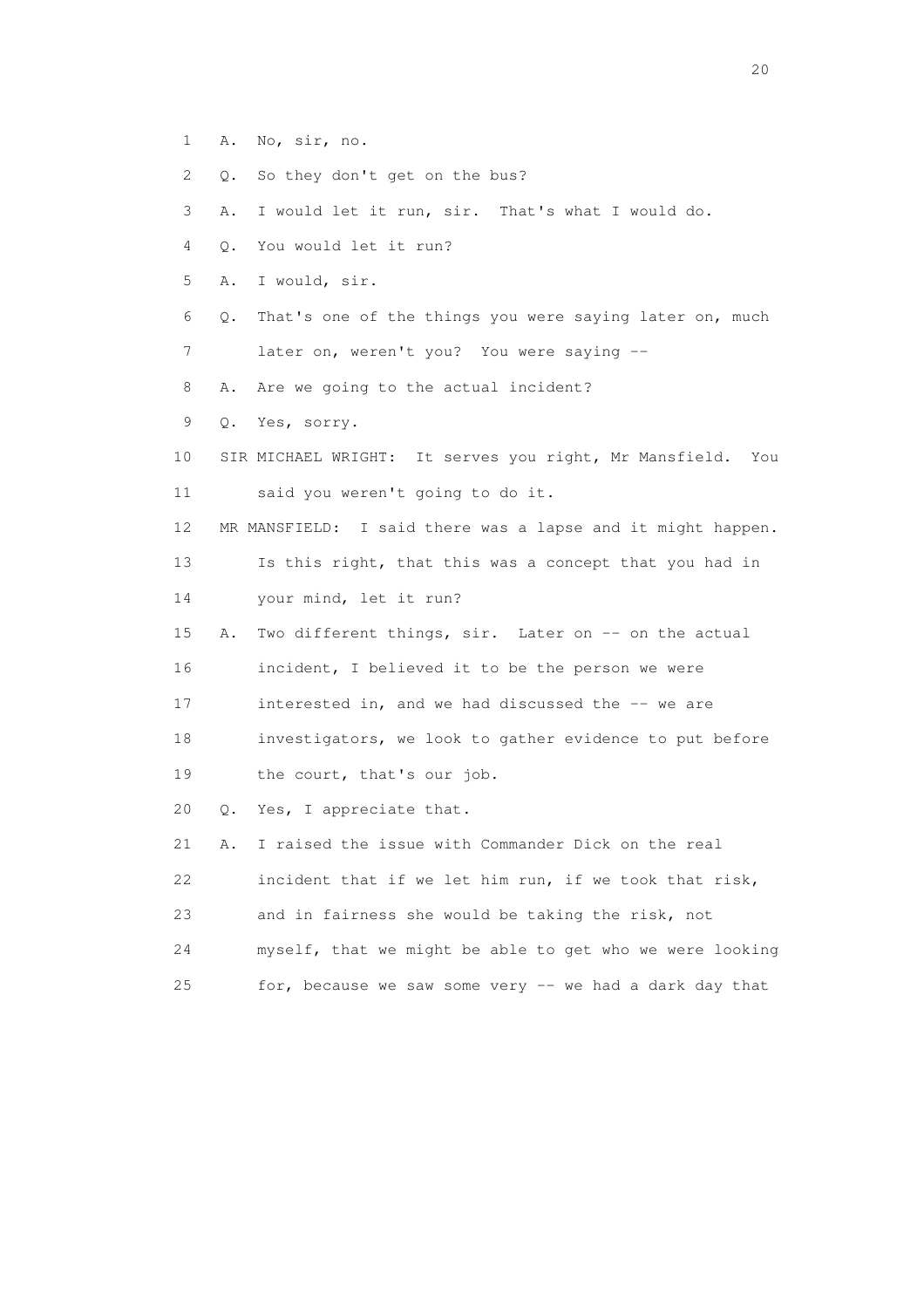1 day, sir, and we saw some dark days ahead, and we 2 thought if we could find the other bombers, or I did, 3 I thought wouldn't we be good, but she just -- she 4 didn't say no straightaway, there was some silence and 5 then she came back and said -- 6 Q. Was there a discussion you could hear in the control 7 room? 8 A. I couldn't, sir. I have heard all the noise, the 9 discussion about there is lots of noise in the control 10 room. I never heard it when I was speaking to 11 Commander Dick, so I don't know whether there was noise 12 in there or whether the microphones on the phones that 13 the Met use isn't as good as our mobiles. 14 Q. Right. 15 A. But she may well -- 16 SIR MICHAEL WRIGHT: You are coming on to the incidents of 17 the day now? 18 MR MANSFIELD: I wasn't, in fact. It was just a concept of 19 letting somebody run. 20 You are saying on the day the let him run was at a 21 later stage? I am really trying to concentrate on -- 22 A. This incident I would say we don't  $-$ - we are in the 23 worst position possible here, because -- which was 24 a reality. 25 Q. Yes.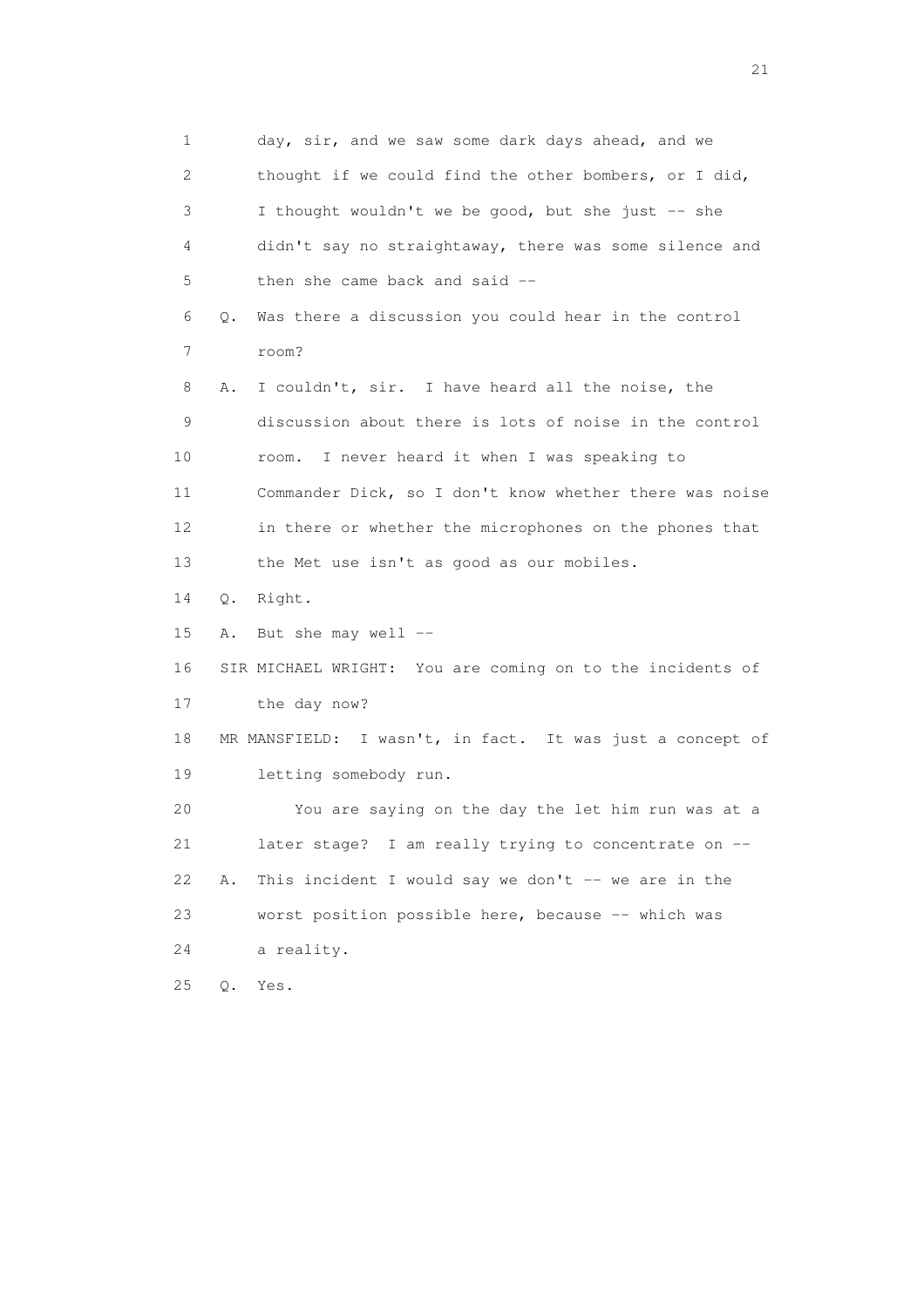1 A. And my view would be, my instruction would be: stay with 2 him, we need to try to get some identification one way 3 or another so we can either go unarmed or armed. 4 Q. I do follow that and that's what I have been pursuing 5 with you. On the model you need to have clearly in mind 6 as the location Silver the levels at which different 7 forms of intervention may or may not take place, either 8 the CO19 because you have reached the threshold you 9 think is desirable for some form of intervention, or the 10 threshold which would allow you to send in unarmed 11 officers in the form of the detention team. So you need 12 to have worked all that out? 13 A. Yes. 14 Q. Right? Now, again on the model, what would then, 15 having -- I'm sorry to have taken some time and it may 16 be that normally you have all this readily to mind -- 17 you would need to, having worked all this out on the 18 model as it were, you would then need to brief the 19 component parts about all this, wouldn't you? That is 20 CO19, the surveillance officers, and the detention 21 officers. The discussion we have just had would 22 necessarily have to take place with them as well, 23 wouldn't it? 24 A. On the model.

25 Q. Yes?

22 and 22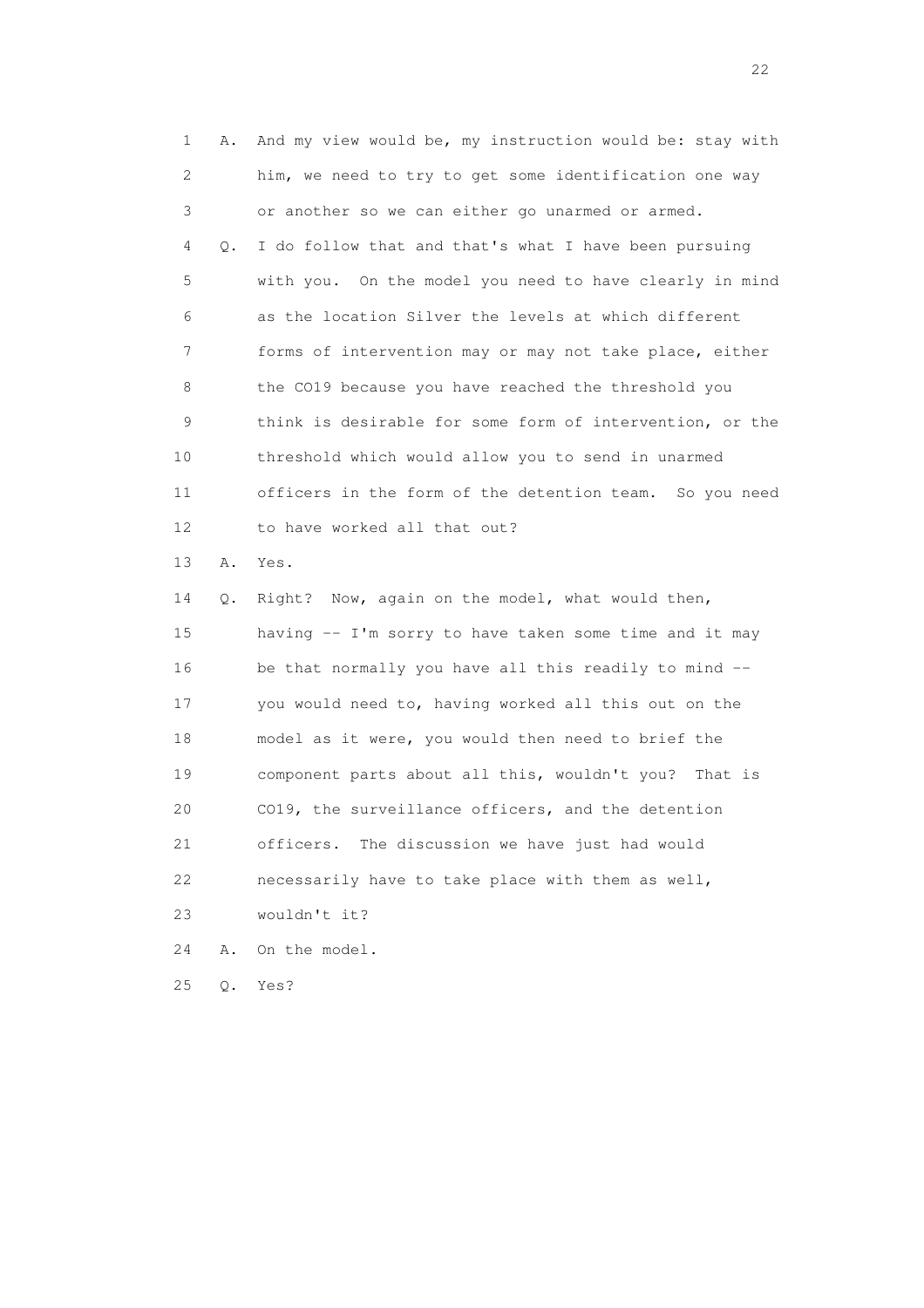1 A. If we are talking on the model, it is desirable, always 2 desirable, to have -- the way I would do it and the way 3 I do do it is I tend to get the team leaders, the key 4 people, into the room and then we would go through it, 5 brief them all, and then whether it's the next morning 6 that we are actually going to go out, then we would do 7 a full briefing and by that time the team leaders have 8 briefed their staff.

 9 SIR MICHAEL WRIGHT: Can I just see where we have got to. 10 We are talking about general principles at the moment. 11 We have not got on to the incidents of the day. Have 12 I understood you correctly: your view is that unless you 13 have a 95 per cent certainty of identification, you 14 don't send in an armed intervention team?

 15 A. No, sir, no, I'm not saying that, sir. No. What I am 16 saying, I am saying that a positive identification, in 17 my mind, is 95 to 100 per cent.

18 SIR MICHAEL WRIGHT: Forgive me.

 19 A. What I'm talking about that I am talking about when they 20 talk about Kratos, when they talk about this spontaneous 21 incident about what identification would need, as far as 22 armed intervention goes, in this incident, or any 23 incident, it needs to be above a level that I would not 24 be willing to send unarmed officers. So if it starts to 25 get to "believe to be, it's him", I would start to look

23 and 23 and 23 and 23 and 23 and 23 and 23 and 23 and 23 and 23 and 23 and 23 and 23 and 23 and 23 and 23 and 24 and 25 and 25 and 25 and 26 and 26 and 26 and 26 and 26 and 26 and 26 and 26 and 26 and 26 and 26 and 26 an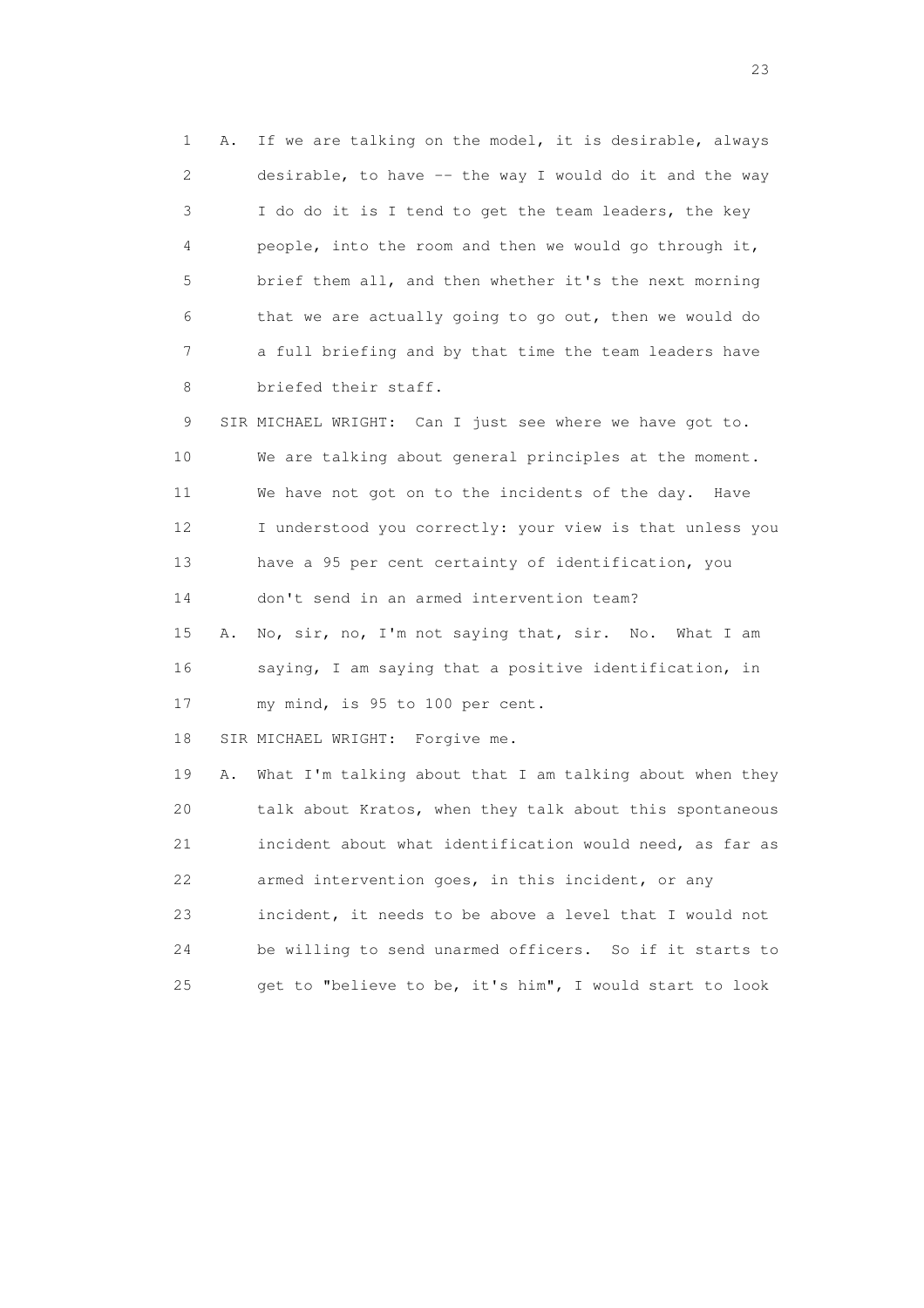1 to do an armed intervention in relation to that. 2 SIR MICHAEL WRIGHT: You would? 3 A. I think that would be proportionate. 4 SIR MICHAEL WRIGHT: You are getting to the threshold -- 5 A. Yes, sir. 6 SIR MICHAEL WRIGHT: -- of the point of we must have 7 an armed intervention. 8 A. Yes, it's a great big discussion within the police force 9 three years later, and we still haven't ratified exactly 10 what it is. 11 SIR MICHAEL WRIGHT: Forgive me. Your philosophy, as 12 I understand it, is that you have to be up to that level 13 because -- you wouldn't accept Mr Mansfield's, I think 14 suggestion more than anything else, that if you are not 15 at that level it is simply not acceptable to have armed 16 police officers pointing their guns at people? 17 A. I don't, sir, and I think if we did that, and something 18 went wrong, then Mr Mansfield would be speaking to me 19 again, sir. 20 SIR MICHAEL WRIGHT: I don't doubt you are right. But 21 I want to just look at it the other way around, because 22 the other suggestion I think Mr Mansfield is making is: 23 all right, if you are not at the level of certainty that 24 you think is proportionate to using an armed team, you 25 might use an unarmed team. It crosses my mind that your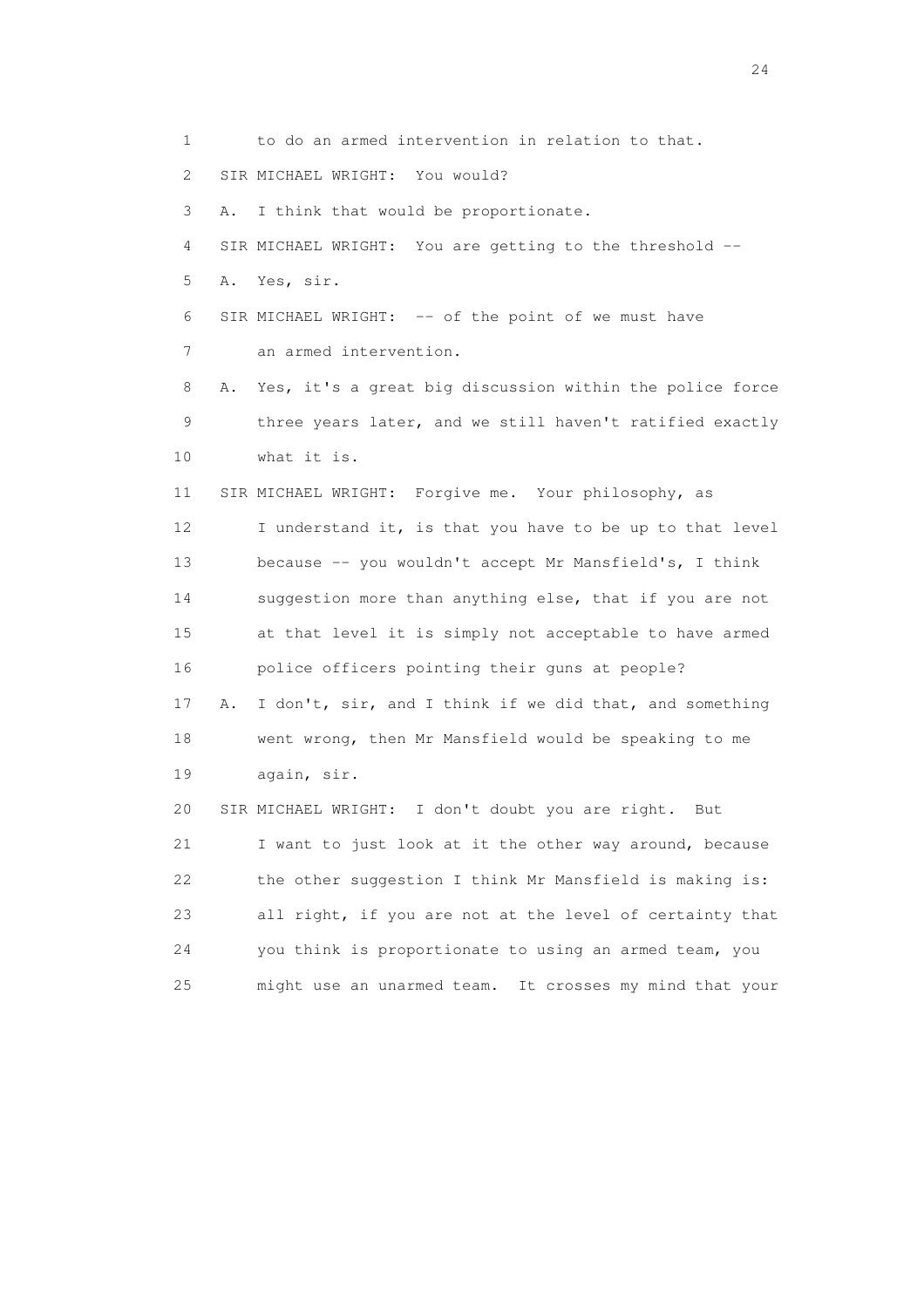1 anxiety there might be the other way, in fact, that it 2 may be that he is a bomber? 3 A. No, sir, there is -- in my cunning plan, sir, there is 4 a hole, a greyness, and it's not a place we like to be. 5 We put undue pressure potentially on surveillance 6 officers, and then potentially undue pressures on 7 firearms teams. 8 SIR MICHAEL WRIGHT: Whichever way you go? 9 A. Whichever way we go, sir, and I think that the reality 10 is if we are in that grey area, then that sits with me 11 and that sits with Commander Dick. 12 SIR MICHAEL WRIGHT: Is this the classic example of you are 13 damned if you do and you are damned if you don't? 14 A. That seems to have been my life, sir, yes. 15 SIR MICHAEL WRIGHT: It does illustrate when we are now in 16 this, for you at this time, unprecedented area of 17 suicide bombers, it does illustrate the appalling 18 dilemma that you have to face. 19 A. It does, sir, and it still bothers me. 20 MR MANSFIELD: Obviously, as you very fairly said, you are 21 still in the Met thrashing out what the thresholds are, 22 because commanders and people at your level may have 23 very different views about the threshold that's going to 24 be met. 25 We have already seen some are saying it has to be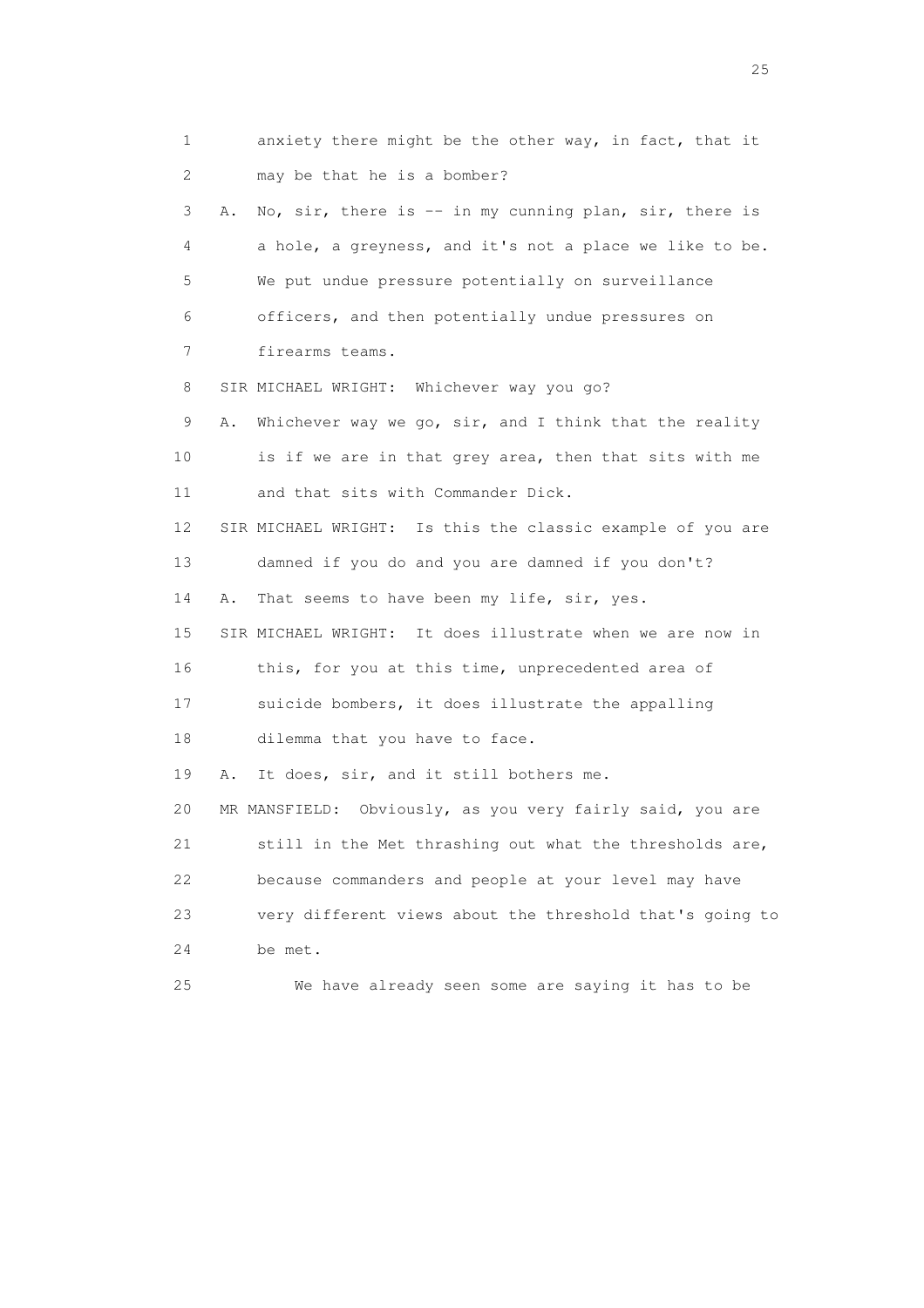1 positive identification, what does that mean; others say 2 it's identification; and others say I would send the 3 armed officers in for some lesser threshold. Do you 4 follow? 5 A. I do. The latest plan that's taken three years in 6 making is there is negative, possible and positive. 7 Q. Well -- 8 A. And the rest of the country haven't ratified it yet, 9 sir. 10 SIR MICHAEL WRIGHT: Presumably some officers take one view 11 and some officers take another? 12 A. That's the other thing, sir. When you are dealing with 13 this, and we have worked really hard to try to get more 14 robust about communications, the control room and so on, 15 but when you really get down to it, you could be having 16 an operation where one surveillance officer says, "It's 17 him, I am happy", and another officer said, "No, I'm 18 not, I'm not sure", and then it's to me to say: well, 19 which one do we go to. In this situation you would have 20 to sit with the one that was positive and support him. 21 MR MANSFIELD: That's very interesting, what you have just 22 said. I am trying to compartmentalise it, but it's a 23 little difficult, because on this very day, just 24 switching for a moment from the model, that is precisely 25 what did happen. Some said according to -- sorry, I am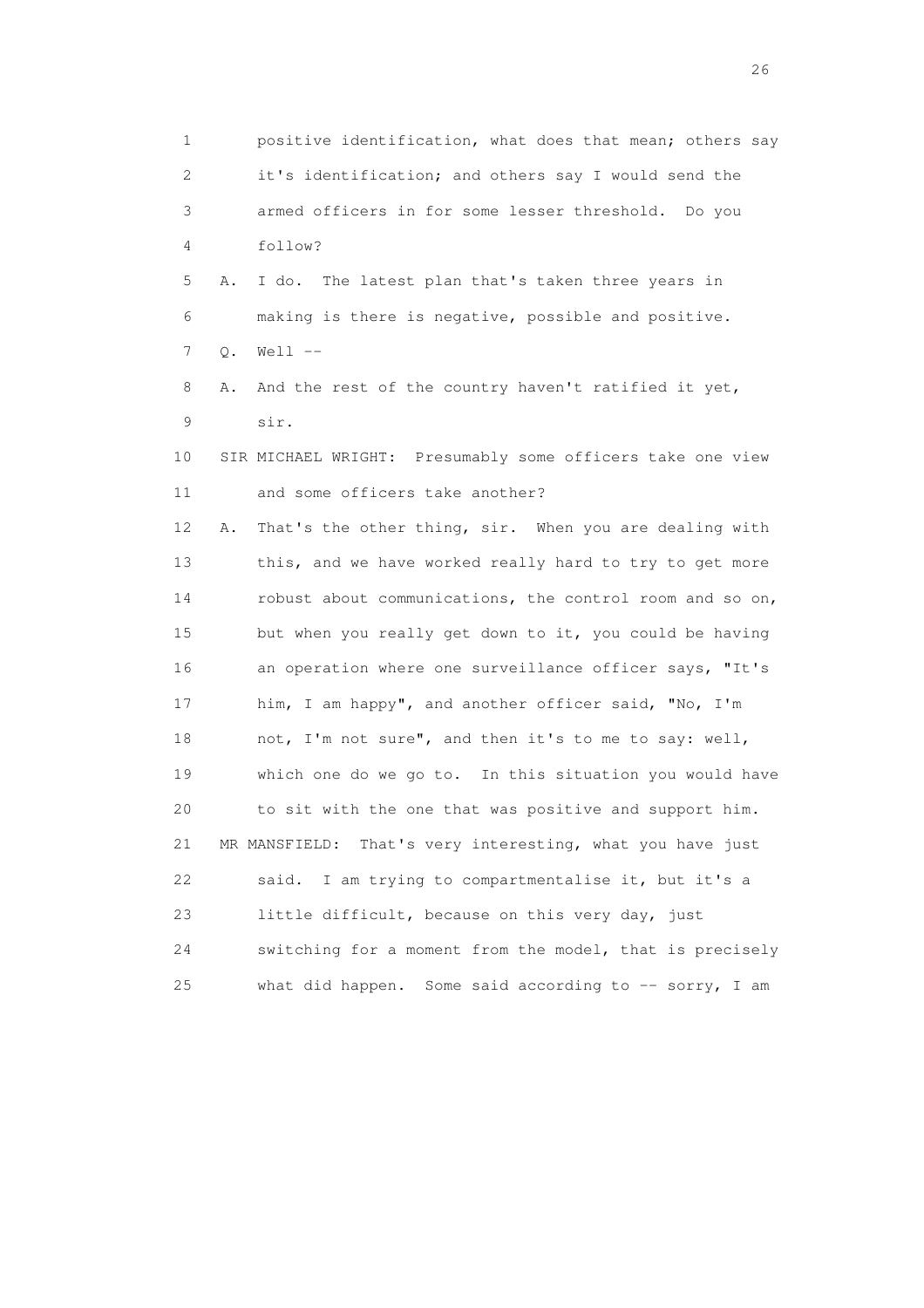1 working on your perception of what was being said, not 2 what the surveillance officers are going to say they 3 said.

4 A. No, I appreciate that, yes.

 5 Q. What your perception was of what they were saying was 6 that it's not him, so we will send in Dingemans, and 7 then he comes back into the frame, within a matter of 8 minutes, he's back in the frame. If you had waited 9 another ten minutes another officer may have said it 10 wasn't him?

 11 A. That -- it's difficult, sir, you know, it's -- it is 12 extremely difficult, and if we are talking about the 13 real incident, it came up to me that he was -- it was 14 not him, and even then that's a risk, because he has 15 come from Scotia Road, he could be this fifth bomber. 16 We even had a concept or a belief that we might be 17 getting hit every fortnight in the future, so we just 18 didn't know, and I was putting my officers at risk. 19 Q. But there were quite a lot of people came from 20 Scotia Road that day and were not considered, even. The 21 fact of coming from Scotia Road isn't enough, is it? 22 A. Well, I do not agree. The ones that were before, 23 I wasn't there, sir.

24 Q. I appreciate, you had not got there.

25 A. I don't think they would have ever become possibles,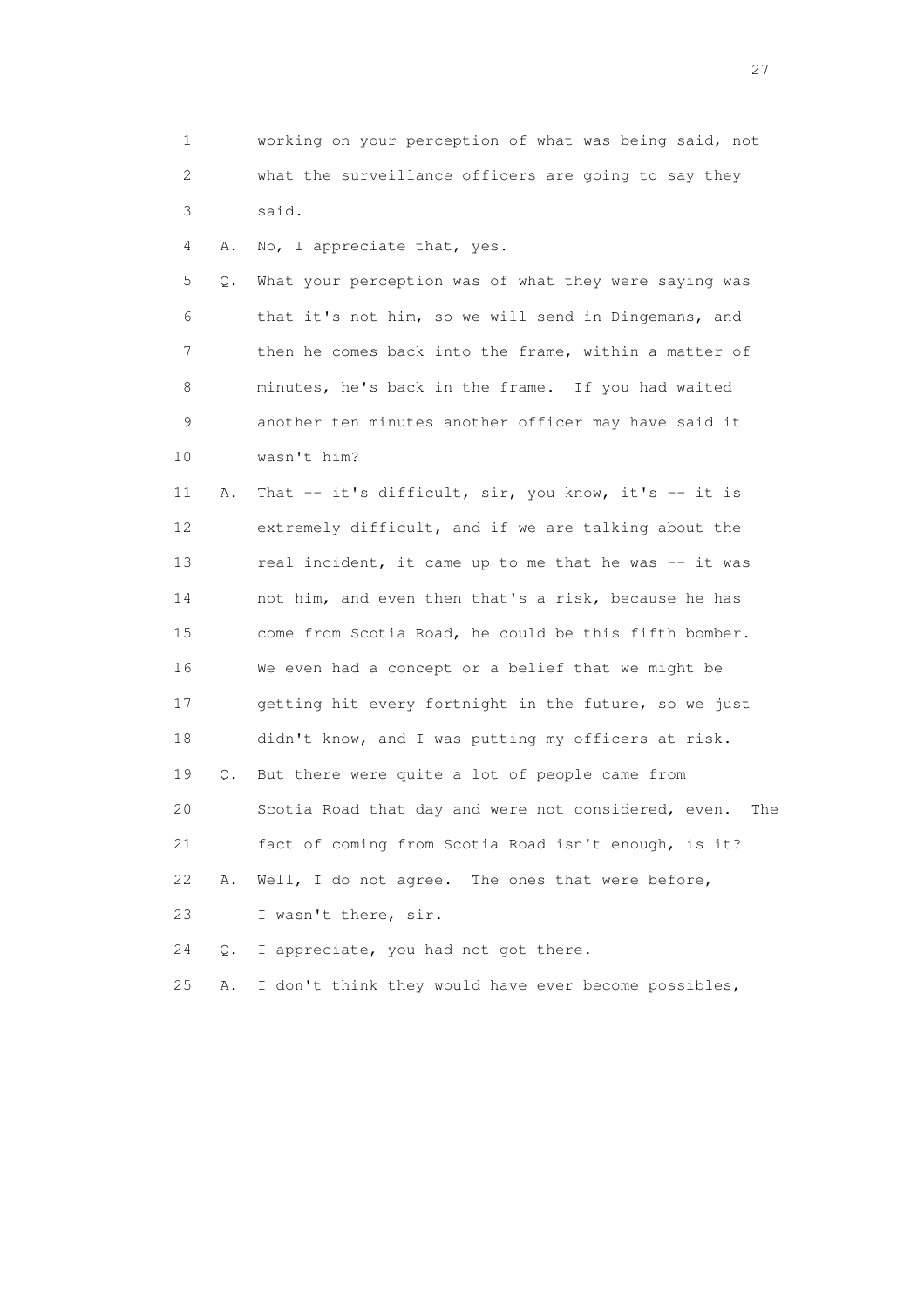1 "I believe they are, it's him", et cetera. I think they 2 would have potentially always been in the Dingemans 3 field, which would be unidents that we could potentially 4 speak to. I saw those that were before possibly missed 5 intelligence opportunities. 6 Q. That may be, but I mean, when you sent Dingemans in, 7 that was de Menezes' position as well? 8 A. It was up until 9.55, sir, and --9 Q. Yes, five minutes or so -- well, minutes before he's 10 shot dead, you are sending in somebody as a non-ident to 11 follow him up for intelligence? 12 A. Yes, that's right. 13 Q. So this must have indicated to you, and I'm sorry to 14 switch to the later period, using exactly what you have 15 been telling the jury this morning about the necessity 16 for a threshold, that really this threshold is highly 17 questionable in this particular instance given the 18 complete variation from not identical to "I believe it's 19 him". That is pretty incredible within a space of 20 minutes, isn't it? 21 A. I don't think it is, sir. 22 Q. I see. 23 A. I don't think it is. 24 Q. Well, you see the risks now, if you do operate on that 25 basis, don't you?

28 and 28 and 28 and 28 and 28 and 28 and 28 and 28 and 28 and 28 and 28 and 28 and 28 and 28 and 28 and 28 and 28 and 28 and 28 and 28 and 28 and 28 and 28 and 28 and 28 and 28 and 28 and 28 and 28 and 28 and 28 and 28 an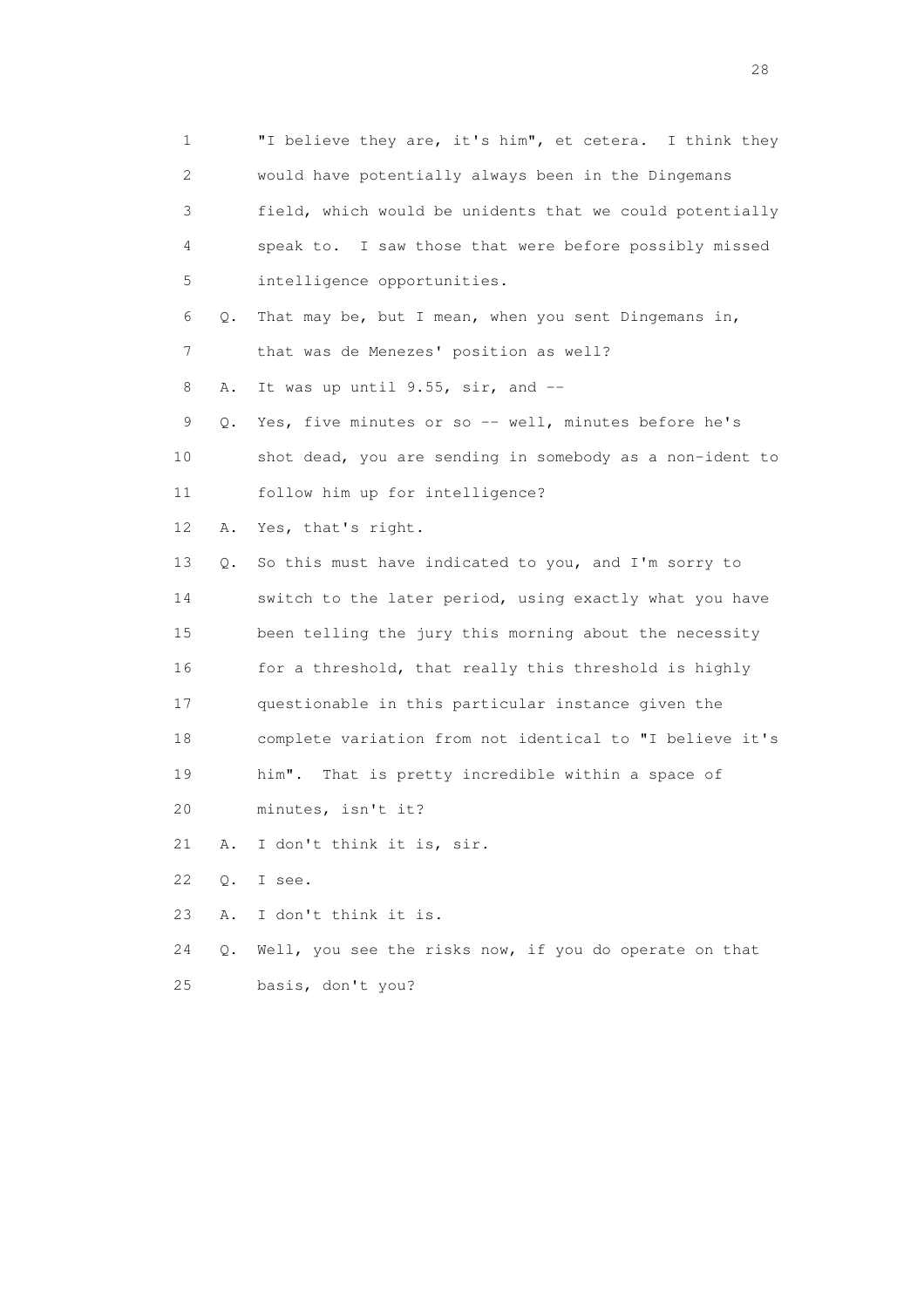1 A. No, I don't. You can always have some -- as you say, 2 it's a very difficult thing and you can always have 3 somebody saying, "Not him, not him", and then somebody 4 looks at him and he might be better at identification, 5 he might be worse, but he might be better at 6 identification. 7 Q. You don't know any of that, do you? 8 A. No, I don't, but then you have to go with what you are 9 told, and I was told, I heard over the radio, "It's him, 10 believed Nettle Tip", and that changed it, changed 11 everything for me, sir. 12 SIR MICHAEL WRIGHT: I was actually asking you the question 13 on a slightly different level. Even where you don't 14 have internal differences between the surveillance 15 officers, one saying "I think it's him", one saying 16 "I don't", even if you have a reasonable unanimity among 17 the officers, but maybe not at a very high level, 18 saying, "Well, we think it's him", two different senior 19 officers may have different views as to how that 20 situation should be dealt with? 21 A. They could, sir, yes. That's the business we are in, 22 I am afraid, sir. 23 SIR MICHAEL WRIGHT: Making judgments? 24 A. Yes. 25 SIR MICHAEL WRIGHT: On given situations?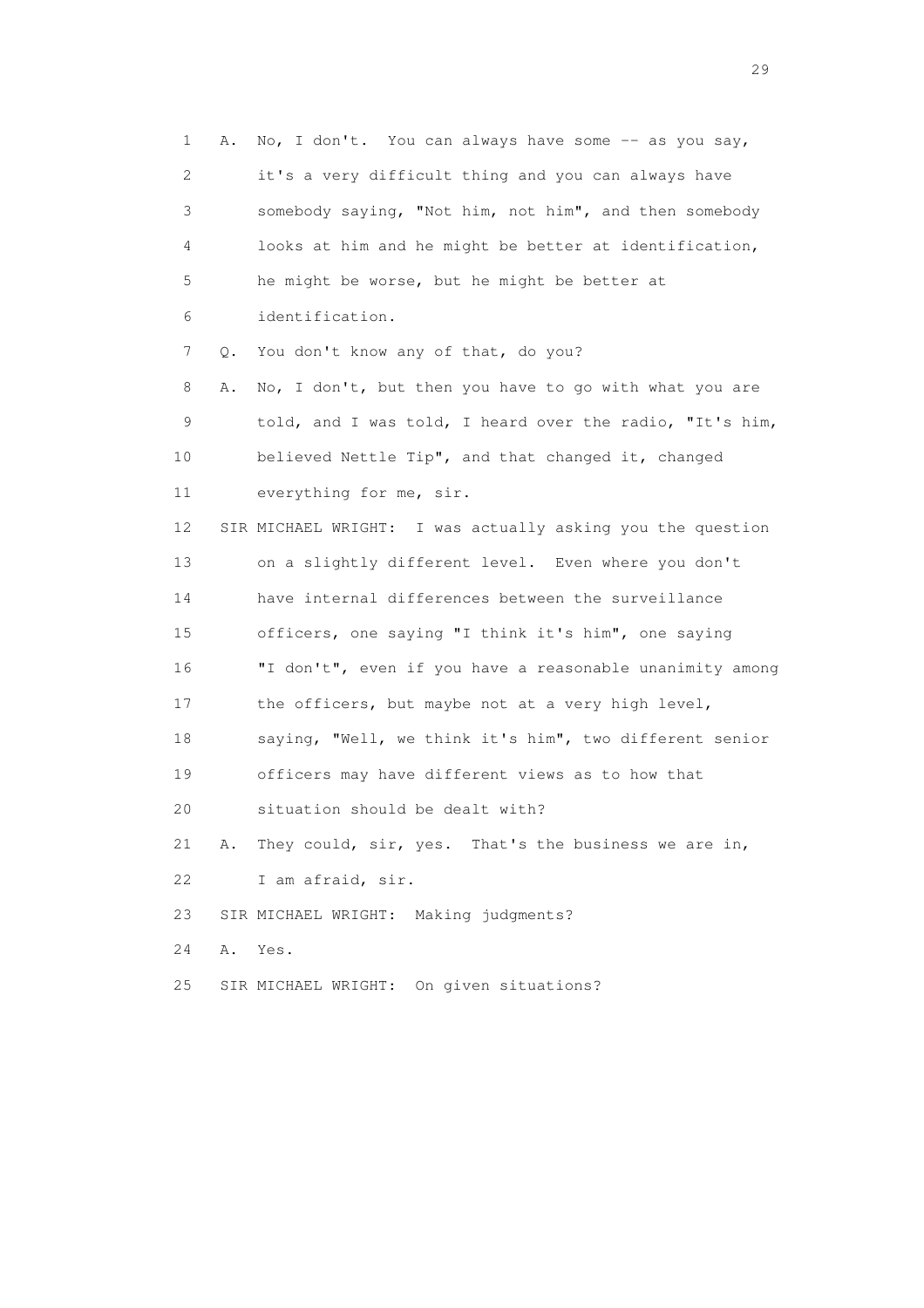1 A. That may prove to be wrong.

| $\mathbf{2}^{\mathsf{I}}$ |    | MR MANSFIELD: If I could just roll back a minute to the  |
|---------------------------|----|----------------------------------------------------------|
| 3                         |    | model, what this also emphasises, and I think you have   |
| 4                         |    | agreed, the ideal which you normally do is you have your |
| 5                         |    | joint briefing, and these matters are thrashed out so    |
| 6                         |    | that the people on the ground at least know what your    |
| 7                         |    | thinking is, in other words: I am disinclined to send in |
| 8                         |    | armed officers unless it reaches a certain threshold;    |
| 9                         |    | you then tell them what it is; we only have two minutes  |
| 10                        |    | to the nearest bus stops, four minutes to those bus      |
| 11                        |    | stops, so I am not asking you to make an identification  |
| 12                        |    | within those limits, but we really need to be very       |
| 13                        |    | focused on the job we are doing. That's a perfectly      |
| 14                        |    | sensible discussion, isn't it?                           |
| 15                        | Α. | It is a discussion that you could have, sir, but it      |
| 16                        |    | doesn't always -- we plan and plan and we always seem to |
| 17                        |    | have an extra circumstance or something happens that     |
| 18                        |    | doesn't quite  the classic one is we don't invite the    |
| 19                        |    | bad guys to the meeting, you know.                       |
| 20                        | Q. | I'm certainly not going to make any comment on that.     |
| 21                        |    | What I want to now do is to put to you, because you      |
| 22                        |    | are participating to some extent in what actually        |
| 23                        |    | happened on the day, that what we have just been through |
| 24                        |    | as a model could have occurred on the day, do you        |
| 25                        |    | follow, getting people in place, having a joint          |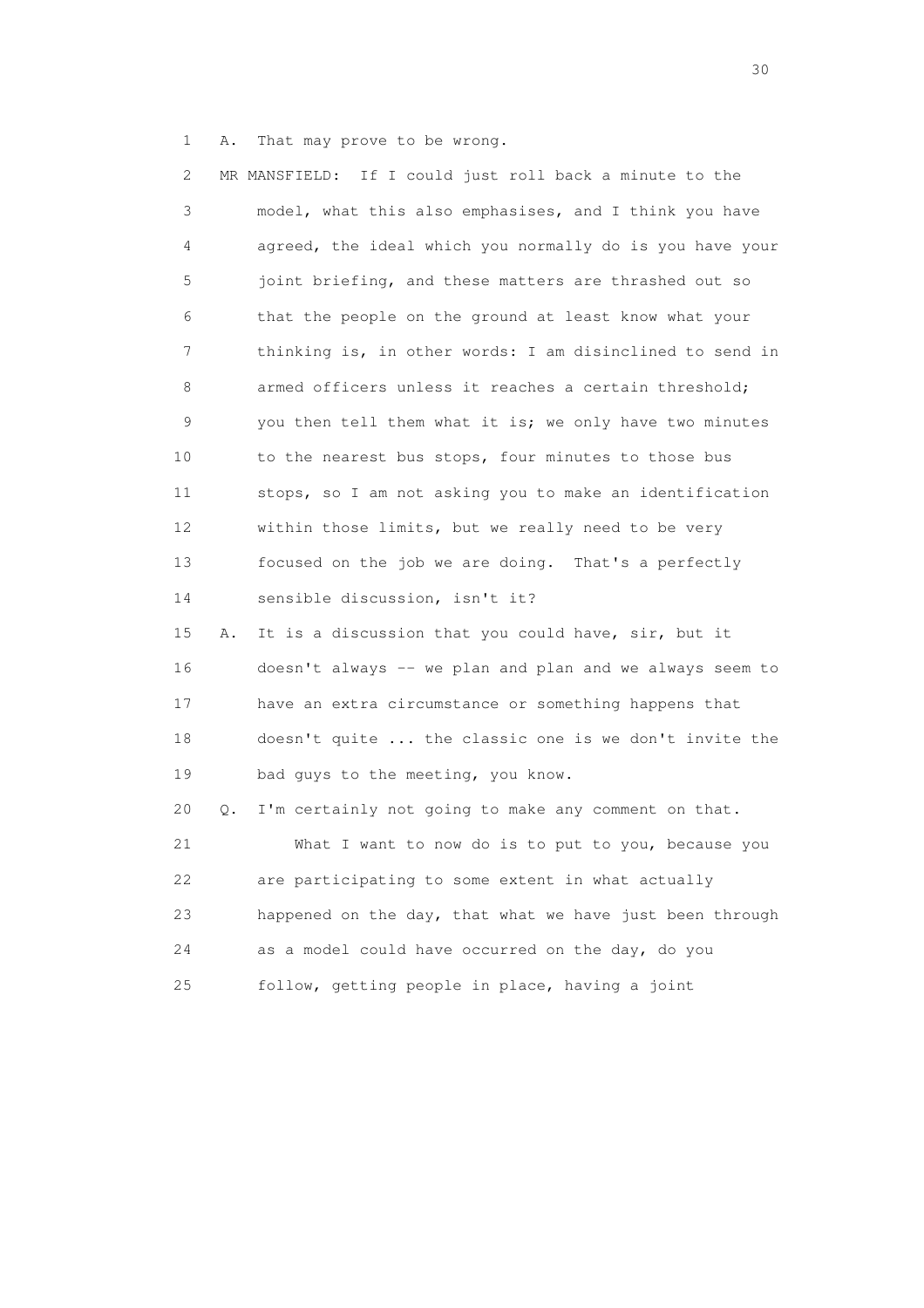| $\mathbf 1$ |       | briefing, discussing thresholds, discussing parameters,  |
|-------------|-------|----------------------------------------------------------|
| 2           |       | so that people were focused on what they had to do.      |
| 3           |       | That's the preamble to the question. First of all,       |
| 4           |       | some of what I am going to put to you, you may not have  |
| 5           |       | known on the night. First of all, when you came on,      |
| 6           |       | would it be fair, you didn't know that McDowall had set  |
| 7           |       | a strategy at 4.55, or did you?                          |
| 8           | Α.    | I didn't know that, no, sir.                             |
| 9           | Q.    | Still less did you actually know what it was?            |
| 10          | Α.    | Not when I came on duty, I didn't know anything, sir.    |
| 11          | Q.    | And that one of the components he had asked for was      |
| 12          |       | a reconnaissance; you didn't know that?                  |
| 13          | Α.    | I didn't know that, sir.                                 |
| 14          | Q.    | All right. What that means is that when you did meet     |
| 15          |       | him later, he didn't tell you: look, at 4.55 I set this  |
| 16          |       | strategy, it's X, Y and Z and I wanted a reconnaissance  |
| 17          |       | and so on; he didn't say that?                           |
| 18          | Α.    | No.                                                      |
| 19          | Q.    | Which explains, you can look it up if you wish, but your |
| 20          |       | armed record has a strategy bit in it, doesn't it?       |
| 21          | Α.    | Yes.                                                     |
| 22          | $Q$ . | It's not filled in?                                      |
| 23          | Α.    | No, it's not, no.                                        |
| 24          | Q.    | Is that because of the point I have just made to you,    |
| 25          |       | $namely --$                                              |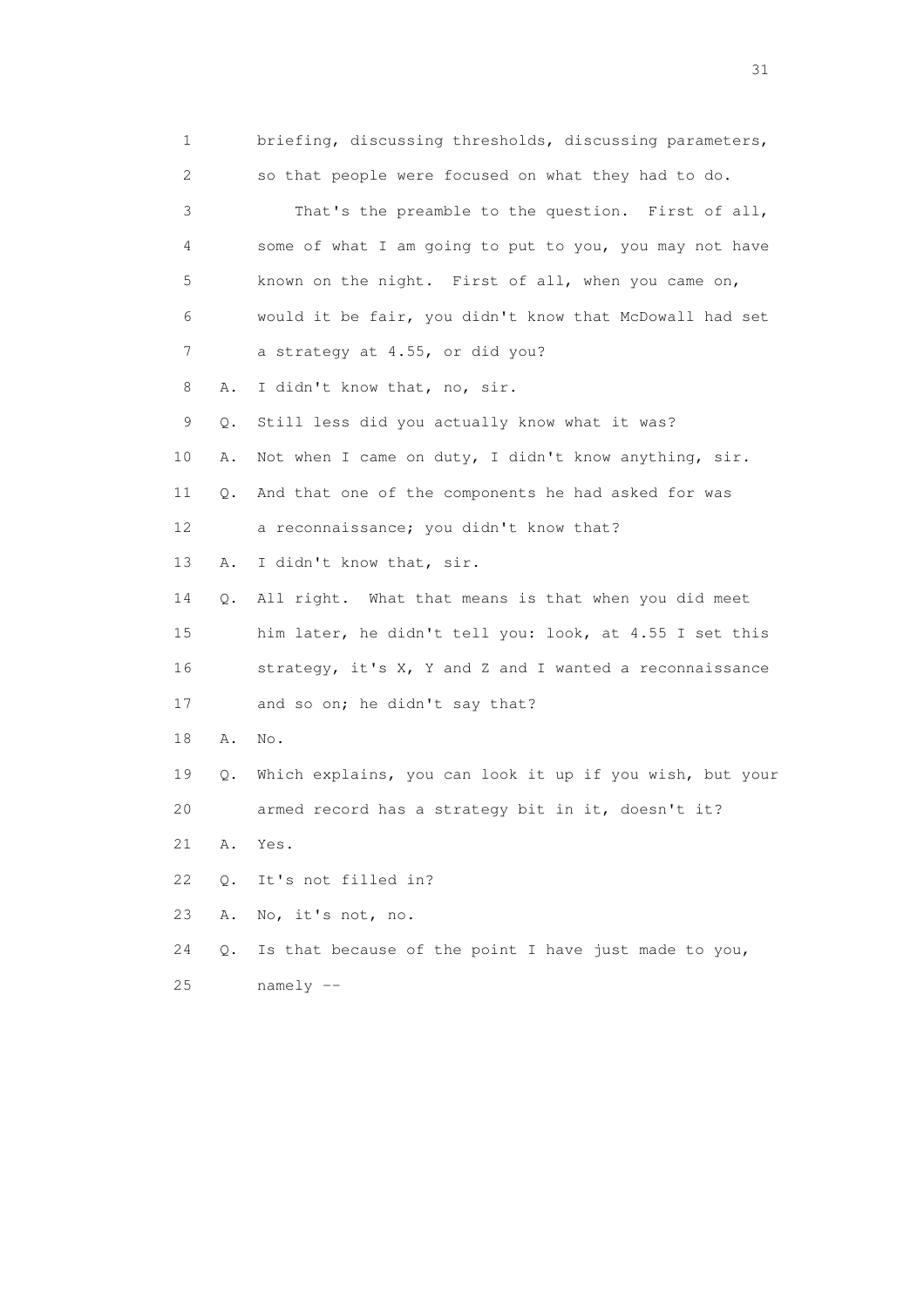1 A. No, it's not, sir. As I have tried to explain, when we 2 do small armed operations, this booklet is fine, but 3 when we do the big operations, there is so much recorded 4 elsewhere by senior managers I really just wanted this 5 booklet for the warning. 6 Q. All right, I understand. So you didn't know that. 7 Now -- 8 SIR MICHAEL WRIGHT: When you say the warning, you mean the 9 statutory guidelines that you read out? 10 A. Yes, sir. 11 MR MANSFIELD: Now, in addition to that setting of the 12 strategy at 4.55, were you aware that Scotia Road had 13 been prioritised and orange team had been requested to 14 go there? Did you know that? 15 A. I didn't know that, no. 16 Q. Did you know also that a red team -- well, you did later 17 obviously -- but did you know when you came on that 18 a red team was already down there? 19 A. No, when I came on I didn't know why I had been -- I had 20 come in at 6.30. I had just been told to come in. 21  $Q$ . What I am dealing with is the components so far is  $-$  do 22 you want some water? 23 A. Yes, sir. 24 Q. Certainly. (Pause) 25 So you are beginning to see, I think, what the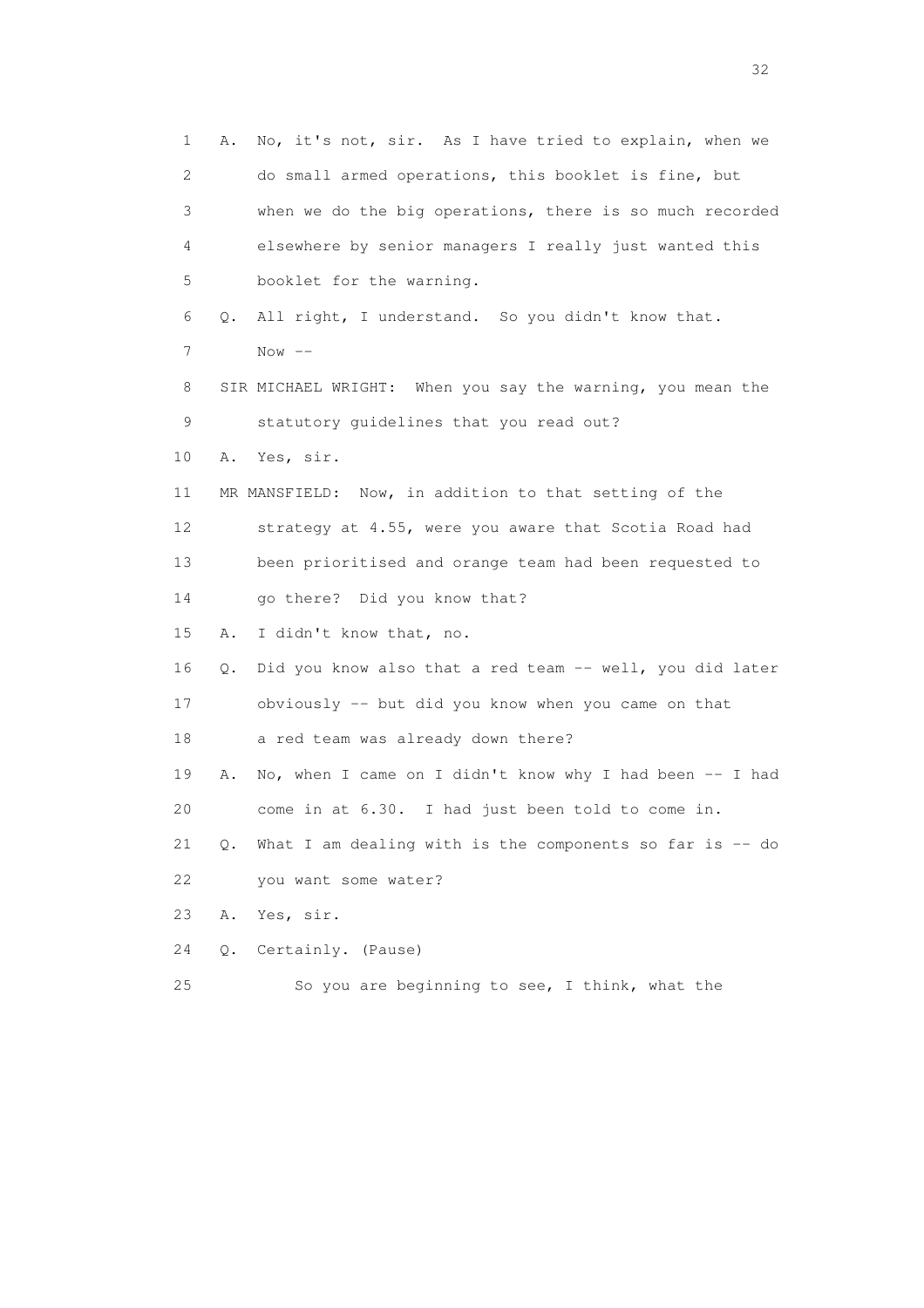1 possibilities are here of a planned focused operation. 2 You have got a strategy, you have got a red team, you 3 have got an orange team. Did you know in addition the 4 orange team obviously had an available leader, called 5 ZAJ; did you know that? 6 A. No, I hadn't heard of him until -- 7 Q. You had not heard of him? 8 A. No. 9 Q. They had in fact -- Mr Andrew had identified 10 an overnight DSO to take charge of a specific operation, 11 should there be one; you didn't know that? 12 A. No. 13 Q. I can give you the name if necessary. Also, 14 Angela Scott, who you know, because she is SO13, had in 15 fact identified, even if she hadn't deputed them, 16 Silvers within Scotland Yard who could be the location 17 Silver; do you follow? 18 A. Yes, I do, yes, sir. 19 Q. So all of that had been set up. In addition to that, 20 another Silver, not you, and you know who it is, that's 21 Mr Rose, had been telephoned two minutes after the 22 strategy was set, and he came into New Scotland Yard by 23 5.30; you didn't know? 24 A. I didn't, I subsequently knew. 25 Q. So what we have by 5.30 is all the components necessary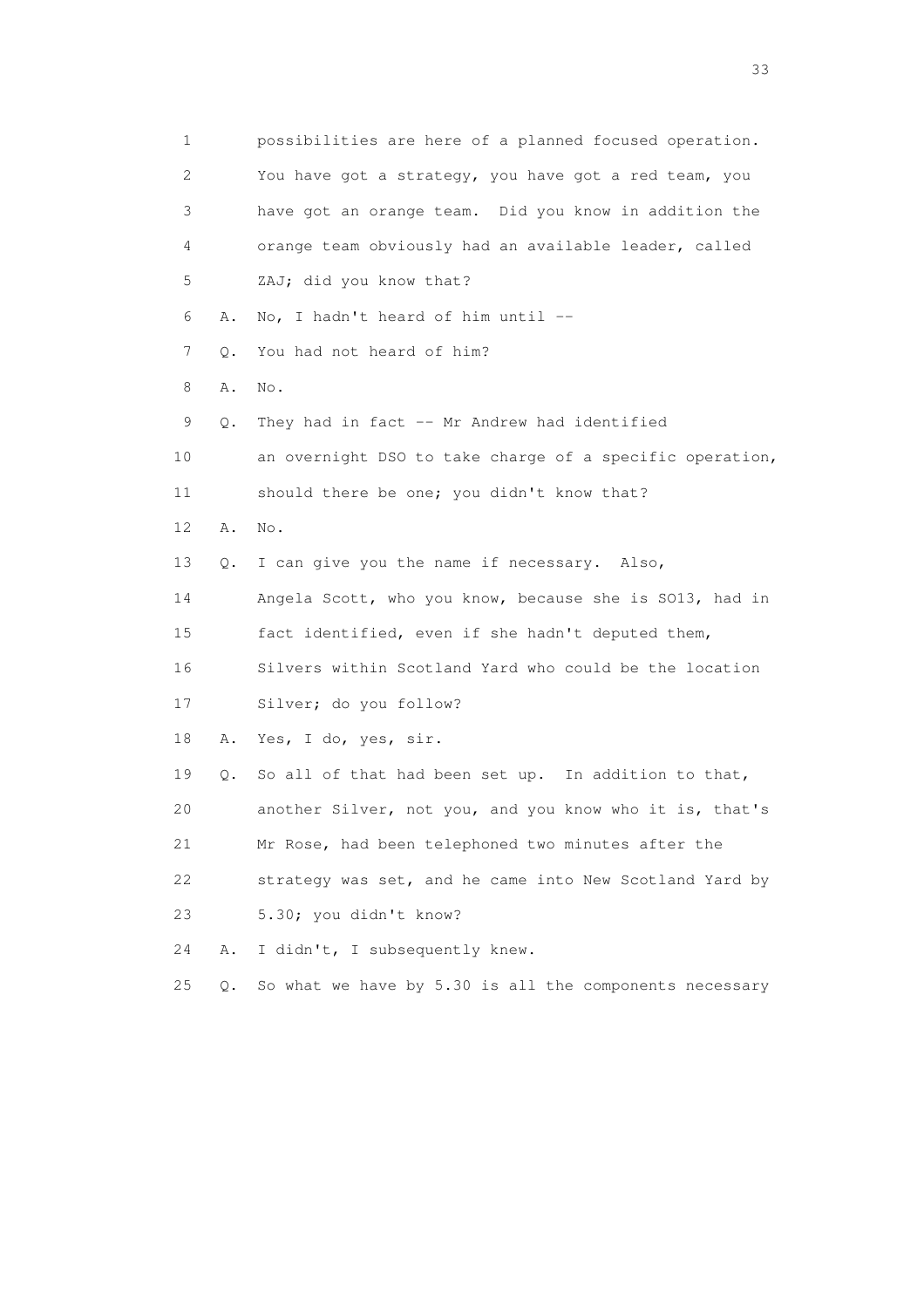1 for Scotia Road, Gold strategy, Silver location, because 2 it could be Mr Rose since he has come in or one of the 3 other Silvers identified, a red team about to be 4 briefed, and an orange team by then actually sitting in 5 New Scotland Yard; you didn't know that? 6 A. No, I didn't, no. 7 Q. Right. That, as I'm suggesting, what could have 8 happened even at 5.30. But even by 7 o'clock, which is 9 roughly when you come into the picture, all right, you 10 are coming into it then? 11 A. Yes. 12 Q. It wasn't too late even then because the orange team are 13 still at New Scotland Yard. You may not have realised 14 it. Did you know they were still at New Scotland Yard? 15 A. No, I didn't, sir. 16 Q. All right, they are still at New Scotland Yard but of 17 course you would appreciate they are kitted up and ready 18 to go. What they are short of is a briefing? 19 A. Well -- 20 Q. All right? 21 A. Okay, yeah. 22 Q. So what could have -- I'll just dealing with what could 23 have happened -- even at 7 o'clock somebody could have 24 said, right, to you or to Mr Rose, but you, let us take 25 you, could have said to you: look, Mr Purser, or Greg or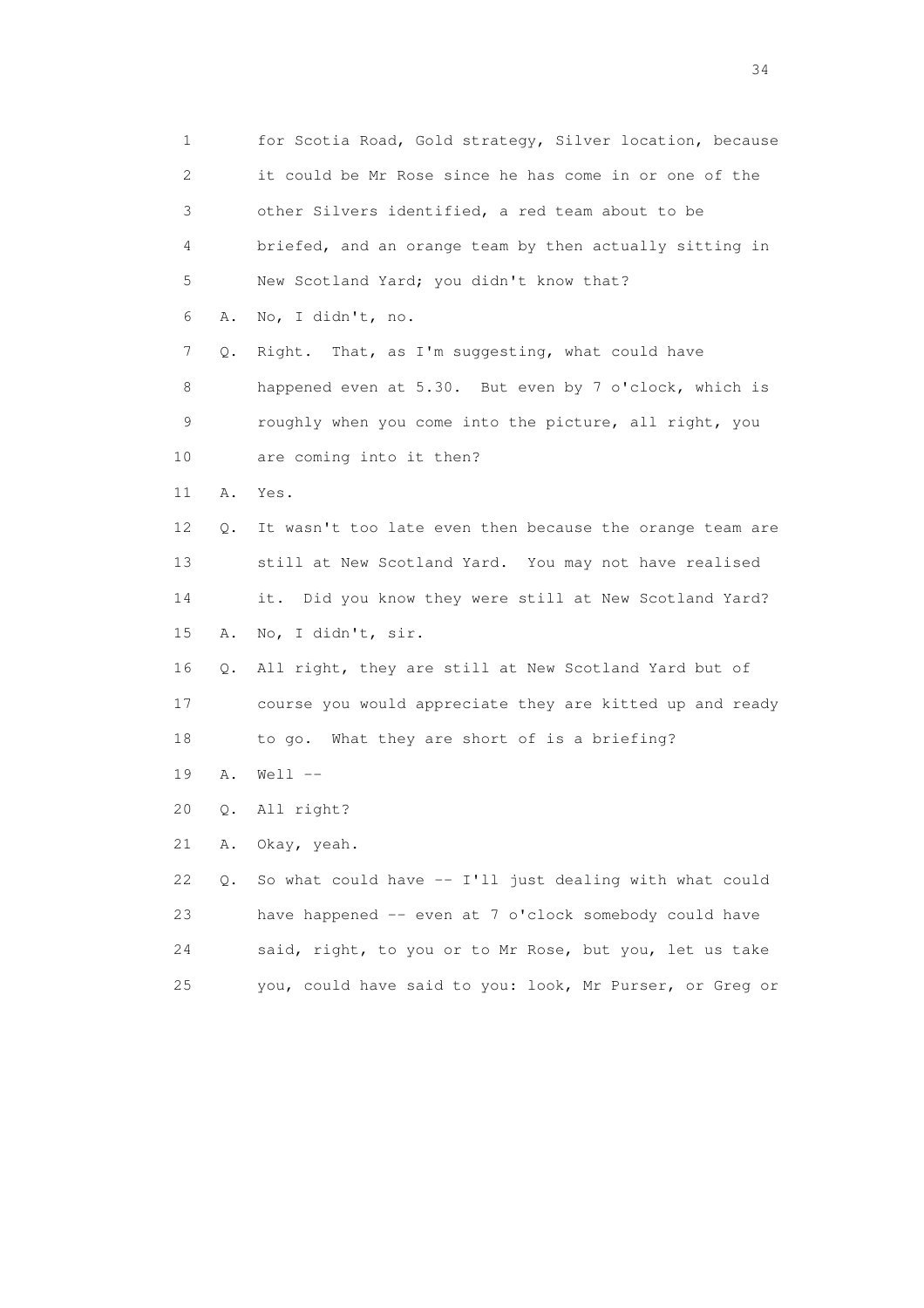1 whatever, do you mind going with the orange team, they 2 are right ready here, the red team have been down in 3 Scotia Road unprotected without a firearms team and they 4 have been talking about the fact they want one. 5 You could have briefed, do you follow, that team, 6 even though the red team were already down there, you 7 could have even then briefed the orange team and got 8 down there, Scotia Road, with the orange team by 9 8 o'clock? 10 A. Or I could have gone to Portnall Road. 11 Q. I appreciate; I'm just dealing with Scotia. 12 A. I don't know what the difference is in the priorities. 13 SIR MICHAEL WRIGHT: I dare say you wish you had. 14 A. Yes, I have made better decisions. 15 MR MANSFIELD: I appreciate that, and I have said this is 16 not a critique of your position. Rather like TJ84, you 17 are sprinting to catch up, as it turned out. 18 Perhaps we will just deal with your position, as you 19 say. Could you have come in earlier if somebody had 20 asked you to? 21 A. Yes, sir. 22 Q. You could have actually come in earlier, so you come in, 23 and I think to be fair to you, what you have described 24 in your interviews and so forth is that you came in not 25 really knowing what it was you were coming in for at

<u>35</u> and the state of the state of the state of the state of the state of the state of the state of the state of the state of the state of the state of the state of the state of the state of the state of the state of the s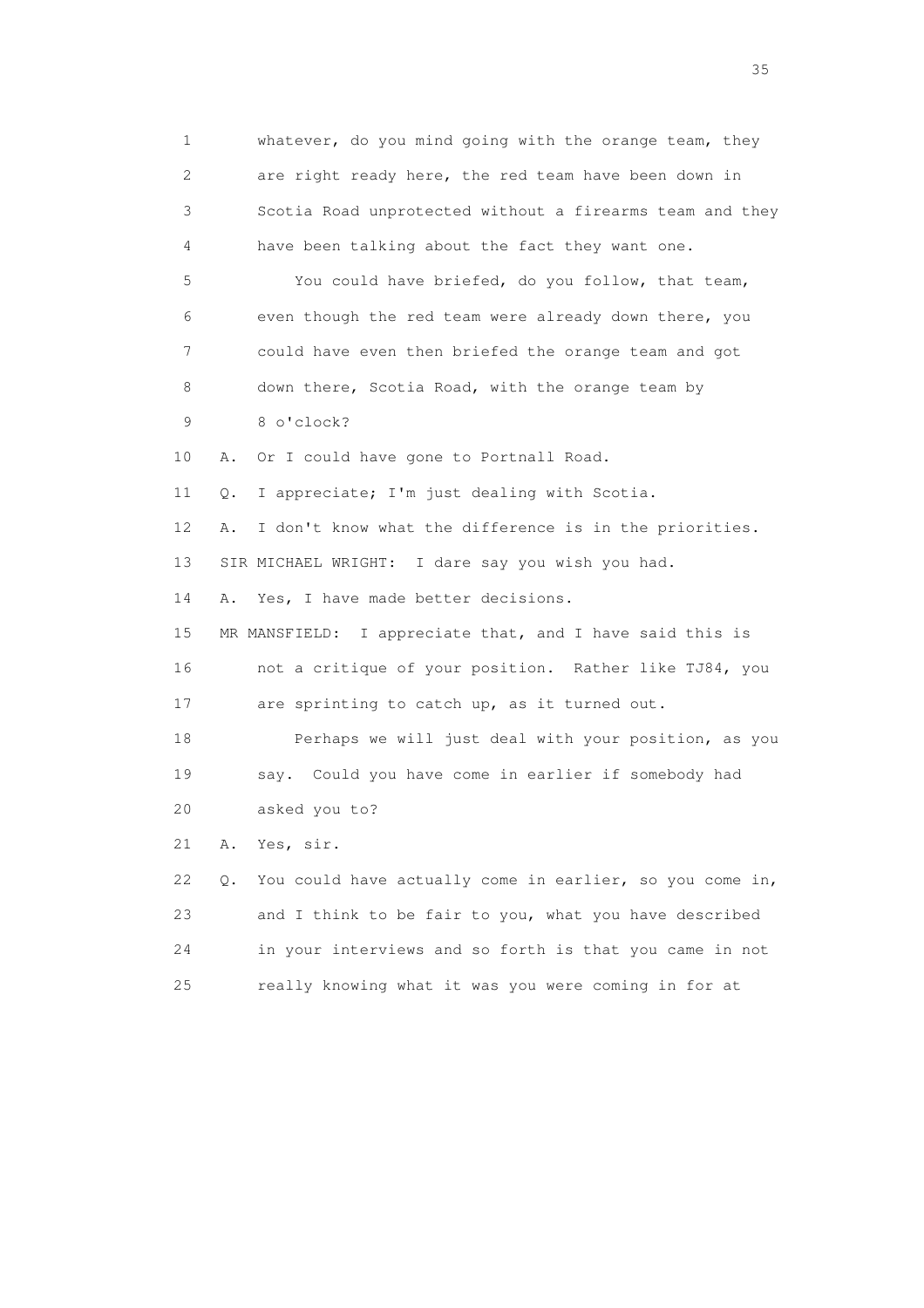1 that point?

2 A. That's right, yes, sir.

| 3  | О. | You have a graphic description in your interview of how  |
|----|----|----------------------------------------------------------|
| 4  |    | you are sitting in a meeting and everybody is discussing |
| 5  |    | things and then there is a gap, no-one to go to          |
| 6  |    | Scotia Road, and Mr Prunty who's sitting there looks at  |
| 7  |    | you and you look at him, and between the two of you, you |
| 8  |    | say, "All right, I'll do it"?                            |
| 9  | Α. | It's more -- I don't remember Mr McDowall saying         |
| 10 |    | Scotia Road, I remember him saying, "We need another     |
| 11 |    | Silver", and then I have looked at Mr Prunty to seek his |
| 12 |    | authority to volunteer. And he volunteered me.           |
| 13 | О. | So at that stage, when you are having in fact not to go  |
| 14 |    | with the orange team, with the black team -- and, just   |
| 15 |    | so I may cover this, it's being suggested: well, it's    |
| 16 |    | an excellent idea to have the orange team in the centre  |
| 17 |    | of London to go to either address. Do you know of any    |
| 18 |    | decision that was taken by anybody to keep the orange    |
| 19 |    | team at New Scotland Yard in case they are needed at     |
| 20 |    | either address?                                          |
| 21 | Α. | I don't know anything about the orange team at all, sir, |
| 22 |    | sorry.                                                   |
| 23 | О. | Right. So I want to make clear the suggestion I make to  |
| 24 |    | you is that no-one had taken a decision to keep it       |
| 25 |    | there, in fact that's the problem, no-one had taken      |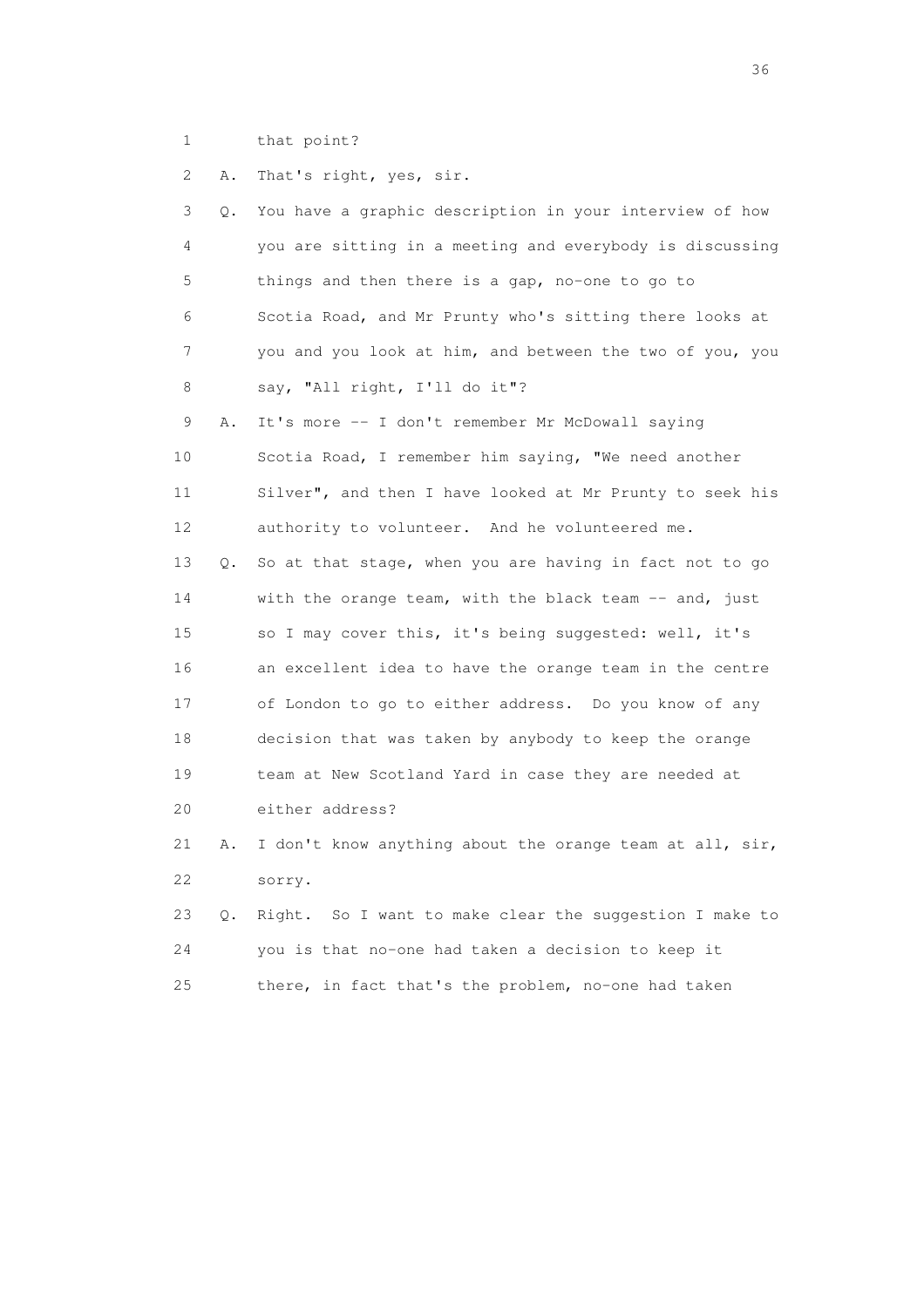1 a decision?

 2 SIR MICHAEL WRIGHT: I don't think he can answer that. 3 MR MANSFIELD: You may not be able to answer that. 4 We have done the model, as it were, and we have done 5 what could have happened on that day, in terms of 6 getting people down there much earlier, to attempt to 7 fit the model. 8 Now, what actually happened of course in your case 9 as we know is that you want to do a proper briefing, 10 perfectly understandable. By the time you have got down 11 to Nightingale Lane and then across to Scotia Road and 12 the TA Centre, Mr de Menezes has already left the 13 premises and is already on a bus? 14 A. That's right, sir, yes. 15 Q. So you haven't had time to do a reconnaissance yourself 16 of any kind, have you, of the kind we talked about 17 before? 18 A. No. When we have driven in, I have been able to sort of 19 look down at the Upper Tulse Hill Road, and if you want 20 my honest feeling at that time was that I needed to get 21 the rest of my assets there, and I needed to be able to 22 start looking at what we have got ahead of us here. 23 I believed, having seen where the bus stops were, 24 I believed that if we had got an identification and we 25 had gone out to an intercept, then we were looking at

<u>37</u>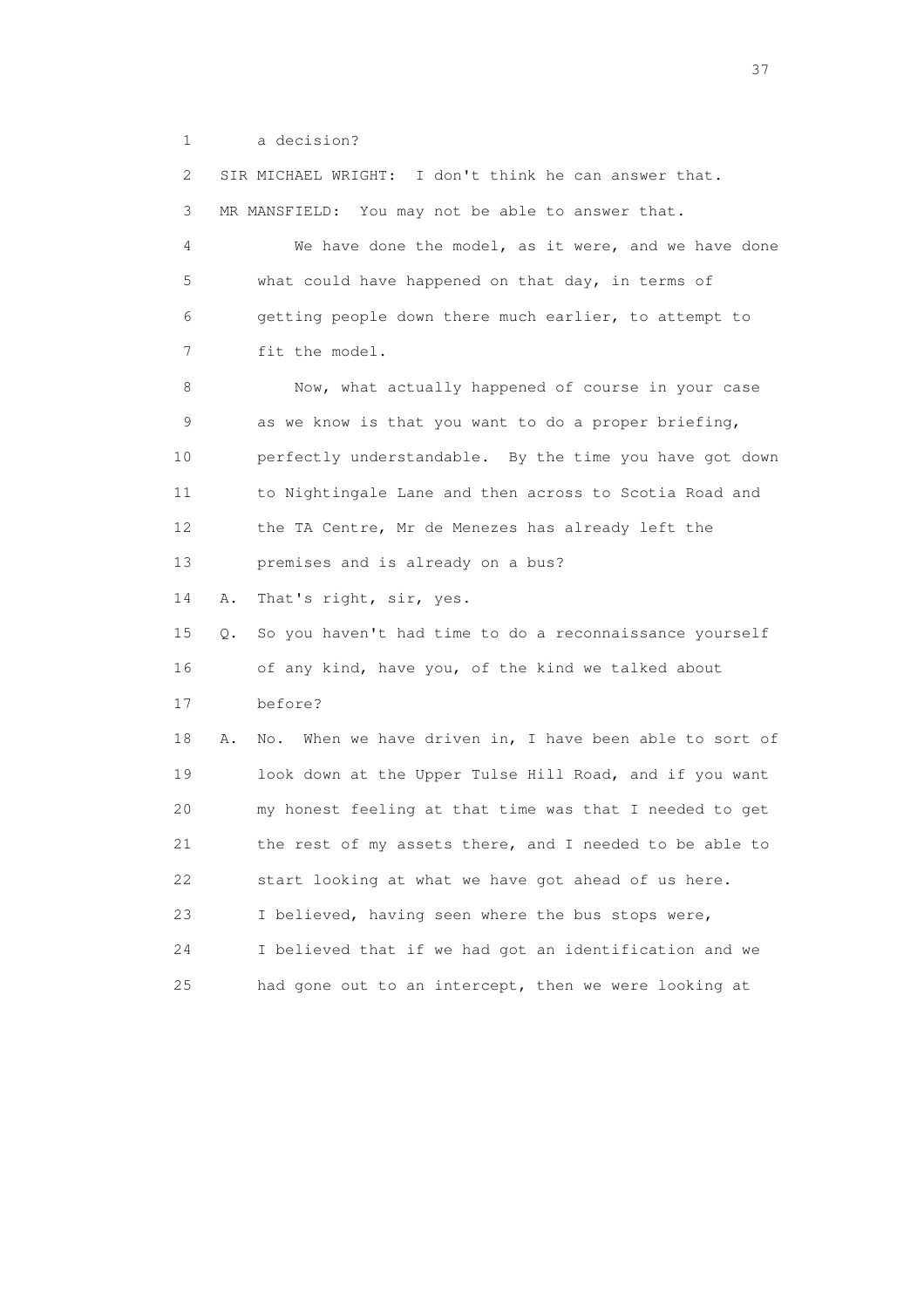1 moving on to a dynamic entry, I believed that we would 2 compromise the area.

 3 Q. Yes, I follow what you mean. There was a risk, wherever 4 you did it, you might compromise the area? 5 A. Yes, yeah. We couldn't go back to the TA Centre. It 6 was great for one because it's very, very close, but 7 after that, everybody would know that we were there. 8 Q. Yes, I follow all of that, but of course you didn't 9 have -- as it turned out, because I suggest there had 10 been a serious lack of planning here, not by you but by 11 others above you, because there had not been a Silver at 12 New Scotland Yard to ensure it was all implemented in 13 good time, and because there weren't people down on the 14 plot in good time, none of this could be done by you. 15 It was too late. He had already left. Do you follow? 16 A. I do, sir. I don't think it's a lack of -- a serious 17 lack of planning. We had an enormous task on that 18 morning. To try to put this operation to the level that 19 we would like to have done would have possibly taken 20 a day, and we were trying to do it short time, and it's 21 extremely, extremely difficult, sir. 22 Q. But it was all set up to do it. The strategy was 4.55, 23 the teams were there, it just got stuck in the works.

24 Do you follow?

25 A. I don't accept that, sir. I --

and the state of the state of the state of the state of the state of the state of the state of the state of the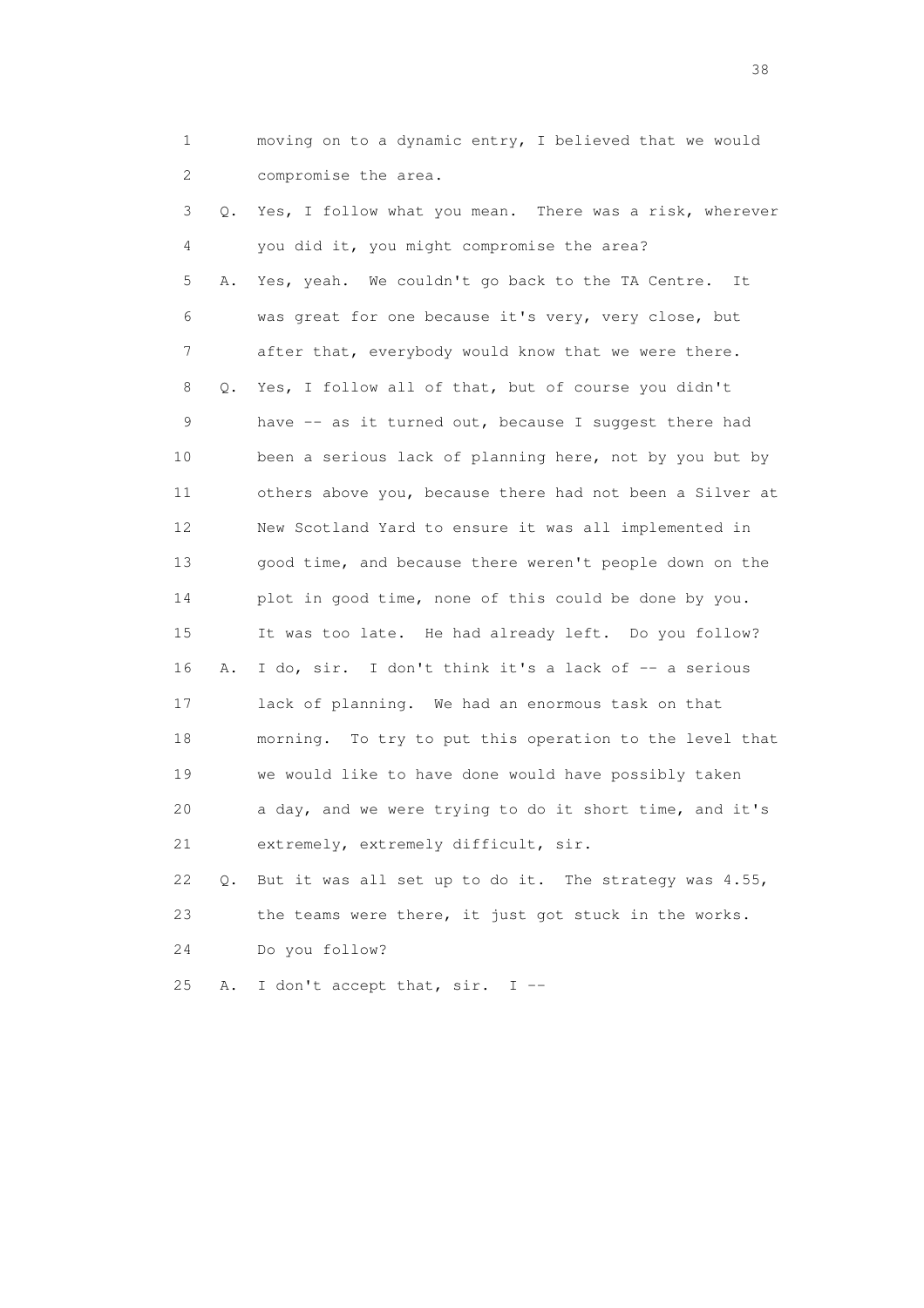|    | 1<br>Q.                   | Why wasn't the orange team down at Scotia Road before,   |
|----|---------------------------|----------------------------------------------------------|
|    | $\mathbf{2}^{\mathsf{I}}$ | if you are not accepting it?                             |
|    | 3<br>Α.                   | Why didn't they go to Portnall Road, sir? I don't know   |
|    | 4                         | the answer to that --                                    |
|    | 5<br>Q.                   | Because they were asked to go to Scotia Road by Alan --  |
|    | 6                         | if you are going to make an assessment like that that    |
|    | 7                         | it's not a planning failure right at the top, they were  |
|    | 8                         | asked to go to Scotia Road. They didn't go to            |
|    | 9                         | Scotia Road. We are yet to find out why they didn't go,  |
| 10 |                           | but they didn't go. They sit at New Scotland Yard.       |
| 11 |                           | Some people know they are there. Some people don't know  |
| 12 |                           | they are there. Do you follow?                           |
| 13 | Α.                        | I can't answer for what happened when I wasn't<br>Yes.   |
| 14 |                           | there, sir.                                              |
| 15 | Q.                        | You also briefed -- I have to come to the briefing that  |
| 16 |                           | you did at Nightingale Lane. When you did that briefing  |
| 17 |                           | you also spoke to Mr Dingemans. Now, he is the other     |
| 18 |                           | element in this, the other component?                    |
| 19 | Α.                        | Yes.                                                     |
| 20 | Q.                        | Now, did you realise that actually he had this dual      |
| 21 |                           | role, obviously we have been -- that is subjects and/or  |
| 22 |                           | intelligence?                                            |
| 23 | Α.                        | Yes, I did, yes.                                         |
| 24 | Q.                        | Did you know that he had actually been tasked to do that |
| 25 |                           | job much earlier in the day?                             |

 $39<sup>2</sup>$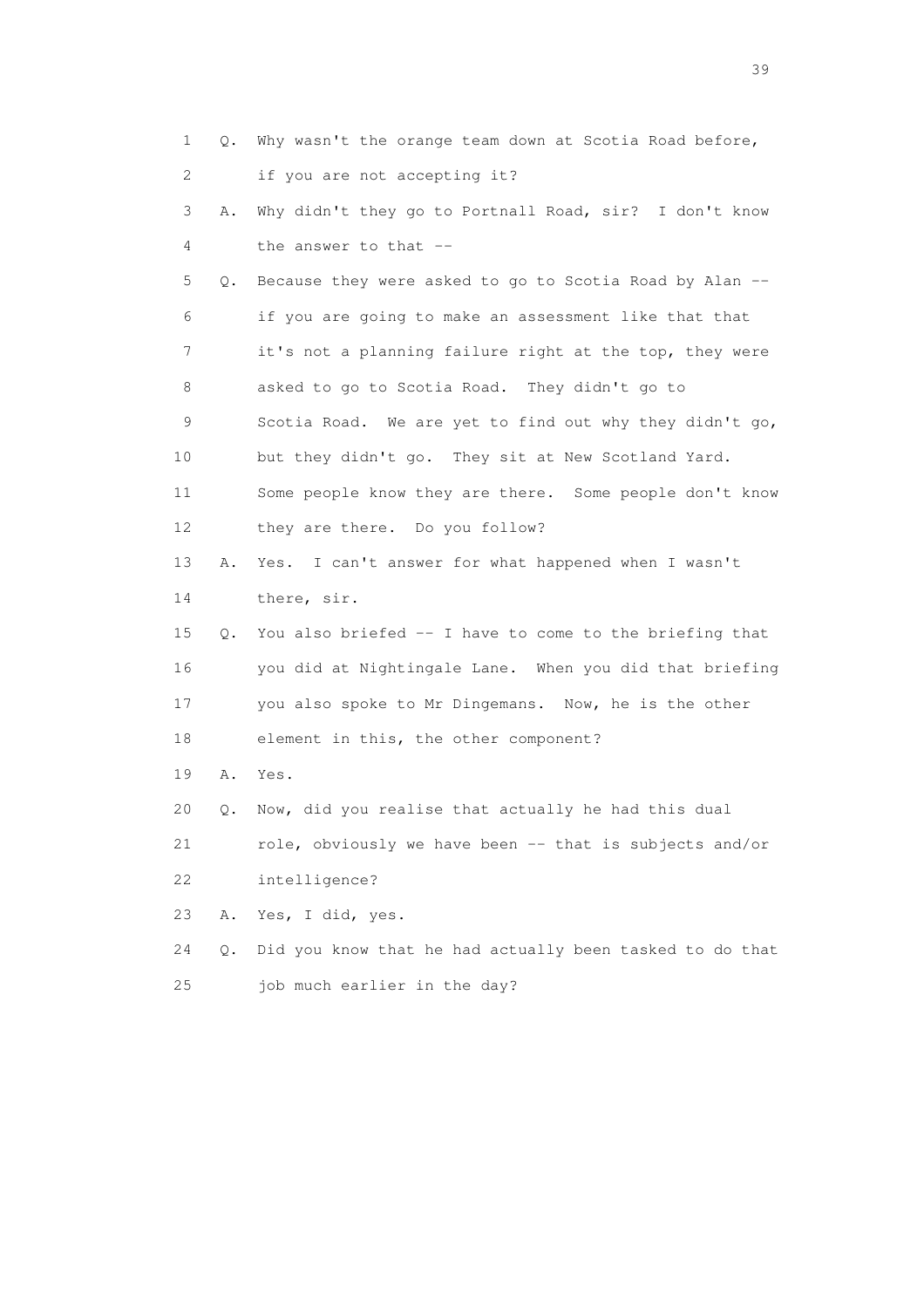1 A. I know that when I spoke to him, he knew what I was 2 talking about, yes.

3 Q. Why didn't you ask him why he had not gone down?

4 A. I wanted him to come to the briefing.

5 Q. Yes, sorry, he was asked by Angela Scott --

6 A. Right.

 7 Q. -- she wasn't able to give a precise time but the time 8 she bracketed when I asked her about this here was 9 somewhere between 7.15 and 8.15. In other words, if he 10 was going to be back-up for non-suspects he should have 11 got down there to do that job much earlier than 12 9 o'clock and attending a firearms briefing; do you 13 follow?

 14 A. I do. I don't accept that, sir. We didn't -- I didn't 15 know at that time that the TA Centre was going to be 16 suitable for us down there. I wouldn't have wanted 17 Mr Dingemans and three other people sitting in a car 18 nearby floating around not knowing what's going on. 19 Q. They didn't have to be. Did you know that Derek, who is 20 coming today, the leader of the red team, had already 21 identified the TA Centre as a holding centre, just gone 22 6 o'clock in the morning?

 23 A. I understood that he had identified it as a suitable 24 premises. I wasn't aware that it had actually been 25 confirmed that we would be able to go in there, that it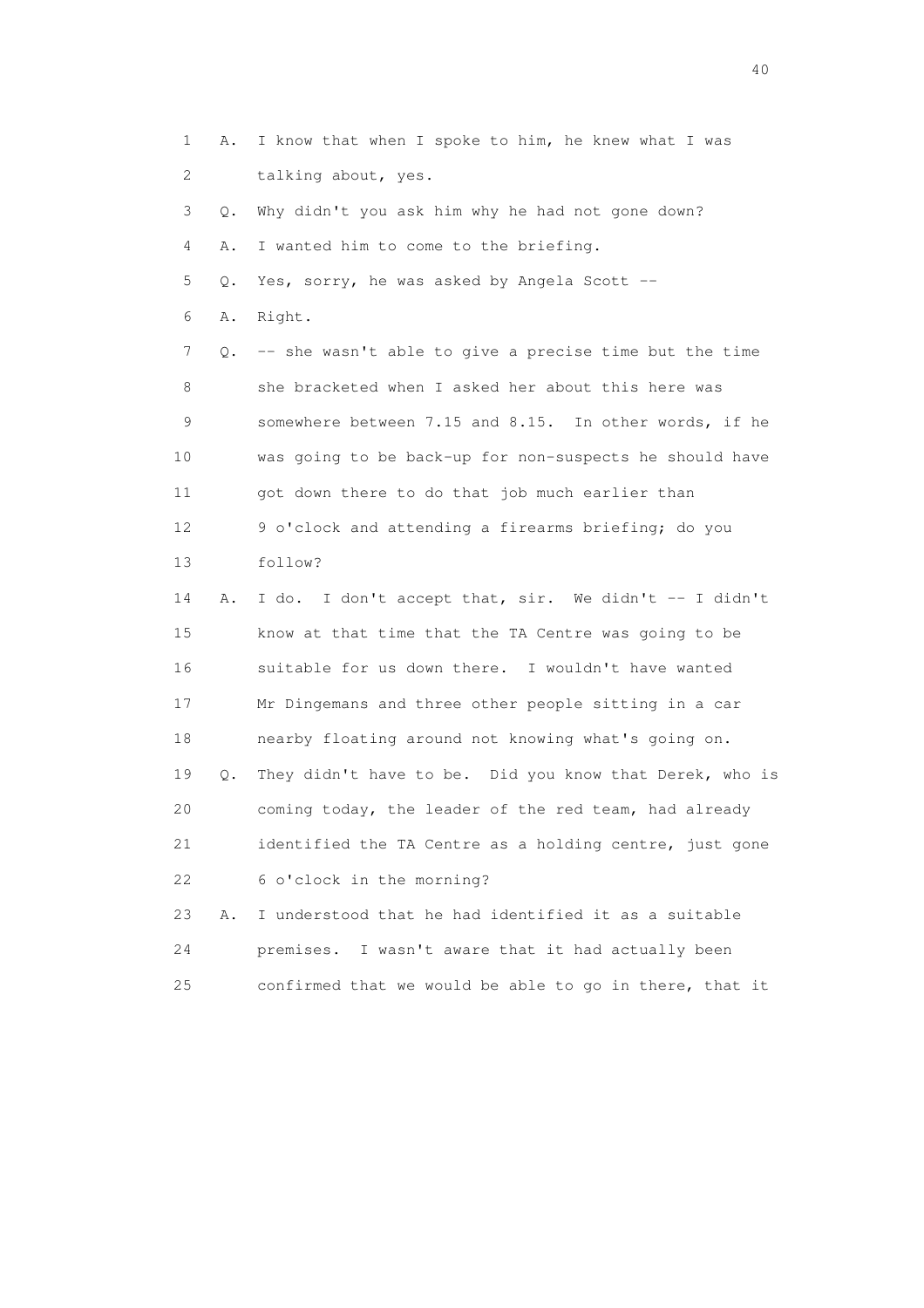| 1  |           | was suitable, that the cleaners didn't work in           |
|----|-----------|----------------------------------------------------------|
| 2  |           | Scotia Road, that the caretaker would accept us in there |
| 3  |           |                                                          |
| 4  | Q.        | Mr Dingemans could have made those enquiries, having     |
| 5  |           | been tasked at 7.15, could have said: where is a holding |
| 6  |           | area for us if we are going to back up the red team,     |
| 7  |           | make a telephone call and so on; it's not rocket         |
| 8  |           | science, is it?                                          |
| 9  | Α.        | I am not trying to be difficult, sir, but really and     |
| 10 |           | truthfully he wouldn't know whether it was suitable for  |
| 11 |           | the firearms team.                                       |
| 12 | Q.        | I'm not saying the firearms team have to go to the same  |
| 13 |           | place.                                                   |
| 14 | Α.        | I thought we were talking about the TA Centre.           |
| 15 | Q.        | You see, if I may say so, are you locked into the        |
| 16 |           | firearms aspect of this? You could have Mr Dingemans     |
| 17 |           | and his non-armed team, who are back-up for non-idents,  |
| 18 |           | at another venue than the firearms, couldn't you?        |
| 19 | Α.        | I was happy that he was coming to me for a briefing, and |
| 20 |           | we at that time had not identified or confirmed that we  |
| 21 |           | could use the TA Centre, and as soon as it was, we       |
| 22 |           | started to dribble down there, sir.                      |
| 23 | $\circ$ . | I understand that for firearms. Anyway, Mr Dingemans     |
| 24 |           | hasn't gone down, he has waited or he is with you and so |
| 25 |           | forth, and you hold your briefing?                       |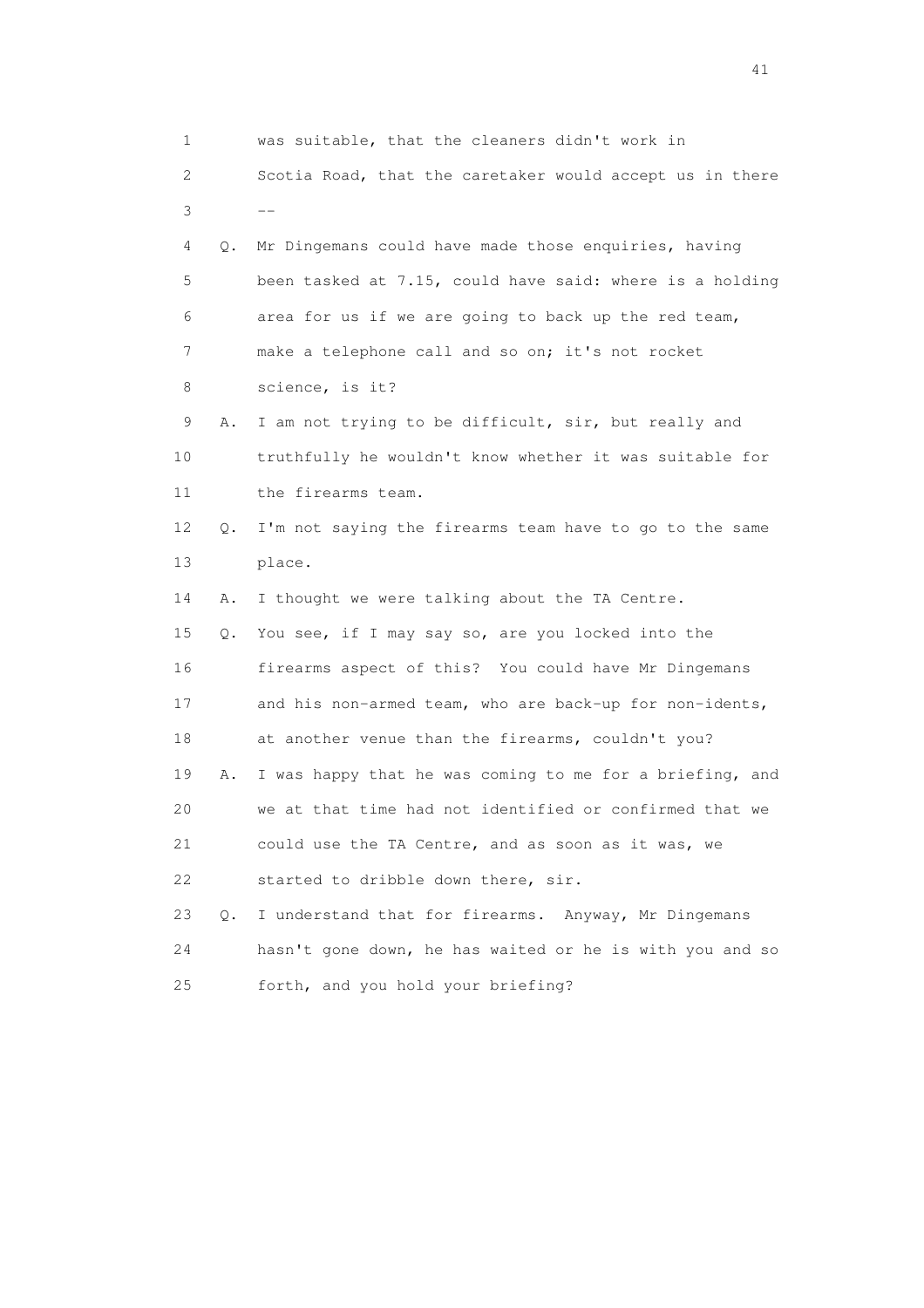1 SIR MICHAEL WRIGHT: Is that right, when you went forward to 2 the TA Centre, Dingemans and his colleagues were coming 3 with you, were they? 4 A. They were, but they would be the tail-end Charlies. 5 SIR MICHAEL WRIGHT: That I follow, but the intention was 6 that they would deploy to the TA Centre with you, not 7 just be left wandering around in the roads. 8 A. No, sir. 9 MR MANSFIELD: One or two things arising out of the 10 briefing, I want to put it specifically to you because 11 it is specifically stated in the statements. You were 12 asked yesterday about particular phrases that you used, 13 "determined and deadly" and "up for it" and all that 14 sort of thing. You said that's not the phraseology you 15 would use. 16 I want you to think: could you have used that 17 phraseology? 18 A. I honestly don't think I do, sir, no. 19 Q. I am going to ask you because the key officers here, who 20 actually ended up doing the shooting, have indicated 21 what they say you said. Could we have page 348, please. 22 This is, as you will see at the top, C2. It's not 23 paragraphed, but if you go just after halfway down after 24 the name of Omar, do you have that? 25 A. Yes.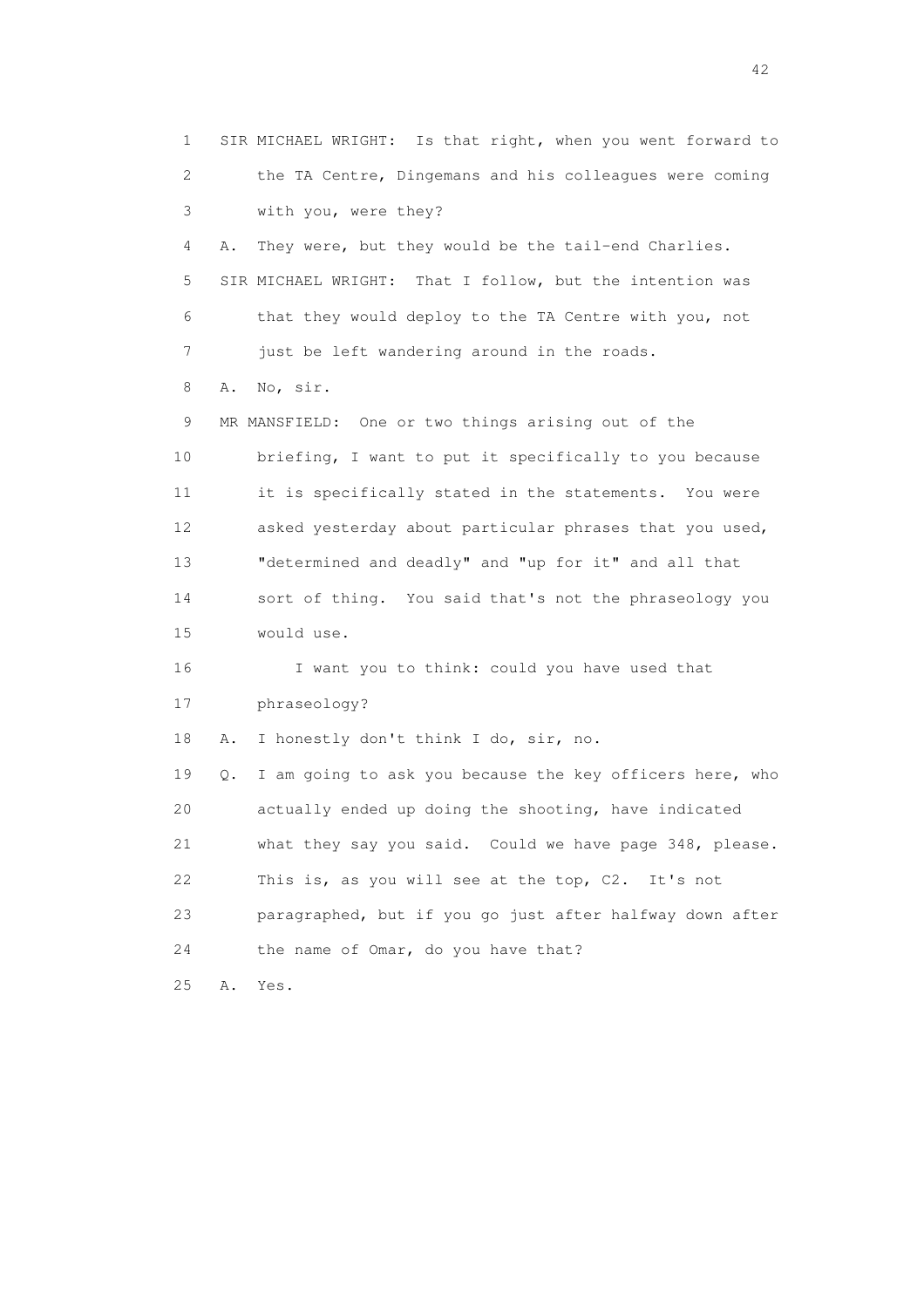1 Q. " ... was stated by Silver", that's you?

2 A. Yes.

 3 Q. "... that these males were prepared, deadly and 4 determined suicide bombers and described as 'up for 5 it'." 6 A. Yes, I see that. 7 Q. So either they have totally misheard you, if you did say 8 that, or something else? 9 A. Well, I'm not suggesting they totally misheard me, sir, 10 I am suggesting they probably paraphrased what I said. 11 Q. So you did use words along those lines? 12 A. What I was trying to get over to the team, that what 13 happened the day before would have replicated what 14 happened on 7 July. 15 Q. Yes. 16 A. And in doing so, I would agree that I presumably 17 conveyed the message that these people were up for it, 18 were deadly and determined, and ultimately, sir, those 19 people were up for it, deadly and determined because 20 they got 40 years in prison. 21 Q. Yes, but one is not disputing that this is a serious 22 threat that has to be conveyed, the damage that is 23 caused is havoc, terrible disaster that is caused by 24 such people. The question is, you have to, as it were, 25 not only allow the firearms officers to appreciate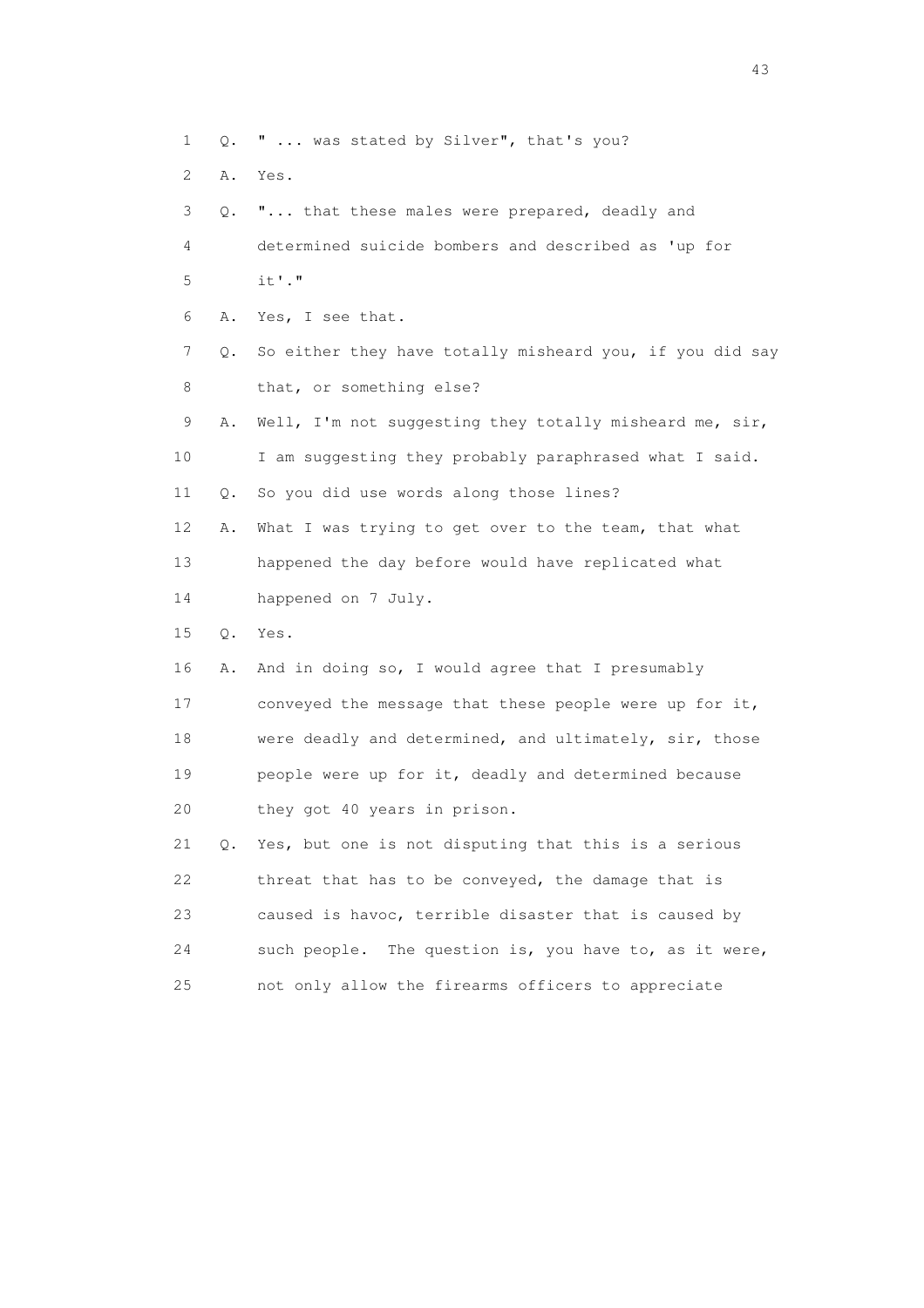1 exactly what they are facing, but it has to be carefully 2 measured, doesn't it, it can't -- do you agree? 3 A. I do, sir, and I honestly believe that that is what 4 I did. It was a very -- we were very sombre, it was 5 a strange briefing because usually when I meet up with 6 the firearms team it's all a bit bloke-ish, you know, 7 and patting on the back and "I haven't seen you for 8 a long time" and that type of thing, camaraderie. This 9 was very subdued. Everybody was serious. I did have 10 emotive things I could have said. I was aware at that 11 time -- I hadn't seen the video but I was aware of one 12 of the bombers attempting to detonate in front of a baby 13 in a pushchair on the Underground. I saw that video 14 later in the day. 15 If I was going to go along those lines, sir, I could 16 have used that and said: look, these are baby killers; 17 and later on I found out that a police officer was 18 involved fighting with them, and I could have used that.

19 I don't use emotive language, sir.

 20 SIR MICHAEL WRIGHT: Were you concerned to see that your 21 officers understood the possible danger? 22 A. Sir, we ask so much of our surveillance team and we ask

 23 so much of our firearms team. You know, we were asking 24 them to go into something where everybody else is 25 running away, and there is no soft way of saying, "We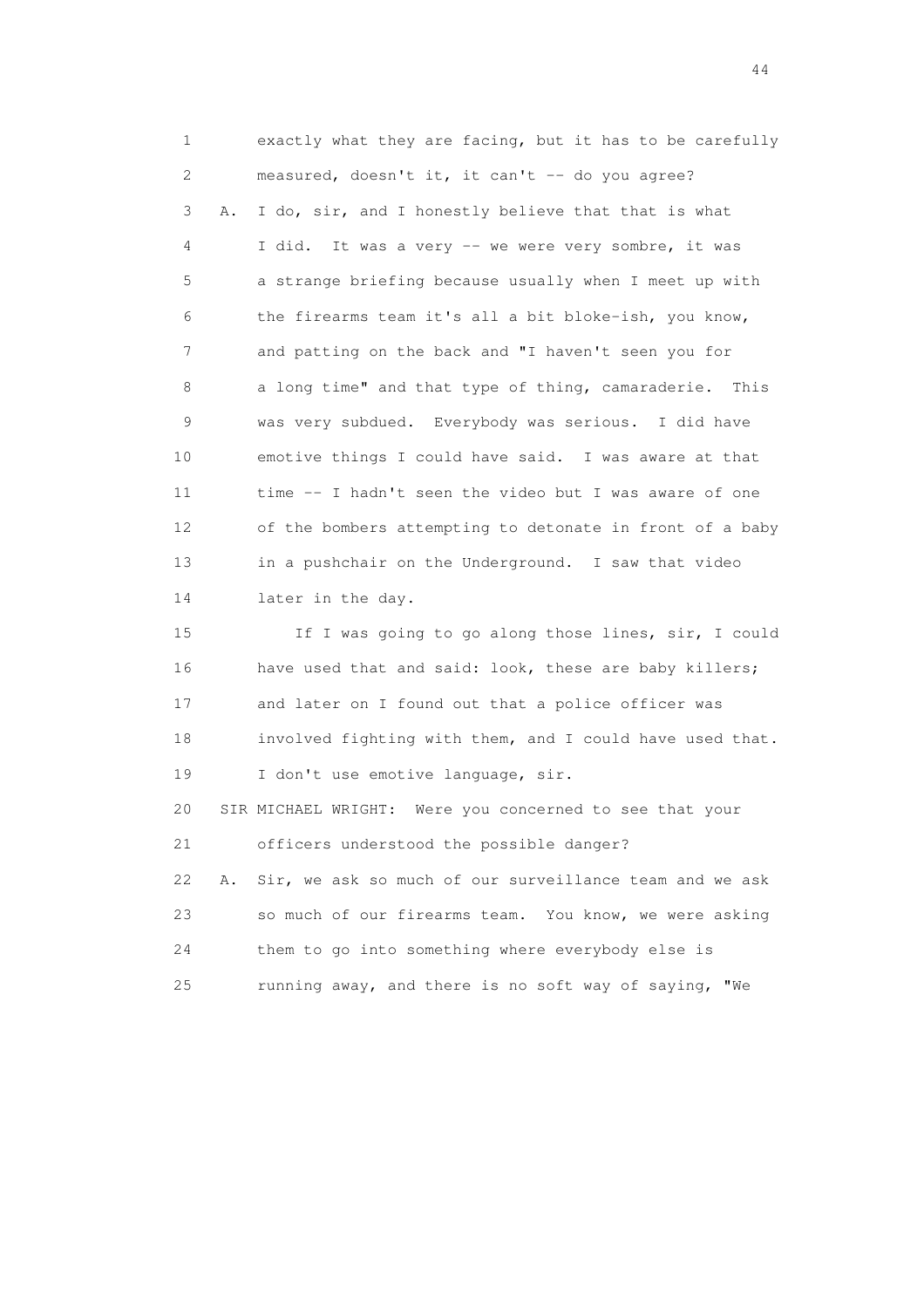1 are dealing with suicide bombers today". The one thing 2 I might say, sir, is that throughout that period of time 3 I was in a bit of a bubble around what had happened, 4 I hadn't seen any media, I hadn't seen any television, 5 I hadn't read a newspaper or anything. We were just 6 doing what we had to do. Perhaps I didn't pick up on 7 their concerns, but I honestly believe that I gave 8 a balanced and proper briefing to those officers, and 9 further to that, sir, they wouldn't accept rhetoric or 10 trying to, think of the phrase, "large it up"; they just 11 wouldn't -- they are not those sort of people. They are 12 dealing with the less desirable people of this city on 13 a weekly basis, and that's all I can say on it, sir. 14 SIR MICHAEL WRIGHT: Thank you. 15 MR MANSFIELD: Yes, and of course, in one sense you would

 16 not have to say any of it, because their training -- I'm 17 certainly not going to ask for it to be shown -- those 18 officers on their training for Kratos and Clydesdale are 19 given and shown graphic pictures about what happens in 20 a suicide bombing, aren't they? One of the 21 presentations actually shows the aftermath of a suicide 22 bombing in bloody detail.

23 A. Yes, sir. We all get to see those pictures.

 24 Q. They know full well that if it's a suicide bomber, then 25 they are deadly and determined and up for it, and you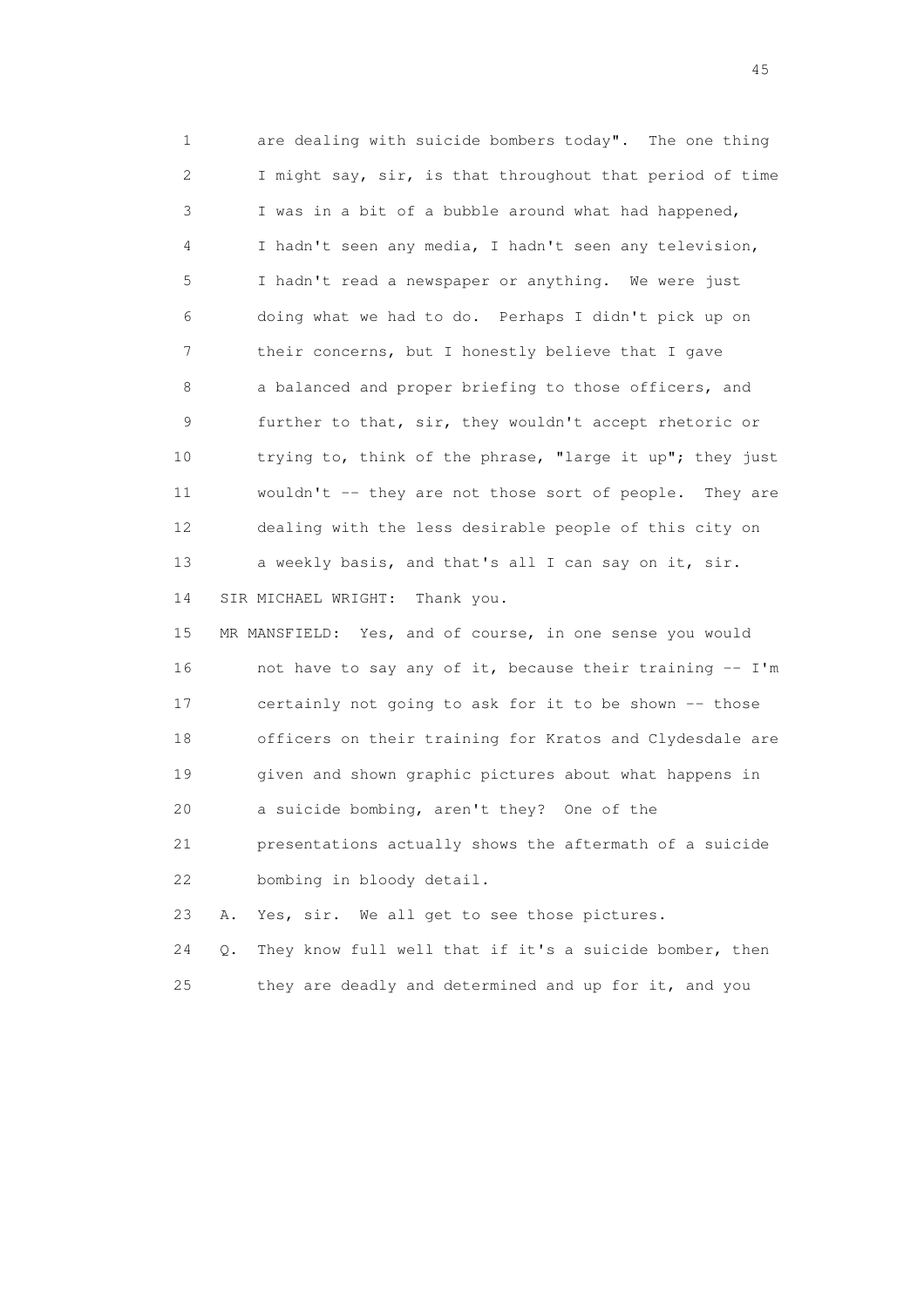1 don't need to say that, do you?

2 A. I didn't say it, sir.

 3 Q. Well, 355, please. This is the statement of the other 4 officer, C12. It's roughly in the same part of the 5 page, you will see two-thirds of the way down: 6 "Silver used the following words..." 7 Do you see, it's just above the punch hole: 8 **"...** words and phrases to describe the group --9 'well prepared', 'up for it' -- 'deadly and 10 determined'." 11 All in quotes. Doesn't look like a summary, does 12 it? 13 A. It doesn't, sir, but I can only refer back to the answer 14 I have already given. 15 Q. All right, if you say it was a balanced briefing, did 16 you first of all tell them that it wasn't Kratos or 17 Clydesdale? 18 A. No, sir, I didn't discuss Kratos or Clydesdale. 19 Q. Why not? If you are wanting to say this is a suicide, 20 up for it, deadly and determined -- I appreciate not 21 your words, you say -- why not say: but on the other 22 hand this isn't Kratos and Clydesdale, this is 23 an intelligence-gathering operation, mobile support? 24 Why didn't you say that? 25 A. I believe, sir, that when I gave that briefing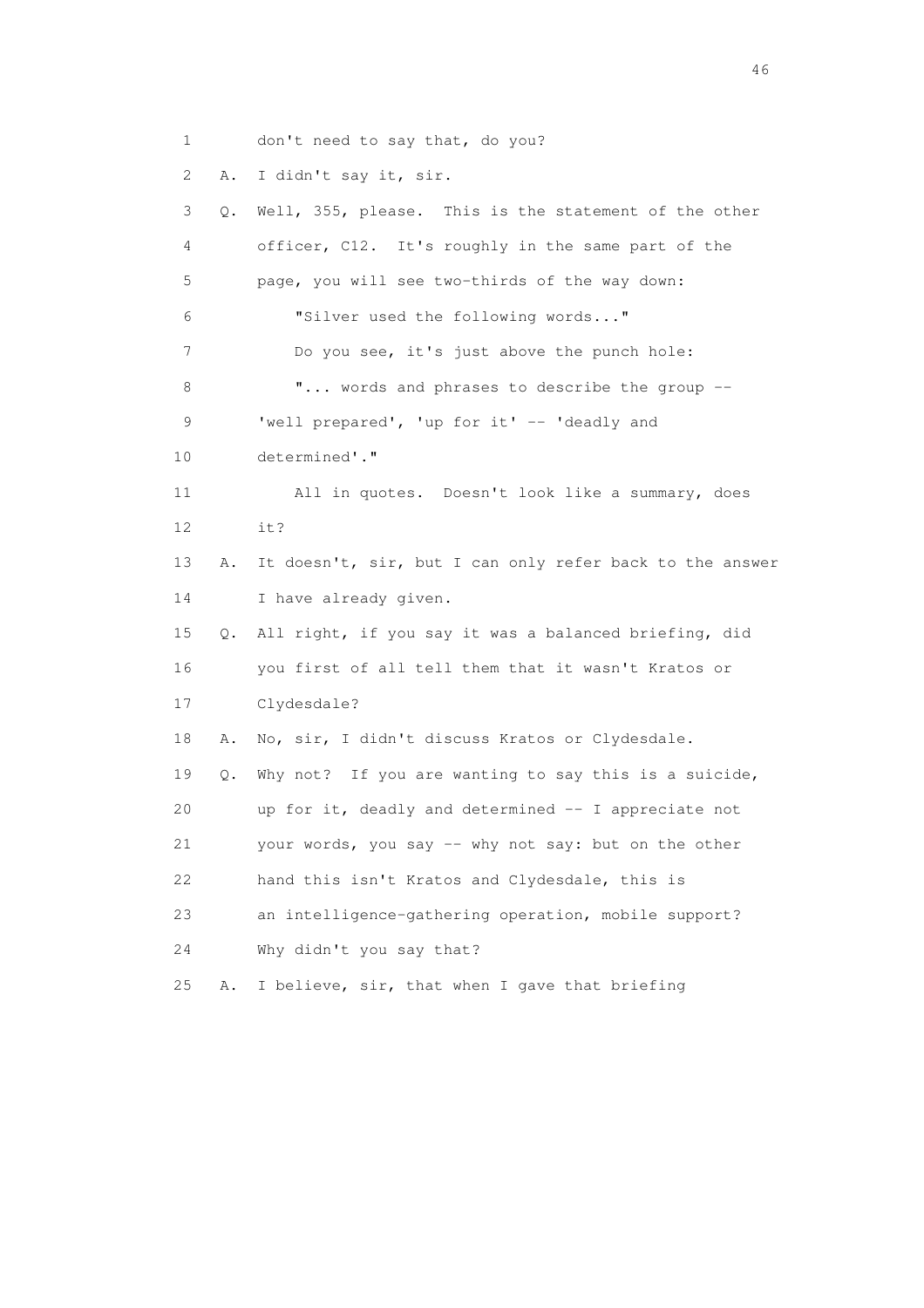1 I repeatedly talked about a conventional armed 2 operation, conventional arrest and we talked about it 3 and the options around it. I didn't talk about Kratos. 4 It's one of those things, if you start talking about it, 5 you might start to put it more in their minds -- 6 Q. If I may say so, that is precisely what you were doing. 7 You were saying -- all right, not those words. "They 8 were killers", some other word, I don't know what other 9 words you used if you didn't use "deadly and determined" 10 and "up for it". You were precisely putting those 11 officers right on the spot and saying, "We today are 12 dealing with suicide killers, I want you to understand 13 that". That's what you were doing? 14 A. I was saying to them that we were dealing with people 15 that attempted to blow up the tube train and kill 16 citizens of London. I was telling them that, sir, and 17 that it was not a hoax and that we had got a challenging 18 day ahead of us -- 19 SIR MICHAEL WRIGHT: Mr Mansfield suggested to you that what 20 you could have, and I think the inference is should have 21 said, is that this is an intelligence-gathering

 22 operation, mobile support. It wasn't just that, was it? 23 A. No, sir. We were looking to go to arrests. That's what 24 we were talking about, sir.

25 SIR MICHAEL WRIGHT: That's the point I am after.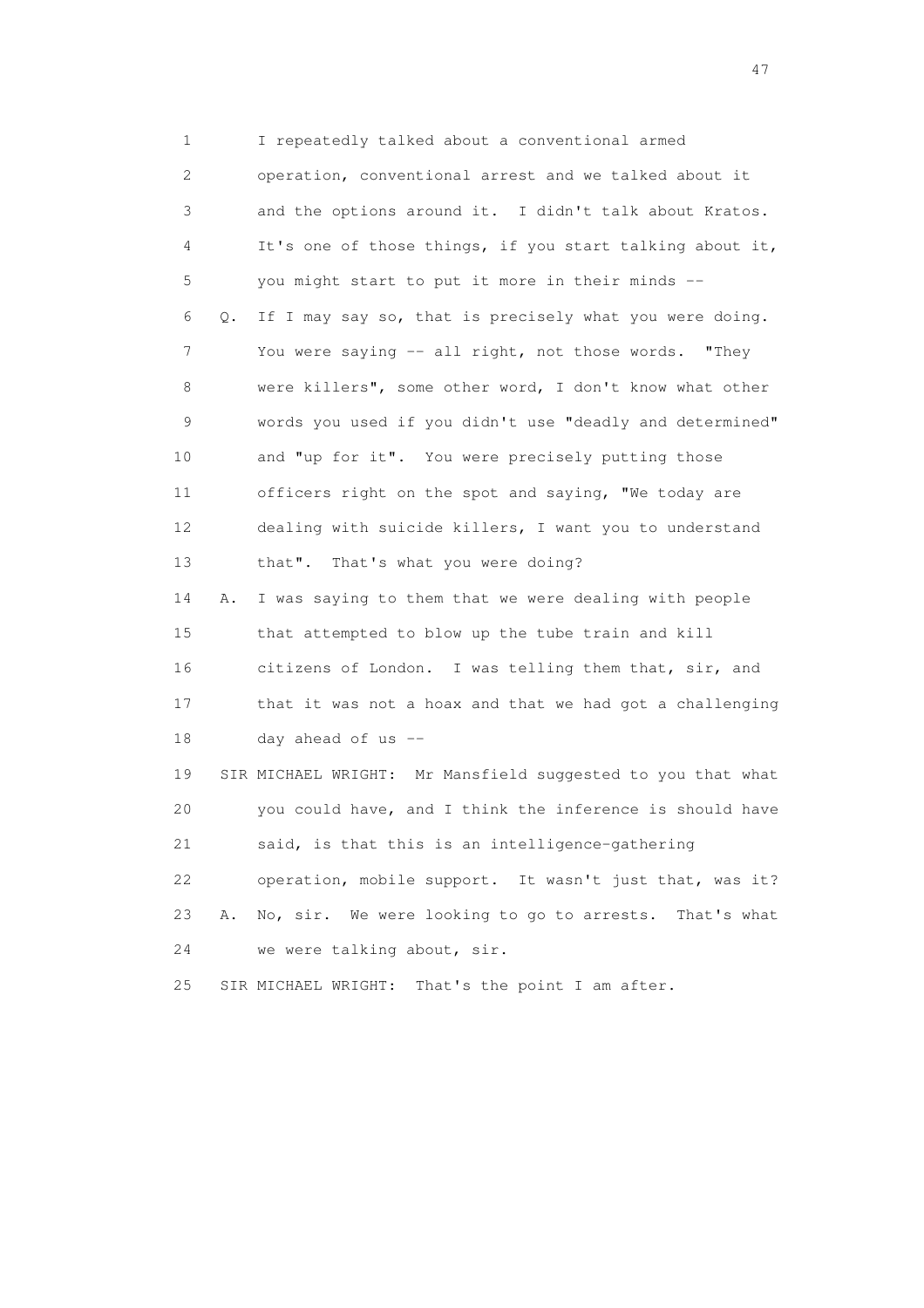1 A. Yes.

| 2  |    | MR MANSFIELD: In other words, what I want to suggest is the |
|----|----|-------------------------------------------------------------|
| 3  |    | focus of your briefing was -- and I am not being            |
| 4  |    | critical of that -- you know, graphic detail about what     |
| 5  |    | had been found on the 7th and the 21st, the sort of         |
| 6  |    | information they may not have had before, or they felt      |
| 7  |    | they had been kept in the dark from all of that; graphic    |
| 8  |    | descriptions, I suggest, of the kind of people involved,    |
| 9  |    | and pretty well nothing concerning what was really the      |
| 10 |    | object that day, which was intelligence gathering and if    |
| 11 |    | we get the suspect, they are to be arrested?                |
| 12 | Α. | We talked, sir, we talked about arrests. We talked at       |
| 13 |    | length about a challenge with a rifle. I was concerned      |
| 14 |    | around that because I saw that as a -- possibly the main    |
| 15 |    | option we had at one stage, and that that would be          |
| 16 |    | a difficult thing to do. But that's what we talked          |
| 17 |    | about.                                                      |
| 18 | Q. | Did you have a discussion along the lines that we           |
| 19 |    | started this morning, about the parameters, and             |
| 20 |    | difficulty of identification? Did you have all that         |
| 21 |    | with them, and the threshold at which you would expect      |
| 22 |    | them to be called in or not called in?                      |
| 23 | Α. | No, sir.                                                    |
| 24 | Q. | No.                                                         |
| 25 | Α. | I didn't.                                                   |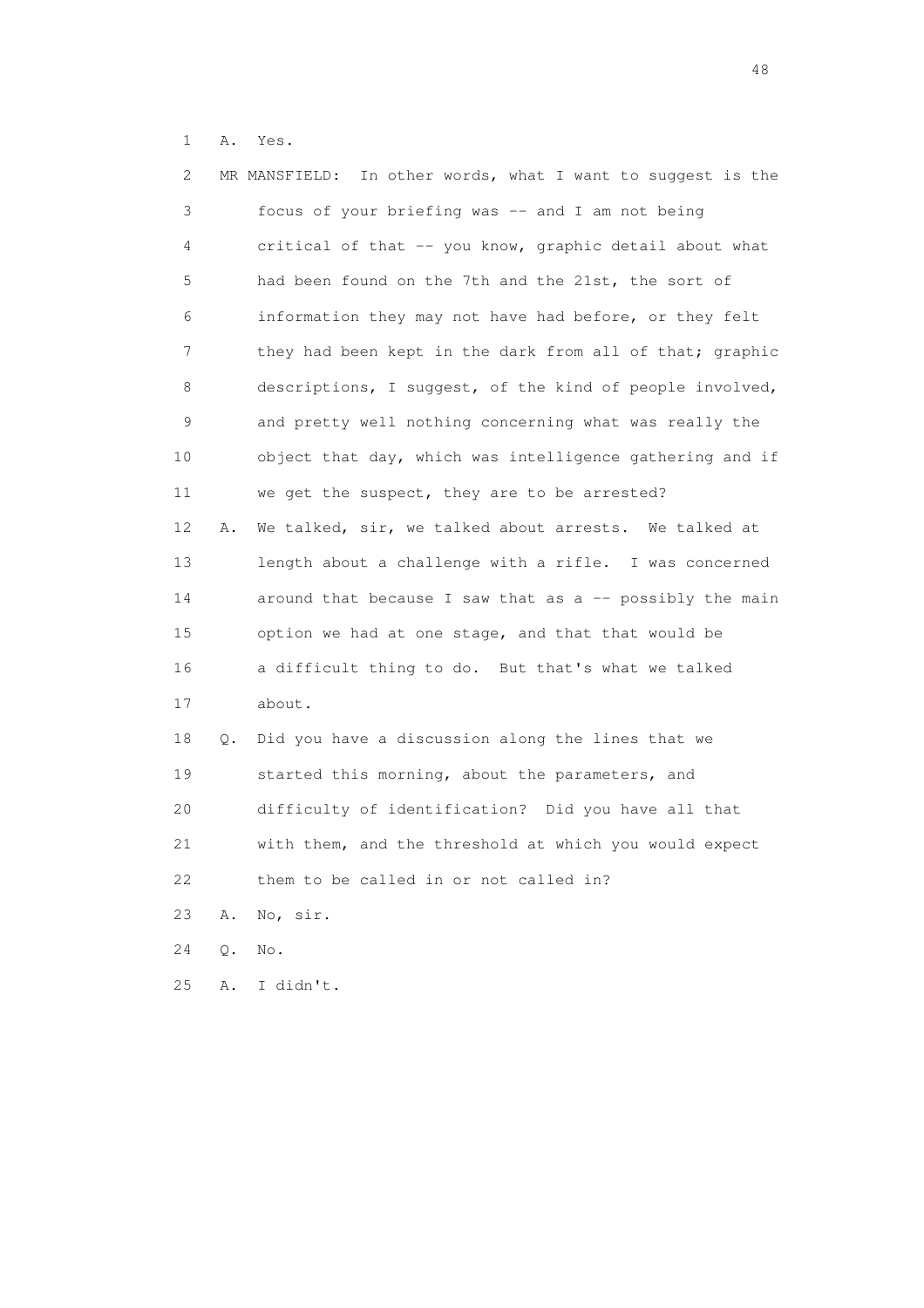| 1  | Q.        | I want to suggest to you that that is the balance that   |
|----|-----------|----------------------------------------------------------|
| 2  |           | has to be struck to ensure that officers don't, in the   |
| 3  |           | heat of the moment, lose their perspective and their     |
| 4  |           | control; do you follow what I am putting to you?         |
| 5  | Α.        | I do follow, sir. I just -- my position, and it might    |
| 6  |           | be the wrong position, but my position is that once we   |
| 7  |           | go over, we are now saying he is identified, whichever   |
| 8  |           | phrase you wish to use around it, and that it now        |
| 9  |           | requires an armed intervention. Whether that             |
| 10 |           | identification is 60 per cent, 70, per cent,             |
| 11 |           | 80 per cent, I don't think I can ask the firearms team   |
| 12 |           | to do anything but a proper intervention.                |
| 13 | $\circ$ . | But on this occasion, the decision wasn't going to be    |
| 14 |           | yours anyway, was it?                                    |
| 15 | Α.        | No, it wasn't, sir, no.                                  |
| 16 | Q.        | It was going to be the DSO?                              |
| 17 | Α.        | Yes.                                                     |
| 18 | Q.        | So did you explain to them why there was a DSO even      |
| 19 |           | though it wasn't Kratos and Clydesdale?                  |
| 20 | Α.        | No, I didn't, no.                                        |
| 21 | Q.        | Were you aware of what the firearms officers would think |
| 22 |           | about the presence of a DSO?                             |
| 23 | Α.        | The firearms team didn't have any direct contact with    |
| 24 |           | the DSO.                                                 |
| 25 | О.        | Well, they don't themselves, but they know that through  |
|    |           |                                                          |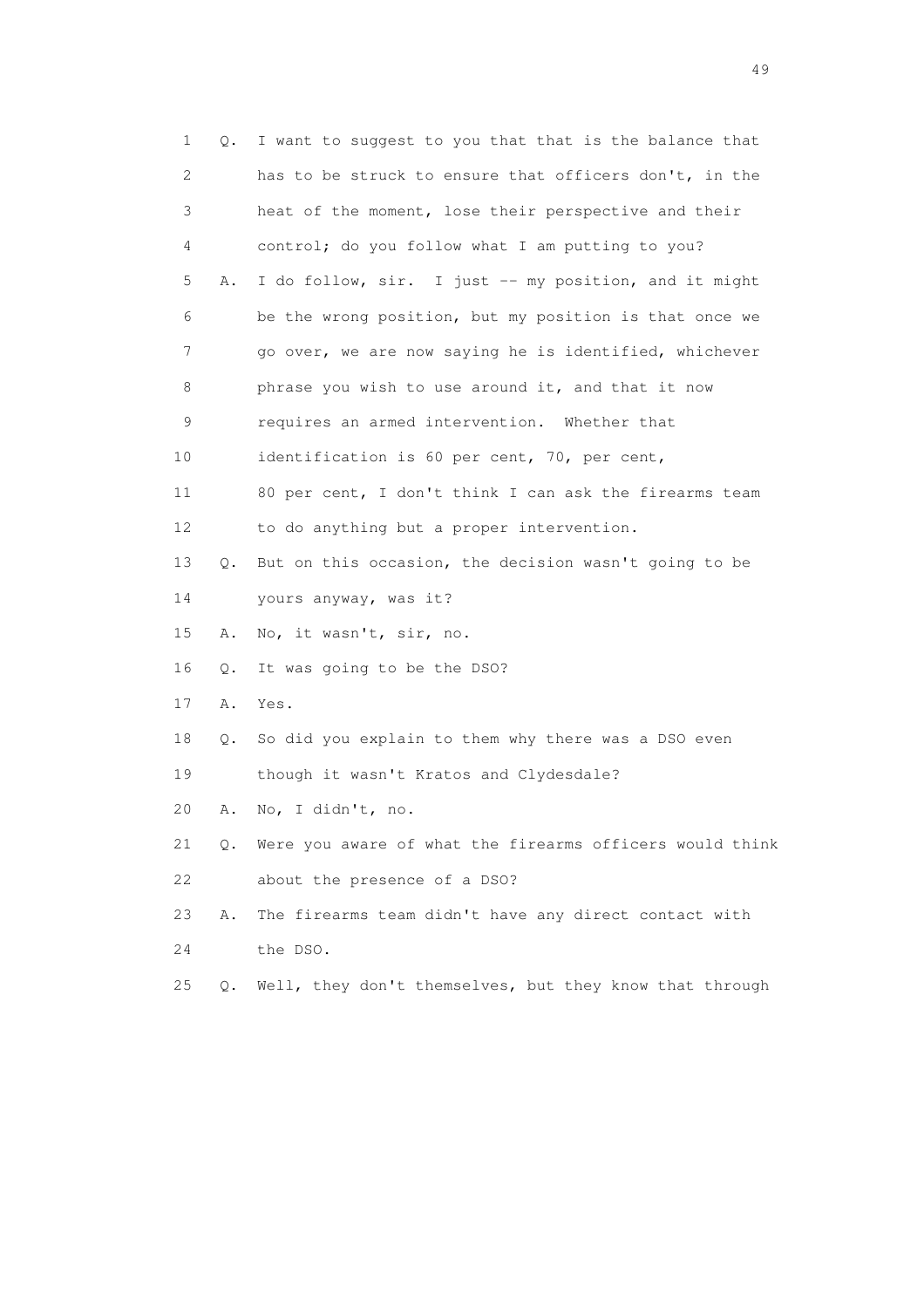1 their tac adviser and you, there is going to be direct 2 contact with a DSO and they are being told, if not by 3 you they have already by TJ84, that whatever they are 4 asked to do comes from the DSO. That's what they were 5 being told, wasn't it? 6 A. Yes, sir. 7 Q. So what they need to know is, right, we have got a DSO 8 today and they might, there is a risk they might just 9 think because there is a DSO appointed that it was 10 a Kratos, generic Kratos operation? 11 A. Well, I didn't see that, sir. 12 Q. You didn't? 13 A. No. I saw it as a challenging day, but we were looking 14 to do it in a conventional intervention. That's what 15 I saw. 16 Q. Did you know that they had already been issued with 17 unusual ammunition in the sense that it wasn't 18 customarily carried? 19 A. No, I didn't, sir. 20 Q. You didn't know that? 21 A. No. 22 Q. That also, do you now recognise, has an impact on 23 them -- it's called the mindset, I don't mind what you 24 call it -- the approach that an officer may have if they 25 are being issued with that kind of ammunition?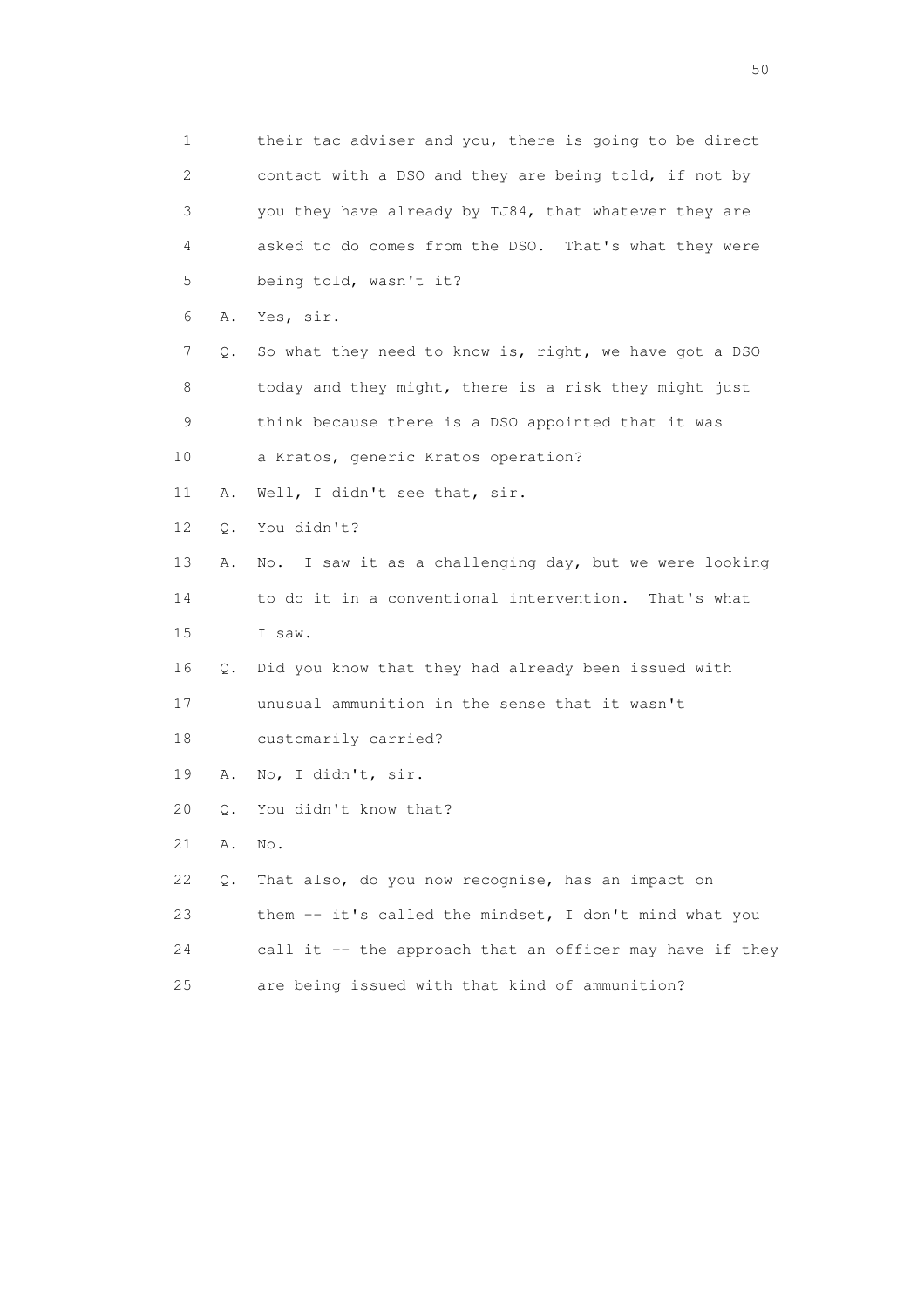1 A. I don't know, sir. When we talk about mindset, it might 2 well be that the biggest mindset was the events of the 3 7th and the 21st, sir. 4 Q. Yes? 5 A. And that we looked to try to deal with that. 6 Q. If I may say so, I entirely accept that. The risk as 7 the briefing officer is to ensure that at times of 8 greatest pressure and stress, where there has been huge 9 and disastrous events in London with terrible 10 casualties, isn't it in the aftermath of those that you 11 have to ensure the greatest care and control in relation 12 to the use of arms? 13 A. Sir, I believe I gave a balanced and honest briefing. 14 If they are saying I have failed in that, then I have 15 failed in that but -- 16 Q. I am not saying they are, do you understand? 17 A. If you are saying I have failed in that, then so be it. 18 I try to be as honest and straightforward with these 19 officers -- I see them as very, very professional 20 people. I see them as kind of cool, calm people. We 21 work with Special Forces. They are of a similar nature 22 or seem to be to me. And I did not see any anxiety on 23 them. Whatever questions they asked me, I answered them 24 honestly -- 25 Q. Were you aware -- sorry, if you have not finished, I do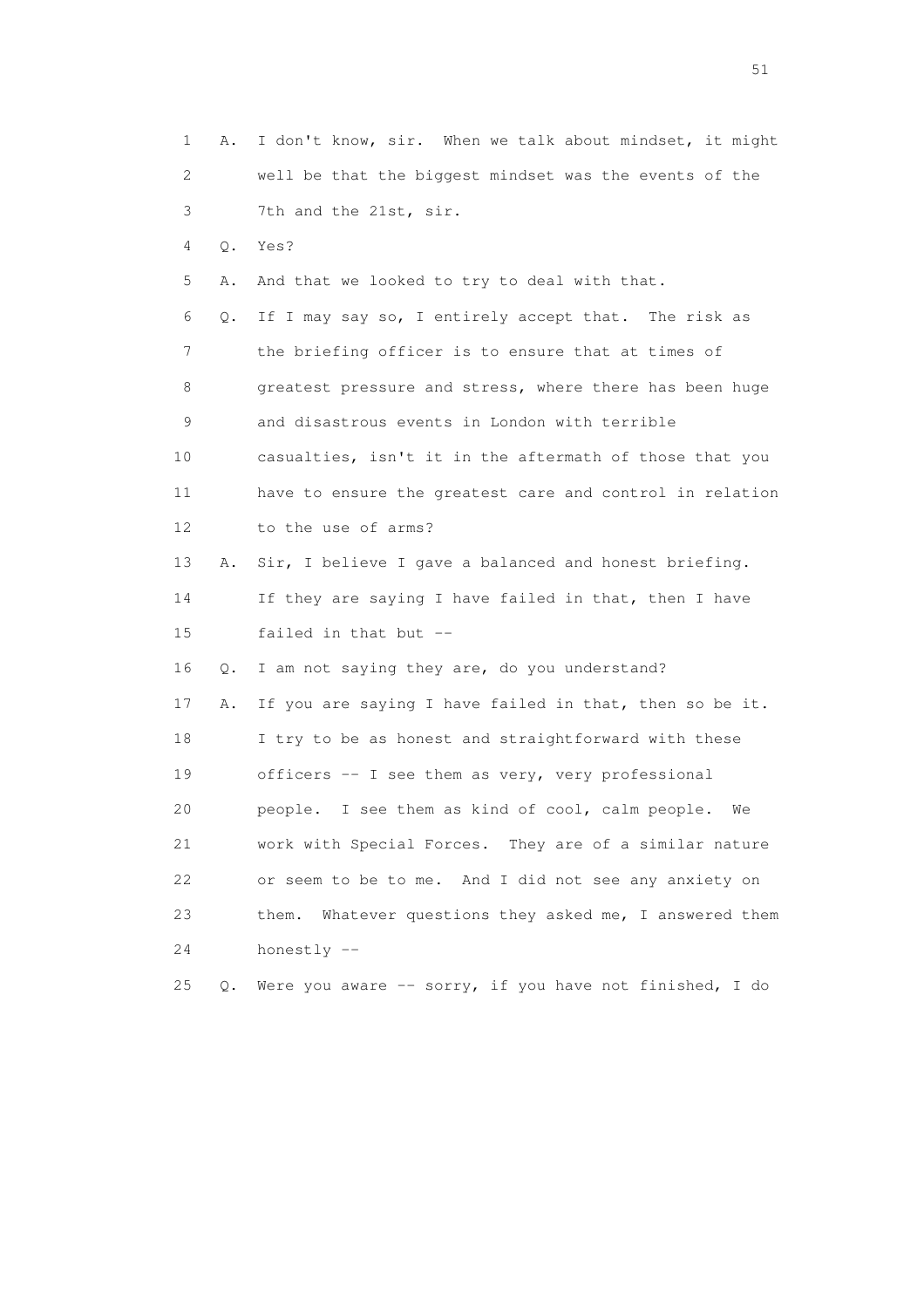1 not want to interrupt. Were you aware that in fact the 2 issue of a critical shot had been raised? 3 A. I was not aware that it had been raised but I was aware 4 clearly that if somebody was challenged and they failed 5 to comply, particularly if they used a rifle, that that 6 would, in my ignorance around rifles, would be 7 a critical shot. I don't imagine that people would 8 survive a rifle shot. 9 Q. If you had known about the ammunition in a handgun up 10 close to a head, you would not imagine that they would 11 survive that either, would you? 12 A. No, sir, but sadly, having worked on Trident, 13 Operation Trident, the 9-mil ordinary bullet does 14 a similar job, sir. 15 Q. Yes, all right. So what I am leading to here is that 16 you are describing in a lot of detail the 7th and the 17 21st, you are describing the kind of people they are, 18 you are talking about a rifle challenge? 19 A. Yes. 20 Q. Which again is in the context of or likely to be 21 a suicide bomber? 22 A. Yes. 23 Q. There has been no discussion about thresholds, 24 identification; has there been any discussion about the 25 fact that in the middle of all this, there might be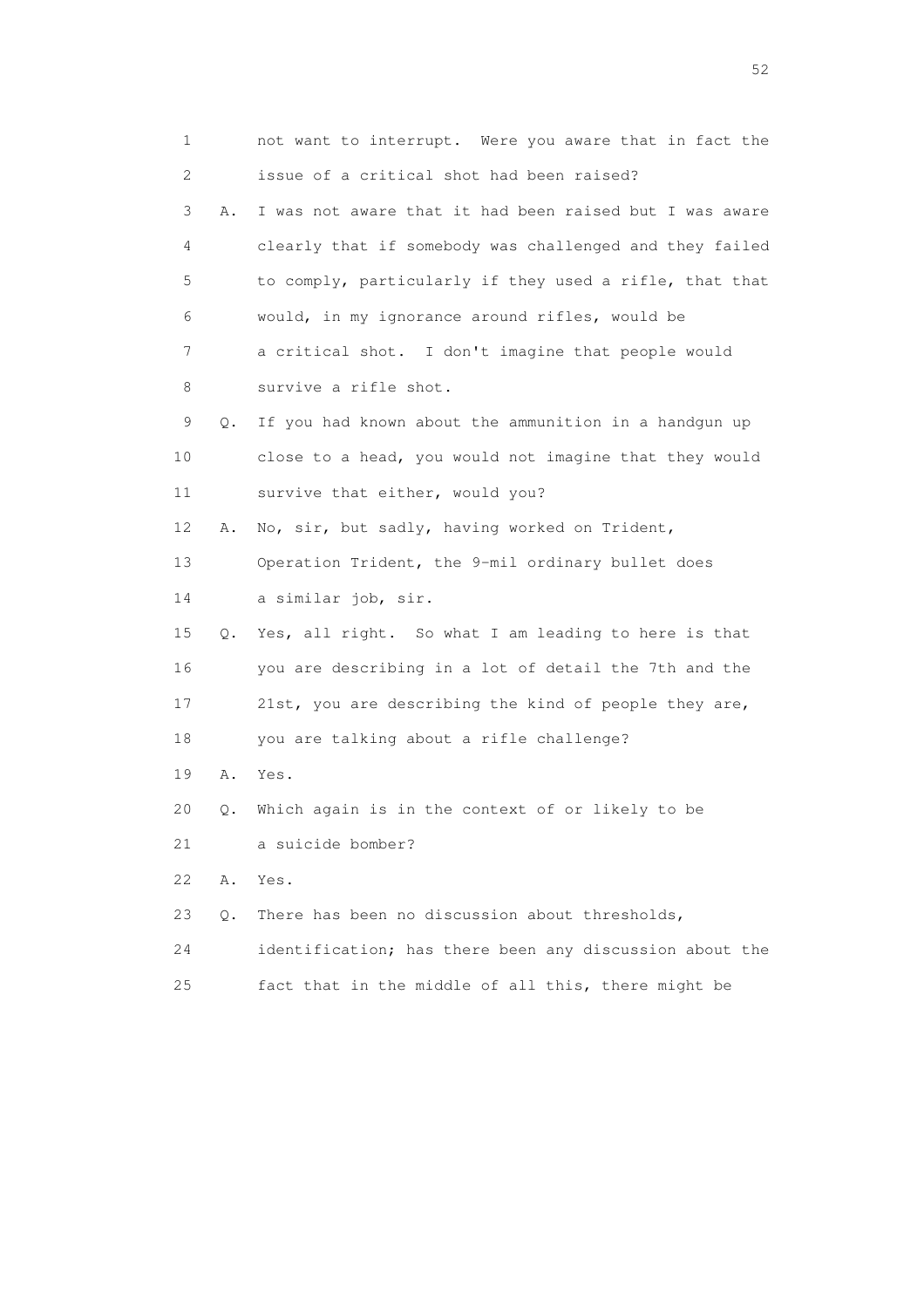1 people who they wouldn't have to deal with but others 2 would take away for intelligence purposes? 3 A. I believe they are aware of that because -- 4 Q. Did you -- 5 A. -- because they could see our teams there, SO13, and 6 clearly some people had already left which they had been 7 told had been eliminated, so my belief was that they 8 were aware of that. 9 SIR MICHAEL WRIGHT: Could you pick a convenient moment, 10 Mr Mansfield? 11 MR MANSFIELD: Yes, certainly. 12 Can I just ask you this about the critical shot, you 13 perhaps weren't aware but certainly questions have been 14 asked of TJ84 about this: in terms of the delivery of 15 a critical shot, what was your understanding in 2005 at 16 this time would be the circumstances under which 17 a critical or fatal shot might be delivered? (Pause) 18 In other words if an officer had asked you, in fact 19 so far it's only TJ84 who has been asked about this, but 20 if you had been asked by one of them about this in that 21 frame, how would you have answered it in 2005? 22 A. I would ask for TJ84 to answer that question. 23 Q. Because you weren't fully aware of the circumstances? 24 A. Well, he has better knowledge than I do in relation 25 to --

 $\sim$  53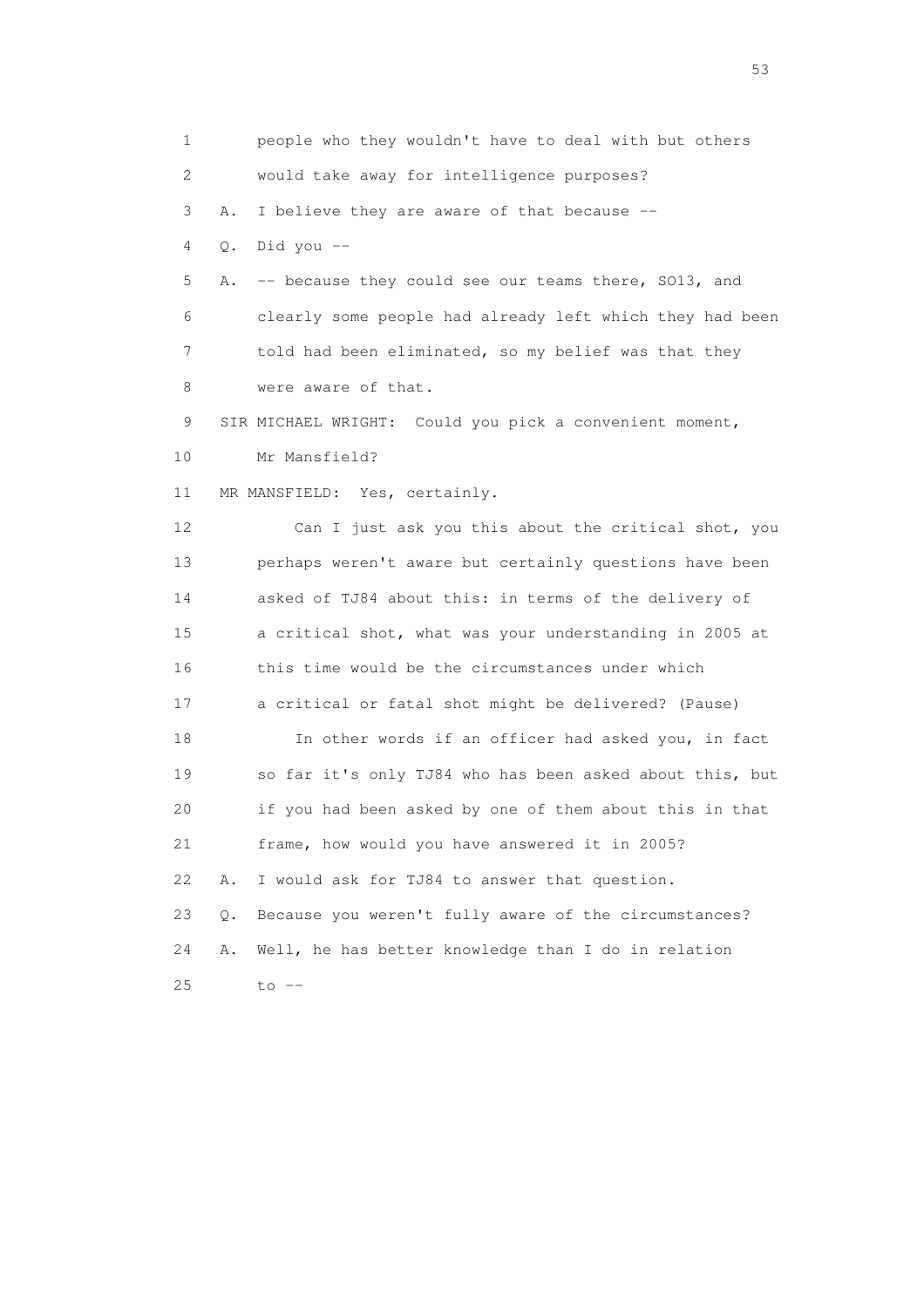1 SIR MICHAEL WRIGHT: You are not a firearms officer?

2 A. No, I'm not, no.

3 MR MANSFIELD: No.

 4 You see, when you were interviewed by the IPCC, and 5 I'll end on this just before the break, you emphasised 6 time and again that for a critical shot to be 7 administered in a directed form, in other words from the 8 DSO, it would have to be via a code word? 9 A. Yes, I did, yes. And I since know I was wrong. Because 10 I am not trained in Kratos or Clydesdale at that time, 11 I had obviously read the documents and I have picked up 12 that Clydesdale had these code words but Kratos didn't. 13 Q. So you, the location Silver in 2005, had misunderstood 14 that you thought that a code word would be delivered in 15 the generic Kratos framework? 16 A. Yes. 17 MR MANSFIELD: Would that be a convenient moment? 18 SIR MICHAEL WRIGHT: But as I understand it, he doesn't 19 suggest that he told his officers that, because he 20 didn't mention Kratos or Clydesdale. 21 MR MANSFIELD: No, but it might explain what certain 22 officers thought or didn't. 23 SIR MICHAEL WRIGHT: Very well. Twenty-five to. 24 (11.26 am) 25 (A short break)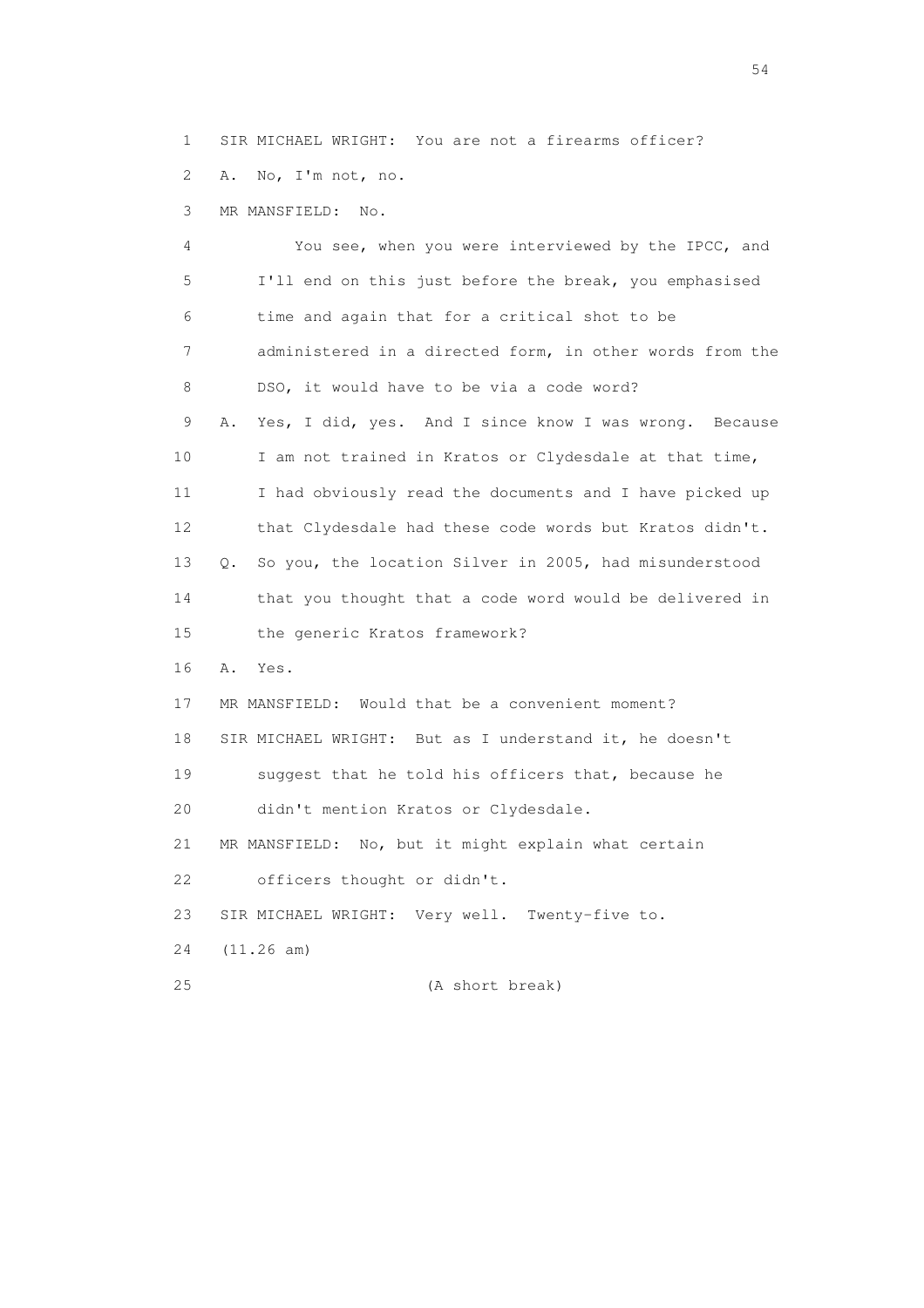1 (11.40 am)

 2 (In the presence of the jury) 3 SIR MICHAEL WRIGHT: Yes. 4 MR MANSFIELD: One matter before your briefing before we 5 move into the field, as it were. Your information about 6 what was found on the 7th and the 21st came from whom? 7 In other words when you were briefing the officers about 8 what had been found, particularly I am going to come to 9 the car at Luton. 10 A. Yes. 11 Q. Where had you got all that from, do you remember now? 12 Was it an explosives officer? I will cut to the chase, 13 as it were. 14 A. No. We had all the photographs and we would sit down 15 with the explosives officers and talk about it. I was 16 part of the investigations. 17 Q. I wanted to have that as a preface. So would it be 18 right to say that, prior to the briefing, first of all 19 no explosives officer had told you that they had any 20 information or material to suggest that what had been 21 found was body-borne -- by which I mean suicide vests, 22 belts or explosives to be borne by the person, do you 23 follow me? 24 A. Yes, I do, sir, yes. 25 Q. Would it be fair to say that none of the explosives

the state of the state of the state of the state of the state of the state of the state of the state of the state of the state of the state of the state of the state of the state of the state of the state of the state of t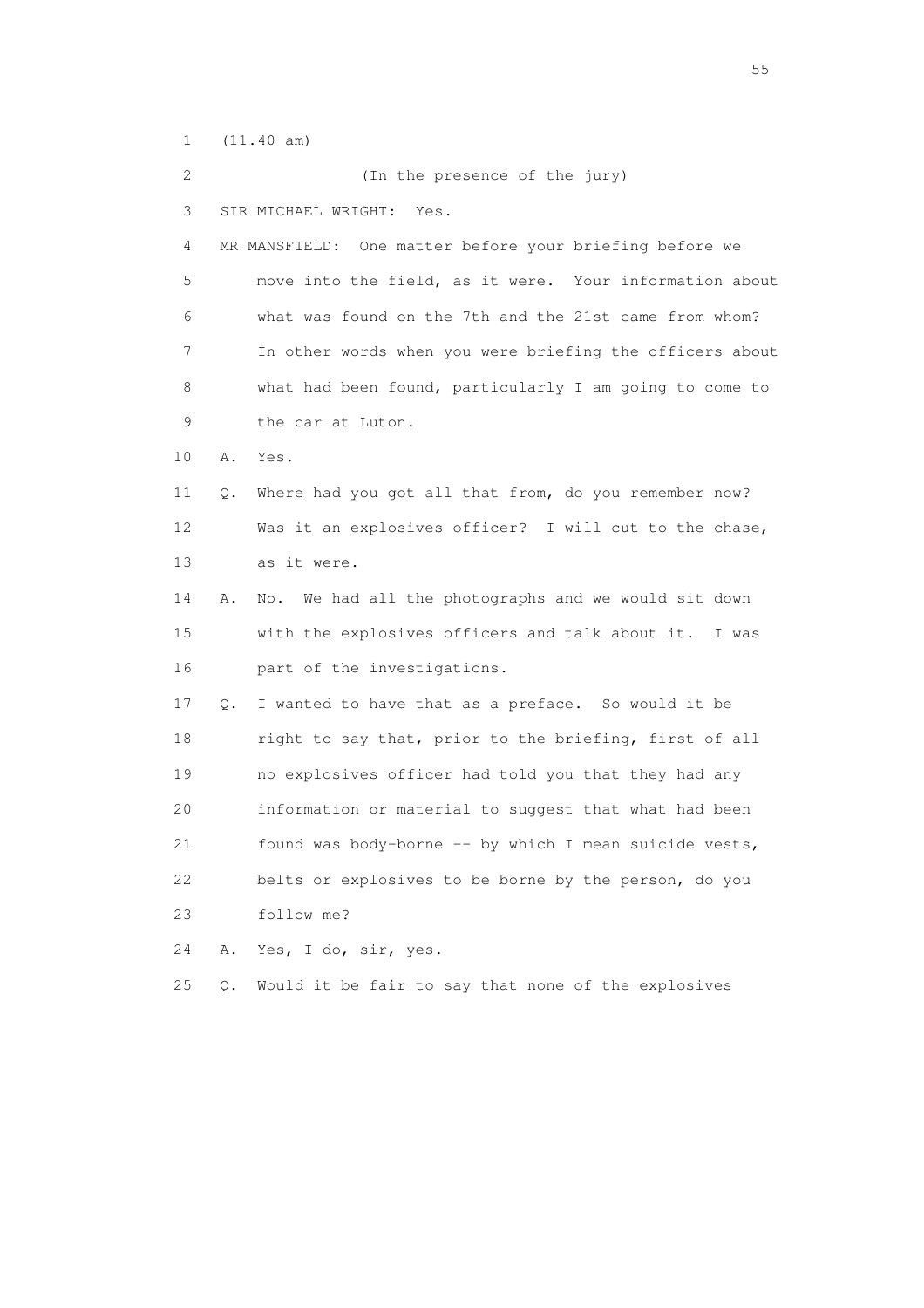| 1  |    | officers before the briefing on the 22nd had told you    |
|----|----|----------------------------------------------------------|
| 2  |    | anything along those lines?                              |
| 3  | Α. | No, they hadn't, no, sir.                                |
| 4  | Q. | Did you tell the officers in the briefing that although  |
| 5  |    | that might be a possibility, there was absolutely no     |
| 6  |    | information to suggest that from up to that point?       |
| 7  | Α. | No, sir, what I told them was $-$                        |
| 8  | Q. | I know what you told them. I'm trying to save time.      |
| 9  |    | I know what you told them. You have told the jury --     |
| 10 | Α. | No, sir, I didn't.                                       |
| 11 | Q. | -- what was possible, but you didn't tell them that      |
| 12 |    | there was wasn't any information from the explosives     |
| 13 |    | officers, so whilst you may have seen all sorts of       |
| 14 |    | photographs of things in the boot of the car, no-one had |
| 15 |    | said these are materials preparatory to the making of    |
| 16 |    | a suicide vest or a belt or any other kind of            |
| 17 |    | contraption?                                             |
| 18 | Α. | No, sir.                                                 |
| 19 | Q. | Secondly, over and above that, you didn't have, by the   |
| 20 |    | time of the briefing, any other intelligence coming from |
| 21 |    | other sources than explosives officers that this was     |
| 22 |    | a group engaged in wearing body-borne bombs?             |
| 23 | Α. | No, my position around that, sir, I was asked            |
| 24 |    | a question, what I did know was that the bulk material   |
| 25 |    | that they had on the 21st hadn't worked but the          |

 $56<sup>o</sup>$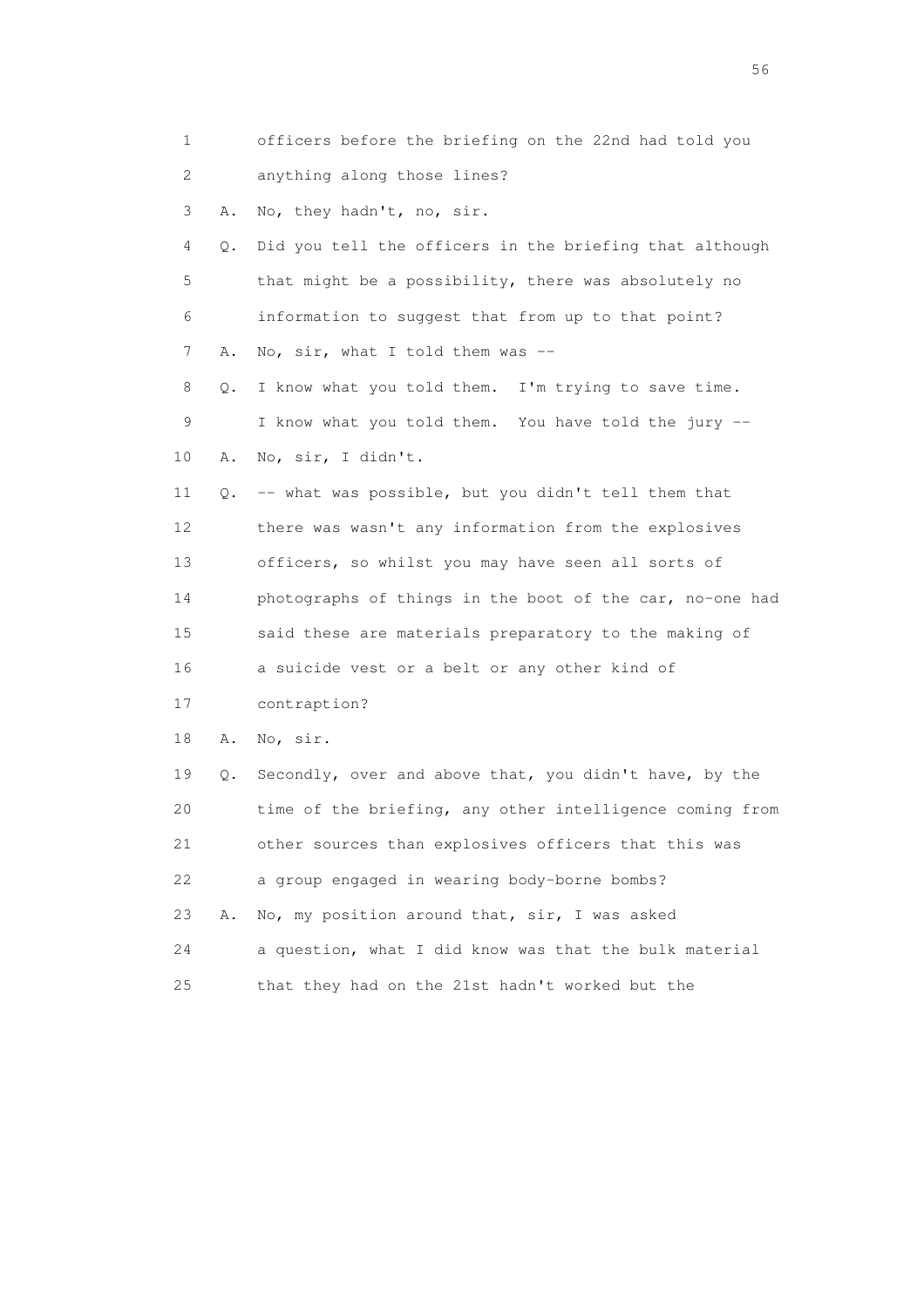1 detonator, the initiator material, had worked. From 7/7 2 we knew that they had had a lot of material left over, 3 and I thought it was reasonable to tell them that there 4 is the potential that they could make small devices. 5 I never said that they were going to -- that the 6 possibility existed that they could make small covert 7 devices.

 8 Q. Of course, I appreciate that these things are happening 9 quite quickly, but had an explosives officer explained 10 to you at any stage in general terms that, of course, if 11 the group -- if it's one group, obviously -- were 12 capable of a slightly more sophisticated device that 13 couldn't be seen in the sense that it wasn't in 14 a rucksack or some other container, you would have to, 15 as it were, explain why they had not used those in the 16 first place rather than rummage around in rucksacks. 17 Was that a discussion you had had with anyone? 18 A. No, I didn't have a discussion with the explosives 19 officers in relation to that. What my mindset was, if 20 you like, that it would not take very much of this 21 volatile home-made explosives to pack together in a flat 22 pack with a light bulb, a battery and some wires, and 23 that was possible, that's what I based -- that was my 24 view.

25 Q. That was your view?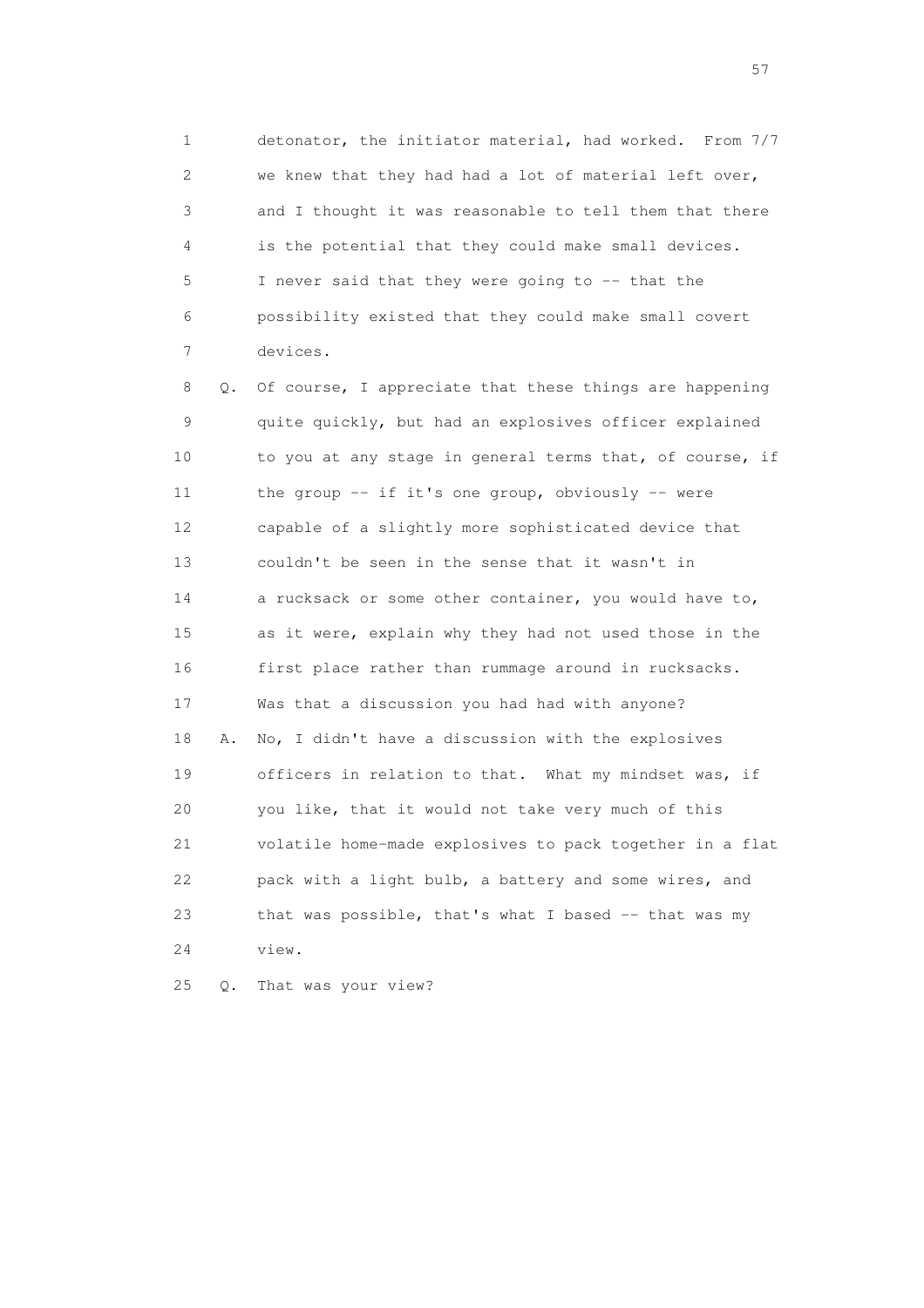1 A. Yes.

 2 Q. All right, I understand you may have had that view. 3 SIR MICHAEL WRIGHT: The question you were asked was: could 4 these people be using body-borne bombs or words to that 5 effect. 6 A. I thought that was possible, sir. 7 SIR MICHAEL WRIGHT: Forgive me, that was the question. 8 Would you ever have thought it responsible to say no, 9 they couldn't be? 10 A. No, sir. 11 MR MANSFIELD: I am not suggesting that your answer should 12 have been no. What I am suggesting here on a balanced 13 briefing is it is possible to have body-borne, we know 14 that because two British citizens went to Tel Aviv, one 15 succeeded and one failed, about a year or so before 16 this. You knew about this? 17 A. Yes, I did. 18 Q. But we don't have at this moment any intelligence to 19 suggest, or information to suggest that the group from 20 yesterday in fact were in the process of manufacturing 21 that kind of device; you didn't put that into the frame, 22 did you? 23 A. At that time, sir, we didn't know what we were facing 24 and I thought I was being proportional, and that's why 25 I said it, sir.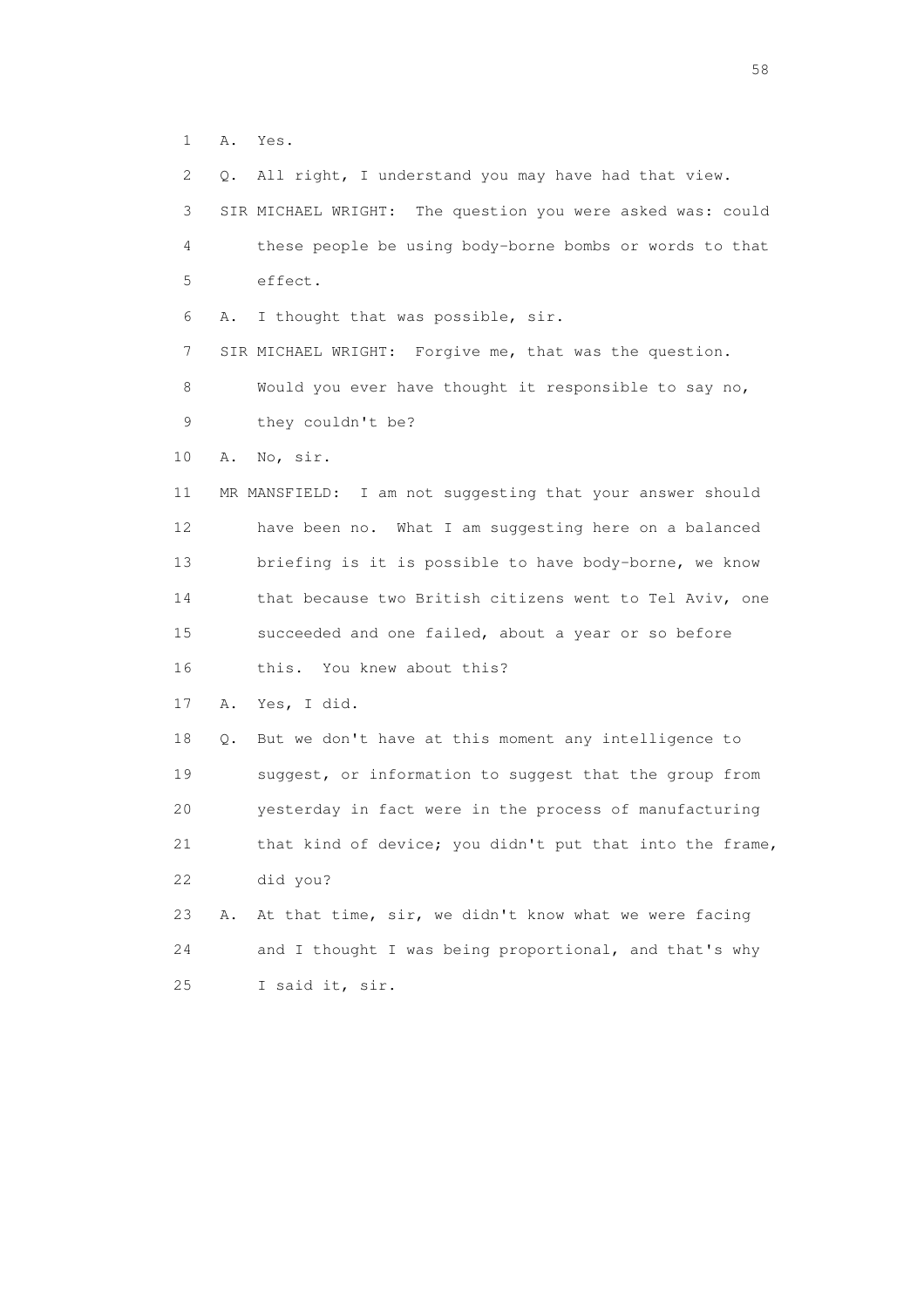1 Q. Yes, I understand. Final point on this is: did you know 2 yourself that if in fact it was a -- I am calling it 3 body-borne rather than carried -- body-borne device, did 4 you know how these devices were primed and triggered in 5 the sense of detonated? 6 A. My understanding was, I can go into the detail, was 7 a 9-volt battery, a light bulb, which you do something 8 to, that when it heats up it takes the -- it will ignite 9 the explosives. 10 Q. Yes, you see, if -- the reason I'm asking you is if 11 these officers were going to be asked to confront 12 somebody who might be having a body-borne one, then they 13 have to bear in mind that if it's going to be detonated 14 on your understanding, there would have to be a battery 15 somewhere, there would have to be a bulb somewhere and 16 there would have to be a wire joined up somewhere about 17 the person? 18 A. Yes, sir, and it wouldn't be hard to conceal that, sir. 19 Q. No, I'm not suggesting that it might not be in a pocket, 20 but this is a man, we now know, carrying nothing? 21 A. Yes, sir. 22 Q. With no bulky clothing, just a jacket, trousers, so if 23 it's going to be in a pocket and that's where it has to 24 happen, the man has to have his hand in his pocket to do 25 it?

the contract of the contract of the contract of the contract of the contract of the contract of the contract of the contract of the contract of the contract of the contract of the contract of the contract of the contract o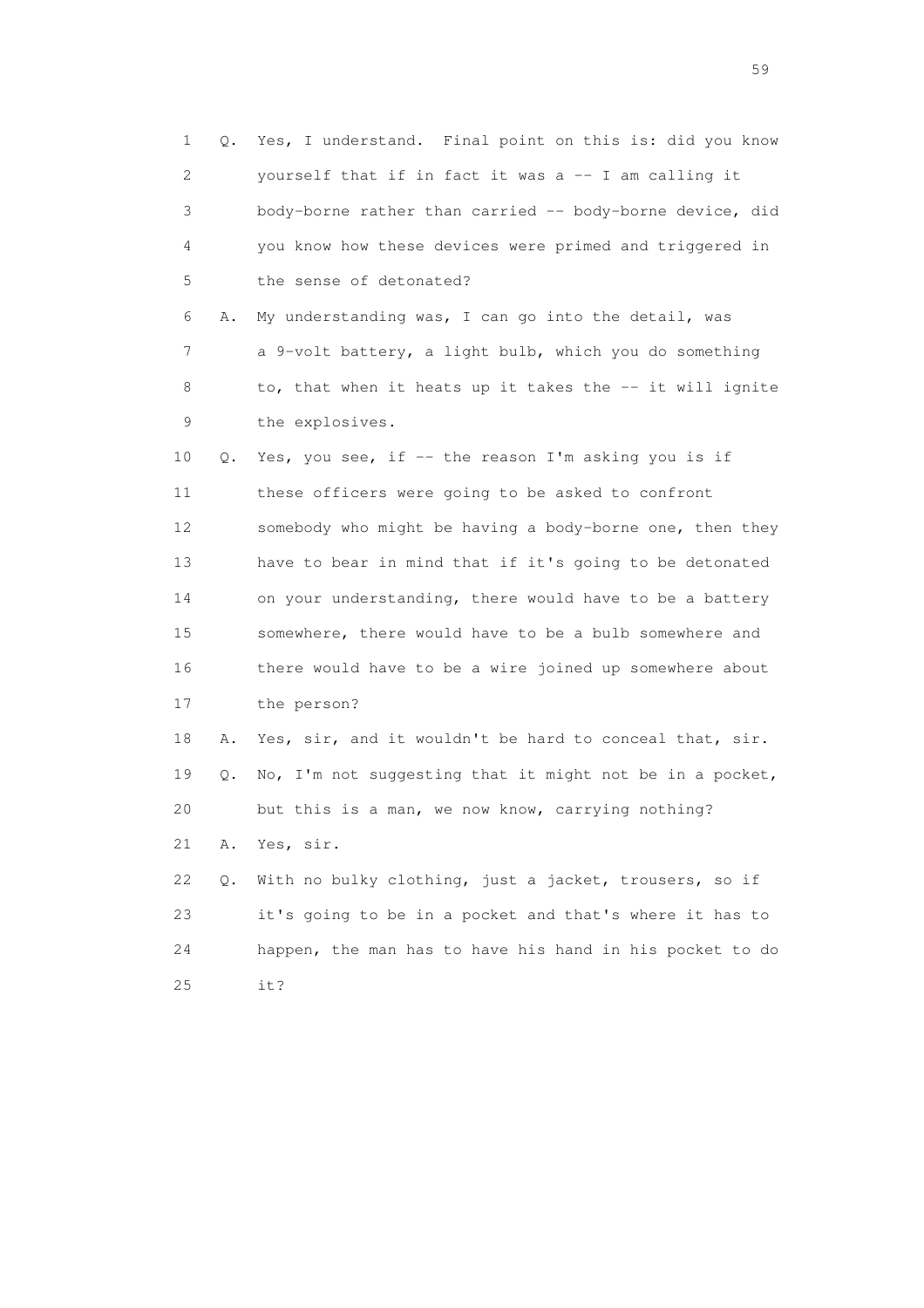| 1  | Α. | I don't accept that, sir. He could have the battery in   |
|----|----|----------------------------------------------------------|
| 2  |    | the pocket. He could have the wire up his -- and then    |
| 3  |    | the two wires going  and he could do that.               |
| 4  | Q. | So if it's not going to be done in the pocket, it has to |
| 5  |    | be done somewhere?                                       |
| 6  | Α. | Yes, sir. He could put the two wires together in his     |
| 7  |    | hand.                                                    |
| 8  | Q. | I know it's fast-moving, but officers who are going to   |
| 9  |    | be asked to do this task really need to know what it is  |
| 10 |    | they have to look for, don't they?                       |
| 11 | Α. | Yes, sir.                                                |
| 12 | Q. | Can I move on. After the briefing, and I want to ask     |
| 13 |    | you just -- I do not want to take a lot of time.<br>We   |
| 14 |    | have heard a lot of evidence about buses.                |
| 15 |    | The bus $-$ you say now, you had a conversation with     |
| 16 |    | Commander Dick after the briefing?                       |
| 17 | Α. | Yes.                                                     |
| 18 | Q. | In which she said, "I am not suspending the bus stops    |
| 19 |    | nearest because it will compromise", and so on, "and     |
| 20 |    | I am not doing it", that sort of conversation?           |
| 21 | Α. | Yes.                                                     |
| 22 | Q. | Are you sure you had that?                               |
| 23 | Α. | Yes, and I can remember that, whilst I was having that   |
| 24 |    | conversation, somebody from CO19 walked past and we were |
| 25 |    | discussing where the  and they said that they are        |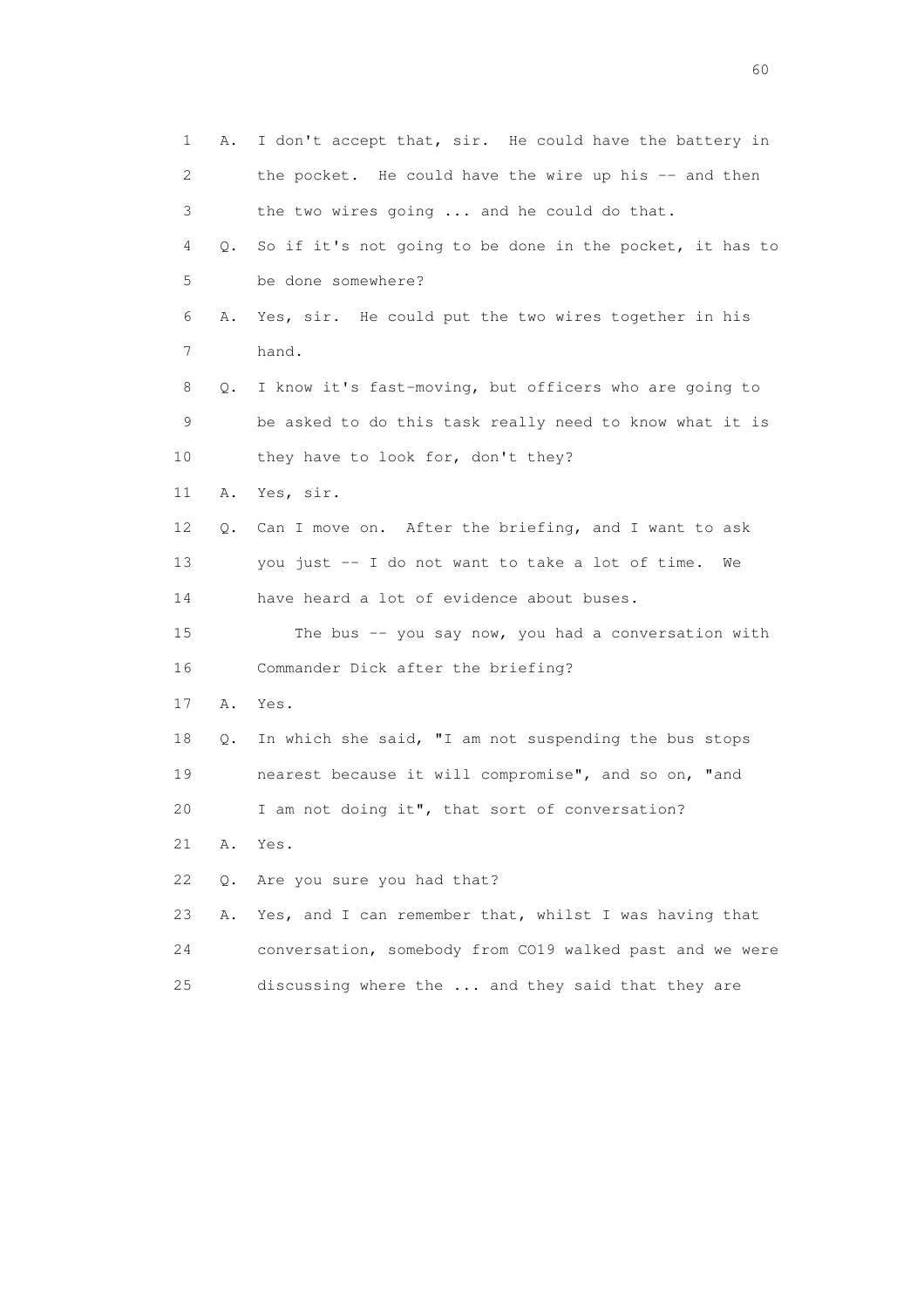1 quite close.

| 2  | Q. | I appreciate that, but would you accept, and I will be   |
|----|----|----------------------------------------------------------|
| 3  |    | corrected, that in none of the documents ever written    |
| 4  |    | up, whether it's your notes which you have there or your |
| 5  |    | armed record or your statement or your IPCC interview,   |
| 6  |    | have you ever mentioned that. Do you accept that?        |
| 7  | Α. | Yes, sir, but can I say, I have come here to tell the    |
| 8  |    | truth, sir.                                              |
| 9  | Q. | I'm not suggesting --                                    |
| 10 | Α. | And I am not lying about it, sir.                        |
| 11 | Q. | I haven't gone that far.                                 |
| 12 | Α. | Okay, I apologise, sir.                                  |
| 13 | Q. | It's all right. You see, one can have lapses of memory.  |
| 14 |    | What I am asking is how it comes about that you have     |
| 15 |    | never mentioned it before yesterday, and the follow-up   |
| 16 |    | question was going to be: do you think that your memory  |
| 17 |    | has been liable to some form of -- which some of the     |
| 18 |    | armed officers have put in their statements about        |
| 19 |    | distortion, whether it be because of what you have read  |
| 20 |    | since and so on? Is that a possibility?                  |
| 21 | Α. | It's not, sir, because I can remember standing out at    |
| 22 |    | the back of Nightingale Lane and while I am having the   |
| 23 |    | conversation, the CO19 officer walks past, I don't know  |
| 24 |    | whether it was Trojan 84, he walks past and he has       |
| 25 |    | obviously heard the conversation, or I have asked him    |
|    |    |                                                          |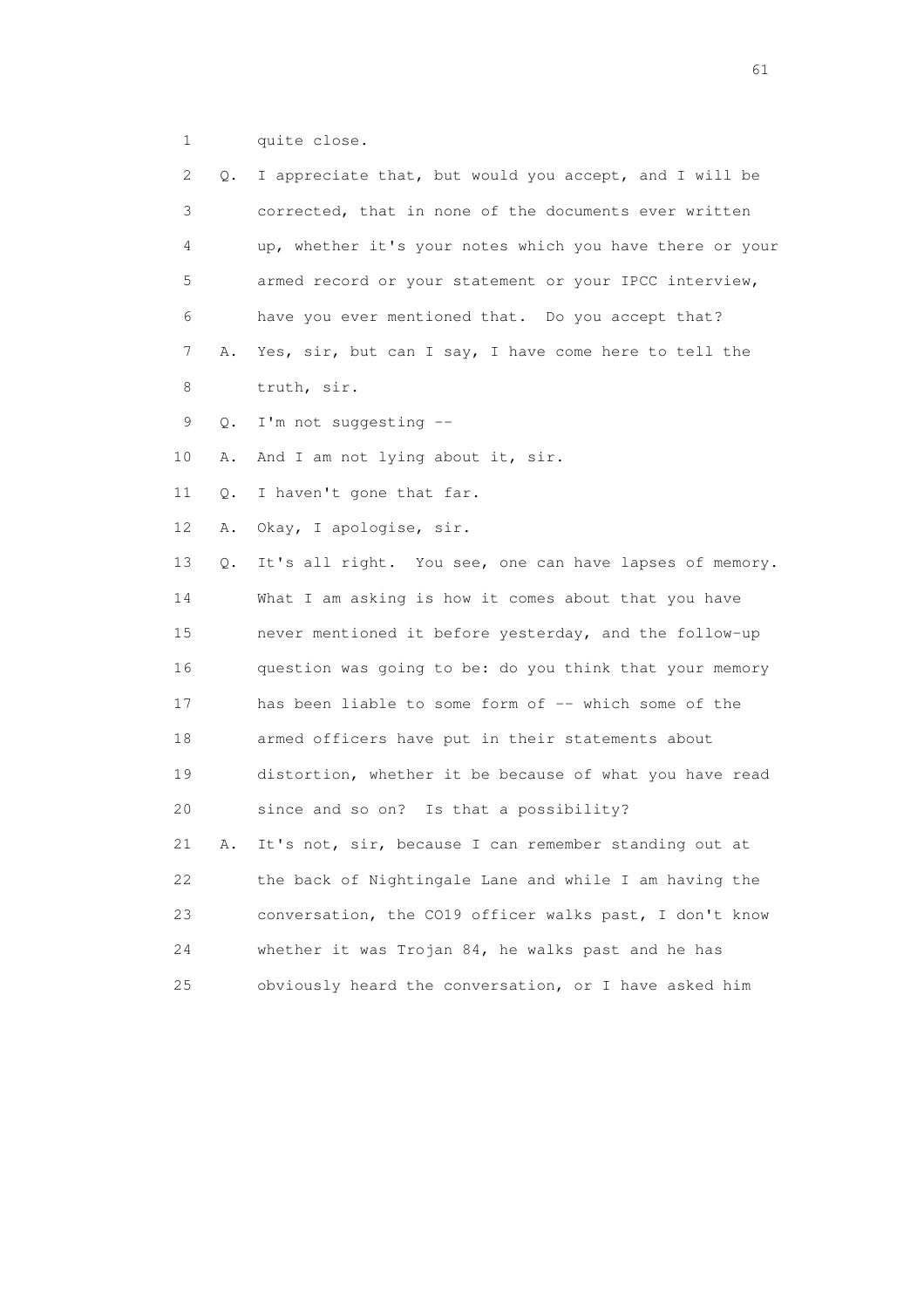| 1  |    | how close are the buses, the bus stops, and he has said  |
|----|----|----------------------------------------------------------|
| 2  |    | that they are quite close. So it is not a distortion     |
| 3  |    | $or$ $--$                                                |
| 4  | Q. | All right. So you know the context, and then I'll move   |
| 5  |    | to something else, the surveillance monitor at New       |
| 6  |    | Scotland Yard had in fact set about getting these bus    |
| 7  |    | stops suspended at the very least, and there are         |
| 8  |    | entries -- there is at least one entry in a log at New   |
| 9  |    | Scotland Yard that they were suspended. So do you        |
| 10 |    | follow?                                                  |
| 11 | Α. | Yes.                                                     |
| 12 | Q. | There is a certain amount of disagreement about this.    |
| 13 |    | Are you aware of that now?                               |
| 14 | Α. | Yes, I am, sir, yes.                                     |
| 15 | Q. | I am going to move from the question of the buses to one |
| 16 |    | or two extra stages. You become aware that, and you are  |
| 17 |    | aware by the time you get to Scotia Road, he has left    |
| 18 |    | and he is on a bus?                                      |
| 19 | Α. | Yes, sir.                                                |
| 20 | Q. | We have been over these times; it's somewhere around     |
| 21 |    | 9.45 to 9.48; yes?                                       |
| 22 | Α. | Yes, sir.                                                |
| 23 | Q. | You understand that. Now, that accounts for the          |
| 24 |    | Dingemans phone call and all the rest of it.<br>What     |
| 25 |    | I want to ask you carefully about is the next stage      |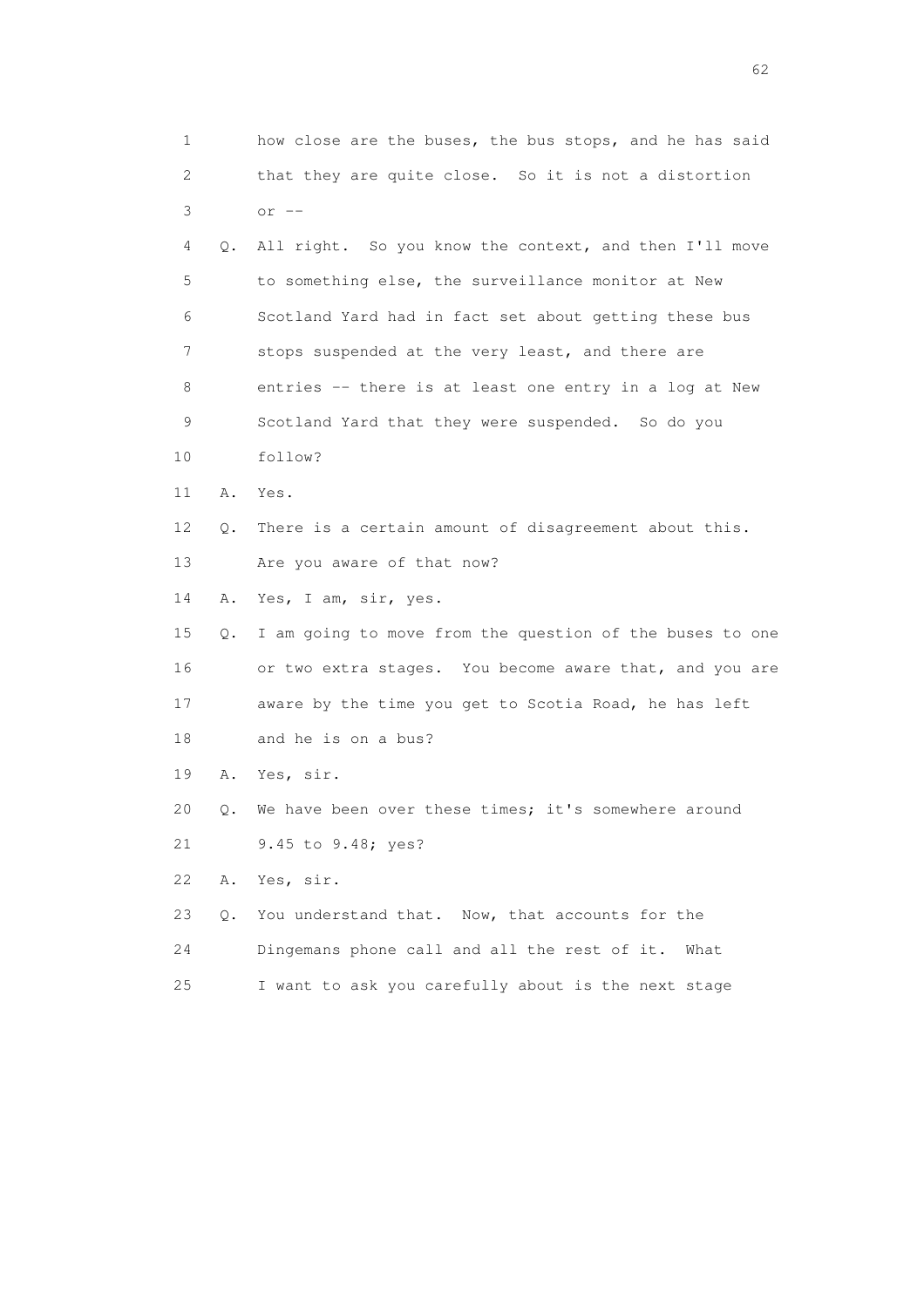| 1                         |           | which triggers interest. Around 9.55 you hear something    |
|---------------------------|-----------|------------------------------------------------------------|
| $\mathbf{2}^{\mathsf{I}}$ |           | to the effect -- and you worded it in several different    |
| 3                         |           | ways -- "it's him, "I believe it's him", or something      |
| 4                         |           | along those lines; yes?                                    |
| 5                         | Α.        | "It's him, believed Nettle Tip", yes.                      |
| 6                         | Q.        | I want to ask you very carefully about this, because as    |
| 7                         |           | you are aware, there is a real divergence between what     |
| 8                         |           | the surveillance officers are going to say was said and    |
| 9                         |           | what a number of others say was said?                      |
| 10                        | Α.        | Yes, I understand --                                       |
| 11                        | $\circ$ . | You understand that difference. What I'm trying to get     |
| 12                        |           | at, because I don't know who is being accurate, who is     |
| 13                        |           | telling the truth, I'm merely asking: if you heard those   |
| 14                        |           | words at that stage, can you give us any clue as to        |
| 15                        |           | who -- because you said it was from a surveillance         |
| 16                        |           | officer that you heard it?                                 |
| 17                        | Α.        | Yes.                                                       |
| 18                        |           | Q. Well, can you help us which surveillance officer it may |
| 19                        |           | have been?                                                 |
| 20                        | Α.        | I can only assume it was one of the surveillance           |
| 21                        |           | officers that had the eye at the time.                     |
| 22                        | Q.        | So we can narrow it down, even if you don't know the       |
| 23                        |           | What you are saying is it has to be<br>name.               |
| 24                        |           | a surveillance officer who has the eye, at about five to   |
| 25                        |           | 10, 9.55?                                                  |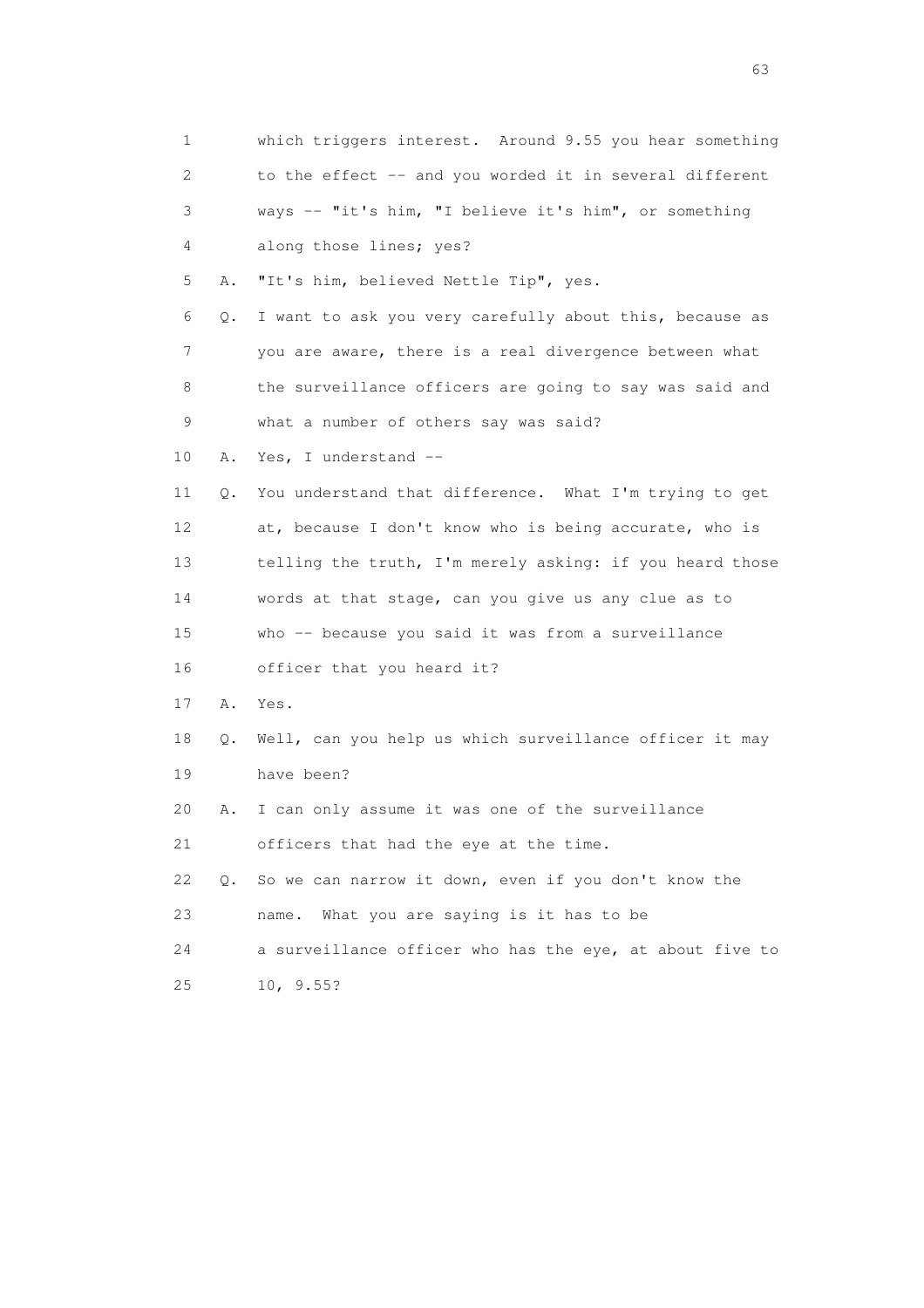1 A. I am not saying it has to be, sir. It could have been 2 relayed. 3 Q. All right, around that time, either the officer who 4 actually had the eyeball or another officer relaying 5 what the eyeball officer said; that's the situation? 6 A. Yes. 7 Q. So we know, therefore, it has to be on your account 8 somebody who's in the grey team? 9 A. Yes, sir. 10 Q. Somebody in the grey team? 11 A. Yes, sir. 12 Q. All right. Now, I want to move from that, because we 13 are moving quite quickly to the next stage, which is -- 14 that I want to ask you about -- the people you are with, 15 you are in the control car? 16 A. Yes. 17 Q. You are about, according to TJ84, as you are approaching 18 Stockwell tube station down that road -- 19 A. Yes. 20  $Q.$  -- there is a queue of traffic -- I am not going to ask 21 you to look at it, the jury has seen it several times -- 22 you are stuck in traffic, you are one of the cars behind 23 the lead car, right? 24 A. Yes. 25 Q. Now, so it's that situation. First of all, were you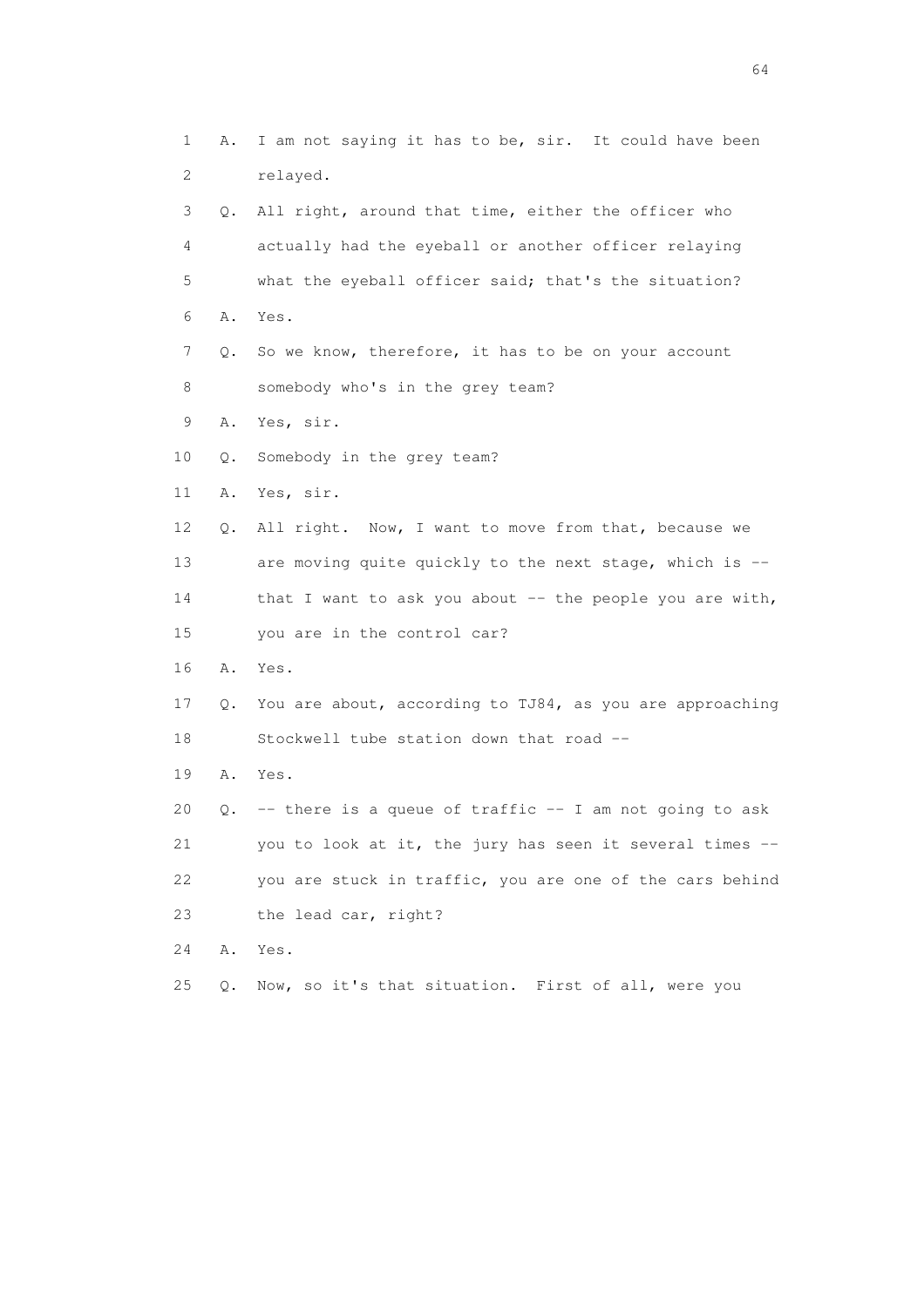|    | 1                         | aware that when Jean Charles de Menezes entered the tube |
|----|---------------------------|----------------------------------------------------------|
|    | $\mathbf{2}^{\mathsf{I}}$ | station, all the firearms officers were still in their   |
| 3  |                           | cars; were you aware of that?                            |
|    | 4<br>Α.                   | I understood that we were still trying to get there,     |
| 5  |                           | that's my understanding, yes, sir.                       |
| 6  | Q.                        | Yes, still trying to get there. It must have surprised   |
|    | 7                         | you, mustn't it, when somebody said that they could do   |
| 8  |                           | it, to use the words you used yesterday?                 |
| 9  | Α.                        | Sorry, which one was that, the surveillance team or?     |
| 10 | Q.                        | No, no, who said they could do it?                       |
| 11 | Α.                        | My recollection, sir, is that SO12, the surveillance     |
| 12 |                           | team, were asked to do it by Commander Dick.             |
| 13 | $Q$ .                     | Yes?                                                     |
| 14 | Α.                        | Almost at the same time I heard one, two, maybe three    |
| 15 |                           | firearms officers saying that they could do it.          |
| 16 |                           | I believe that was -- I believe, I might not be correct, |
| 17 |                           | that was on the back-to-back firearms radio.             |
| 18 | Q.                        | Right?                                                   |
| 19 | Α.                        | To 84, and 84 was then telling 80, I was listening to    |
| 20 |                           | it, and we were starting to cross the road --            |
| 21 | 0.                        | Now, before you move, I just want to know who it is who  |
| 22 |                           | is telling, in other words passing the message up.       |
| 23 |                           | I know it's TJ84 in the middle of all this, but who is   |
| 24 |                           | the firearms officer who is saying, after de Menezes has |
| 25 |                           | gone into the tube station, "We can do it"?              |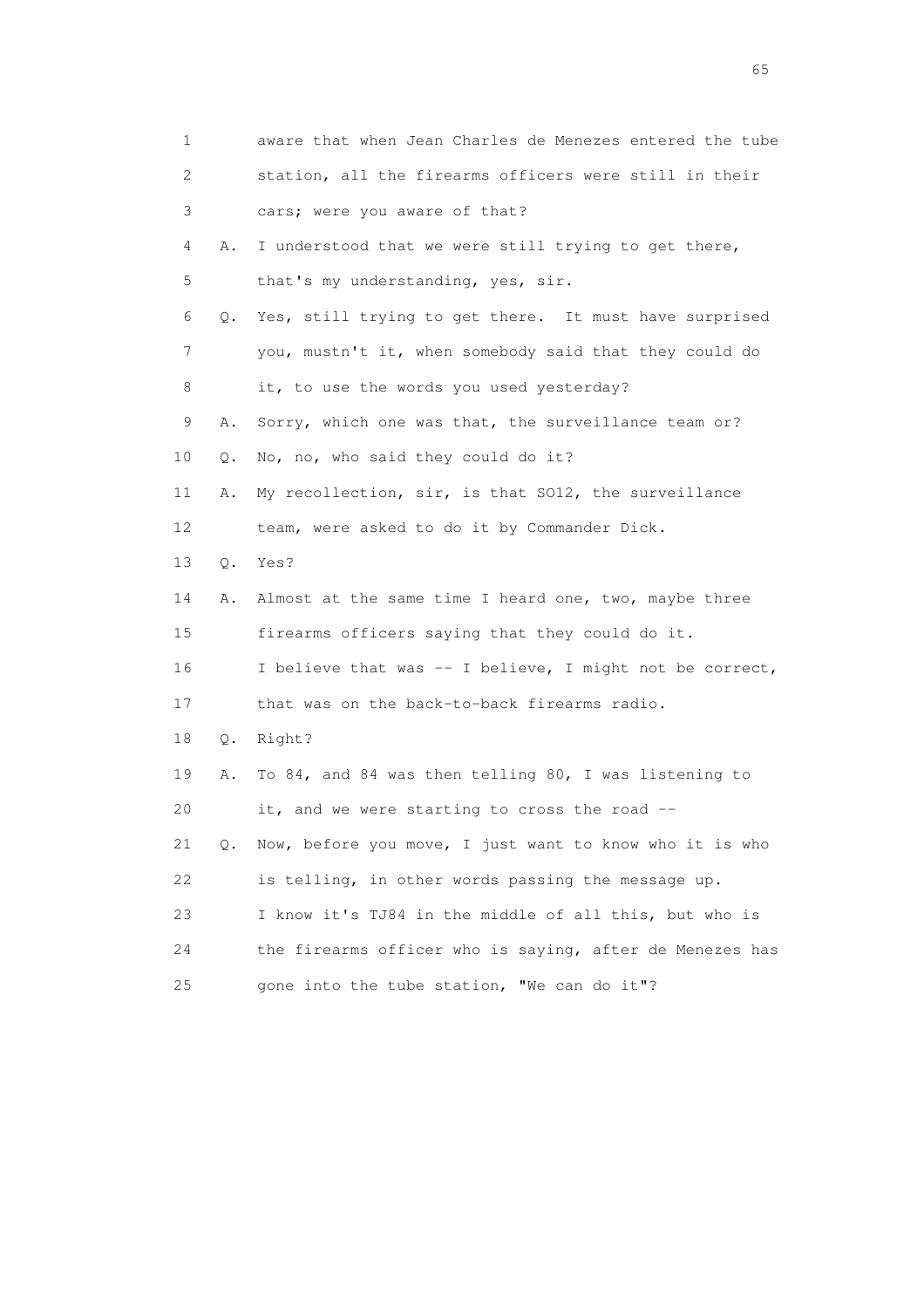1 A. I don't know, sir. They didn't identify themselves on 2 the radio. 3 Q. Do you know Ralph? 4 A. I know Ralph. I know him very well. 5 Q. You would recognise his voice? 6 SIR MICHAEL WRIGHT: I think we need to distinguish, 7 Mr Mansfield, don't we? 8 You heard the firearms officers between themselves 9 on the back-to-back radio saying, "We can do it"? 10 A. Yes. 11 SIR MICHAEL WRIGHT: What we are told is that somebody 12 passed that information or that suggestion up to the 13 control room. Do you know who that was? 14 A. Sir, my recollection is that once it came over that the 15 surveillance team could do it, 12 could do it, I then 16 heard two, maybe three voices, and I assume it's on the 17 back-to-back, saying, "We can do it, we are here, 19 can 18 do it". 19 SIR MICHAEL WRIGHT: All right, I'll narrow it down. Was it 20 you that then spoke to Commander Dick or to Mr Esposito 21 to say, "They can do it"? 22 A. Right -- 23 SIR MICHAEL WRIGHT: Was it you? 24 A. Well, that came in to Trojan 84. He has then passed 25 that up to 80, Trojan 80. I have heard the

 $\sim$  66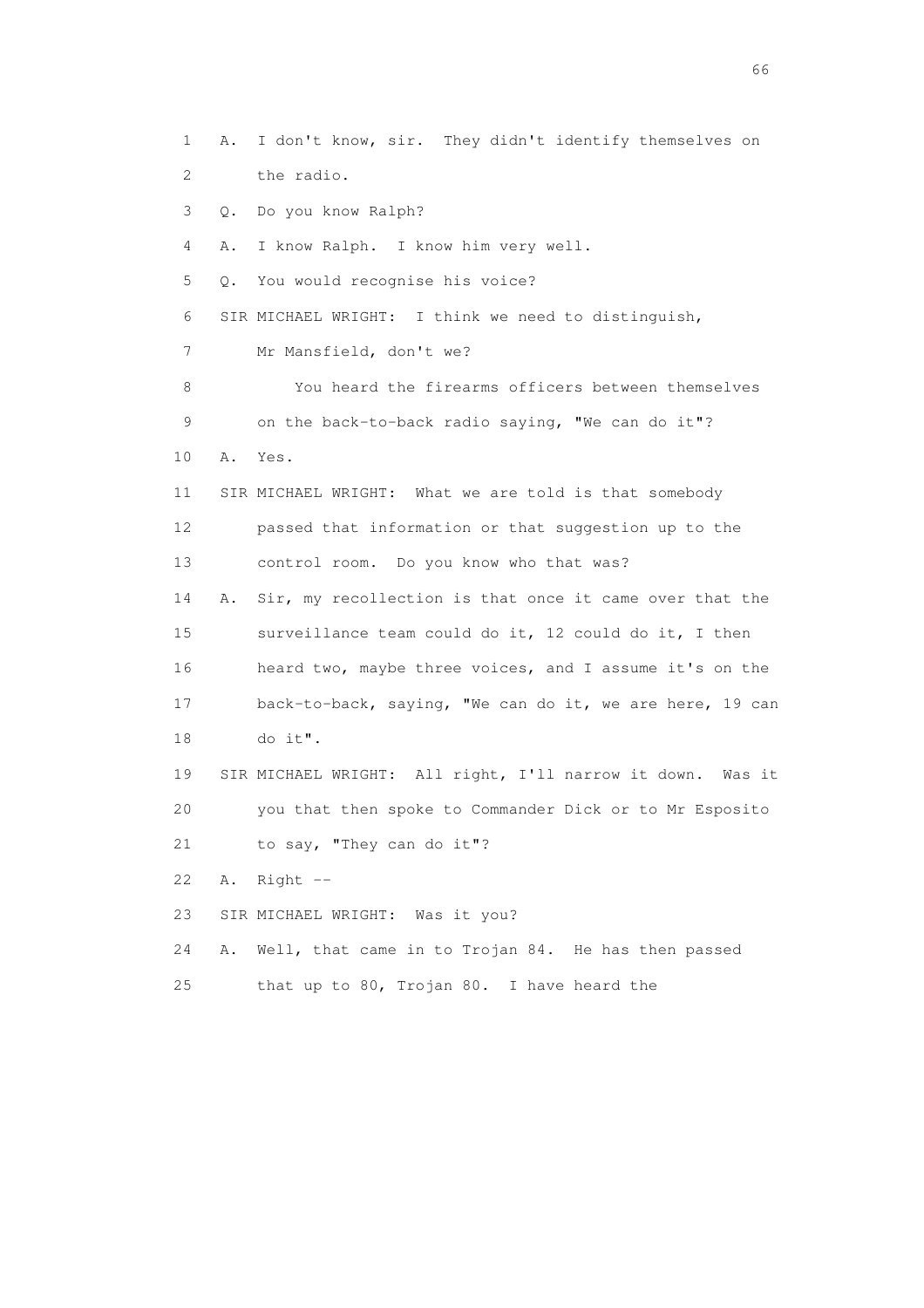1 conversation, the comments, and I am saying to 2 Commander Dick, "19 are saying they can do it, 19 are 3 saying they can do it". 4 SIR MICHAEL WRIGHT: Right, so it's a combination of you and 5 Trojan 84? 6 A. Yes. 7 SIR MICHAEL WRIGHT: Thank you. 8 MR MANSFIELD: In fact, from where you were, it may be you 9 couldn't tell whether they could do it? 10 A. I couldn't, sir, no. 11 Q. I appreciate that. So although you are the location 12 commander, you are not in a position to know whether 13 they were or they weren't? 14 A. No, I wasn't. 15 SIR MICHAEL WRIGHT: He is simply reporting what they are 16 saying. 17 A. Yes. 18 MR MANSFIELD: You are reporting what they are saying and 19 I am trying to find out who it is who is suggesting they 20 are in a position to do it; you don't know who that was, 21 who actually said they were in a position. 22 The reason I want to ask you the question is this: 23 that you said yesterday that even though he may have 24 gone down the escalators; because you remember you 25 talked about hearing "the escalators"?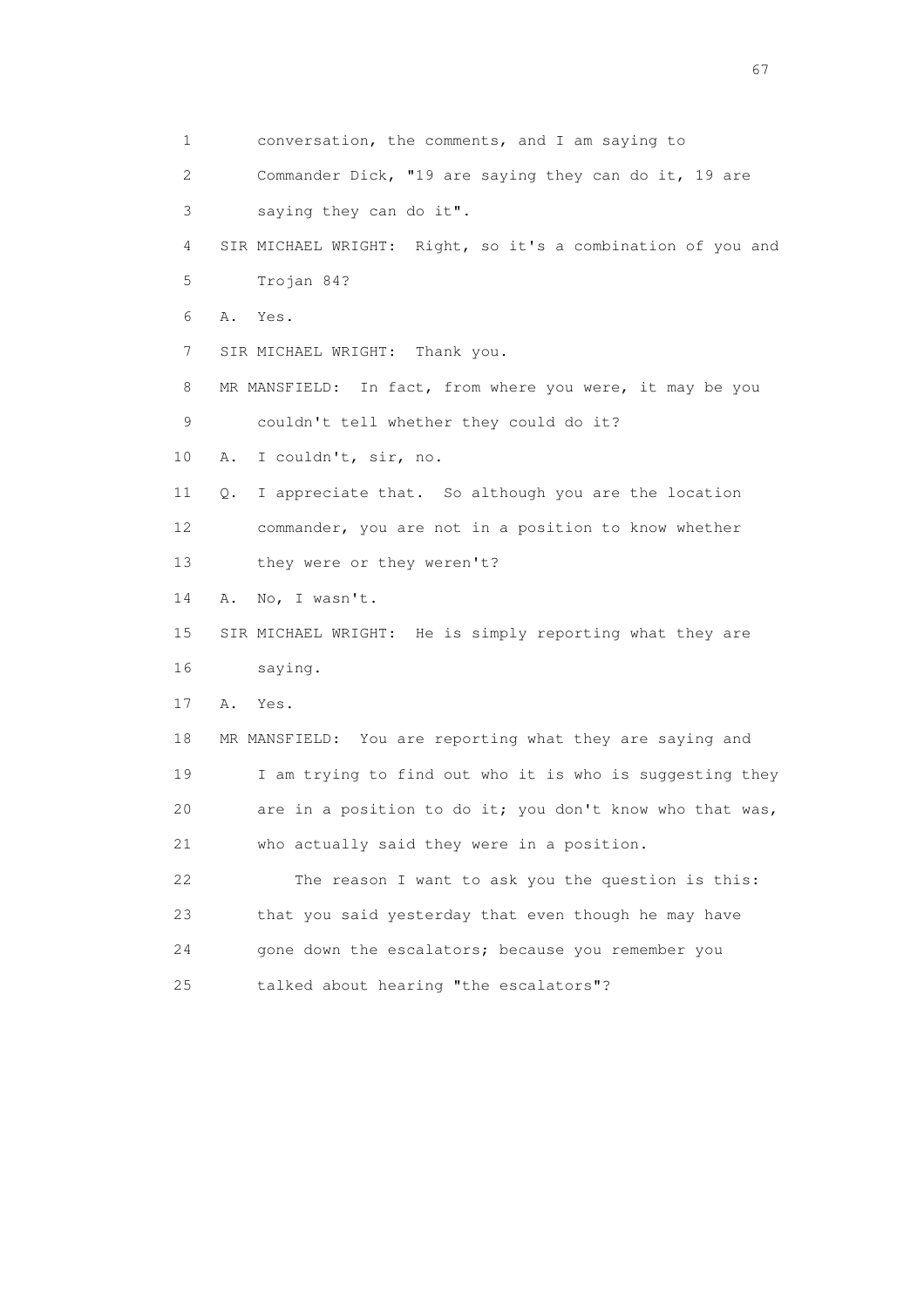1 A. Yes.

| 2. | Q.        | When they did go in, you had agreed with the decision       |
|----|-----------|-------------------------------------------------------------|
| 3  |           | that they should carry on and do it, CO19?                  |
| 4  | Α.        | Yes.                                                        |
| 5  | Q.        | I want to ask you this: Commander Dick told this jury       |
| 6  |           | that she would have stayed with SO12 if she had known       |
| 7  |           | that he had gone down the escalators. Do you agree with     |
| 8  |           | that?                                                       |
| 9  |           | SIR MICHAEL WRIGHT: Is that a question he can answer?       |
| 10 |           | MR MANSFIELD: He was asked about whether he agreed with the |
| 11 |           | decision that had been made to send in SO19.                |
| 12 |           | So that's why I am asking you whether in fact it            |
| 13 |           | would, once he has gone down the escalators, have been      |
| 14 |           | far better, in fact the only course open was not to send    |
| 15 |           | in SO19 but to send in SO12 who had already offered to      |
| 16 |           | do it. Do you agree with that?                              |
| 17 | Α.        | Sir, I don't agree with that.                               |
| 18 | Q.        | You don't?                                                  |
| 19 | Α.        | I don't. I think -- I just think that the surveillance      |
| 20 |           | team, their day job is surveillance, they do it very,       |
| 21 |           | very well, and I just -- rightly or wrongly, sir,           |
| 22 |           | I favour CO19 to do it.                                     |
| 23 | $\circ$ . | I appreciate that. But at least this: in your               |
| 24 |           | recollection it was perfectly clear to you that the         |
| 25 |           | target had in fact already gone down the escalators         |

en de la construction de la construction de la construction de la construction de la construction de la construction de la construction de la construction de la construction de la construction de la construction de la cons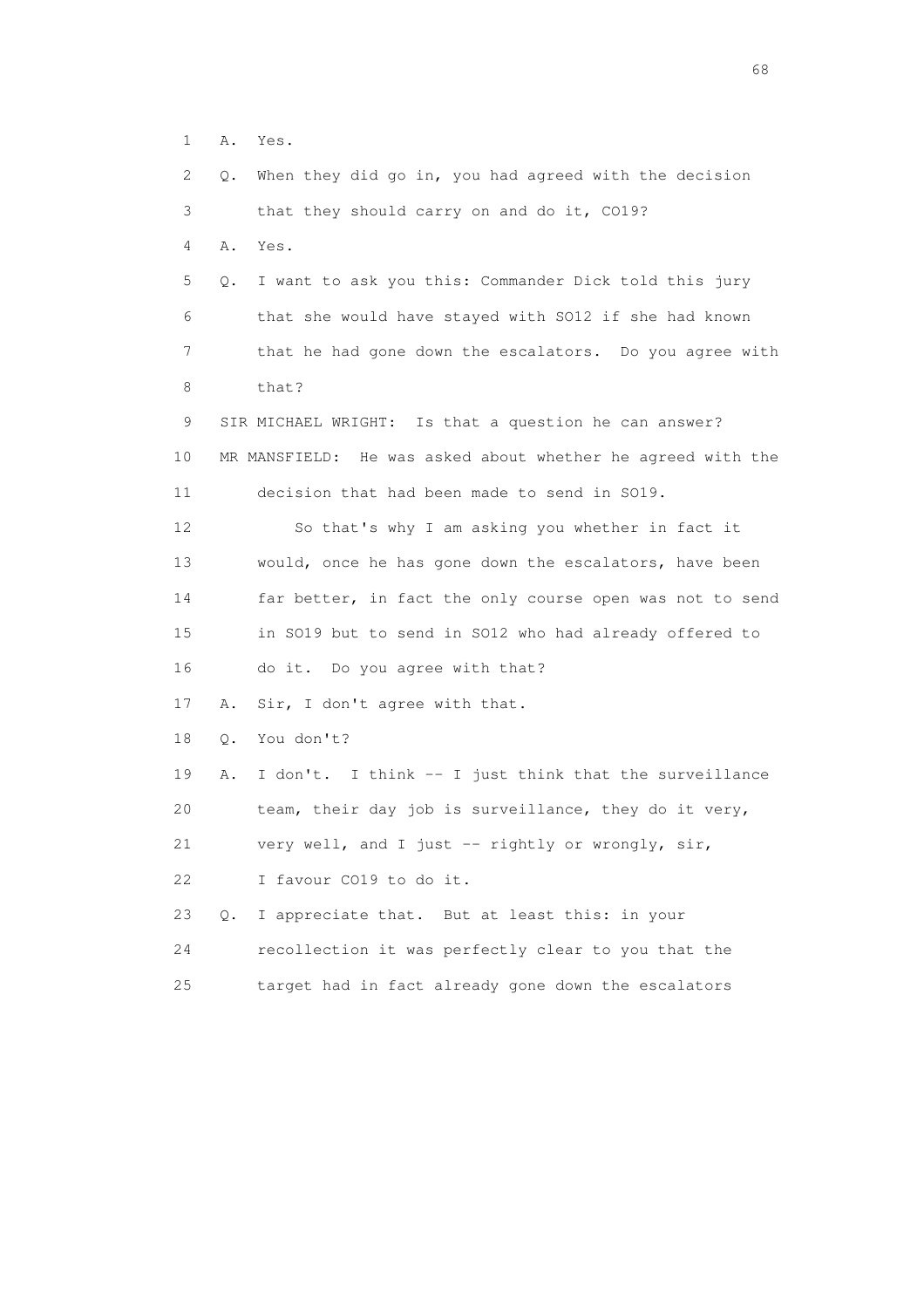1 before the final order for SO19?

2 A. Yes.

3 Q. All right, I'm going to move to the last topic.

 4 You go down and you speak to Terry, and it is really 5 what has been told to you by Terry who was present at 6 the time of the shooting, all right? 7 A. Yes. 8 Q. What I want you to do, just for these purposes, and you 9 have looked at it yesterday, I can't remember whether it 10 was on the screen but could we have it on the screen 11 now, page 328, please, of your statement. 12 This was a statement you made on the very same day? 13 A. Yes. 14 Q. Was it in the evening of that day that you made it? 15 A. The afternoon, sir. 16 Q. So it's actually within a very short space of time of 17 this conversation, some time after 10.25, that 18 paragraph, could that be highlighted, please, "I was 19 then joined by", do you have that? 20 A. Yes. 21 Q. I just want you to see how you have expressed it here, 22 because I want to suggest to you that how you have 23 expressed it here is an accurate reflection of what you 24 were told. He took you to the scene, and then "he", 25 that is Terry: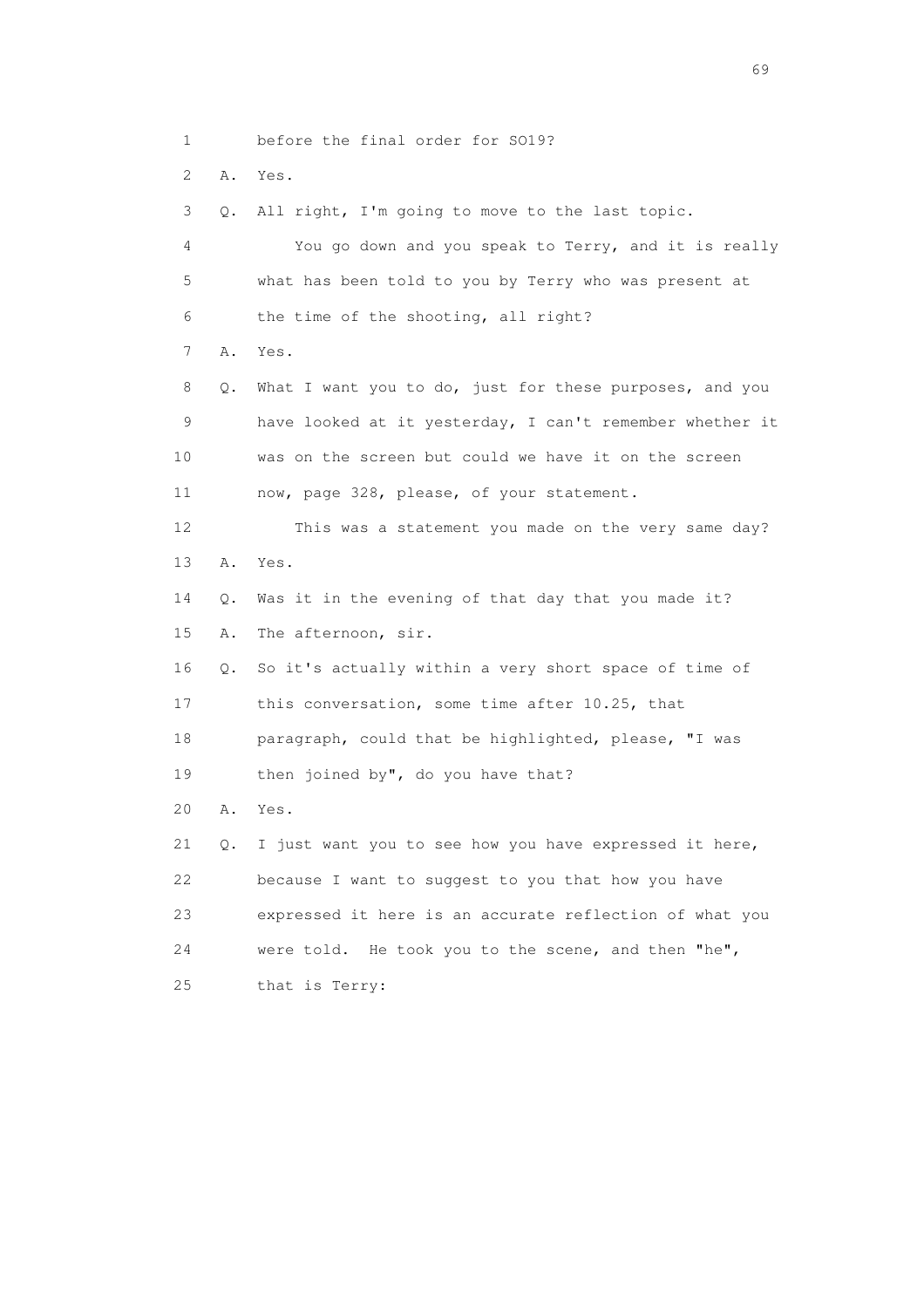1 **"...** stated that the man had been identified by 2 surveillance ..." 3 You are welcome to look at your notes. They are not 4 dissimilar except one word is missing. 5 "He stated that the man had been identified by 6 surveillance [comma]..." 7 Right? 8 A. Yes. 9 Q. Not "identified by surveillance leaning on a yellow 10 upright pole [comma]"? 11 A. Yes. 12 Q. All right? 13 A. Yes. 14 Q. I know these may seem minor, but I'm going to suggest to 15 you it's because the meaning was not that surveillance 16 was leaning on a pole. 17 So we understand, the yellow upright pole is the 18 yellow support in the tube carriage that people grasp 19 near the doors? 20 A. Yes, yes. 21 Q. I can show you on the photographs but that's presumably 22 what he is talking about. So I suggest that just the 23 plain reading of this sentence suggests clearly that 24 it's not surveillance leaning on a yellow upright pole; 25 you follow?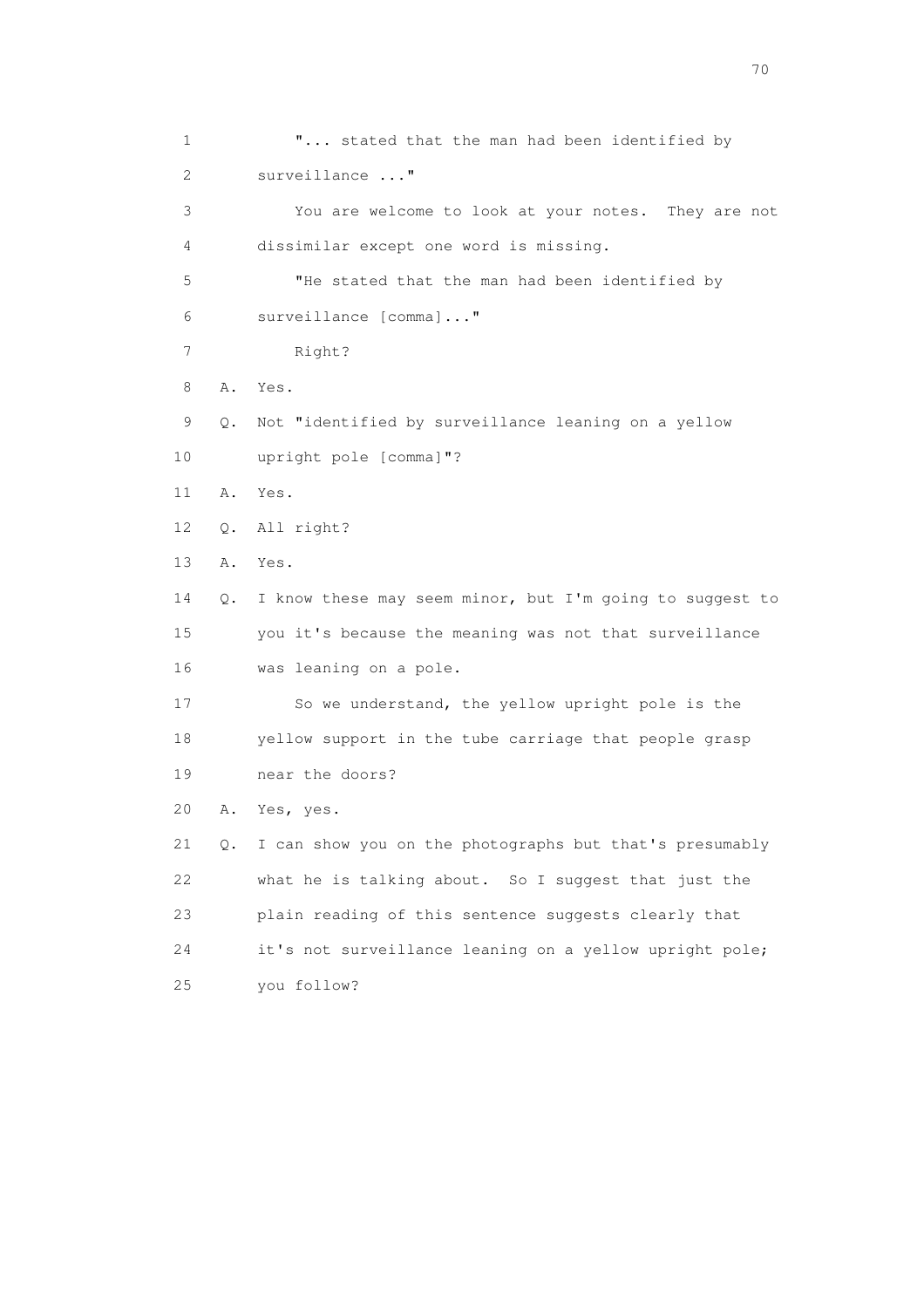1 A. Yes, I do, sir, yes.

| $\mathbf{2}^{\mathsf{I}}$ | 0. | " near the double doors of the carriage. He [that is    |
|---------------------------|----|---------------------------------------------------------|
| 3                         |    | Jean Charles] was challenged but didn't comply and the  |
| 4                         |    | officers thought he was going to escape."               |
| 5                         |    | A. Yes.                                                 |
| 6                         | Q. | There is no suggestion that it was any other officers   |
| 7                         |    | than the officers who had done the shooting?            |
| 8                         |    | SIR MICHAEL WRIGHT: Plus Ivor.                          |
| 9                         |    | MR MANSFIELD: Well, yes, plus Ivor. I am not sure.      |
| 10                        |    | So when you have put $-$ I ought to ask you this $-$    |
| 11                        |    | "the officers thought he was going to escape", are you  |
| 12                        |    | really suggesting it didn't include the officers about  |
| 13                        |    | whom you were being told?                               |
| 14                        | Α. | Most certainly I am, sir. I know it doesn't make sense. |
| 15                        |    | In my interview I tried to explain it, and I didn't     |
| 16                        |    | explain it very well.                                   |
| 17                        | Q. | Do you want to -- the interview, you explained it on    |
| 18                        |    | a number of different pages. Can we have 578, actually, |
| 19                        |    | that's one of the pages.                                |
| 20                        | Α. | It's 578 and up on to 579.                              |
| 21                        | Q. | In fairness to you, we had better have it.<br>There is  |
| 22                        |    | another reference as well, but that doesn't add a great |
| 23                        |    | deal to this one.                                       |
| 24                        |    | 578, Mr Reynolds:                                       |
| 25                        |    | "Can I just ask a question [and it's the question       |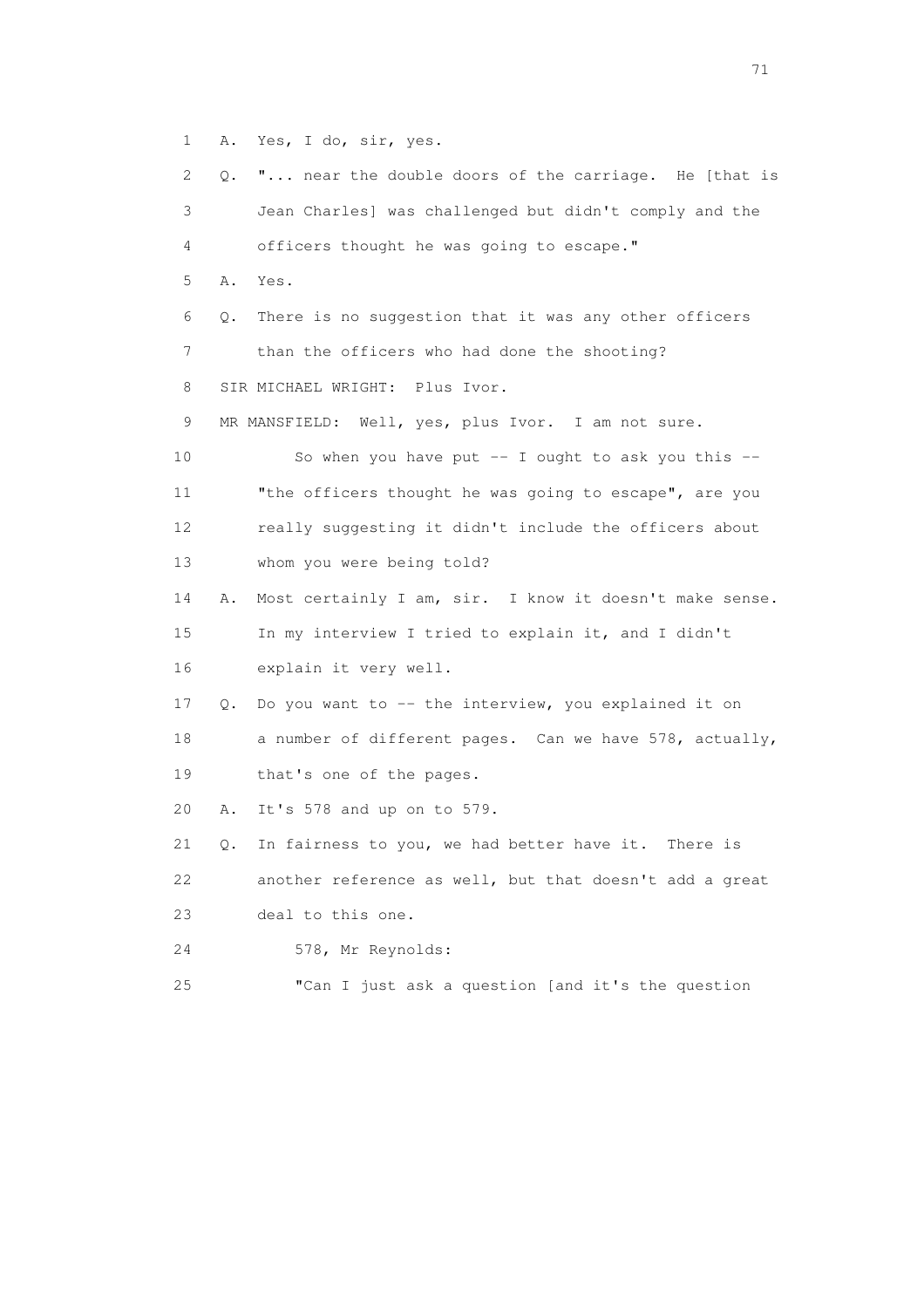1 before that sets the scene] ... I think the person 2 you're referring to who briefed you is somebody we whose 3 been known or identified to us as Delta 1..." 4 That's Terry, yes? 5 A. Mm. 6 Q. "... and we have got his statement here if required but 7 I understand in that he said to you that they shot 8 somebody trying to escape ... do you recall that? 9 "Answer: Right he's ... you are talking about down 10 underground. 11 "Ouestion: Yeah. 12 "Answer: It's likely that he did say, it's likely 13 that he did say, it's likely that he said that they 14 challenged him, he didn't comply, they thought he was 15 going to escape because [over the page, 579] there was 16 another officer further down the tube I think ... and 17 they shot him. 18 "Question: Yeah." 19 Then the officer's question, whether would that 20 justify, in the next question, shooting somebody because 21 they were going to escape. 22 You see, what I suggest to you you were saying in 23 the interview and the statement was that Terry, who had 24 been present, was telling you that the officers and 25 possibly even Terry himself, but I'll leave him, did you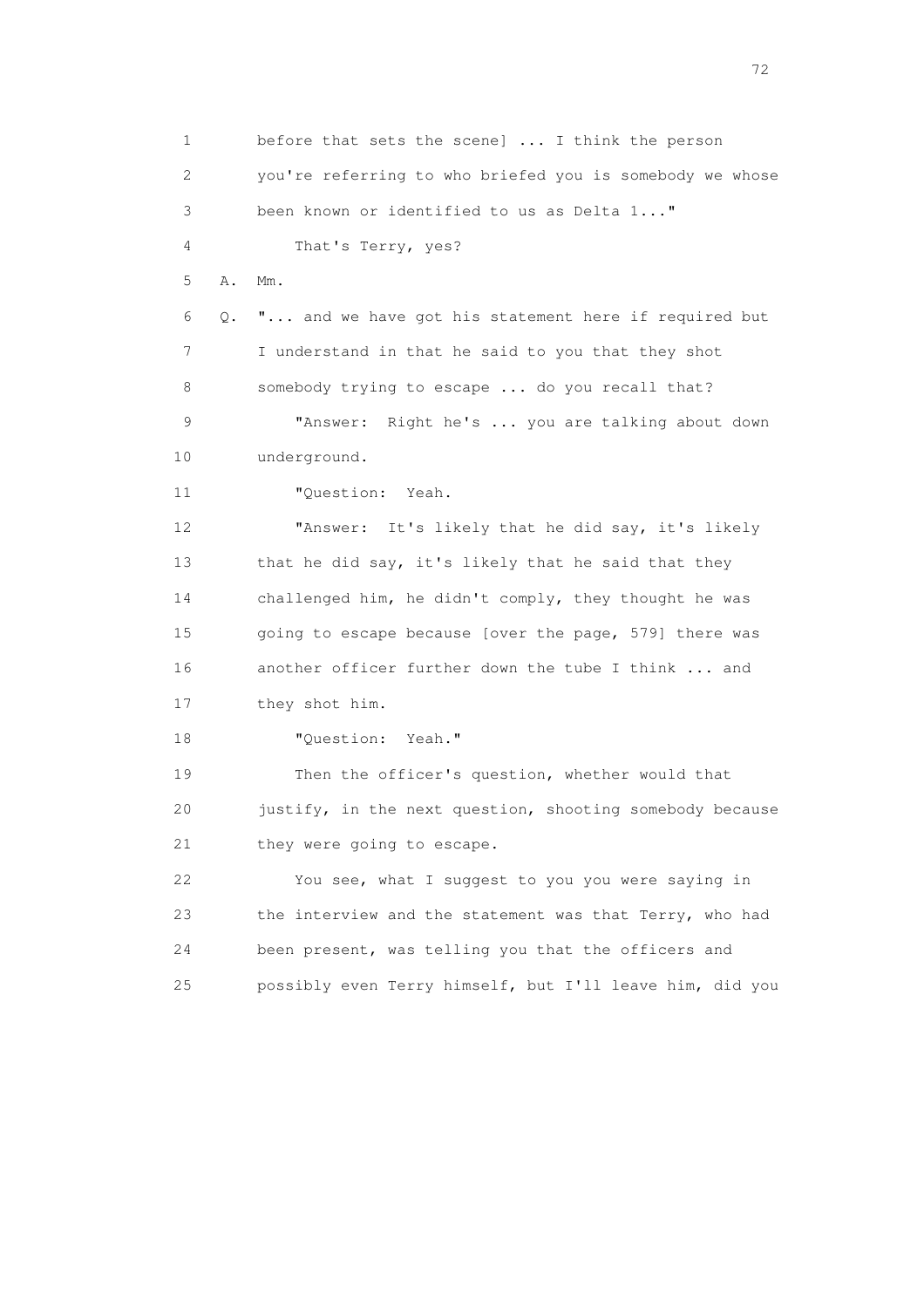1 understand Terry was including himself in all this?

2 A. No, I didn't, no.

 3 Q. So he is not talking about himself. He is talking about 4 the officers who did the shooting?

5 A. Yes.

6 Q. Right.

 7 A. No, what I am saying is that I did my statement straight 8 after and there is pros and cons around having done it 9 that way. The more and more you think about, you tend 10 to think about it most days, but -- and I do not want to 11 mislead you or anybody in the jury, I can physically 12 remember seeing Terry refer to further down the 13 corridor, and I am left with the belief that it was the 14 officers further down the corridor that got in that door 15 and that he was referring to them and I have misquoted 16 him and so on. That's what I have done.

17 Q. You have misquoted him, all right.

 18 A. Or I haven't put -- properly put into context what he 19 said.

 20 Q. Yet to come, and if you look at your log very briefly, 21 this is the only other document that relates to this, 22 it's the armed record rather than log, do you have it 23 there?

24 A. Yes, sir.

25 Q. 10.25, page 146, please. This is the handwritten bit.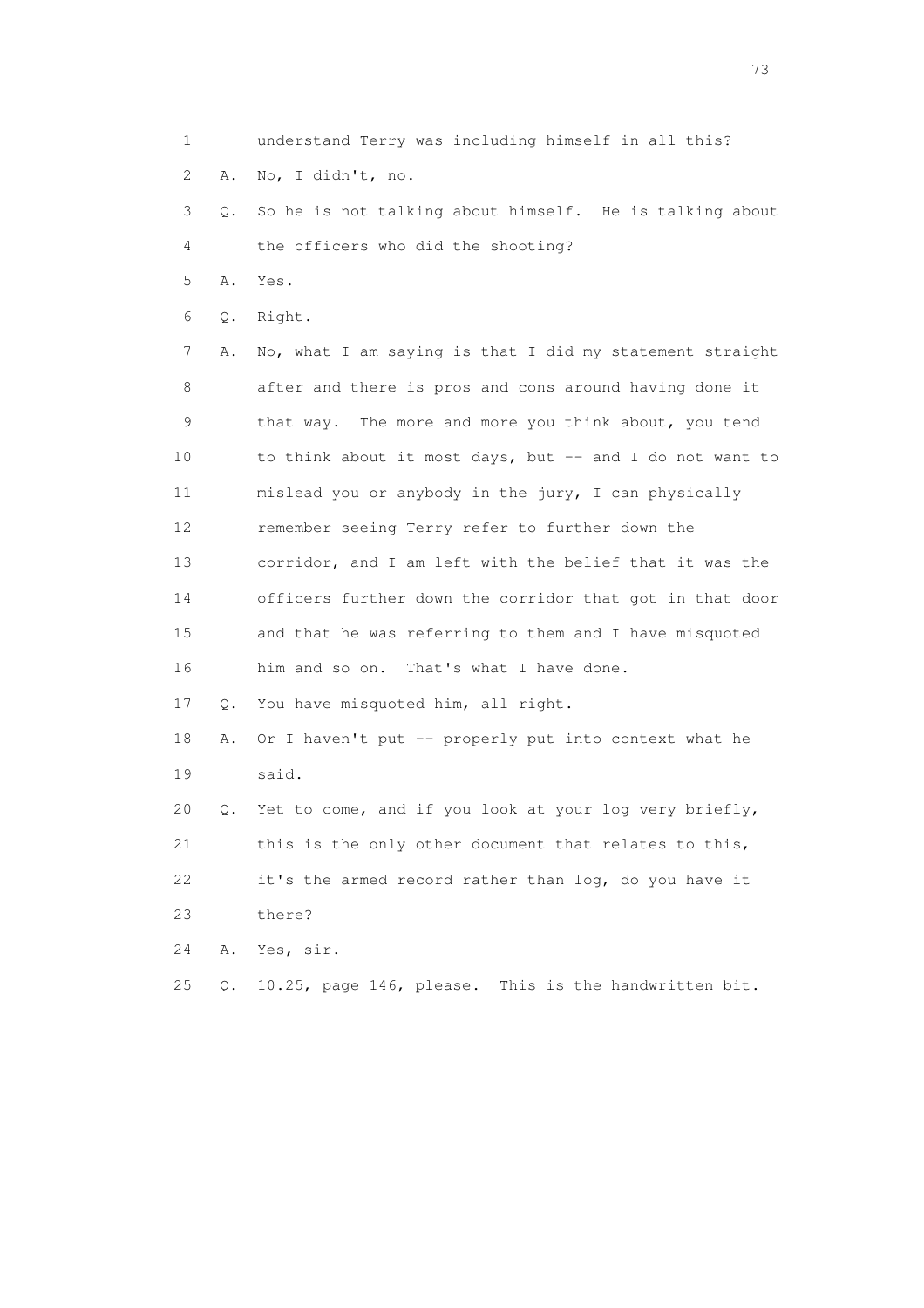1 You see where the redaction is, 10.25? 2 A. Yes, sir. 3 Q. "Walk through with Terry. Stated man identified by 4 surveillance leaning on yellow pole." 5 A. Mm. 6 Q. Once again unless I am mistaken, is there any 7 punctuation there? 8 A. I don't think so, sir. 9 Q. No, all right, so it's "identified by surveillance 10 leaning on yellow pole", is there a full stop there or 11 not? 12 A. I don't think so. 13 Q. No: 14 "Did not comply [and] thought he was trying to 15 escape." 16 A. Mm. 17 Q. I'm so sorry, "going to escape. Fired nine or ten 18 shots." 19 That's how it's expressed there? 20 A. Mm. 21 MR MANSFIELD: Thank you very much. 22 SIR MICHAEL WRIGHT: Thank you, Mr Mansfield. Mr Gibbs. 23 Questions from MR GIBBS 24 MR GIBBS: Thank you, sir. 25 Mr Purser, I represent the red and grey surveillance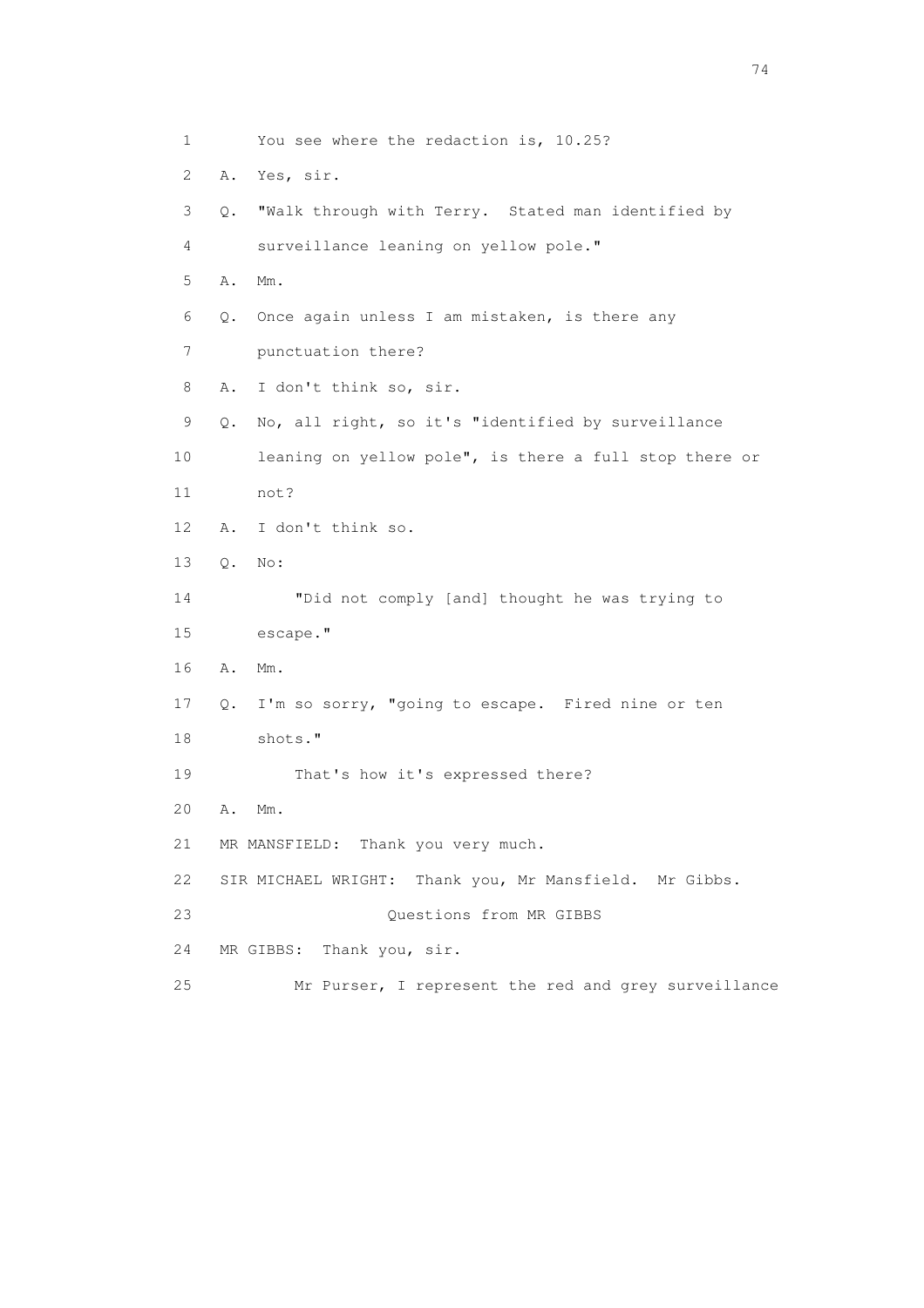- 1 teams.
- 2 A. Yes, sir.
- 3 Q. I just have some questions about two of your impressions 4 about identification.
- 5 A. Yes, sir.
- 6 Q. The first is that you have told us that you had the 7 impression that there had been a negative identification 8 at one stage?
- 9 A. Yes, sir, around 9.45.
- 10 Q. Yes, and we know that you wrote that into your notebook. 11 Perhaps if we could have that on screen, it's I think 12 document page 145. Yes, at 9.45 we have:
- 13 "Not ident with suspects. DS Dingemans arrest team 14 deployed."
- 15 A. Yes.
- 16 Q. Can you tell us where you got that impression from?
- 17 A. It wasn't an impression, sir. My recollection is that
- 18 I got that from Trojan 84. I had been on the phone, and 19 then he was on the phone, and when he came off the 20 phone, he told me that.
- 21 Q. So don't answer it if it's an unfair question, but from 22 what you were hearing and observing, could you tell 23 where he had got that from?
- 24 A. No. I had been on the phone, sir, so I don't know where 25 he got that from, and I didn't ask him, I took it as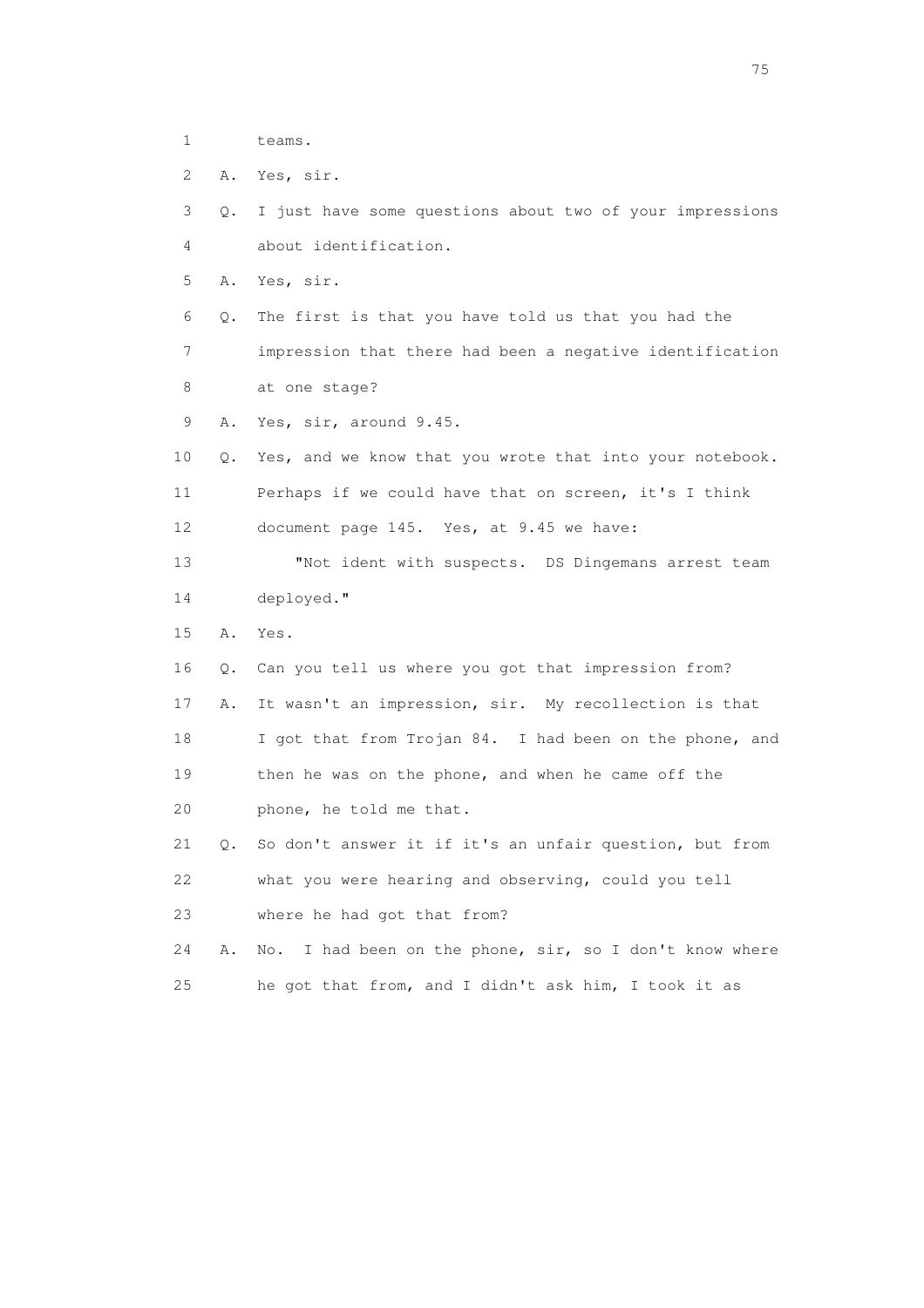| 1  |    | granted that when he said that, that was true.           |
|----|----|----------------------------------------------------------|
| 2  | О. | Then the same thing exactly the other way around, you    |
| 3  |    | have told us that later and, we have it at 9.55?         |
| 4  | Α. | Yes, sir.                                                |
| 5  | Q. | In your document there you had, I'm going to call it     |
| 6  |    | an impression, that there had been a positive            |
| 7  |    | identification of Osman as Osman?                        |
| 8  | Α. | I wouldn't call it a positive, sir. I had a strong       |
| 9  |    | identification, a good identification.                   |
| 10 | Q. | May I make it plain, I don't suggest that you are making |
| 11 |    | that up or that that wasn't genuinely what you believed  |
| 12 |    | at the time, but I'm just interested in where you may    |
| 13 |    | have got it from. You have told us that you think you    |
| 14 |    | can remember the precise words that you heard over the   |
| 15 |    | surveillance radio?                                      |
| 16 | Α. | Sir, from my recollection, I was sitting in the back of  |
| 17 |    | the car at the TA Centre. The driver was still there,    |
| 18 |    | and I think it's Tango 10, is it? Might be Tango 10.     |
| 19 |    | 84 had got out.                                          |
| 20 | Q. | Delta 10.                                                |
| 21 | Α. | Sorry, Delta 10. 84 had got out and I was listening to   |
| 22 |    | the radio because I was expecting my sergeant to be      |
| 23 |    | getting into a position and we would be getting          |
| 24 |    | something back from him, and then I heard over the       |
| 25 |    | radio, "It's him, believed Nettle Tip", or, "Believed    |
|    |    |                                                          |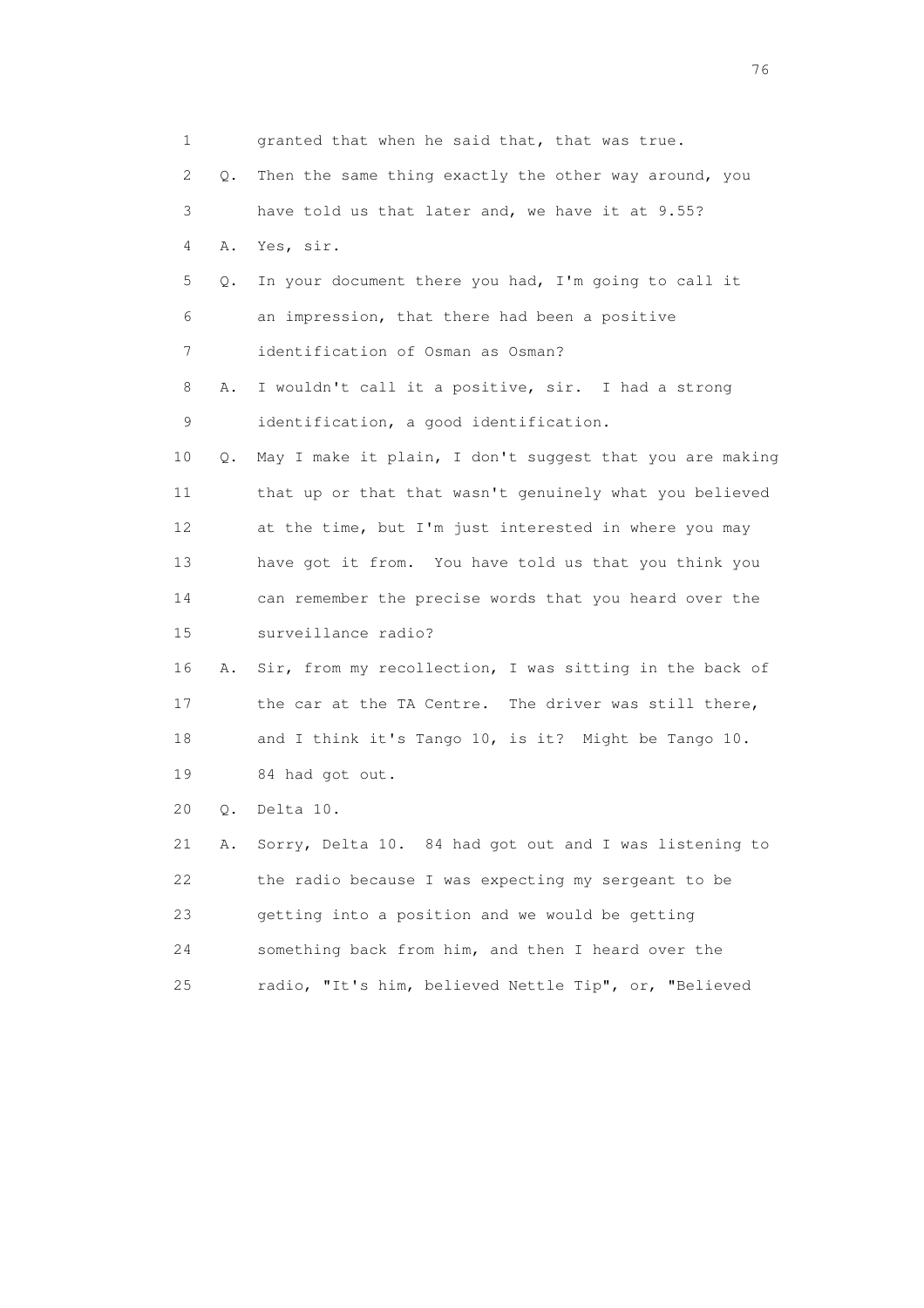| 1  |    | Nettle Tip, it's him". That's what I heard, sir.         |
|----|----|----------------------------------------------------------|
| 2  | Q. | And that's, as it were, a clear memory that you now      |
| 3  |    | have?                                                    |
| 4  | Α. | Yes, sir, because it put me in a bad position as far     |
| 5  |    | as -- it was a memorable moment, although the day had    |
| 6  |    | several memorable moments, that was one of them, sir.    |
| 7  | Q. | May we just examine it in a little more detail?          |
| 8  | Α. | Yes.                                                     |
| 9  | Q. | We can see from your note that you didn't write down any |
| 10 |    | precise words at the time?                               |
| 11 | Α. | No, I didn't, sir, no.                                   |
| 12 | Q. | We know that you made a statement later the same day?    |
| 13 | Α. | Yes.                                                     |
| 14 | Q. | I don't think you recorded any precise words in that?    |
| 15 | Α. | No, I didn't, sir.                                       |
| 16 | Q. | We know then that in November of 2005 you were           |
| 17 |    | interviewed by the                                       |
| 18 |    | Independent Police Complaints Commission?                |
| 19 | Α. | Yes, I was, sir.                                         |
| 20 | Q. | I don't think you recorded any precise words in that     |
| 21 |    | interview, did you?                                      |
| 22 | Α. | I think I used the same words on several occasions on    |
| 23 |    | that interview.                                          |
| 24 | О. | Yes. As to the precise words you heard?                  |
| 25 | Α. | "It's him, Nettle Tip, believed Nettle Tip" or "Believed |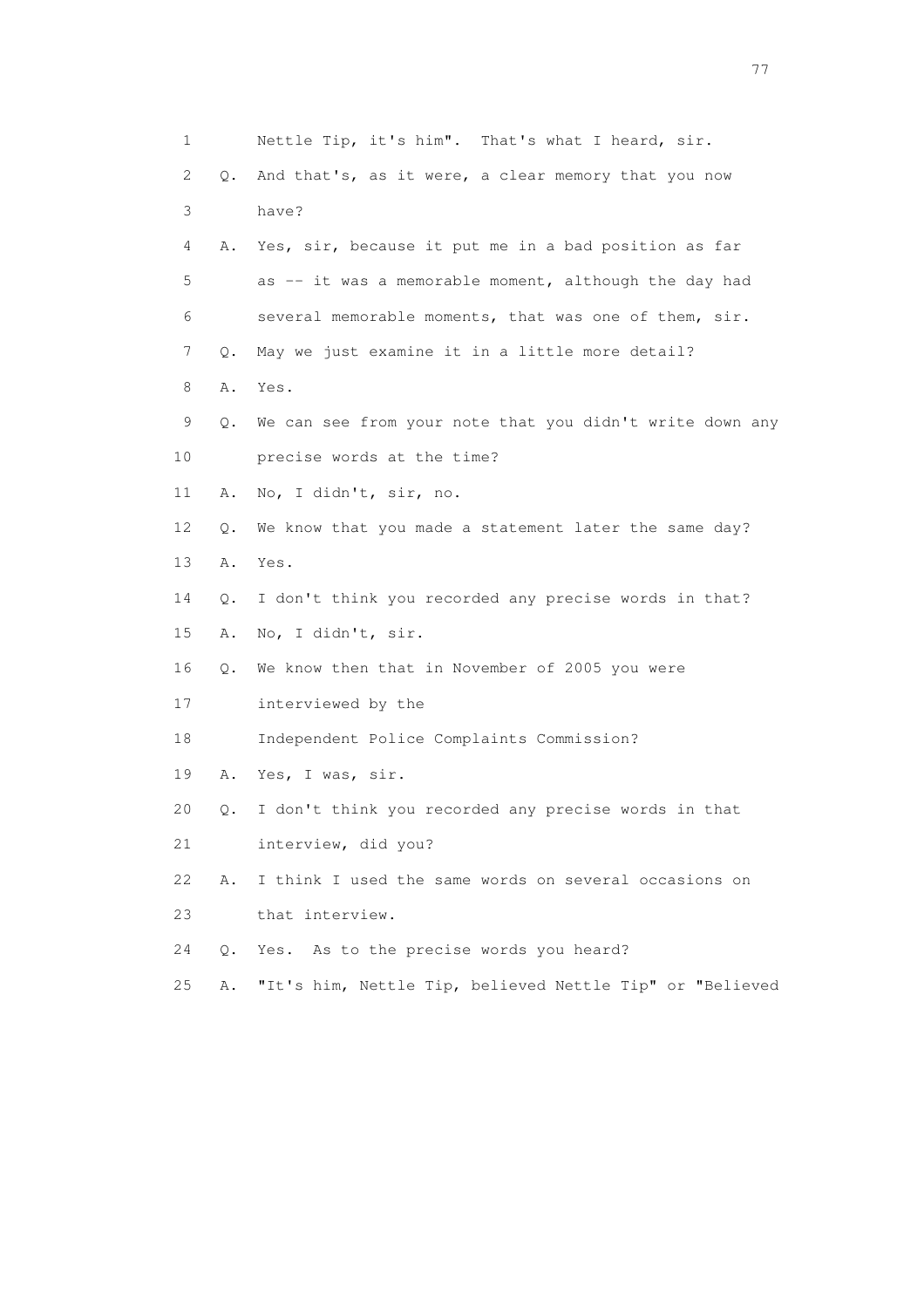1 Nettle Tip, it's him".

2 Q. Had you by the time that you were interviewed, and

 3 I don't say it's necessarily the wrong thing to do, had 4 you read anybody else's statements?

5 A. Yes, I have, sir, yes.

 6 Q. We know that for instance the officer who we are calling 7 Callum was keeping a note in the control room. Had you 8 seen his evidence?

9 A. I don't believe I have, sir, no.

 10 Q. We know that an Officer Cremin was keeping a note in the 11 control room as well. Had you seen his or her evidence? 12 A. No, I hadn't.

13 Q. We know that an officer who we are calling Pat, who was

14 the surveillance monitor in the control room, was

 15 actually keeping a running log from the surveillance 16 traffic. Had you seen that?

17 A. At the time of the interview I am not sure.

18 Q. That that monitor, is this how you understand it, has as 19 his job to listen to the surveillance radio?

20 A. Yes, I understand that to be the case, sir.

 21 Q. I just wonder, Mr Purser, whether you may have done the 22 same thing that we know that Mr Esposito did, which is 23 to listen to the surveillance radio or what it was that 24 Pat was saying was on the surveillance radio, and put 25 that together with the description of what the man under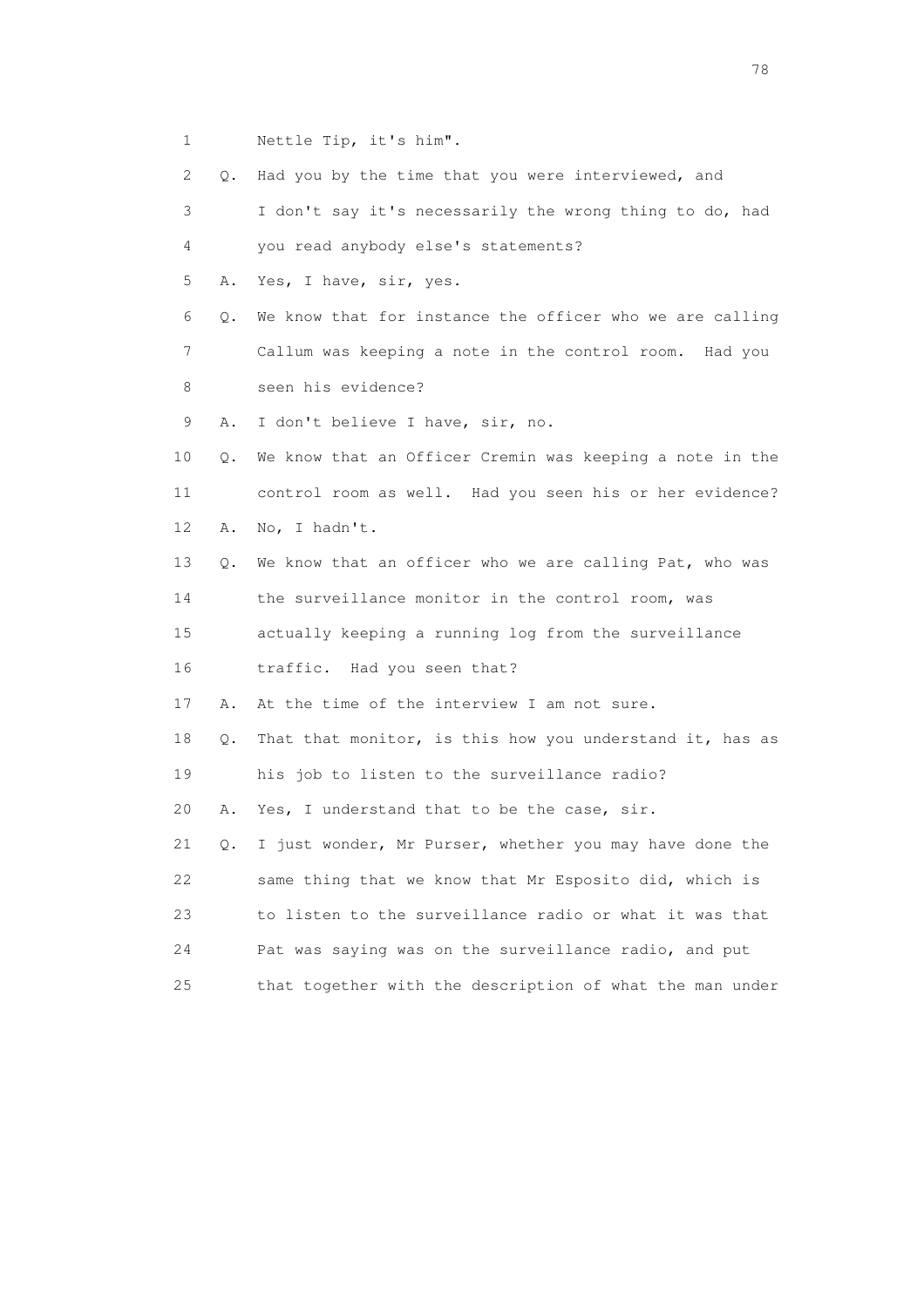| 1  |    | observation was doing, and reach a conclusion about the  |
|----|----|----------------------------------------------------------|
| 2  |    | level of identification. Do you think that that may      |
| 3  |    | have happened?                                           |
| 4  | Α. | Sir, I don't wish to go into conflict with you in any    |
| 5  |    | shape or form or the surveillance team. All I can say    |
| 6  |    | is I heard what I heard, and I believe that to be the    |
| 7  |    | case, sir.                                               |
| 8  | Q. | You have just said, I think, to my learned friend        |
| 9  |    | Mr Mansfield that that must have come -- if you are      |
| 10 |    | right -- you think from a member of the grey team whom   |
| 11 |    | you understood to have an eyeball of the subject?        |
| 12 | Α. | Or it was relayed, sir, yes.                             |
| 13 | О. | We haven't heard it yet, but I suspect we are<br>Yes.    |
| 14 |    | about to hear, and from a number of officers, that the   |
| 15 |    | timing of this is that the bus pulled away from          |
| 16 |    | Brixton Underground station at about 9.52, perhaps       |
| 17 |    | slightly before that; yes?                               |
| 18 | Α. | Yes.                                                     |
| 19 | Q. | And that there was no surveillance officer on the bus at |
| 20 |    | that stage; did you know that?                           |
| 21 | Α. | No, I didn't, sir, no.                                   |
| 22 | Q. | And that a surveillance officer did manage to get on to  |
| 23 |    | the bus at a later bus stop; he is known as Lawrence,    |
| 24 |    | that's the name we are using for him?                    |
| 25 | Α. | Right, sir.                                              |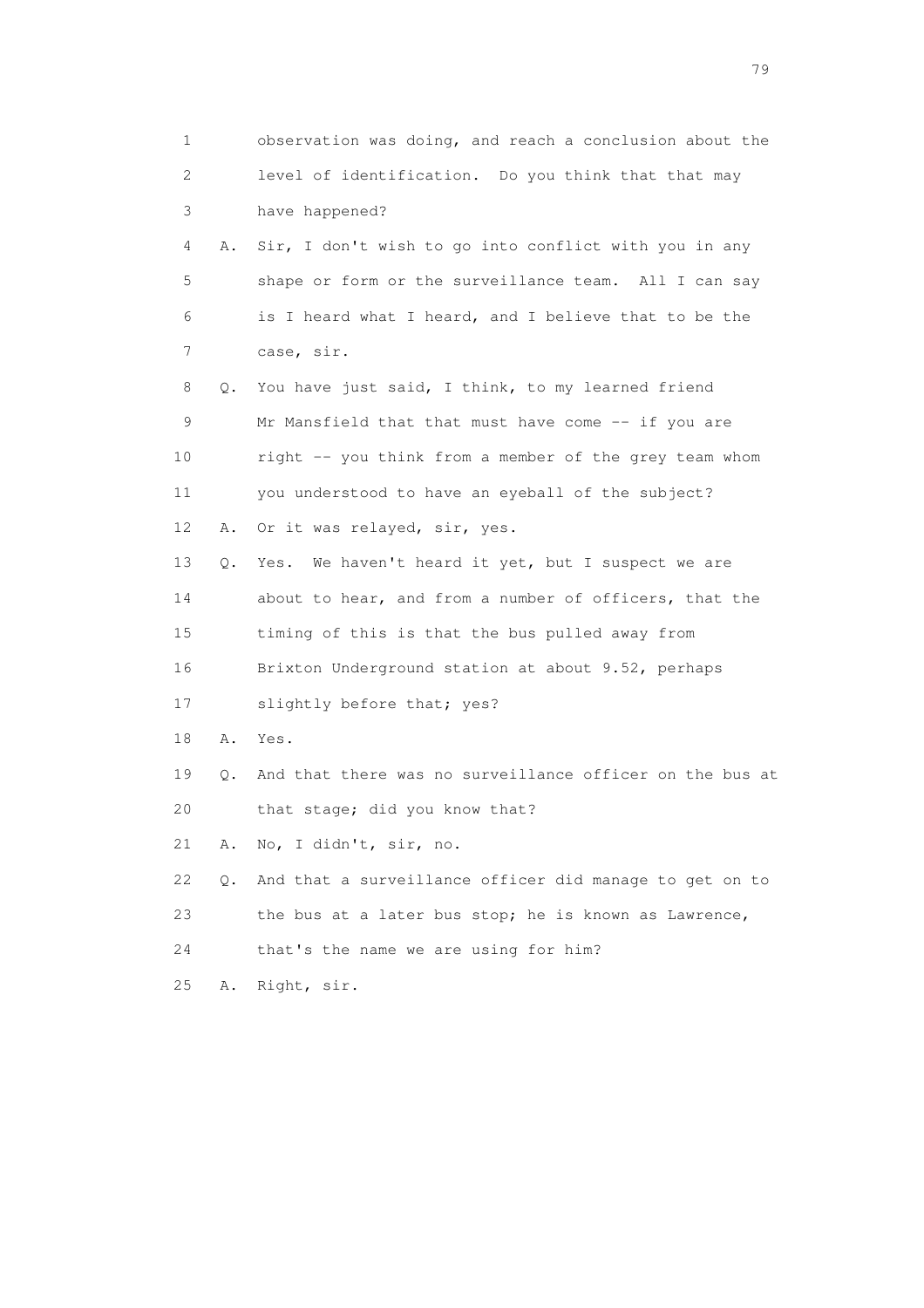- 1 Q. That I think we will find was at 9.57?
- 2 A. Right.

|    | 3<br>Q. | So that in the period between 9.52 roughly and 9.57      |
|----|---------|----------------------------------------------------------|
|    | 4       | roughly, there was no-one with an eyeball on the         |
| 5  |         | suspect?                                                 |
|    | 6<br>Α. | Well, I can't explain it. I know what I heard, sir.      |
|    | 7<br>Q. | You are sitting in the car park at the TA Centre?        |
| 8  | Α.      | Yes, sir.                                                |
|    | 9<br>Q. | The surveillance officers, as you understand it, were    |
| 10 |         | all at the time either at or around or even further on   |
| 11 |         | from Brixton Underground station?                        |
| 12 | Α.      | Yes, sir.                                                |
| 13 | Q.      | We have been to the scenes and so we know how far apart  |
| 14 |         | those two places are.                                    |
| 15 | Α.      | Yes, sir.                                                |
| 16 | Q.      | Did you have any difficulty with communications over the |
| 17 |         | Cougar radio that day?                                   |
| 18 | Α.      | I don't recall that, sir, no.                            |
| 19 | Q.      | Is range an issue?                                       |
| 20 | Α.      | It is with Cougar, yes, sir.                             |
| 21 | Q.      | Broadening it out slightly: during the time that you     |
| 22 |         | were in your control car that day and you are listening  |
| 23 |         | to what's being said to you on your mobile telephone;    |
| 24 |         | what is being transmitted over the Cougar radio; what is |
| 25 |         | being said to you by Trojan 84 in the front passenger    |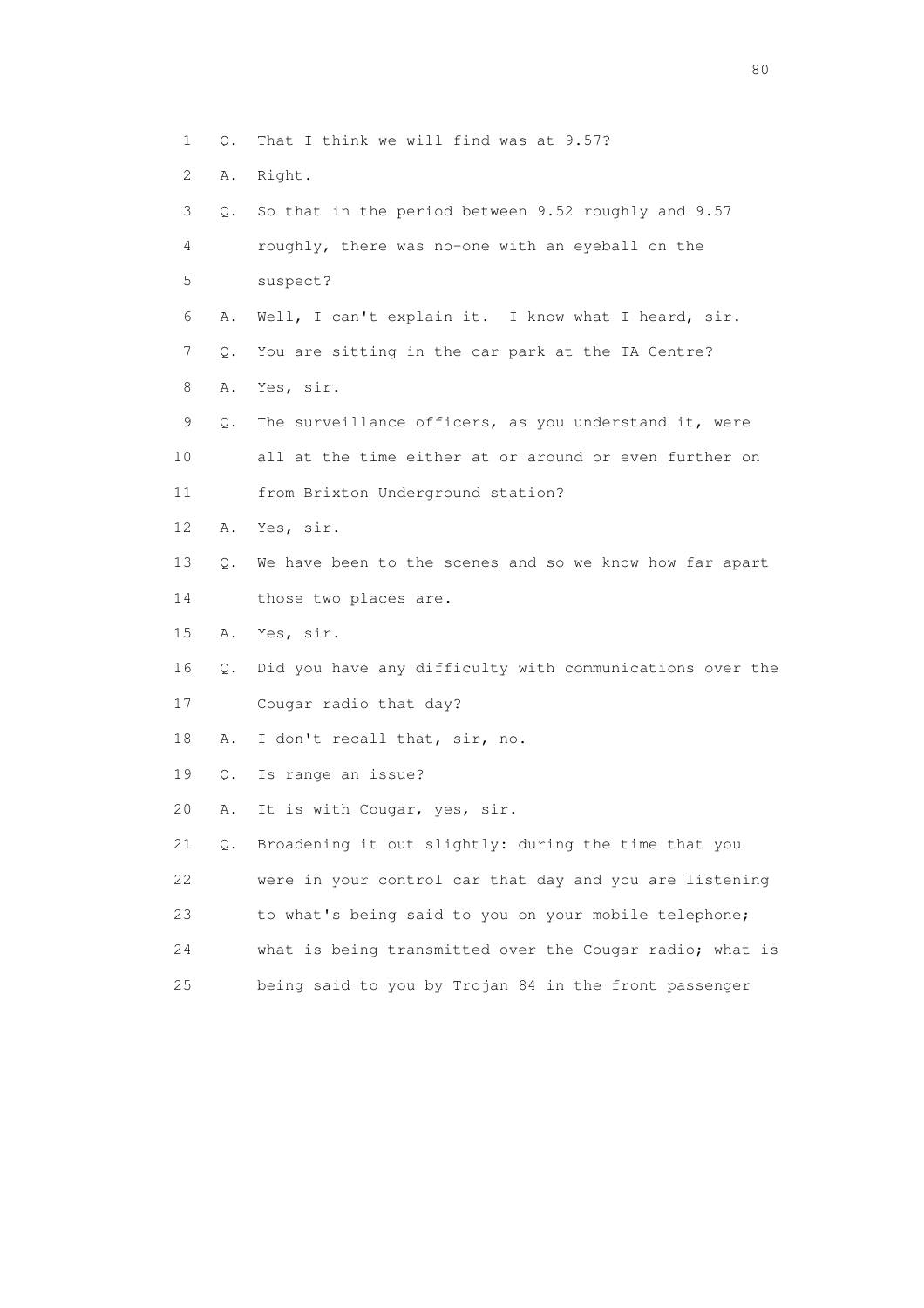| 1  |    | seat; by your driver Delta 10 in the driving seat; and       |
|----|----|--------------------------------------------------------------|
| 2  |    | over the firearms radio, the 75 channel; did you have        |
| 3  |    | any difficulty distinguishing where your information was     |
| 4  |    | coming from?                                                 |
| 5  | Α. | Are you talking about 9.55, sir?                             |
| 6  | Q. | I am talking about more generally.                           |
| 7  | Α. | Well, can I -- at 9.55 there was just myself and the         |
| 8  |    | driver in the car.                                           |
| 9  | Q. | Yes?                                                         |
| 10 | Α. | Later on, yes, it did get difficult with everything that     |
| 11 |    | was happening.                                               |
| 12 | Q. | It may be that none of this ultimately matters,              |
| 13 |    | Mr Purser, because what we can probably both easily          |
| 14 |    | agree about is this, isn't it: that at 9.55 on your note     |
| 15 |    | you have certainly arrived at the genuinely held belief      |
| 16 |    | that a level of identification has been broadcast            |
| 17 |    | sufficient to make Dingemans and the unarmed officers        |
| 18 |    | the wrong option, and SO19, the armed officers, the          |
| 19 |    | right option?                                                |
| 20 | Α. | I would agree with that, sir.                                |
| 21 |    | Q. By the right option, I mean the right option to make      |
| 22 |    | an intervention upon the suspect?                            |
| 23 | Α. | Yes, sir.                                                    |
| 24 |    | Thank you very much.<br>MR GIBBS:                            |
| 25 |    | Just on one of the questions Mr Gibbs<br>SIR MICHAEL WRIGHT: |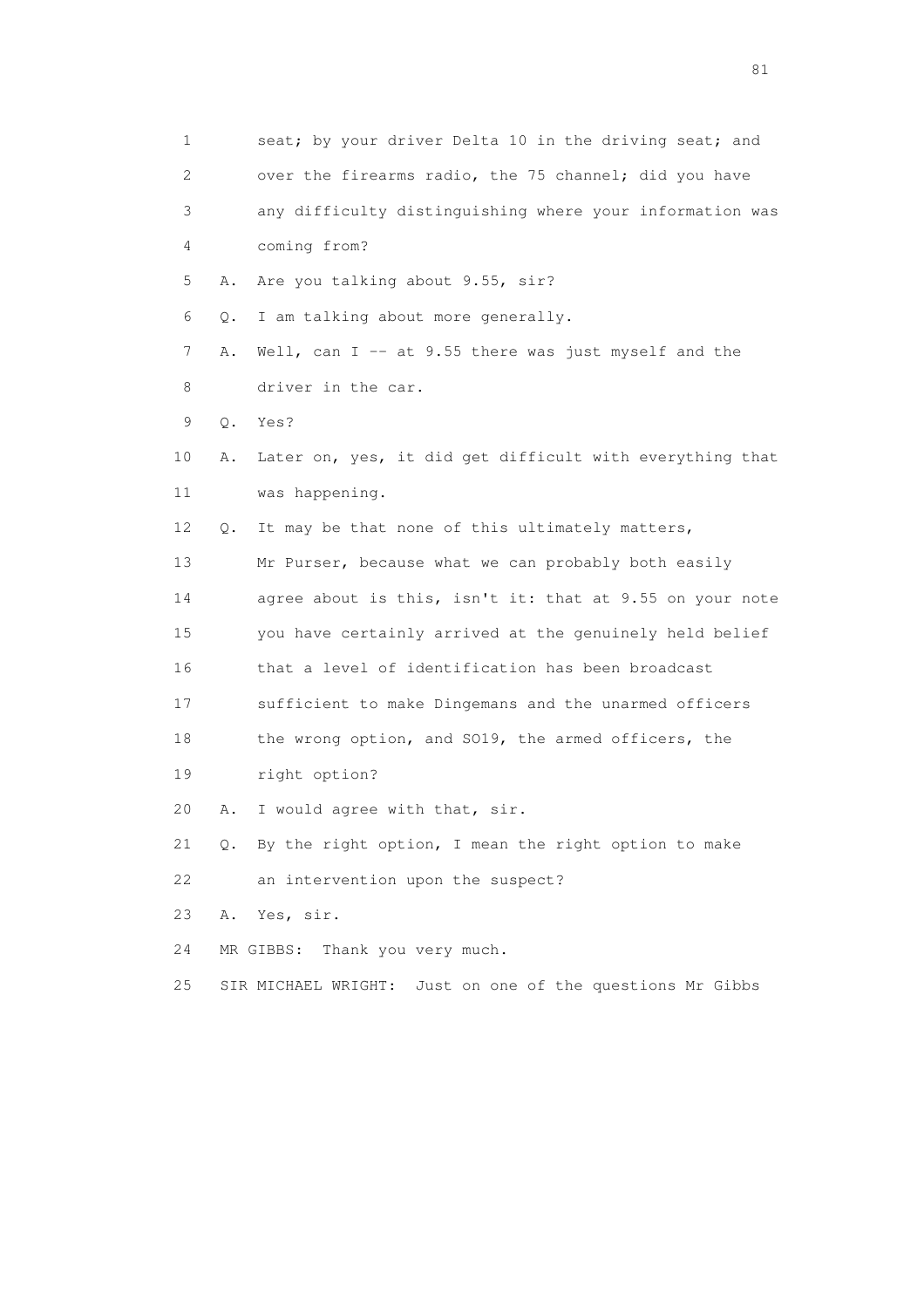1 asked you: he asked you whether you had done the same 2 mental exercise as Mr Esposito, who told us that having 3 heard "They think it's him", or something like that, he 4 added to that what he also knew about the fact that the 5 man who was being followed had apparently carried out 6 what he regarded as an old anti-surveillance trick of 7 getting off the bus and then turning straight round or 8 almost straight round and going back on it again. 9 A. I was aware he had done that, sir. 10 SIR MICHAEL WRIGHT: What I wanted to know was at the time 11 when you were sitting in your car and you heard this and 12 formed the view you did, did you know about the fact 13 that Mr de Menezes had got off the bus and then got back 14 on the same bus again? 15 A. I knew he had got off the bus and got back on. I wasn't 16 sure or aware at that time that he had got back on the 17 same bus. 18 SIR MICHAEL WRIGHT: Did you know anything about -- had you 19 then at that stage heard or overheard anything about him 20 being -- the suggestion was that he was jumpy or 21 nervous? 22 A. I had heard that he was -- the word I remember is 23 "twitchy", "nervous, twitchy". 24 SIR MICHAEL WRIGHT: Thank you. Mr Stern. 25 Questions from MR STERN

experience of the state of the state of the state of the state of the state of the state of the state of the s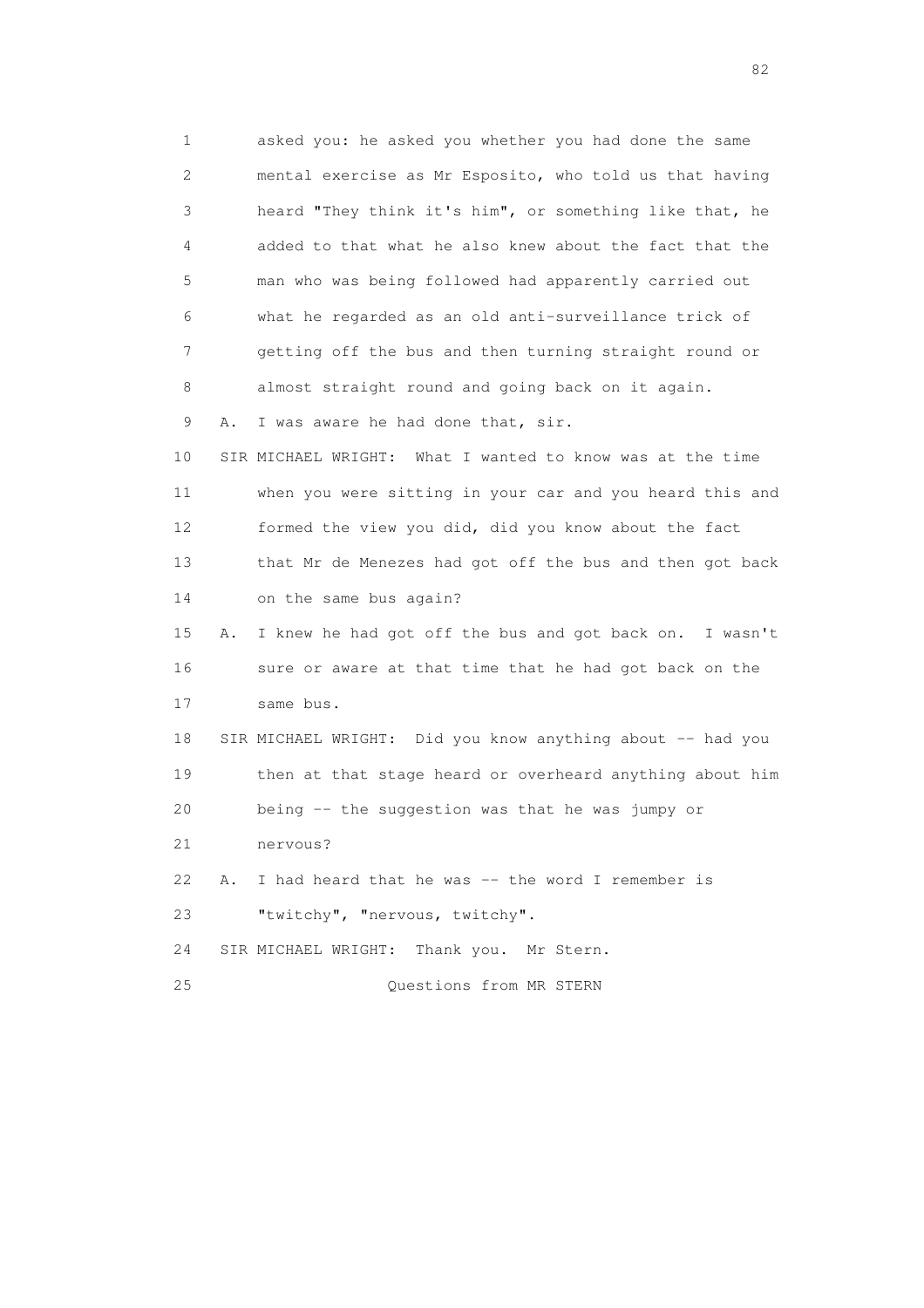1 MR STERN: Mr Purser, I represent C2 and C12, and you will 2 hear no criticism from me in relation to the briefing 3 that you gave. 4 A. Thank you, sir. 5 Q. Indeed, you will recall, as I think you have already 6 told everyone here, that the position was that you were 7 thanked by the specialist firearms officers for the 8 fullness of your briefing? 9 A. Yes. 10 Q. The reason was particularly they had in the two weeks 11 before that been placed in a position where they had had 12 to go on operations where they felt, rightly or wrongly, 13 that the information they had been given was not as 14 complete as it ought to have been? 15 A. Yes. 16 Q. They knew, taking up a point made by the learned Coroner 17 yesterday, that on any day after 7 July they could be 18 placed in a position on an operation where they would be 19 potentially in a position where they could lose their 20 lives? 21 A. Most definitely, sir. Could I just say as well, sir, 22 that on the Anti-Terrorist Branch or -- we run other 23 serious crime departments, et cetera, I would argue that 24 we do a good hard day's work in trying to keep London 25 safe. Without the surveillance team ... (Pause)

experience and the contract of the contract of the contract of the contract of the contract of the contract of the contract of the contract of the contract of the contract of the contract of the contract of the contract of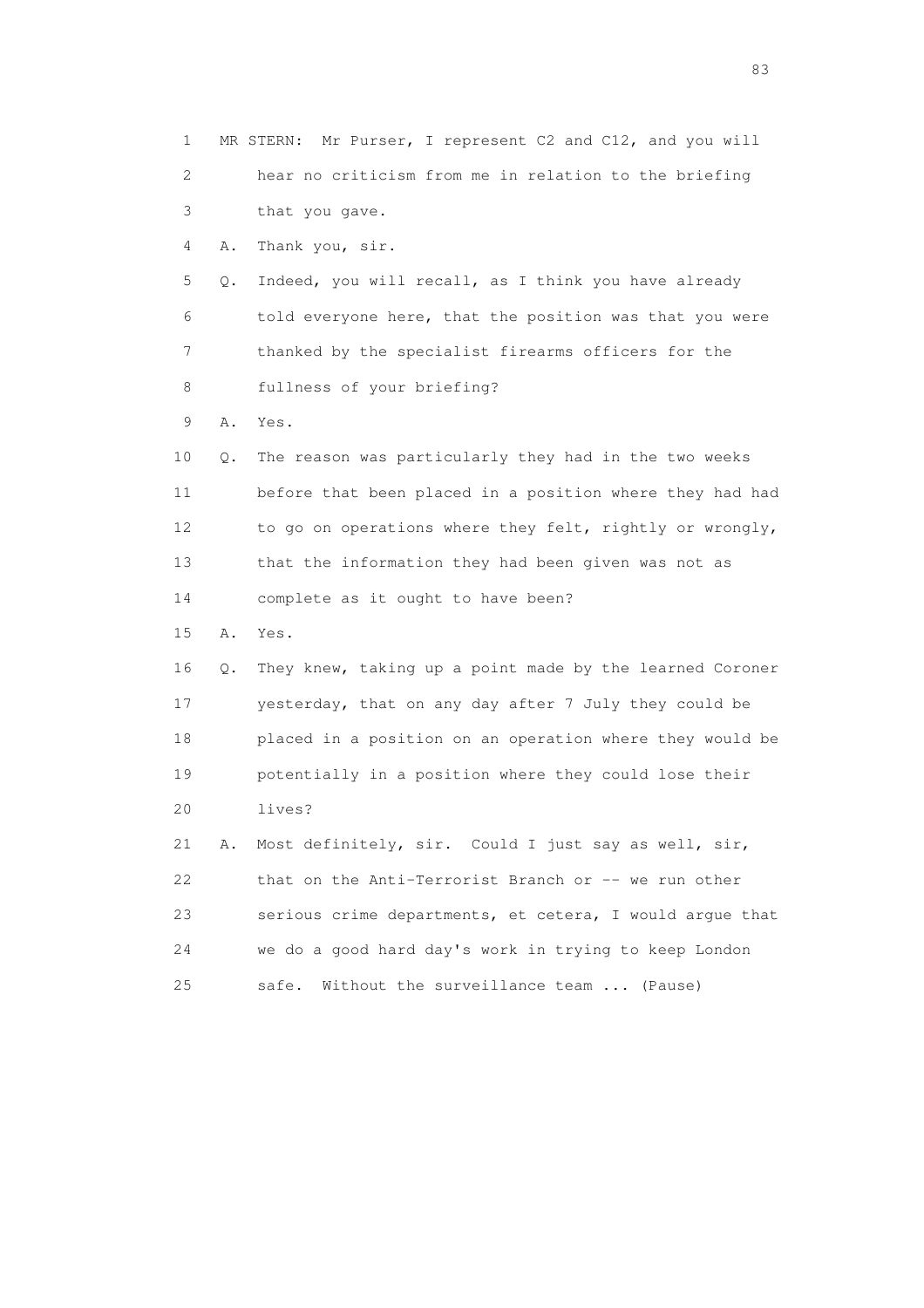1 Q. Would you like a glass of water, Mr Purser? I am sure 2 Mr Mansfield will pour you another one. 3 A. I am fine. Sorry about that. 4 SIR MICHAEL WRIGHT: It's all right. You don't need to 5 apologise, Mr Purser. 6 A. Without the surveillance team, and without the firearms 7 team, and their bravery and their professional ability, 8 we would be impotent. We would just not be able to 9 function, and that's a fact of life. 10 SIR MICHAEL WRIGHT: Thank you. 11 MR STERN: The position is that the atmosphere, as you have 12 told us today, on 22 July was a subdued one at that 13 briefing. 14 A. Yes. 15 SIR MICHAEL WRIGHT: Sombre was the word you used. 16 MR STERN: Subdued is the one I noted, but it may have been 17 sombre as well. 18 The position, if one looks at the reality, is this, 19 and I'm going to look at some of the details of the 20 briefing, though not in too much detail. The position 21 is that there was not a person in this country, let 22 alone in this city, who did not understand that those 23 people who had committed the atrocities in that period 24 were deadly and determined? 25 A. No, it seems a very good description of them, sir.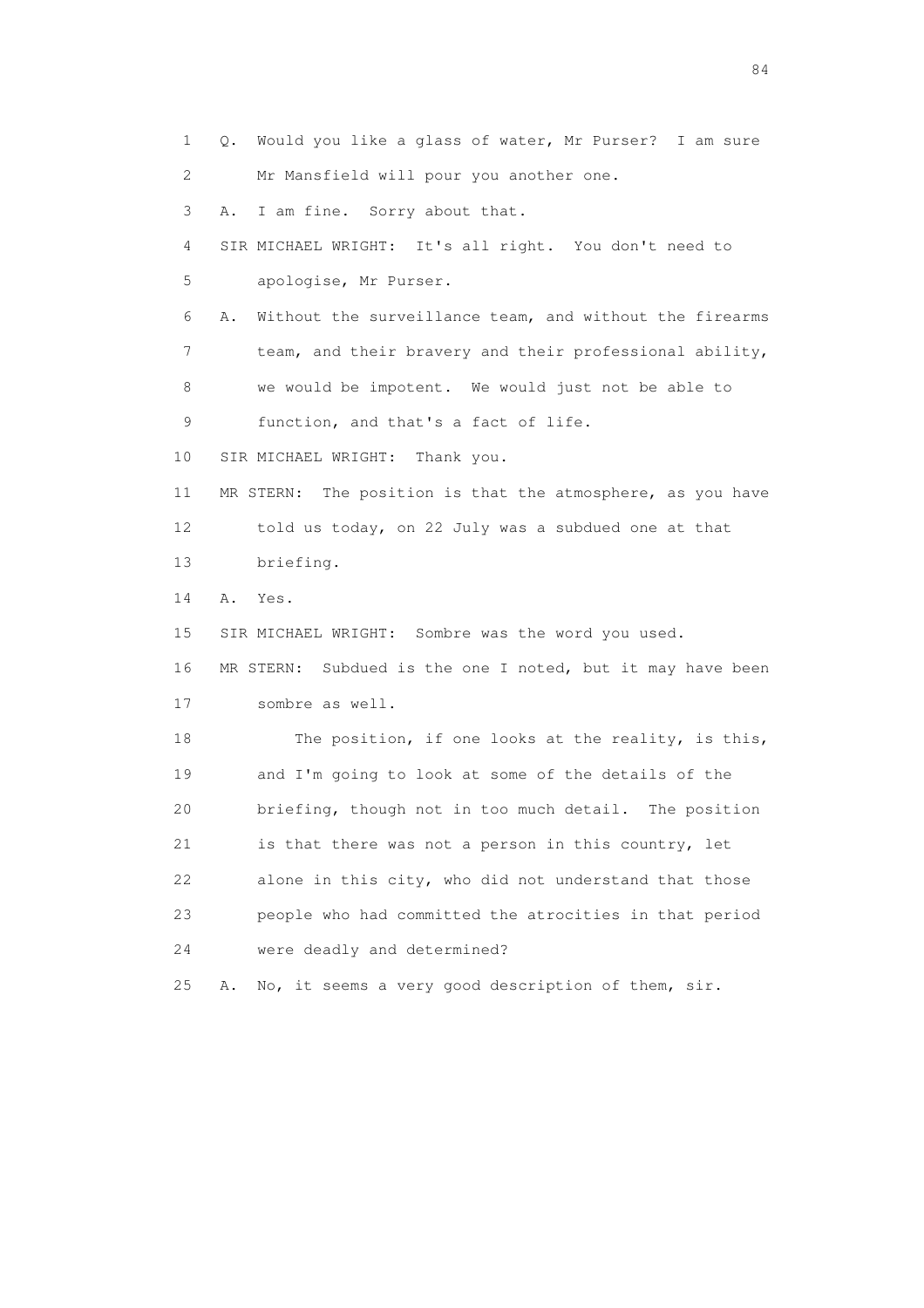1 Q. Can I ask you, please, just so that we understand the 2 position, because I am not sure that we have dealt with 3 it in any detail, the role of the Silver, and if I may, 4 you put it rather shortly in your interview at page 507. 5 You said: 6 "I see the role of Silver Commander is as somebody 7 who has to make a full assessment of the information 8 you've got, to liaise with your tactical firearms 9 adviser, to develop and co-ordinate a tactical plan that 10 senior officers have set around their strategy and to 11 work within those parameters ... to fully brief the 12 staff in relation to what information, intelligence you 13 have and what is expected of them." 14 A. Yes, sir. 15 Q. Do you stand by that role of the Silver Commander in 16 general terms? 17 A. Yes, sir. 18 Q. Now, we know that the DSO, on 22 July, had in fact 19 an expanded role? 20 A. Yes, she did. 21 Q. She had a control of the whole operation? 22 A. Yes, she did. 23 Q. Now, that was not, and I am not criticising you, but it 24 was not imparted to the firearms officers, as you have 25 told Mr Mansfield just a while ago?

experience of the contract of the contract of the contract of the contract of the contract of the contract of the contract of the contract of the contract of the contract of the contract of the contract of the contract of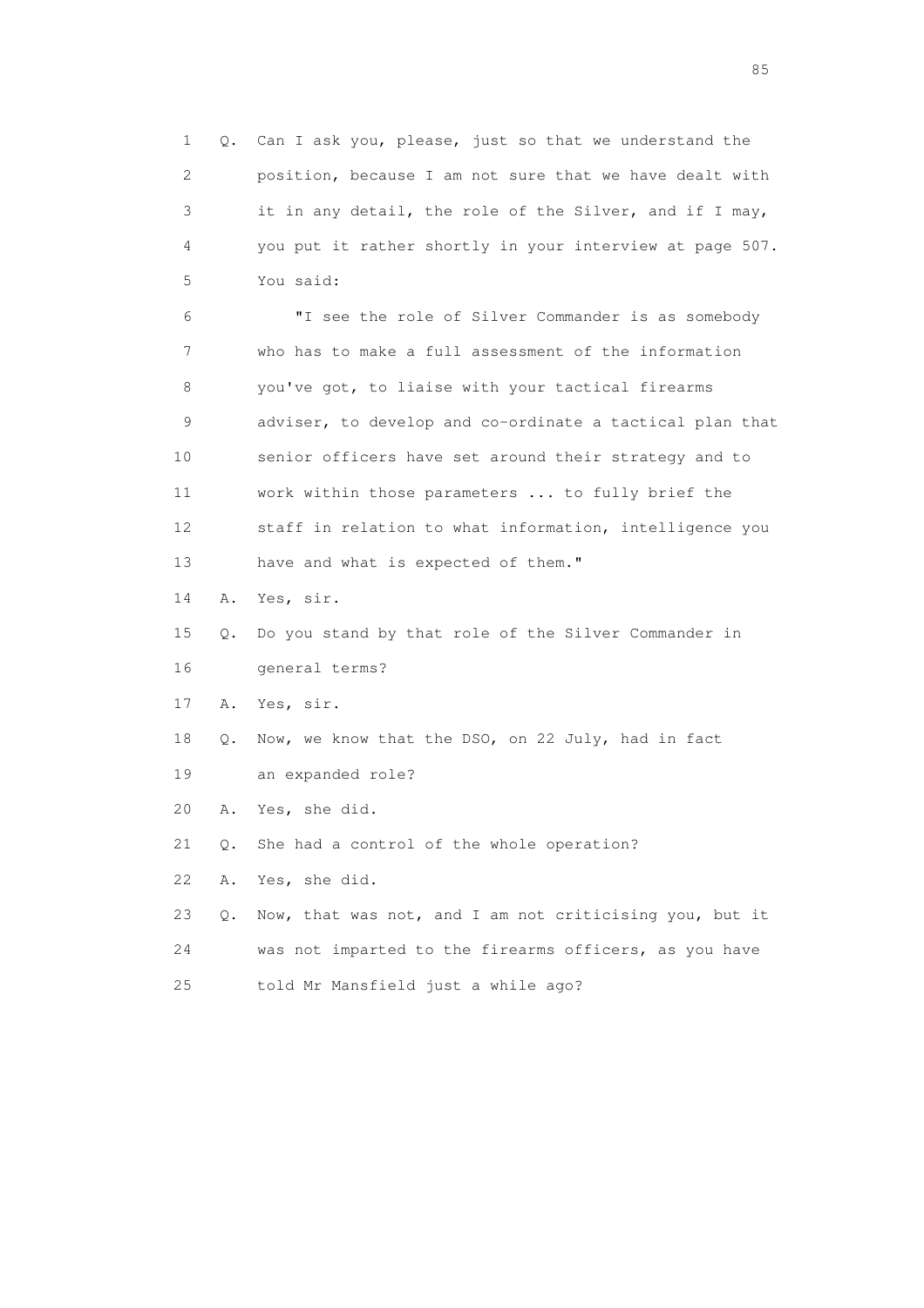1 A. No, it was not.

 2 Q. But the purpose of the operation was clear, was it not, 3 that this was an operation that was to identify suspects 4 and detain them? 5 A. Yes, it was. 6 Q. Did anybody, to you, indicate that they had not 7 understood that that was the purpose of the operation? 8 A. No, they did not, sir. 9 Q. I want to just ask you about a few points, please, that 10 are raised in the statements of various officers in 11 relation to points about the briefing, and I hope I can 12 do this relatively quickly. One of the questions that 13 you were asked, and you were asked questions, were you 14 not? 15 A. I was, sir, yes. 16 Q. You were asked in fact by C12 whether explosives could 17 be easily concealed around the body, and whether they 18 could be detonated or triggered easily, and you replied 19 "yes", which again as I think you have said today was 20 common sense?

21 A. Yes.

 22 Q. You were asked questions about the physical size of 23 devices, and I think your reply was that possible 24 devices could be fairly small, and concealable, but that 25 they nevertheless could be initiated in an effective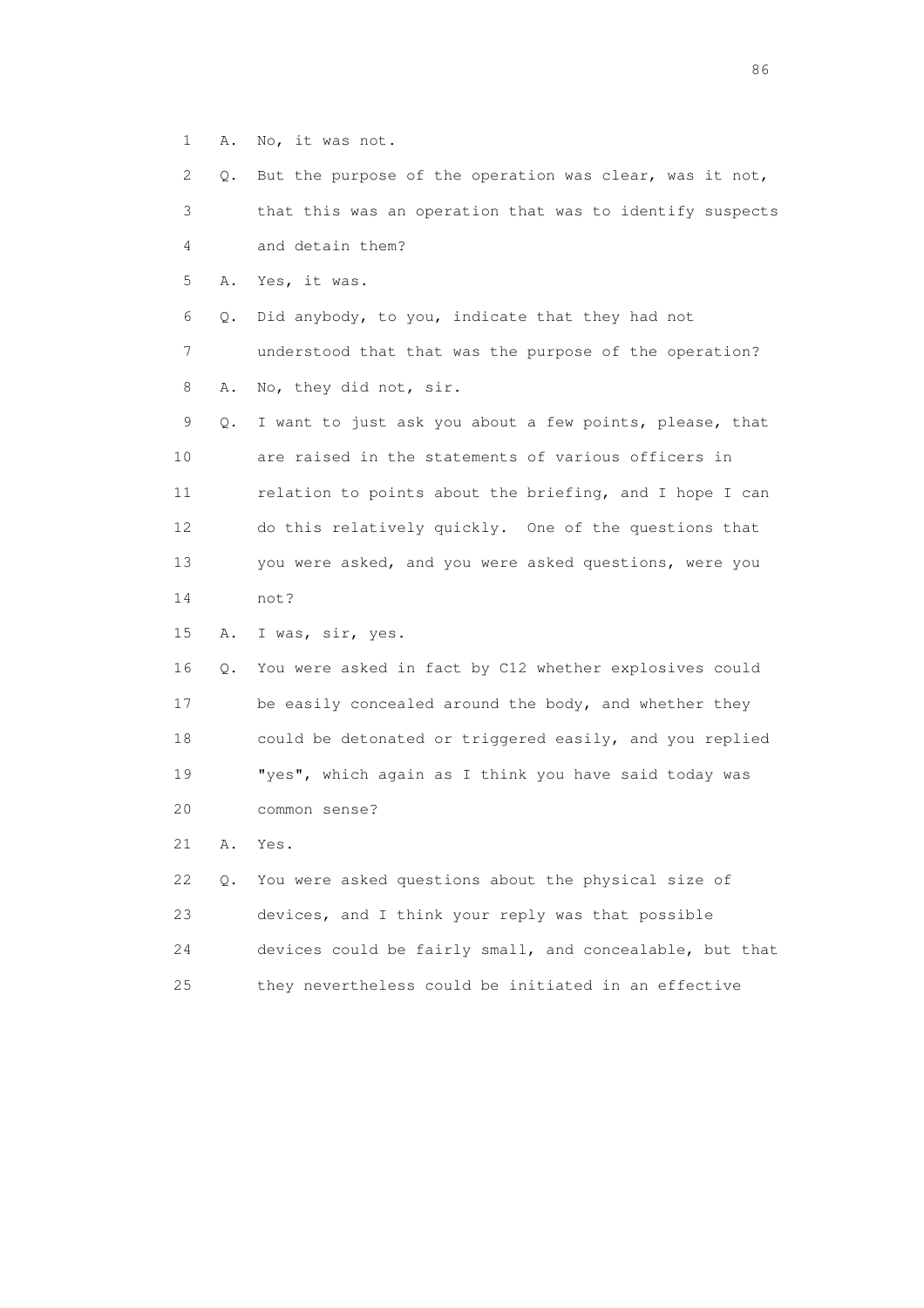1 way. Again I think you have already answered that, but 2 the answer is, I think, yes to that? 3 A. Yes. 4 Q. You were asked by another officer whether suspects still 5 had access to explosives that could be easily concealed 6 and easily detonated and I think your reply was, "Yes, 7 it's safe to assume that". Obviously you couldn't know? 8 A. No. 9 Q. But it was safe to assume that, bearing in mind what had 10 happened in relation to the 7 July? 11 A. Yes, sir, and I think in relation to 21/7, there was 12 a suggestion that they had gone back to the bomb 13 factory, up in Curtis House and had removed material. 14 Q. Exactly so. It was your understanding, which you 15 properly conveyed to the firearms officers, that the 16 suspects in your view still had ready access to 17 explosives? 18 A. I believed that was a distinct possibility, sir. 19 Q. Of course. I think you were also asked about the level 20 of destruction, that is to say if the bombs on the 21 21 July had detonated, then the level of destruction 22 would be similar to that seen on 7 July? 23 A. Yes, sir, I went into perhaps a little bit more detail 24 than that. 25 Q. I appreciate that.

experience of the state of the state of the state of the state of the state of the state of the state of the state of the state of the state of the state of the state of the state of the state of the state of the state of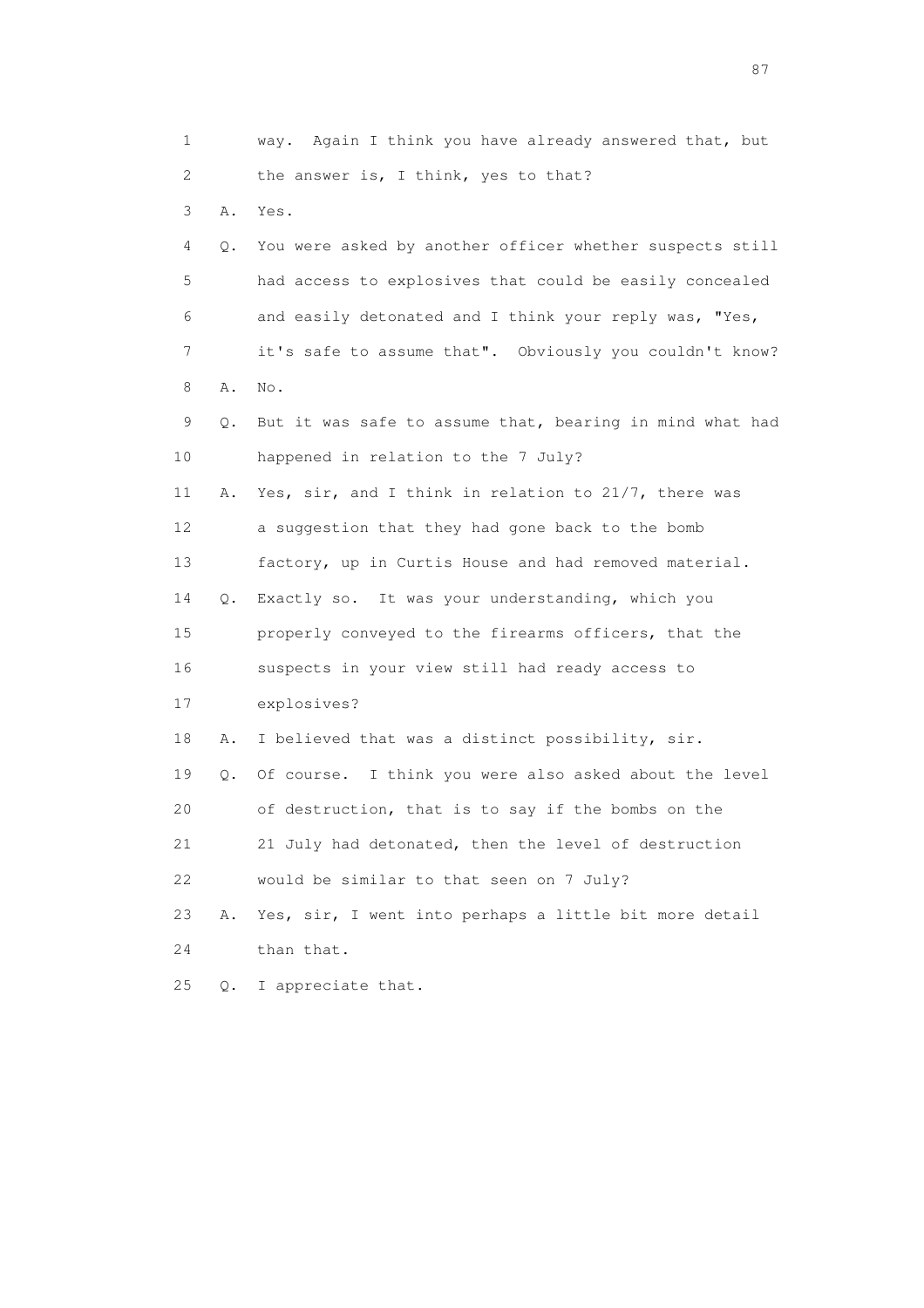1 A. On 7/7 we had a lot of the people that died very close 2 to the bomber. We lost -- we had a lot of people who 3 lost their legs because the bombs were on the floor, and 4 the body absorbs a lot of bomb pressure and parts of 5 explosives, so you can be standing there, if somebody 6 behind you, the person behind you might get away with 7 it. On this occasion we discovered that they had put 8 shrapnel into the devices and if that had gone off, you 9 have got small bits of white hot metal flying through 10 the air, and that can travel further and could 11 potentially do more harm, sir. 12 Q. It injures more people? 13 A. Yes, sir. 14 Q. I think following on from that, one of the points that 15 you were making was that the attacks were at a time when 16 it would cause the maximum injury and damage? 17 A. We would have lost a lot of people, sir. 18 Q. I think the thinking had started to move that in 19 relation to 21 July, that there had been an intention to 20 detonate the bombs outside the rush hour, and I'm sorry 21 to be indelicate about this, but the position is this: 22 that in the rush hour as I think you hinted because 23 bodies are compact together, for anyone who travels on 24 the tube they will know, that therefore there were 25 fewer, would be fewer victims because the bomb would be,

en de la construction de la construction de la construction de la construction de la construction de la constr<br>1880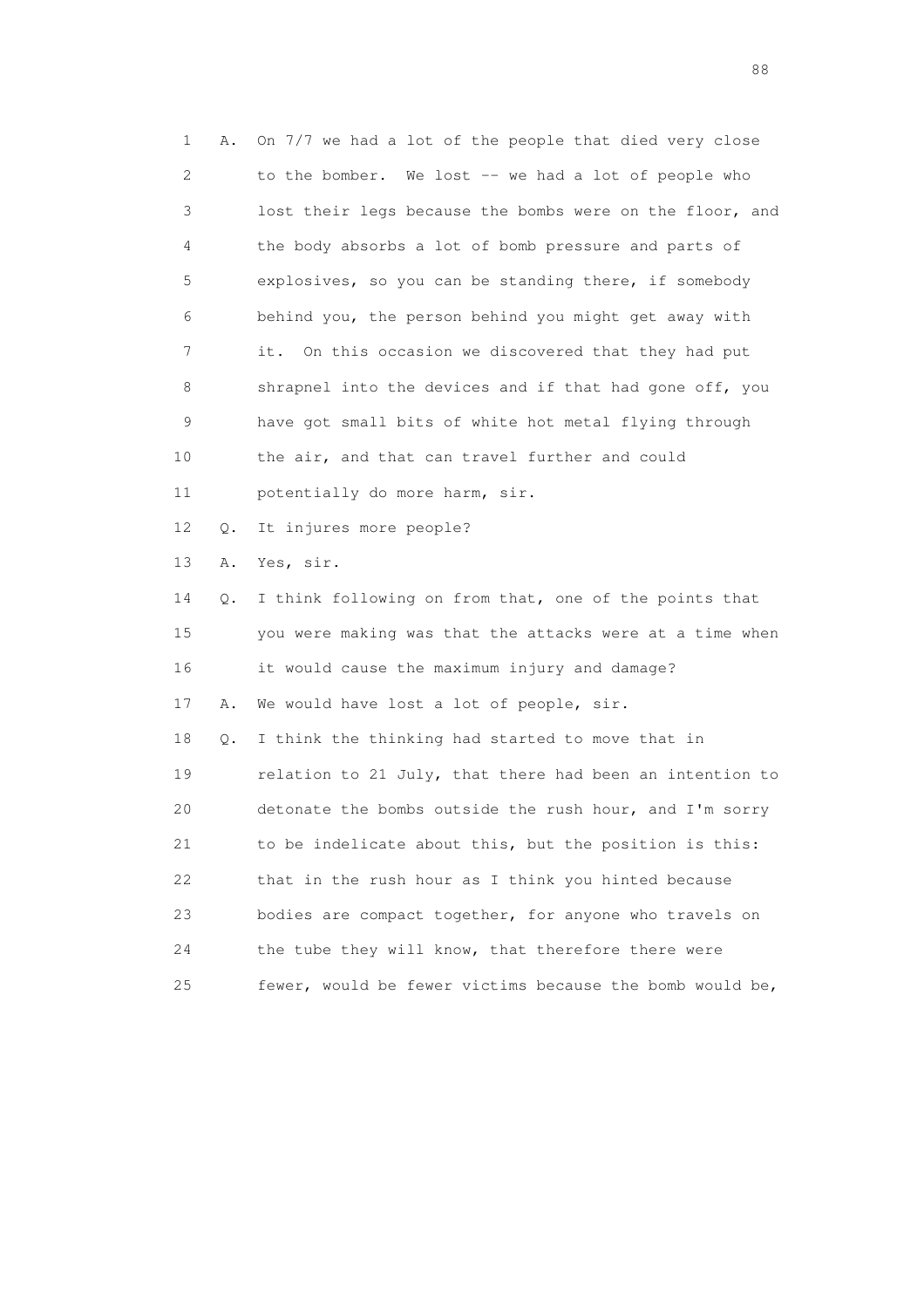1 or the full force of the bomb would be lost to those 2 outside those just around the bomber? 3 A. I am not a bomb expert, obviously not, but I liken it to 4 when you have seen those war films where the grenade has 5 been let off and one guy dives on the grenade and he 6 dies and the others survive. If he hadn't done that 7 then two or three people could die from the shrapnel. 8 Q. I think a soldier very recently got an honour I think -- 9 SIR MICHAEL WRIGHT: The George Cross. 10 MR STERN: Yes. 11 So was it the thinking, then, that in order to 12 maximise the killing capacity, these bombs would be 13 detonated outside rush hour? 14 A. That's an assumption on our behalf, sir. 15 Q. Of course. I do want to just touch on the deadly and 16 determined and up for it. It may not matter very much 17 because, as I have already said, everybody in London 18 must have realised that by 22 July. But I think when 19 you were interviewed about this, you said that you 20 couldn't remember saying it, rather than the fact that 21 you had not said it, but it may not matter a great deal; 22 time of course makes things difficult to recall? 23 A. Sir, I completely agree with the sentiment about that 24 proposed phrases, but I do not believe I said it, sir.

25 Q. One other matter in relation to the briefing: you did

en andere en de la seule de la constantin de la constantin de la constantin de la constantin de la constantin<br>189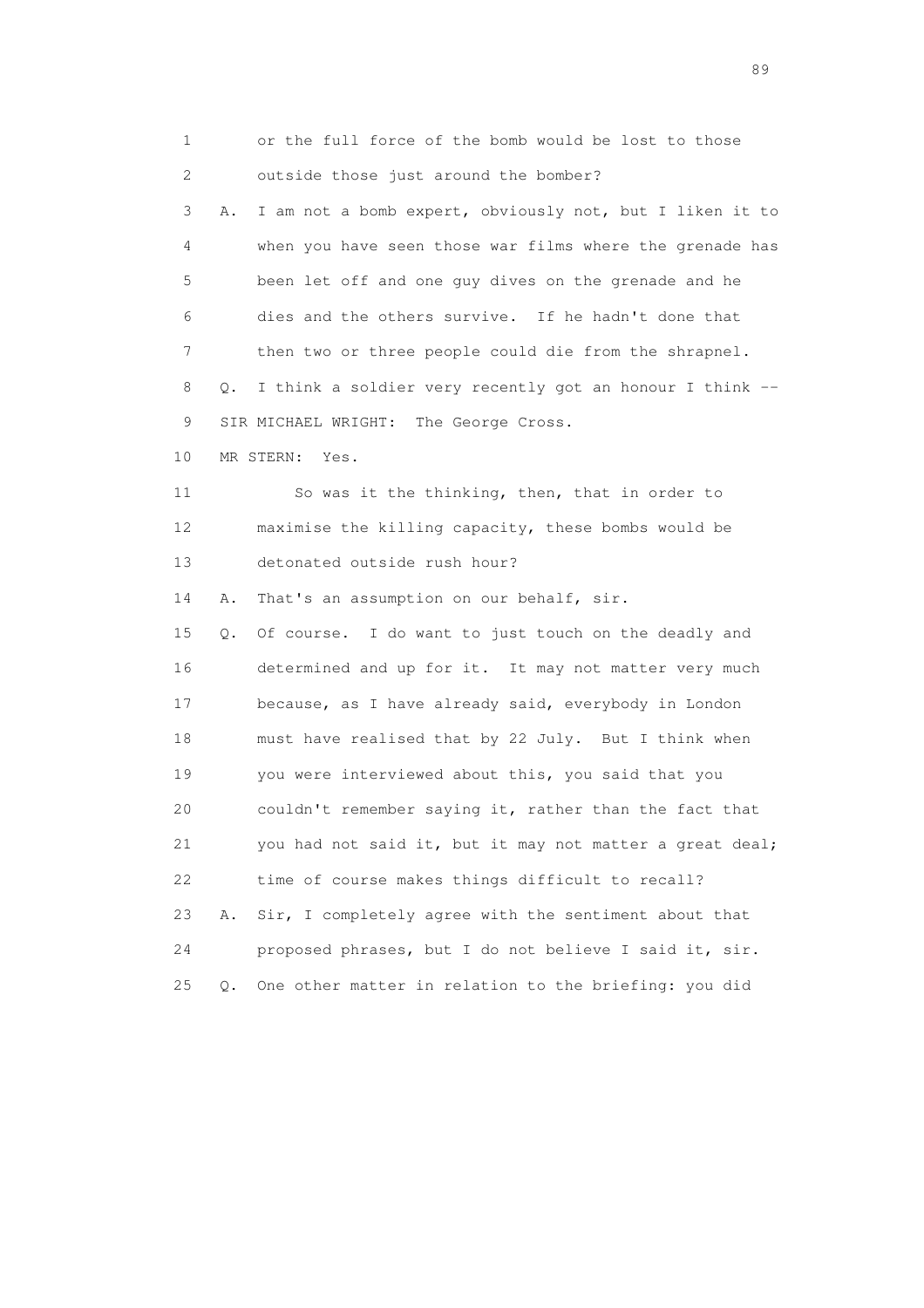| $\mathbf 1$ |    | inform the officers that people had left the address, as |
|-------------|----|----------------------------------------------------------|
| 2           |    | you told us, and that they had been eliminated?          |
| 3           | Α. | I think that was 84 that said that, sir.                 |
| 4           | Q. | Yes, I think you are right, but that was said at the     |
| 5           |    | briefing and you remember that?                          |
| 6           | Α. | Yes, it was, yes.                                        |
| 7           | Q. | Just in relation to you summing up the point about the   |
| 8           |    | briefing at page 520 in your interview, if I may, it's   |
| 9           |    | in the last part of that long answer:                    |
| 10          |    | "However, I was  I was of the belief that the            |
| 11          |    | SO19 teams  they're asked to do an extremely             |
| 12          |    | difficult job  if they get it right, fine, if they       |
| 13          |    | get it wrong then obviously they've got problems and I   |
| 14          |    | thought it was only right that I gave them as clear      |
| 15          |    | a steer, as clear information as I was able to do.       |
| 16          |    | "I would argue that I did not use emotive language."     |
| 17          | Α. | That's correct, sir.                                     |
| 18          | Q. | That's the way that you put it there. Was that the way   |
| 19          |    | that you did in fact give that briefing?                 |
| 20          | Α. | Sir, they -- Trojan 84 said they weren't happy. My view  |
| 21          |    | around that was that I needed to give them as full       |
| 22          |    | a briefing so that they could concentrate on what was    |
| 23          |    | being asked of them and not spend time worrying about    |
| 24          |    | what I haven't told them, and that's what I did, sir.    |
| 25          | Q. | In fact, as you have agreed, and I put it to you, there  |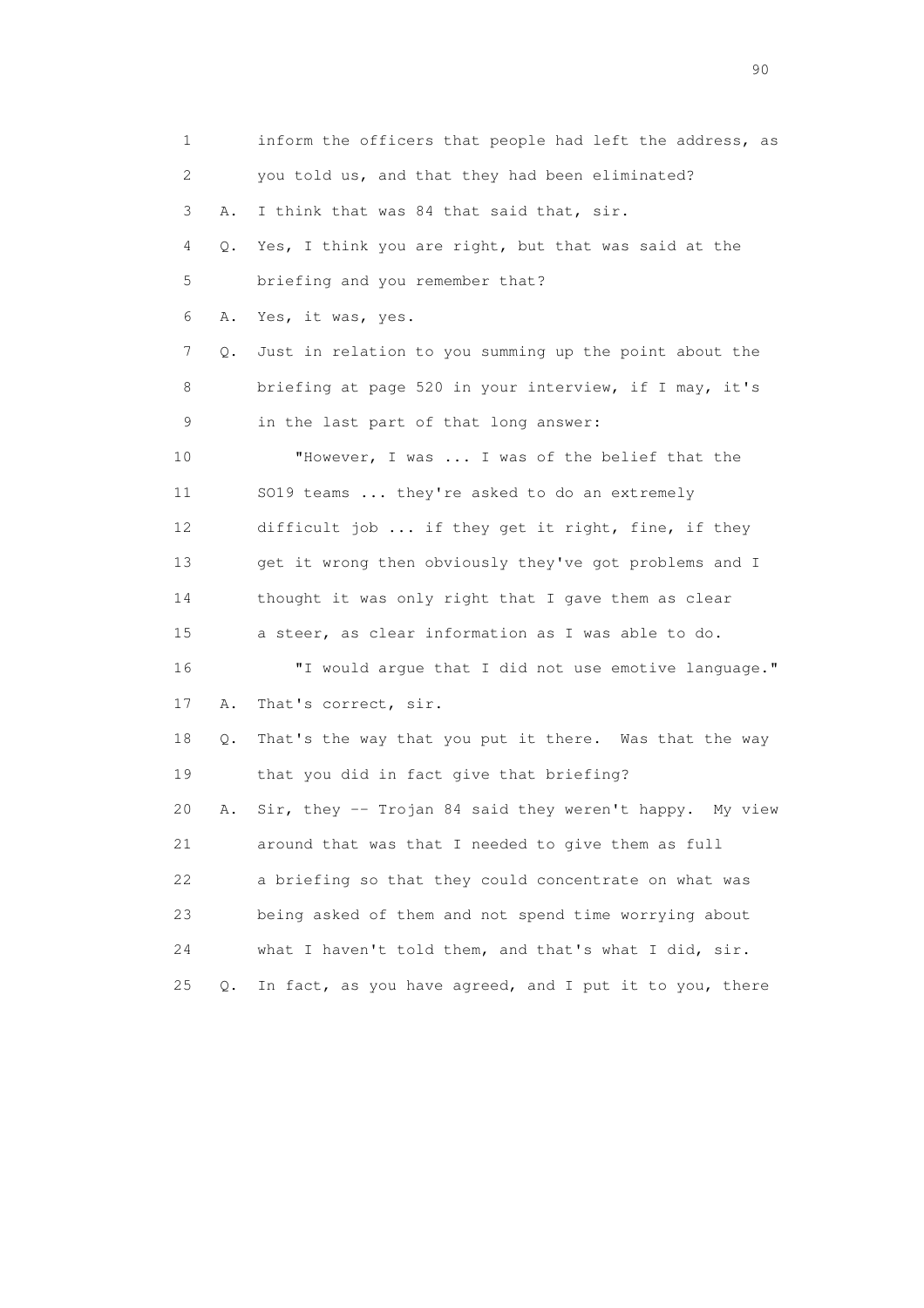1 were officers that asked questions arising from the 2 points that you were making? 3 A. Sir, it was -- you are dealing with professional people. 4 I gave them what I believed to be a good briefing and 5 they asked questions and I answered them as honestly as 6 I could. 7 Q. Also in the briefing, I think there were photographs of 8 the suspects? 9 A. Yes, there was. 10 Q. But the reality is that firearms officers do not have as 11 their role the notion of identifying the suspect; that's 12 not part of their role, is it? 13 A. No, it's not. 14 Q. They have the surveillance officers who do that, and 15 then the surveillance officers point out and direct the 16 firearms officers to the individual? 17 A. That's correct, sir. The only thing that might change 18 that is if we had to go into an address, they might want 19 to look at the photographs to see which the threat is, 20 and also I didn't want to be in a position that you go 21 in front of firearms officers and they want to see 22 a photograph, and you say, "Couldn't be bothered to get 23 it", you know. 24 Q. I understand that. But so far as this operation is 25 concerned, firearms officers would not be expected to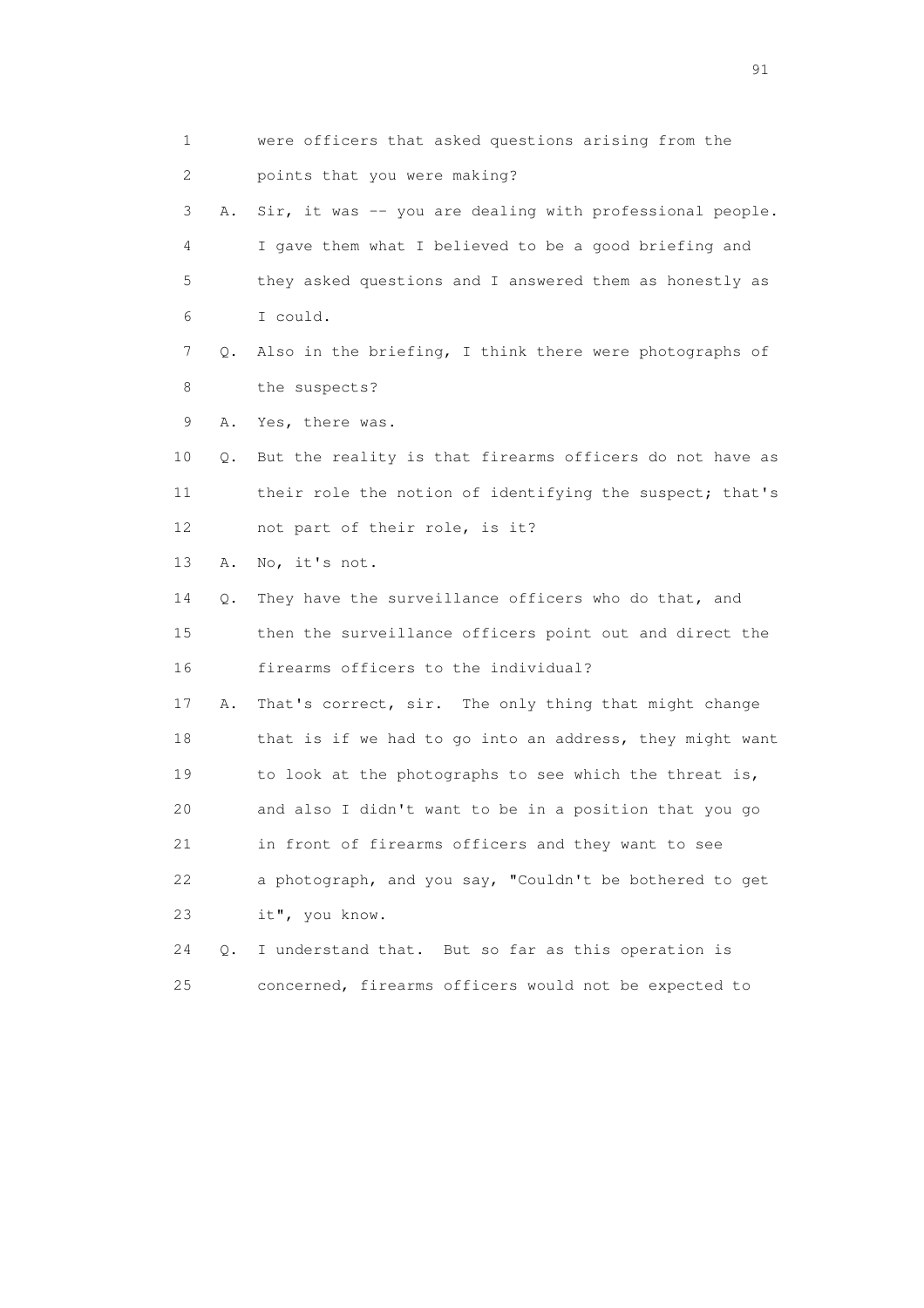| 1               |       | carry out the identification, they don't have time and   |
|-----------------|-------|----------------------------------------------------------|
| 2               |       | they don't have the skills?                              |
| 3               | Α.    | No, they would not.<br>No.                               |
| 4               | Q.    | They rely on the surveillance officers and as happened   |
| 5               |       | in this case, the jury will hear, surveillance officers  |
| 6               |       | pointed out the suspect?                                 |
| 7               | Α.    | That's correct.                                          |
| 8               | Q.    | At the end of the briefing, you did what you always do   |
| 9               |       | at these briefings, which is to remind them of the law?  |
| 10              | Α.    | Yes, I did, sir.                                         |
| 11              | Q.    | You told us that when you first started being a Silver   |
| 12 <sup>°</sup> |       | in operations, that you found it a bit strange repeating |
| 13              |       | the law to officers who clearly are perhaps more         |
| 14              |       | experienced than yourself?                               |
| 15              | Α.    | Much more experienced, sir.                              |
| 16              | Q.    | And that they must know it very well?                    |
| 17              | Α.    | I would be disappointed if they didn't know it           |
| 18              |       | backwards, sir.                                          |
| 19              | Q.    | But you told the jury that if you didn't read it out,    |
| 20              |       | officers would make a note that it had not been done,    |
| 21              |       | and you said this:                                       |
| 22              |       | " that they see it as a sign of respect that it          |
| 23              |       | should be read out."                                     |
| 24              | Α.    | That's as I understand it, sir.                          |
| 25              | $Q$ . | A sign of respect for the law?                           |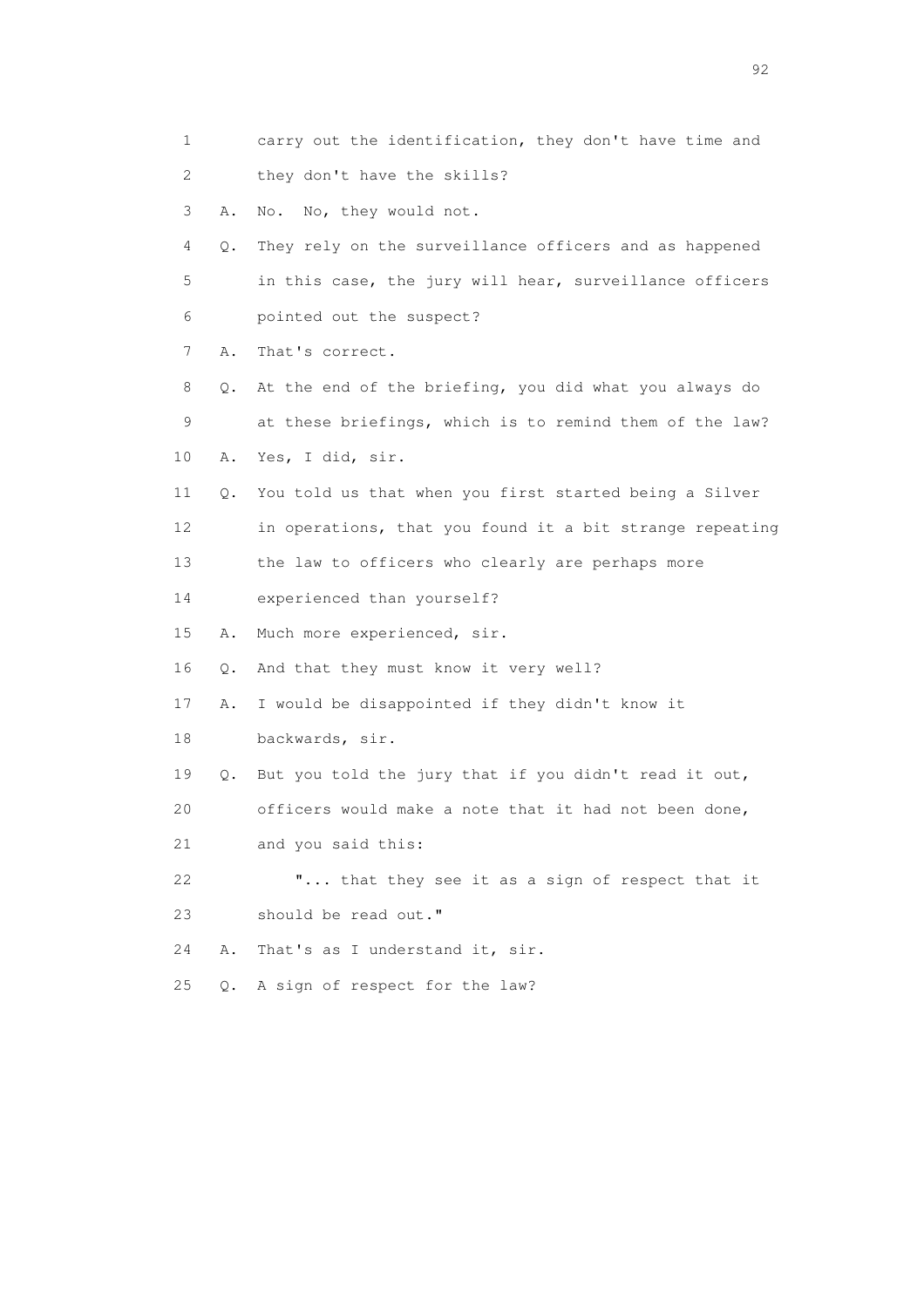1 A. Sign of respect for the law and a sign of respect to 2 them.

 3 Q. Because they pride themselves on using the law as their 4 guidance?

5 A. Yes, sir.

 6 Q. Can I ask you, please, to look at page 582 in your 7 interview. It's the last part, and I'm afraid it's 8 rather long but bearing in mind the suggestions that 9 have been made, I am going to just look at this with 10 you:

 11 "I honestly believed that I had briefed them openly 12 and honestly and I hadn't used any rhetoric or... 13 language that would incite them in any shape or form... 14 and I don't believe that they are the type of officers 15 that were the most experienced... they don't just become 16 SFOs they have to go through every other sort of step on 17 the way up... and in... I honestly believe that if I had 18 banged the table and said this is God's business we're 19 about this and so on and so forth they would have 20 laughed at me."

 21 I think what you are saying is that had you been 22 seeking to rally the troops and bang the table and 23 suggest that we must get out there and shoot people, or 24 whatever it was that is being suggested, that that would 25 not have gone down very well with the SFOs?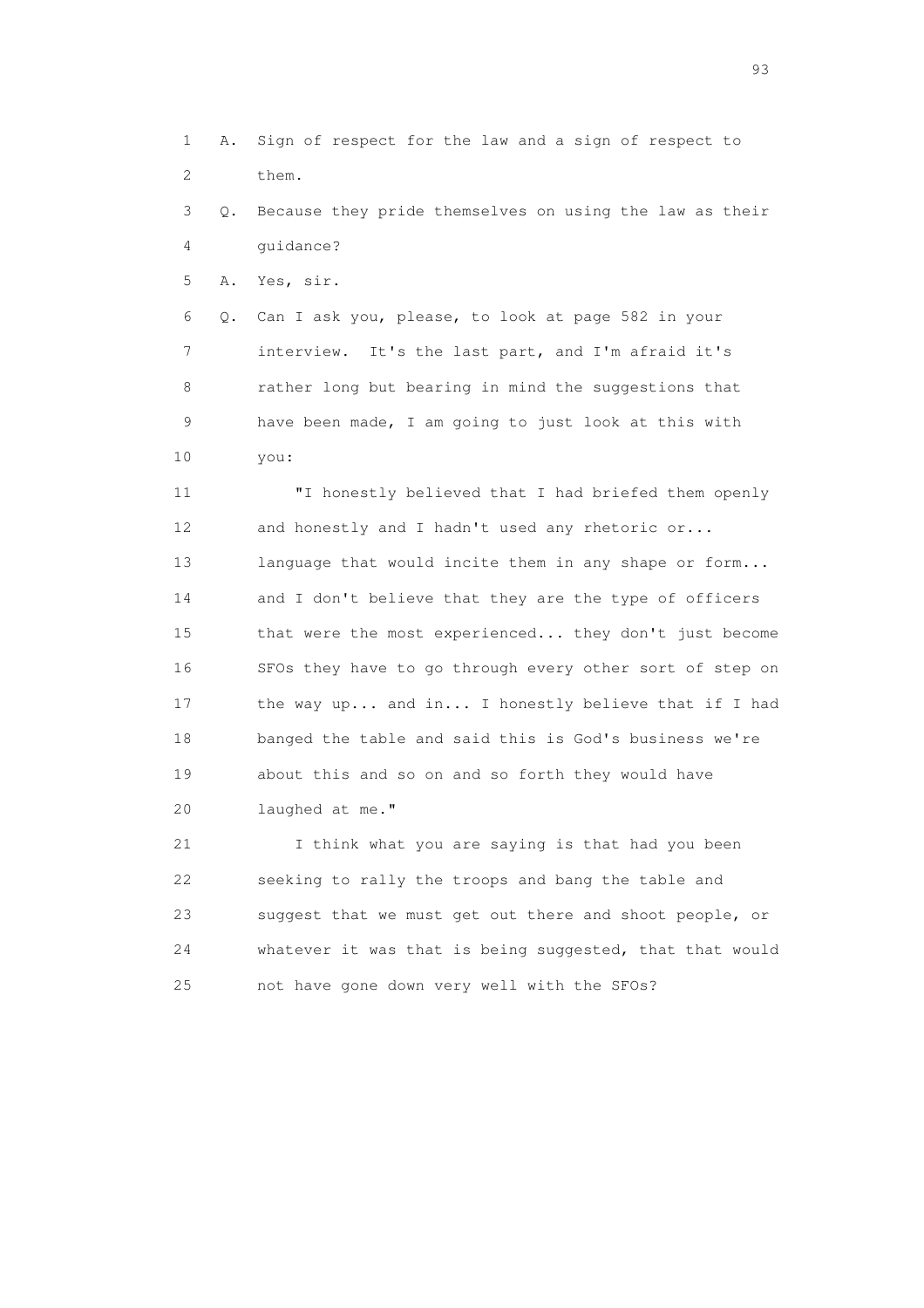1 A. It wouldn't. They are just not that sort of people, 2 sir, and they deal with dangerous people week in, week 3 out, and for me to go in and say, "Those people you were 4 dealing with last week, well, this is really dangerous, 5 this is what" -- it just wouldn't work, sir. It 6 wouldn't work. 7 Q. If I may say so, it is clear, if I may be personal for 8 a moment, that you are a dedicated officer? 9 A. I am, sir, yes. 10 Q. But if I may say so again, with no disrespect, you do 11 not seem the sort of person likely to create a great 12 deal of excitement; is that fair? 13 A. Sir, I am from the Midlands. 14 Q. I think that's an answer. Shall we move swiftly on? 15 SIR MICHAEL WRIGHT: I think very swiftly, Mr Stern, if you 16 don't mind. 17 A. I won't be going back there now. 18 MR STERN: I don't think they'll let you back now! 19 583, I want to carry on with the rest of that 20 answer. The part that begins with "I think" because 21 your name is crossed out there as we can see, and there 22 is an "S" above it for Silver, but obviously we know 23 your name. 24 "I think we were all aware that this was a situation 25 that we'd hoped and prayed would never ever, ever happen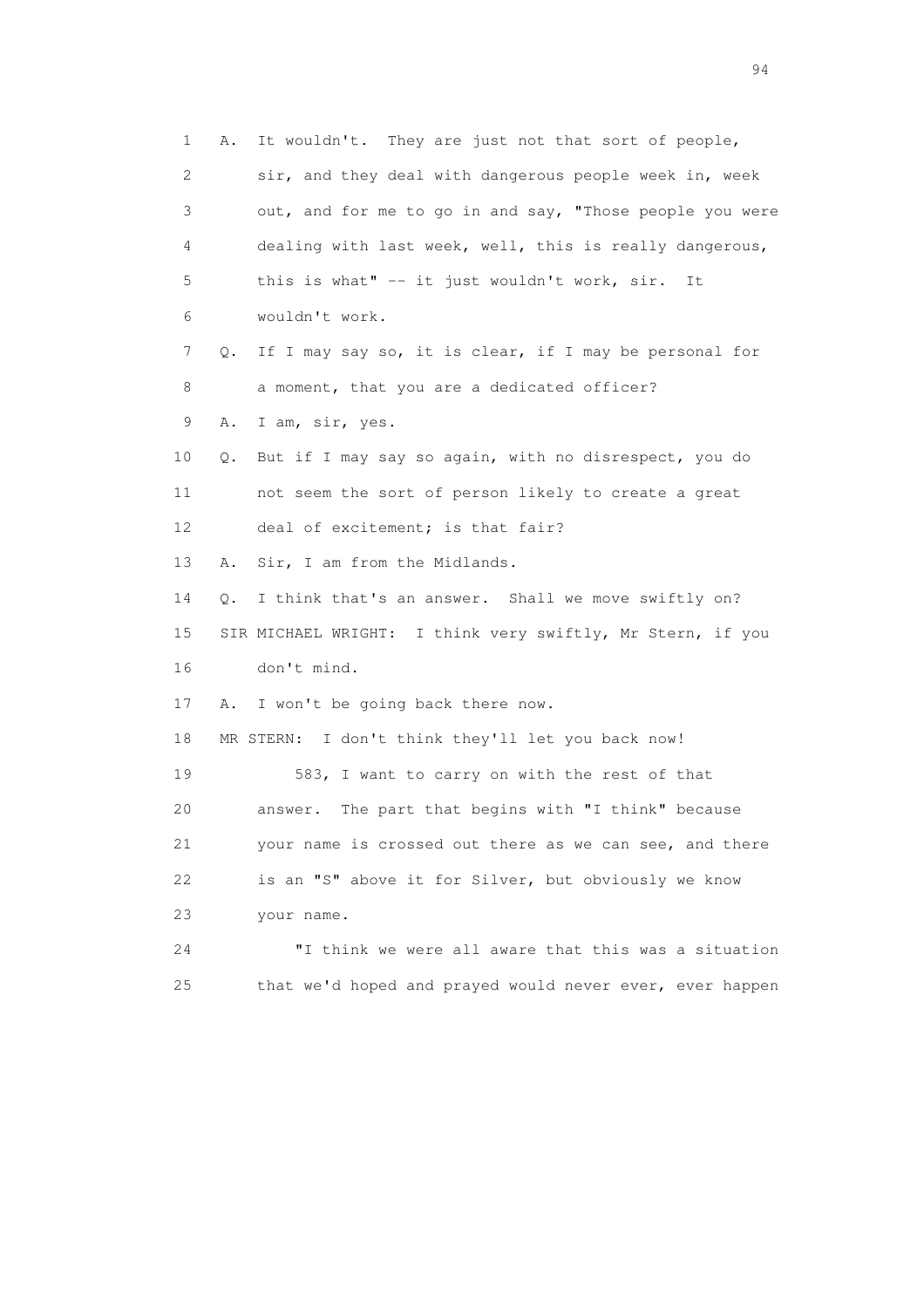1 and... in the Police Service you have to have a plan for 2 events, you have... and very often you have to go with 3 limited information we'd all like more intelligence and 4 the subsequent arrests of the actual bombers we've 5 proved that we've got more and more intelligence it made 6 it easier for us to deal with those issues erm... but 7 I... I think we all realised the serious nature and we 8 were in line for some very, very difficult days over the 9 next two or three weeks to try and detain these and 10 possible other attacks erm... and it weighed heavy on 11 all of us but I don't believe that erm... I honestly 12 think that if they'd felt that way then they should have 13 stood up and said I'm not... I don't want to be involved 14 in this." 15 You mean the firearms officers? 16 A. Yes, I do. 17 Q. They are certainly big enough and experienced enough to 18 stand up to anything that they felt was not being 19 appropriately spoken about by you? 20 A. Most certainly, sir. 21 Q. Then: 22 "And with that in mind do you think that they could 23 have been preconditioned into believing that this was a 24 Kratos people declared operation? 25 "No I don't think that at all, no, it's... nobody's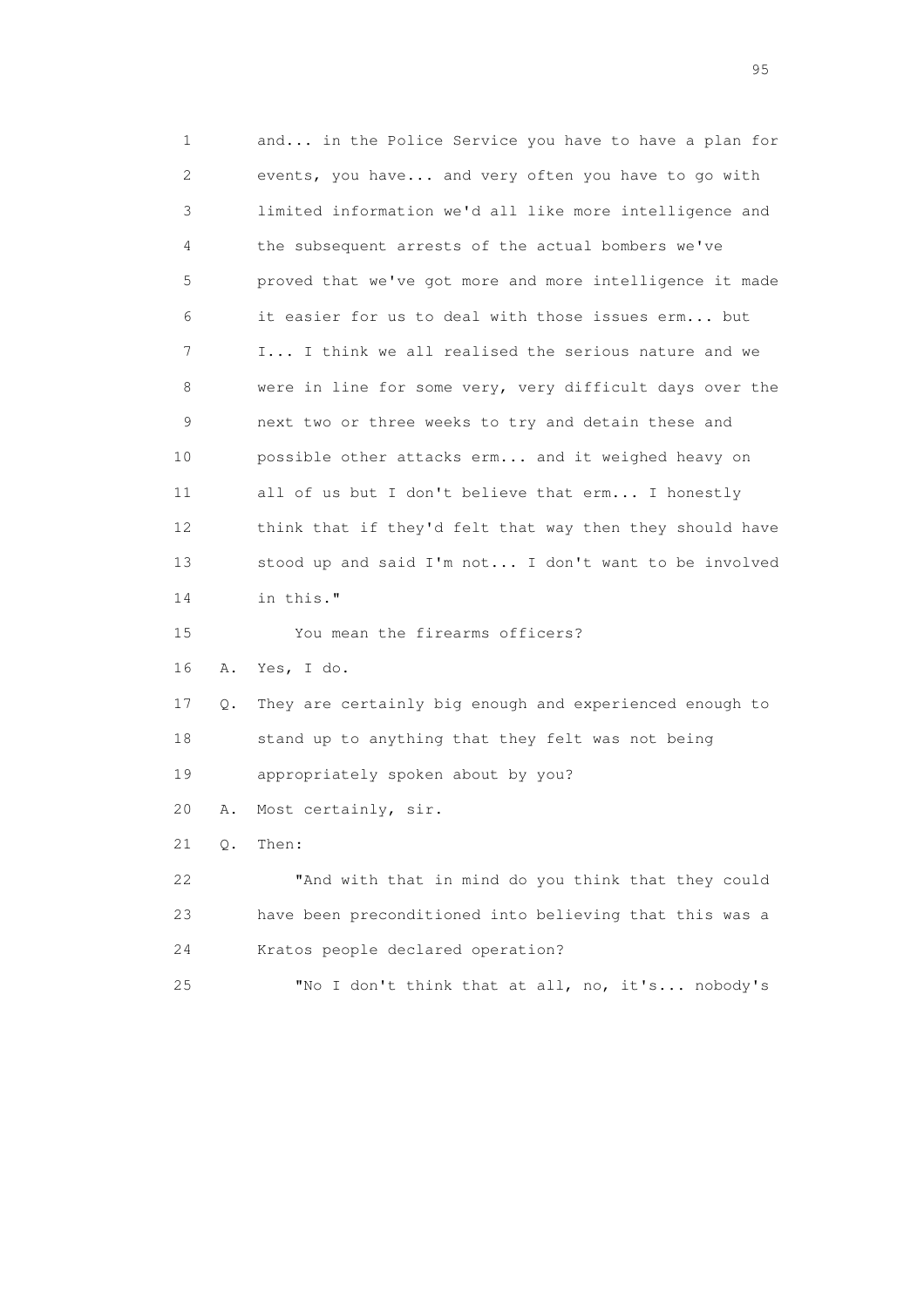1 under any illusion around what we were doing and trying 2 to tackle suicide bombers is absolutely fraught in every 3 shape and it goes against what police officers do, 4 Kratos does, that's not what we're... you know soldiers 5 might be happy to shoot people [I am sure they would not 6 be happy with that] but it goes against our psyche to do 7 that and we just knew it was a difficult situ... we wish 8 it hadn't ever happened, we didn't bring these bombers 9 to London and erm... we all knew it was going to be a 10 very difficult period of time... but there was no, there 11 was no discu... there was nothing to say that this was 12 a Kratos although it perhaps moved around it you know 13 the instructions are quite clear around Kratos ..." 14 I am sorry to read all of that, but it is quite 15 important. 16 So just asking you again, if I may, were the 17 officers in a frame of mind when they left that briefing 18 that they were keen to get out and shoot someone, 19 I think is the suggestion that may have been made 20 yesterday? 21 A. They are not like that. Presumably this court will see 22 them, and meet them. They are not like that. 23 Q. I want to ask you, please, about identification, and 24 again I am sorry that it's a repeat of some of the 25 things you have already been asked. Looking back over

<u>96 and the state of the state of the state of the state of the state of the state of the state of the state of the state of the state of the state of the state of the state of the state of the state of the state of the st</u>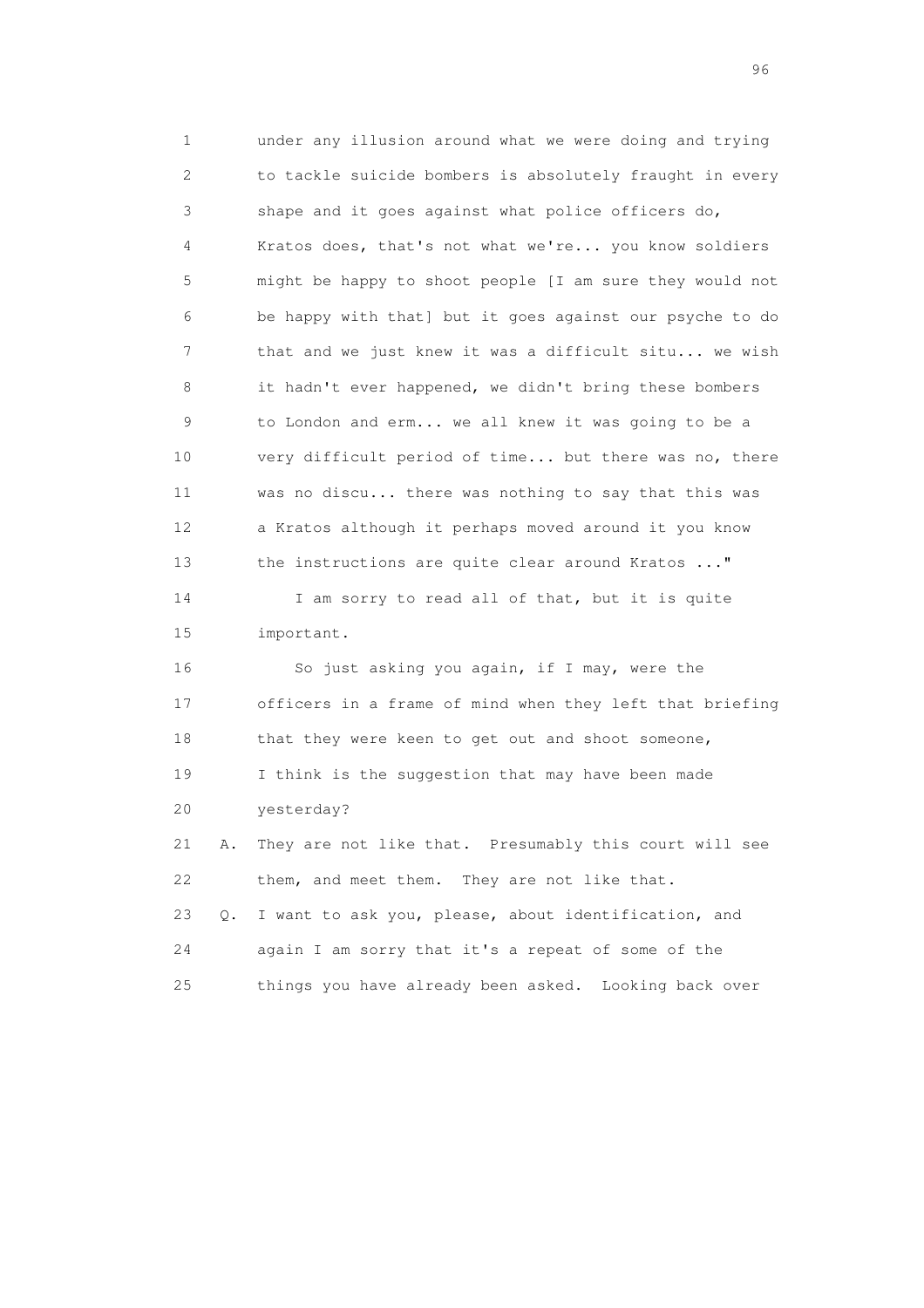| 1  |    | three years, everyone appreciates it's difficult to       |
|----|----|-----------------------------------------------------------|
| 2  |    | recall the exact words that people use at a particular    |
| 3  |    | Now, you have read the statements as you told my<br>time. |
| 4  |    | learned friend Mr Gibbs, and no doubt perfectly           |
| 5  |    | properly, you have spent many an hour discussing this     |
| 6  |    | incident with many people?                                |
| 7  | Α. | More recently, yes, sir.                                  |
| 8  | Q. | It's obvious, is it not, that no-one can ever be          |
| 9  |    | 100 per cent certain about identification almost in any   |
| 10 |    | circumstances?                                            |
| 11 | Α. | No, and certainly not in this.                            |
| 12 | Q. | Either negatively or positively?                          |
| 13 | Α. | Possibly, yes.                                            |
| 14 | Q. | When this negative identification came through, was that  |
| 15 |    | reported to the firearms officers, as far as you know?    |
| 16 | Α. | I don't know. I don't know, sir.                          |
| 17 | Q. | You didn't do it, is the most you can say?                |
| 18 | Α. | No, I didn't -- only contact through 84.                  |
| 19 | Q. | Your only contact with the firearms officers was through  |
| 20 |    | 84?                                                       |
| 21 | Α. | Yes, sir.                                                 |
| 22 | Q. | I see. Did you have a 75 radio back-to-back?              |
| 23 | Α. | No, sir, 84 had it.                                       |
| 24 | Q. | But you were as sure as you could be that it was          |
| 25 |    | a negative identification?                                |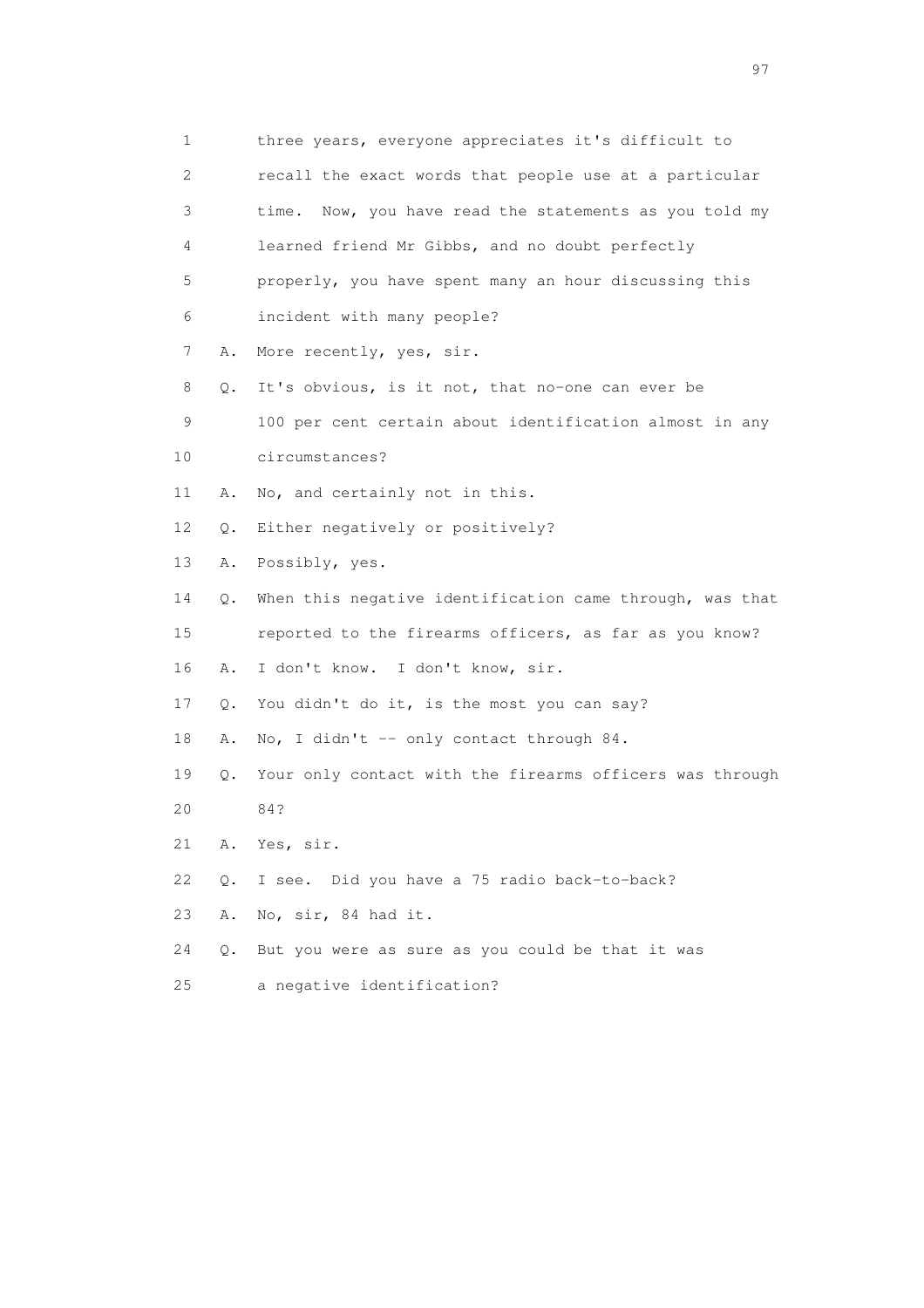| 1  | Α.        | Yes, sir, I wouldn't send my officers into a situation    |
|----|-----------|-----------------------------------------------------------|
| 2  |           | where it wasn't a negative.                               |
| 3  | Q.        | Exactly. That was the point I was going to make to you,   |
| 4  |           | you would not have sent SO13 unarmed -- I think they are  |
| 5  |           | unarmed?                                                  |
| 6  | Α.        | They are always. We don't carry guns.                     |
| 7  | Q.        | You don't carry guns at all, fine -- the SO13 officers    |
| 8  |           | in unless you were absolutely sure there was a negative   |
| 9  |           | identification?                                           |
| 10 | Α.        | There was still a potential risk because it might<br>Yes. |
| 11 |           | be an unknown we didn't know about but --                 |
| 12 | $\circ$ . | You can't remove all risks?                               |
| 13 | Α.        | No, we can't.                                             |
| 14 | Q.        | That's the nature of policing?                            |
| 15 | Α.        | Yes, sir.                                                 |
| 16 | Q.        | But so far as the identification of the suicide bomber,   |
| 17 |           | Nettle Tip, you were sure it was not at that point?       |
| 18 | Α.        | That's right, sir.                                        |
| 19 | Q.        | When the positive identification came in, at about        |
| 20 |           | 9.55 -- I appreciate you don't look at the times          |
| 21 |           | exactly, you are obviously concentrating on the most      |
| 22 |           | important thing, which is the safety of the public and    |
| 23 |           | the safety of the police officers and everyone else       |
| 24 |           | around?                                                   |
| 25 | Α.        | Yes, sir.                                                 |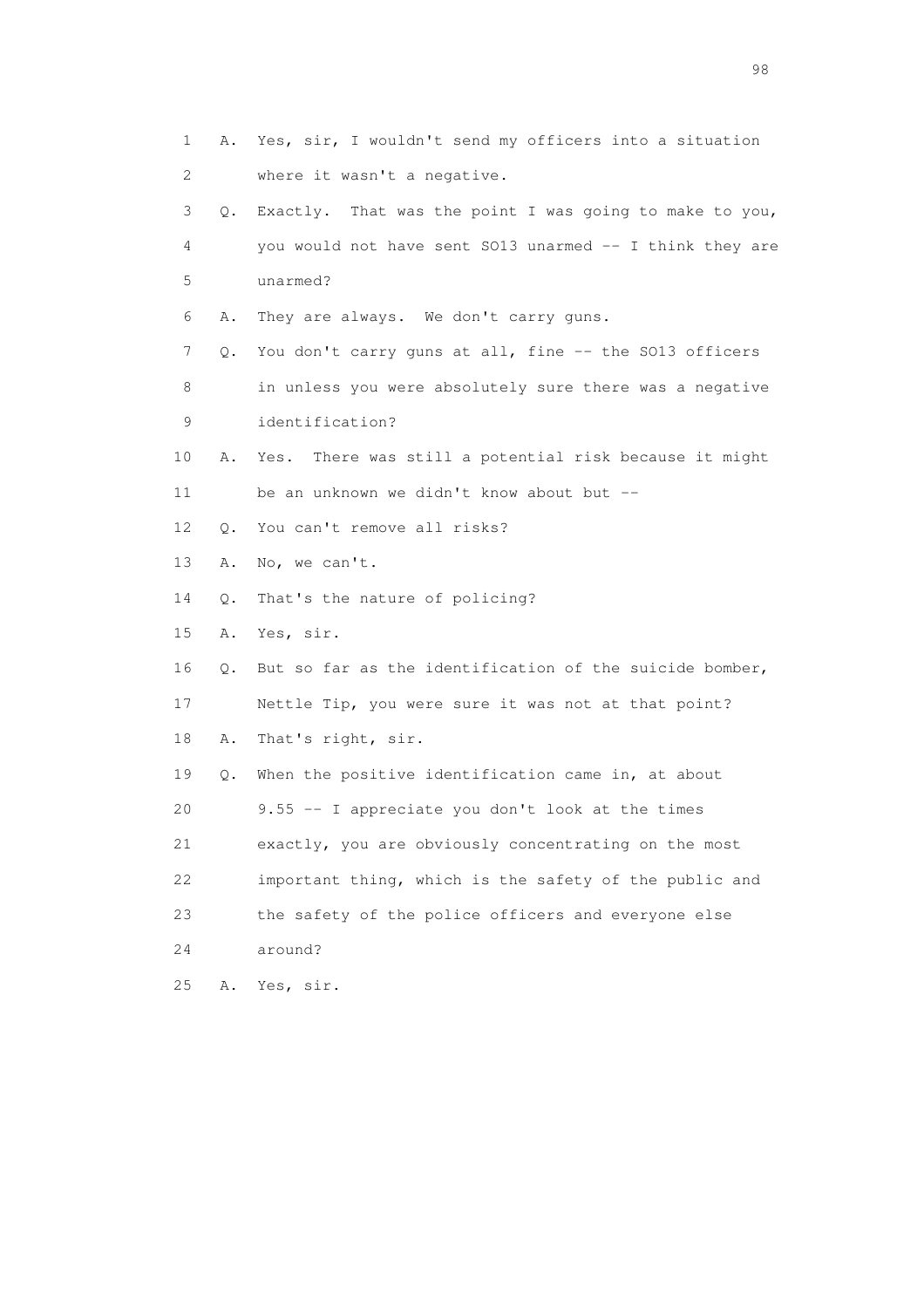1 Q. The way that you put it in your statement, and I don't 2 ask for it to be turned up, it's short, the reference is 3 page 327, line 30: 4 "I heard on the surveillance radio that the IC2 had 5 now been identified as Osman." 6 A. Yes. 7 Q. If we look at the log which is at document page 145, you 8 have got that very time, 9.55, "IC2 identified as 9 Osman"? 10 A. Yes. 11 Q. Now, again, whatever the words that were spoken, was it 12 clear in your mind -- don't worry about percentages, but 13 as far as you were concerned, it was clear in your mind 14 that this person, the suspect who was being followed by 15 surveillance, had been identified as Osman? 16 A. As far as I was concerned, sir, yes. 17 Q. Did you convey any doubt that you say that you now had 18 about that to the firearms officers? 19 A. No, I don't believe I did, sir. 20 Q. Well, it follows, I think, if you didn't have any 21 discussion with the firearms officers, that would be not 22 possible. Were you aware that Trojan 84 was of 23 a similar view to you, or did you not -- 24 A. Yes, I believe he was, sir. 25 Q. Did you discuss it or was it just obvious in the way

en de la construction de la construction de la construction de la construction de la construction de la constr<br>1990 : le construction de la construction de la construction de la construction de la construction de la const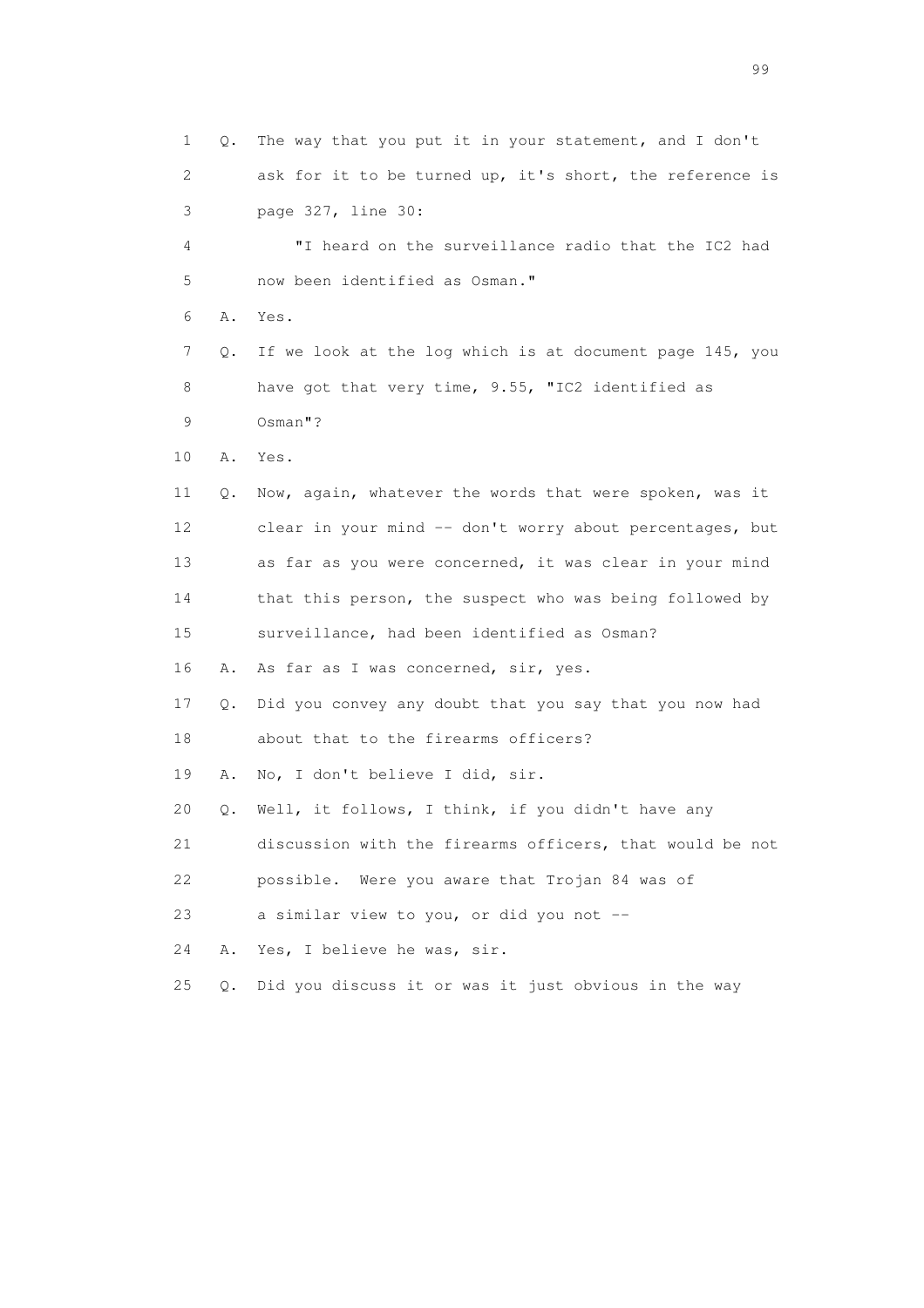| 1  |       | that you dealt with each other?                          |
|----|-------|----------------------------------------------------------|
| 2  | Α.    | I think just our body -- we just knew.                   |
| 3  | Q.    | I understand. As a matter of fairness, I want to put     |
| 4  |       | this to you, because you have not been asked about it,   |
| 5  |       | but it may be, I do not want you going away and then     |
| 6  |       | finding that you have to come back and answer some more  |
| 7  |       | questions. I am going to just ask you about this         |
| 8  |       | because, as I say, it's not been put to you before.      |
| 9  |       | You see, we heard from                                   |
| 10 |       | Deputy Assistant Commissioner Dick, I don't know if you  |
| 11 |       | have read her evidence?                                  |
| 12 | Α.    | In here? The evidence she gave here?                     |
| 13 | $Q$ . | Yes.                                                     |
| 14 | Α.    | I was instructed to watch it, sir.                       |
| 15 | Q.    | Not only -- you didn't need to read it, you heard it.    |
| 16 |       | Let me just ask you about this, and it's 6 October 2008, |
| 17 |       | page 136. If I can come up, fine, if it can't, I'm       |
| 18 |       | going to read it anyway. Maybe I have different          |
| 19 |       | page numbers but I have page 136, line 8. Thank you.     |
| 20 |       | That's correct.                                          |
| 21 |       | Just a little further up:                                |
| 22 |       | "Question: As you understand it, then, at that           |
| 23 |       | stage, you are being told, are you, that they believe it |
| 24 |       | is Osman or Nettle Tip?                                  |
| 25 |       | Essentially, yes. And I then did speak to<br>"Answer:    |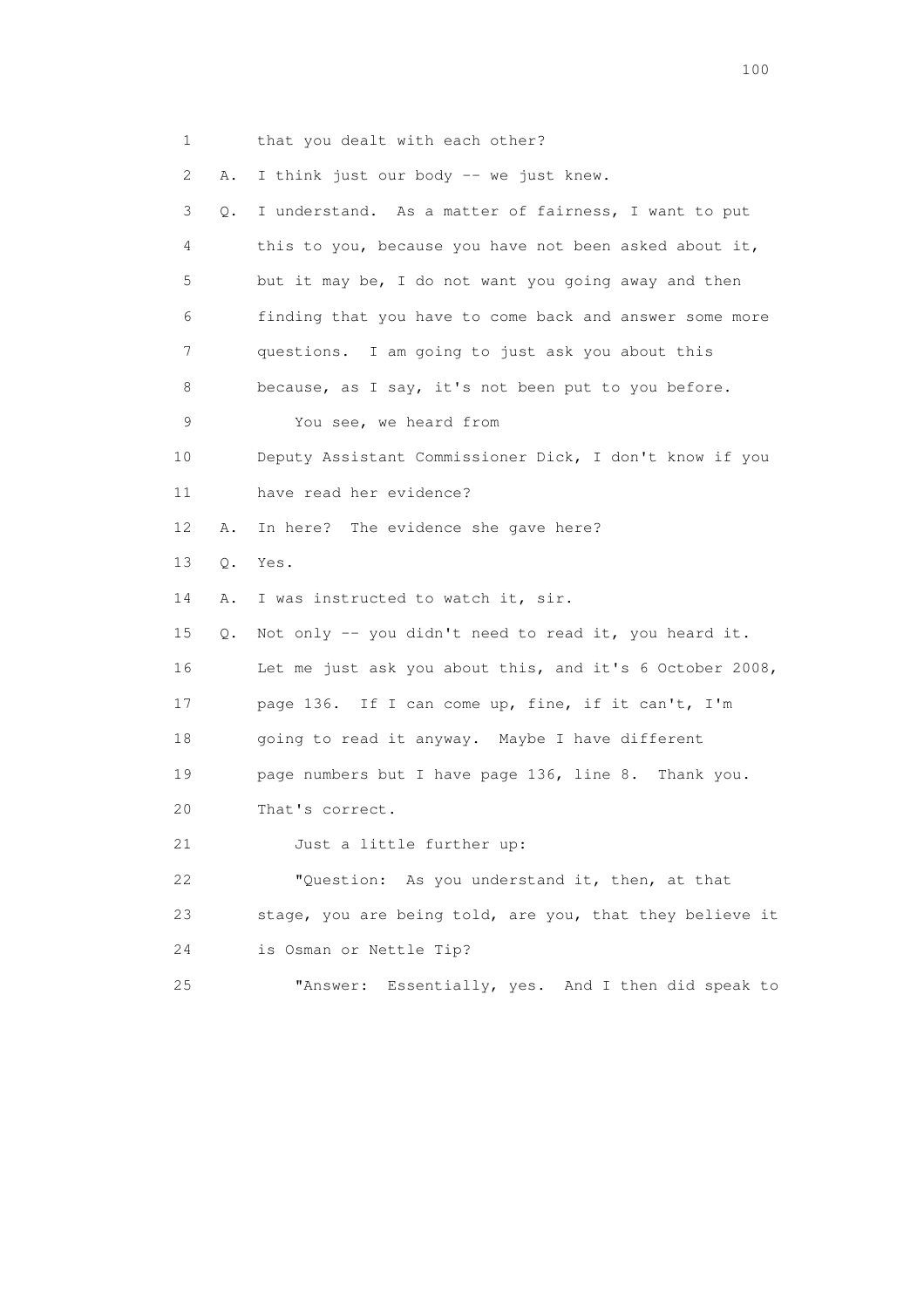1 Silver.

 2 "Question: Right. 3 "Answer: And he confirmed his understanding was 4 that they were sure it was him. Again, that's, 5 I understand that's removed but that's what his 6 understanding was." 7 This is at the point when we are outside Brixton 8 tube station. Let me ask you about that first of all: 9 did you say at that point to DAC Dick that you were sure 10 about the identification. 11 A. I believed I -- 12 SIR MICHAEL WRIGHT: Forgive me, that's not what the note 13 says, "he confirmed his understanding ... that they". 14 MR STERN: "they were sure". Yes, thank you very much. 15 SIR MICHAEL WRIGHT: It's not him. 16 MR STERN: No, no, thank you, that you confirmed your 17 understanding that they, that is, I assume, the 18 surveillance, were sure it was him. 19 A. My recollection is, sir, that I said to the commander 20 that they seemed certain. 21 Q. Seemed certain? 22 A. Yes. 23 Q. All right. We will come on to the "certain" point 24 because that's at page 151 at the top, line 8. Maybe 25 it's a different page.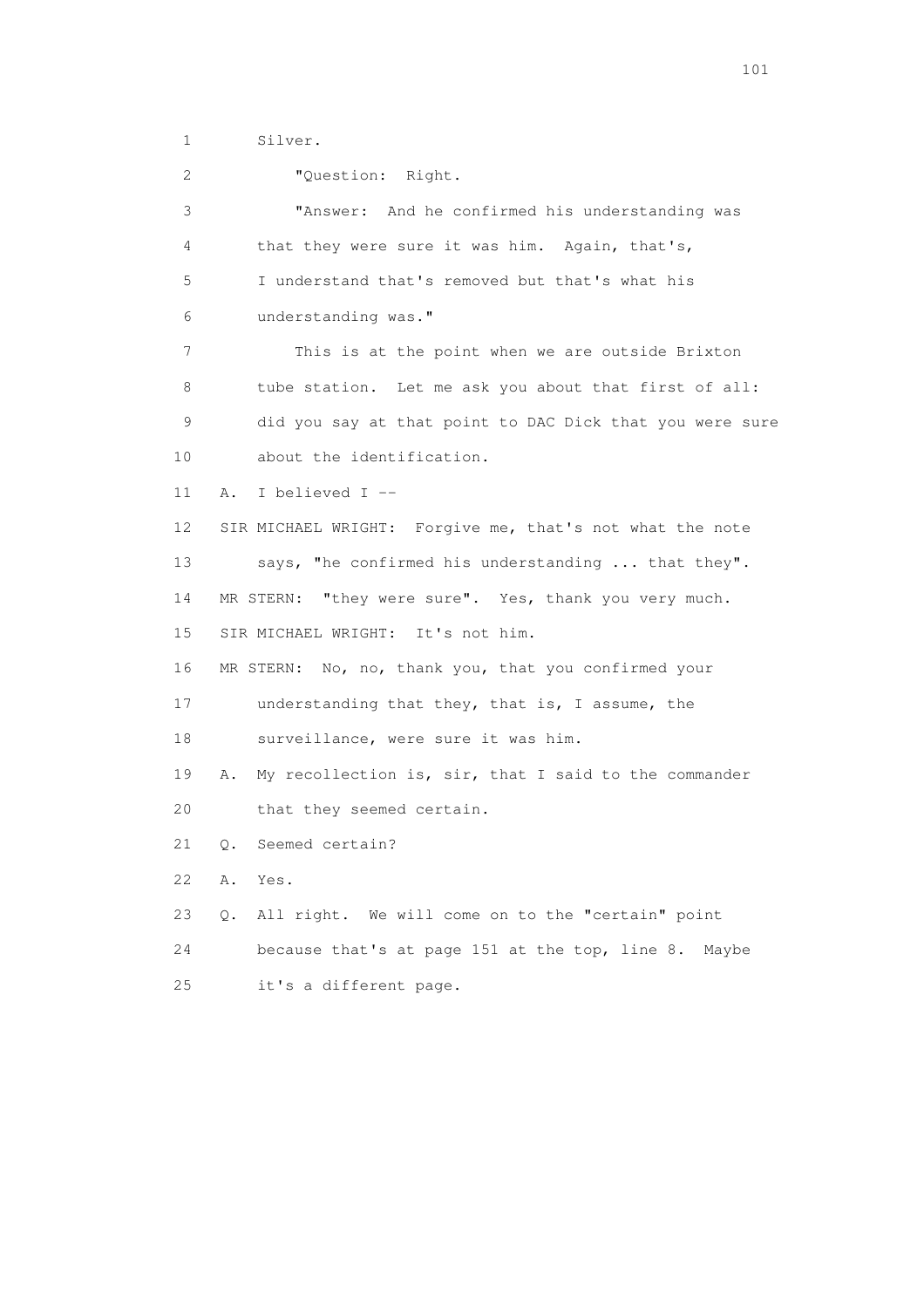1 MR HORWELL: 152 is on the screen at the moment. 2 MR STERN: 151 is the one we want, thank you very much. 3 This is at the point that DAC Dick is talking to 4 you, and Trojan 80 and 84 are speaking simultaneously? 5 A. That's correct, sir, yes. 6 Q. You are both on the phone. 7 **"...** this is what I am saying, we have now been 8 told, he is sending text messages, he is heading off the 9 bus, and I am saying if he is heading off the bus 10 towards Stockwell tube station, I want the interception 11 before then, as long as it is still a good 12 identification. 13 Mr Purser said to me, 'They are certain it's him'. 14 "Question: They are certain it's him? 15 "Answer: Yes. I think I should also add, I never 16 got an answer to the specific question of what is the 17 percentage..." 18 That was not you, that was on a different phone 19 call. 20 Then at page 153 it's taken up by the learned 21 Coroner, line 6: 22 "You tell me it was Mr Purser who said 'they are 23 certain it's him'? 24 "Answer: Yes, sir. 25 "Sir Michael Wright: Were you surprised to hear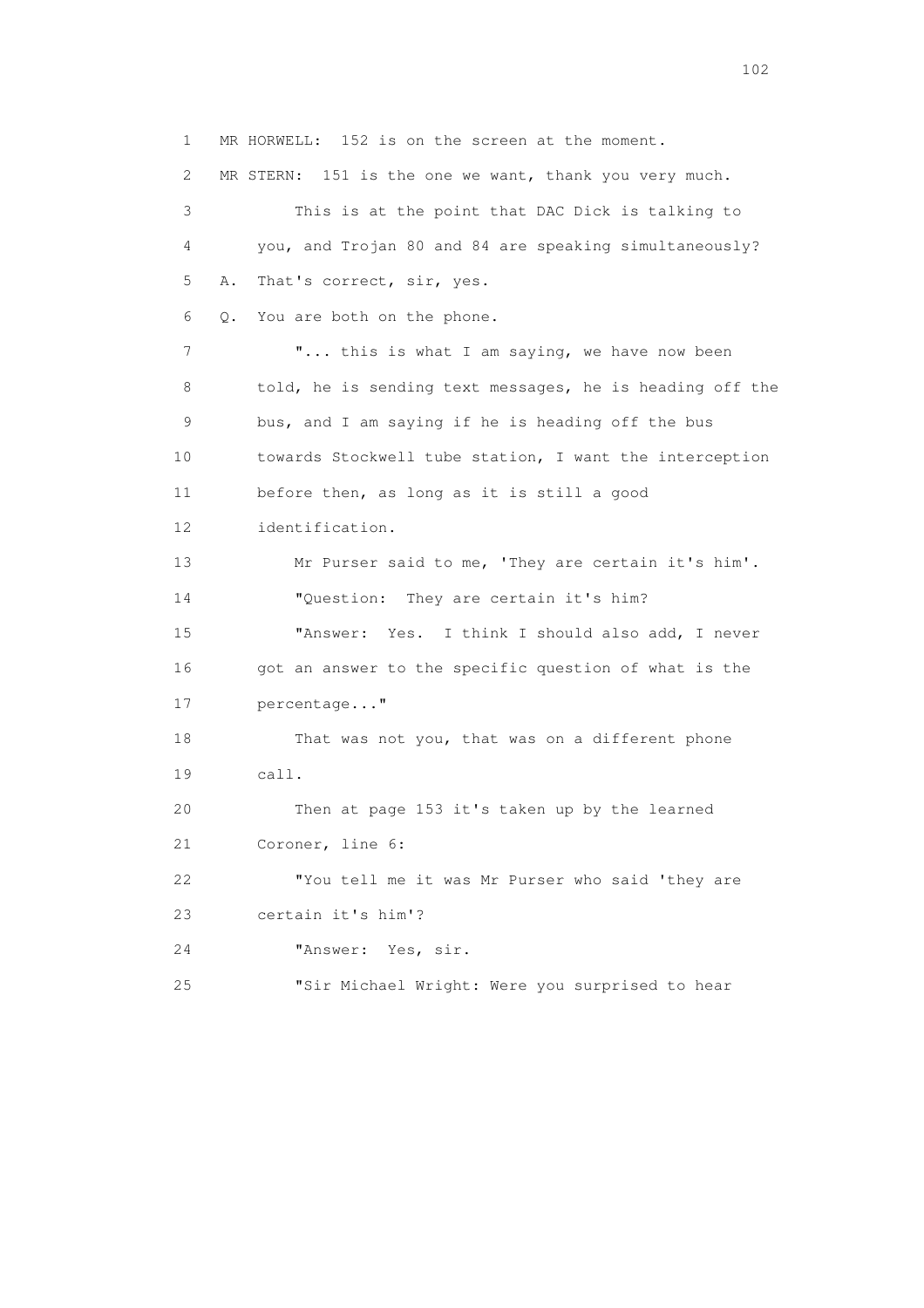1 Mr Purser say that?

 2 "Answer: No, sir, I wasn't, he was listening to the 3 surveillance radios in his car, so he heard --" 4 SIR MICHAEL WRIGHT: Then it talks about chatter. 5 MR STERN: Now, is that right, that you mentioned that to 6 DAC Dick? 7 A. I said to her that they seemed certain when she asked 8 me. 9 Q. That was your understanding, that they seemed certain? 10 A. Yes. 11 Q. Did you relay that to Trojan 84, do you think? 12 SIR MICHAEL WRIGHT: Well, he was sitting in the car with 13 him. 14 MR STERN: Yes, I think he was on the phone at various 15 times, that's why I am asking whether or not he did, 16 because it may be that they were communicating in 17 different -- 18 A. In all honesty, sir, I may have done. It was a busy 19 time, he was on the phone, I was on the phone, we were 20 trying to listen to the radio, I can't recall. 21 Q. Do you think there is any way in which it may have come 22 over the radio as words to the effect it was definitely 23 our man, or definitely the man, or is definitely the 24 man, something like that? 25 A. I can't recall hearing that, sir, and it would be wrong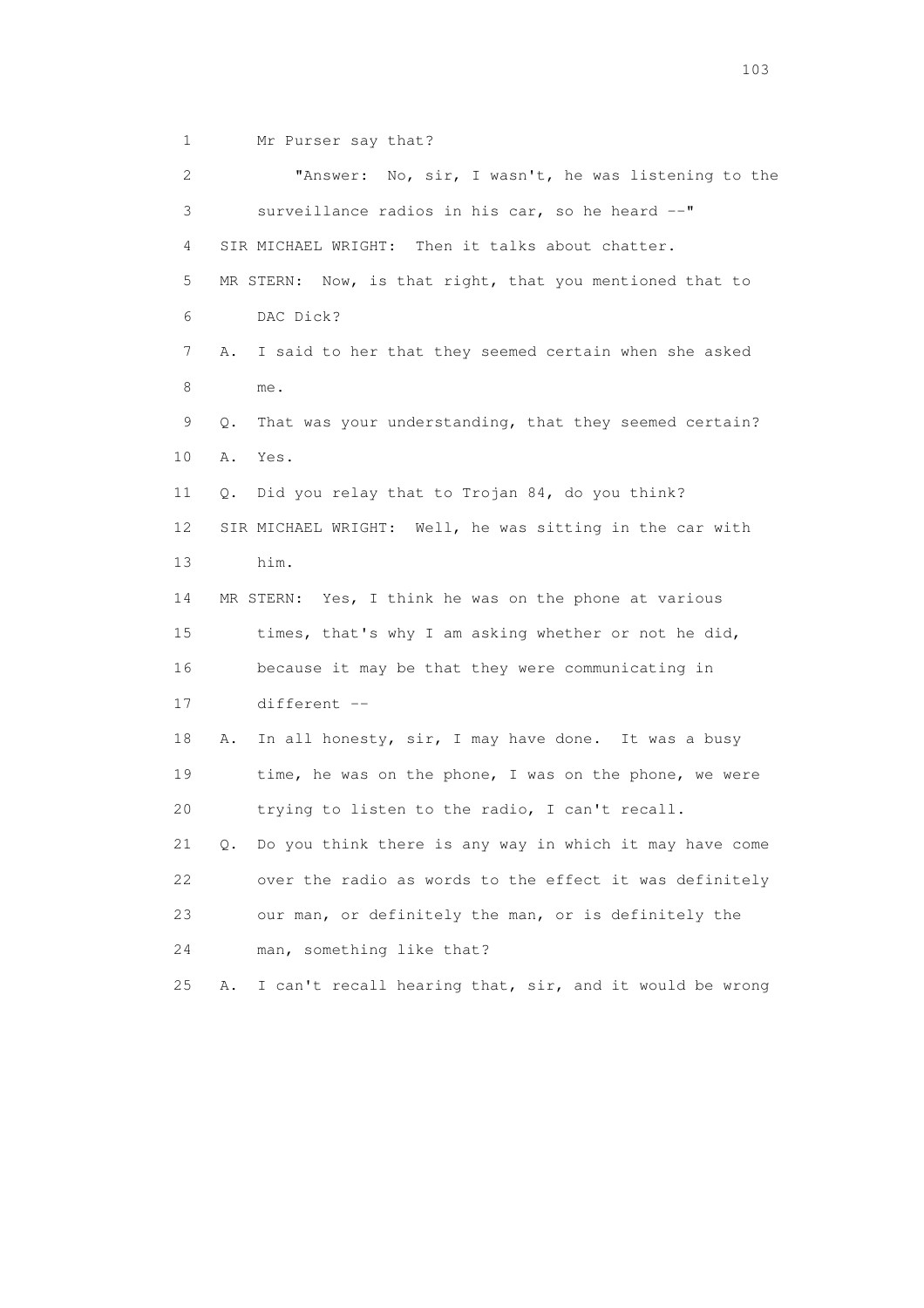| 1  |           | to say I was in a position to hear everything that was   |
|----|-----------|----------------------------------------------------------|
| 2  |           | going on on the radio.                                   |
| 3  | $\circ$ . | Do you think you may have said something like that?      |
| 4  | Α.        | I don't believe I said anything like that, sir.          |
| 5  | Q.        | I mean in passing it to others?                          |
| 6  | Α.        | I have said to Commander Dick that they seemed<br>No.    |
| 7  |           | certain.                                                 |
| 8  | Q.        | Just moving on to the end of the incident, we know that  |
| 9  |           | you went down into the tube at about 10.25 in the        |
| 10 |           | morning?                                                 |
| 11 | Α.        | That's right, sir, yes.                                  |
| 12 | Q.        | At that time, were you aware that an explosives expert   |
| 13 |           | had already been to the scene?                           |
| 14 | Α.        | He was still there, sir.                                 |
| 15 | Q.        | He was still there?                                      |
| 16 | Α.        | He was just finishing off doing the x-rays.              |
| 17 | Q.        | So an explosives expert had been called and he was       |
| 18 |           | carrying out some x-rays of Mr de Menezes --             |
| 19 | Α.        | Shoes.                                                   |
| 20 | Q.        | As obviously he came to be known, his shoes?             |
| 21 | Α.        | That's right.                                            |
| 22 | Q.        | And various other things as well, I presume, and I think |
| 23 |           | he removed the wallet and the phone?                     |
| 24 | Α.        | Say again, sir?                                          |
| 25 | $Q$ .     | The wallet and the phone, I think it was him --          |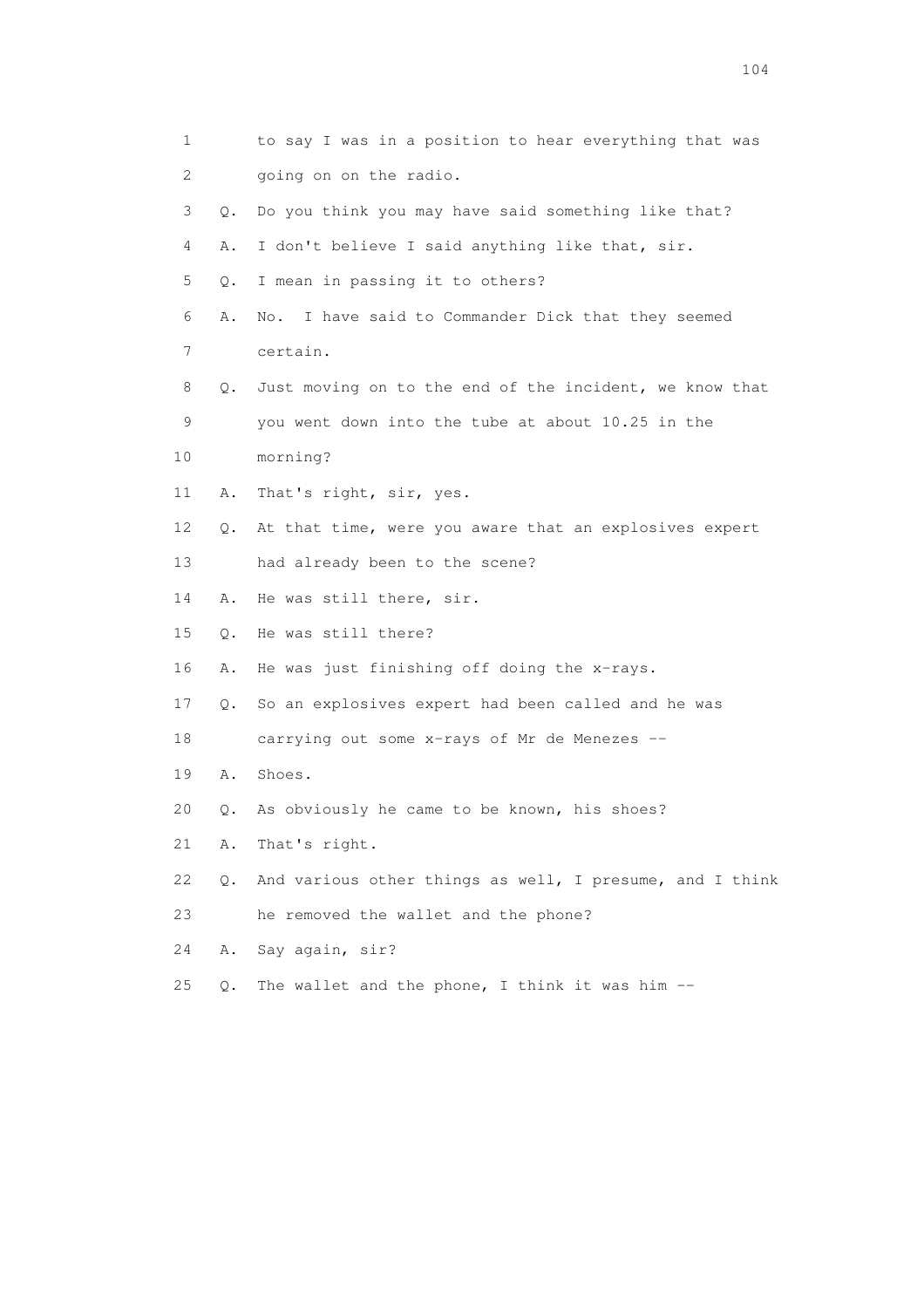|    | 1<br>Α.        | It might well have been. They were sitting on the          |
|----|----------------|------------------------------------------------------------|
|    | 2              | chairs, on the seats.                                      |
|    | 3<br>$\circ$ . | He had been lifted on to the floor, Mr de Menezes, he      |
|    | 4              | had been on the seat, he was lifted on to the floor?       |
|    | 5<br>Α.        | When I was there he was on the floor and I had been told   |
|    | 6              | I think he had been moved.                                 |
|    | 7<br>Q.        | He had been moved from the seat, yes.                      |
|    | 8              | Now, coming on to the timing of the events between         |
|    | 9              | 9.20 and 10 o'clock, I want to just ask you about that.    |
| 10 |                | You were in the same car as Trojan 84?                     |
| 11 | Α.             | Yes, I was.                                                |
| 12 | Q.             | He went with you and another to the TA Centre?             |
| 13 | Α.             | That's right, sir.                                         |
| 14 | Q.             | We understand that he was there at about 9.40?             |
| 15 | Α.             | Sorry, I misunderstand that, sir.                          |
| 16 | Q.             | That he was at the TA Centre at about 9.40, that was his   |
| 17 |                | understanding?                                             |
| 18 | Α.             | Right, 84?                                                 |
|    | 19<br>Q.       | Yes. Do you think you may have got your times just         |
| 20 |                | a little bit confused?<br>I know it's always difficult and |
| 21 |                | you were concentrating on other things.                    |
| 22 | Α.             | I think I am right.                                        |
| 23 | $Q$ .          | That's your recollection?                                  |
| 24 | Α.             | Yes.                                                       |
| 25 | $Q$ .          | All right. When you arrived there, there were two cars     |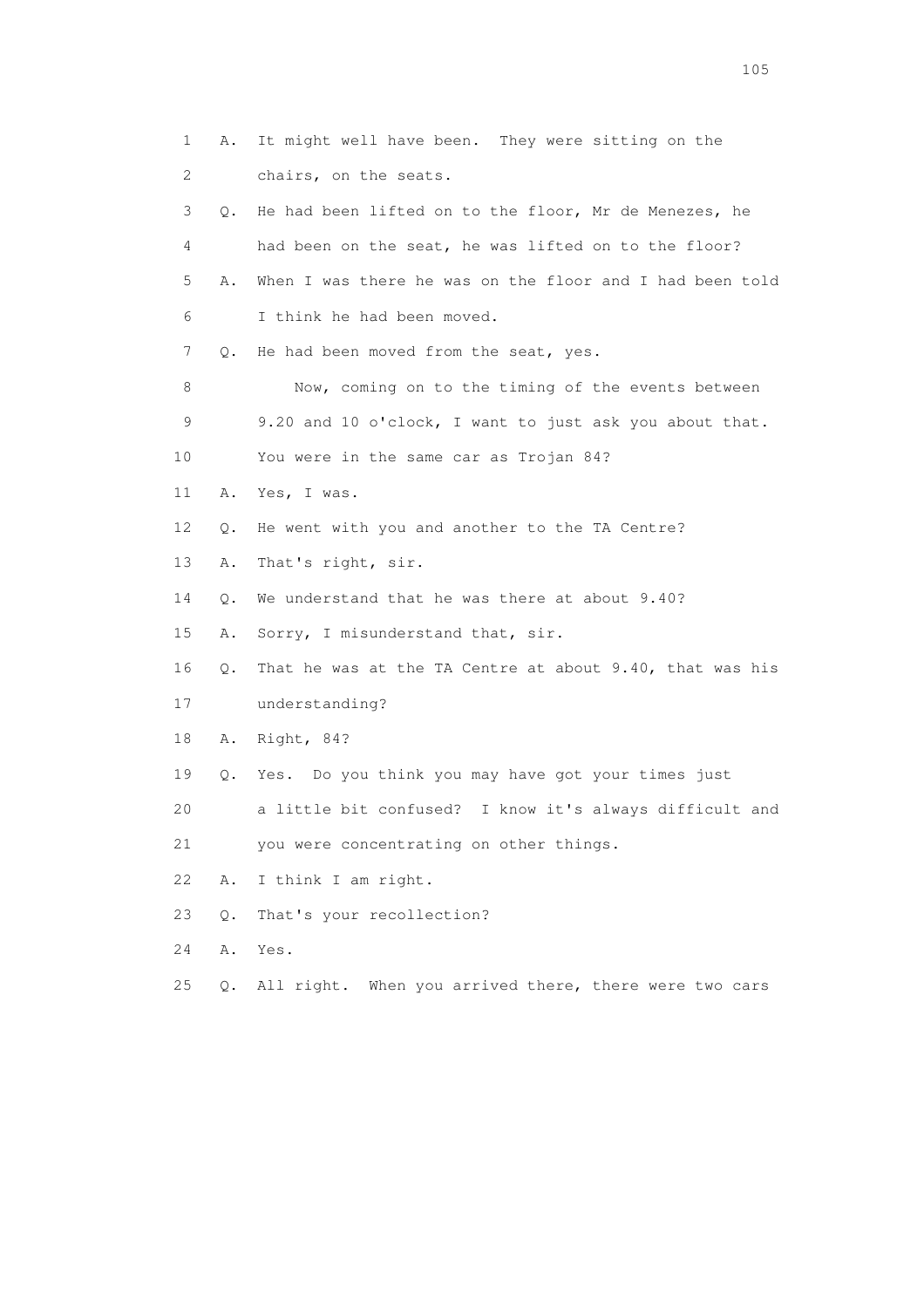1 there?

| 2  | Α. | There may well have been, sir. I can only recall the     |
|----|----|----------------------------------------------------------|
| 3  |    | one parked in front of me.                               |
| 4  | Q. | And somebody had already been in and spoken to somebody  |
| 5  |    | in the TA Centre; were you aware of that? Had that been  |
| 6  |    | relayed to you or not?                                   |
| 7  | Α. | I understood that Ralph was doing some work for us down  |
| 8  |    | there to try to resolve that, whether we could get in    |
| 9  |    | there. Certainly when I got there, there were several    |
| 10 |    | officers outside a door that 84 went and joined and then |
| 11 |    | I saw somebody I didn't know who I assumed was the       |
| 12 |    | caretaker or whatever.                                   |
| 13 | Q. | There were a number of officers there, were there, at    |
| 14 |    | that time?                                               |
| 15 | Α. | Yes, there was at least three, maybe four there.         |
| 16 | Q. | Some in the cars and some standing, were they?           |
| 17 | Α. | I can't remember if there was any in the car, sir, but   |
| 18 |    | certainly three or four standing.                        |
| 19 | Q. | I want to just play you a short clip, if I may, please,  |
| 20 |    | and it's MB2, camera 12. If we take it to 10.02.32,      |
| 21 |    | please. As we have seen this, I can do this, I hope,     |
| 22 |    | relatively speedily. Don't worry about the time at the   |
| 23 |    | top because it may be accurate or it may not be.         |
| 24 |    | Nevertheless it says 10.02.32 and you can see            |
| 25 |    | Mr de Menezes is not at the station yet.<br>Can you see  |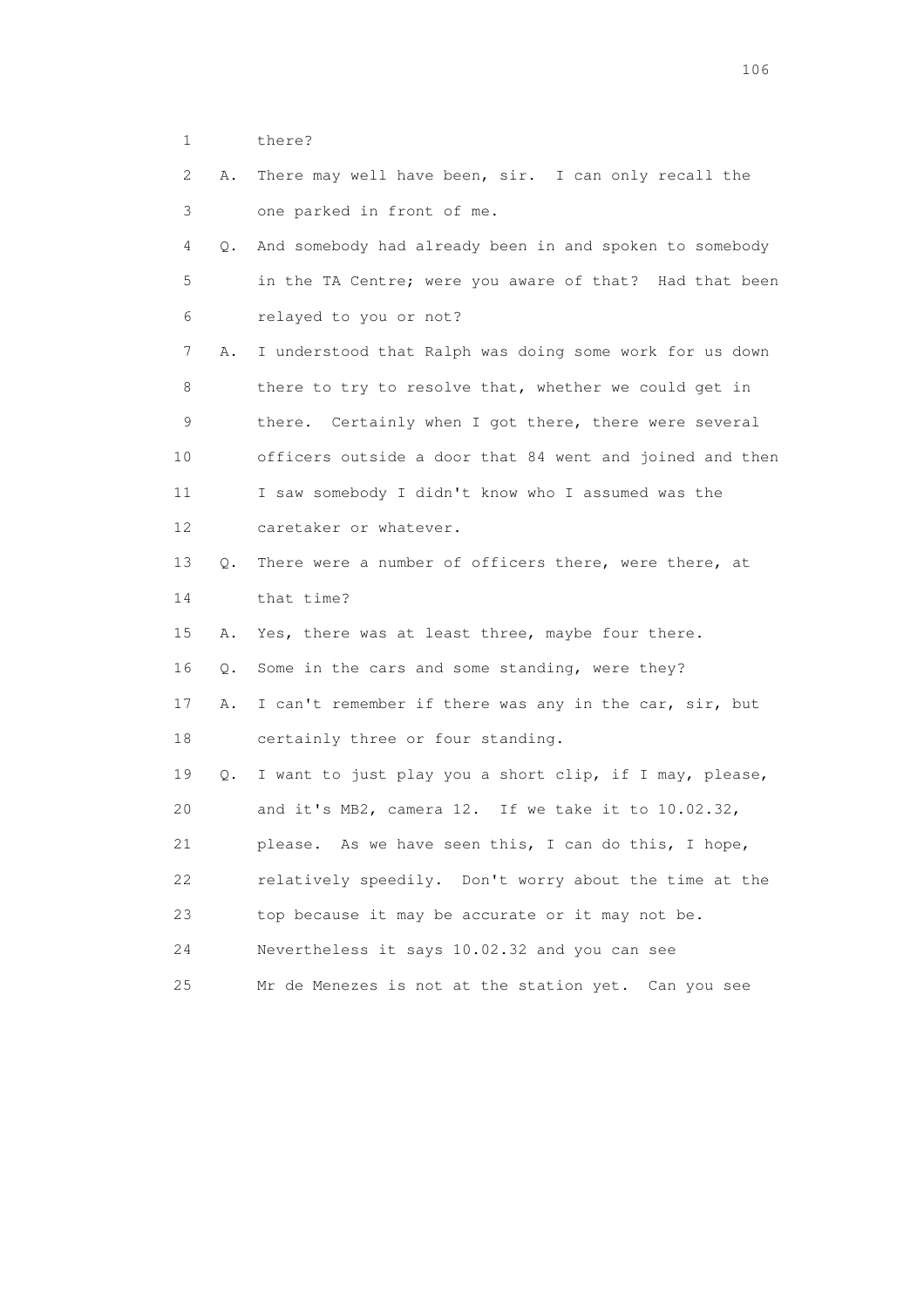1 that?

2 A. Yes, I can, sir.

| 3  | Can we move it on literally one second. You are ahead<br>0.    |
|----|----------------------------------------------------------------|
| 4  | of me.<br>One second, we can see there that there are          |
| 5  | a line of cars at the junction; yes?                           |
| 6  | Yes, sir.<br>Α.                                                |
| 7  | If we move it on again, just two seconds, you will see<br>Q.   |
| 8  | that's a much clearer picture, and if you see what it          |
| 9  | looks like is the third car that's actually behind the         |
| 10 | lights rather than in front of them, you will see it's         |
| 11 | sticking out just a little. We have heard that's the           |
| 12 | Alpha car.                                                     |
| 13 | Yes, sir.<br>Α.                                                |
| 14 | Were you in that line of traffic? Does that bring it<br>Q.     |
| 15 | back to you?                                                   |
| 16 | SIR MICHAEL WRIGHT: We have done all this, Mr Stern, he        |
| 17 | says that he thinks he probably was, further back.             |
| 18 | MR STERN: I think it was Trojan 84.                            |
| 19 | SIR MICHAEL WRIGHT: They are both in the same car.             |
| 20 | MR STERN: Yes, I just want to deal with it with this           |
| 21 | officer, if I may. I am sorry, it won't take very long.        |
| 22 | I believe I was, sir.<br>Α.                                    |
| 23 | Do you think it's right you were in that line of traffic<br>Q. |
| 24 | at the point at which Mr de Menezes was walking towards        |
| 25 | the tube station?                                              |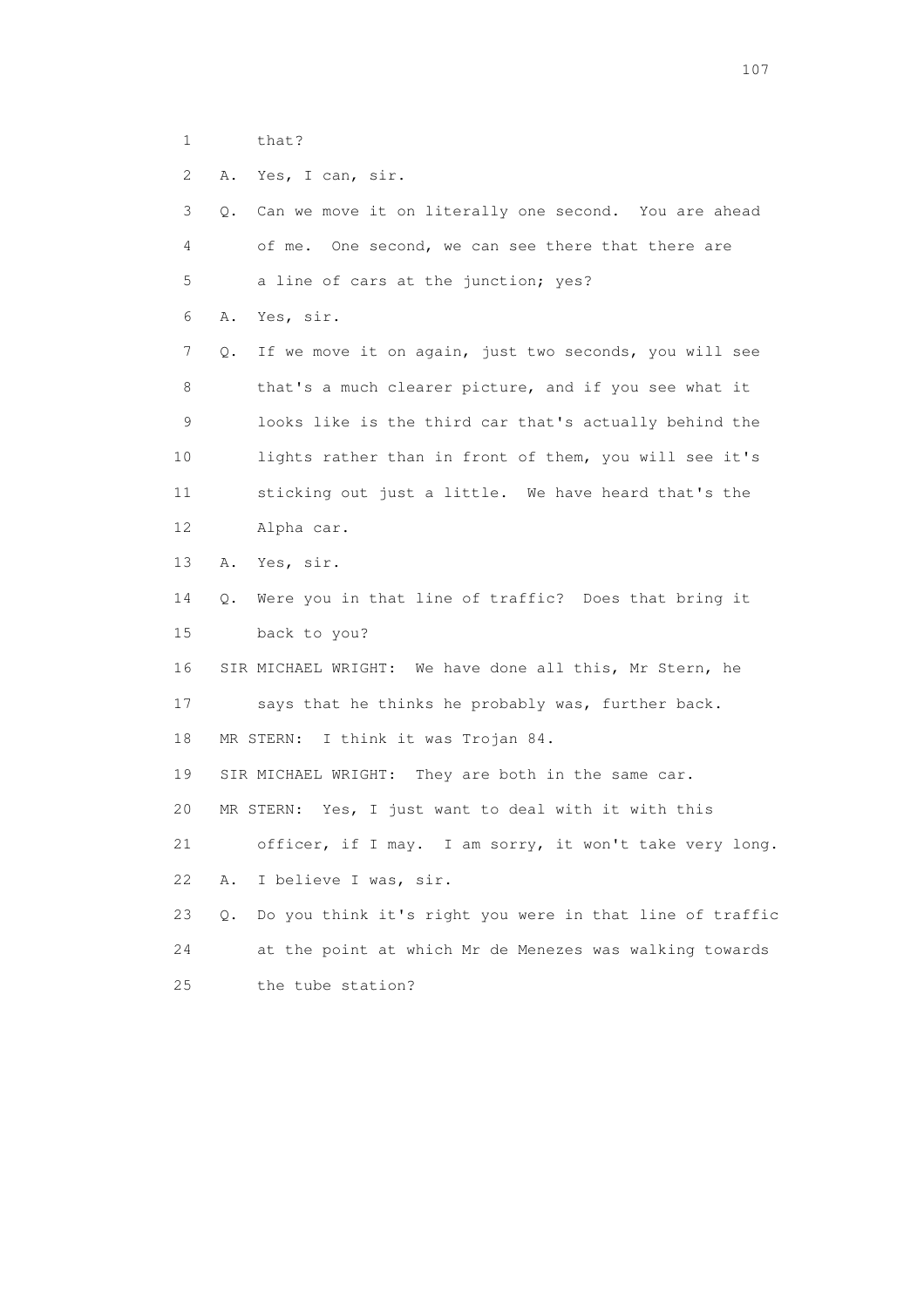1 A. That would appear to be the case, yes, sir. 2 Q. Exactly. At that point, was there some discussion over 3 the radio, I know it's all a matter of seconds when 4 there is this discussion over the radio about whether or 5 not SO12 can do it or whether or not the firearms 6 officers can do it? 7 A. That's right, sir. 8 Q. Is it at that point when you are waiting at the junction 9 that this all happens? 10 A. That's my recollection. We had turned our lights off, 11 we got baulked at the junction, we were the other side 12 of the road and the driver was trying to force it 13 through, and I can recall that conversation. 14 Q. So it was at that point? 15 A. Yes, sir. 16 MR STERN: Thank you very much. 17 SIR MICHAEL WRIGHT: Mr Hough, where are we as far as Derek 18 is concerned? 19 MR HOUGH: Derek is coming this afternoon. 20 SIR MICHAEL WRIGHT: I know that. The question really is 21 how long everybody is going to need for Derek, as to 22 whether we interpose him between Mr Purser's next 23 cross-examination. 24 MR HOUGH: My understanding is that Derek can be here on 25 Monday if he runs over but I'll be corrected if I'm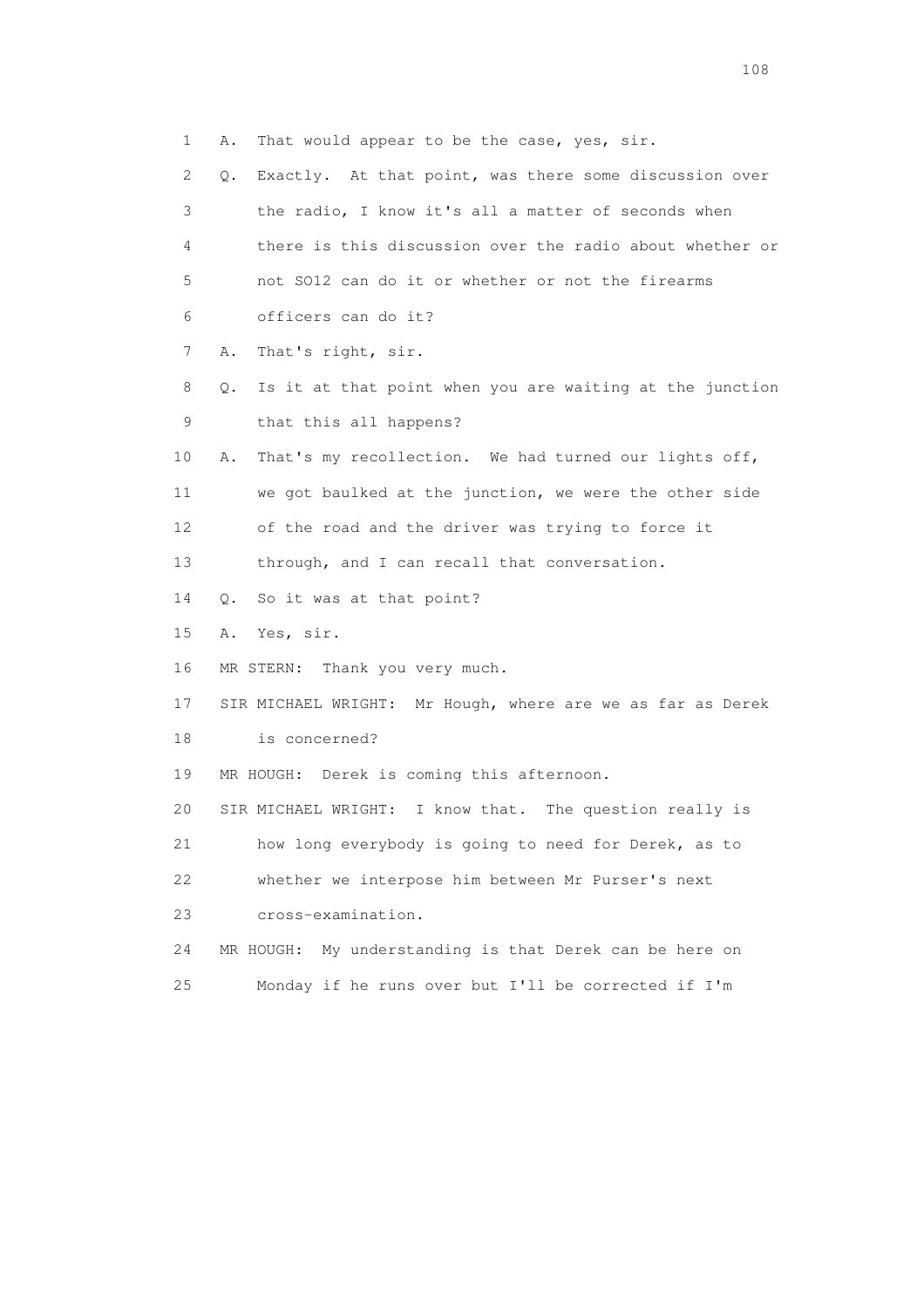1 wrong on that.

2 MR GIBBS: He can be here on Monday, sir. 3 SIR MICHAEL WRIGHT: So you are content that we can deal 4 with it in the normal way and continue. 5 MR GIBBS: I don't think that I can ask that the normal flow 6 of evidence be interrupted merely for his convenience. 7 SIR MICHAEL WRIGHT: You don't? You can always ask, Mr 8 Gibbs. You may not get the right answer. 9 MR GIBBS: I am not sure it would be fair on this witness, 10 would it? 11 SIR MICHAEL WRIGHT: That's what I have in mind. I do not 12 want to do it unless I can possibly help it. 13 MR HOUGH: Sir, that's exactly the point I was going to 14 make. It is only fair to Mr Purser -- 15 SIR MICHAEL WRIGHT: We finish his evidence today. 16 MR HOUGH: Sir, after the jury has gone, may I keep counsel 17 for a couple of minutes. 18 SIR MICHAEL WRIGHT: 2 o'clock, please, ladies and 19 gentlemen. 20 (1.00 pm) 21 (The short adjournment) 15 (2.00 pm) 16 (In the presence of the jury) 17 SIR MICHAEL WRIGHT: Ms Leek. 18 Questions from MS LEEK 19 MS LEEK: Thank you, sir. 20 Mr Purser, I ask questions on behalf of Trojan 84, 21 and a number of the other CO19 officers. 22 A. Ma'am. 23 Q. I just have a couple of points to ask you about. The 24 first is in relation to briefings, and of course my 25 officers echo what those -- the officers whom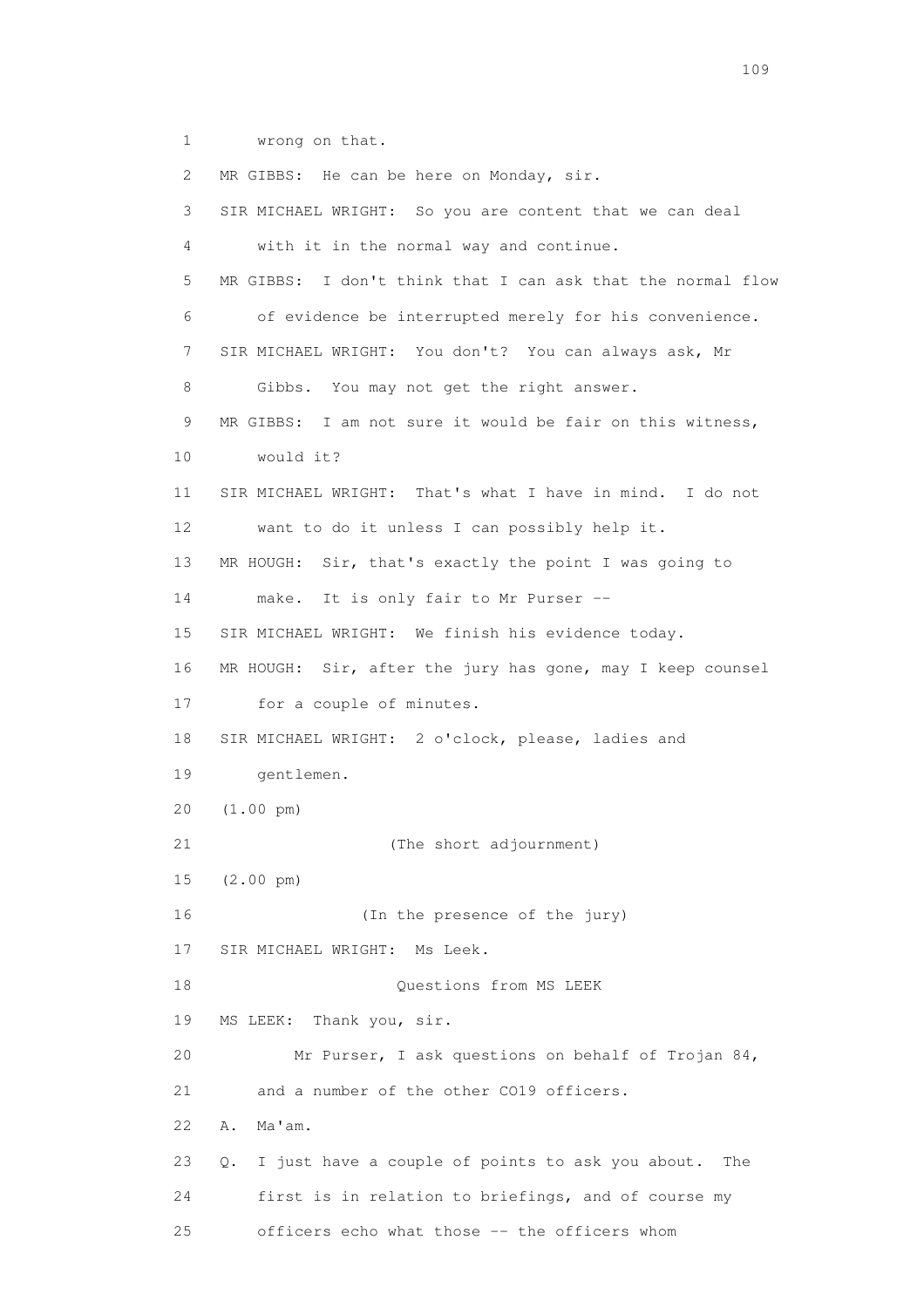|    | 1       | I represent who we will be hearing from, will also say  |
|----|---------|---------------------------------------------------------|
|    | 2       | that you delivered a calm and balanced briefing, and    |
|    | 3       | indeed one of the best briefings that they have heard.  |
|    | 4<br>Α. | Thank you, ma'am.                                       |
|    | 5<br>Q. | It's been suggested that you should have explained the  |
|    | 6       | role of the DSO within the command structure of the     |
|    | 7       | firearms team. But of course what is important is that, |
|    | 8       | for the officers, is the totality of the briefings they |
|    | 9       | get; is that right?                                     |
| 10 | Α.      | Yes, it is.                                             |
| 11 | Q.      | They had already heard about that from Trojan 84?       |
| 12 | Α.      | That's as I understand it, yes.                         |
| 13 | Q.      | Were you aware that he had told them about the role of  |
| 14 |         | the DSO with Vince Esposito up in the control room?     |
| 15 | Α.      | I don't believe I was at the time, no.                  |
| 16 | Q.      | But it's right, is it not, that he would have been in   |
| 17 |         | a better position so far as the firearms command        |
| 18 |         | structure is concerned, to explain that to them?        |
| 19 | Α.      | Very much so, yes.                                      |
| 20 | Q.      | That would also go for the possibility of a critical    |
| 21 |         | shot having to be taken in the event of a failure to    |
| 22 |         | comply with a challenge?                                |
| 23 | Α.      | Yes.                                                    |
| 24 | Q.      | Because those are firearms tactics which he would be    |
| 25 |         | better able to describe?                                |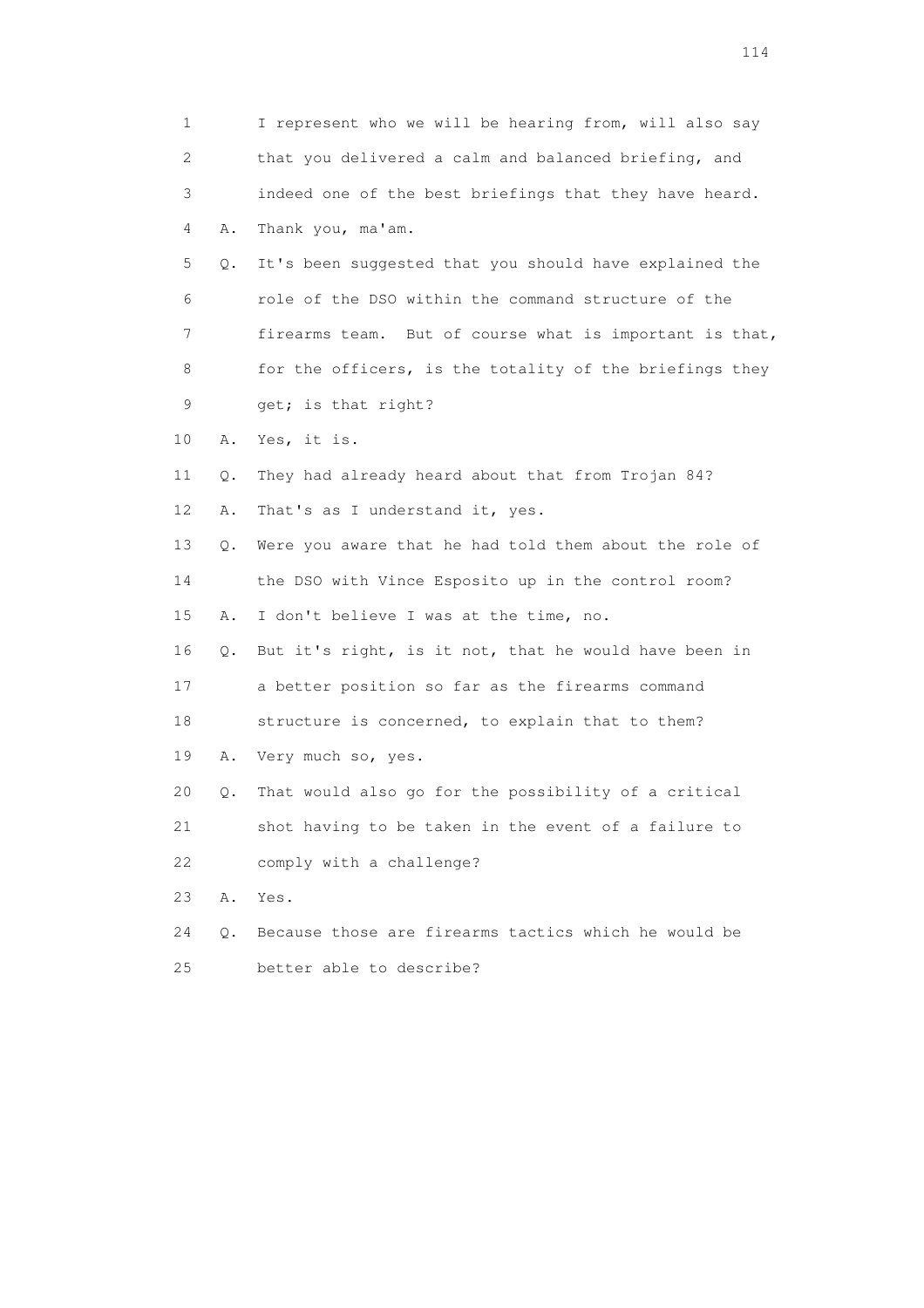1 A. That's correct, yes.

| 2.          | О. | As far as the command structure is concerned, it was     |
|-------------|----|----------------------------------------------------------|
| 3           |    | clear at all times, was it not, that once there was even |
| 4           |    | a possible identification, the DSO would take command?   |
| 5           | Α. | She was in command from the start.                       |
| 6           | Q. | Absolutely. From the point of view -- from the moment    |
| 7           |    | when there was any form of identification, you and       |
| 8           |    | Trojan 84 would be passing information up to the control |
| $\mathsf 9$ |    | room?                                                    |
| 10          | Α. | That's correct.                                          |
| 11          | Q. | You would be passing orders down to the men on the       |
| 12          |    | ground that came from the control room?                  |
| 13          | Α. | That's correct.                                          |
| 14          | Q. | You have said that as you approached Stockwell station   |
| 15          |    | you heard some chat on the back-to-back, channel 75?     |
| 16          | Α. | I believe it's the back-to-back, yes.                    |
| 17          | Q. | I think at that point you were actually on the phone to  |
| 18          |    | Commander Dick as well, were you not?                    |
| 19          | Α. | I was, yes.                                              |
| 20          | Q. | There is no mention in your statement that you made on   |
| 21          |    | the day of anything, any details of what they said or    |
| 22          |    | what you heard them say on the radio?                    |
| 23          | Α. | That's correct, yes.                                     |
| 24          | Q. | I think you have now said that you remember them saying, |
| 25          |    | "We are there", "We can do it"?                          |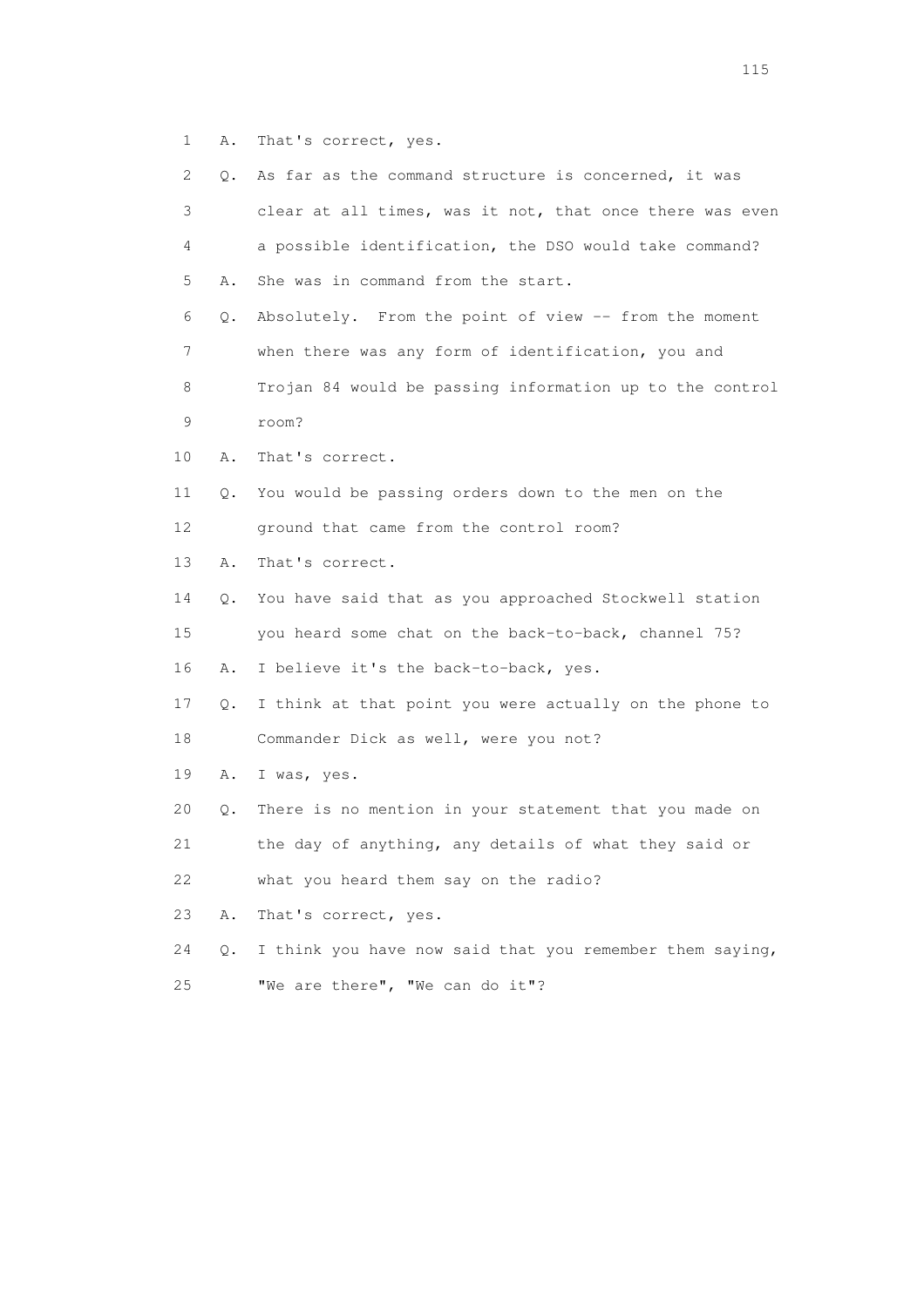- 1 A. Yes.
- 2 Q. As to whether or not they could do what the commander 3 wanted them to do, that would be a matter for her to
- 4 decide?
- 5 A. Absolutely, yes.
- 6 Q. That would be based on Trojan 84 passing up to the
- 7 control room the location?
- 8 A. Yes.
- 9 Q. That's what he did?
- 10 A. Yes.
- 11 Q. Bearing in mind what Commander Dick knew about precisely 12 where Mr de Menezes was at that stage?
- 13 A. Very much so, yes.
- 14 Q. It wouldn't be a matter for Trojan 84 to make the
- 15 decision or for the men on the ground?
- 16 A. No.
- 17 Q. That's not what happened?
- 18 A. No.
- 19 Q. In fact what happened was that, based on where the

20 various teams were and the resources were, that's when

21 the decision was made and the order came through?

- 22 A. Yes.
- 23 Q. Do you agree with Trojan 84 that, as soon as the order 24 came through to stop him getting on the tube, that was 25 put out over the radio?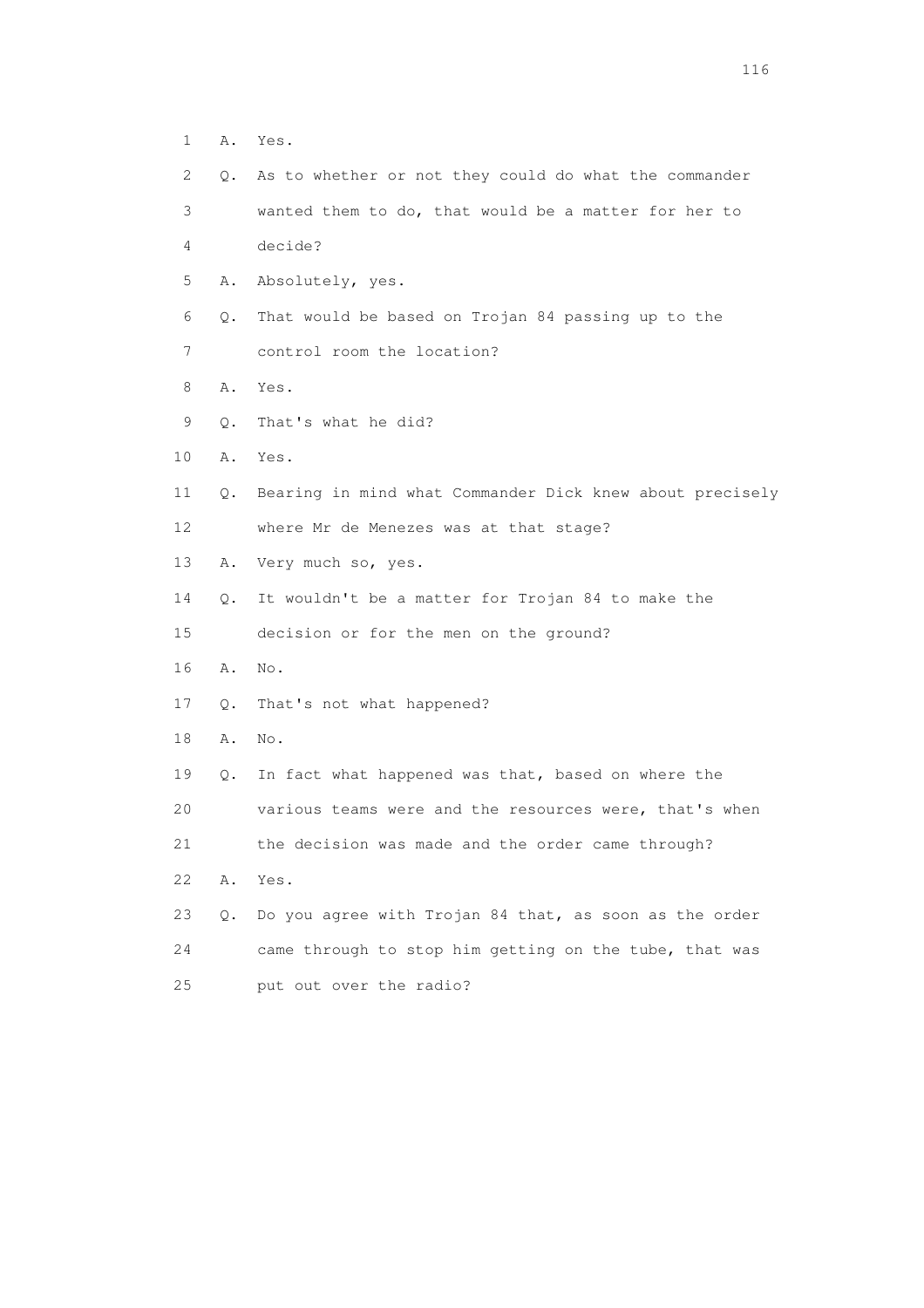- 1 A. It was, yes.
- 2 Q. That was confirmed by Ralph, who understood what he had 3 said?
- 4 A. Yes.
- 5 Q. Then state red was given almost immediately thereafter?
- 6 A. That's correct, yes.
- 7 MS LEEK: Thank you.
- 8 SIR MICHAEL WRIGHT: Thank you. Mr Horwell.

9 Questions from MR HORWELL

- 10 MR HORWELL: Mr Purser, don't be alarmed, I haven't got very 11 much to ask you. I am just putting the box there to
- 12 rest my notes upon. My name is Richard Horwell and
- 13 I appear on behalf of the Commissioner.
- 14 A. Sir.
- 15 Q. As Mr Mansfield has indicated, I am one of those who 16 comes after him who suggests that too much hindsight is 17 being applied. Do you understand?
- 18 A. Yes, I do, sir.
- 19 Q. No doubt you would be the first to agree that we can all
- 20 be very clever and have blinding accuracy with
- 21 hindsight?
- 22 A. Yes, sir.
- 23 Q. The timing of any stop that was anticipated that 24 morning: we have heard from Trojan 84 and other police 25 officers that it is of paramount importance that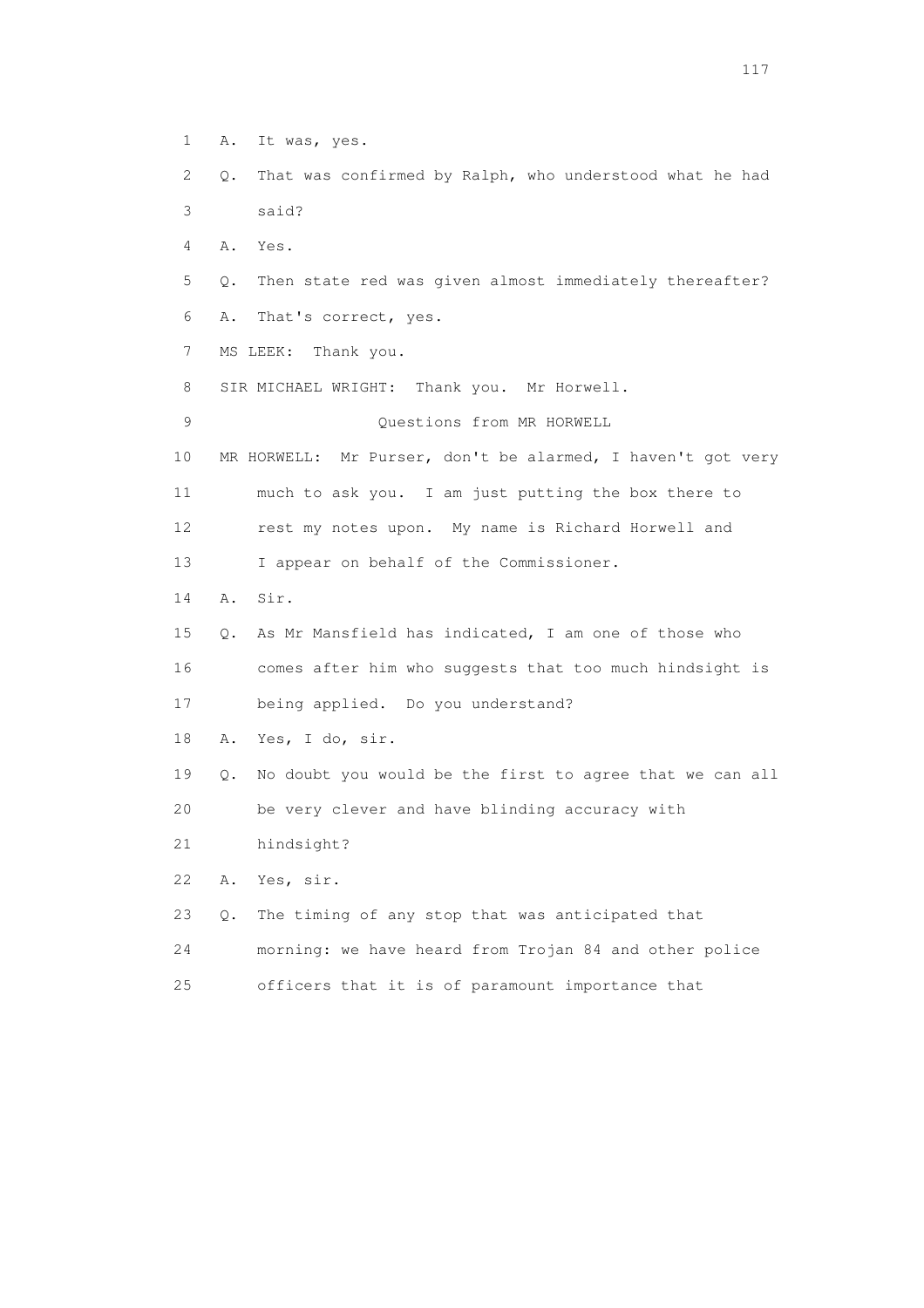|    | 1       | everyone uses a large degree of flexibility in          |
|----|---------|---------------------------------------------------------|
|    | 2       | an operation such as this; would you agree?             |
|    | 3<br>Α. | I would, sir, yes.                                      |
|    | 4<br>О. | On the issue as to whether a predetermined stopping     |
|    | 5       | point is practicable, it is not practicable, would you  |
|    | 6       | agree, if you have absolutely no idea where any         |
|    | 7       | individual may go?                                      |
|    | 8<br>Α. | No, sir, we had too many variables.                     |
|    | 9<br>Q. | We have heard evidence to this effect, that if a person |
| 10 |         | takes a route different to the one that you might have  |
| 11 |         | anticipated, there can be confusion if you have set up  |
| 12 |         | a predetermined stopping point?                         |
| 13 | Α.      | Yes, sir.                                               |
| 14 | О.      | The operation is thrown?                                |
| 15 | Α.      | Yes, sir.                                               |
| 16 | $Q$ .   | Of course what one also has to bear in mind when        |
| 17 |         | considering this issue is that you have no idea at the  |
| 18 |         | outset at what stage any individual may be identified?  |
| 19 | Α.      | That's correct, sir.                                    |
| 20 | Q.      | Now, the prospect of frequent and immediate armed       |
| 21 |         | interventions on males who were the subject of a weak   |
| 22 |         | possible identification, that's a concept that appalls  |
| 23 |         | you, Mr Purser; is that right?                          |
| 24 | Α.      | Yes, sir.                                               |
| 25 | О.      | At first, bearing this operation in mind, you blow the  |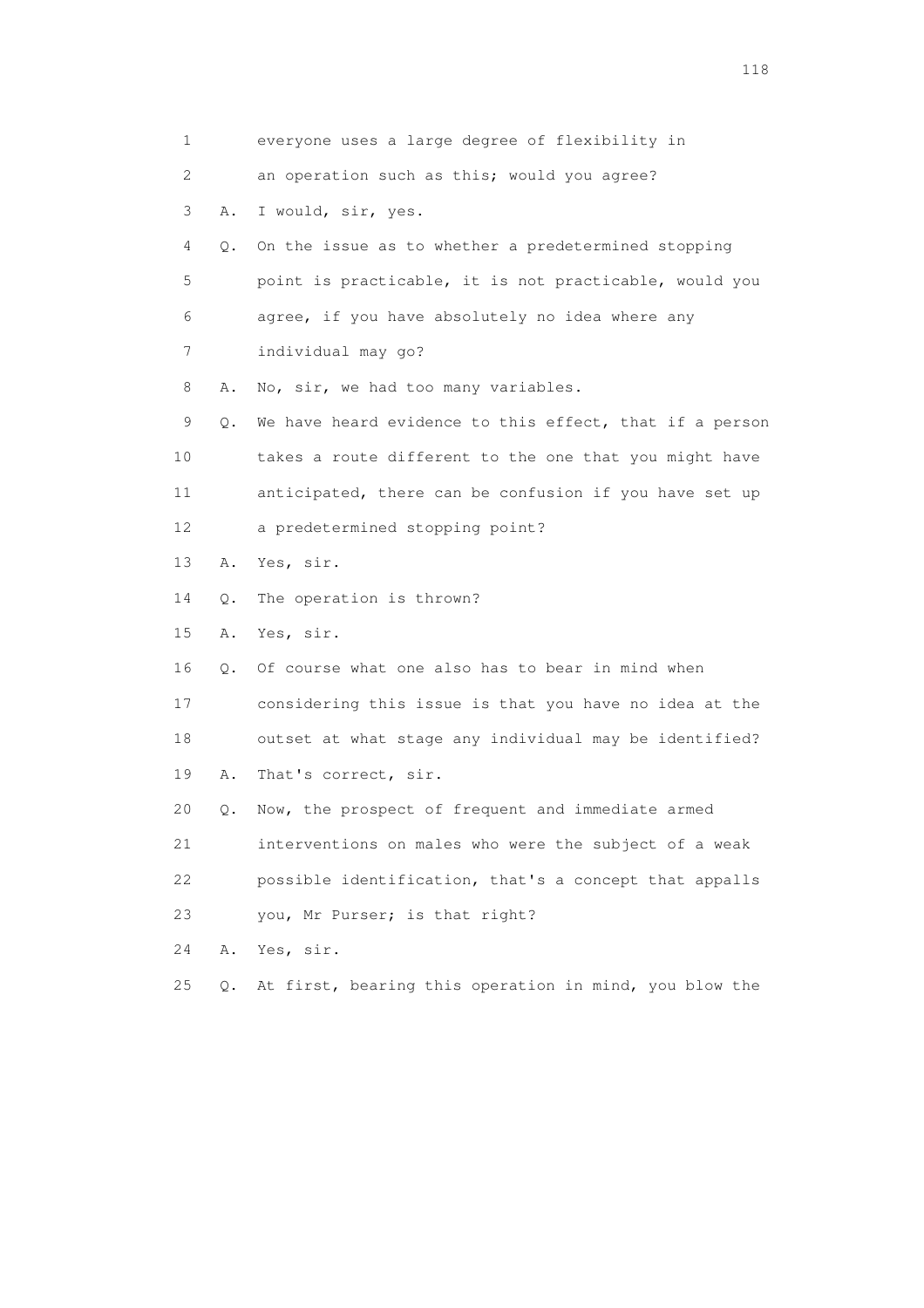- 1 covert nature of the operation?
- 2 A. Yes, I did, yes.

 3 Q. Second, we have heard many times that even in the best 4 of circumstances, an armed intervention is a risky 5 enterprise? 6 A. Very risky, yes, sir. 7 Q. The greater the number of armed interventions, the 8 greater the risk? 9 A. That's correct, sir. 10 Q. People may not always respond in a predictable manner? 11 A. That's true, sir. 12 Q. If individuals who are the subject of an armed stop do 13 not behave in a predictable manner, there is an obvious 14 risk? 15 A. There is, sir, yes. 16 Q. Now, you have been asked to look, if you could take the 17 bundle of maps, please, at page 7, when Mr Mansfield was 18 asking you questions as to why this individual, 19 Mr de Menezes, as we now know him to have been, was not 20 stopped before reaching any one of the bus stops that we 21 can see on that plan. 22 Can we look at a wider view, please, of Scotia Road, 23 and can you turn to page 8, which I suggest is a more 24 realistic plan when considering this particular topic. 25 I am not suggesting you had this plan with this detail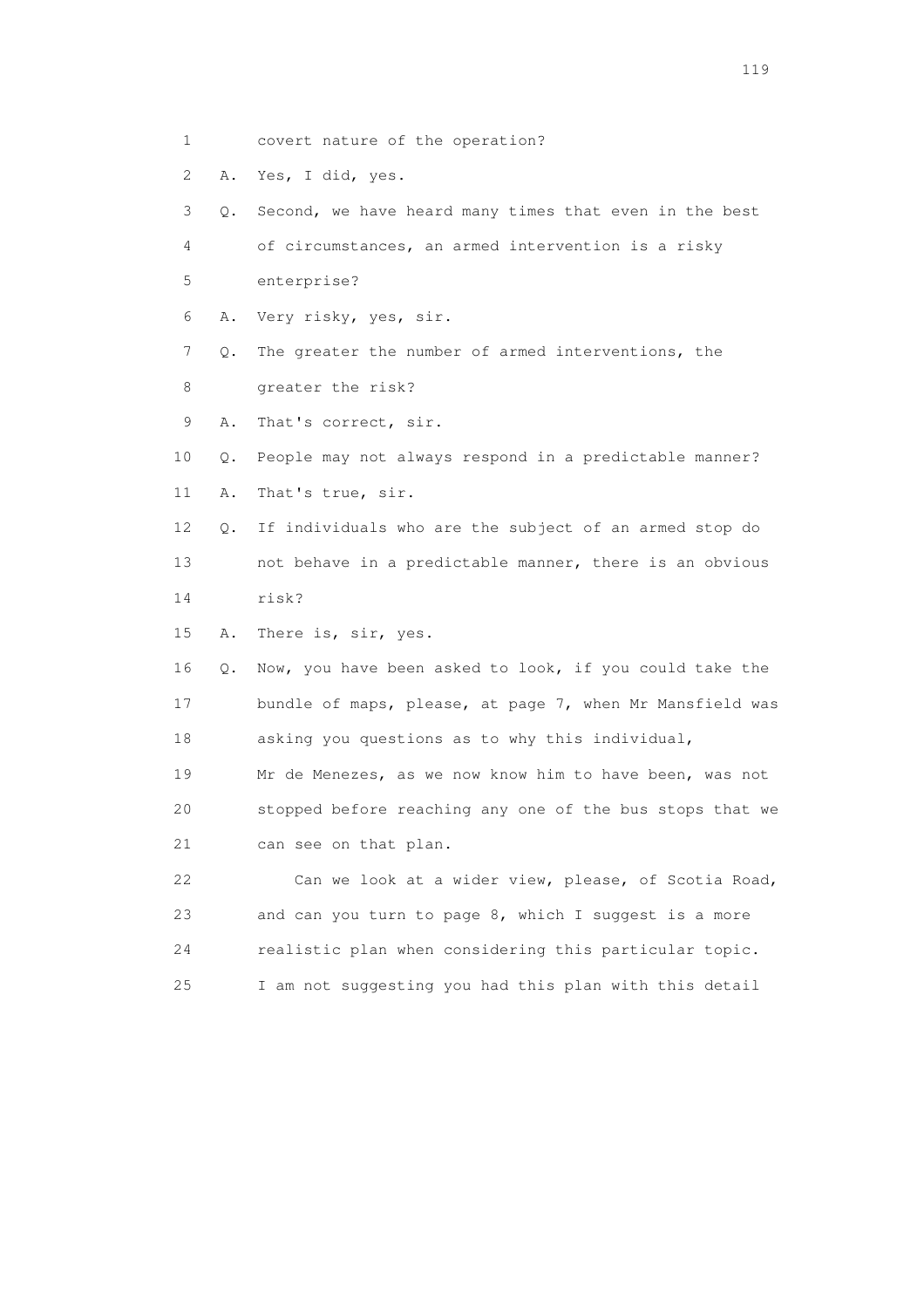| 1  |    | available to you on the morning of the 22nd, Mr Purser.  |
|----|----|----------------------------------------------------------|
| 2  | Α. | Sir.                                                     |
| 3  | Q. | We can see that from Scotia Road of course somebody can  |
| 4  |    | come out and turn left, but right to the main            |
| 5  |    | Brixton Road is one direction; Roupell Road, two bus     |
| 6  |    | stops there; Christchurch Road, other bus stops.<br>The  |
| 7  |    | point I seek your evidence upon, Mr Purser, is this:     |
| 8  |    | that if you are considering stopping somebody in this    |
| 9  |    | situation, before they reach a bus stop, which bus stop  |
| 10 |    | are you going to choose?                                 |
| 11 | Α. | Exactly, sir.                                            |
| 12 | Q. | We have heard something about anti-surveillance, and     |
| 13 |    | a terrorist may not necessarily go to the nearest bus    |
| 14 |    | stop?                                                    |
| 15 | Α. | That's true, sir.                                        |
| 16 | Q. | He may want to walk, look behind him, see if he is being |
| 17 |    | followed?                                                |
| 18 | Α. | Yes.                                                     |
| 19 | Q. | The briefing, or the briefings that took place, your     |
| 20 |    | briefing was at Nightingale Lane?                        |
| 21 | Α. | Sir.                                                     |
| 22 | Q. | So that we understand what is happening at this stage,   |
| 23 |    | there is pressure upon you to get your firearms team to  |
| 24 |    | the location as soon as possible?                        |
| 25 | Α. | Yes, there is.                                           |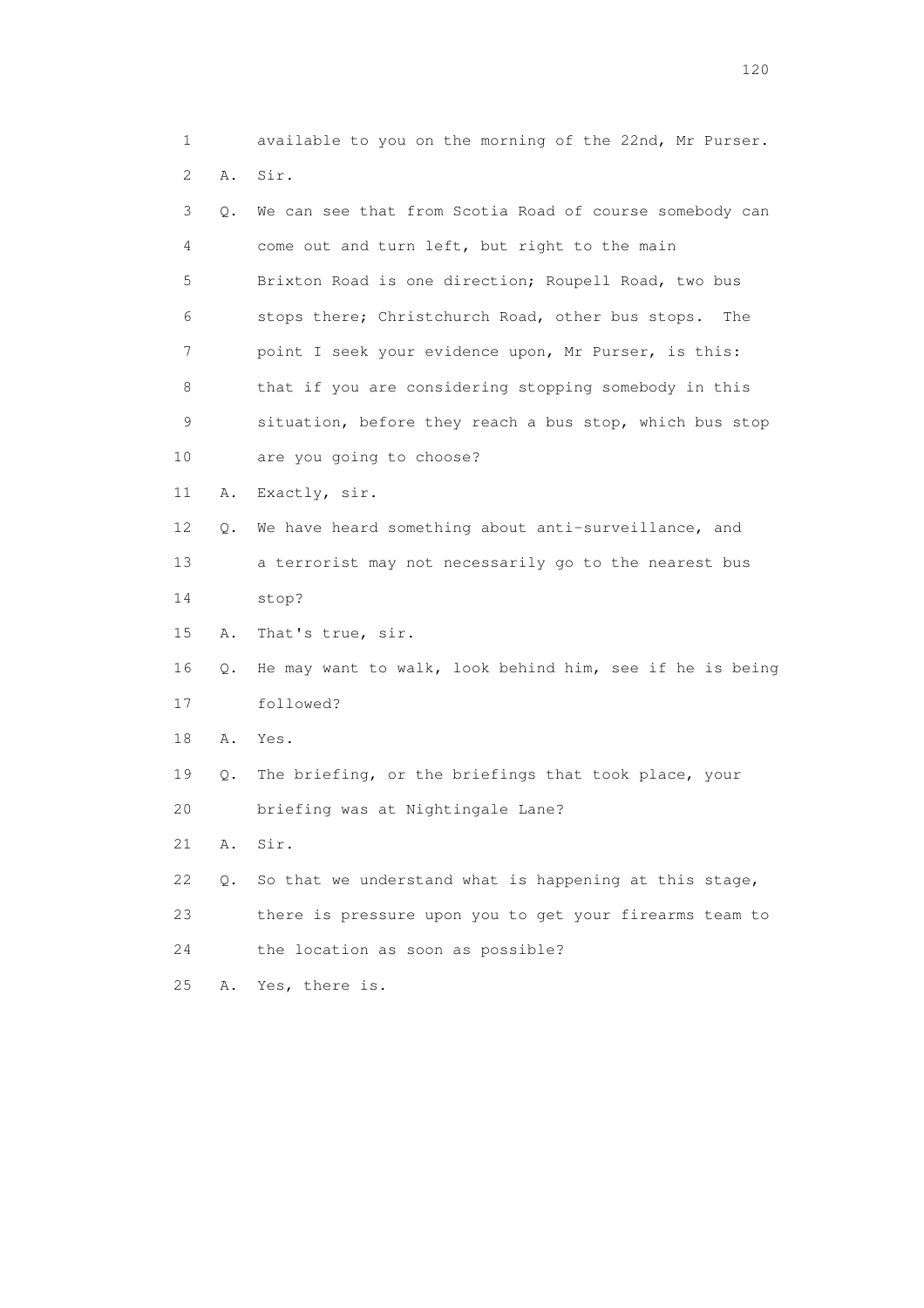| $\mathbf{1}$ | Q.        | But because of the extraordinary threat that you faced  |
|--------------|-----------|---------------------------------------------------------|
| 2            |           | that morning, you were determined to wait and to ensure |
| 3            |           | that the firearms team received the best possible       |
| 4            |           | briefing that you could give?                           |
| 5            | Α.        | That's correct, sir.                                    |
| 6            | Q.        | It's a balance that has to be struck, would you not     |
| 7            |           | agree?                                                  |
| 8            | Α.        | Very much so, sir. The analogy I would look on it as    |
| 9            |           | you need to build the foundations properly before you   |
| 10           |           | build a house, sir.                                     |
| 11           | О.        | The decision as to whether or not an individual should  |
| 12           |           | be stopped by armed police officers: it's a judgment    |
| 13           |           | decision that has to be made, do you not agree?         |
| 14           | Α.        | I do, sir, and it's a difficult decision.               |
| 15           | $\circ$ . | On all of the evidence that is then available?          |
| 16           | Α.        | That's correct.                                         |
| 17           | $\circ$ . | Whether correct or incorrect?                           |
| 18           | Α.        | Yes, sir.                                               |
| 19           | Q.        | However we may discuss and debate this issue in the     |
| 20           |           | course of the inquest, it cannot be any other way?      |
| 21           | Α.        | No, it cannot.                                          |
| 22           | О.        | The Coroner himself has referred to the appalling       |
| 23           |           | dilemma that the police face when confronted with       |
| 24           |           | a possible suicide bomber?                              |
| 25           | Α.        | Yes, sir.                                               |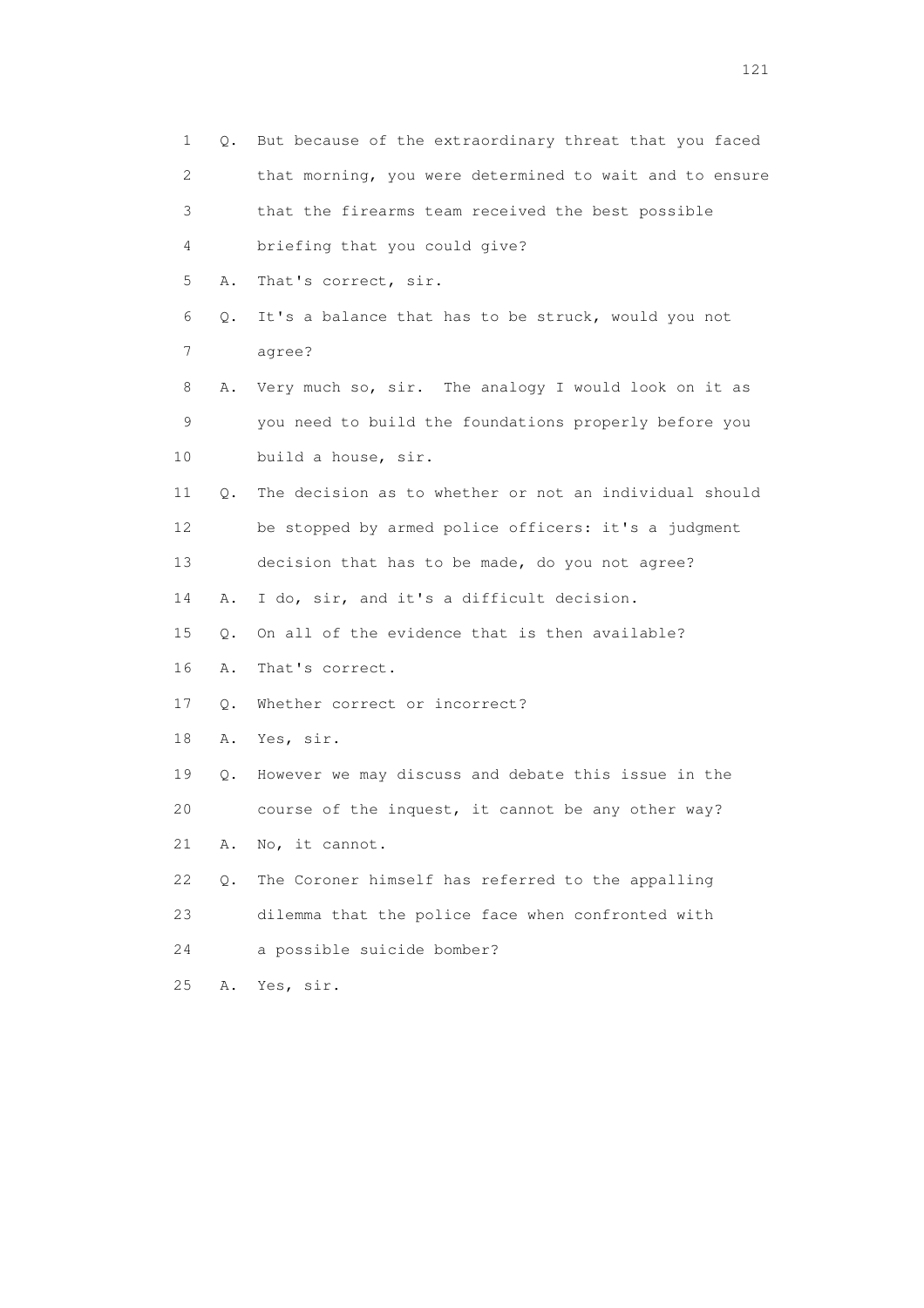- 1 Q. You would agree with those words?
- 2 A. I would, sir, yes.

 3 Q. No doubt. Is your evidence this: that however hard you 4 may try, there are no clear answers? 5 A. Sadly, no, sir. 6 Q. Again, it is a resolution that can only be made as 7 a matter of judgment? 8 A. Yes, sir. 9 Q. By those involved? 10 A. Yes. 11 Q. Are you of the opinion that the Metropolitan Police 12 Service had the best quality of officers that morning to 13 make these terrible decisions? 14 A. Sir, I would say that Commander McDowall, Mr Boutcher, 15 Mr White, and particularly DAC Cressida Dick are 16 probably four of the finest officers I have worked for. 17 I have already said what I have said about the firearms 18 team and surveillance. Me, I'm probably Mr Average, but 19 the rest of them are exceptional. 20 Q. Let us let others decide, Mr Purser, on that. 21 From everything that you knew and heard that 22 morning, is it your opinion that the decision for CO19 23 to get moving and to follow the bus could not have been 24 made any earlier? 25 A. No, it could not, sir.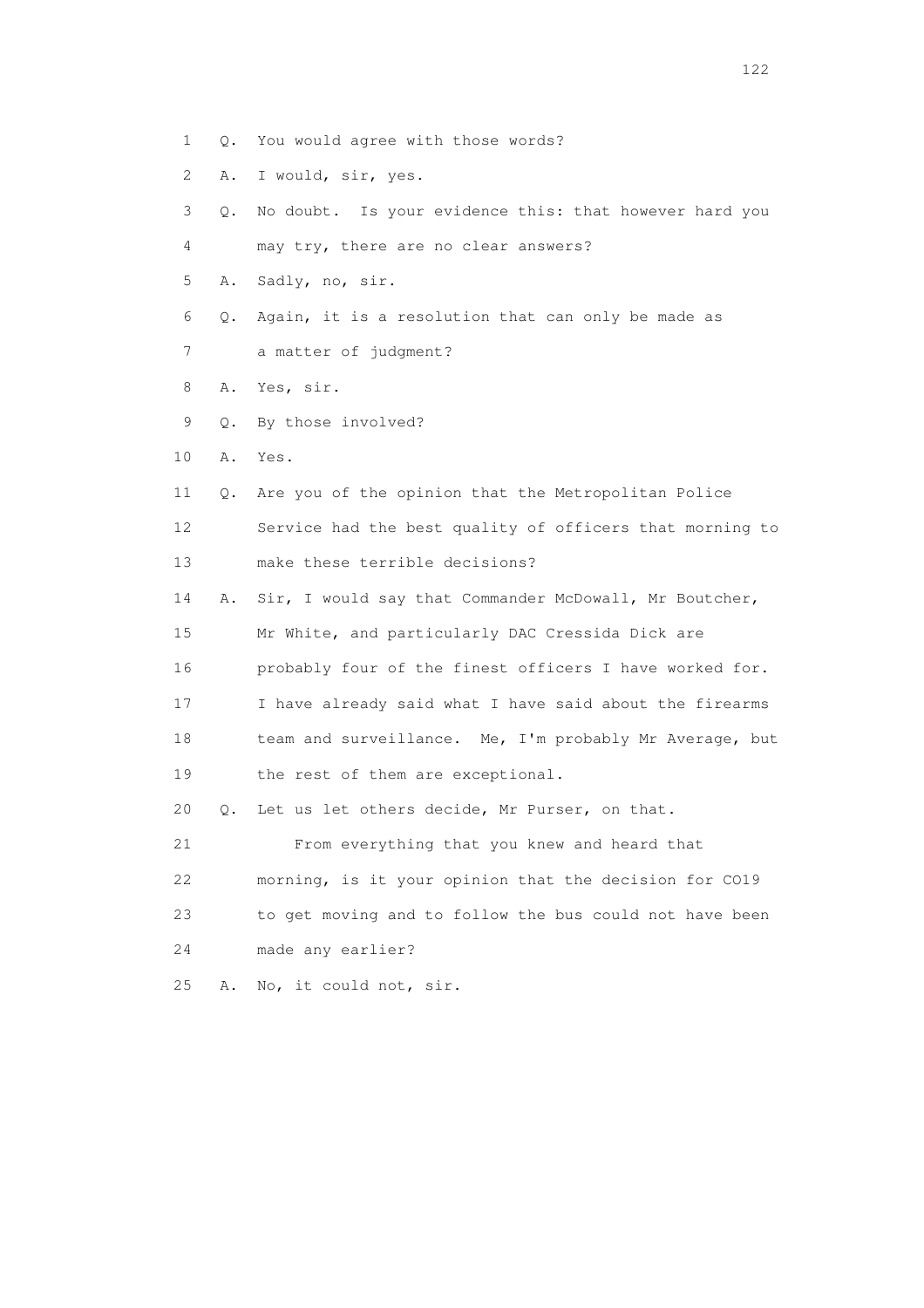1 MR HORWELL: Thank you.

 2 SIR MICHAEL WRIGHT: Thank you. Mr Perry. 3 Questions from MR PERRY 4 MR PERRY: Thank you very much, sir. 5 Mr Purser, I haven't got very much for you at all, 6 but I just want to deal with a few points if I may, 7 please. 8 First of all, may I deal with the letting him run 9 point. You remember you were asked questions about the 10 suggestion that the person should be allowed to run. 11 May I just ask you, please, we will just follow 12 these two points from your interview with the 13 Independent Police Complaints Commission at page 565, 14 first of all. 15 I think you were shown this or you saw this, if we 16 just look at the top of the page, and it's just here in 17 the interview, this is the interview back in November of 18 2005, and you say at the top of this page, second line 19 down: 20 "I did put the suggestion to Commander Dick about do 21 you want him to run and again that was me thinking along 22 the evidential line of if he could take us to where he 23 was going and meet up with others ... and Commander Dick 24 said no, no I want him stopped." 25 That's the first time you deal with it.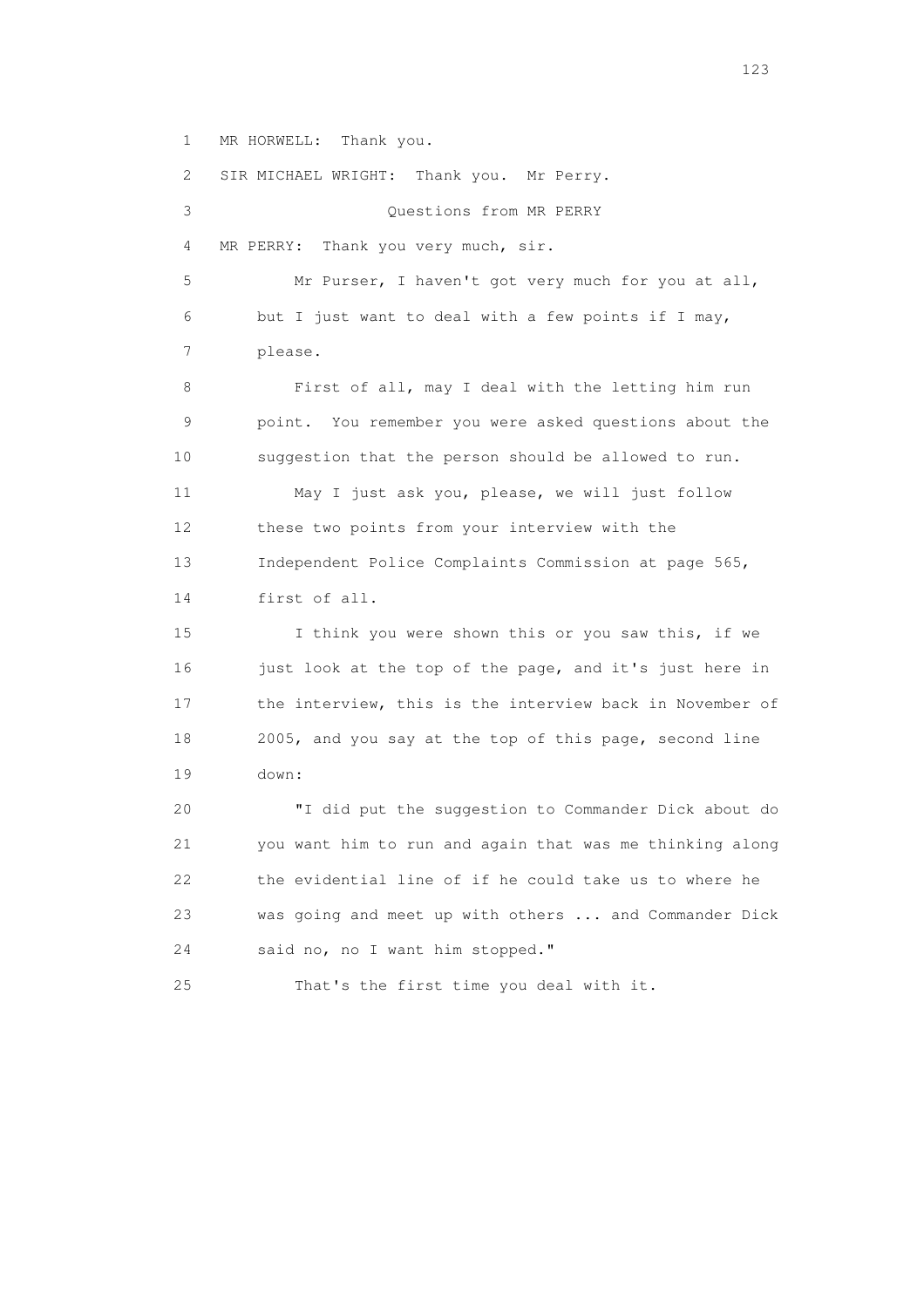1 If we could go to page 568 and have that on the 2 page, it's the bottom third of the page, this is you 3 under where Mr Reynolds has said "okay": 4 "Because I put forward the suggestion of letting him 5 run whilst it's probably not, it's not the best 6 suggestion in the world I thought it was only right that 7 I put forward that option and she said no, wanted him 8 stopped." 9 Just these two points, Mr Purser: first of all, that 10 was you considering the possibility of being led to the 11 other bombers? 12 A. Yes, sir. 13 Q. And Commander Dick saying, no, she wanted him stopped? 14 A. That's correct, sir. 15 Q. This was at a time just before the events, or as you are 16 leading up to the events at Stockwell tube station? 17 A. That's correct, sir. 18 Q. Thank you very much for that. I have finished with 19 that. 20 The second point is the conversations with 21 Commander Dick. You were asked just before lunch about 22 what Commander Dick says you had said to her. You know, 23 it was shown to you on the screen about her evidence in 24 these proceedings, that you had said words to the effect 25 that "They are sure it's him", or "They are certain it's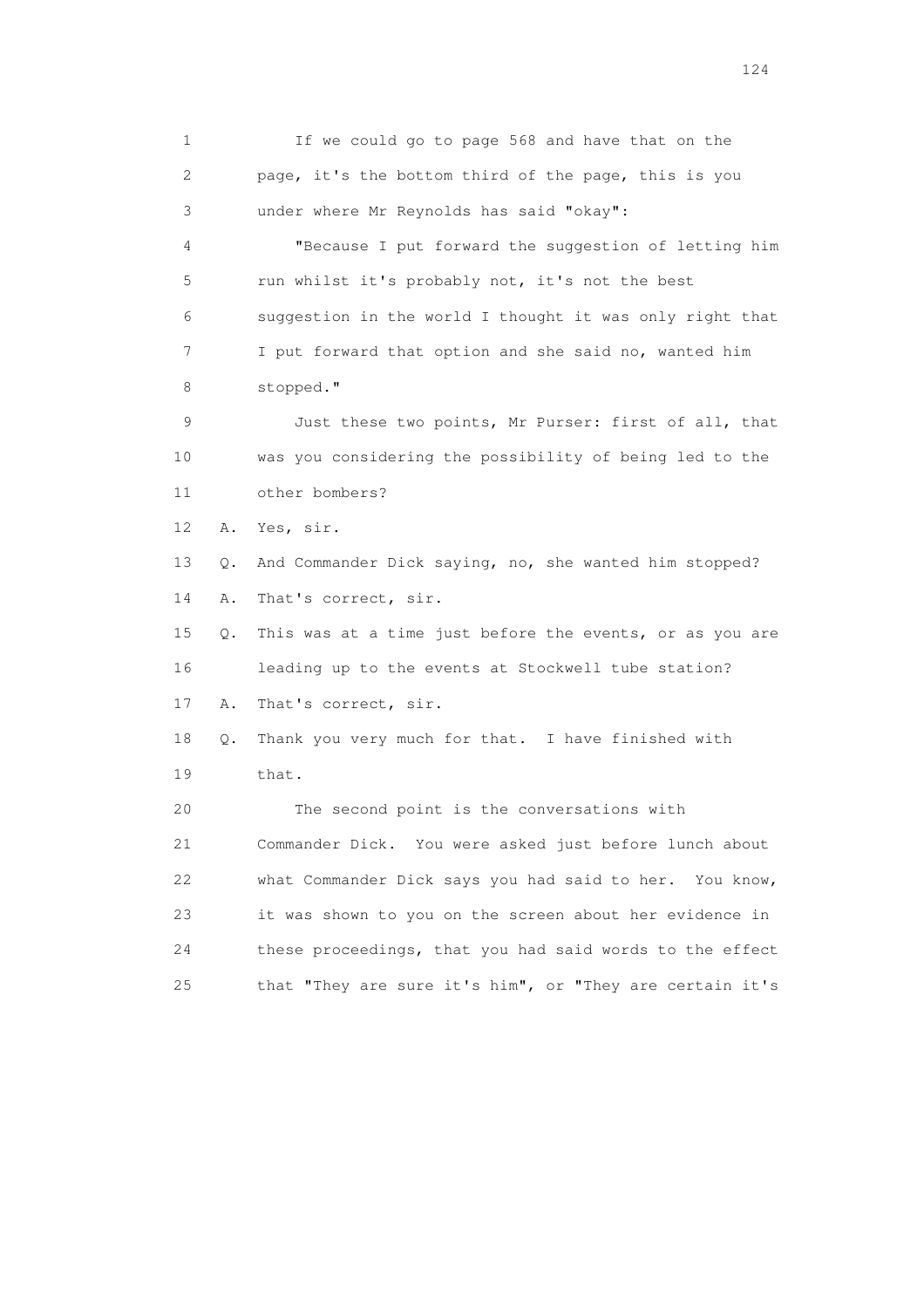1 him", you remember that?

2 A. Yes, I do, sir.

| 3  | Q. | I just want to see whether we can be more precise about  |
|----|----|----------------------------------------------------------|
| 4  |    | when in the sequence of events these conversations were  |
| 5  |    | taking place. My question to you is this: were these     |
| 6  |    | conversations about the identification and the certainty |
| 7  |    | of the identification conversations that took place      |
| 8  |    | during the time you had the open line with               |
| 9  |    | Commander Dick?                                          |
| 10 | Α. | Yes, that's correct, sir.                                |
| 11 | Q. | Now, just so we know what the significance of that is,   |
| 12 |    | we know, I'm not going to take up time looking at it,    |
| 13 |    | Mr Purser, but we know that that must have been after    |
| 14 |    | 9.58.43 because that was the last occasion on which you  |
| 15 |    | were using your mobile telephone to make an outgoing     |
| 16 |    | cal1?                                                    |
| 17 | Α. | Yes, that's correct.                                     |
| 18 | Q. | So the open line would be after 9.58.43, and in fact     |
| 19 |    | that conversation took about 35 seconds, so we are       |
| 20 |    | talking about 9.59, something like that?                 |
| 21 | Α. | That's correct, sir.                                     |
| 22 | Q. | That would be after Brixton?                             |
| 23 | Α. | Yes, sir.                                                |
| 24 | О. | Thank you. The third point is communications, and this   |
| 25 |    | is a very short point, if I may, please. When you were   |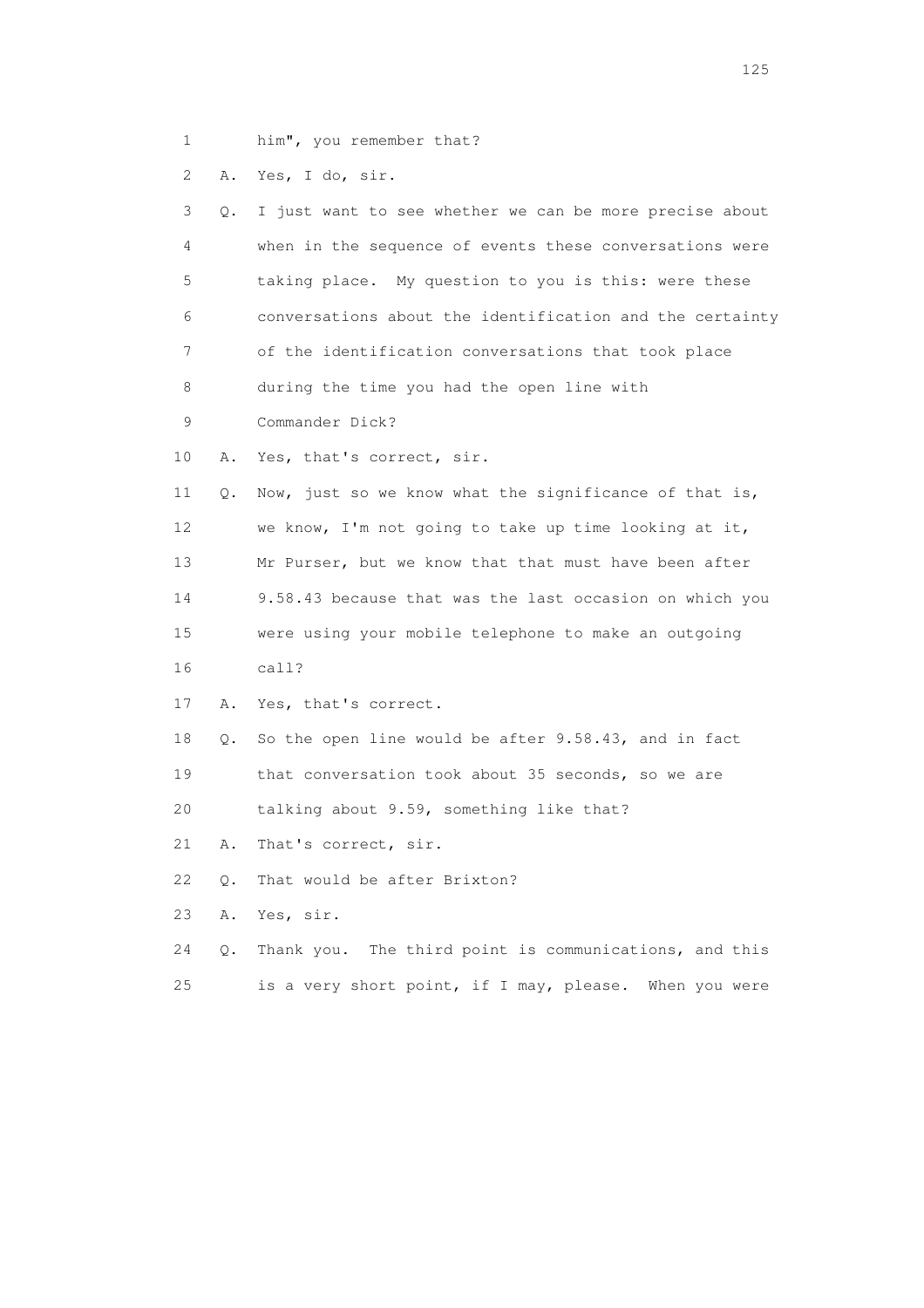| 1  |    | in the control car, were you using the radio, the Cougar |
|----|----|----------------------------------------------------------|
| 2  |    | radio, to transmit any communications?                   |
| 3  | Α. | I was not, sir, no.                                      |
| 4  | Q. | Because that wouldn't be your job?                       |
| 5  | Α. | No, sir.                                                 |
| 6  | Q. | You effectively communicate with Trojan 84, and he's in  |
| 7  |    | communication with his firearms officers and you are     |
| 8  |    | communicating with them through him in the main?         |
| 9  | Α. | That's it, sir, yes.                                     |
| 10 | Q. | He's the tac adviser giving you advice as to what they   |
| 11 |    | can do?                                                  |
| 12 | Α. | That's correct, sir.                                     |
| 13 | Q. | So he is not making decisions, you are the               |
| 14 |    | decision-maker, but in these circumstances you are in    |
| 15 |    | effect being told what to do by the control room as      |
| 16 |    | well?                                                    |
| 17 | Α. | Very much so, sir.                                       |
| 18 | Q. | The fourth point is the account of events on the<br>Yes. |
| 19 |    | Underground, again just very briefly, if I may.          |
| 20 |    | Clearly, Mr Purser, this was a very shocking and         |
| 21 |    | distressing incident?                                    |
| 22 | Α. | Yes, it was, sir.                                        |
| 23 | Q. | You had not been present during the course of events on  |
| 24 |    | the actual platform and the tube train but you went down |
| 25 |    | shortly afterwards?                                      |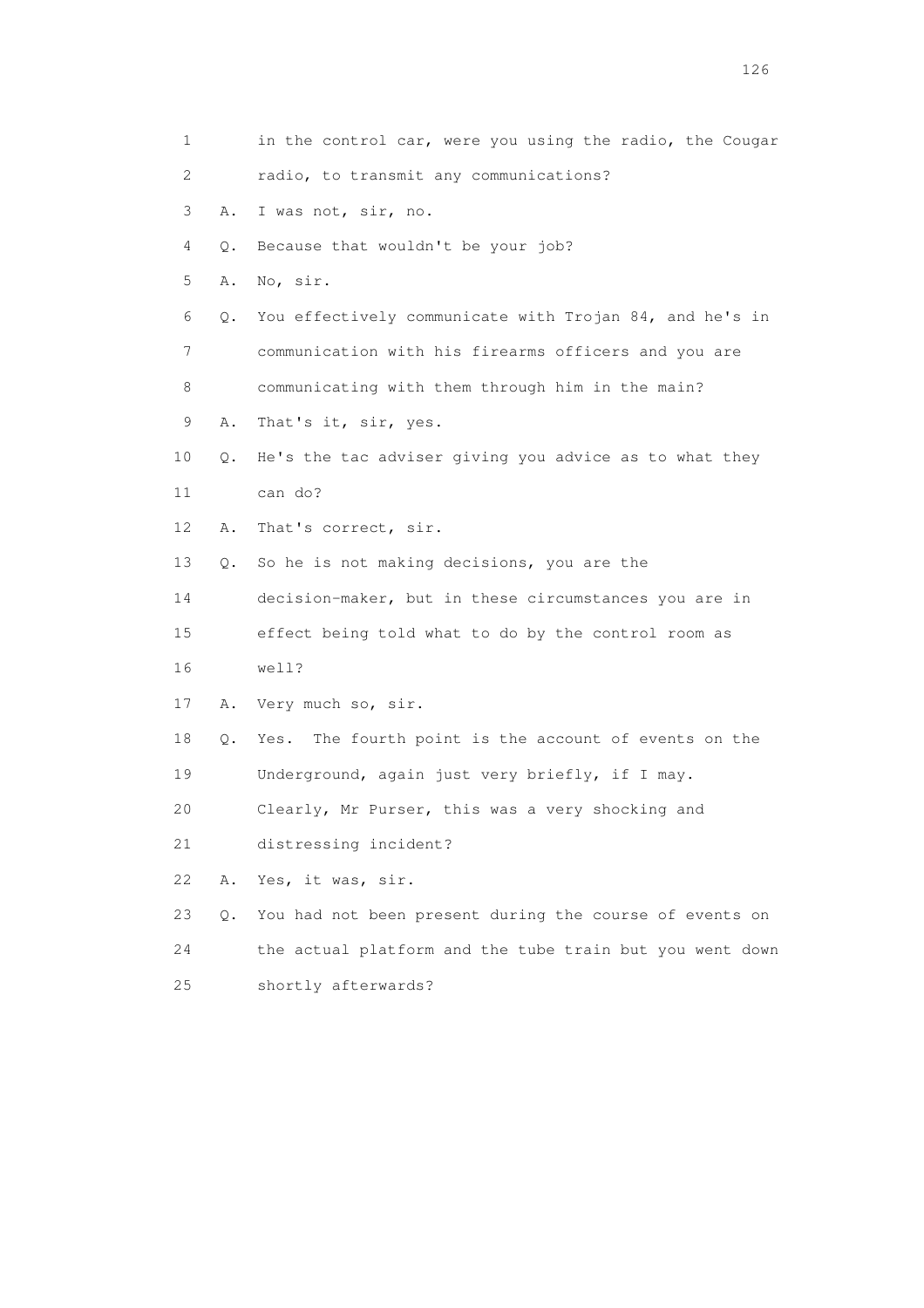- 1 A. That's correct, sir.
- 2 Q. And had the conversation with Terry?
- 3 A. Yes, sir.
- 4 Q. You yourself didn't know what had occurred, did you?
- 5 A. I did not, sir, no.

 6 Q. When you were asked questions about what Terry has said 7 to you, that was simply when you have made notes about 8 it, when you have given evidence here, that was simply 9 your understanding of what had been said?

- 10 A. Yes, sir.
- 11 Q. Would you accept it's really a matter for Terry to 12 explain what he was saying to you and what he was 13 intending to convey?
- 14 A. Yes, sir, I would also say, looking back, I probably 15 wasn't on my best down there.
- 16 Q. Why do you say that?
- 17 A. I have seen a lot of dead bodies, sir, a lot of dead
- 18 bodies, but this is the first one that close to me, in 19 that sense.
- 20 Q. Yes. The next point, again I hope very brief: dynamic 21 entry is the topic.
- 22 A. Yes, sir.
- 23 Q. Because you were explaining this morning in the course 24 of your evidence about the purpose of having photographs 25 for the firearms officers that they might have cause to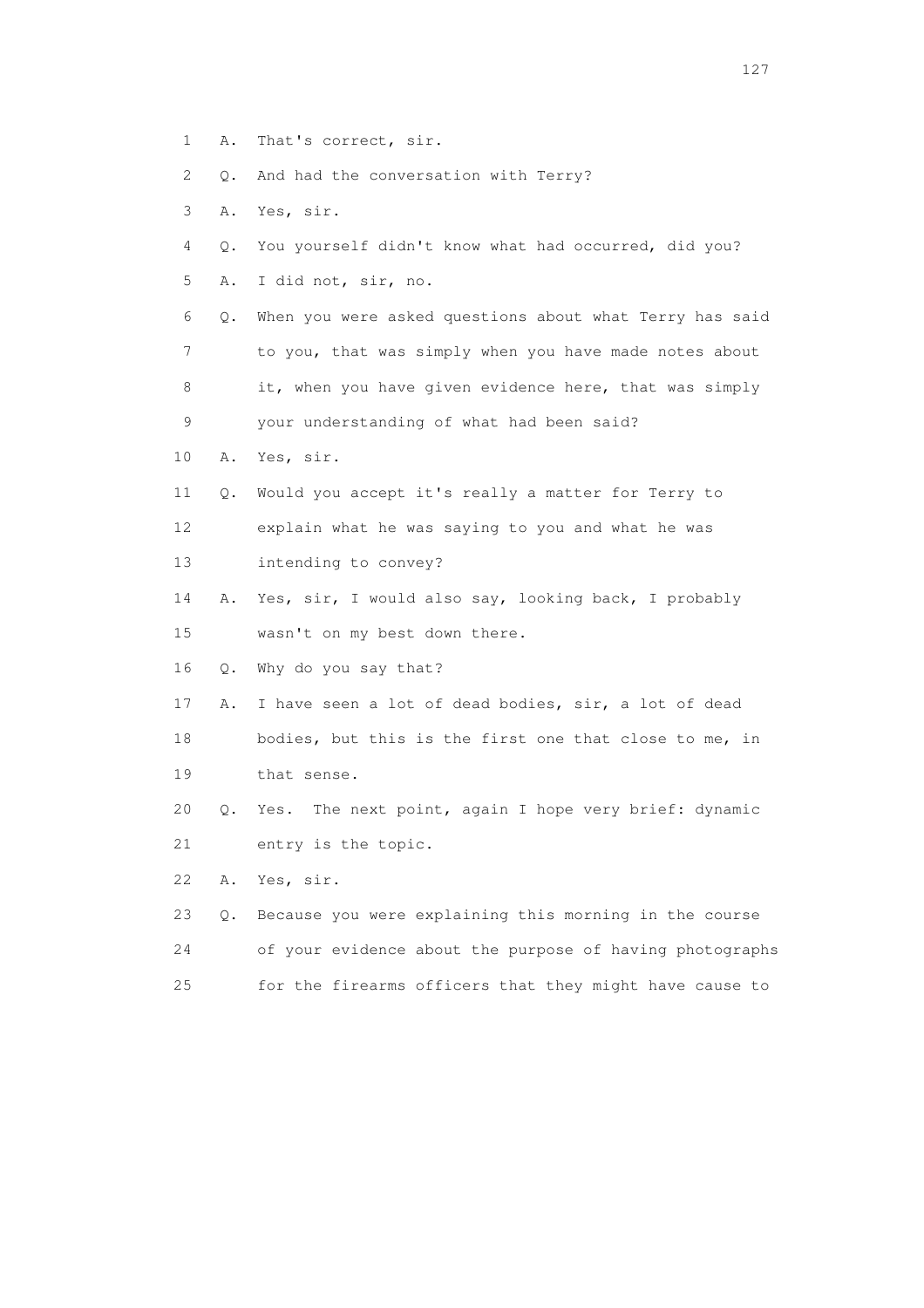1 make a dynamic entry, and we actually know that 2 a dynamic entry was conducted at Portnall Road, the 3 Portnall Road address, we heard about that. Was it 4 before the briefing within your contemplation that the 5 point might arise at which a dynamic entry would be 6 required? 7 A. Yes, sir. 8 Q. The purpose of having photographs is, if you are going 9 to be forcing your way into premises, you want to be 10 alert to the sort of people you are looking for in that 11 very difficult situation? 12 A. Yes, I believed it would help them, sir. 13 Q. Whereas the difference between the dynamic entry and 14 where you are being guided to a subject by the 15 surveillance officers is you are principally relying 16 upon the surveillance officers when you are being guided 17 towards a person who's been under surveillance? 18 A. That's correct, sir. 19 Q. Thank you. Just this: you have explained a lot about 20 your knowledge of the events of 7 July 2005, and just so 21 we understand that, you said that you were the deputy 22 SIO on the investigation into the actual bombings, not 23 the failed bombings on the 21st, but the actual bombings 24 on 7 July. Mr Prunty was the senior investigating 25 officer; is that right?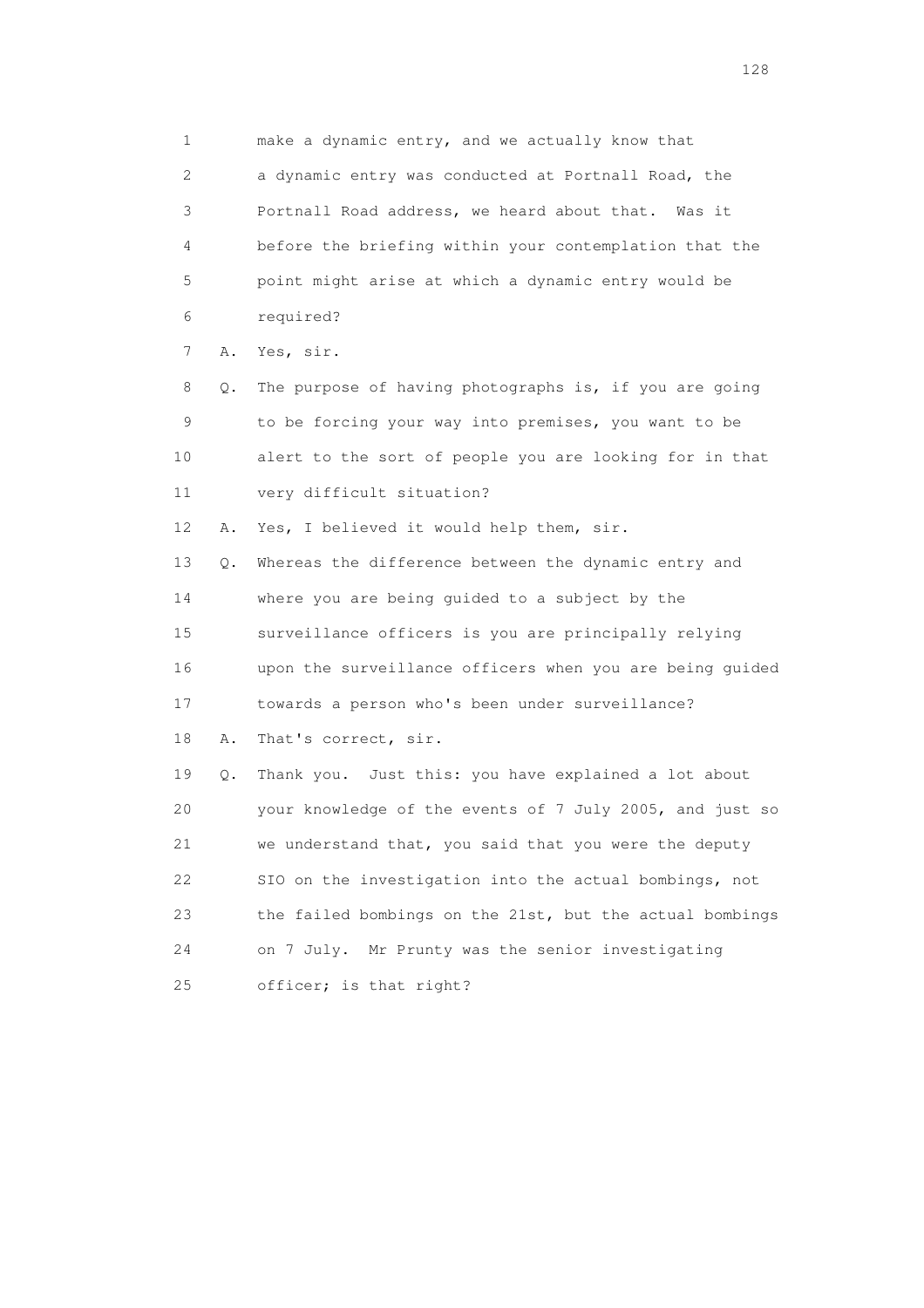1 A. That's correct, sir.

2 Q. So you were deputy to him actually on the 7/7

3 investigation?

4 A. Yes, sir.

 5 Q. I think you have also explained that you were one of the 6 family liaison officers which meant that you had to meet 7 the families of those who had either lost loved ones or 8 those whose loved ones had suffered injuries? 9 A. Yes, sir, when somebody is murdered, we try to see 10 the -- senior investigating officer would see the family

 11 within 48 hours. I was representing Mr Prunty on his 12 behalf in relation to that, sir.

13 Q. It was as a result of your involvement in the

14 investigation into the actual bombings that took place,

 15 that you gained your knowledge of the events of 7 July? 16 A. Yes, sir.

 17 MR PERRY: Thank you, Mr Purser. Those are the only 18 questions I have for you, thank you.

19 SIR MICHAEL WRIGHT: Thank you very much. Mr Hilliard?

20 MR HILLIARD: Nothing I want to ask, thank you very much.

21 SIR MICHAEL WRIGHT: Very well. Thank you very much,

22 Mr Purser, that's all.

 23 MR HILLIARD: Could you leave behind and perhaps give it to 24 the usher who will give it to me, the contents of your 25 ring-binder, do you remember, that had the CCTV stills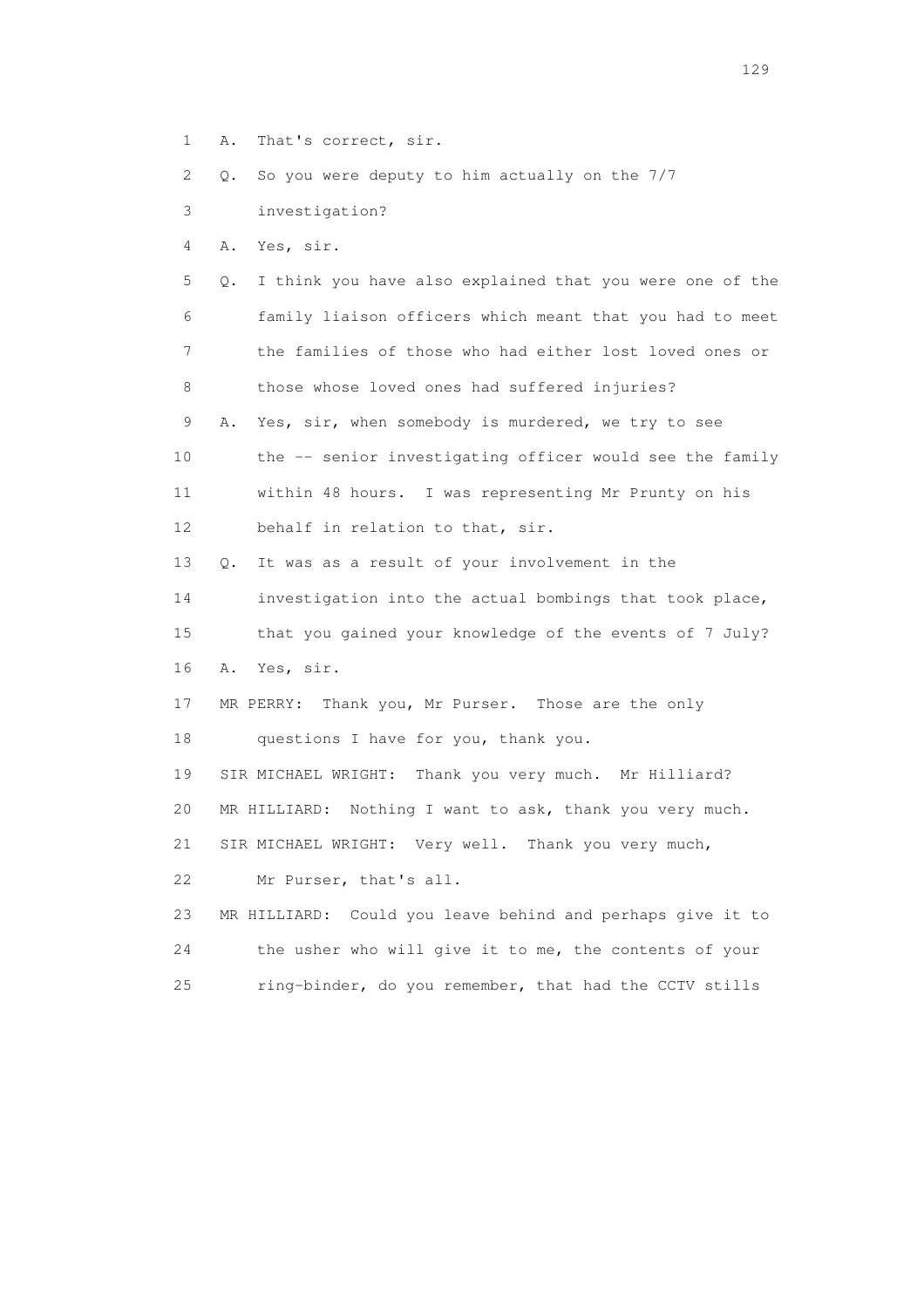1 and so on, if you could leave the original because it's 2 obviously different in quality to the copies. Thank you 3 very much. 4 (The witness withdrew) 5 SIR MICHAEL WRIGHT: Now, we have an enforced stop, I think, 6 Mr Hilliard. 7 MR HILLIARD: Yes, we do. The screens are to go up. 8 SIR MICHAEL WRIGHT: This will take as long as it takes, 9 ladies and gentlemen, but the team is getting faster and 10 faster each time, so it will probably be about 15 11 minutes. Very well, let me know when you are ready to 12 go on. 13 (2.30 pm) 14 (A short break) 15 (2.45 pm) 16 (In the presence of the jury) 17 SIR MICHAEL WRIGHT: Mr Hilliard, if it is common ground, as 18 I think it probably is, that this witness can't be 19 finished this afternoon, and given it's Friday, I think 20 we might stop as soon as reasonably feasible after 4.30. 21 MR HILLIARD: Yes. 22 SIR MICHAEL WRIGHT: It's been a long week. 23 MR HILLIARD: I am not sure how good an offer that is, but 24 yes. So Derek is the next witness, if we can have him, 25 please.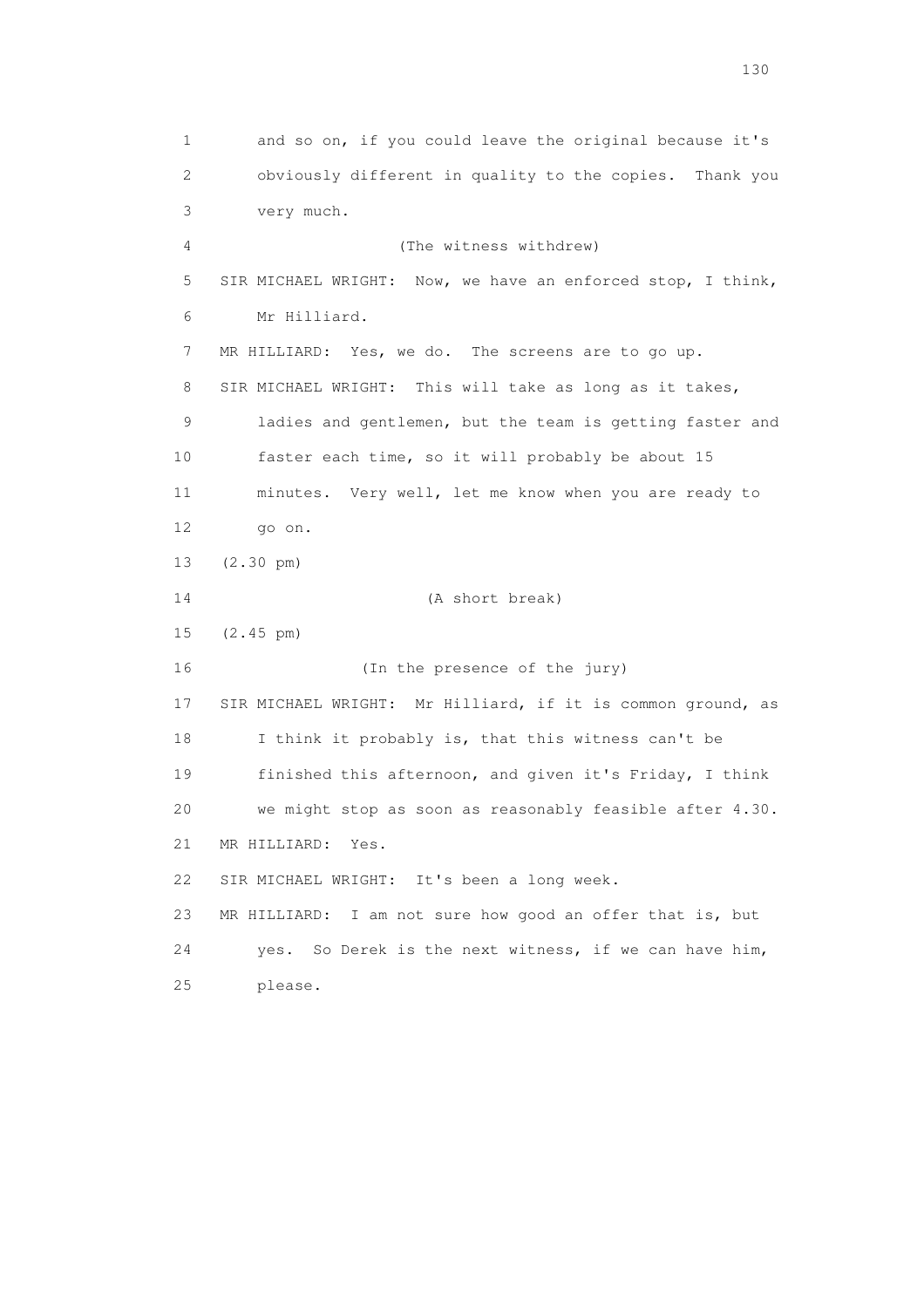1 SIR MICHAEL WRIGHT: Right. I am assuming I am right in 2 that assessment? 3 MR HILLIARD: I'm told you are right, yes. 4 CODENAME "DEREK" (sworn) 5 SIR MICHAEL WRIGHT: Thank you, please sit down. 6 A. Thank you, sir. 7 Ouestions from MR HILLIARD 8 MR HILLIARD: I'm going to ask you some questions first of 9 all on behalf of the Coroner. Then you will be asked 10 questions by others. 11 A. Sir. 12 Q. I think for the purposes of these proceedings you are 13 going to be known as Derek; correct? 14 A. That's correct, sir. 15 Q. I think there, just to help you, can you see it, there 16 is a little bit of a card that a number of other 17 witnesses have been referred to, and will be, by 18 letters, initials and so on. There is just a little 19 list there in case that helps you. 20 A. Thank you, sir. 21 Q. So far as events on 22 July 2005 were concerned, I think 22 you have made a number of witness statements about 23 those; is that right? 24 A. That is right, sir. 25 Q. The two principal ones that I don't know if you have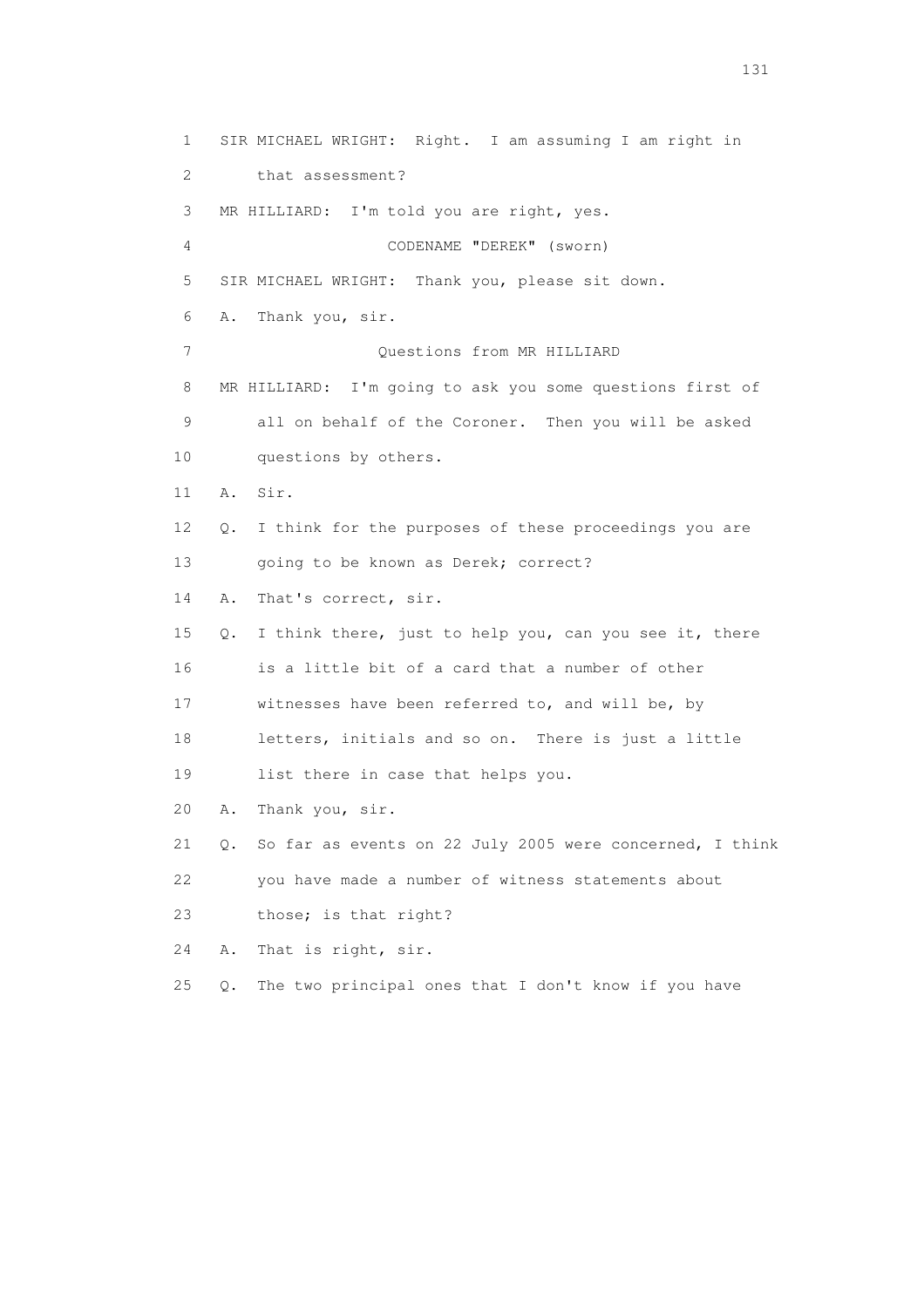| 1              |       | with you, one you made on 23 July, so the day after,      |
|----------------|-------|-----------------------------------------------------------|
| $\overline{c}$ |       | another on 28 July. Do you have copies of those?          |
| 3              | Α.    | I have copies, sir, yes.                                  |
| 4              | Q.    | Just so you understand, there is no difficulty about      |
| 5              |       | your looking at those or notes you have at any time at    |
| 6              |       | all. All right?                                           |
| 7              | Α.    | Thank you, sir.                                           |
| 8              | Q.    | In addition, I think you did make some handwritten notes  |
| 9              |       | that certainly some, for example, in a pocket book.<br>Do |
| 10             |       | you have those or copies of them with you too?            |
| 11             | Α.    | I have a copy of those as well.                           |
| 12             | Q.    | So 22 July 2005, were you a police officer working on     |
| 13             |       | a surveillance team attached to SO12, the                 |
| 14             |       | Special Branch?                                           |
| 15             | Α.    | I was, sir, yes, sir.                                     |
| 16             | Q.    | Can you help us, what was your police rank?               |
| 17             | Α.    | I was a detective sergeant, sir.                          |
| 18             | Q.    | How long had you done that sort of work for by            |
| 19             |       | July 2005?                                                |
| 20             | Α.    | Are you asking surveillance or Special Branch?            |
| 21             | Q.    | Surveillance.                                             |
| 22             | Α.    | Over the period of my career, probably five, six years.   |
| 23             | $Q$ . | Five or six years' worth, as it were, but in the context  |
| 24             |       | of your whole career?                                     |
| 25             | Α.    | Yes, sir.                                                 |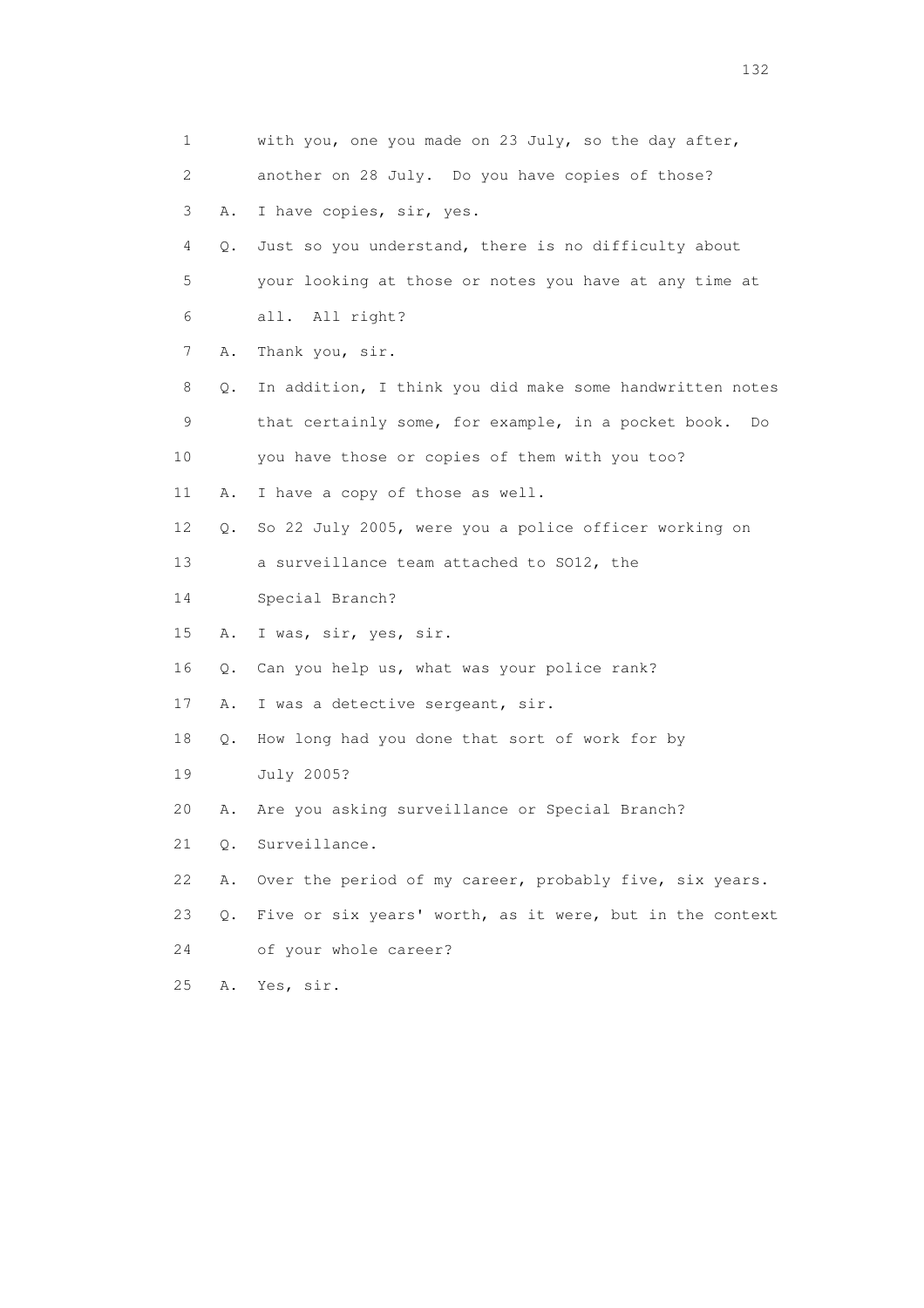- 1 Q. At this time, so July of 2005, were you a team leader?
- 2 A. I was, sir, yes, sir.
- 3 Q. On this particular day, I think you were the team
- 4 leader, is this right of the red team?
- 5 A. That's correct, sir.
- 6 Q. Were they the standby team for urgent deployments?
- 7 A. We were the duty team for that week and as such we would 8 fill that role, sir.
- 9 Q. In the early hours on the 22nd, were you at New Scotland 10 Yard?
- 11 A. I was, sir.
- 12 Q. Just so we understand, I'm going to come to 5 o'clock, 13 if that helps you, because that's a time you have dealt
- 14 with in your statement. What were you doing there
- 15 before 5 o'clock?
- 16 A. In relation to the events of the previous day I was -- 17 as I was the team leader, I was over at Scotland Yard 18 just to see if there was any likelihood of us being used
- 19 in the forthcoming hours.
- 20 Q. At 5 o'clock, please, what did you do?
- 21 A. I was present in an office at New Scotland Yard which 22 was specifically the Anti-Terrorist Branch intelligence 23 unit, where I collected a number of CCTV stills from the 24 previous day. I became aware of an emerging line of 25 enquiry, and I subsequently went to the operations room.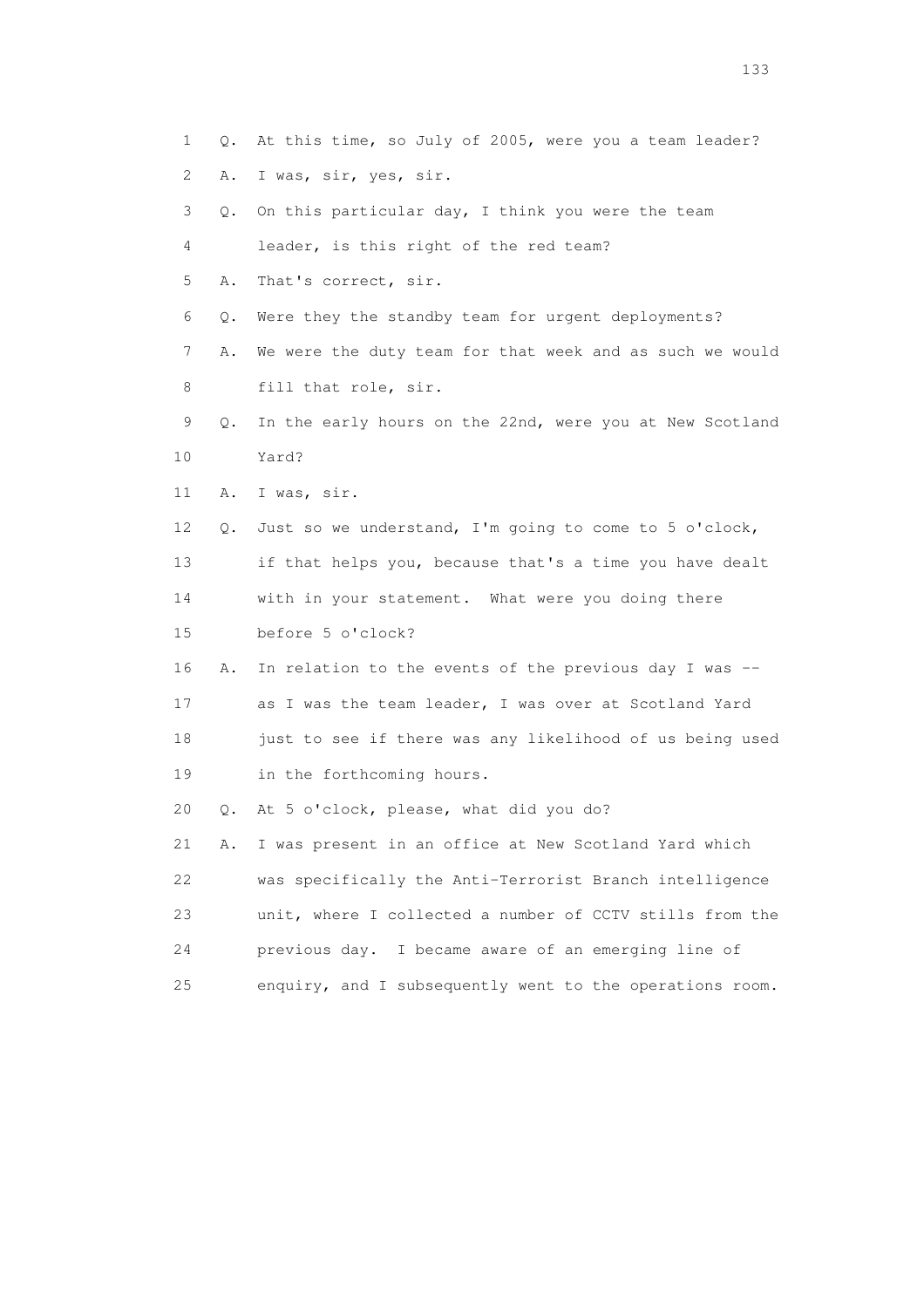| $\mathbf{1}$ | Q.            | Just before we get to the emerging line of enquiry, so     |
|--------------|---------------|------------------------------------------------------------|
| $\mathbf{2}$ |               | we understand, the CCTV stills, were these of suspects     |
| 3            |               | at various locations, in particular tube stations and on   |
| 4            |               | a bus?                                                     |
| 5            | Α.            | Three from the relevant tube stations and one from the     |
| 6            |               | bus, sir.                                                  |
| 7            | Q.            | Right. I am just going to ask, please, that these          |
| 8            |               | photographs and stills are handed to you. (Handed)         |
| 9            |               | Thank you very much.                                       |
| 10           | Α.            | Thank you.                                                 |
| 11           | Q.            | They were produced by our last witness, Mr Purser.<br>All  |
| 12           |               | It's a convenient package for you to have.<br>right?<br>So |
| 13           |               | far as stills concerning Hussain Osman and                 |
| 14           |               | Shepherd's Bush station, can you just look through         |
| 15           |               | those?                                                     |
| 16           | Α.            | Certainly.                                                 |
| 17           | $\mathbb Q$ . | It won't take you a moment. Just see if you can            |
| 18           |               | identify anything that you had at 5 o'clock or shortly     |
| 19           |               | after that in the morning on the 22nd. (Pause)             |
| 20           | Α.            | I believe that happened, sir.                              |
| 21           | О.            | How many are there?                                        |
| 22           | Α.            | I have four sheets of which certainly one picture from     |
| 23           |               | Shepherd's Bush I recall, a picture from the Oval with     |
| 24           |               | a figure running, the upstairs of the bus, and a picture   |
| 25           |               | from Warren Street.                                        |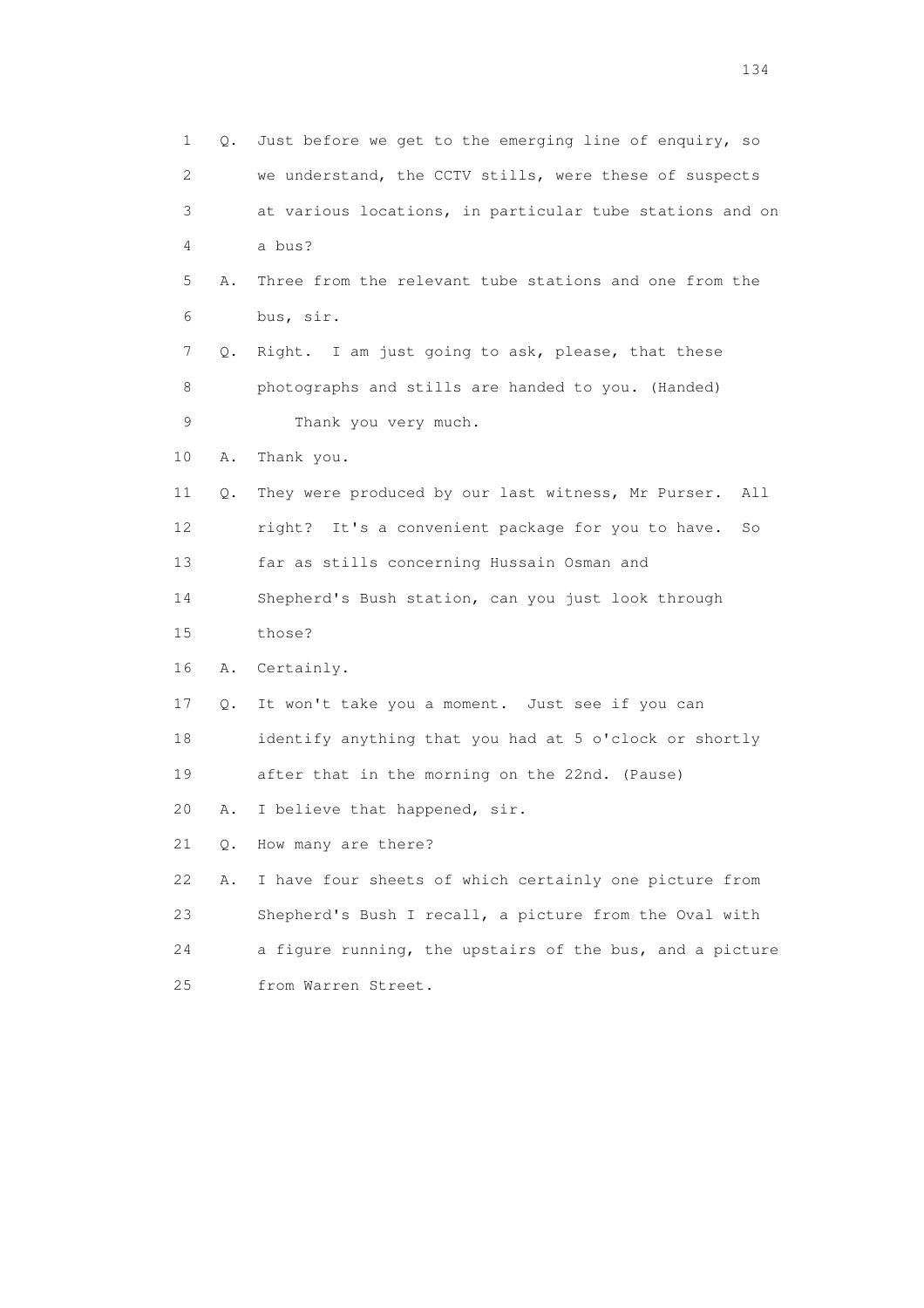| 1                         | Q. I am just going to ask, can you do those in order and       |
|---------------------------|----------------------------------------------------------------|
| $\mathbf{2}^{\mathsf{I}}$ | hold them up? Some of these went round yesterday,              |
| 3                         | I suspect it will be possible to see enough from there.        |
| 4                         | That's the Shepherd's Bush one (indicated).<br>Α.              |
| 5                         | That did get passed around yesterday. It has two<br>Q.         |
| 6                         | pictures of Mr Osman. He is wearing a cap, isn't he?           |
| 7                         | One below the other, the back of him --                        |
| 8                         | SIR MICHAEL WRIGHT: He has his back to the camera.             |
| 9                         | It was the top picture.<br>Α.                                  |
| 10                        | MR HILLIARD: Had you seen the bottom one?                      |
| 11                        | I don't recall that one, sir.<br>Α.                            |
| 12                        | SIR MICHAEL WRIGHT: In either case, both shots, his back's     |
| 13                        | to the camera.                                                 |
| 14                        | MR HILLIARD: I think not the top one.                          |
| 15                        | The top one is side on, sir.<br>Α.                             |
| 16                        | That's just the top one in that so we will bear that in<br>Q.  |
| 17                        | The others, can you hold them up?<br>mind.                     |
| 18                        | From the stairs on the 26 bus (indicated).<br>Α.               |
| 19                        | We have not passed it round but I think it's possible to<br>Q. |
| 20                        | see that. Thank you.                                           |
| 21                        | From Warren Street (indicated).<br>Α.                          |
| 22                        | Lastly, the lower picture (indicated).                         |
| 23                        | That's the running man you mentioned. All right.<br>Q.<br>So,  |
| 24                        | so far as Mr Osman is concerned and Shepherd's Bush,           |
| 25                        | it's just that top picture on the sheet that's got two?        |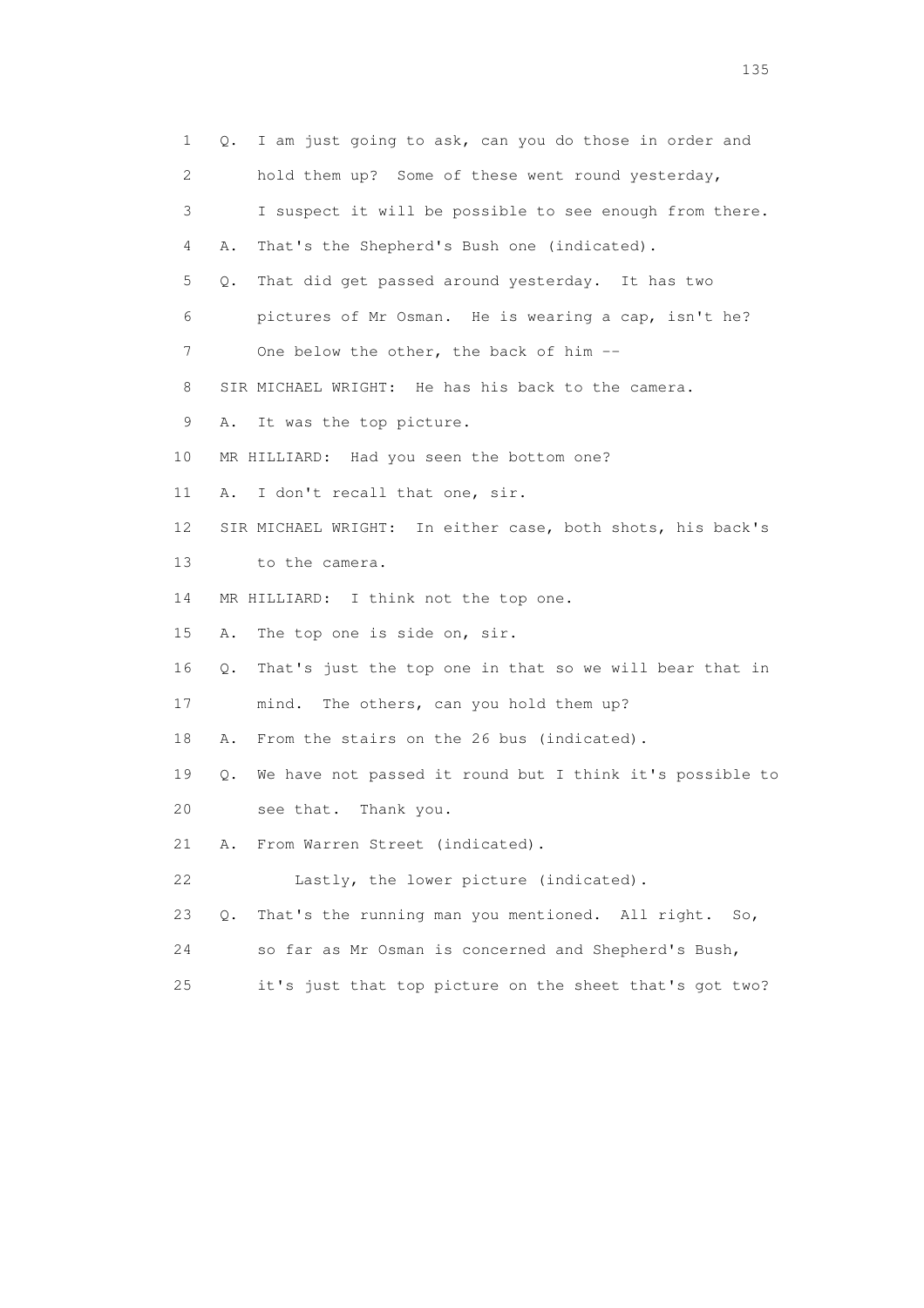- 1 A. I believe so, sir, yes.
- 2 Q. Thank you.
- 3 SIR MICHAEL WRIGHT: It would be fair to say you couldn't 4 have done much of an identification from that one. 5 A. No, sir. 6 MR HILLIARD: Did you say that you got those as part of 7 an emerging line of enquiry? 8 A. I collected those in the intelligence unit office. 9 Q. Yes? 10 A. That was the latest documentation they had. 11 Q. Right. Then I think you said you went to the operations 12 room; is that right? 13 A. I did, sir, yes. 14 Q. What was the reason for that? 15 A. It was in relation to this emerging line of enquiry, and 16 I went to see an officer called Alan. 17 Q. By emerging line of enquiry, you mean that the fact that 18 the stills were available? 19 A. And as I understood it the background enquiries into 20 matters, property that had been found. 21 Q. Is this the gym card? 22 A. I believe so, yes, sir. 23 Q. Which then gave an address, didn't it, the Scotia Road 24 address. 25 Who did you see at 5.15, so after you got those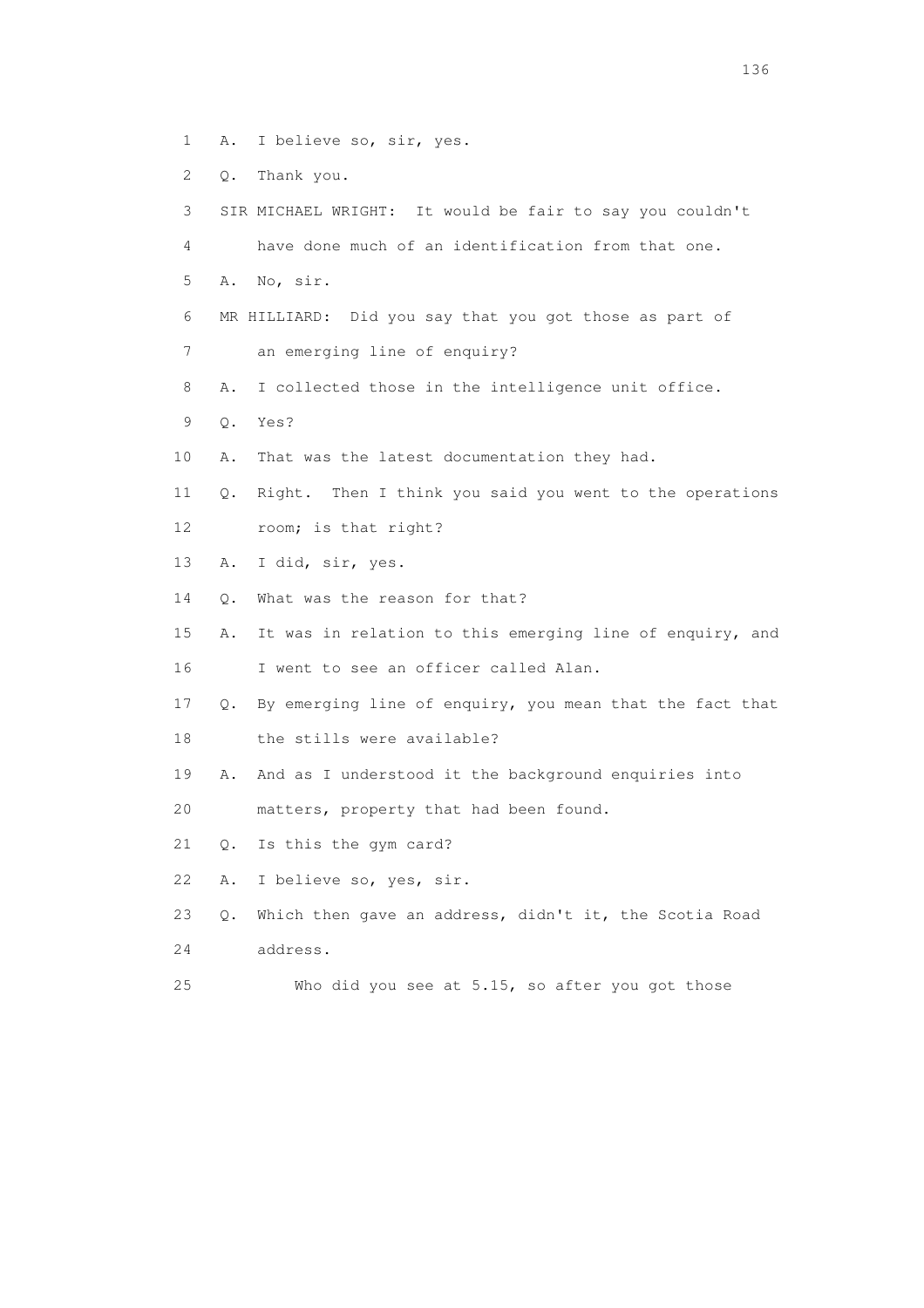1 stills and you had gone to the operations room? 2 A. I saw the officer known as Alan, sir. 3 Q. Did you have a conversation with him? 4 A. It's probably more of a briefing/his directions, sir. 5 Q. What directions did he give you or what did he tell you 6 about in the briefing? 7 A. It was in relation to an address of 21 Scotia Road, and 8 that address revealed two subjects, Hussain or "Husan" 9 Osman and Abdi Samad Omar. 10 He outlined how those individuals had come to the 11 notice of the enquiry through correspondence found at 12 the Shepherd's Bush scene. 13 Q. That's what we have just spoken about, right. 14 A. Then he went on to relate Commander McDowall's 15 instructions in respect of this deployment which 16 included that surveillance should contain the premises 17 front and rear, and that when under surveillance 18 control, any subject would be stopped by officers from 19 the force firearms unit. 20 Q. Right. Looking at your statement, and dealing with this 21 5.15 meeting, you said this: 22 "At 5.15 am in the operations room, I was given some 23 formal directions from Alan with regard to an urgent 24 deployment on 21 Scotia Road." 25 A. Correct, sir.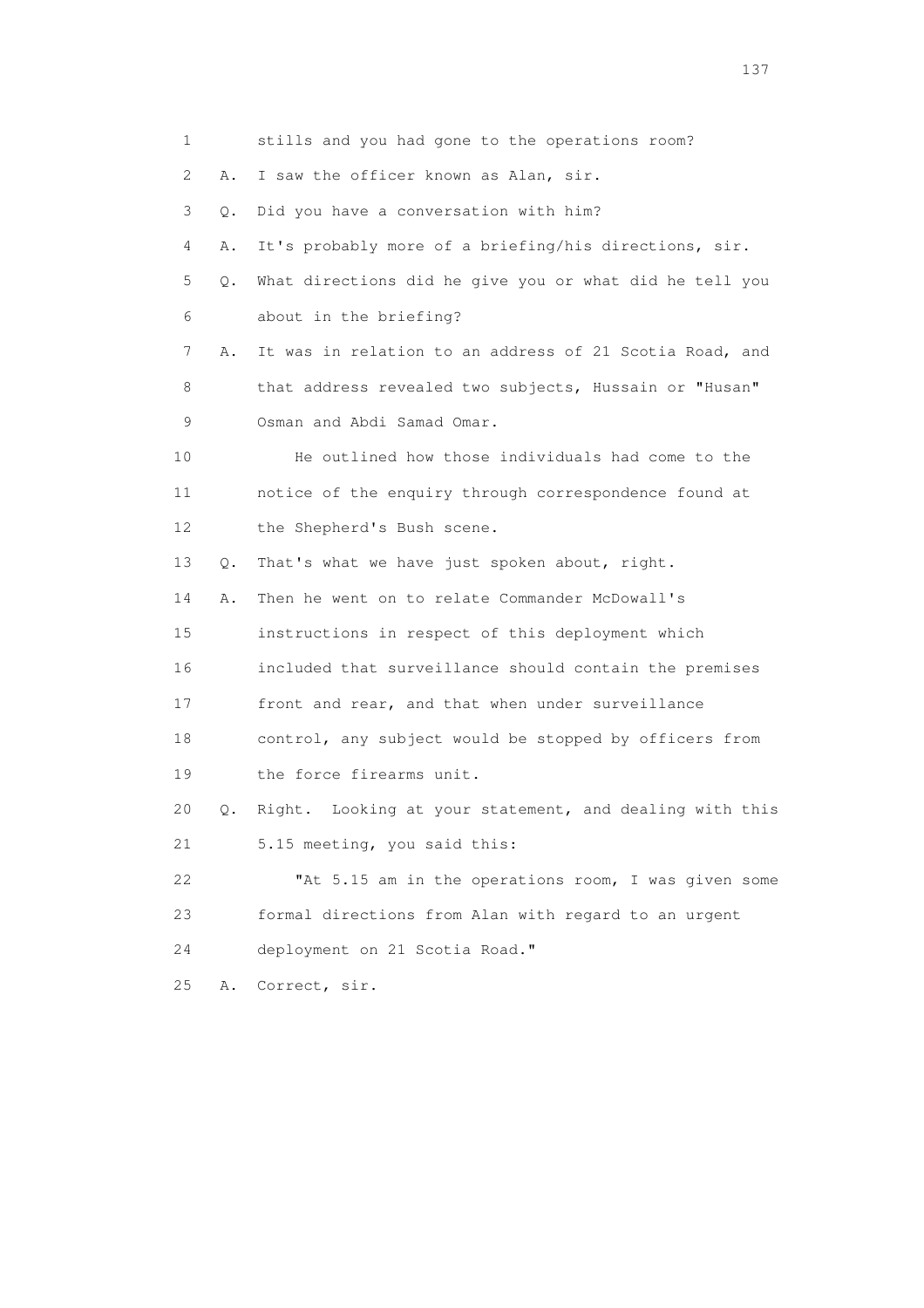- 1 Q. Did he refer to it as an urgent deployment?
- 2 A. Yes, sir.
- 3 Q. Then 5.30, please, what did you do then?

 4 A. At about 5.30 I was provided with two colour photocopies 5 of two identity cards, both of which had a head and 6 shoulders photograph thereon.

- 7 Q. Yes?
- 8 A. One was in the name of Mr Omar and the other in the name 9 of Mr Osman, and I was given these by an officer, DC
- 10 Johnson.
- 11 SIR MICHAEL WRIGHT: Do you mean DC?
- 12 A. DC, detective constable.
- 13 SIR MICHAEL WRIGHT: Not the superintendent?
- 14 A. No, sir.
- 15 MR HILLIARD: Just have a look at that, please. (Handed) 16 We have some more copies.
- 17 A. Thank you very much.
- 18 Q. Is that the sort of colour photocopy you are talking 19 about?
- 20 A. Yes, it is, sir.
- 21 Q. In fact, I don't know, does the label help, did that 22 come from Frank, Tango 10?
- 23 A. That's the copy taken from Frank which I --
- 24 Q. Which you had given to him?
- 25 A. Yes, sir.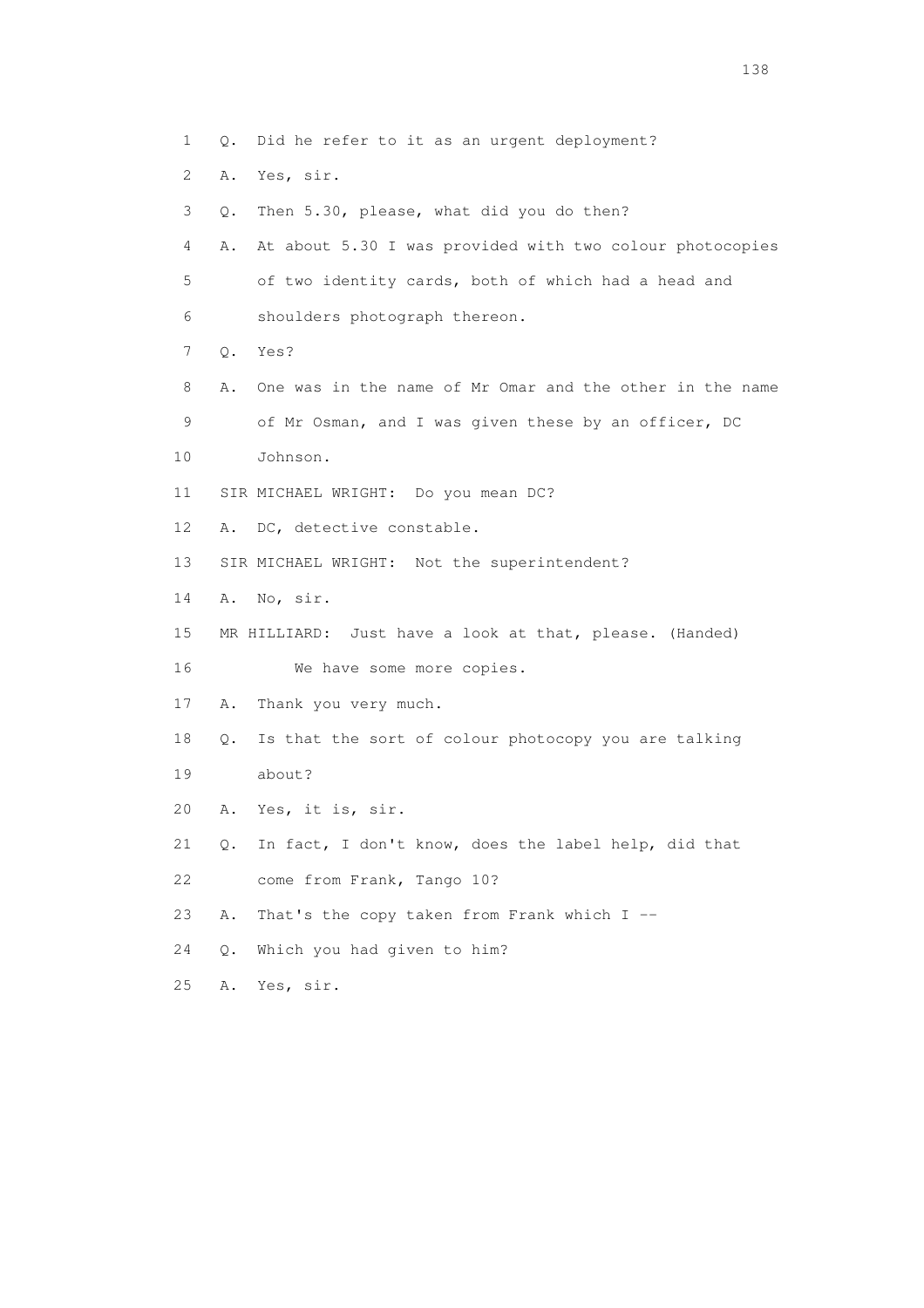1 Q. I am going to ask that we have copies of that. I am 2 grateful to Mr Gibbs in fact for assistance here, and we 3 have copies of a log which we are going to look at with 4 you. We will pass that round in a moment. Perhaps 5 first of all we can put it into divider 57, copies of 6 those photographs and the log. Perhaps both can go 7 behind the same divider. (Handed) 8 Have you got the original of the red team log? 9 A. I don't appear to. 10 Q. All right. I'm going to pass you a copy too. (Handed) 11 A. Thank you very much, sir. 12 Q. It's the red team log, isn't it; we are going to come on 13 to that in a minute. We have to be careful with copies. 14 Now, I'm going to ask now that the one that went to 15 Frank, which you left with him -- 16 A. Yes. 17 Q. -- because he was going to be in a van, I think we know 18 that. I'm going to ask that that's passed along so 19 everybody can actually see the very item that Frank had. 20 (Handed) Thank you very much. (Pause) 21 SIR MICHAEL WRIGHT: That, if I may say so, is rather more 22 interesting, because that's a very much better print. 23 Derek, this is the one you actually had in your hand 24 and gave to Frank, is it? 25 A. That's one of the two copies I had.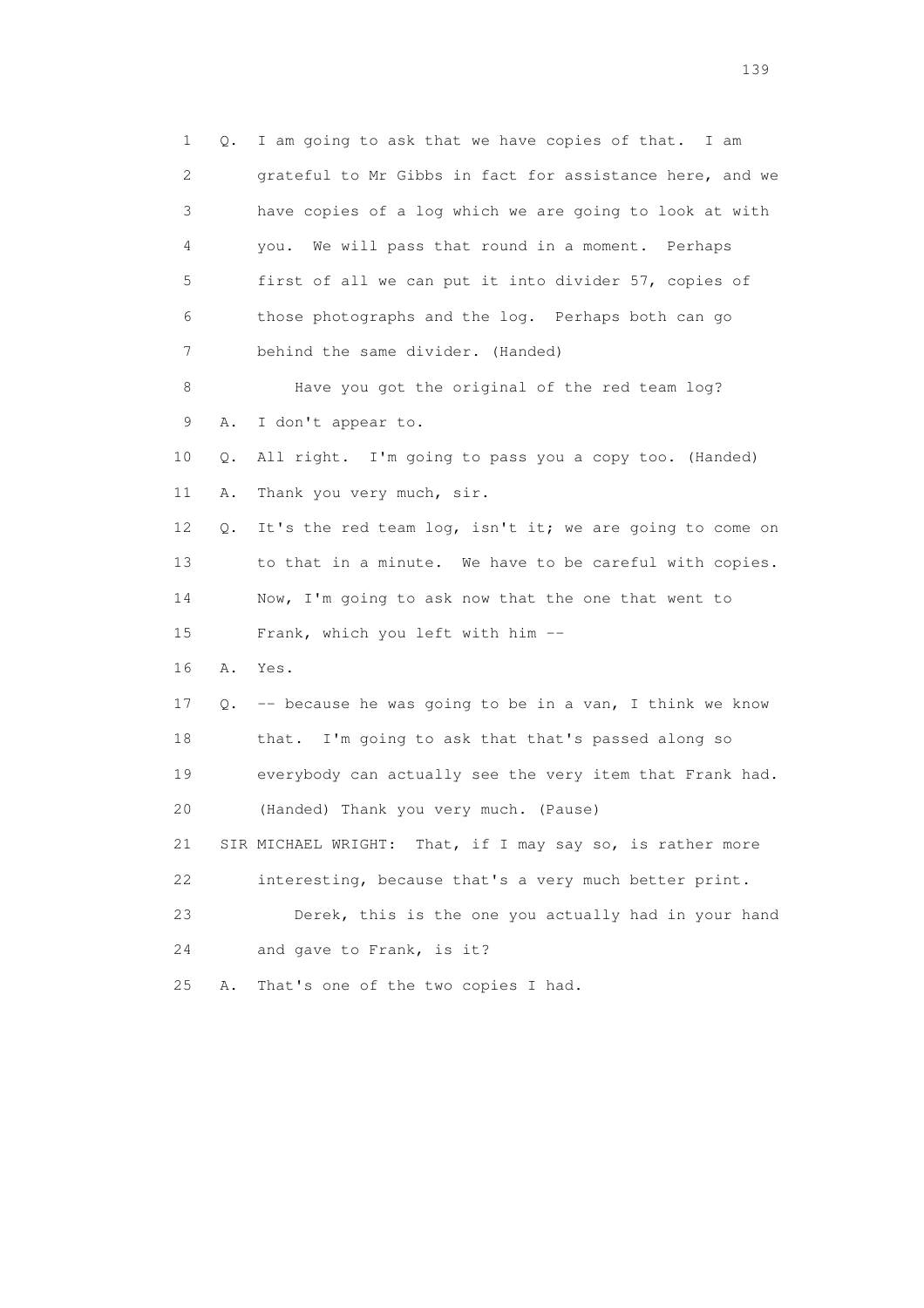1 SIR MICHAEL WRIGHT: You had two. Same quality each? 2 A. Yes, sir. 3 SIR MICHAEL WRIGHT: The ones that have been handed round to 4 the jury which you have probably seen -- 5 A. I have, sir. 6 SIR MICHAEL WRIGHT: -- are very much less good quality. 7 What did you have? 8 A. I had the one that you are holding, sir, copies of that. 9 SIR MICHAEL WRIGHT: Two copies? 10 A. Yes, sir. 11 SIR MICHAEL WRIGHT: So that's what your team were able to 12 see? 13 A. Yes, sir. 14 SIR MICHAEL WRIGHT: Thank you very much. 15 MR HILLIARD: In addition, so far as Hussain Osman is 16 concerned, you have got the still, haven't you, that you 17 had collected earlier; yes? 18 A. The CCTV. 19 Q. The top one? 20 A. Yes. 21 Q. So we know, the one that you have held up for the jury 22 and that they saw yesterday, which had come from 23 Mr Purser's ring-binder, is that the same sort of 24 quality as the one you had of that? 25 A. Are you talking about (indicated)?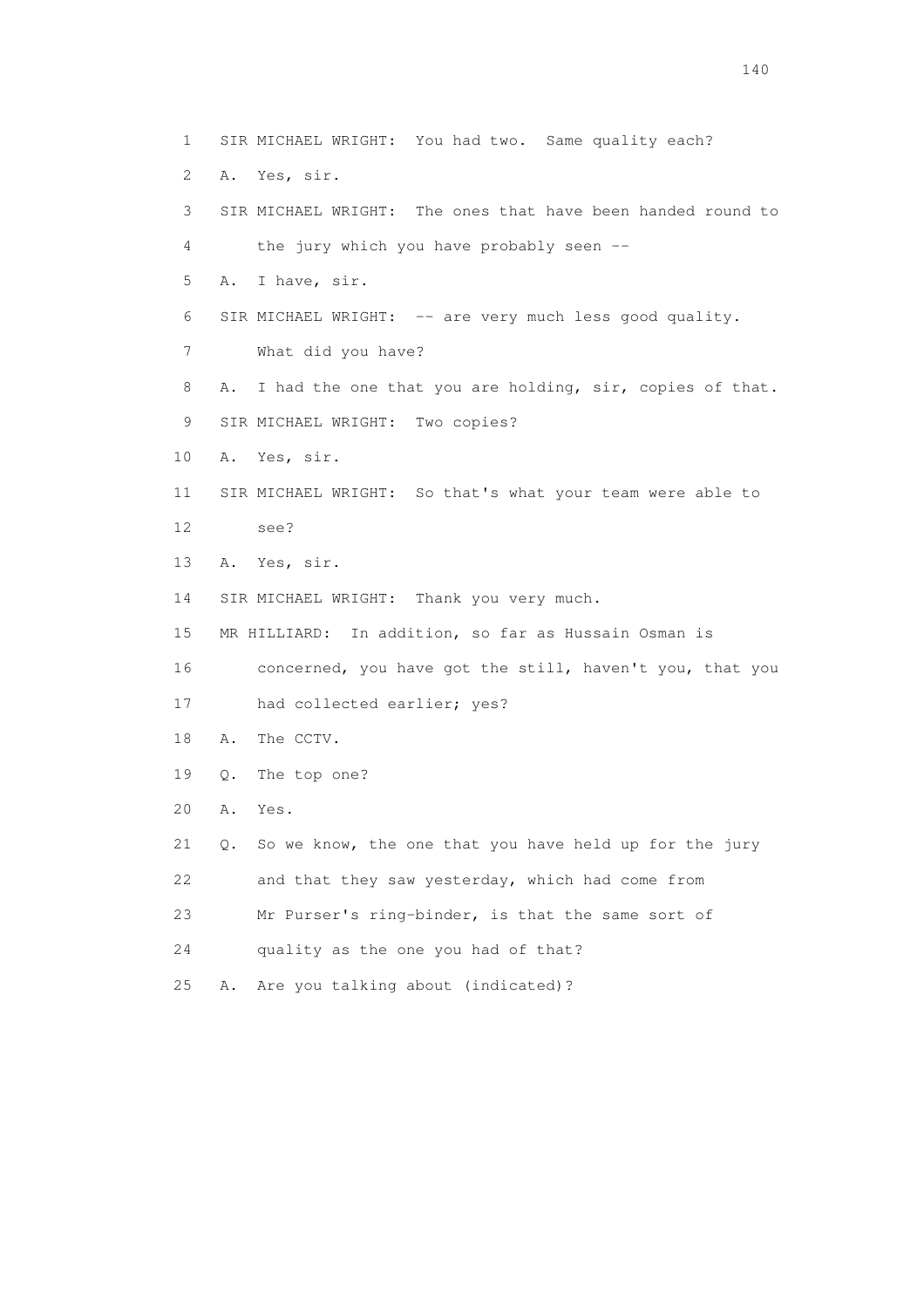| 1  | Q.    | No, I'm talking about, do you remember the stills, one   |
|----|-------|----------------------------------------------------------|
| 2  |       | at the top, one at the bottom -- that's it.              |
| 3  | Α.    | They were colour stills as well, sir.                    |
| 4  | Q.    | So same sort of quality as that?                         |
| 5  | Α.    | Similar quality.                                         |
| 6  | Q.    | Thank you. In addition, I think you had got a piece of   |
| 7  |       | paper, is this right, with the suspects' details on them |
| 8  |       | and the Scotia Road address on it?                       |
| 9  | Α.    | That was correct, sir.                                   |
| 10 | Q.    | That's you at about 5.30 am at New Scotland Yard?        |
| 11 | Α.    | Yes, sir.                                                |
| 12 | Q.    | Those pictures and that information. Did you leave New   |
| 13 |       | Scotland Yard?                                           |
| 14 | Α.    | Shortly after, yes, I did, sir.                          |
| 15 | Q.    | Did you go to, was it Tintagel House?                    |
| 16 | Α.    | Tintagel House, sir.                                     |
| 17 | Q.    | And the reason for going there?                          |
| 18 | Α.    | Was to brief the rest of my team, sir.                   |
| 19 | Q.    | We will come and look at the log in more detail a bit    |
| 20 |       | later on, but if we look at the first page, "memo book", |
| 21 |       | "marathon product", then those are the sort of blank     |
| 22 |       | pages that form a surveillance log, aren't they, which   |
| 23 |       | then get filled in?                                      |
| 24 | Α.    | That's correct, sir.                                     |
| 25 | $Q$ . | If we just want to look at the team, so we know who you  |
|    |       |                                                          |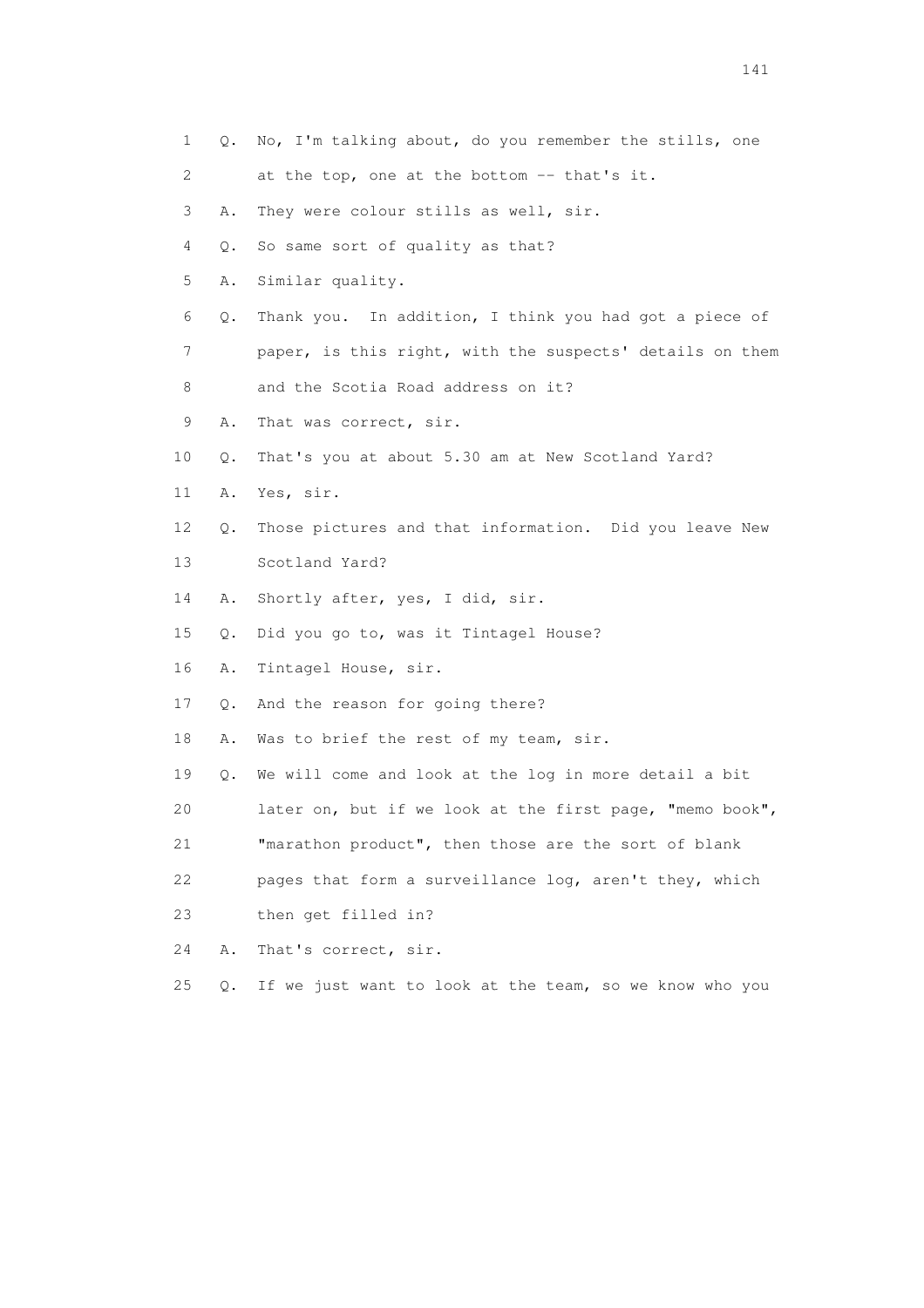| $\mathbf{1}$ |           | would have been briefing, there is yourself, Derek, do  |
|--------------|-----------|---------------------------------------------------------|
| 2            |           | you see at the top of that list?                        |
| 3            | Α.        | That's correct.                                         |
| 4            | Q.        | I think, were you also T1, Tango 1?                     |
| 5            | Α.        | Tango 1 initially.                                      |
| 6            | Q.        | Your team had Tango call signs?                         |
| 7            | Α.        | Correct, sir.                                           |
| 8            | Q.        | It in fact goes through you at T1 through to T10,       |
| 9            |           | Tango 10, who was Frank; we have three names, Derek,    |
| 10           |           | Edward and Frank; the rest still just have Tango        |
| 11           |           | numbers?                                                |
| 12           | Α.        | Correct.                                                |
| 13           | $\circ$ . | Is that the team you briefed --                         |
| 14           | Α.        | That was the team I briefed.                            |
| 15           | Q.        | -- at Tintagel House?                                   |
| 16           | Α.        | Yes, sir.                                               |
| 17           | Q.        | That starts, is this right, at about 5.40 in the        |
| 18           |           | morning?                                                |
| 19           | Α.        | That's correct, sir.                                    |
| 20           | Q.        | How long did the briefing last for?                     |
| 21           | Α.        | From my statement, I have said that the briefing lasted |
| 22           |           | no longer than ten minutes.                             |
| 23           | $Q$ .     | What would you have told them? What would you have      |
| 24           |           | covered in the briefing?                                |
| 25           | Α.        | I would have related the information that I had been    |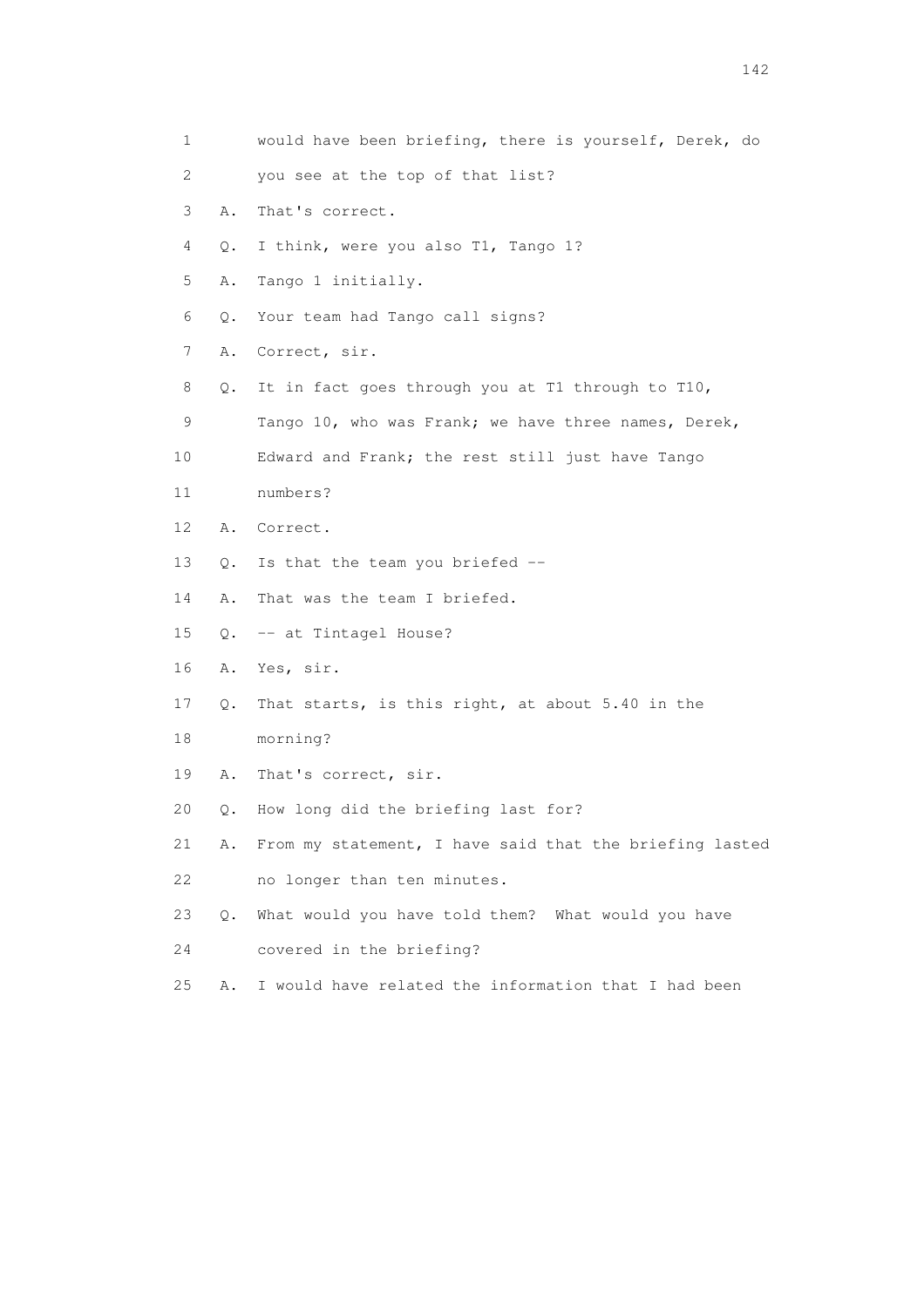| 1  |    | given by Alan, illustrating that with the photographs or |
|----|----|----------------------------------------------------------|
| 2  |    | the copies of the photographs and the CCTV still.        |
| 3  | Q. | Specifically, did you deal with the Scotia Road address? |
| 4  | Α. | Only inasmuch as that we -- there wasn't too much detail |
| 5  |    | on it, bar the address itself.                           |
| 6  | Q. | No, but that that was where --                           |
| 7  | Α. | Yes, that was where we were heading to.                  |
| 8  | Q. | -- that was the address that you were going to be        |
| 9  |    | looking at, and that the people you were interested in,  |
| 10 |    | Hussain Osman, Mr Omar, given that information too?      |
| 11 | Α. | That that had been found through enquiries on the gym    |
| 12 |    | card found in the property at Shepherd's Bush, sir.      |
| 13 | Q. | Then the copies that you had got, so the still<br>Right. |
| 14 |    | from Shepherd's Bush, just so far as Mr Hussain Osman is |
| 15 |    | concerned, the still from Shepherd's Bush, and he's      |
| 16 |    | obviously part of the page with two photographs on,      |
| 17 |    | isn't he?                                                |
| 18 | Α. | Sir.                                                     |
| 19 | Q. | Is that what, did you show the team, as it were, those   |
| 20 |    | So that's two photographs of him?<br>photographs?        |
| 21 | Α. | Yes, sir.                                                |
| 22 | Q. | In the form that you have told us about?                 |
| 23 | Α. | Yes, sir.                                                |
| 24 | Q. | Can you explain, do you pass them round, do you hold     |
| 25 |    | them up, what's the position?                            |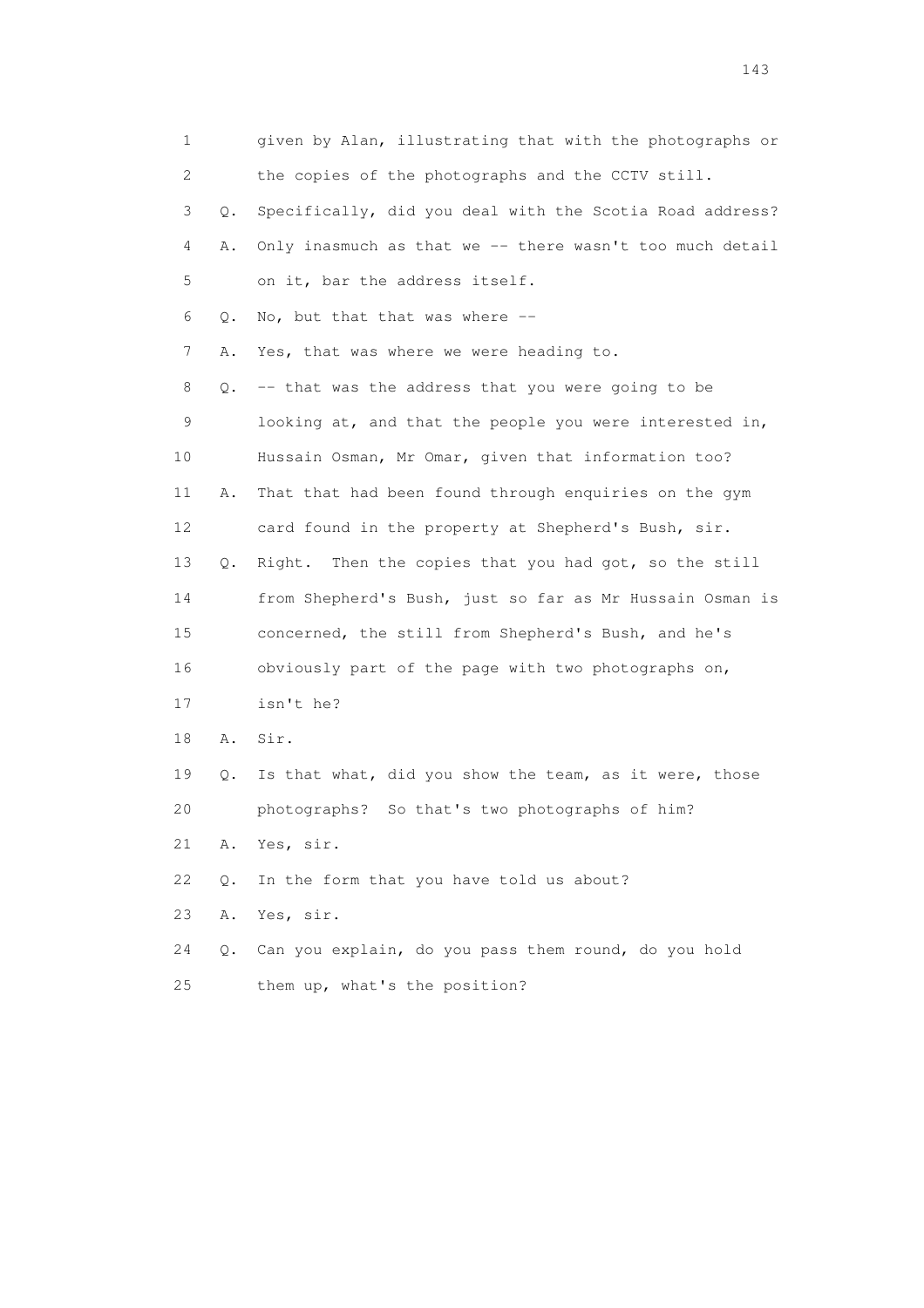1 A. Normally in that scale or type of briefing, because of 2 the relatively small numbers, we would have passed them 3 round, sir. 4 Q. Ordinarily, I will come to this particular operation in 5 a moment, is there a copy for everybody to take with 6 them? 7 A. Depending on circumstances and what we would call 8 a briefing pack, might be ready for us. On some 9 occasions there might be photographs for everyone, on 10 other occasions not, sir. 11 SIR MICHAEL WRIGHT: On this occasion? 12 A. On this occasion just the two copies, sir, at that 13 stage. 14 MR HILLIARD: I just want to understand, is it two copies of 15 each? We have two pictures, haven't we, effectively, as 16 far as Hussain Osman is concerned, or is it one of each? 17 A. No, it was two copies as I recall, as it in that exhibit 18 that's gone round, sir. 19 Q. So it's two copies of the still; yes? And two copies of 20 this (indicated)? 21 A. Sorry, one copy of the still, and two copies of that. 22 I do beg your pardon, sir. 23 Q. Two copies of the sheet that has two pictures on it? 24 A. Yes. 25 Q. And one of the still?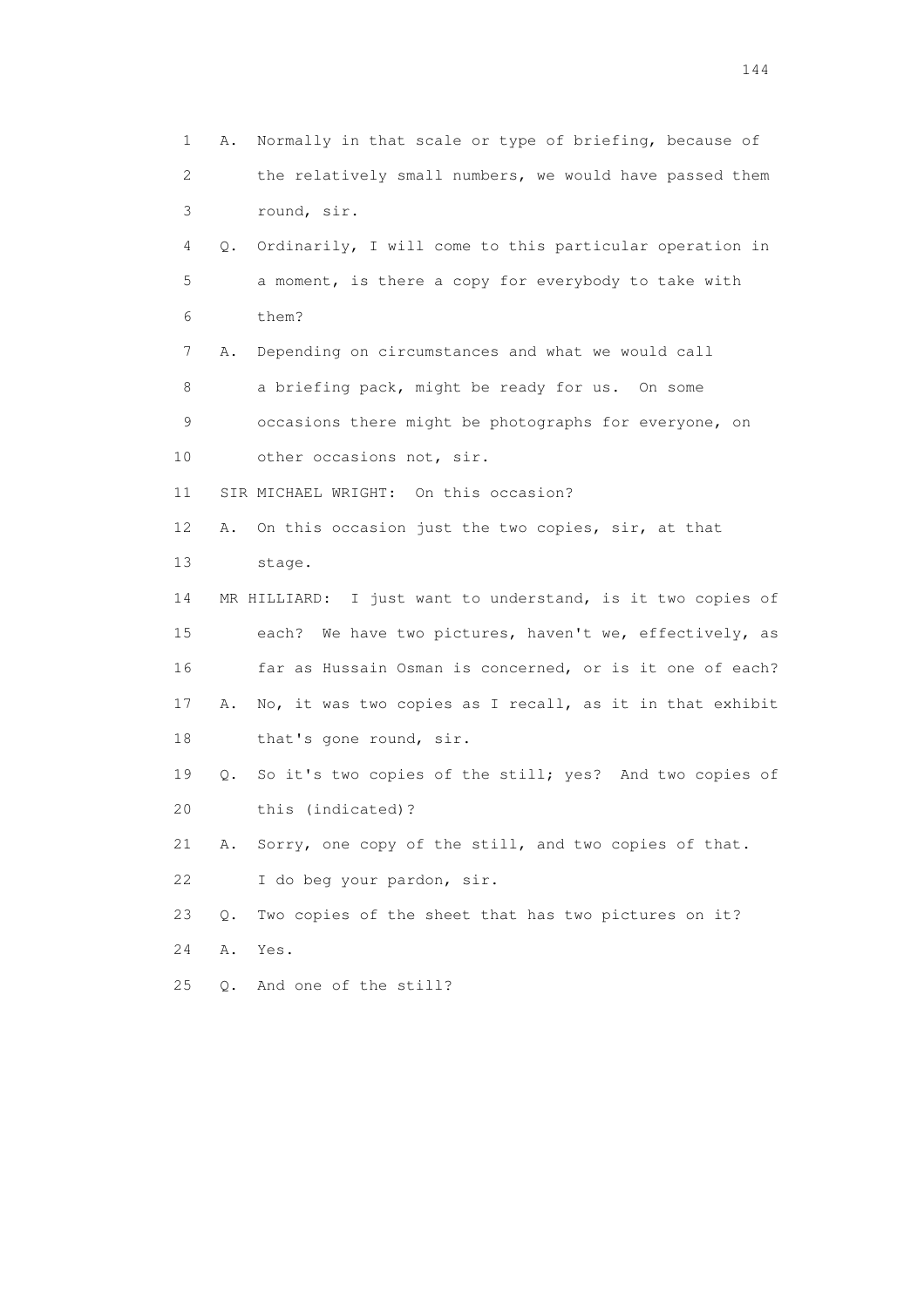- 1 A. Yes, sir.
- 2 SIR MICHAEL WRIGHT: You said "at that stage". Were they 3 repeated?
- 4 A. That wasn't meant to mislead, sir. At no other stage 5 that morning did I get any other photographs.
- 6 SIR MICHAEL WRIGHT: -- two copies.
- 7 A. Yes, sir.
- 8 MR HILLIARD: What happened to the -- it's three pieces of 9 paper then, isn't it?
- 10 A. Yes.
- 11 Q. What happened to those?
- 12 A. I gave one copy of the gym card photographs to Frank.
- 13 I retained the other with the -- and also the CCTV
- 14 stills.
- 15 Q. The reason, I am sure it's obvious, for giving Frank one 16 of the two copies you had of the piece of paper with two 17 photographs on it was?
- 18 A. Because he was going to be the officer who was going to 19 conduct the initial observation.
- 20 Q. I think we may have heard, it may have been in this 21 context or a different one, about a practice sometimes 22 of people signing just to indicate that they have seen 23 a photograph. Is that a practice you are familiar with? 24 A. It is usual working practice to sign to say you have 25 seen photographs given at a briefing, sir, for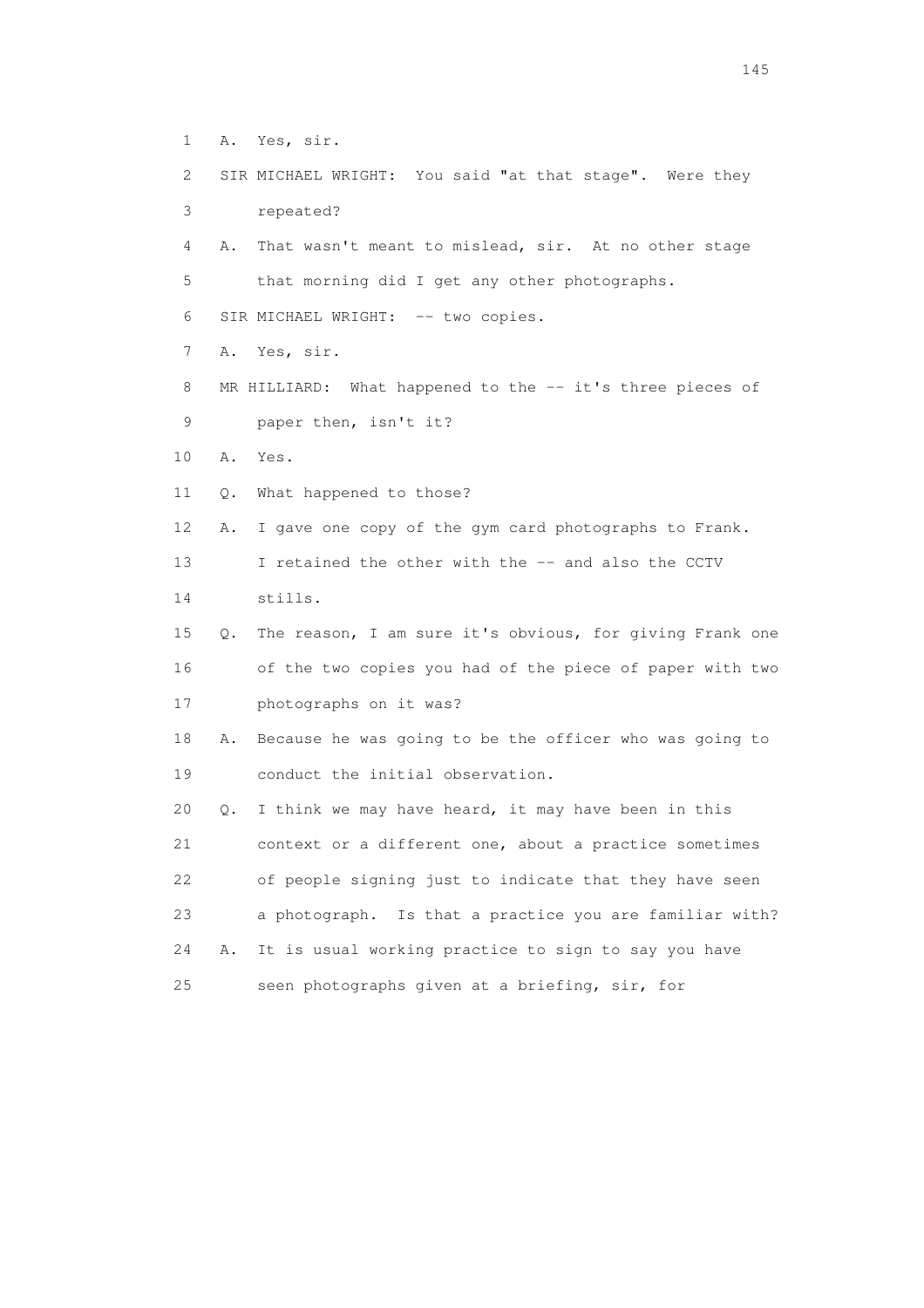1 evidential continuity.

| $\mathbf{2}^{\mathsf{I}}$ | 0.        | Would you actually sign the piece of paper so we might   |
|---------------------------|-----------|----------------------------------------------------------|
| 3                         |           | have one of these with everyone signing down the bottom? |
| 4                         | Α.        | Signing on the rear, down the bottom, whatever might     |
| 5                         |           | happen, sir.                                             |
| 6                         | Q.        | Did that happen in this instance or not?                 |
| 7                         | Α.        | No, it didn't in this instance.                          |
| 8                         | $Q$ .     | The reason for that?                                     |
| 9                         | Α.        | As I said in my statement, due to the urgent nature of   |
| 10                        |           | this deployment and because there was not an official    |
| 11                        |           | briefing pack, I did not request those officers to       |
| 12                        |           | countersign the photographs they had viewed.             |
| 13                        | Q.        | Right. Then so far as firearms were concerned, were      |
| 14                        |           | some of your team armed?                                 |
| 15                        | Α.        | They were, sir, yes, sir.                                |
| 16                        | Q.        | Was that T2, T5 and T7, so all Tango call signs?         |
| 17                        | Α.        | Those three officers, and also myself, sir.              |
| 18                        | Q.        | And yourself?                                            |
| 19                        | Α.        | Yes, sir.                                                |
| 20                        | $\circ$ . | Did you do anything in relation to them so that the      |
| 21                        |           | officers with firearms?                                  |
| 22                        | Α.        | Normally on an armed operation, and I think you have     |
| 23                        |           | already heard from a gentleman given the job description |
| 24                        |           | of Silver, there would be, as part of the firearms       |
| 25                        |           | briefing for an operation, Silver would remind each      |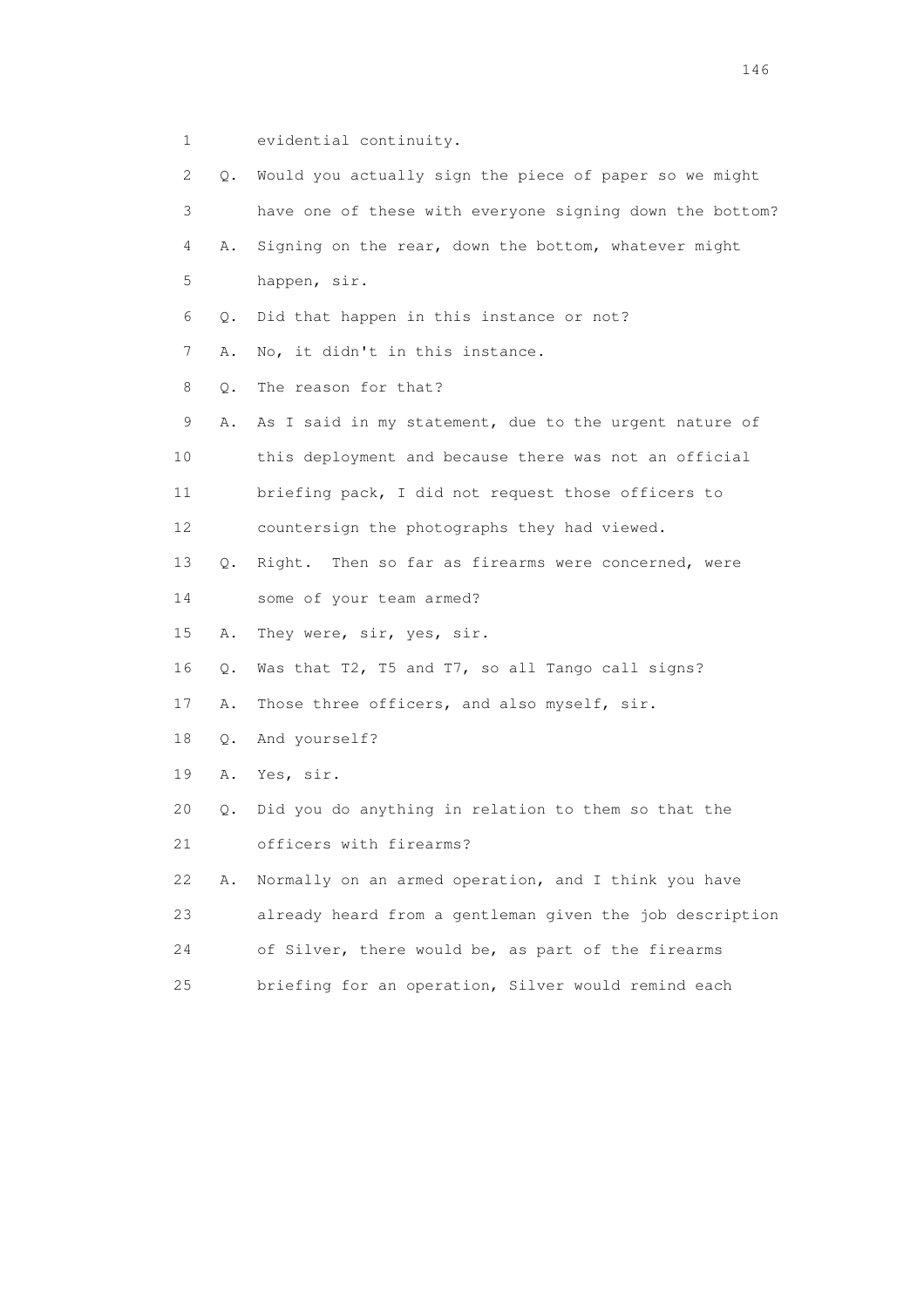| 1  |       | armed officer of his legal responsibilities. In the      |
|----|-------|----------------------------------------------------------|
| 2  |       | absence of such an officer, I did that at the end of the |
| 3  |       | briefing.                                                |
| 4  | Q.    | We heard about it, we have seen on the form 3605, the    |
| 5  |       | armed operation record, that various legal provisions    |
| 6  |       | are recorded there. Is that the sort of thing that you   |
| 7  |       | gave to these officers?                                  |
| 8  | Α.    | Yes, it was, sir.                                        |
| 9  | Q.    | Did you and the red team then make your way to           |
| 10 |       | Scotia Road?                                             |
| 11 | Α.    | To the Scotia Road area.                                 |
| 12 | Q.    | Frank we know about and we are going to hear from him,   |
| 13 |       | I think it's Monday, but he is in a van and some time    |
| 14 |       | ago we saw a photograph and indeed we have been to the   |
| 15 |       | location and we know where his van was. Was he on his    |
| 16 |       | own in the van?                                          |
| 17 | Α.    | In the rear, sir?                                        |
| 18 | Q.    | Yes.                                                     |
| 19 | Α.    | Yes, sir.                                                |
| 20 | Q.    | Was there anybody who was in a position to take over     |
| 21 |       | from him actually in the van with him or not?            |
| 22 | Α.    | Not immediately inside the vehicle, sir.                 |
| 23 | $Q$ . | Any reason for that?                                     |
| 24 | Α.    | Because that vehicle is not designed to take more than   |
| 25 |       | one person, sir.                                         |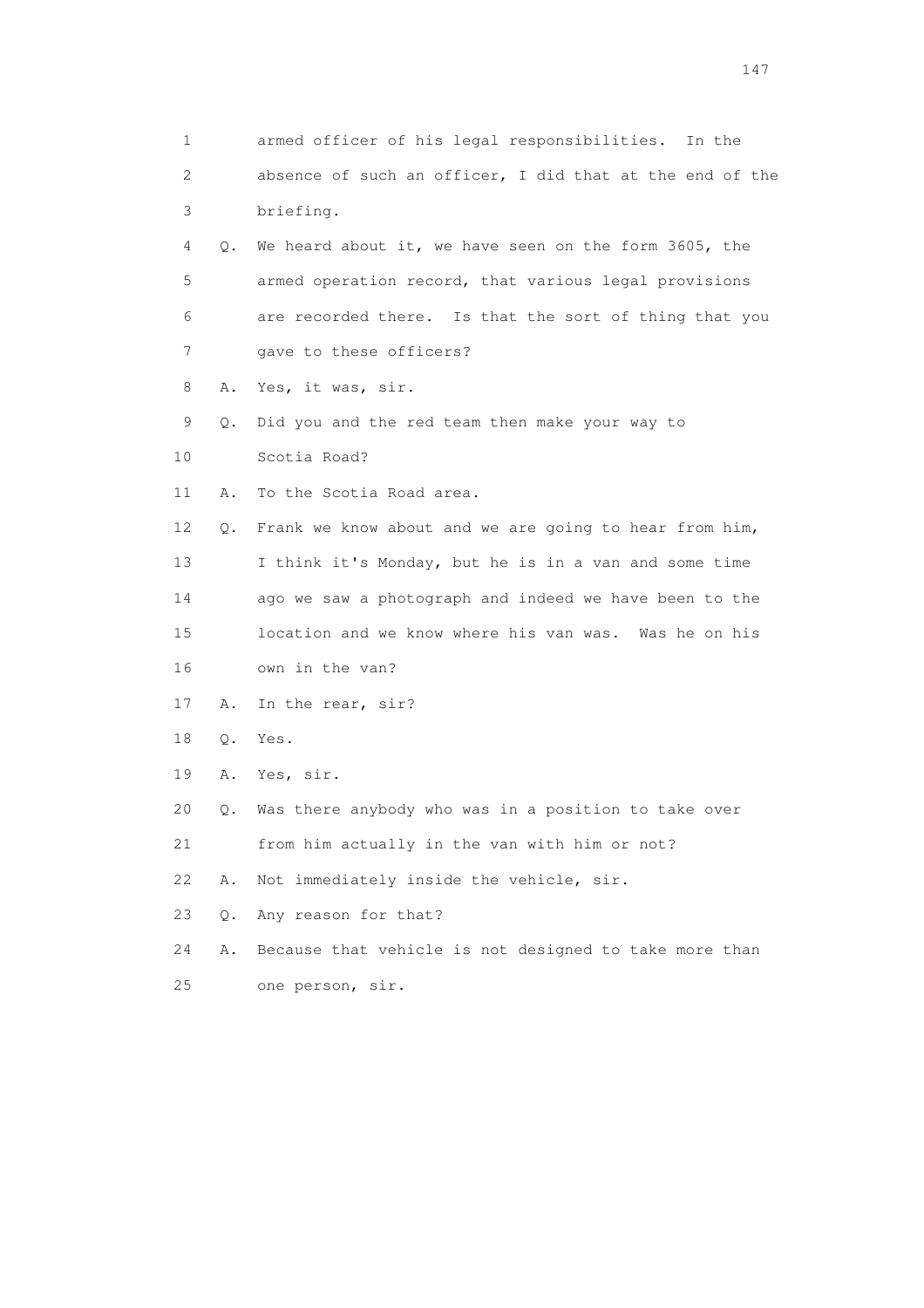1 Q. All right, just the question was raised a long time ago 2 but that's the reason for that. 3 A. Sir. 4 SIR MICHAEL WRIGHT: So if he was to be relieved -- sorry, 5 that's a very bad joke -- it would mean that somebody 6 else would have to come to the van and replace him? 7 A. If there was a need to extract the officer for a reason, 8 the van would be removed. 9 SIR MICHAEL WRIGHT: You would move the van altogether, 10 would you? I see. You wouldn't want people walking 11 backwards and forwards from it? 12 A. No, sir. 13 MR HILLIARD: If we turn inside to the first page that has 14 handwriting on it, we can see, is this your writing? 15 A. It is, sir, yes, sir. 16 Q. We are not going to put this on the screen, and there is 17 a name, I am helpfully told on this sheet that we will 18 not read out. It will be quite obvious when I don't 19 read it. The date we have, the time 6.04 am, so this is 20 your writing and it says: 21 "Deployment commences in the Streatham Hill area." 22 Have I read that right? 23 A. Correct, sir. 24 Q. "Focused on 21 Scotia Road SW2 and two subjects, 25 Hussain Osman and Abdi Samad Omar."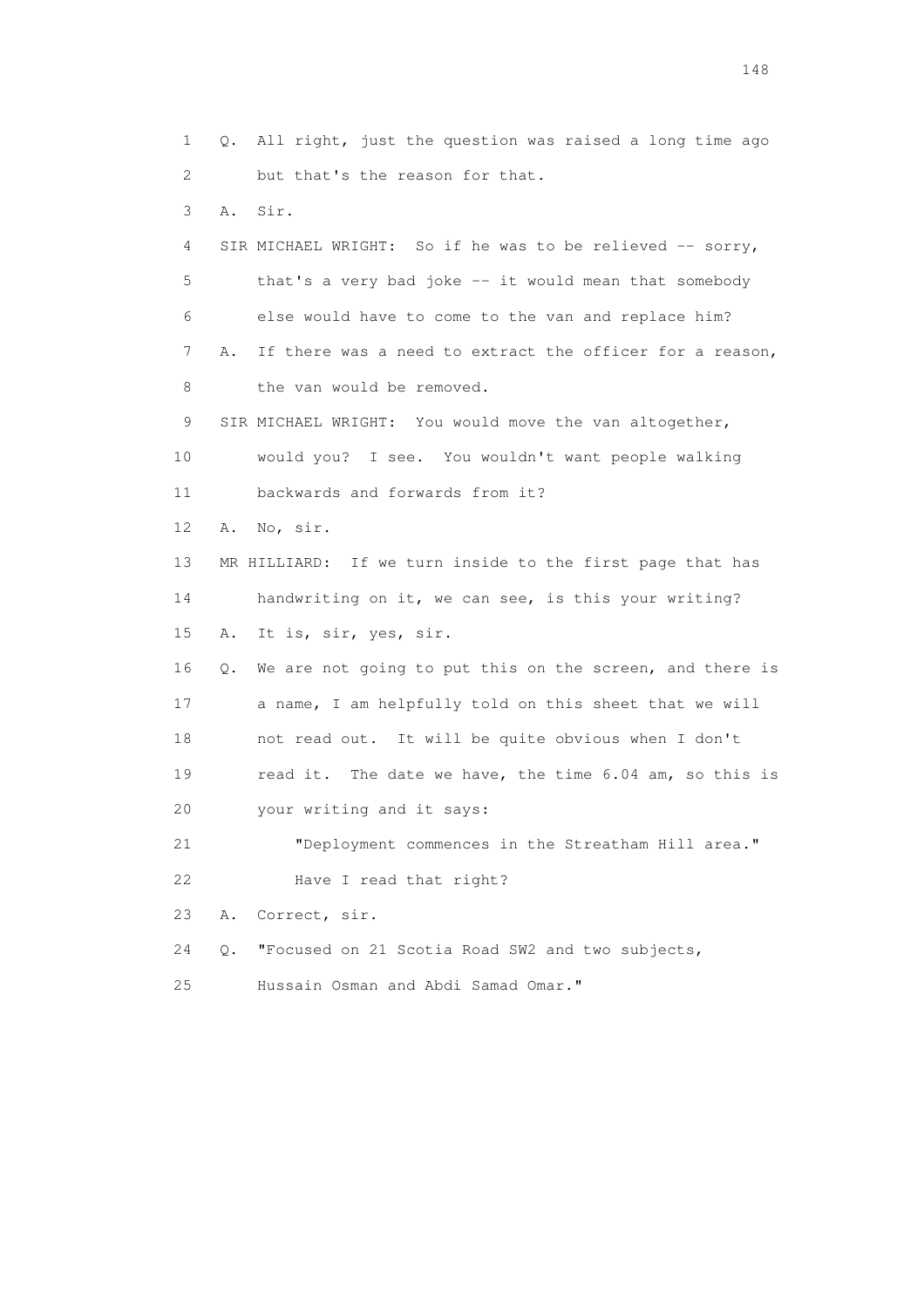1 Yes? 2 A. Correct, sir. 3 Q. "I am the loggist." 4 Then officer, that's 04, which is the last little 5 bit of your call sign; is that right? 6 A. That would have been, sir, yes. 7 Q. Then: 8 "Following officers seek to use this log as their 9 original notes." 10 Yes? 11 A. Sir. 12 Q. There is then the list that we have looked at, and we 13 will see some of these numbers just as we have seen 04 14 for you, Edward, third one down, Tango 3, I think his 15 last two numbers we will see on occasions were 81; is 16 that right? 17 A. That's correct, sir. 18 Q. Then last on this list, Frank or Tango 10, the last two 19 numbers of his call sign were 50; is that right? 20 A. That's correct. 21 Q. So if we see a 50 or an 81, it's them. 04 is you? 22 A. That's correct, sir. 23 SIR MICHAEL WRIGHT: Is 10 the standard size for 24 a surveillance team? 25 A. It would vary, sir, depending on the task.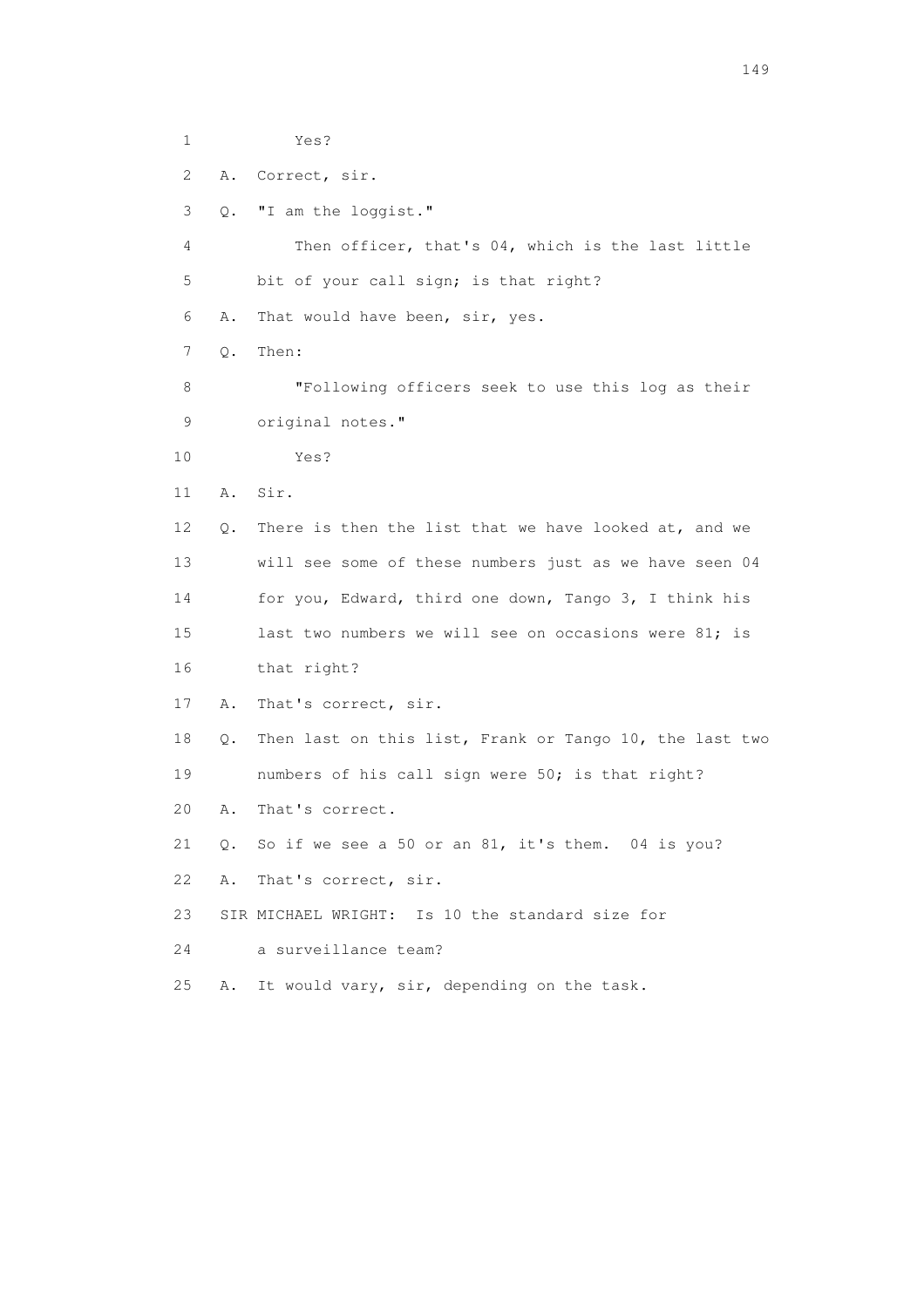1 SIR MICHAEL WRIGHT: So there isn't a standard size? 2 A. There is a maximum number, but -- just purely for the 3 organisation, but that would be an average. 4 SIR MICHAEL WRIGHT: Average size? 5 A. Sir. 6 SIR MICHAEL WRIGHT: Thank you. 7 MR HILLIARD: So 6.04 in the morning the deployment begins 8 and it ended, is this right, at 11.02 that morning? 9 A. Yes, it did, sir. 10 Q. The bottom of that page, just up from the bottom, there 11 is a reference to a supervising officer, isn't there? 12 A. There is, sir. 13 Q. Above that, "loggist's signature", would that have been 14 your signature? 15 A. That would have been my signature, sir. 16 Q. If we turn over to get the sense of this, and then 17 I want you to explain to us how it goes, next page, in 18 the date/time, we have a time of 6.05? 19 A. 6.05 am, sir. 20 Q. So that's the time. 21 SIR MICHAEL WRIGHT: Forgive me, is this a running log or 22 was it made up afterwards? 23 MR HILLIARD: I'm going to look at one entry and then ask 24 you to explain how the log is done. 25 As an example, 6.05 in the morning, black Primera,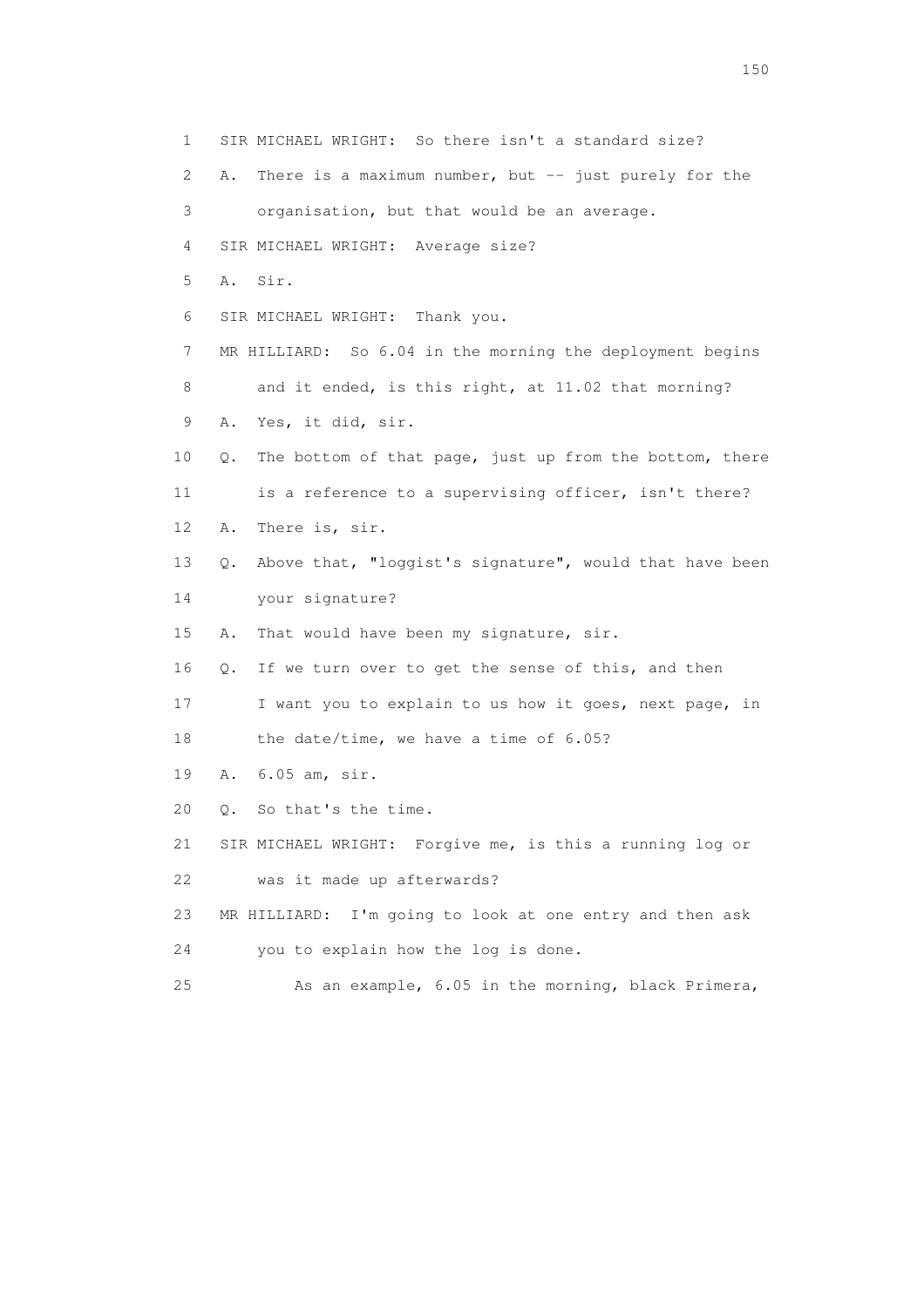- 1 is that "MV", motor vehicle?
- 2 A. MV.
- 3 Q. Then the registration number; yes?
- 4 A. Correct, sir.
- 5 Q. "Parked vicinity of 21 Scotia Road unattended". Then 6 81, after that, that being the call sign for Edward; is
- 7 that right?
- 8 A. That's correct, sir.
- 9 Q. Can you just explain how an entry, when you are the 10 loggist, like that comes to be made, what's going on?
- 11 A. You obviously have the vehicle fitted with radio. You 12 monitor the radio transmission --
- 13 Q. This is you as loggist?
- 14 A. Or an officer fulfilling that role --
- 15 Q. Yes?
- 16 A. -- will monitor those radio transmissions and record
- 17 them contemporaneously, sir.
- 18 Q. So these are the radio transmissions that are between
- 19 the members of the surveillance team, and we have heard
- 20 that they can also be picked up by a surveillance
- 21 monitor at New Scotland Yard?
- 22 A. On occasions, sir, yes.
- 23 Q. Is that because sometimes the communications are just
- 24 not quite good enough?
- 25 A. Range, atmospherics.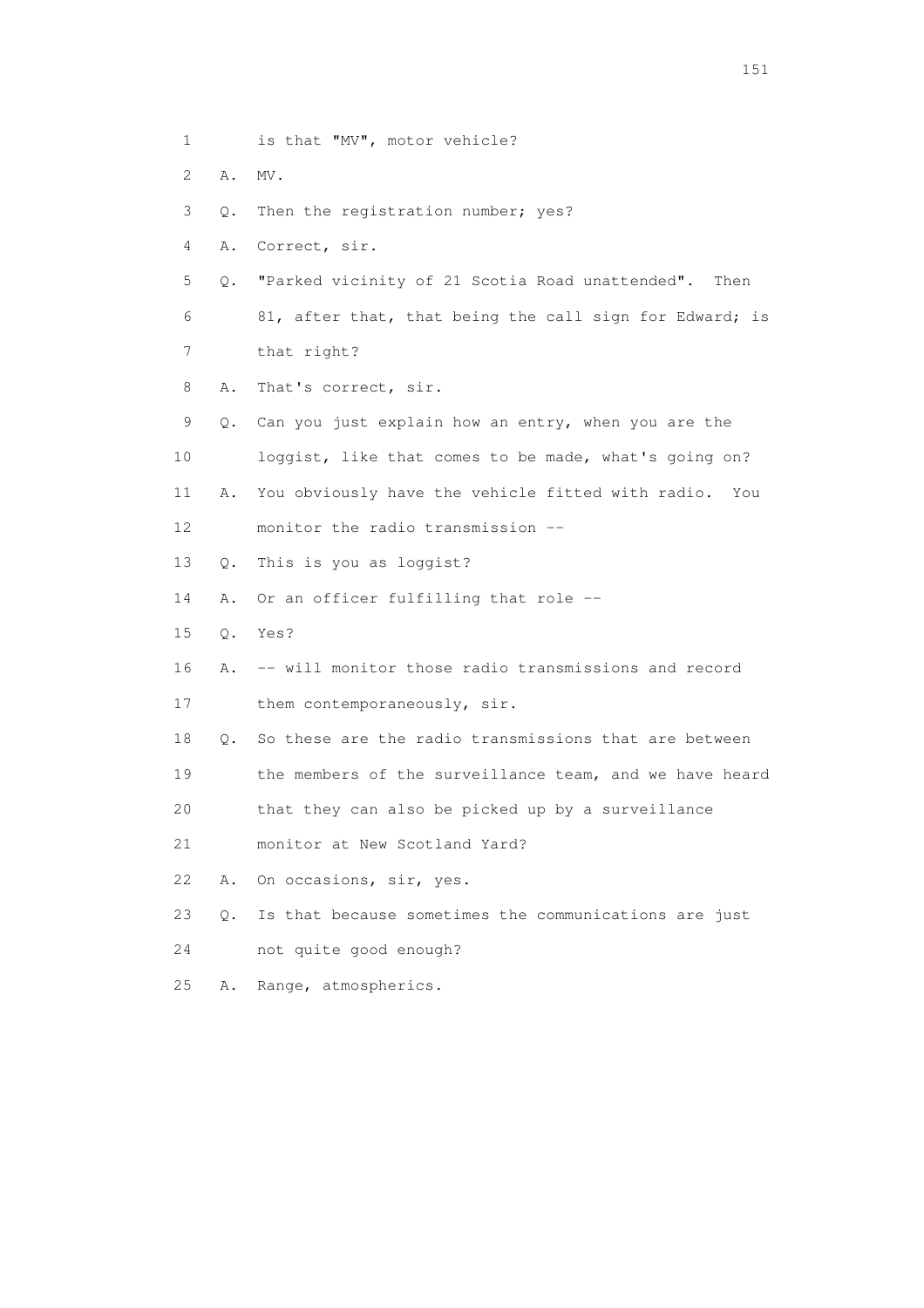- 1 Q. That's the theory of it?
- 2 A. The theory of it, sir.

| 3  | Q. | The theory of it is that the loggist will be able to    |
|----|----|---------------------------------------------------------|
| 4  |    | listen to those communications, and is the radio kept   |
| 5  |    | for significant sightings?                              |
| 6  | Α. | The record is kept of the material sightings.           |
| 7  | Q. | I see, so people may mention something that isn't       |
| 8  |    | significant on the radio but you as loggist aim just to |
| 9  |    | record significant events?                              |
| 10 | Α. | The evidential sightings that are material, sir, yes.   |
| 11 | Q. | Then if we look at this particular entry, who writes    |
| 12 |    | "81" down there?                                        |
| 13 | Α. | I do, sir.                                              |
| 14 | Q. | So that's the officer reporting the event, is it, you   |
| 15 |    | put down their initials?                                |
| 16 | Α. | Or their call sign number.                              |
| 17 | Q. | Then do they get to see what you have written?          |
| 18 | Α. | Yes, sir.                                               |
| 19 | Q. | When does that happen?                                  |
| 20 | Α. | That would normally take place at the end of            |
| 21 |    | a deployment at a debrief.                              |
| 22 | Q. | You say at a debrief; do you run through what is in the |
| 23 |    | log?                                                    |
| 24 | Α. | You would go through and work through the log           |
| 25 |    | chronologically, work through each officer's sightings; |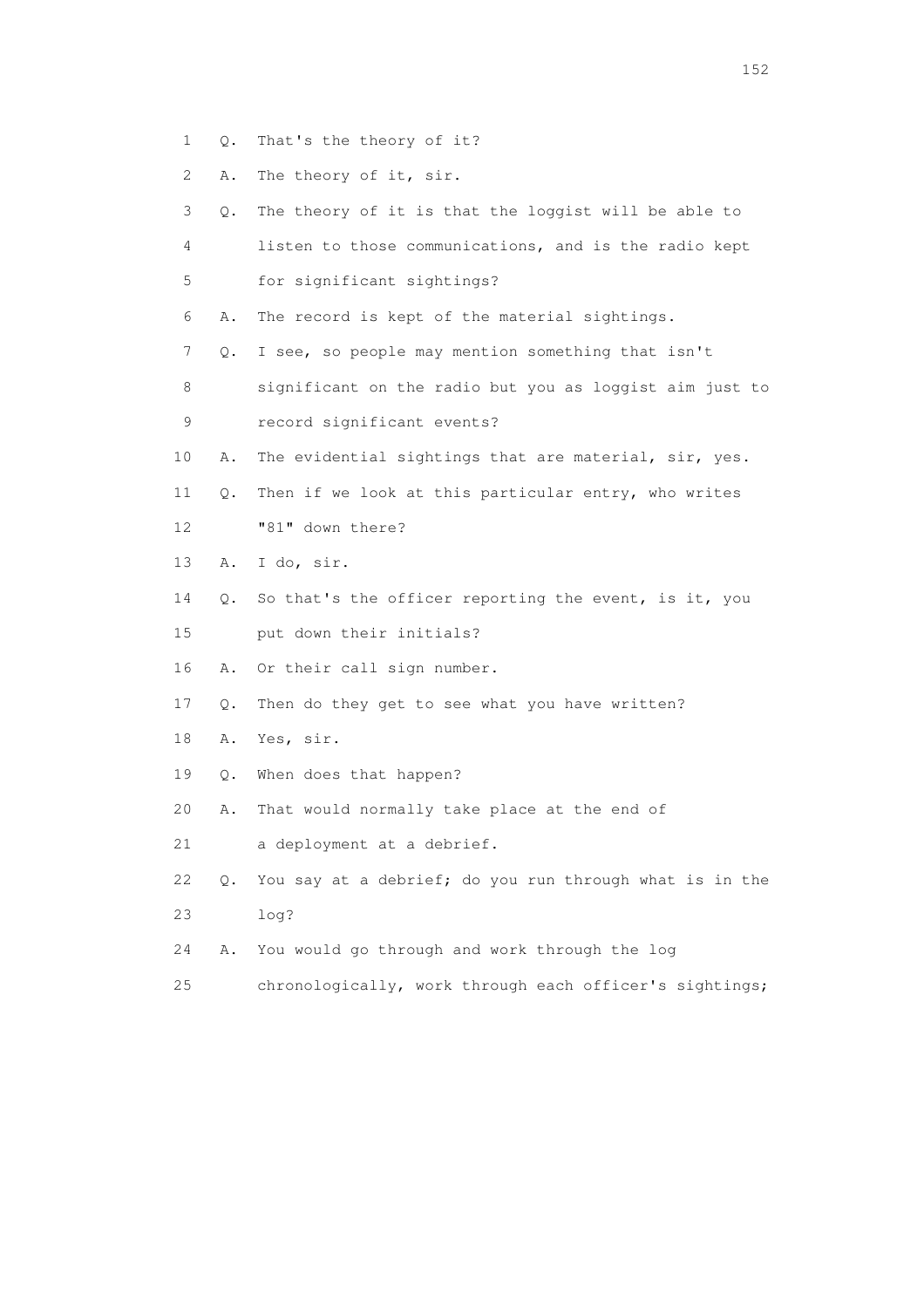| 1  |    | and they would then read them themselves and if they          |
|----|----|---------------------------------------------------------------|
| 2  |    | agree with them, they would sign to that effect.              |
| 3  | Q. | So that one, the 6.05 one, we will hear about this, it        |
| 4  |    | means either I suppose he doesn't agree with it or he         |
| 5  |    | has forgotten to sign it?                                     |
| 6  | Α. | There was a matter later on, sir, yes.                        |
| 7  | Q. | If we cast an eye down, so what's happened, there was         |
| 8  |    | a debrief, so far as this log was concerned?                  |
| 9  | Α. | There was, sir.                                               |
| 10 | Q. | We can see signatures by entries as we go through it,         |
| 11 |    | can't we?                                                     |
| 12 | Α. | I don't actually have that page on that copy, sir.            |
| 13 | Q. | Do you not have --                                            |
| 14 | Α. | I have it on another copy.                                    |
| 15 | Q. | I may be misunderstanding but what I am looking at is if      |
| 16 |    | we go to the one below, the 7.36 entry, there is a 50         |
| 17 |    | there, isn't there?                                           |
| 18 | Α. | There is, sir.                                                |
| 19 | Q. | A call sign?                                                  |
| 20 | Α. | Yeah.                                                         |
| 21 | Q. | Has the officer then initialled the entry?                    |
| 22 | Α. | The officer in question has initialled that, yes, sir.        |
| 23 |    | So that would explain, I think, why on<br>SIR MICHAEL WRIGHT: |
| 24 |    | the first page you have an entry, as it were, at the          |
| 25 |    | very beginning of all this, the officers and then their       |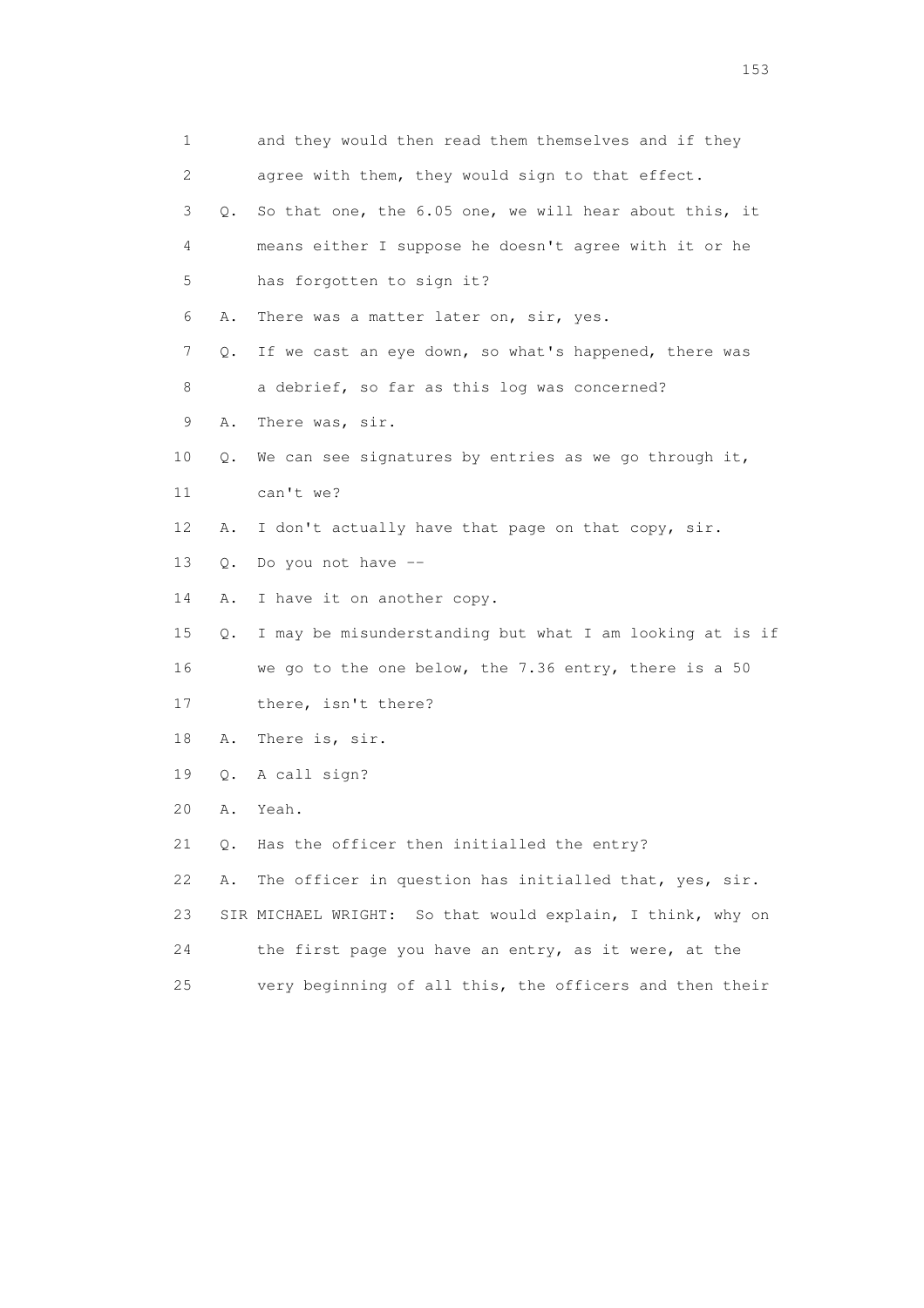1 names are listed, seek to use this log as their original 2 notes. 3 A. That's correct. 4 SIR MICHAEL WRIGHT: Effectively it's a sort of multiple 5 note-taking exercise with you keeping a record or one of 6 you keeping a record, and at the end of the deployment 7 when you debrief, everybody checks their own entries? 8 A. That's correct, sir. 9 SIR MICHAEL WRIGHT: Thank you. 10 MR HILLIARD: If we just turn on, we will come to a time, 11 second entry down on a page, 8.45 in the morning, 12 somebody else took over from you as loggist; is that 13 right? 14 A. That's correct, sir. 15 Q. So: 16 "I [blank] take over as the loggist for the above 17 Operation Theseus." 18 Is that right? 19 A. That's correct. 20 Q. If we go on, and then come to a page headed 21 "Surveillance Log Book 181", was that because the first 22 book had run out? 23 A. The log book there, the picture that you see, sir, is 24 the unique identification page for that particular log 25 with the serial number.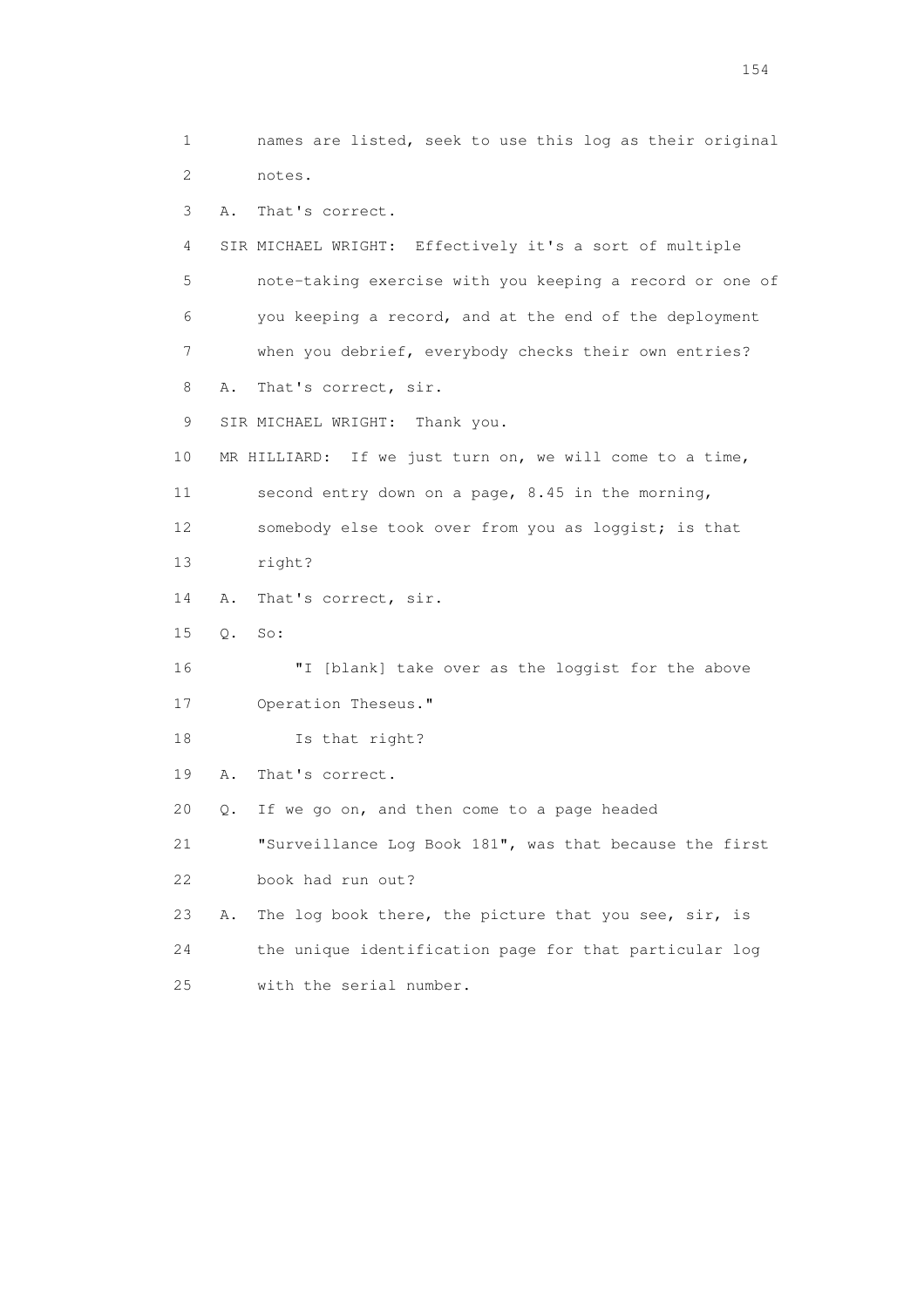| $\mathbf{1}$<br>Q. | Do we have that in the wrong place, then?                |  |
|--------------------|----------------------------------------------------------|--|
| 2<br>Α.            | I am looking at what's on the screen.                    |  |
| 3<br>Q.            | In the copies we have handed round, we have a log entry  |  |
| 4                  | at 10.38 am, and after that we then have this page,      |  |
| 5                  | surveillance log?                                        |  |
| 6<br>Α.            | That would be in the wrong place, sir.                   |  |
| 7<br>Q.            | Where does that come, right at the start?                |  |
| 8<br>Α.            | It goes to the rear, actually.                           |  |
| 9<br>Q.            | So right at the end. If you then go on, you will see     |  |
| 10                 | an entry $-$ it needs to go at the back of this section, |  |
| 11                 | because if we look at 10.38, the last bit is "and        |  |
| 12                 | a shoulder", and the next page says "bag" at the top?    |  |
| 13<br>Α.           | Correct, sir.                                            |  |
| 14<br>Q.           | So we have this page in the wrong order. As you say      |  |
| 15                 | this needs to go right at the back?                      |  |
| 16<br>Α.           | This goes right at the back, sir, yes.                   |  |
| 17<br>Q.           | If we turn to the last but one page with handwriting on  |  |
| 18                 | it, we can see 11.02, third time from the bottom,        |  |
| 19                 | "observations concluded"; is that right?                 |  |
| 20<br>Α.           | That's correct, sir.                                     |  |
| 21<br>Q.           | You told us it finished at 11.02 am, and then            |  |
| 22                 | $12.27$ pm $-$                                           |  |
| 23<br>Α.           | Correct, sir.                                            |  |
| 24<br>$Q$ .        | "Debrief at police premises, following entries added."   |  |
| 25                 | Can you explain what's going on there?<br>There are      |  |

n 155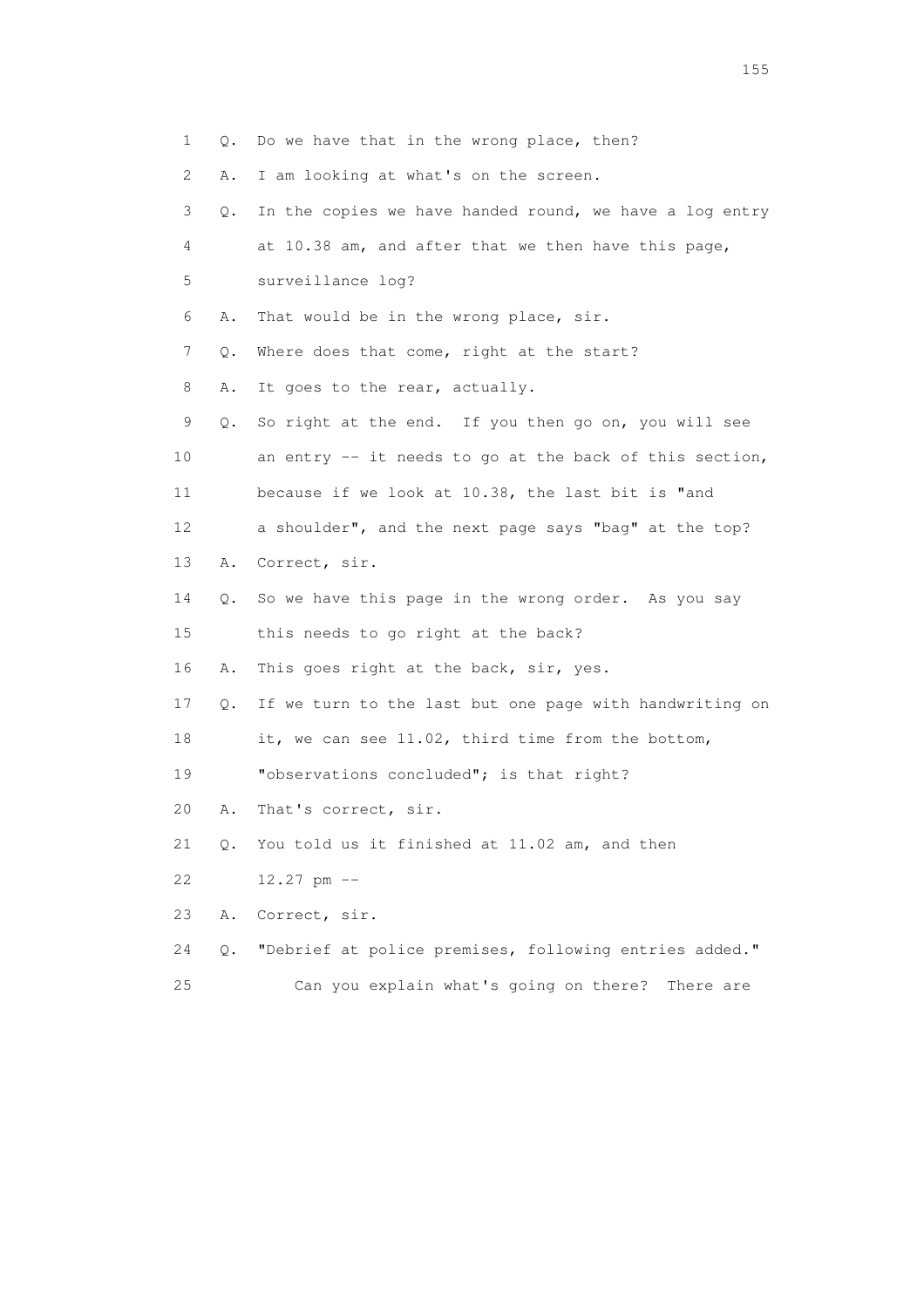1 three, I think?

| 2  | Α. | There are three entries in that particular instance.        |
|----|----|-------------------------------------------------------------|
| 3  | Q. | So 7.58, there is a reference to "watch on left wrist";     |
| 4  |    | 8.20, there is a part registration number of a black        |
| 5  |    | Golf that was mentioned for the 8.20 timing.<br>Then        |
| 6  |    | an indication that at 9.36, description, we will see in     |
| 7  |    | due course that that description had come from 50. So       |
| 8  |    | how do these sort of extra entries come to be there?        |
| 9  | Α. | During the debrief, obviously whoever is conducting the     |
| 10 |    | debrief and in this particular instance myself, I would     |
| 11 |    | read what I had in the log, and then ascertain if there     |
| 12 |    | is anything that another officer wishes to add to that,     |
| 13 |    | either to clarify or additional detail to add, and then     |
| 14 |    | that gets entered and then the log is passed from           |
| 15 |    | officer to officer where they sign up.                      |
| 16 | Q. | Right.                                                      |
| 17 |    | SIR MICHAEL WRIGHT: But you don't alter the original entry. |
| 18 |    | You just put this addendum into the end of the book?        |
| 19 | Α. | Absolutely, sir.                                            |
| 20 |    | MR HILLIARD: Again there is an indication to note who is    |
| 21 |    | actually present for that.<br>Then:                         |
| 22 |    | "Debrief concluded at 1.02."                                |
| 23 | Α. | $1.02$ , sir.                                               |
| 24 | Q. | Then your call sign and initials at the end of that         |
| 25 |    | line?                                                       |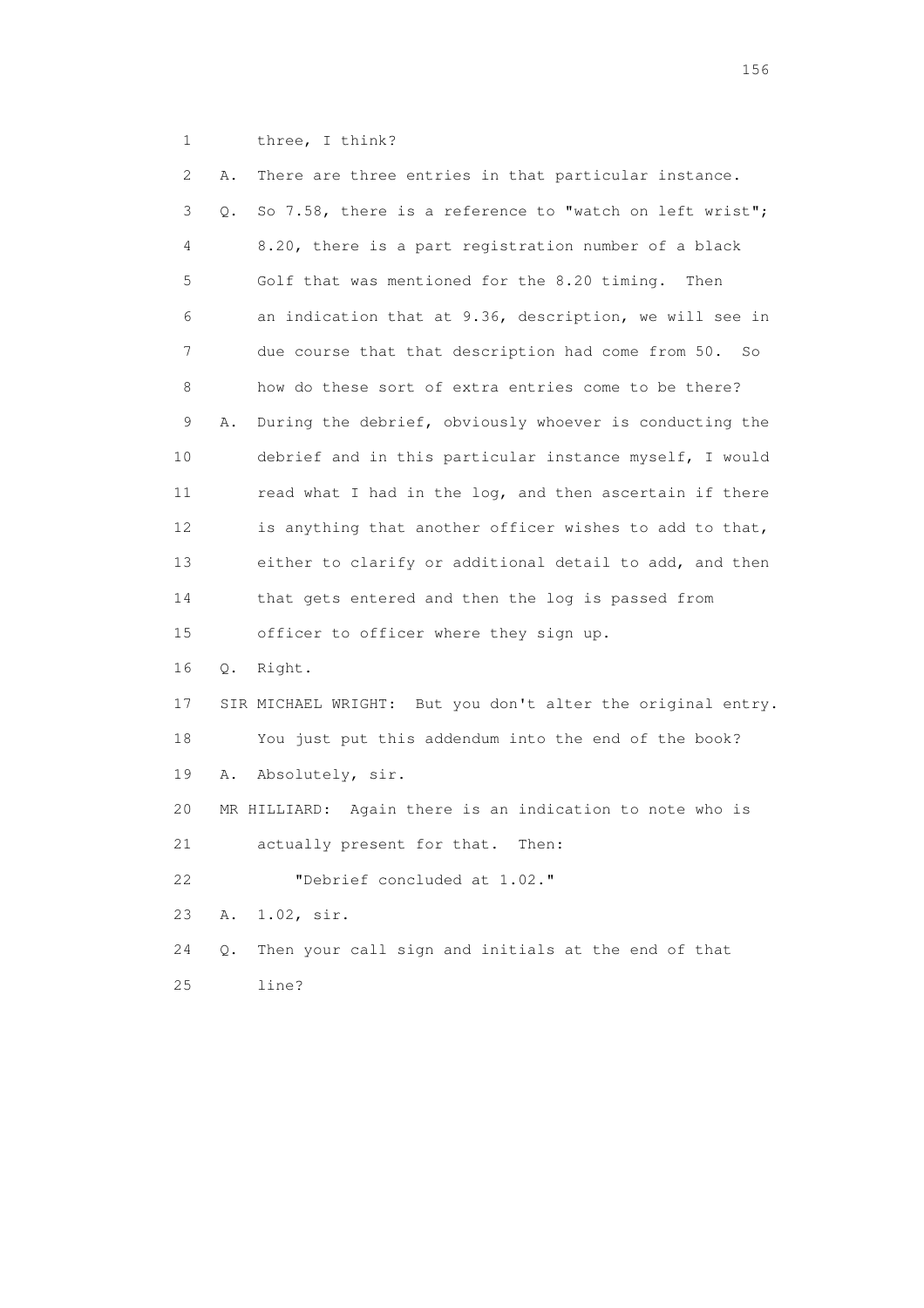- 1 A. Correct.
- 2 Q. Have you signed that page too?
- 3 A. Yes, I have, sir.
- 4 Q. Then if we go, please, we have looked at the -- go back 5 to the 6.05 entry, I just want to -- further down on
- 6 that page -- look at your entries. 7.52 am,
- 7 Hussain Osman equals Nettle Tip, Abdi Samad Omar equals 8 Regal Wave. Is that your entry?
- 9 A. That's my entry, sir.
- 10 Q. Does that indicate that at 7.52 you were given those 11 codenames for the individuals?
- 12 A. I was given them a little earlier at, if I recall from 13 my notebook, my own personal notebook entry at 7.44,
- 14 I was given that information.
- 15 Q. So you were given that information at 7.44 but you had 16 put it in at 7.52?
- 17 A. That's correct, sir.
- 18 Q. Go to the next page, 8 o'clock, you may need to take us 19 back to explain this, but is there an entry of yours at 20 8 am?
- 21 A. There is, sir, yes, sir.
- 22 Q. What does your entry say?
- 23 A. That says "IC3, M", in a circle, "in UTH alone".
- 24 That --
- 25 Q. Identity code 3?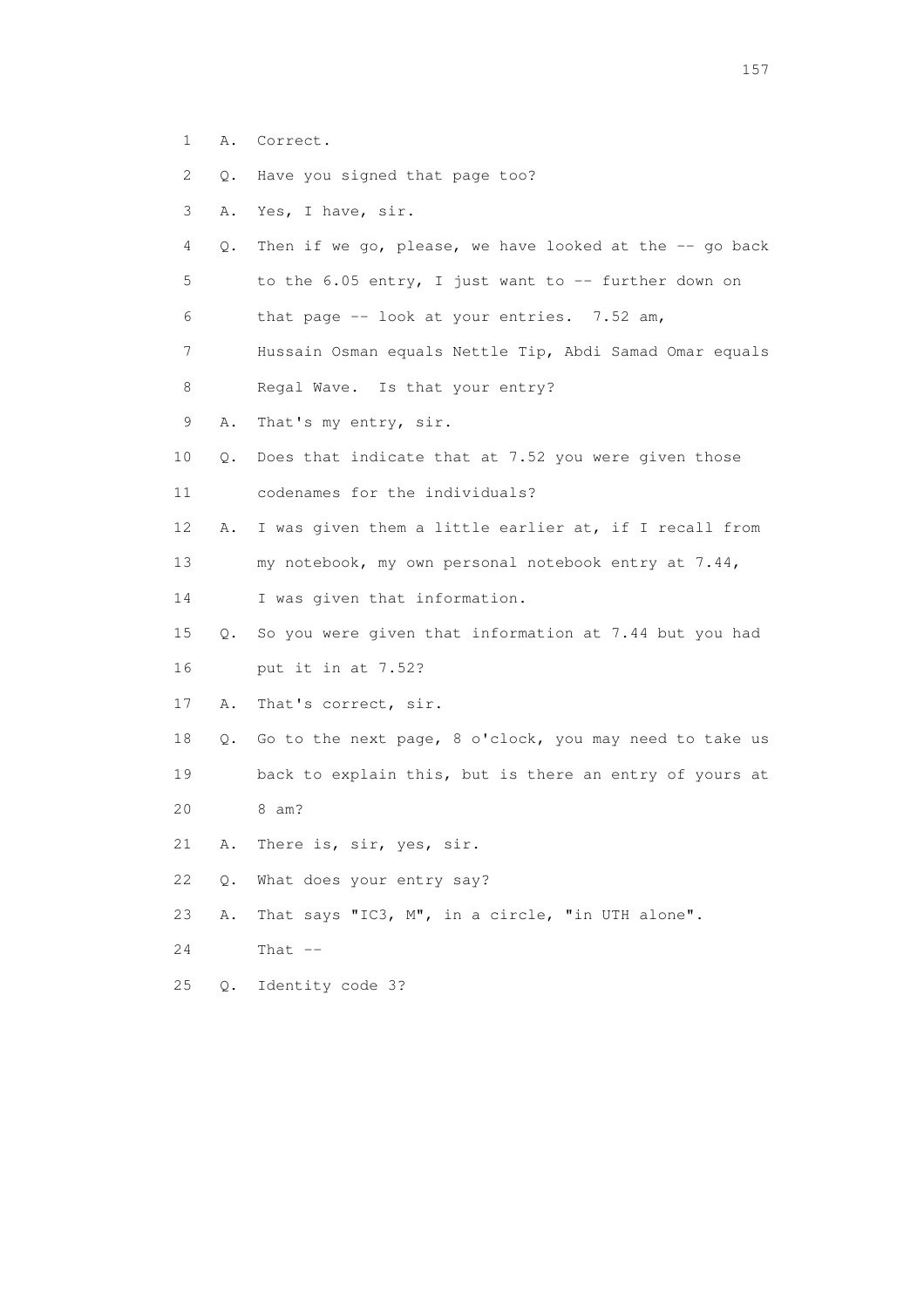- 1 A. Identity code 3.
- 2 Q. What does that mean?
- 3 A. That would be an Afro-Caribbean male, northbound in
- 4 Upper Tulse Hill and then alone.
- 5 Q. Alone or above?
- 6 A. I'm reading that and think it's alone, sir.
- 7 SIR MICHAEL WRIGHT: It's your writing.
- 8 MR HILLIARD: You wrote it.
- 9 A. Exactly, sir.
- 10 Q. So that says "alone", all right.
- 11 SIR MICHAEL WRIGHT: It doesn't actually tell you where this 12 gentleman came from.
- 13 A. He's obviously from the earlier entries, sir. He is
- 14 seen leaving premises, I believe.
- 15 SIR MICHAEL WRIGHT: Very well.
- 16 MR HILLIARD: Then if we go on --
- 17 SIR MICHAEL WRIGHT: Schoolgirl.
- 18 MR HILLIARD: Does it help if you go back an entry or two?
- 19 A. It's the entry before, the 8 o'clock entry relates to,
- 20 sir.
- 21 Q. The 7.58, white trainers, black markings, IC3?
- 22 A. Silver watch, right hand, white logo on rucksack,
- 23 apparent age 20s.
- 24
- 25 Q. Then it's that person who is northbound in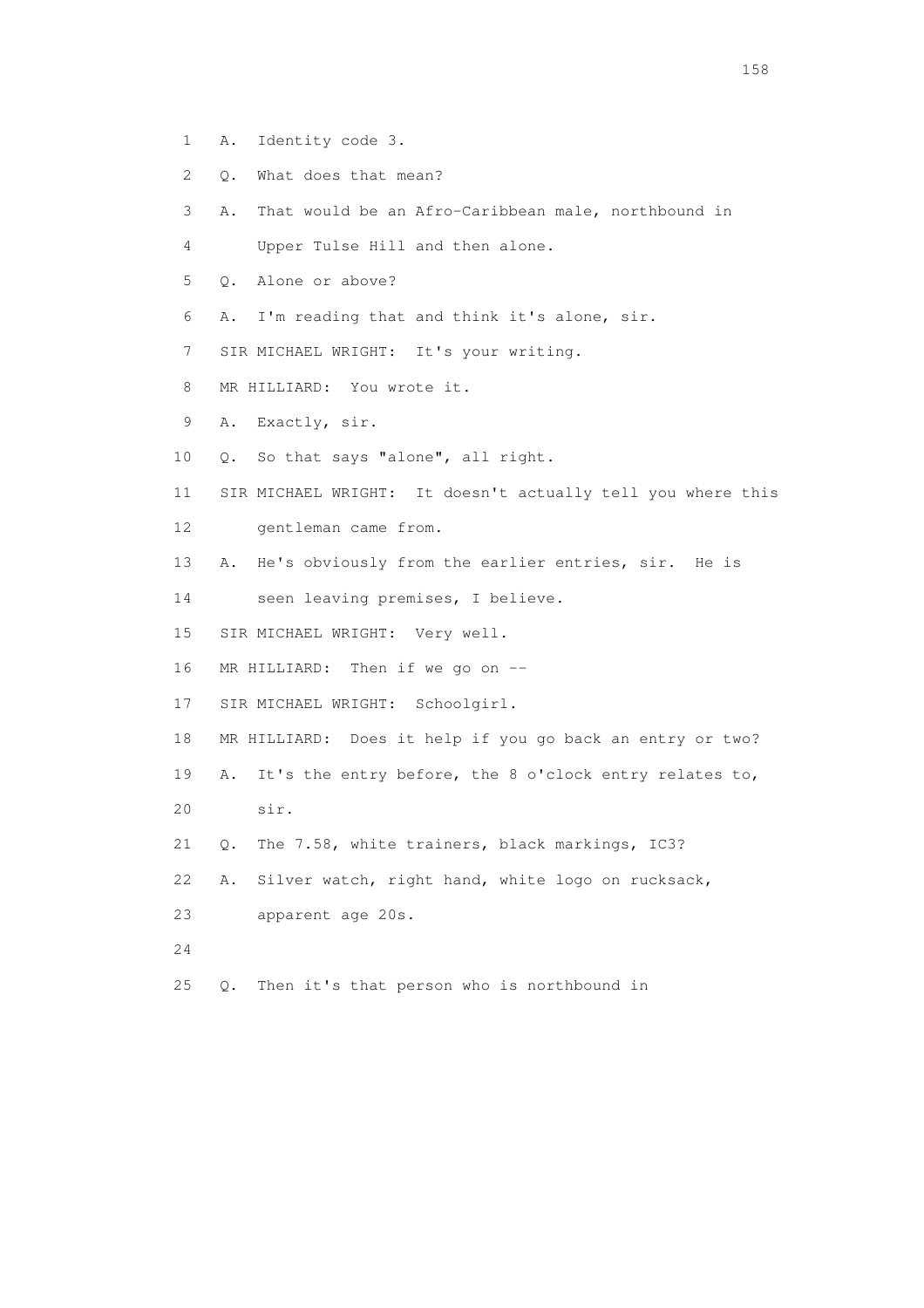1 Upper Tulse Hill?

2 A. Correct, sir.

 3 Q. We don't need to look at it, but watch on right wrist, 4 that was one of the amendments that was made at -- 5 A. I have put "watch right hand", and in the amendment it's 6 "watch on left wrist". 7 Q. Thank you very much. 8 I think this is the last one of yours, 10.41, so 9 this is well on, simply describing a male in a blue 10 shirt continuing in Upper Tulse Hill. We don't need any 11 more detail than that. 12 A. That's correct. 13 Q. Was that your last entry? 14 A. That was my last sighting for the purposes of that log, 15 sir. 16 Q. The deployment then begins at 6.04 in the morning. Did 17 you yourself at that time or even before it or shortly 18 after it, you tell us when, have sight at all of the 19 premises themselves where 21 Scotia Road was? 20 A. No, I didn't actually go into Scotia Road, sir. 21 Q. Did you learn something about Scotia Road, namely that 22 number 21 was in a block and there was a communal front 23 door? 24 A. I did, sir. 25 Q. Had you known that before you had deployed to the area?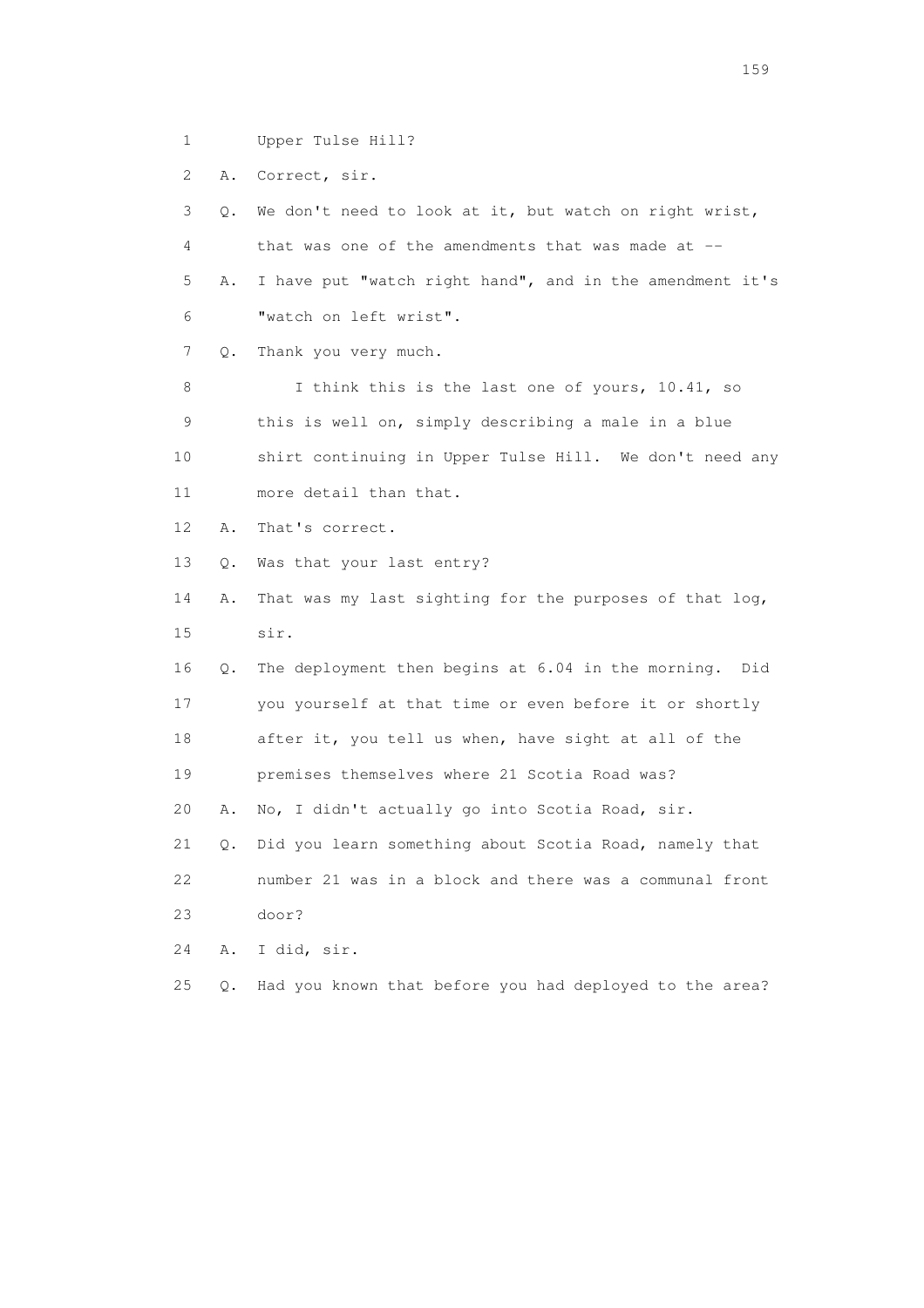| 1  | Α. | No, we had very little detail about the premises we were |
|----|----|----------------------------------------------------------|
| 2  |    | going out to see.                                        |
| 3  | О. | Who did you receive that information from? So that it's  |
| 4  |    | one of a number with a communal door?                    |
| 5  | Α. | What we did in the first instance was an officer, and in |
| 6  |    | this case it was officer Edward, conducted               |
| 7  |    | a reconnaissance close to the premises just to see what  |
| 8  |    | type of premises it was, and the best place that we      |
| 9  |    | could mount observations from.                           |
| 10 | Q. | So did he give you that information?                     |
| 11 | Α. | He relayed that information to me, sir.                  |
| 12 | Q. | Did you then relay that information to your team?        |
| 13 | Α. | One of the techniques is obviously that we make sure     |
| 14 |    | that we relay pertinent information across the network   |
| 15 |    | for the team.                                            |
| 16 | Q. | What about beyond the team? Did you distribute that      |
| 17 |    | information -- you had not come out knowing that, had    |
| 18 |    | you?                                                     |
| 19 | Α. | No, sir.                                                 |
| 20 | Q. | Did you do anything about getting that information back  |
| 21 |    | to New Scotland Yard?                                    |
| 22 | Α. | One of the first things we would do is to do a signal    |
| 23 |    | check, when we know that the operations room at          |
| 24 |    | Scotland Yard is monitoring us, to make sure we have got |
| 25 |    | signals, and therefore that they are listening to our    |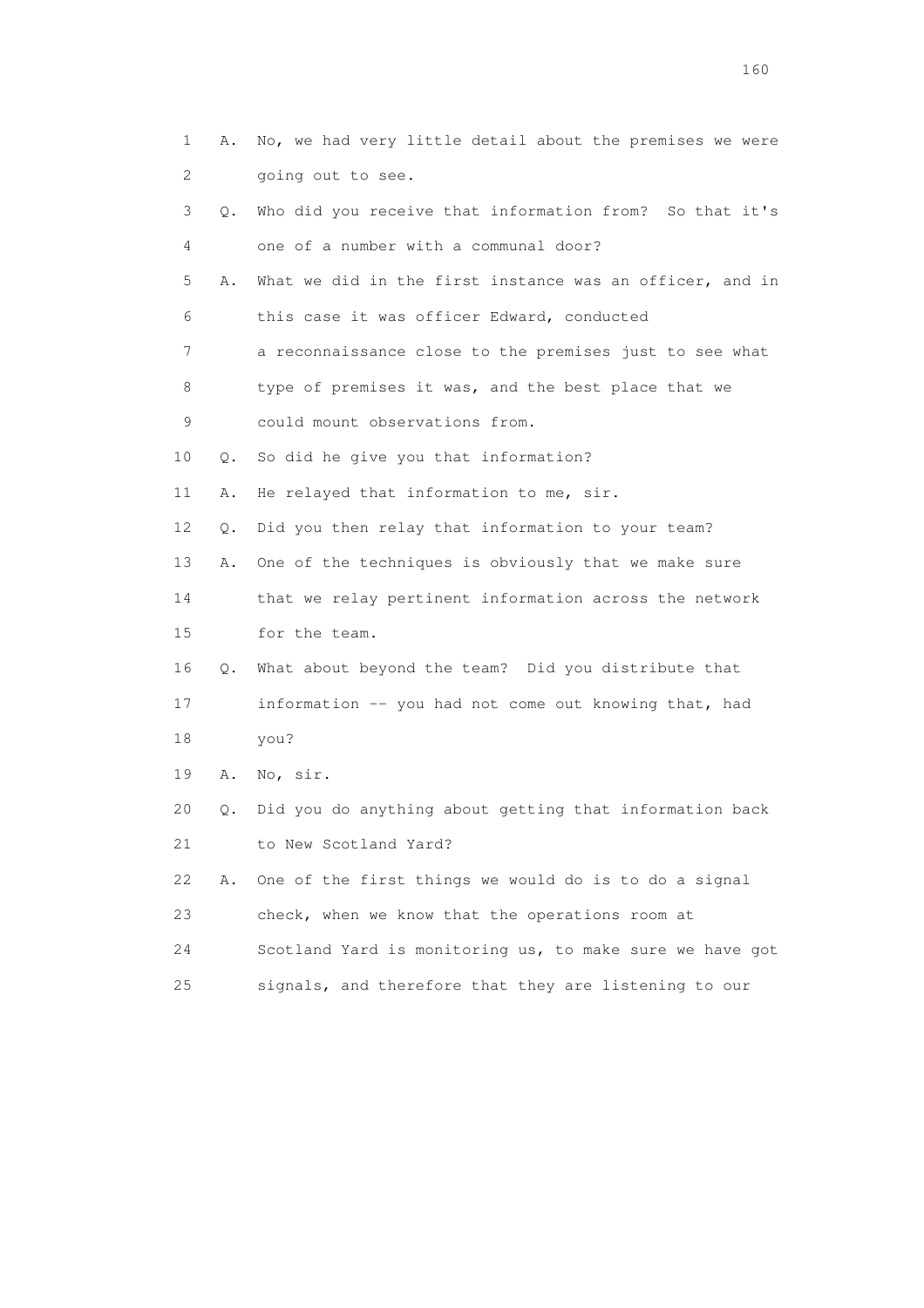1 communications on the ground.

2 Q. Did you do that?

3 A. I would have done it as a matter of course.

|   | 4 Q. All right. What I want to know is: did you, aside from |
|---|-------------------------------------------------------------|
| 5 | that information being passed to your team and New          |
| 6 | Scotland Yard, you hope, being in a position to pick up     |
| 7 | your transmissions, did you take any specific steps to      |
| 8 | alert New Scotland Yard to the fact that this was one       |
| 9 | premises, as it were, in a block?                           |

 10 A. I haven't got the telephone billing to suggest what time 11 I called them, but I was in constant telephone 12 communication with Scotland Yard and would have relayed 13 that as part of the general information about the area. 14 Q. We are going to look at these briefly in due course, but 15 just to help you, it's behind our divider 50, and there 16 should be there if you have the file, a schedule like --

17 it's coming up on the screen.

18 A. Thank you.

19 Q. If we go to the next page, please, 6.38, Derek, 33

20 seconds, do you see, call from you to SO12 operations

21 room?

22 A. I see that, number 46.

23 SIR MICHAEL WRIGHT: That is right.

24 MR HILLIARD: Number 46, did you say?

25 A. Extreme left-hand column.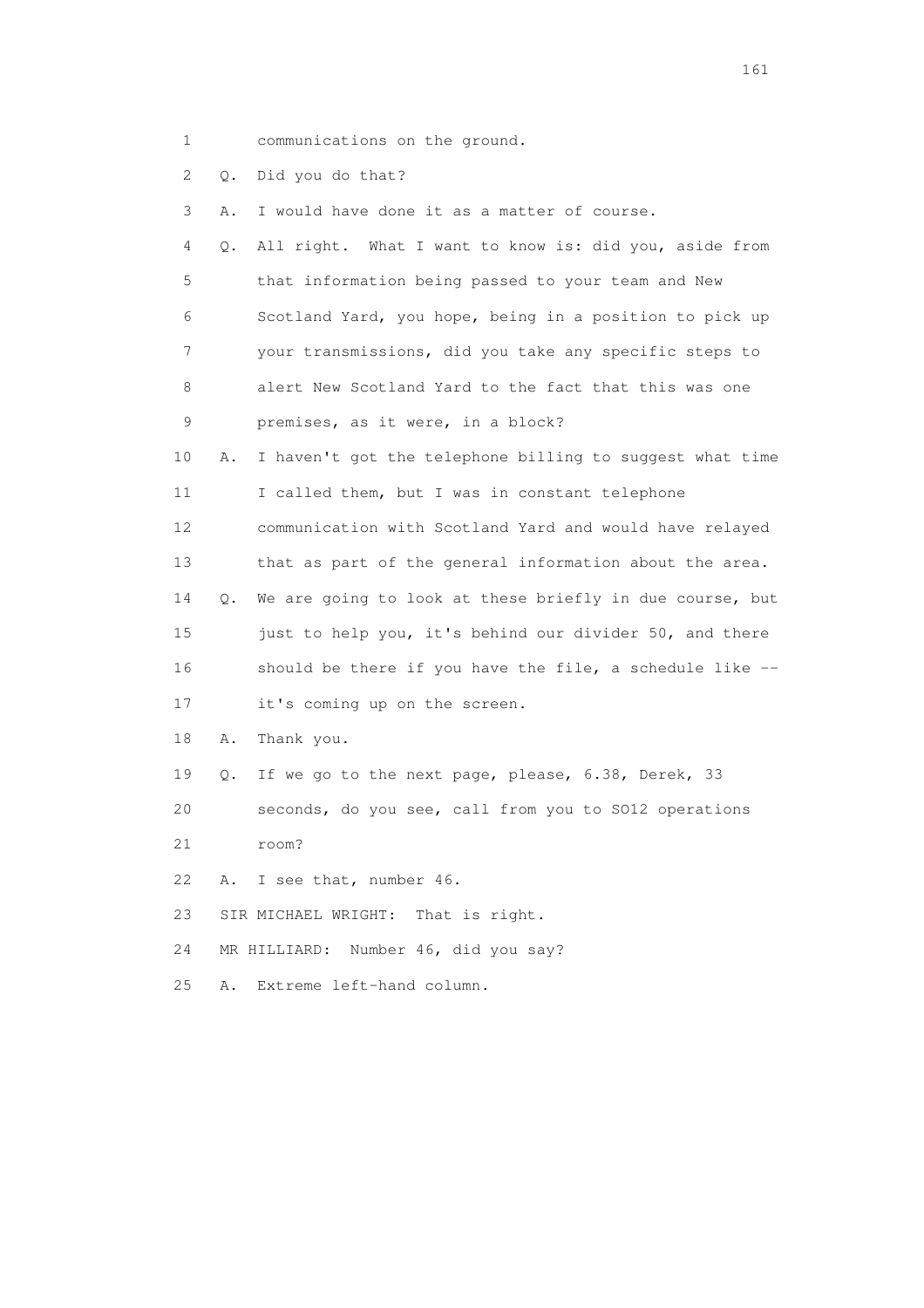1 SIR MICHAEL WRIGHT: Item 46.

 2 MR HILLIARD: It's just missed off on my screen. There we 3 are.

 4 So that's 6.38. Then 6.42, and I don't know what it 5 is but that will have a number as well, there is a call 6 back the other way, isn't there, for a minute and 16 7 seconds?

8 A. 6.42, there is a call to myself, yes, sir.

9 Q. 6.44, 20-second call, ops room to you?

10 A. Correct, sir.

 11 Q. A little bit later on in 6.44, 43-second call -- that's 12 you to Colin. He briefed the blue and grey teams. 13 Don't worry about that one for the moment.

 14 6.46, 51 seconds, just to see the sort of thing you 15 are talking about when you say you are in touch with the 16 ops room?

17 A. That's correct.

 18 Q. That is a 51-second call, that's from them to you, and 19 there are plenty of others.

 20 Who would you have mentioned the communal door to 21 when you were speaking to the ops room? 22 A. In most instances I would be talking immediately to my

 23 surveillance monitor, the dedicated officer to answer my 24 line in.

25 Q. Was that Pat? Someone we know as Pat?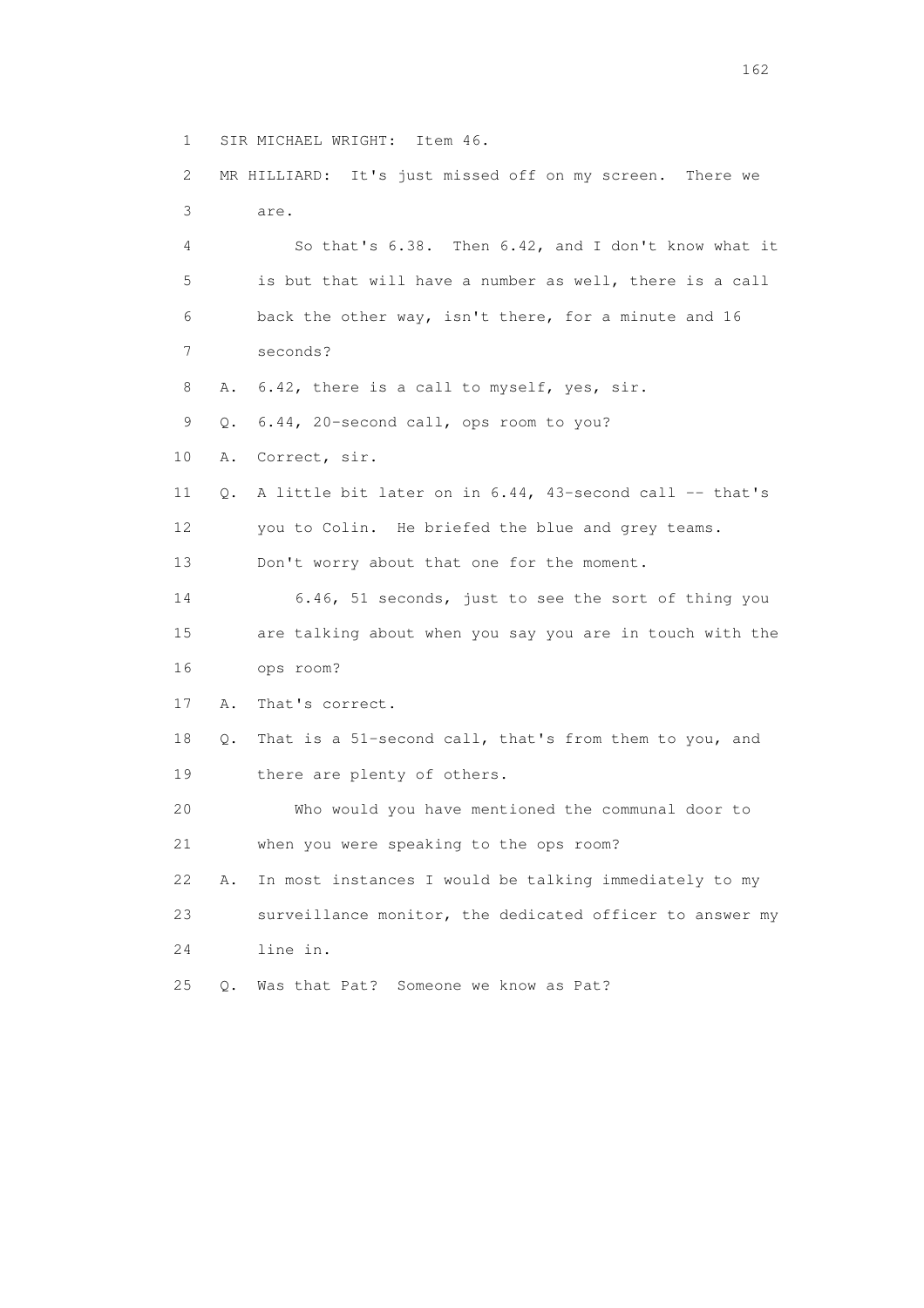1 A. That would have been, sir.

| $\mathbf{2}$ |    | SIR MICHAEL WRIGHT: Was it at that time? I can't remember. |
|--------------|----|------------------------------------------------------------|
| 3            |    | MR HILLIARD: Forgive me, he is not on until later.         |
| 4            | Α. | There were two officers used that morning. I don't         |
| 5            |    | SIR MICHAEL WRIGHT: Anyway, it's the surveillance monitor. |
| 6            | Α. | My dedicated monitor, sir.                                 |
| 7            |    | MR HILLIARD: That's who you give that information to.      |
| 8            |    | So far as you were concerned, what was the                 |
| 9            |    | significance of that, please?                              |
| 10           | Α. | The more we know about the premises, the intelligence      |
| 11           |    | picture we can provide, will obviously help both           |
| 12           |    | real-time enquiries, back at whichever office we are       |
| 13           |    | working for, and also to assist in planning any tactics    |
| 14           |    | around those premises.                                     |
| 15           | Q. | Did the fact that you couldn't know at that stage          |
| 16           |    | whether somebody was coming out from 21, so once they      |
| 17           |    | had come out of the communal door, you don't know          |
| 18           |    | whether they are coming from 21 or from any other flat     |
| 19           |    | in there, do you?                                          |
| 20           | Α. | Not in that particular instance from what the officer      |
| 21           |    | who has observations on the door says.                     |
| 22           | Q. | Did the fact that you would not know if someone had        |
| 23           |    | specifically come from 21, did that raise any questions    |
| 24           |    | in your mind as to what your job was there?                |
| 25           | Α. | It obviously makes things a lot more difficult to          |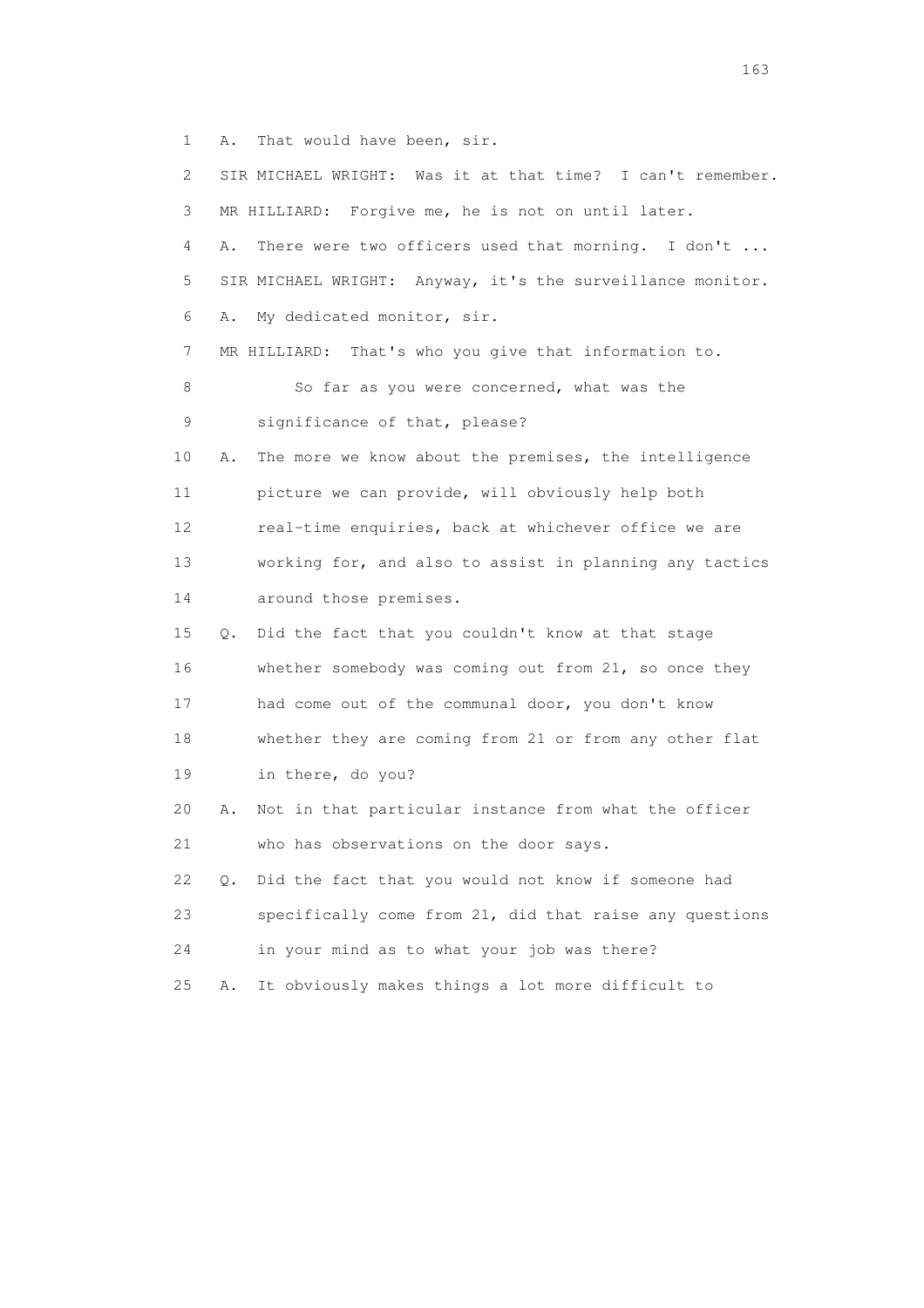| 1                         | ascertain whoever's leaving, are they the people we are        |
|---------------------------|----------------------------------------------------------------|
| $\mathbf{2}^{\mathsf{I}}$ | looking for, if it's anyone coming from any number of          |
| 3                         | flats, as opposed to when you have got vision on               |
| 4                         | a single door.                                                 |
| 5                         | Were you clear what you should be doing about people who<br>Q. |
| 6                         | were coming out of the communal door?                          |
| 7                         | At the initial directions, it was, and if I just may<br>Α.     |
| 8                         | refer to my statement?                                         |
| 9                         | Yes, please do.<br>Q.                                          |
| 10                        | The direction I was given was that we should contain the<br>Α. |
| 11                        | premises front and rear, and then when under                   |
| 12                        | surveillance control, any subject will be stopped by           |
| 13                        | officers from the force firearms unit.<br>Mv                   |
| 14                        | interpretation of that was that any subject, ie someone        |
| 15                        | related to the operation, who bore a resemblance to            |
| 16                        | someone we were looking for would be stopped.                  |
| 17                        | SIR MICHAEL WRIGHT: So it wasn't a case, then, of your         |
| 18                        | understanding of your instructions was to stop                 |
| 19                        | everybody?                                                     |
| 20                        | No, sir.<br>Α.                                                 |
| 21                        | It's subjects, by which you mean the people in<br>MR HILLIARD: |
| 22                        | the pictures?                                                  |
| 23                        | Mentioned in the briefing stage of the deployment, sir.<br>Α.  |
| 24                        | The actual stopping, as you understood it, was to be<br>Q.     |
| 25                        | done by who?                                                   |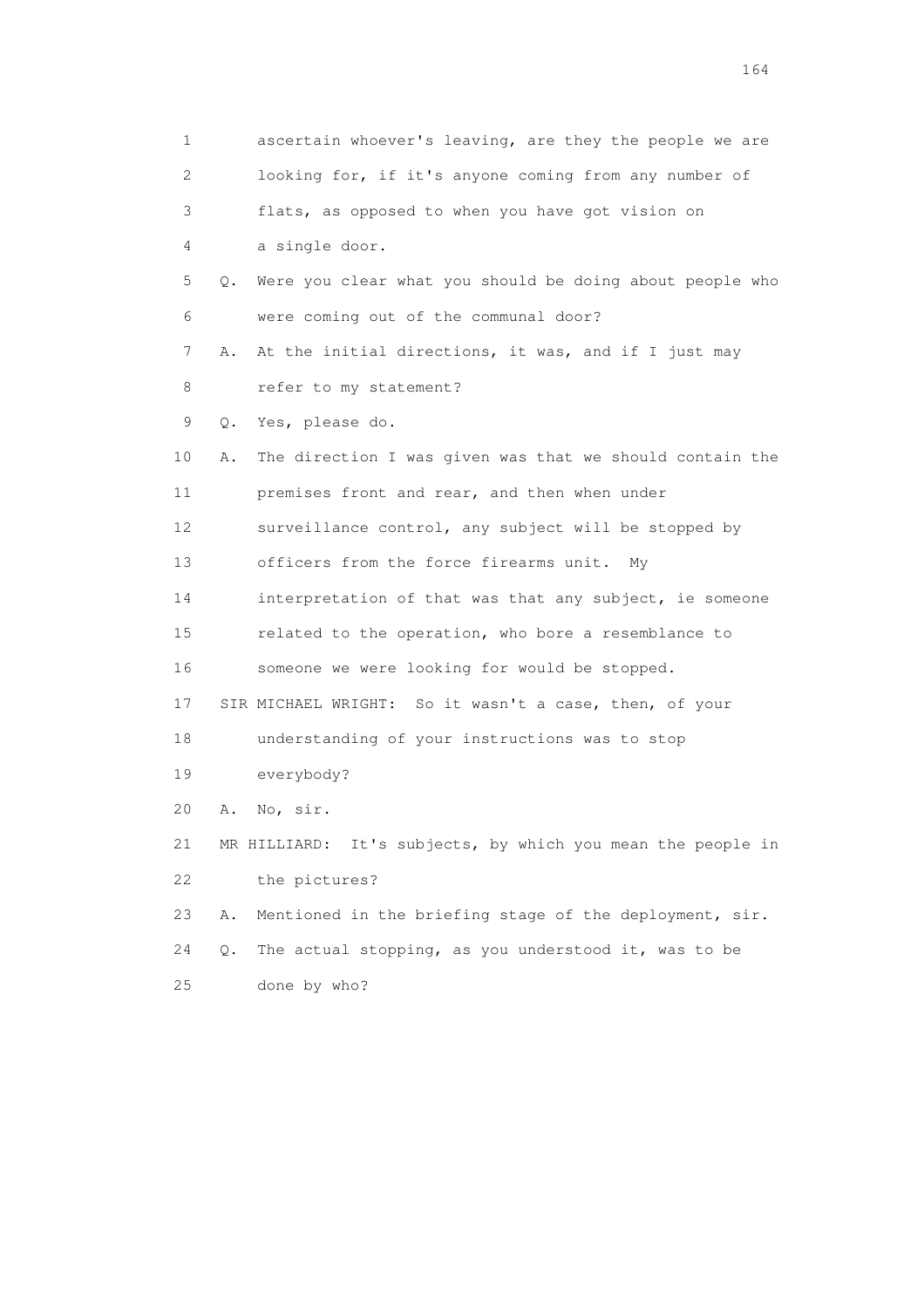| 1                         | Α.    | That was going to be done by the firearms unit, sir,     |
|---------------------------|-------|----------------------------------------------------------|
| $\mathbf{2}^{\mathsf{I}}$ |       | known as CO19.                                           |
| 3                         | Q.    | What was your understanding about when CO19 would be     |
| 4                         |       | there or in the vicinity?                                |
| 5                         | Α.    | I was told when I was briefed that at 5.15 am both the   |
| 6                         |       | firearms team and what we would term an arrest team      |
| 7                         |       | would be following us out, almost immediately.           |
| 8                         | Q.    | The arrest team, we have heard about an SO13 arrest      |
| 9                         |       | team; is that right?                                     |
| 10                        | Α.    | That would be correct, sir.                              |
| 11                        | Q.    | So is this Alan telling you that firearms and an arrest  |
| 12                        |       | team would be following you out almost immediately?      |
| 13                        | Α.    | Yes, it was.                                             |
| 14                        | Q.    | You deploy, as we know, at 6.04 am. As you understood    |
| 15                        |       | it, had the firearms or a firearms team followed you out |
| 16                        |       | almost immediately?                                      |
| 17                        | Α.    | Not to my knowledge, sir, no.                            |
| 18                        | $Q$ . | Did you raise the question of where CO19 were with       |
| 19                        |       | anyone?                                                  |
| 20                        | Α.    | I raised it on numerous occasions that morning, sir.     |
| 21                        | Q.    | Who did you raise that with?                             |
| 22                        | Α.    | That would have been working again through the           |
| 23                        |       | surveillance monitor.                                    |
| 24                        | Q.    | So we understand, what were you saying to him?           |
| 25                        | Α.    | I was concerned because the -- given the tenet of the    |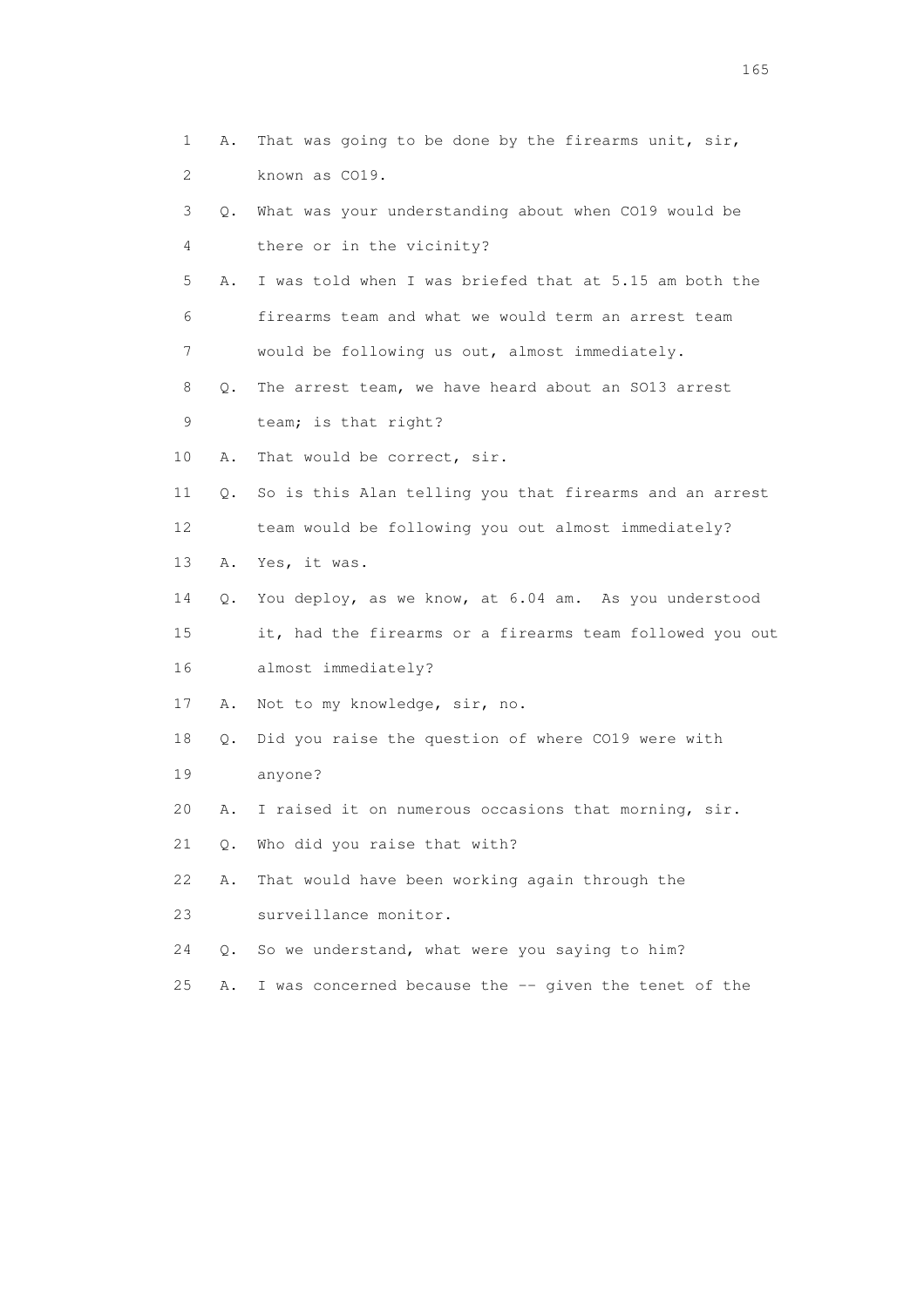1 operation, we had sufficient firearms support for the 2 task that we had been given.

 3 I was concerned that we didn't have that, sitting 4 there as a surveillance team alone. 5 Q. What answer were you given? What were you told had 6 happened to them or was going to happen to them? 7 A. From memory I was never given a specific answer as to 8 where they were or to what time I should expect them. 9 Q. Is that why you kept raising the matter? 10 A. I did, sir. 11 Q. So we understand, what were you being told, "I'll find 12 out and get back to you"? 13 A. They are on way, they are being briefed, they will be 14 with you soon; replies of that sort of general nature. 15 Q. Right. In their absence, did you give any thought to 16 who would be doing the stopping if they were not there? 17 A. In their absence, the task, should we identify suspects 18 who would fit the description, and certainly if they had 19 baggage or luggage with them, would fall to us, because 20 from my point of view the primary objective that morning 21 was to protect the public. 22 SIR MICHAEL WRIGHT: Were you ever told or warned, if you 23 like, that the firearms team who were eventually going

 24 to come to you had in fact only come on duty at 25 7 o'clock that morning, so that they would not be likely

<u>166</u> **166**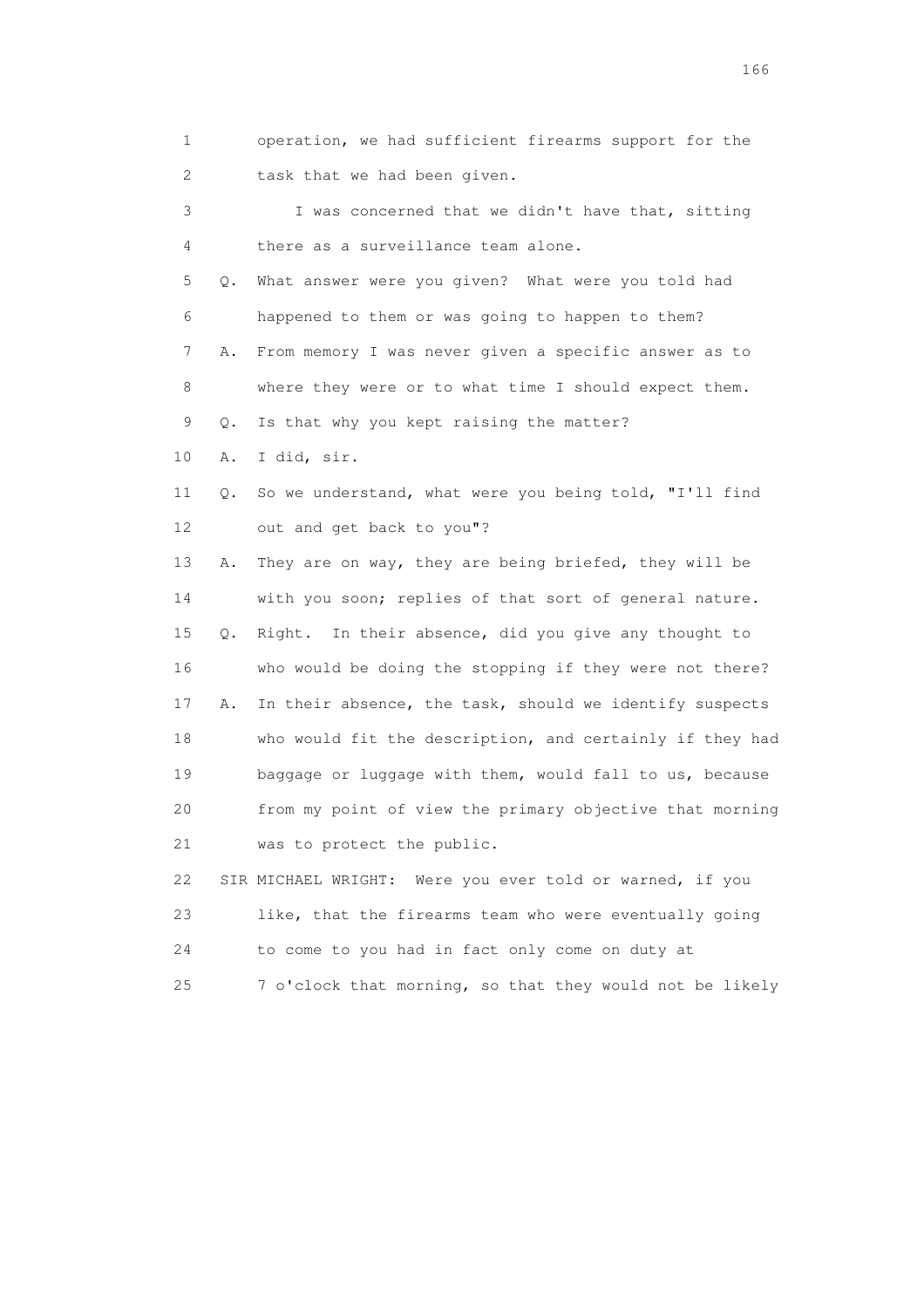1 to be with you much before 9?

2 A. No, I was never told that, sir.

 3 SIR MICHAEL WRIGHT: What would your reaction have been if 4 you had been told that?

 5 A. I would have probably raised the matter even more 6 strongly, sir, than I already had.

 7 MR HILLIARD: Was that something, as you say, if one of the 8 suspects had come out carrying a bag or something of 9 that kind or wearing a rucksack, you would have had to 10 do the stopping, what's that, you and the other three

11 armed officers in your team?

12 A. Yes, sir.

13 SIR MICHAEL WRIGHT: Sorry, you were armed as well?

14 A. Yes, sir.

15 SIR MICHAEL WRIGHT: What do they give you for that job?

16 A. That would have been a Glock self-loading pistol, sir.

17 SIR MICHAEL WRIGHT: Side arm?

18 A. Side arm, sir.

 19 MR HILLIARD: Was making a stop of that kind something that 20 any of you were trained for?

 21 A. Not trained within what's already been discussed as the 22 Kratos role, sir, no. It would have been from our

23 training of to put a challenge in to a suspect from

24 a safe distance, and hope they would comply.

25 Q. Did you raise with anyone at New Scotland Yard the fact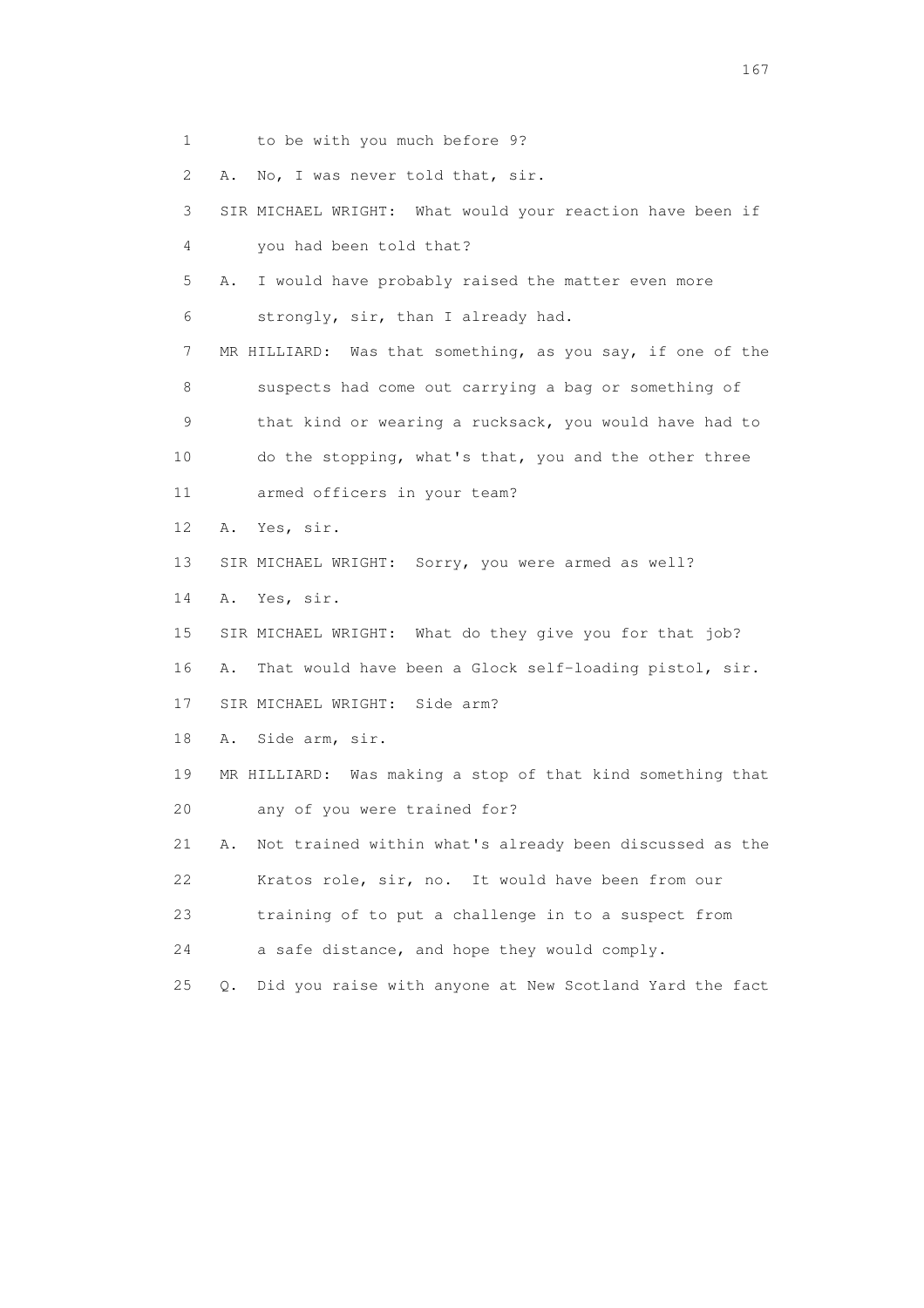| 1                         |    | that in the absence of the firearms team this is what    |
|---------------------------|----|----------------------------------------------------------|
| $\mathbf{2}^{\mathsf{I}}$ |    | would have to happen?                                    |
| 3                         | Α. | I did mention through the monitor on more than one       |
| 4                         |    | occasion that, in lieu of the firearms team not being    |
| 5                         |    | there, that if something did come out we would have to   |
| 6                         |    | deal with this, sir.                                     |
| 7                         | Q. | Were you ever told that there was a team but that they   |
| 8                         |    | were at New Scotland Yard waiting there in case they had |
| 9                         |    | to go to your address or somewhere else? Did anybody     |
| 10                        |    | ever tell you that?                                      |
| 11                        | Α. | There was -- I can't specifically remember being told    |
| 12                        |    | there was a team on reserve to be deployed, sir, no,     |
| 13                        |    | sir.                                                     |
| 14                        | Q. | What was the reaction when you said that in the absence  |
| 15                        |    | of SO19, if a suspect came out that you and armed        |
| 16                        |    | officers in your surveillance team would have to do the  |
| 17                        |    | stopping? What was the reaction to that?                 |
| 18                        | Α. | I wasn't addressed that morning specifically by anyone   |
| 19                        |    | from the firearms unit, but I merely made the point that |
| 20                        |    | in lieu of anyone else, it was down to us.               |
| 21                        | Q. | But when you raised that with, what, that would be with  |
| 22                        |    | the surveillance monitor?                                |
| 23                        | Α. | Through the monitor for the attention of whoever was     |
| 24                        |    | running the operation that morning.                      |
| 25                        | Q. | Were you ever given a response to that from whoever was  |

<u>168</u> **168**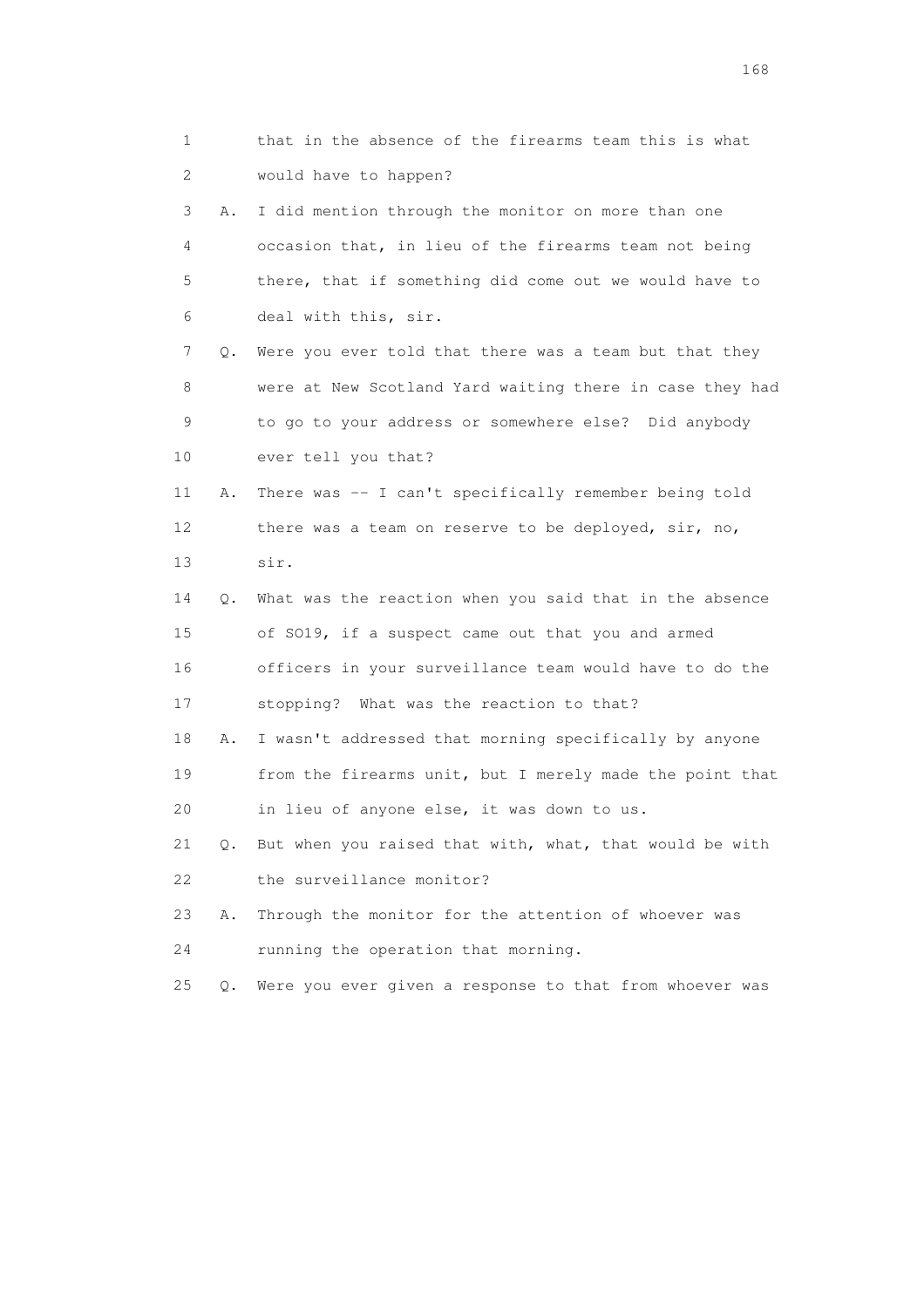1 running the operation that morning, that that was 2 unacceptable or you weren't to do it? 3 A. It was inferred that we had not been trained for that 4 role. 5 SIR MICHAEL WRIGHT: You knew that. 6 A. Indeed, sir. 7 SIR MICHAEL WRIGHT: What I think Mr Hilliard is after, if 8 I may interpret him, did anybody say, "For God's sake 9 don't you do it", or did anybody say, "Well, if you have 10 to, you have to"? 11 A. In neither way, sir. 12 MR HILLIARD: Did you become aware of the 13 Territorial Army Centre in Upper Tulse Hill? 14 A. I did, sir. 15 Q. Whenabouts was that? 16 A. That, I actually saw that the first time I drove through 17 Upper Tulse Hill prior to our commencing at 6.04 on the 18 log book. 19 Q. What went through your mind when you saw those premises? 20 A. I remembered there was a premises in that area and there 21 is a sign from the North Circular or from the 22 South Circular Road for it, and I was actually heartened 23 by its proximity, inasmuch that it would have been, for 24 the task we were given, an excellent staging post. 25 Q. For who?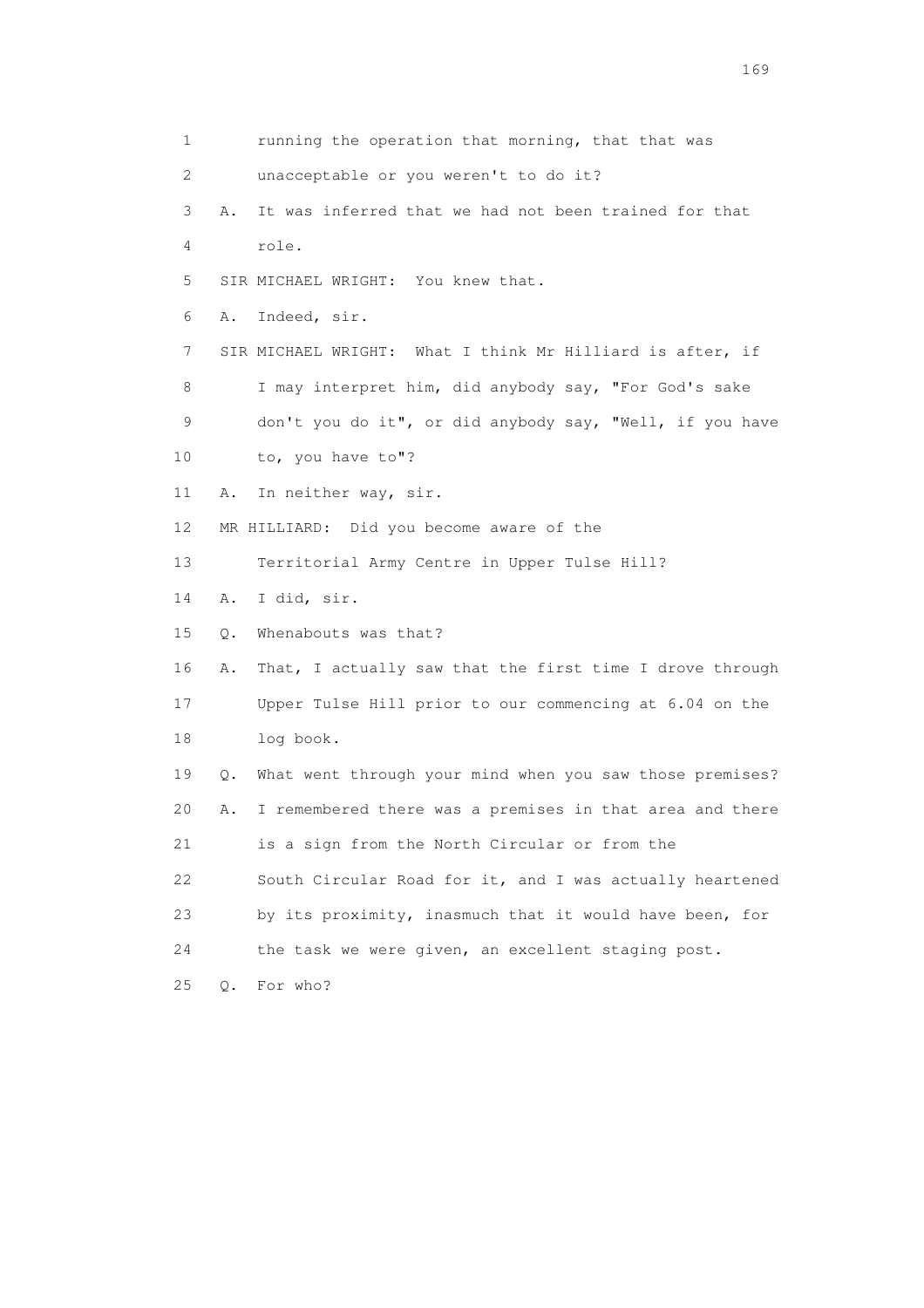| 1  | Α. | For the firearms teams and the arrest teams to be able   |
|----|----|----------------------------------------------------------|
| 2  |    | to park out of sight of the road and for immediate       |
| 3  |    | deployment.                                              |
| 4  | Q. | Once you had seen those premises, did you do anything    |
| 5  |    | with that information?                                   |
| 6  | Α. | I think that was, and the telephone records show a call  |
| 7  |    | that I made around 6 o'clock, and I remember identifying |
| 8  |    | that premises to the operations room then, sir.          |
| 9  | Q. | What was the response to that?                           |
| 10 | Α. | They noted it, and I thought, well, that's in the system |
| 11 |    | then, and that will be worked on.                        |
| 12 | Q. | Did you ever mention it again?                           |
| 13 | Α. | I probably did mention it several times, that you know,  |
| 14 |    | we have got an ideal place here within yards of where we |
| 15 |    | need to be operating.                                    |
| 16 | Q. | What, and where are they?                                |
| 17 | Α. | And where are they.                                      |
| 18 | Q. | Then if you can have, please, the album, Stockwell       |
| 19 |    | inquest maps brochure, do you have that there?           |
| 20 | Α. | Yes, sir.                                                |
| 21 | Q. | If you turn, please, to page 7 of that. It's going up    |
| 22 |    | on the screen too. Can you see that where                |
| 23 |    | Marnfield Crescent joins, or pretty near to where        |
| 24 |    | Marnfield Crescent joins Upper Tulse Hill, there is      |
| 25 |    | a 201 bus stop, do you see, on either side of the road?  |
|    |    |                                                          |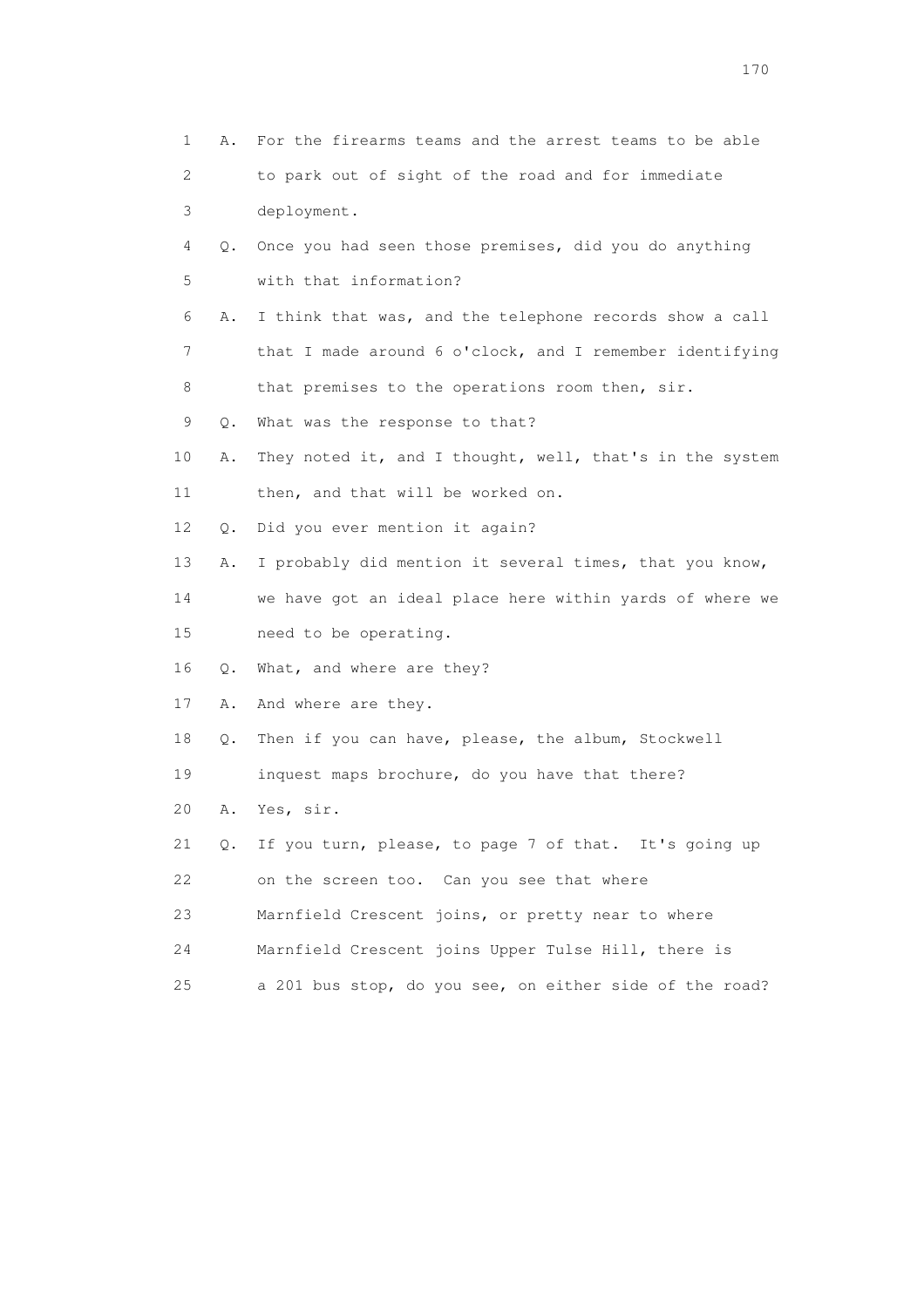1 A. Yes, sir.

| 2  | Q. | Obviously each of those. Further along, if you go to     |
|----|----|----------------------------------------------------------|
| 3  |    | the right of the plan or east in real life, can you see  |
| 4  |    | there is another 201 stop there; do you see it?          |
| 5  | Α. | Yes, sir.                                                |
| 6  | Q. | Did you become aware, given that you were there, of any  |
| 7  |    | of those or all of those or those and other bus stops?   |
| 8  | Α. | During my initial reconnaissance where I admittedly      |
| 9  |    | drove along Upper Tulse Hill Road, I didn't go into      |
| 10 |    | Marnfield Crescent. I was aware of those bus stops       |
| 11 |    | probably in the same drive-through that I became, or     |
| 12 |    | formally identified where the Territorial Army Centre    |
| 13 |    | was.                                                     |
| 14 | Q. | Did those raise any concerns for you?                    |
| 15 | Α. | They did, sir, given what the tasking was around in the  |
| 16 |    | events of the previous day, that anyone, if we believed  |
| 17 |    | them to be the bombers from the previous day, wished to  |
| 18 |    | mount a further attack, that that was the first place in |
| 19 |    | attacking the transport system that they could do that.  |
| 20 | Q. | Did you raise that concern with anybody at New Scotland  |
| 21 |    | Yard?                                                    |
| 22 | Α. | Again, working through the surveillance monitors,        |
| 23 |    | I raised the concerns and suggested that perhaps that    |
| 24 |    | bus route should be suspended.                           |
| 25 | О. | How early on do you think you first mentioned that?      |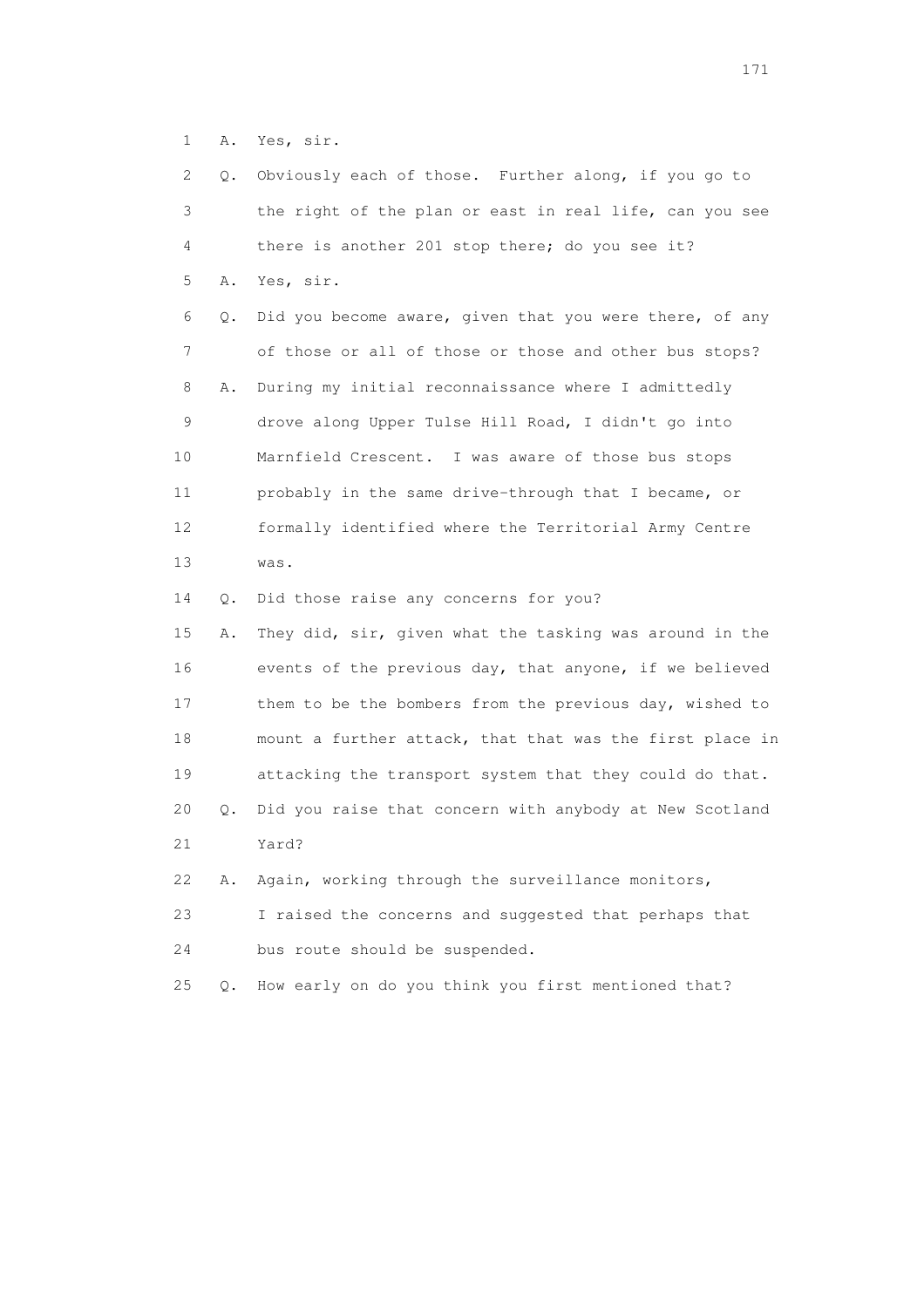- 1 A. That would have been in the first half hour of the
- 2 deployment.
- 3 Q. What was the response?
- 4 A. That it would be looked into.
- 5 Q. Did you ever get told whether it had been looked into or 6 whether any decision had been made? Were you given to 7 understand anything?
- 8 A. The information that came or a reply came back some time 9 later to say that those immediate stops had been
- 10 suspended.
- 11 SIR MICHAEL WRIGHT: Do you mean the ones in
- 12 Upper Tulse Hill?
- 13 A. In Upper Tulse Hill opposite Marnfield Crescent, sir.
- 14 SIR MICHAEL WRIGHT: You were told that, were you?
- 15 A. Told that.
- 16 MR HILLIARD: So far as you could see, after you had been
- 17 told that they had been suspended, did it appear that 18 they had been suspended?
- 19 A. No. From recollection, people were still using the
- 20 stops and buses continued to drive through and stop.
- 21 Q. Did you raise that with New Scotland Yard?
- 22 A. I did again, sir.
- 23 Q. What was the response?
- 24 A. And it was more of "well, it will be looked into".
- 25 Q. Were you ever told that a decision had been made that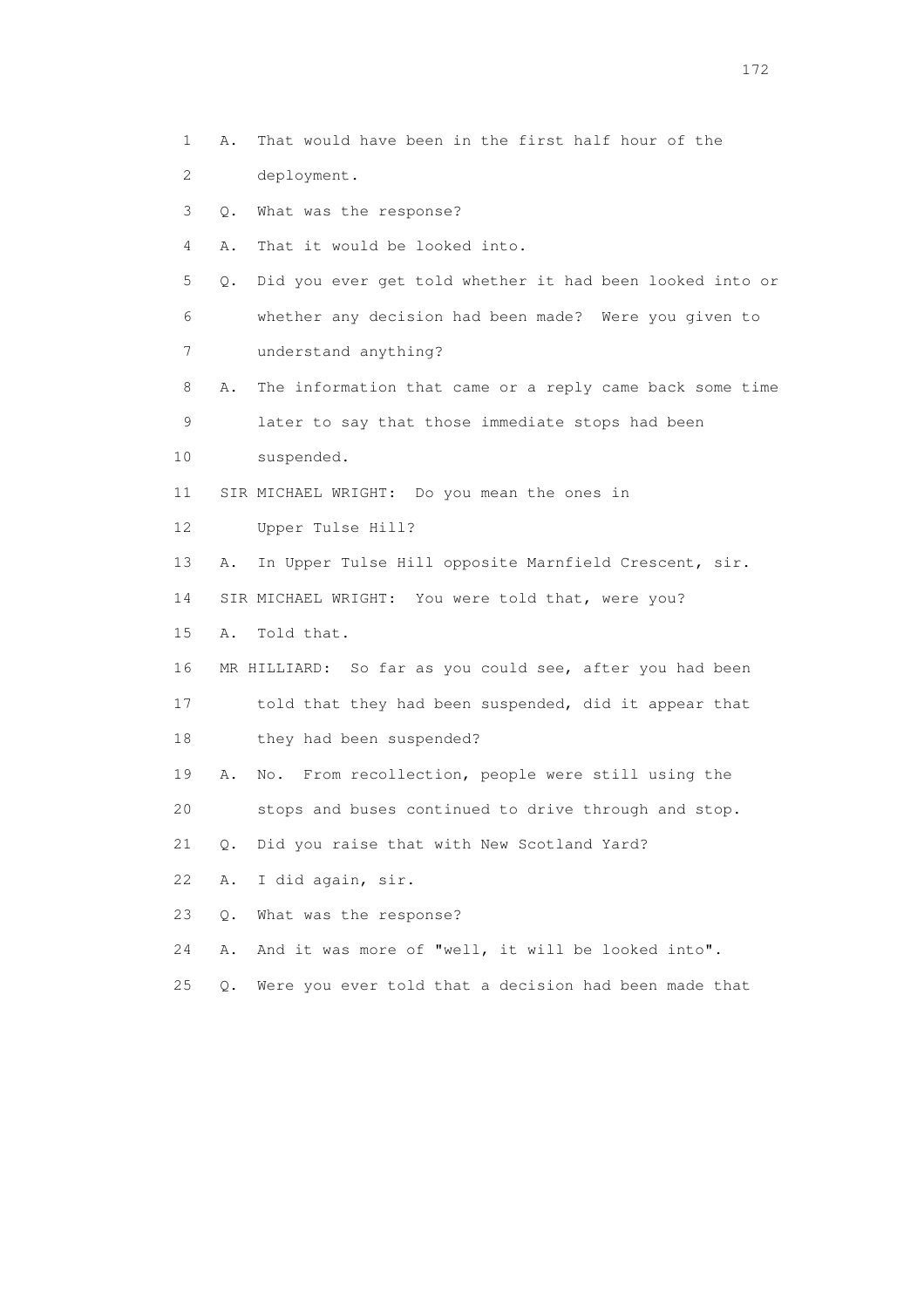1 bus stops were not to be suspended? Did anybody ever 2 tell you that? 3 A. I don't recall specifically being told that they weren't 4 suspending any or not suspending the bus stops. 5 Q. So what you were told was, what, that these had been 6 suspended and later on that it was being looked into? 7 A. Yes, sir. 8 SIR MICHAEL WRIGHT: Could I ask you this because you were 9 there and you got a feel of what the scenery was like. 10 A. Sir. 11 SIR MICHAEL WRIGHT: Do you recognise the validity of the 12 argument that suspending a bus service or even actually 13 simply suspending a bus stop so that the buses go 14 straight past might carry with it the risk of raising at 15 least curiosity, if not suspicion about what was going 16 on? 17 A. It is one argument for that plan, sir. My reasoning 18 behind asking for the suspension, again with the 19 knowledge of what happened in Madrid and the tragic 20 events there, if our task was to surveill people away 21 from the premises and stop them through the means of the 22 firearms unit, if we could build in extra time along 23 that road to stop them, that would serve the purpose 24 better. 25 SIR MICHAEL WRIGHT: I understand. Thank you.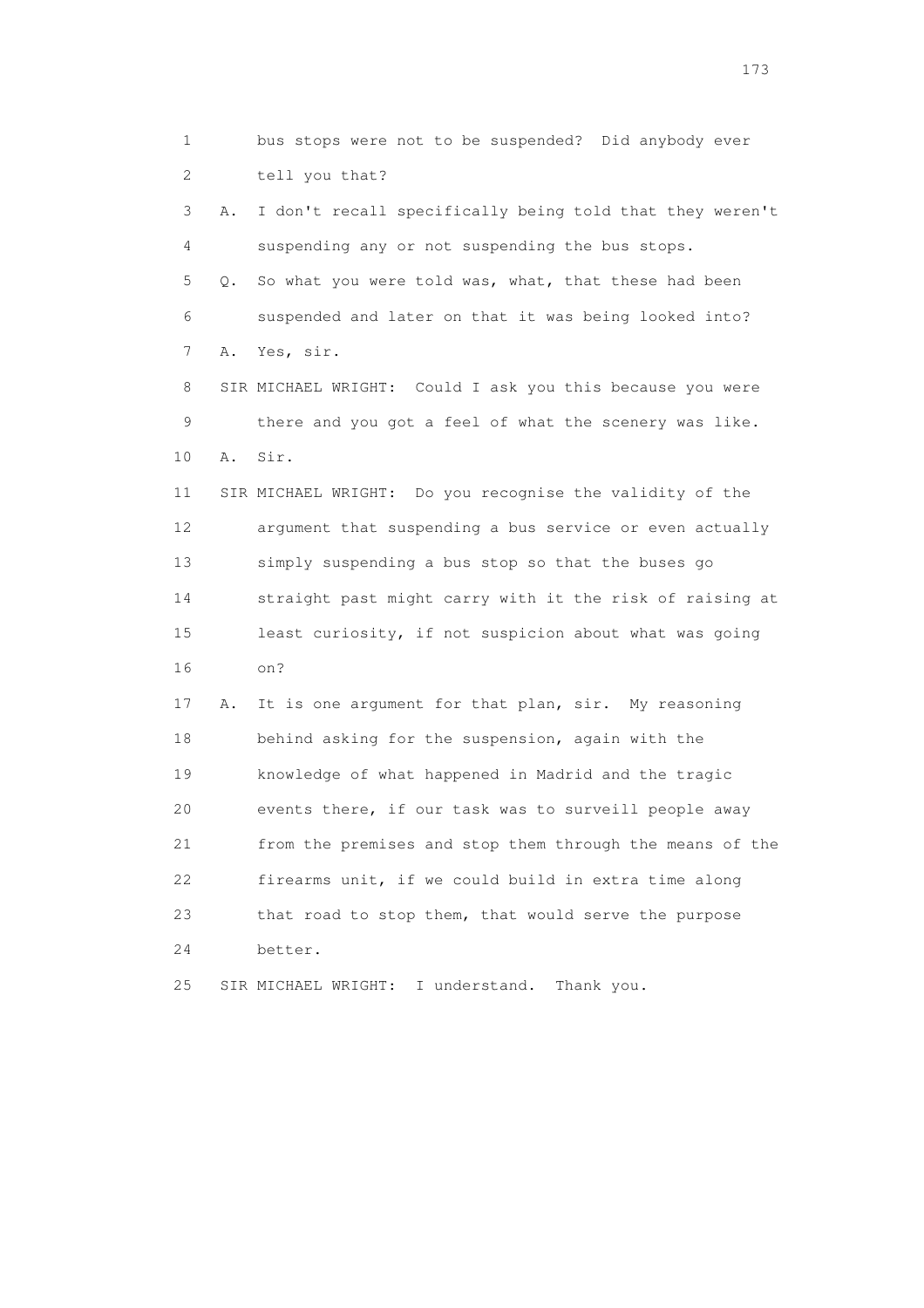1 MR HILLIARD: Then I just want to go back to the log, 2 please, and then we will look at some telephone calls in 3 a minute. 4 Go to the log. There is a page that begins 8.39. 5 The next entry was the one, do you remember, where 6 someone else indicates they had taken over the log. 7 That's the one. 8 A. I'm with you now, sir. 9 Q. Yes, and then do you see 9.33 am: 10 "M [for male] IC1". 11 A. Correct, sir. 12 Q. Identity code 1 is? 13 A. White European. 14 Q. Five foot 8 inches tall, dark hair, beard, out of 15 communal doorway, of, is that "premises"? 16 A. Of premises. 17 Q. Wearing or wears denim jacket and jeans, trainers? 18 A. That's correct. 19 SIR MICHAEL WRIGHT: Do you recognise the writing? 20 A. That's by the officer, I believe -- 21 SIR MICHAEL WRIGHT: Oh, it's 50. 22 MR HILLIARD: It's 50. 23 A. That's not, sir, that's not 50's writing. That's 24 another officer who took over as loggist, who I believe 25 was Tango 9.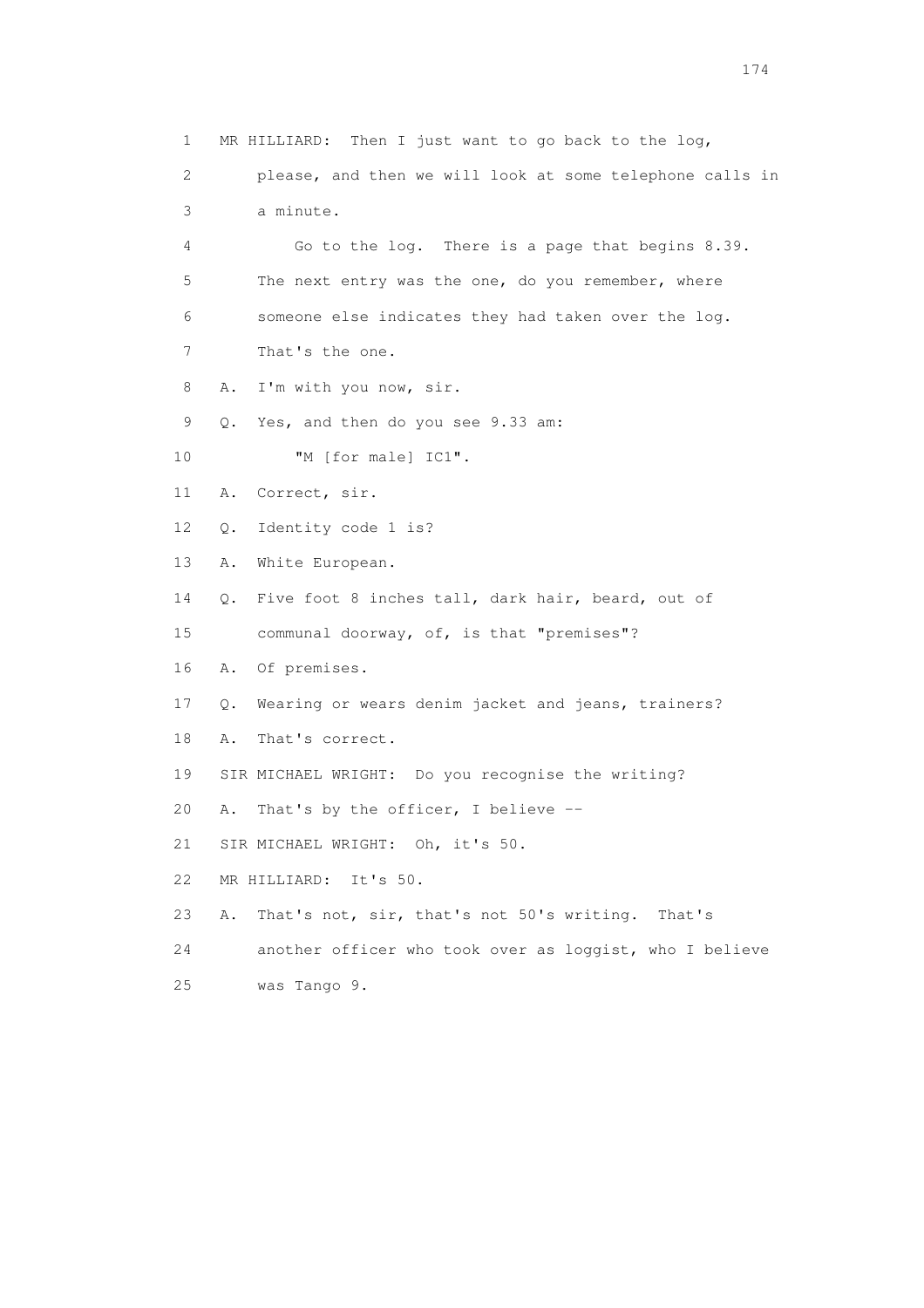- 1 Q. Right.
- 2 SIR MICHAEL WRIGHT: Thank you. Without identifying the
- 3 name, who's the initials?
- 4 A. That's the initials for the officer --
- 5 MR HILLIARD: That is 50's initials.
- 6 A. Yes, 50's initials, Frank's initials, sir.
- 7 Q. So that's the 9.33 entry. 9.36, I just want to follow
- 8 this through, "MIC1 as 9.33" so referring to that
- 9 person; is that right?
- 10 A. That's correct, sir.
- 11 Q. "Believed of North African origin, has stubble on face, 12 on foot towards Tulse Hill SW2"?
- 13 A. Correct.
- 14 Q. Again that's a 50. That's a Frank entry, isn't it?
- 15 A. That was changed. Initially it was put down as an 81 16 entry.
- 17 Q. Yes?
- 18 A. And that's my -- I have crossed that out and I have put 19 down 50 and that was done at the debrief.
- 20 Q. Absolutely, right. We will see what's happened in

21 between, but there is a 9.45 entry, so after

- 22 Mr de Menezes has -- after those Frank entries, he is 23 picked up by the grey team?
- 24 A. At some point very close to the premises.
- 25 Q. After that, so moves, as it were, out of your team, but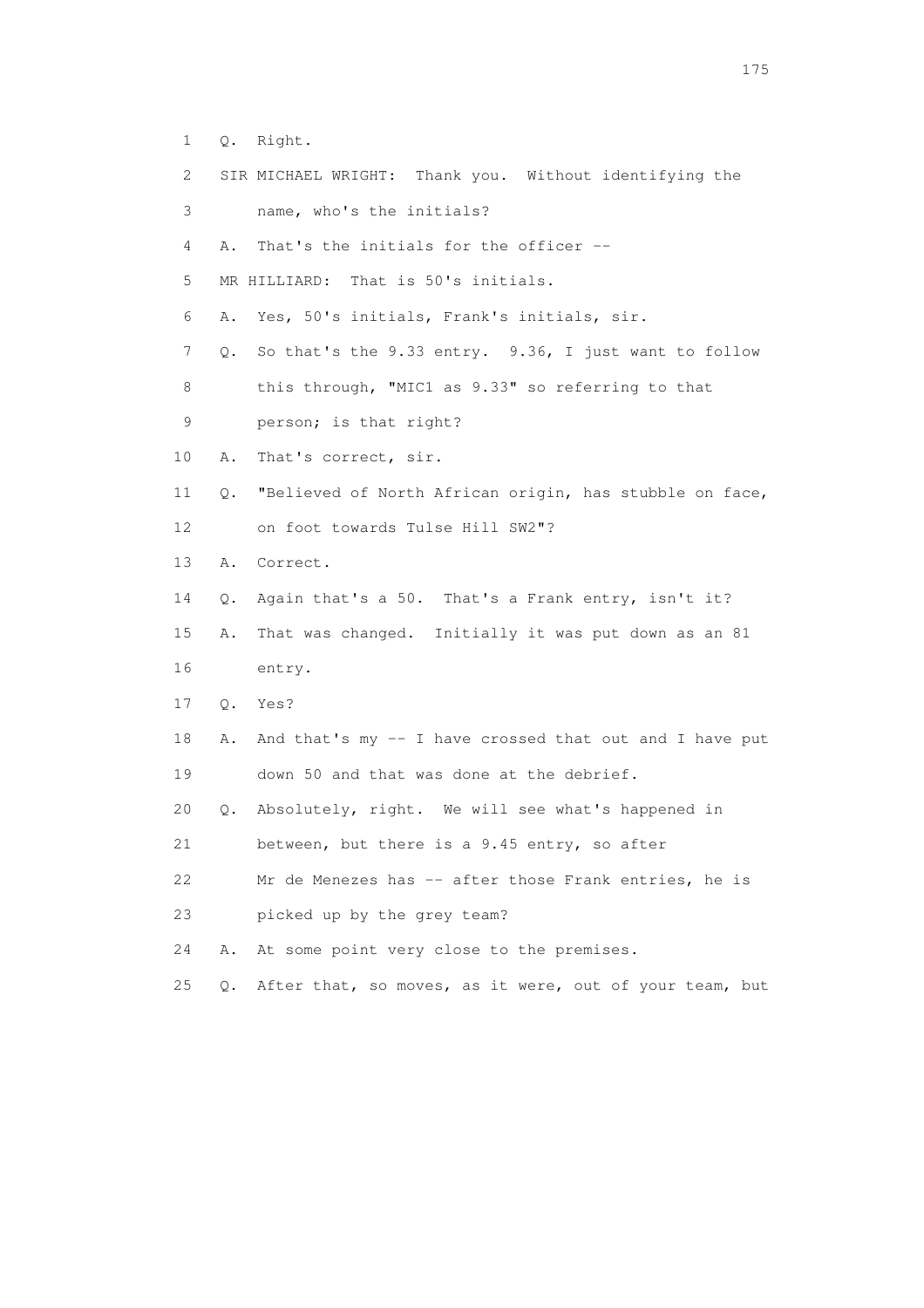- 
- 1 your team remain more closely in the area of
- 2 Scotia Road, don't they?

 3 A. We were the initial team there, the grey team deployed 4 to assist us, not to relieve us, and as such in order 5 not to disturb the environment, we remained in the inner 6 ring and they were the outer ring.

 7 Q. So it is that in this red team log, there is those two 8 entries that relate to Mr de Menezes, and then 9.45, 9 it's movement observed on the second floor at the block, 10 it's still something that is going on because as you say 11 your team, the inner ring, remains there, doesn't it? 12 A. The entry I have, sir, is 9.54.

 13 Q. Sorry, you are quite right. What I want to know is 14 this: those entries before, as it were, the grey team 15 take over but the 9.33 and 9.36 entries that relate to 16 Mr de Menezes, do you remember, did you hear those? You 17 weren't loggist by that time but did you hear those over 18 the radio?

19 A. Yes, I did, sir.

20 Q. It's the Cougar system, is it?

 21 A. On the Cougar, I believe at the time we had some radio 22 problems, and initial descriptions were pushed out on 23 another radio system, and then we repeat them on the 24 Cougar system.

25 Q. What's the other system?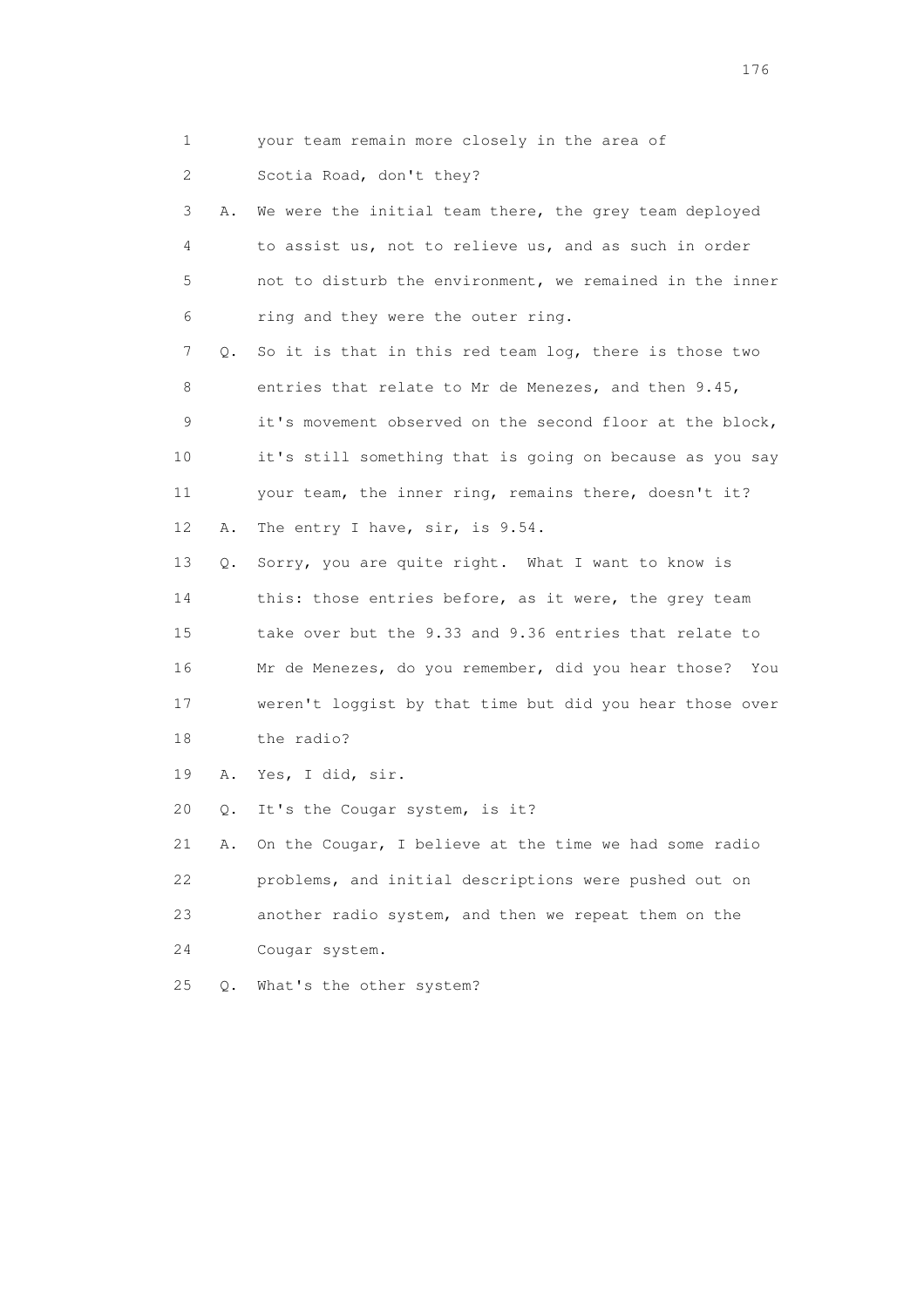- 1 A. The Airwave system.
- 2 Q. Was that being used at -- was it Frank having trouble
- 3 with Cougar?
- 4 A. Frank was having trouble transmitting on the Cougar 5 radio set from within the vehicle he was in, sir.
- 6 Q. So he is using?
- 
- 7 A. Airwave.
- 8 Q. And then that's distributed again, is it, over the
- 9 Cougar system?
- 10 A. On the Cougar, repeated over the Cougar, sir.
- 11 SIR MICHAEL WRIGHT: Automatically, or does somebody have to 12 do it?
- 13 A. Someone would do it, sir.
- 14 SIR MICHAEL WRIGHT: Somebody would have to repeat what he 15 is saying?
- 16 A. Absolutely, sir.
- 17 MR HILLIARD: As soon as he has said it?
- 18 A. Without missing out pertinent detail of what he then
- 19 might continue to say, but in the next natural break --
- 20 Q. Once he had finished?
- 21 A. Absolutely.
- 22 Q. So you would have heard those, the 9.33 and the 9.36.
- 23 In the subsequent follow of Mr de Menezes, which is by
- 24 the grey team, do you hear anything about that?
- 25 A. No. The tactic at this particular stage is that we have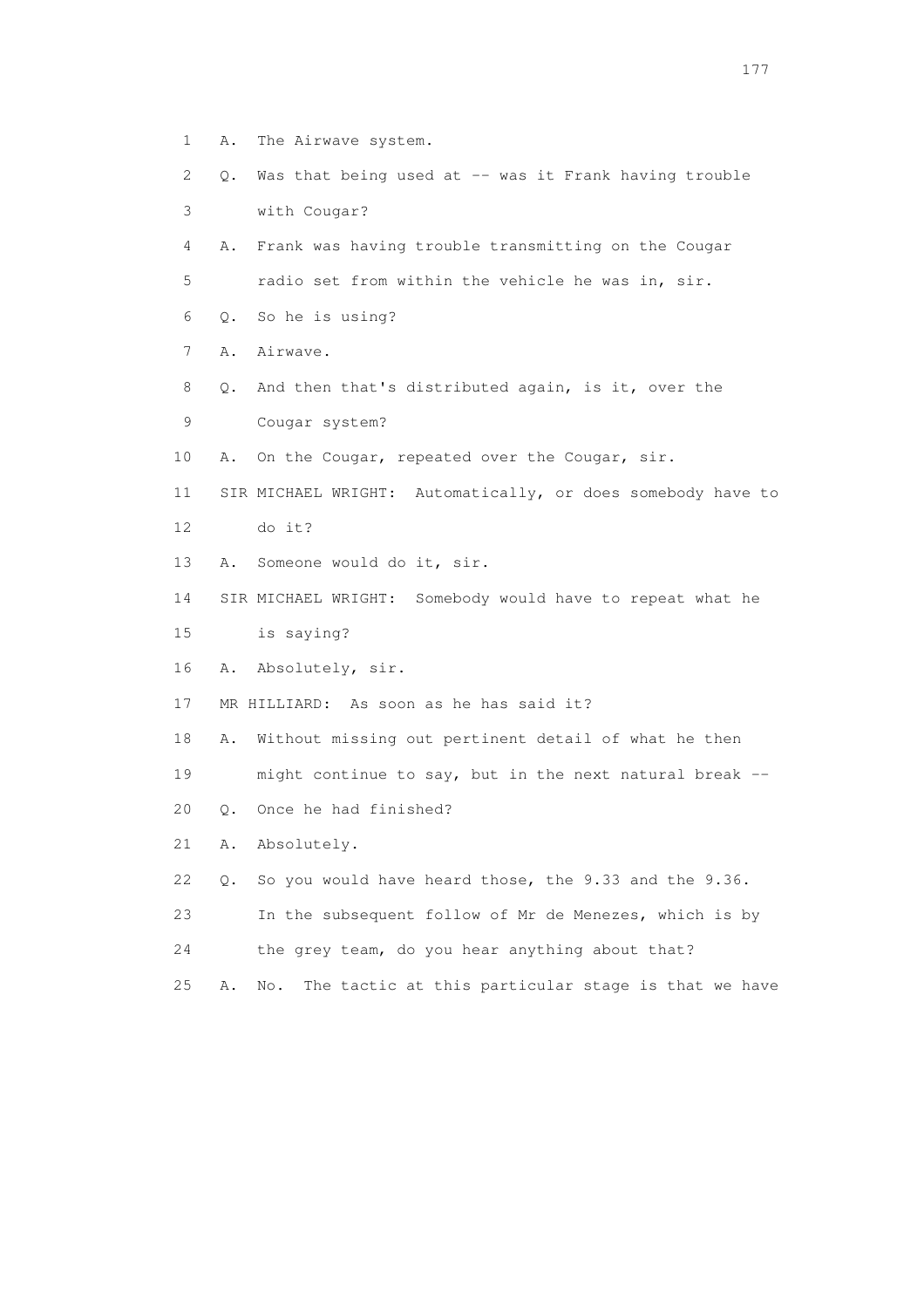1 what's termed a split on the radio channels there. The 2 team who are moving with the subject being surveilled 3 wouldn't interfere with their communications and the 4 team who are stationary would change channels. So we 5 would swap to another channel so that we could talk 6 about what was going on in the immediacy of the address, 7 once they surveilled the individual away. 8 SIR MICHAEL WRIGHT: They won't hear you and you won't hear 9 them. 10 A. Absolutely, sir. 11 MR HILLIARD: Then the last thing, please, if you can just 12 go back to the telephone schedule, second page we had 13 looked at those calls, do you remember, after 6.30? 14 A. Yes, sir. 15 Q. We had passed through a call at 6.44, you to Colin who 16 had briefed the blue and grey surveillance teams; yes? 17 A. Sir. 18 Q. Do you remember what you were speaking to him about at 19 that time? 20 A. Not specifically, sir. 21 Q. If we go 7.04, 3 minutes and 13 seconds, that's 22 operations room to you; correct? 23 A. Sir. 24  $Q.$  Call at 7.07, Mr Whiddett -- who we heard from  $-$ 25 perhaps to you. Do you remember speaking to him at all?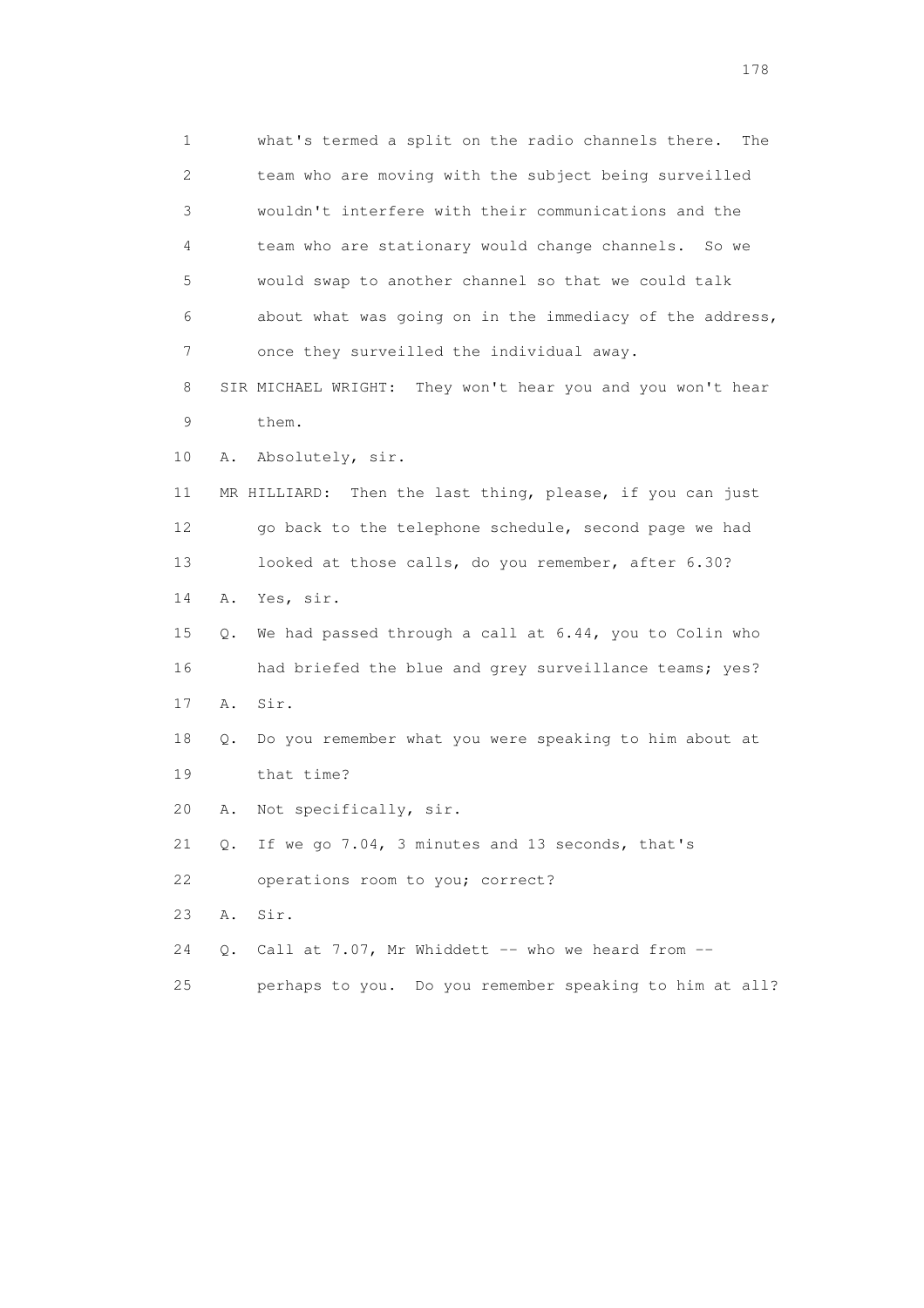| $\mathbf{1}$ | Α. | I remember speaking to him that morning as he was the       |
|--------------|----|-------------------------------------------------------------|
| 2            |    | oncall senior officer from our unit, but the actual         |
| 3            |    | details, sir, I don't recall.                               |
| 4            | Q. | If we go to 7.21, you have told us that you were really     |
| 5            |    | in touch very frequently, you said, with the operations     |
| 6            |    | 7.21, there is a 50-second call, isn't there,<br>room.      |
| 7            |    | operations room to you?                                     |
| 8            | Α. | Sorry, 7.51?                                                |
| 9            | Q. | 7.21. For 50 seconds.                                       |
| 10           | Α. | Thank you. Yes.                                             |
| 11           | Q. | Got that?                                                   |
| 12           | Α. | Yes.                                                        |
| 13           | Q. | 7.28, for a minute and 21 seconds, you to the ops room;     |
| 14           |    | yes?                                                        |
| 15           | Α. | Correct, sir.                                               |
| 16           | Q. | 7.36, we can all see the times, 7.43, 7.44 $-$              |
| 17           |    | SIR MICHAEL WRIGHT: Are you doing anything more than        |
| 18           |    | identifying them, Mr Hilliard, at this stage?               |
| 19           |    | MR HILLIARD: If you can bear with me for a moment. $8.02$ , |
| 20           |    | last one on this page, 2 minutes and 19 seconds, you to     |
| 21           |    | the ops room?                                               |
| 22           | Α. | Got that, sir.                                              |
| 23           | О. | You told us earlier about the issues you were raising       |
| 24           |    | with Pat. I don't know now, can you remember the            |
| 25           |    | content of particular calls or can you really say no        |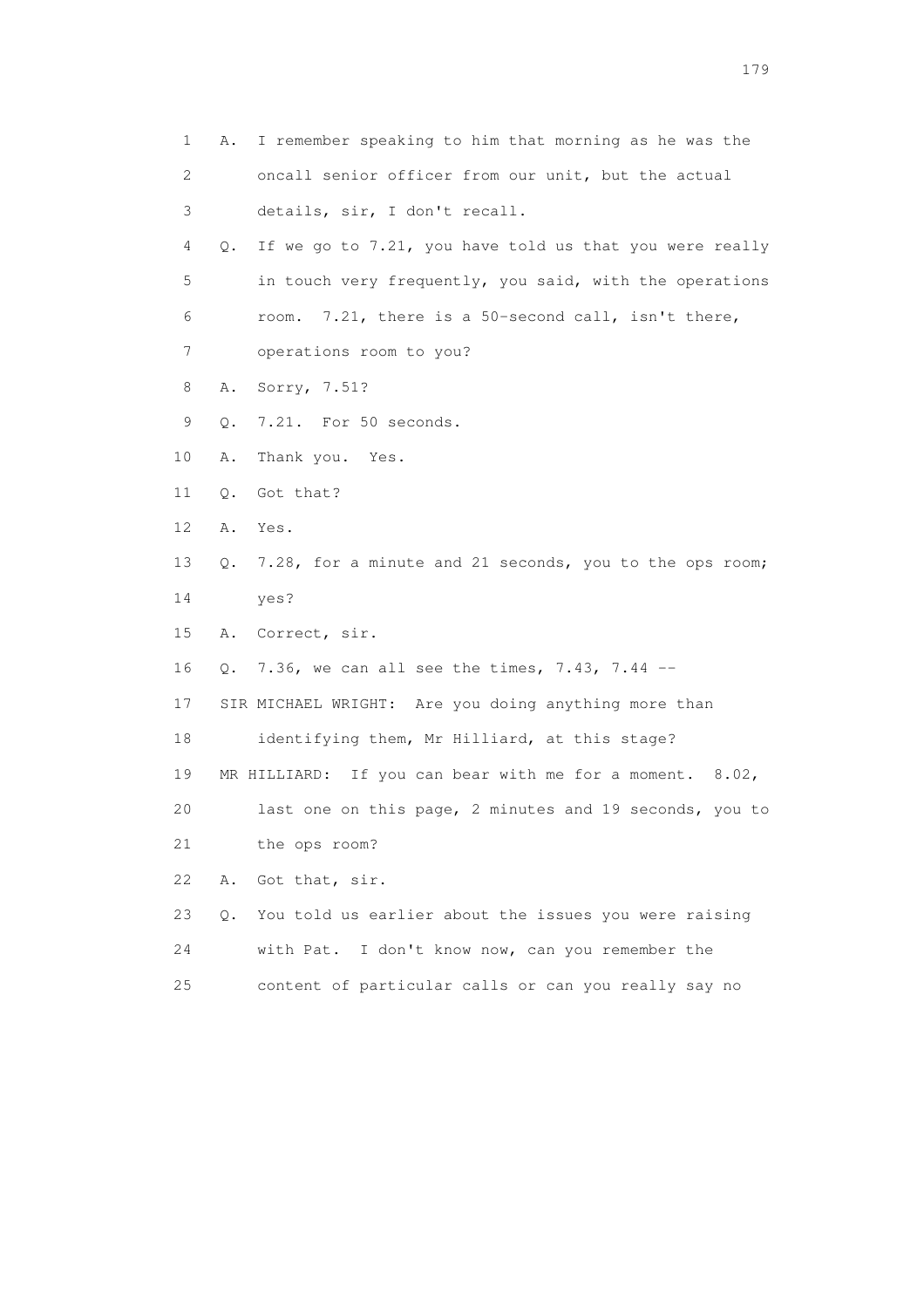1 more than that it would be in these calls that you are 2 raising the issues that you told us about? 3 A. I was raising my concerns of that morning, the calls 4 would have been on those subjects, and I was reinforcing 5 them because the, dare I say, the clock was going round 6 and at this stage we still had no support we were 7 looking for. 8 Q. 8.10, you to ops room. Then another one at 8.19. Then 9 help, please, at 8.20 there is a 50 second -- 57-second 10 call from Trojan 84 to you, do you see that? 11 A. That's right, sir. 12 Q. Then at 8.35, you to him or to his phone, do you see, 13 for 2 minutes and 11 seconds? 14 A. I see that, sir. 15 Q. Can you help us with what that contact was about? 16 A. The initial call or the first call with Trojan 84 at  $17 \qquad 8.20 \qquad -$  18 Q. Yes? 19 A. -- I did exhibit on my sort of rough pad for want of 20 better terminology, a note there, I received the call 21 from him and to say they were on way to another briefing 22 at Nightingale Lane, and I made a note, just a loose 23 note, of that at that time. 24 SIR MICHAEL WRIGHT: That was at least you had discovered 25 where your firearms team was?

180 and 180 and 180 and 180 and 180 and 180 and 180 and 180 and 180 and 180 and 180 and 180 and 180 and 180 and 180 and 180 and 180 and 180 and 180 and 180 and 180 and 180 and 180 and 180 and 180 and 180 and 180 and 180 an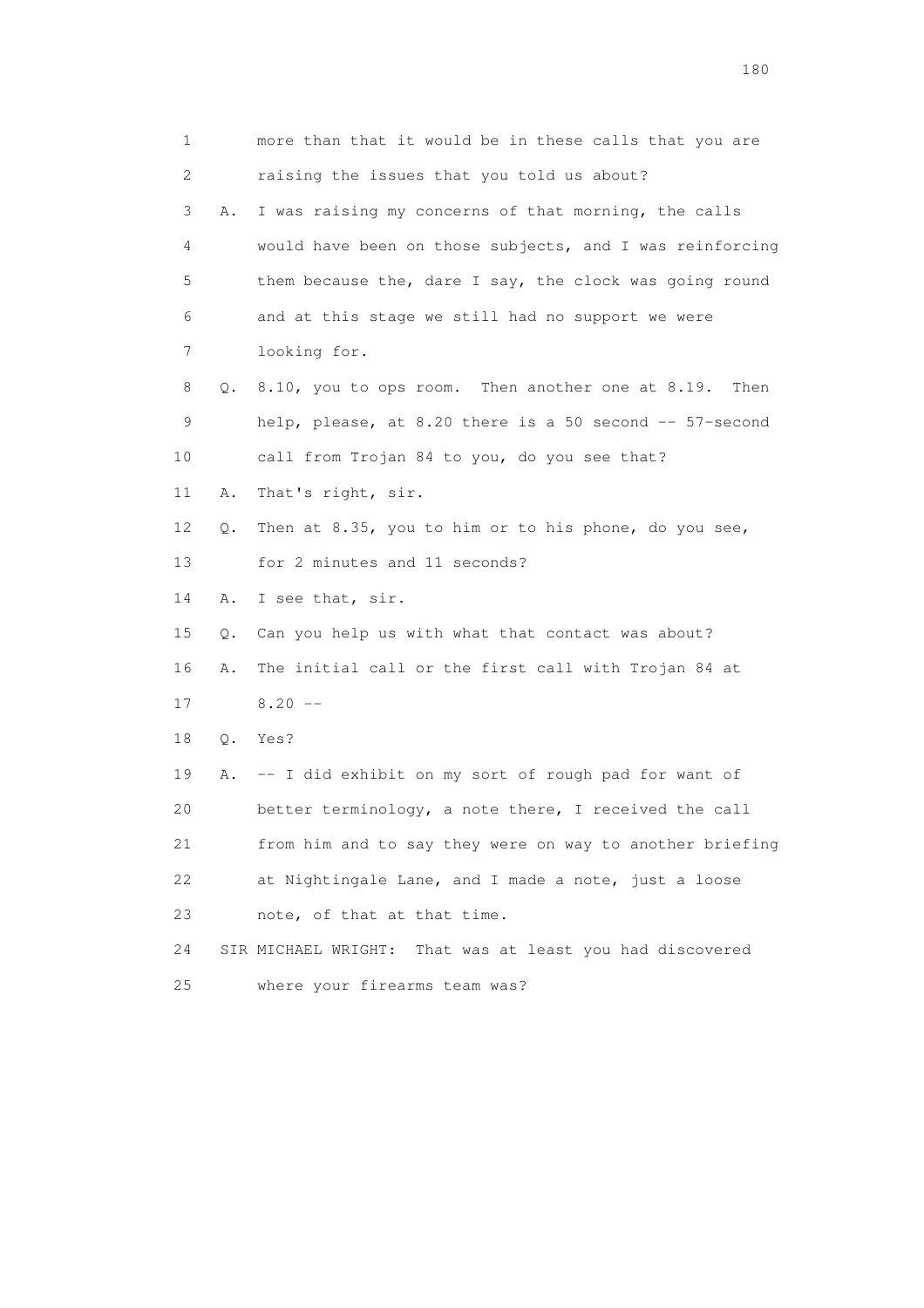1 A. Sir.

| $\mathbf{2}^{\mathsf{I}}$ |       | SIR MICHAEL WRIGHT: Or where they were going, anyway. Yes.  |
|---------------------------|-------|-------------------------------------------------------------|
| 3                         |       | MR HILLIARD: You then call him for 2 minutes and 11 seconds |
| 4                         |       | at 8.35; correct?                                           |
| 5                         | Α.    | Correct, sir.                                               |
| 6                         | Q.    | Was he able to give you, for example, any indication of     |
| 7                         |       | his time of arrival or anything of that sort?               |
| 8                         | Α.    | There was nothing given as a specific time that they        |
| 9                         |       | would be arriving to support us, sir.                       |
| 10                        | Q.    | Is that the sort of thing, I don't know, you wanted to      |
| 11                        |       | know?                                                       |
| 12                        | Α.    | Absolutely, sir.                                            |
| 13                        | Q.    | Did he say why he couldn't give you any indication?         |
| 14                        | Α.    | It was just the fact they were going to another briefing    |
| 15                        |       | at Nightingale Lane, and they would be coming to join us    |
| 16                        |       | at some instance in the future.                             |
| 17                        |       | Q. Was he aware of your concern? Did you make that plain    |
| 18                        |       | to him?                                                     |
| 19                        | Α.    | I can't say specifically the exact words on it, but         |
| 20                        |       | I would have relayed my concerns in terms of our            |
| 21                        |       | predicament, inasmuch as our ability to protect the         |
| 22                        |       | public.                                                     |
| 23                        | $Q$ . | Did he say anything about why they weren't with you?        |
| 24                        | Α.    | I don't recall any reason given for that, apart from him    |
| 25                        |       | saying they were on way to a briefing.                      |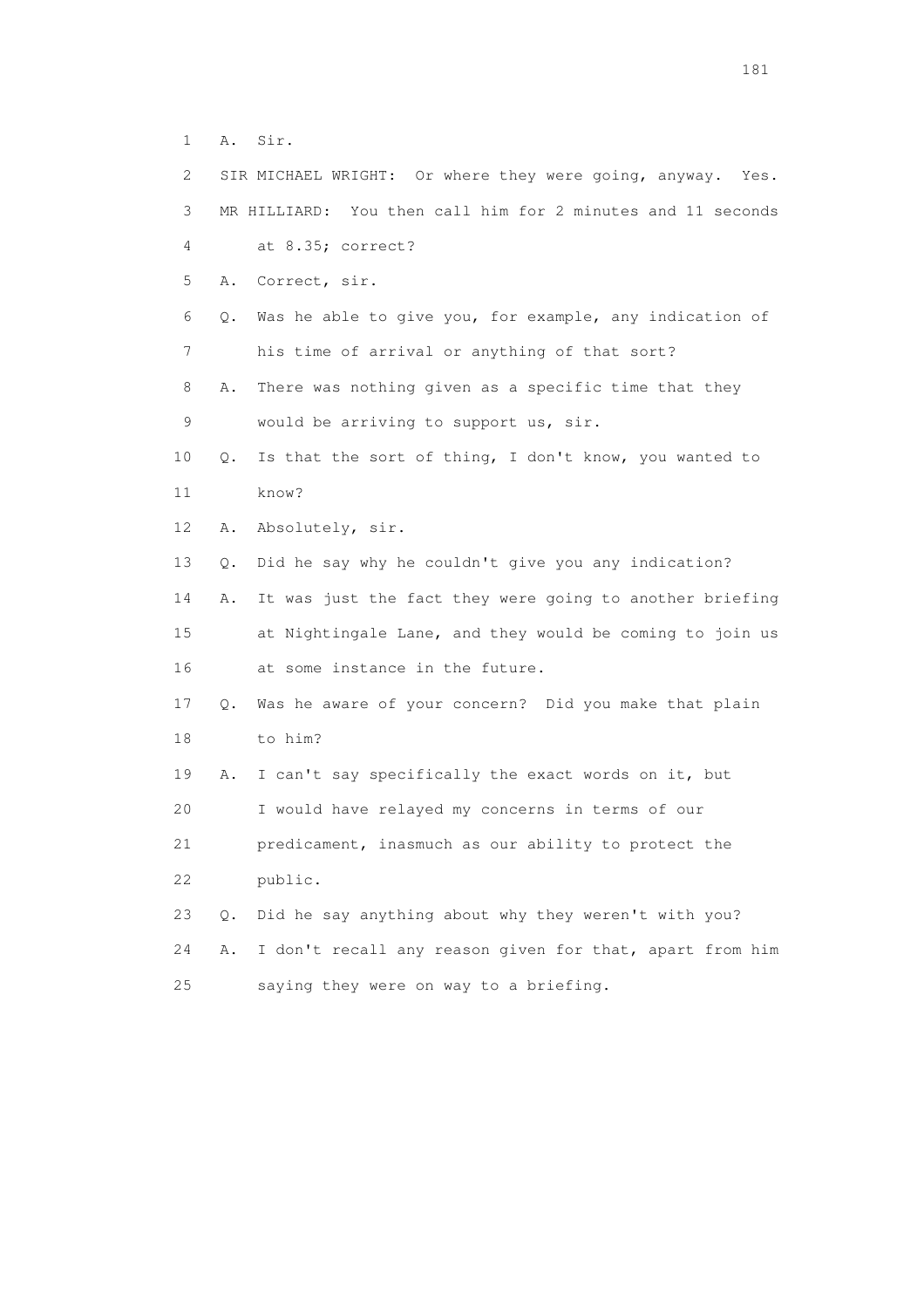| 1  | Q. | Then 8.36, 8.37, 8.38 on our page 4, all contact between |
|----|----|----------------------------------------------------------|
| 2  |    | operations room and you; correct?                        |
| 3  | Α. | Correct, sir.                                            |
| 4  | Q. | On our page 5, 8.51, there is a 4-second, a 9-second and |
| 5  |    | then a 1 minute and 17 second call from operations room  |
| 6  |    | to you?                                                  |
| 7  | Α. | Sir.                                                     |
| 8  | Q. | Then at 9, 9.01, 9.02, three calls to you?               |
| 9  | Α. | Correct, sir.                                            |
| 10 | Q. | 9.06, a call from you to Trojan 84?                      |
| 11 | Α. | (Witness nods).                                          |
| 12 | Q. | For 36 seconds. Do you remember what that was about?     |
| 13 | Α. | Now knowing that Trojan 84, the first time he rang at    |
| 14 |    | 8.20, a call we have already spoken about, I didn't      |
| 15 |    | realise he was my firearms leader until he rung me and   |
| 16 |    | gave me contact. From the events of the morning where    |
| 17 |    | I had been chasing, $I$ -- probably ringing him to find  |
| 18 |    | out if they had a time of arrival for us, sir.           |
| 19 | Q. | Then 9.26, you to operations room, 9.28 the same, and if |
| 20 |    | we go over to the next page, 9.42, can you help with     |
| 21 |    | this, Trojan 84, his telephone calls you for 30 seconds. |
| 22 |    | Do you remember what that was about at 9.42?             |
| 23 | Α. | I remember taking a call around that time to ask where   |
| 24 |    | the subject of the surveillance, the mobile surveillance |
| 25 |    | that was developing was, and I remember taking a call    |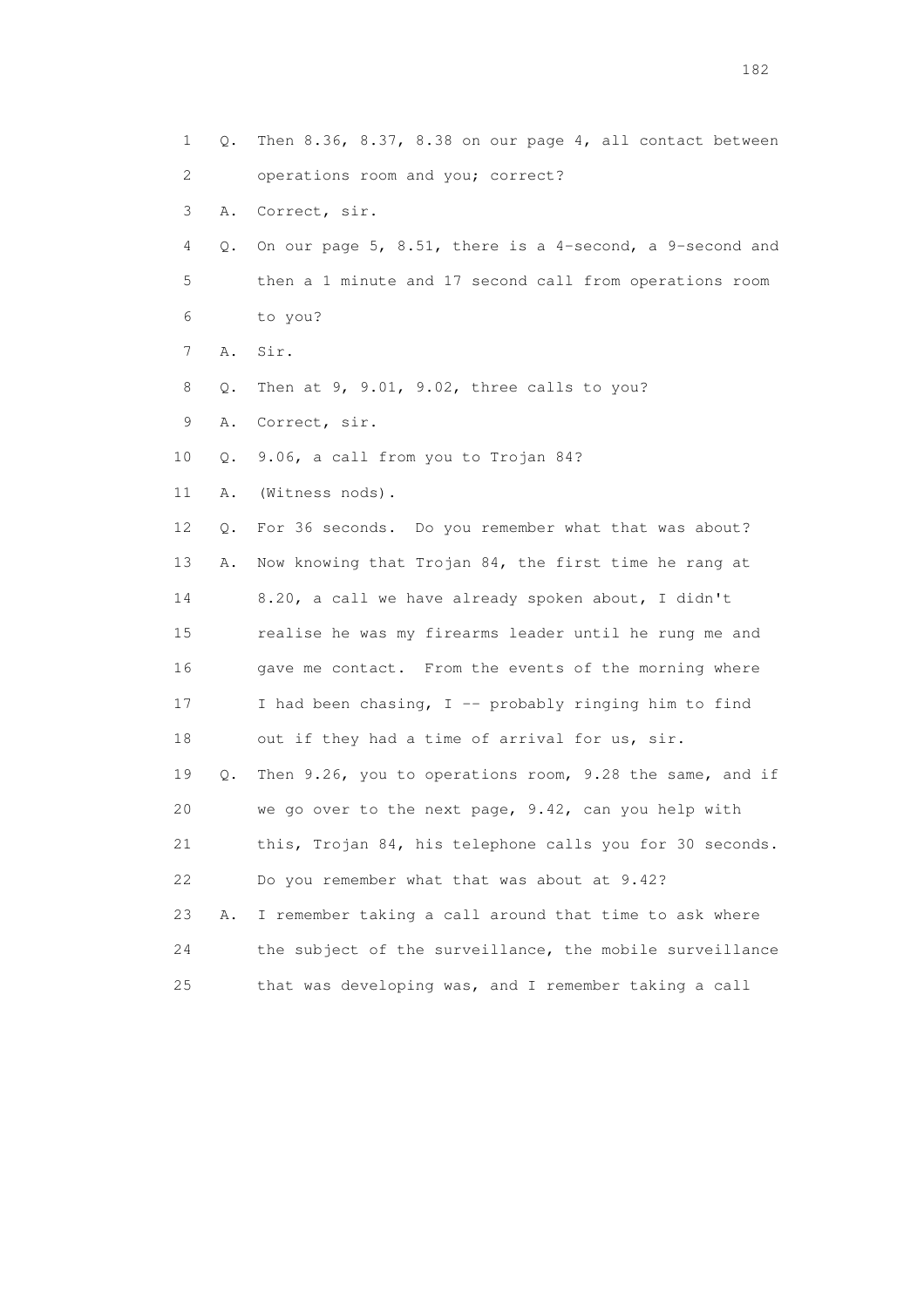1 from the firearms team, whether it was Trojan 84 or 2 someone using his phone, but it was to say "Where are 3 you?" and I recall saying: we are not following him, the 4 officers' numbers that you need are such and such. 5 Q. Then 9.43, it's for 0 seconds so no need to worry about 6 that. Another call, 9.43.46 for 4 seconds, Trojan 84 to 7 you. 9.46, same again but 27 seconds. Do you remember 8 what that was about? 9 A. I don't specifically, whether -- no, sir. 10 Q. All right. Then 9.52 and 9.53, calls from you to 11 a Detective Constable Bailey. Do you remember what that 12 was about? 13 A. I recall I was giving a telephone number for 14 Detective Constable Bailey who I didn't know, sir, and 15 it was, there were some calls made in that period that 16 were around the acquisition of observation posts in the 17 immediate vicinity of the Scotia Road address. 18 Q. All right, so you think that's what that was about. 19 SIR MICHAEL WRIGHT: When you were repeatedly calling 20 Trojan 84, as you say, really trying to find out where 21 they were, I don't know what the etiquette is in 22 Scotland Yard, you were a sergeant, he was an inspector. 23 Did you feel able to express yourself in strong terms? 24 A. I think I expressed myself quite forcefully that 25 morning, sir.

183 and the contract of the contract of the contract of the contract of the contract of the contract of the contract of the contract of the contract of the contract of the contract of the contract of the contract of the co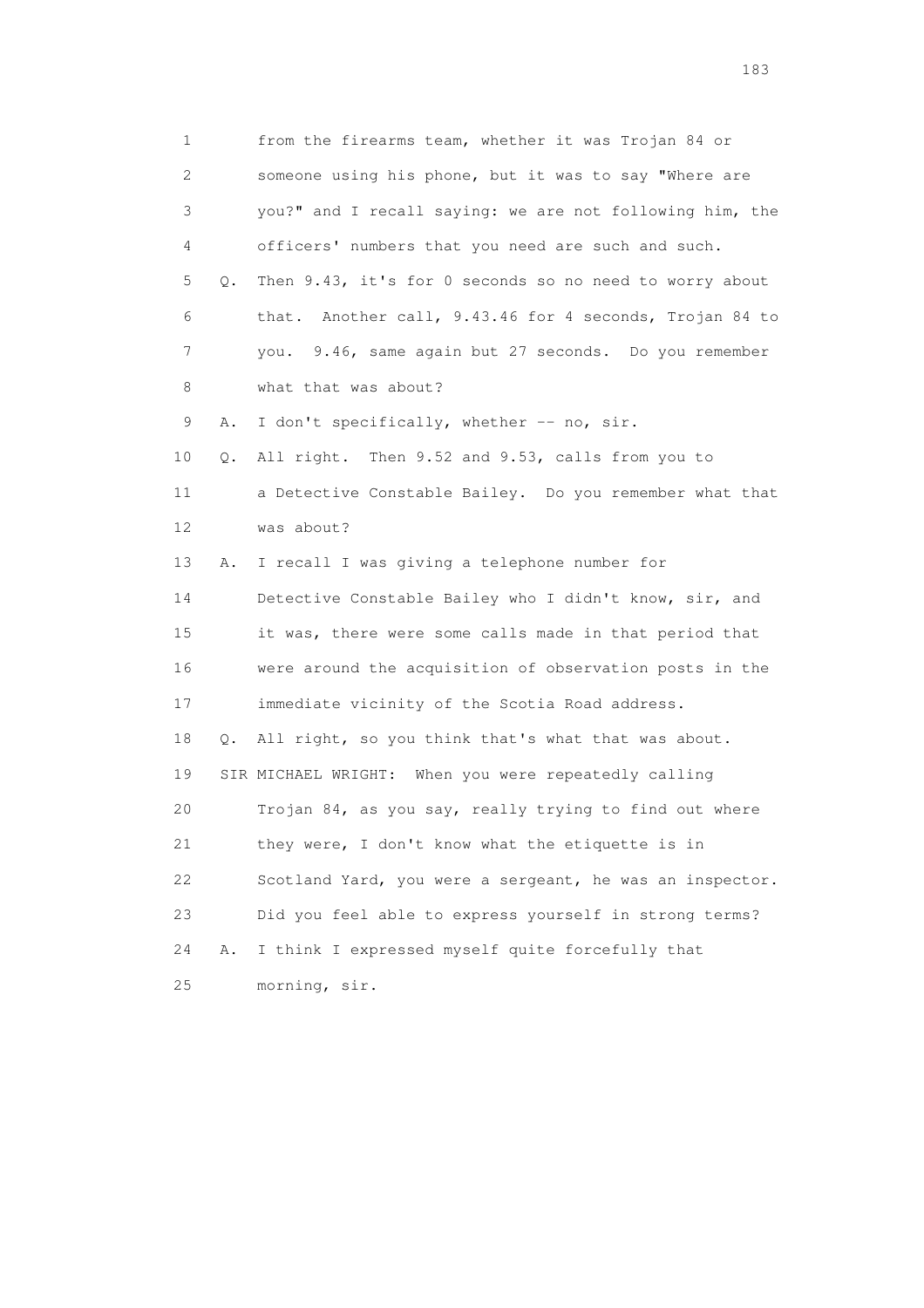1 SIR MICHAEL WRIGHT: I won't ask for the detail. 2 MR HILLIARD: In the course of that, what I want to know is, 3 did he ever give you any explanation for the delay that 4 you were obviously drawing his attention to? 5 A. I was never given a detailed explanation by anyone in 6 terms of: this team's available, they are briefing here, 7 they will be with you at such and such a time. 8 MR HILLIARD: Thank you very much. 9 A. Thank you, sir. 10 SIR MICHAEL WRIGHT: Before you start, Mr Mansfield, I have 11 one or two, if I may, some of which I have been asked to 12 do. 13 Ouestions from THE CORONER 14 SIR MICHAEL WRIGHT: When the Special Branch surveillance 15 officers become surveillance officers, I presume you are 16 trained for that job? 17 A. We are, sir. 18 SIR MICHAEL WRIGHT: How long is the training? 19 A. The -- from recollection, and training courses are 20 varied over the time I have been involved in that arena, 21 sir, certainly there is -- the particular training 22 course which is a nationally accredited course, would be 23 somewhere in the region of four weeks long. 24 SIR MICHAEL WRIGHT: Full-time? 25 A. Full-time, sir.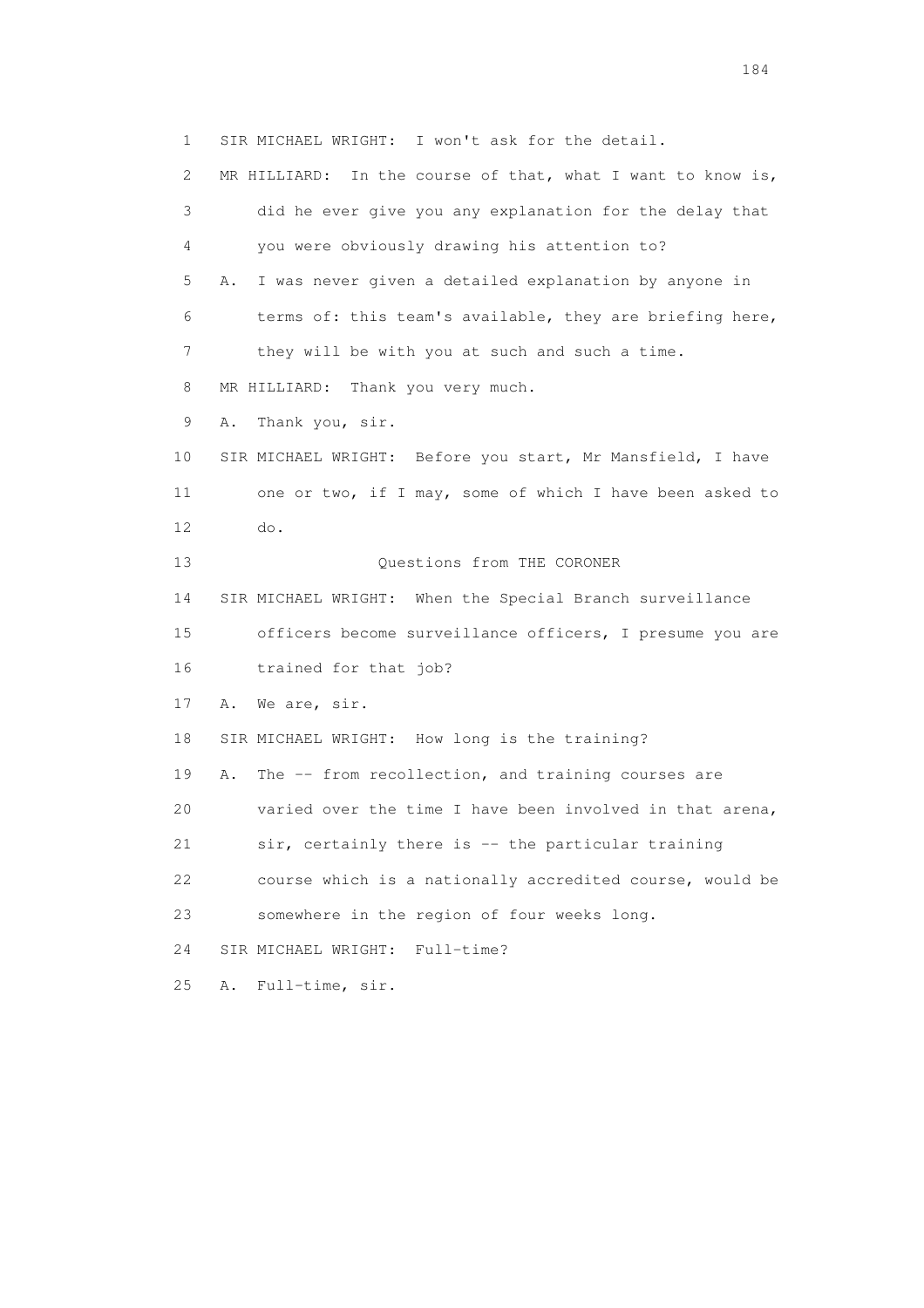1 SIR MICHAEL WRIGHT: When you are trained, don't for the 2 moment, I'll ask you in a minute, give me any of the 3 technical details, but are officers taught recognition 4 techniques? Or identification techniques is perhaps 5 a more accurate way of putting it. 6 A. Not in a fixed way that you must do it in a certain way. 7 My recollection from my training is that you develop 8 your own ability around areas that stand you in good 9 stead in terms of what you are looking at in terms of 10 a person or a vehicle. 11 SIR MICHAEL WRIGHT: Is this sensitive, Mr Horwell? 12 MR HORWELL: The simple answer to that is I don't at this 13 stage know. I am sure Derek himself will be a very good 14 judge as to whether or not it is. 15 SIR MICHAEL WRIGHT: There you are Derek, it's in your 16 hands. Within the limits of what you think you can 17 appropriately tell us, what kind of techniques are you 18 taught? 19 A. Again, sir, I wouldn't say specifically you are given 20 a range of techniques and this is how ... your skill as 21 a surveillance officer would develop with your 22 experience. Speaking in general terms, some officers 23 are very good around types of vehicle. Some officers 24 are very good around heights. Some officers are better 25 than others ... so you are not given a specific test to

<u>185</u>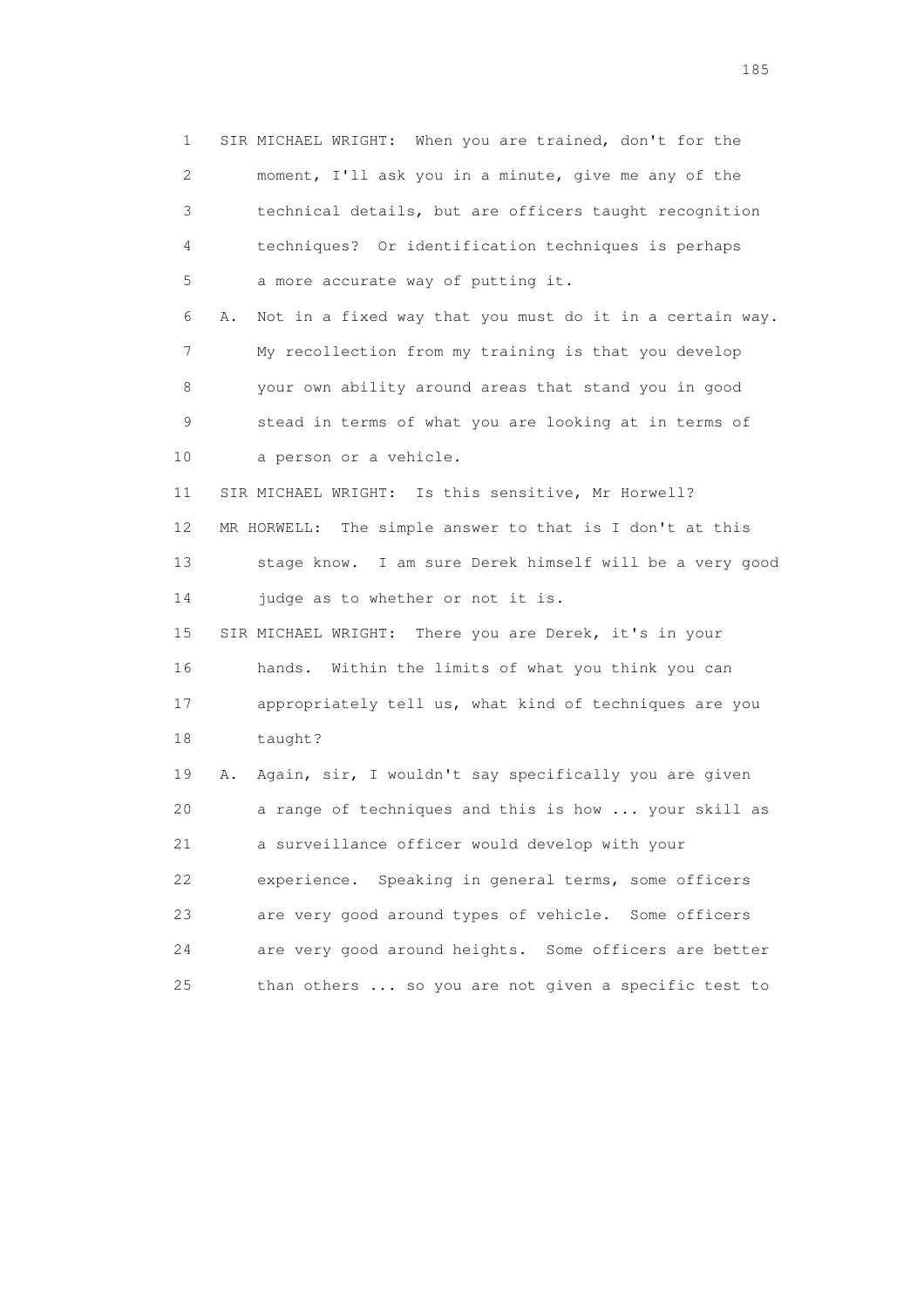1 pass in terms of being able to identify an individual in 2 a test scenario or a vehicle in a test scenario. 3 SIR MICHAEL WRIGHT: So there are no specific identifiable 4 techniques. 5 A. Not per se to my knowledge, sir. 6 SIR MICHAEL WRIGHT: But are officers, as it were, 7 generally tested -- I say tested -- assessed as to their 8 ability to be accurate recognisors? 9 A. To what they see. 10 SIR MICHAEL WRIGHT: They are asked to describe what they 11 see to see whether they are doing it sensibly and 12 logically? 13 A. Sir. 14 SIR MICHAEL WRIGHT: Very well. You had had six years' 15 experience of this? 16 A. With the Special Branch unit, somewhere in the realm of 17 six years at that particular stage, sir. 18 SIR MICHAEL WRIGHT: We can ask your colleagues how long 19 they had had. 20 I have been asked a question which you will probably 21 tell me is something you would love to have if only they 22 existed, but what I want to know is do they exist, 23 because the question is: are there any technological 24 aids that you -- you will know if there are any -- which 25 exist which can be used by surveillance officers to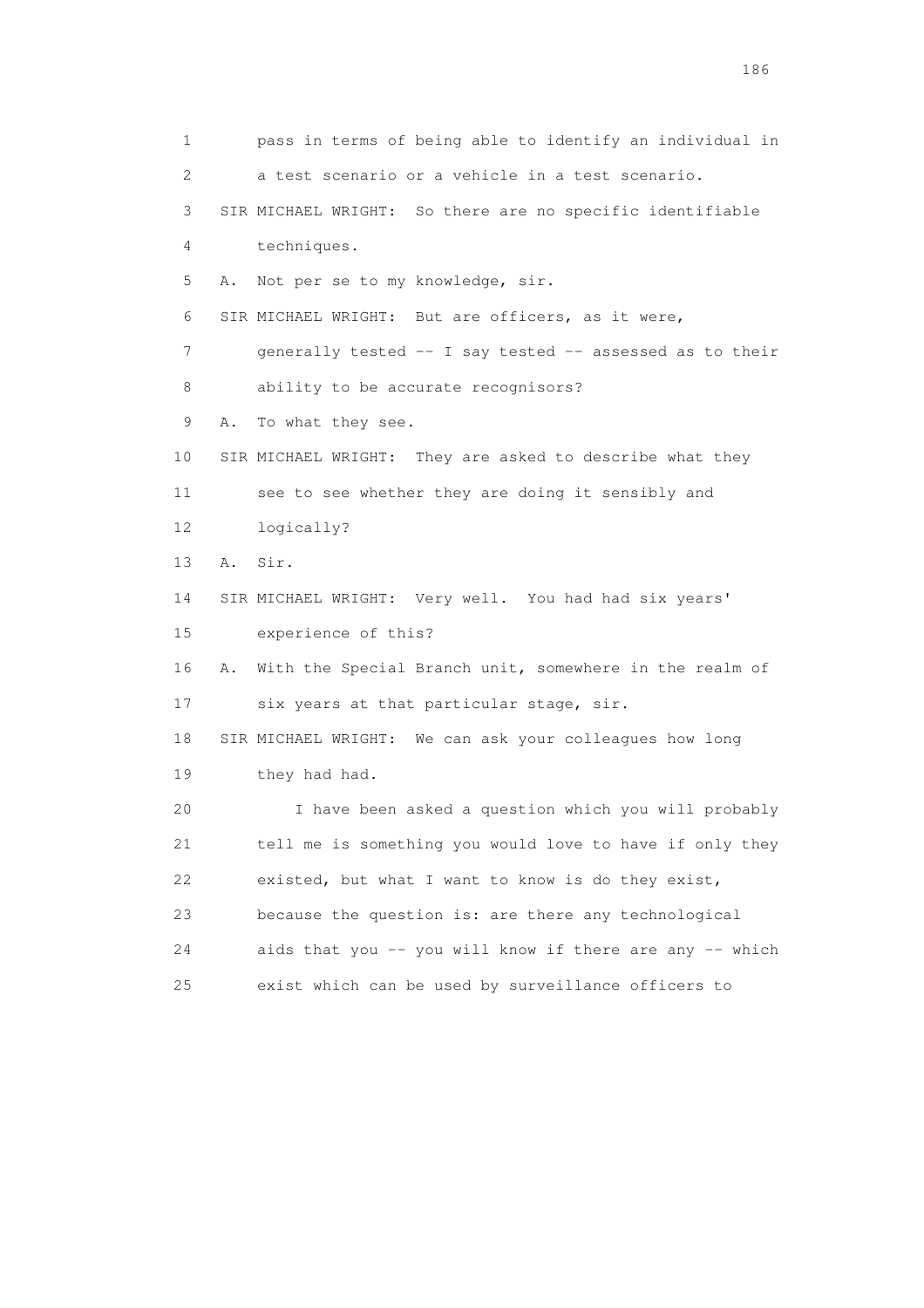1 assist your identification?

 2 A. I think we would all appreciate with modern technology 3 there are lots of devices, gadgets, to assist, but in 4 the main we work to photographs and to what you see from 5 your eye. 6 SIR MICHAEL WRIGHT: The particular question is: are you 7 ever issued with or as far as you know, do these exist, 8 in 2005, not now, but in 2005, remote video cameras that 9 could be patched straight through to Scotland Yard, so 10 that the control room could actually see what you are 11 looking at? 12 A. There is various technology that I am sure was in 13 existence then, has been used on other operations, 14 depending on the facilities that are there. On that 15 particular morning, sir, there wasn't. 16 SIR MICHAEL WRIGHT: You didn't have any. 17 The last one I must leave you to deal with as best 18 you can. This was in July. We are told that 19 surveillance officers are pretty skilled at merging into 20 the background, and they dress in a way that they are 21 not likely to be noticed. 22 A. Correct, sir. 23 SIR MICHAEL WRIGHT: It's pretty fair comment, I suppose. 24 Which means casual clothes, denims, jeans, lightweight 25 clothing and so forth, in July.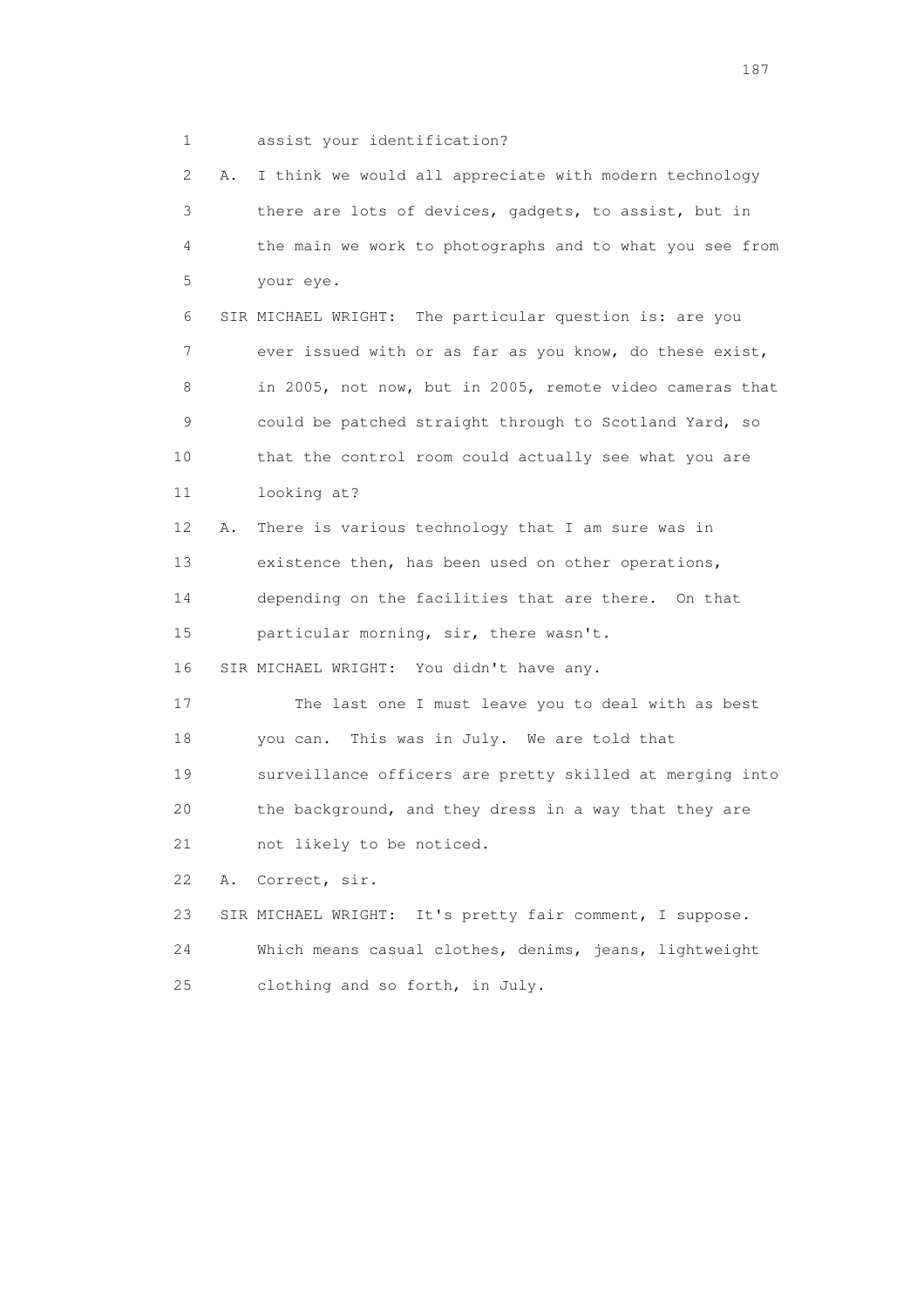1 A. Sir.

 2 SIR MICHAEL WRIGHT: The question that I am asked to ask you 3 is those of you who are carrying guns, where did you put 4 them?

5 A. Again, there are a range of --

 6 SIR MICHAEL WRIGHT: Again, if it's sensitive don't tell us. 7 A. There are a range of ways of carrying a firearm on 8 covert duties, and it's your skill as an operator to 9 decide what's best for you in the environment you are in 10 and what clothing is suitable, or what other means of 11 storage device you have with you, some sort of covert 12 holder inside something else.

 13 SIR MICHAEL WRIGHT: So that it isn't noticeable? Thank you 14 very much.

 15 Mr Mansfield, do you want to have 15 minutes? If 16 you say no, I shall understand why.

 17 MR MANSFIELD: Well, I do have a legitimate reason for not 18 wanting to start, if possible, tonight, and that is we 19 are having a bundle copied -- I say we are, others are 20 doing it very kindly on our behalf -- which I would want 21 the jury to have sight of and this officer. So it would 22 be far better to do it on Monday, because I think there 23 are not enough copies at the moment. We have only just 24 got it today.

25 SIR MICHAEL WRIGHT: The quid pro quo is that I expect you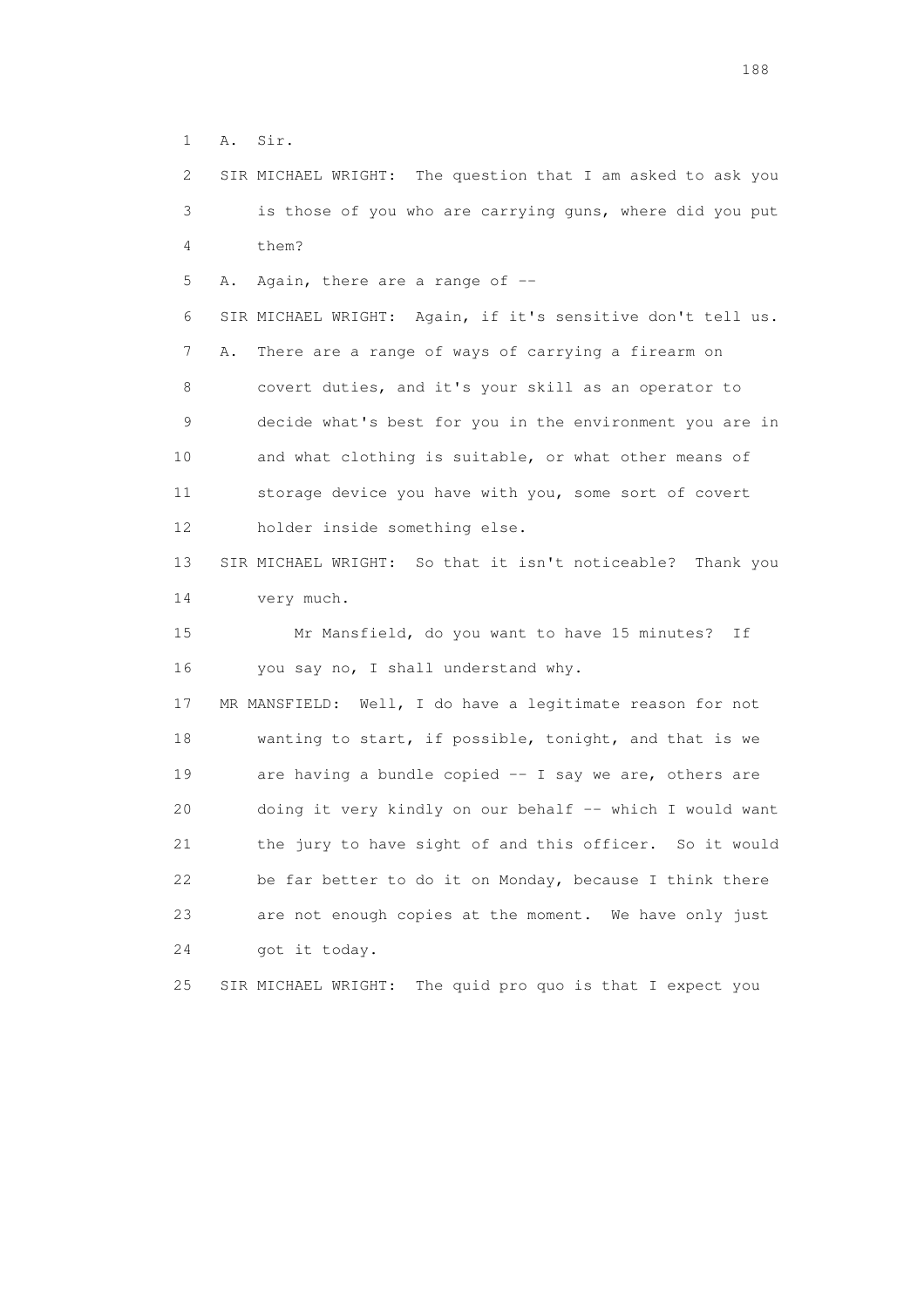1 to shave 15 minutes off your examination on Monday. 2 MR MANSFIELD: Yes, certainly I can do that. May I ask one 3 question now, and maybe ... 4 SIR MICHAEL WRIGHT: Yes, I often wonder. 5 Questions from MR MANSFIELD 6 MR MANSFIELD: Good afternoon. My name is 7 Michael Mansfield. I represent Jean Charles de Menezes' 8 family. The question is this, and it may be one you can 9 help by research over the weekend or maybe you can't. 10 If you look at the map 7, Stockwell maps brochure, 11 that one there, which the jury I'm sure are familiar 12 with, the questions I have asked so many times on this, 13 which you have now answered, most of them, today. 14 The question I wanted to ask you is this if you can 15 help, is at about 9.30, are you able now to say where 16 your team were situated? I don't expect you to answer 17 straightaway. Is it something you would be able to 18 answer on Monday morning or is it now an impossibility? 19 A. I wouldn't be able to answer either now or probably on 20 Monday morning, sir. The specific -- 21 SIR MICHAEL WRIGHT: We know where Frank was. 22 MR MANSFIELD: I do mean excluding Frank. It's the other 23 members of the team. 24 A. I could give you a general answer now, sir, but 25 I wouldn't be able to give you the specific answer now

189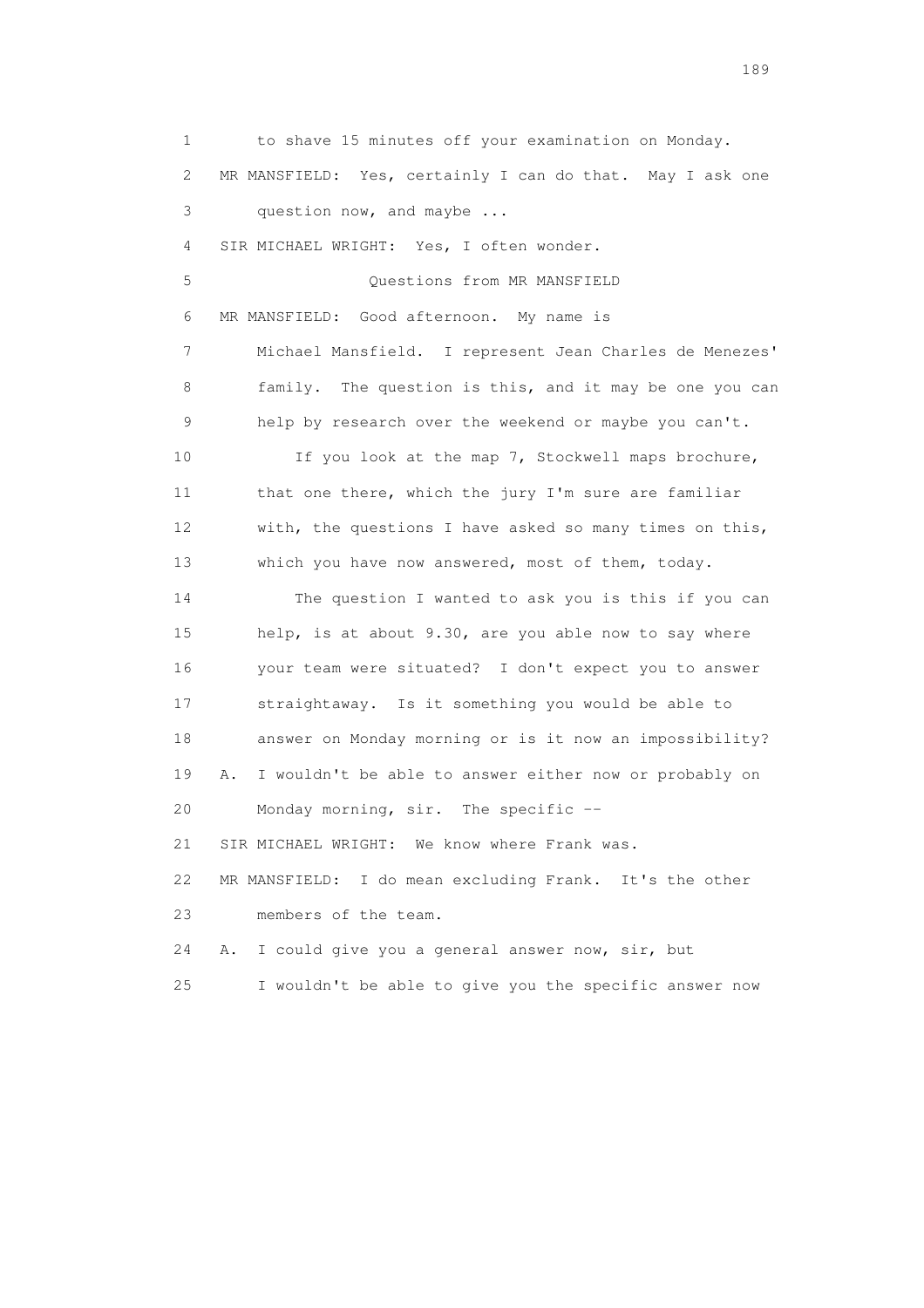1 or on Monday, sir.

 2 Q. I don't -- we have the statements from the officers. 3 Unfortunately it isn't always easy to tell from their 4 statements, that's the red team, exactly where they 5 were. 6 SIR MICHAEL WRIGHT: How many of them do you think were in 7 direct sight of the doorway? 8 A. Only Frank, sir. 9 MR MANSFIELD: As you can't answer it now and you probably 10 can't answer it on Monday, I think I will leave it there 11 for now. 12 If I may do the rest on Monday. 13 SIR MICHAEL WRIGHT: Certainly, Mr Mansfield. 14 Very well, ladies and gentlemen. 15 MR GIBBS: Sir, might I detain you a moment on one short 16 matter? 17 SIR MICHAEL WRIGHT: Yes. In that case, ladies and 18 gentlemen, off you go, 10 o'clock on Monday morning, 19 please. 20 (4.17 pm) 21 (In the absence of the jury)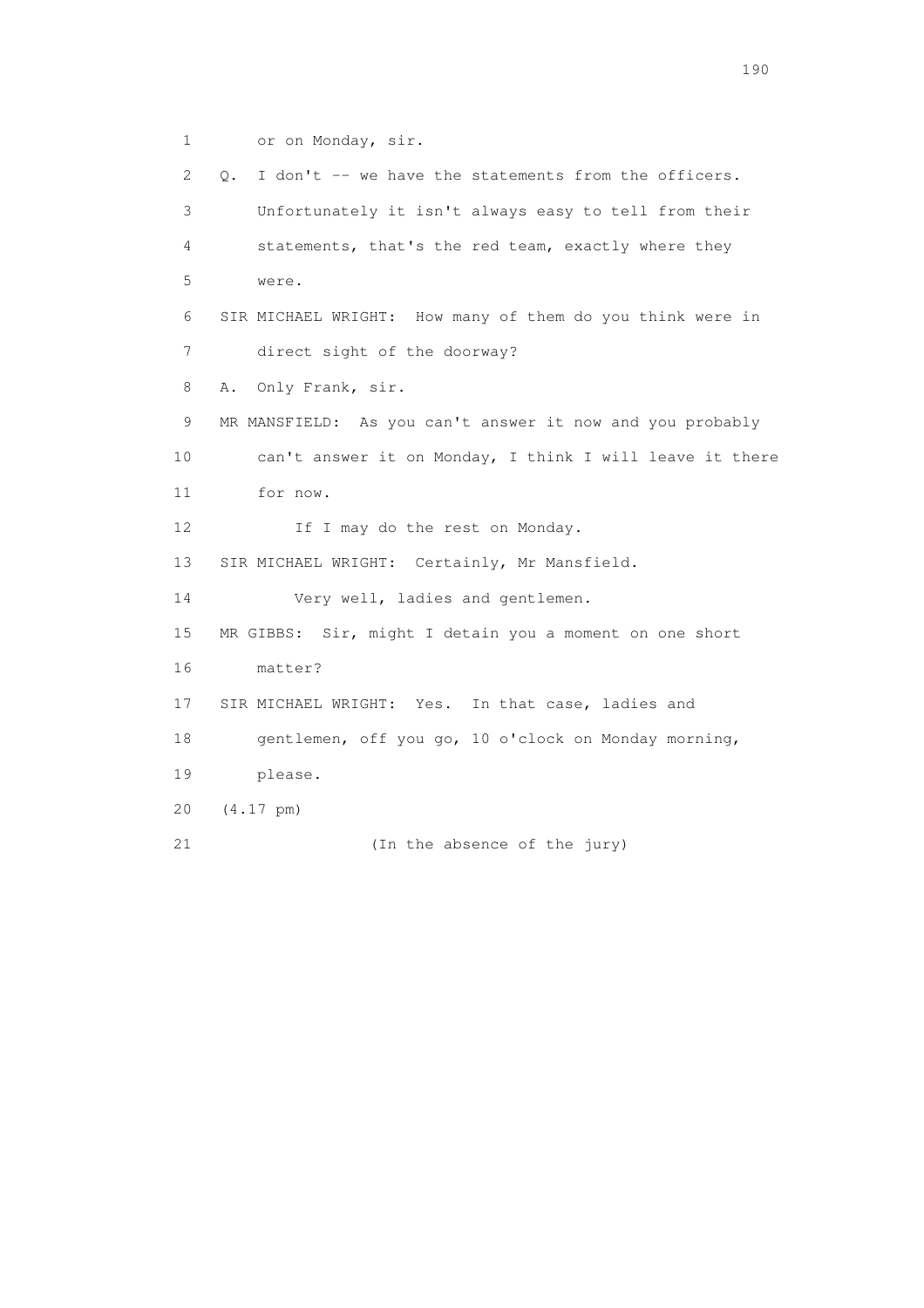| $\mathfrak{Z}$ | SIR MICHAEL WRIGHT: Anything else? Very well, 10 o'clock |                                        |  |
|----------------|----------------------------------------------------------|----------------------------------------|--|
| $\overline{4}$ | Monday.                                                  |                                        |  |
| 5              | $(4.21 \text{ pm})$                                      |                                        |  |
| $\epsilon$     |                                                          | (The court adjourned until 10.00 am on |  |
| $\overline{7}$ |                                                          | Monday, 20 October 2008)               |  |
| $\,8\,$        |                                                          |                                        |  |
| $\mathsf 9$    |                                                          |                                        |  |
| $1\,0$         |                                                          |                                        |  |
| 11             |                                                          |                                        |  |
| 12             |                                                          |                                        |  |
| 13             |                                                          |                                        |  |
| $1\,4$         |                                                          |                                        |  |
| 15             |                                                          |                                        |  |
| 16             |                                                          |                                        |  |
| 17             |                                                          |                                        |  |
| $1\,8$         |                                                          |                                        |  |
| 19             |                                                          |                                        |  |
| 20             |                                                          |                                        |  |
| 21             |                                                          |                                        |  |
| 22             |                                                          |                                        |  |
| 23             |                                                          |                                        |  |
| 24             |                                                          |                                        |  |
| 25             |                                                          |                                        |  |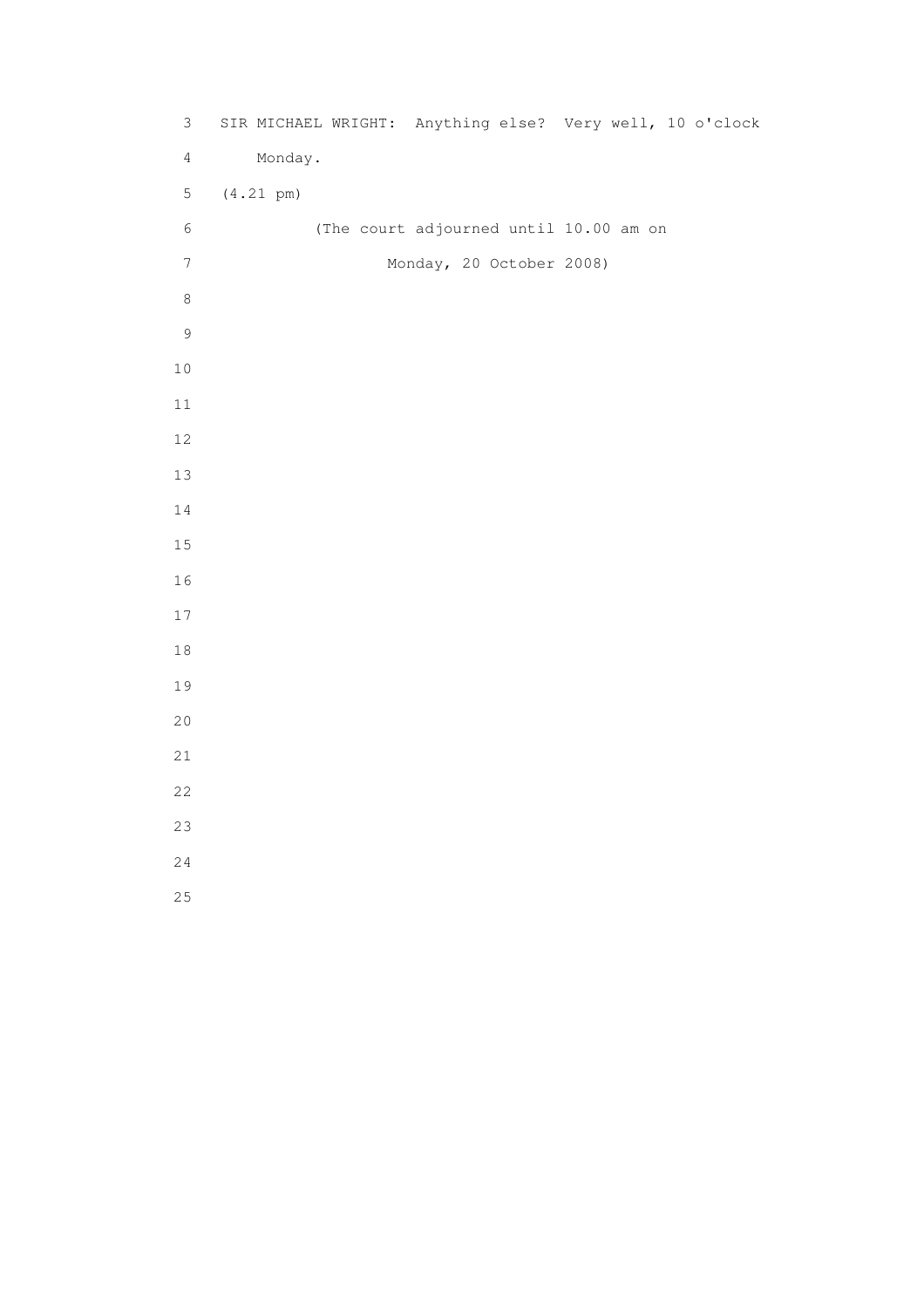```
 1 INDEX 
2 PAGE 
       2 
       3 DETECTIVE CHIEF INSPECTOR GREGORY ................ 1 
       4 PURSER (continued) 
       5 
       6 Questions from MR MANSFIELD ............... 1 
7 
      8 Questions from MR GIBBS .................... 74
       9 
     10 Questions from MR STERN .................... 82
      11 
     12 Questions from MS LEEK ..................... 113
      13 
     14 Questions from MR HORWELL .................. 117
      15 
     16 Questions from MR PERRY .................... 123
      17 
     18 CODENAME "DEREK" (sworn) ........................... 131
      19 
     20 Questions from MR HILLIARD ................ 131
      21 
     22 Questions from THE CORONER ................ 184
      23 
      24 Questions from MR MANSFIELD ............... 189 
      25
```